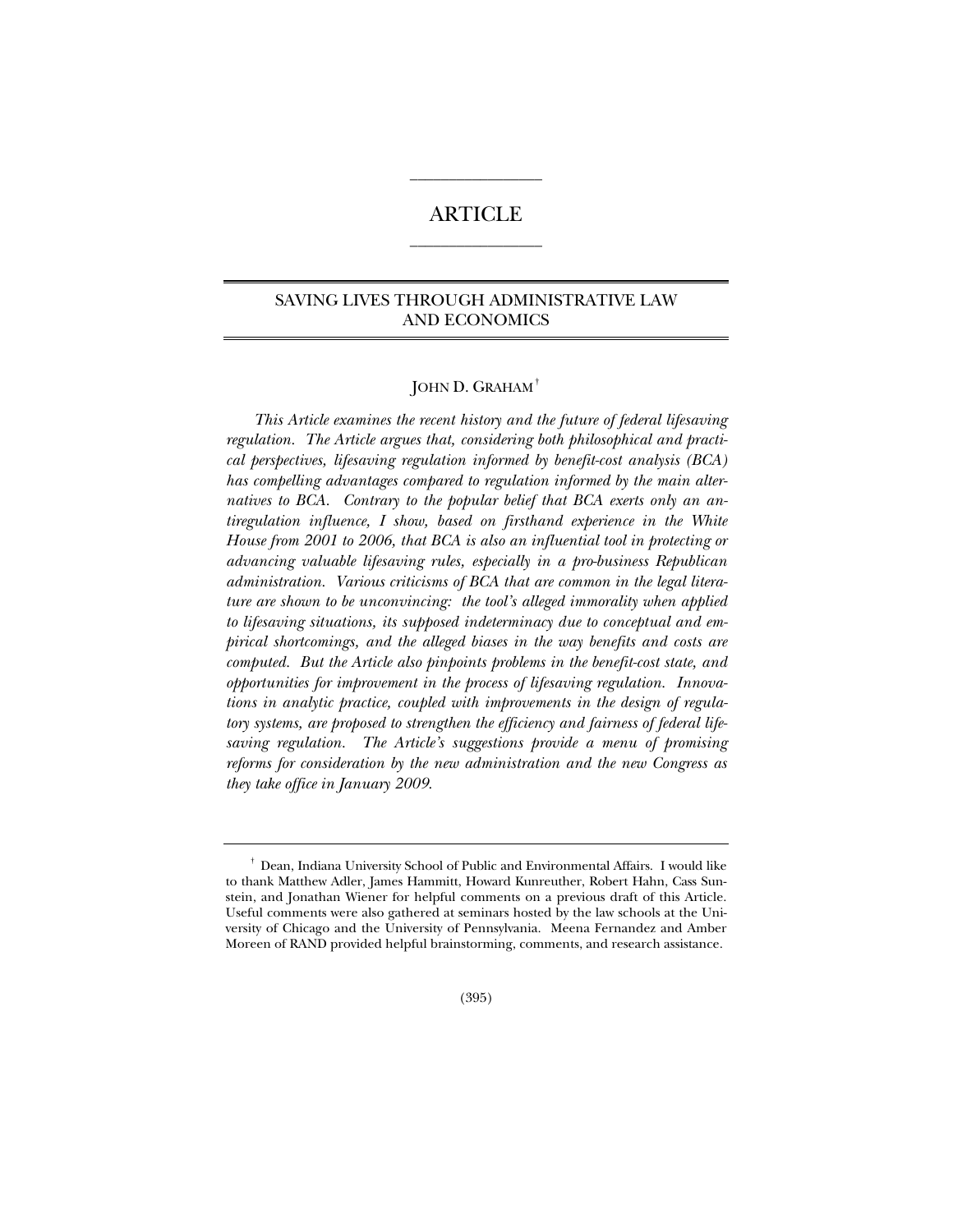| I.   |    |                                                             |  |  |
|------|----|-------------------------------------------------------------|--|--|
|      | А. |                                                             |  |  |
|      | В. |                                                             |  |  |
|      | C. |                                                             |  |  |
|      | D. |                                                             |  |  |
|      | Е. |                                                             |  |  |
|      |    | Single Versus Repeated Applications414<br>1.                |  |  |
|      |    | 2.<br>Unjust Distributions of Income and Wealth420          |  |  |
|      |    | Willingness to Pay or Willingness to Accept?423<br>3.       |  |  |
|      |    | 4.                                                          |  |  |
| Н.   |    |                                                             |  |  |
|      |    |                                                             |  |  |
|      |    | 1.                                                          |  |  |
|      |    | 2.                                                          |  |  |
|      |    | The Procedural Requirement 434<br>3.                        |  |  |
|      |    | Evaluation of the BCA Approaches435<br>4.                   |  |  |
|      | B. |                                                             |  |  |
|      |    | 1.                                                          |  |  |
|      |    | 2.                                                          |  |  |
|      |    | 3.                                                          |  |  |
| III. |    |                                                             |  |  |
|      | А. |                                                             |  |  |
|      | В. | Early Examples of OIRA's Pro-Lifesaving Role452             |  |  |
|      | C. |                                                             |  |  |
|      |    | 1.                                                          |  |  |
|      |    | 2.                                                          |  |  |
|      |    | Invention of the "Prompt Letter"460<br>3.                   |  |  |
|      |    | 4.                                                          |  |  |
|      |    | Emphasis on Information Quality464<br>5.                    |  |  |
|      | D. | OIRA as an Advocate of Lifesaving                           |  |  |
|      |    |                                                             |  |  |
|      |    | Reducing Diesel-Engine Exhaust 466<br>1.                    |  |  |
|      |    | Reducing Sulfur and Nitrogen Oxides from<br>2.              |  |  |
|      |    |                                                             |  |  |
|      |    | Increasing the Fuel Efficiency of<br>3.                     |  |  |
|      |    | Cars and Light Trucks<br>474                                |  |  |
|      | Е. | The Benefits and Costs of Federal Rules, 1981-2006481       |  |  |
| IV.  |    | TECHNICAL CHALLENGES IN BCA OF LIFESAVING RULES 483         |  |  |
|      | А. | Are Life-Threatening Hazards Quantifiable?483               |  |  |
|      | В. | Are Lifesaving Benefits and Monetary Costs Commensurate?488 |  |  |
|      | C. |                                                             |  |  |
|      | D. | Are the Results of BCA Biased Against Lifesaving?494        |  |  |
|      |    | Ī.                                                          |  |  |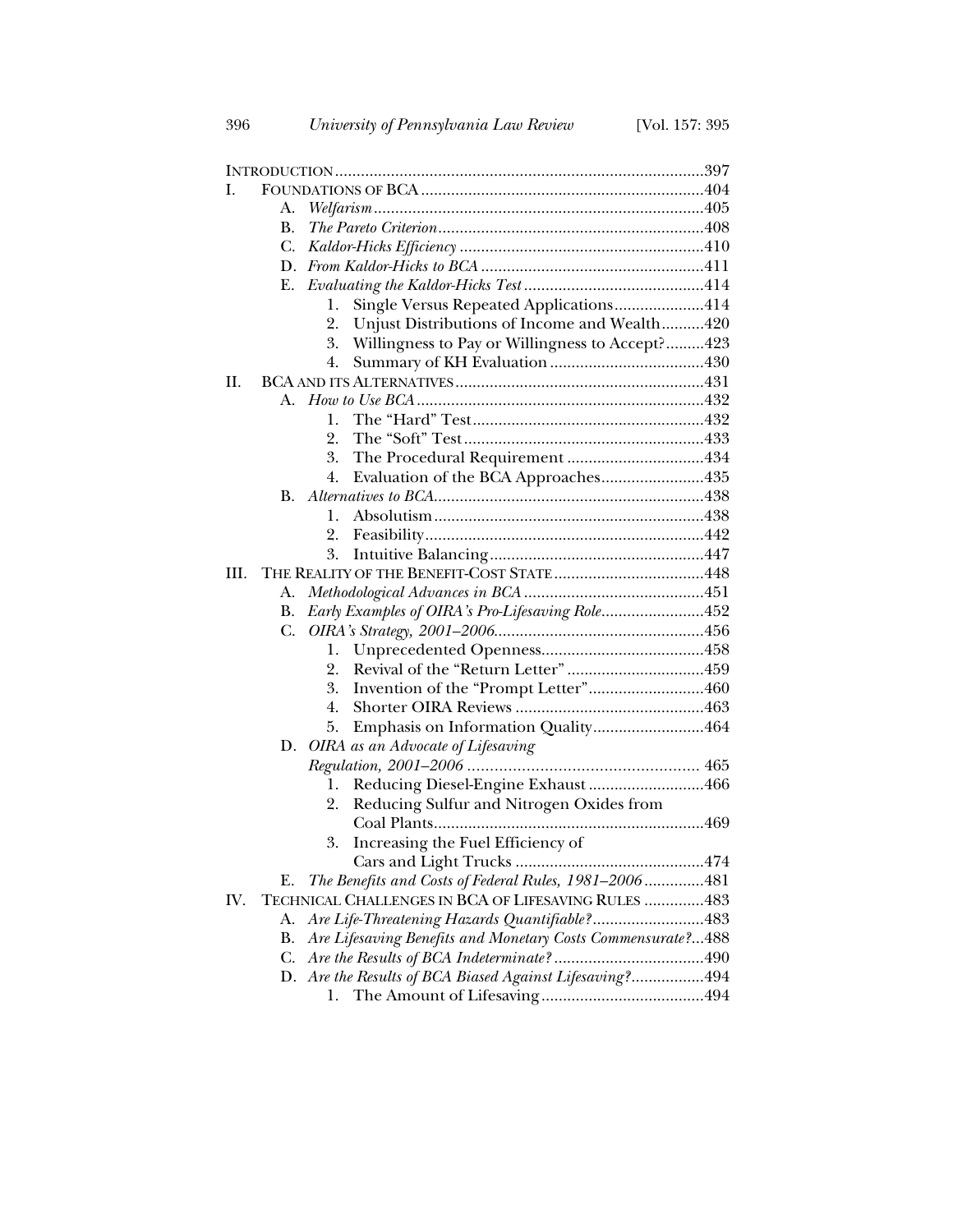#### 2008] *Saving Lives* 397

|    | 4.                                                                |  |
|----|-------------------------------------------------------------------|--|
|    | 5. Accurate Estimates of Regulatory Costs509                      |  |
|    |                                                                   |  |
| V. | FUTURE DIRECTIONS FOR LIFESAVING REGULATION 516                   |  |
|    |                                                                   |  |
|    |                                                                   |  |
|    |                                                                   |  |
|    | D. Create Authoritative Blueprints of Lifesaving Opportunities528 |  |
|    |                                                                   |  |
|    |                                                                   |  |
|    |                                                                   |  |
|    | H. Coordinate U.S. and European Union Regulators538               |  |

#### **INTRODUCTION**

Public health, safety, and environmental regulation, launched with optimism during the Progressive Era, the New Deal, and the Great Society,<sup>1</sup> survived the deregulatory impulses of the early Reagan years and the Gingrich era. $^2$  Sometimes called "lifesaving" regulation for short,<sup>3</sup> these rules differ from curative medicine because they do

<sup>1</sup> *See* Cass R. Sunstein, *Congress, Constitutional Moments, and the Cost-Benefit State*, 48 STAN. L. REV. 247, 255 (1996) (explaining how the New Deal and the "rights revolution of the 1960s and 1970s" spawned vast new regulatory responsibilities, but that "no mechanism was created to evaluate regulatory performance").

 $^2$   $\,$  See MATTHEW D. ADLER & ERIC A. POSNER, NEW FOUNDATIONS OF COST-BENEFIT ANALYSIS 2 (2006) (arguing that the Left/Right debate on regulatory policy has shifted from regulation versus deregulation to different visions of better regulation).

 $3$  The term "lifesaving" is understood to encompass rules that curtail risk of nonfatal injury and illness (morbidity) as well as the risk of premature death (mortality). This use of the terminology "lifesaving" as a field of regulatory study was advanced by Richard Zeckhauser, *Procedures for Valuing Lives*, 23 PUB. POL'Y 419 (1975), and Richard Zeckhauser & Donald Shepard, *Where Now for Saving Lives?*, LAW & CONTEMP. PROBS., Autumn 1976, at 5. It is quite rare for a regulation to save lives without reducing morbidity or to curtail morbidity without saving any lives. Typically, while the counts of morbidity from a hazard are larger than the counts of premature deaths, the estimated benefit from mortality reduction often dominates the overall estimates of health benefit because preventing a premature death is assigned greater monetary value than preventing a case of nonfatal injury or illness. *See, e.g.*, CASS R. SUNSTEIN, THE COST-BENEFIT STATE: THE FUTURE OF REGULATORY PROTECTION app. A at 141-48 (2002) (noting that for Environmental Protection Agency (EPA) rules aimed at reducing ozone and particulate matter in the air, the reductions in the number of nonfatal adverse events exceed the reductions in the number of fatal ones by at least a factor of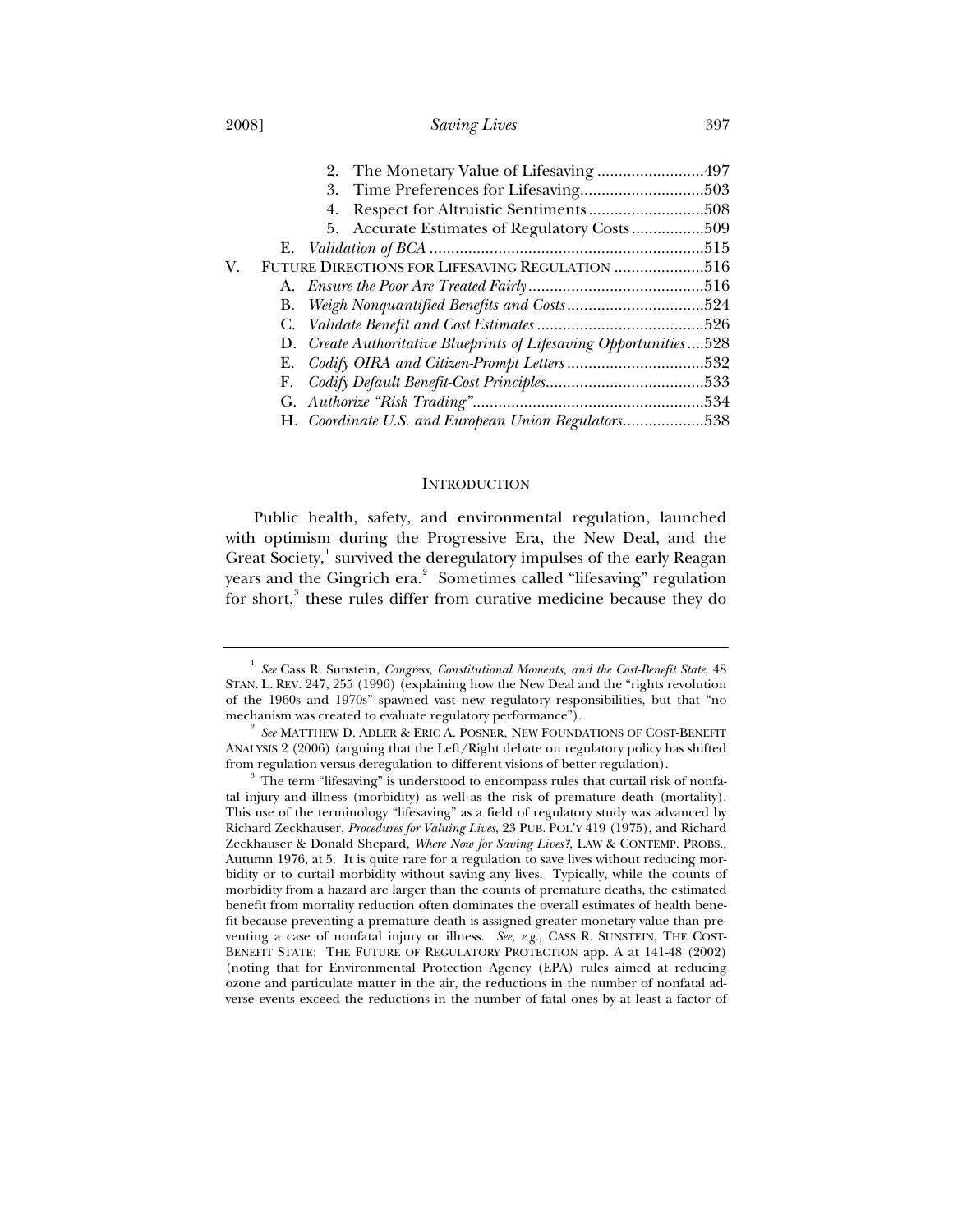not seek to improve the health of identifiable individuals.<sup>4</sup> Unlike an effort to save a trapped coal miner or a patient dying from kidney disease, administrative law saves lives by reducing small probabilities of premature death, injury, or illness among large numbers of anonymous workers, consumers, travelers, and residents. The names of those whose lives will be saved are unknown when the rule is adopted and may never be known. $^5\,$  They are sometimes called "statistical lives." $^6\,$ 

Thanks to advances in probability research and statistics, we now know that federal lifesaving regulations do save lives, and there is no basis for believing that these lives are any less real than the lives saved by physicians and nurses in emergency rooms. Although the evaluation literature is not as comprehensive and robust as one would prefer, there is a variety of studies showing that specific federal rules (or combinations of rules) have saved lives, $\frac{7}{1}$  and, in fact, such rules now account for a majority of the major rules issued each year by the U.S. federal government.<sup>8</sup>

*See generally, e.g.*, James K. Hammitt & Nicolas Treich, *Statistical vs. Identified Lives in Benefit-Cost Analysis*, 35 J. RISK & UNCERTAINTY 45 (2007).

<sup>1000</sup> and that the relative size of the mortality and morbidity benefits from the EPA's air-quality standards for ozone and particulate matter vary significantly). 4

The distinction between identifiable and statistical lives originates with T.C. Schelling, *The Life You Save May Be Your Own*, *in* PROBLEMS IN PUBLIC EXPENDITURE ANALYSIS 127, 129-33 (Samuel B. Chase, Jr., ed., 1968). Both economic and legal scholars have expressed concern that societies tend to spend lavishly to save identified lives (e.g., the trapped coal miner) while devoting insufficient resources to saving statistical lives. *See, e.g.*, Joanne Linnerooth, *Murdering Statistical Lives . . . ?*, *in* THE VALUE OF LIFE AND SAFETY 229, 229 (M.W. Jones-Lee ed., 1982) (observing that, to the public, "[t]he identifiable life . . . seem [sic] deserving of special priority over the statistical life"). 5

*See, e.g.*, PER-OLOV JOHANSSON, EVALUATING HEALTH RISKS: AN ECONOMIC AP-PROACH 61 (1995).

*See, e.g.*, W. KIP VISCUSI, FATAL TRADEOFFS: PUBLIC AND PRIVATE RESPONSIBILI-TIES FOR RISK 166-73, 219-20, 276 (1992) (demonstrating safety benefits both of Occupational Safety and Health Administration regulations—despite early studies that questioned their effectiveness—and of the National Highway Safety Administration's (NHTSA) rear-window-brake-light requirement); John D. Graham & Steven Garber, *Evaluating the Effects of Automobile Safety Regulation*, 3 J. POL'Y ANALYSIS & MGMT. 206, 207 (1984) (noting studies showing significant safety gains resulting from the original federal auto-safety standards); H. Scott Matthews, *Analysis of the Benefits and Costs of Clean Air*, *in* IMPROVING REGULATION: CASES IN ENVIRONMENT, HEALTH, AND SAFETY 405, 410-15 (Paul S. Fischbeck & R. Scott Farrow eds., 2001) (valuing the lifesaving benefits of environmental regulations); K.M. Thompson et al., *Validating Analytical Judgments: The Case of the Airbag's Lifesaving Effectiveness*, 66 RELIABILITY ENGINEERING & SYS. SAFETY 57, 60-61 (1999) (reviewing studies evaluating the effectiveness of airbag regulations).<br><sup>8</sup> Of the forty-five major rules for which the Office of Management and Budget

<sup>(</sup>OMB) completed review from October 1, 2003, to September 30, 2004, twenty-six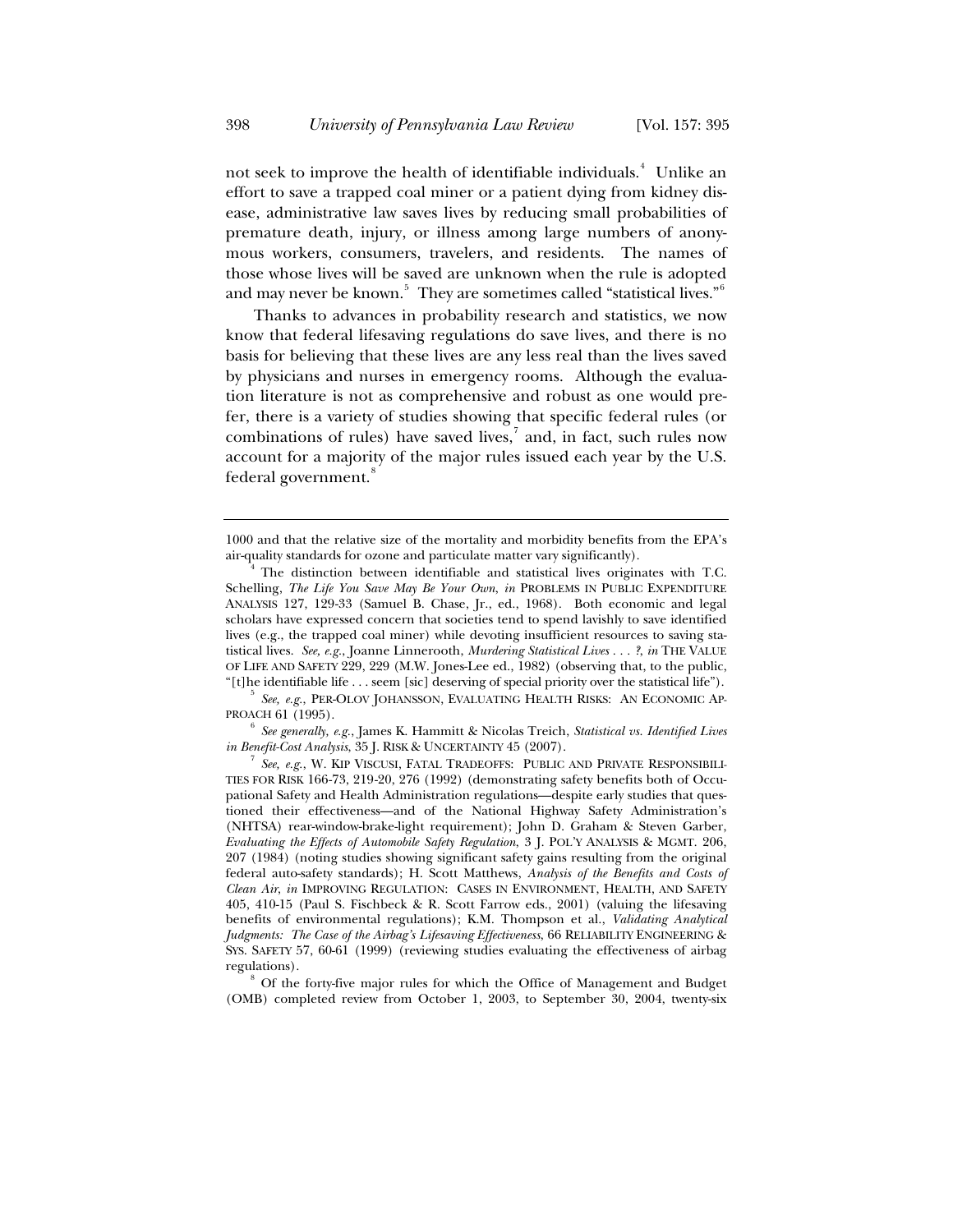2008] *Saving Lives* 399

Lifesaving is the focus of this Article because the pursuit of wise societal investments in lifesaving is a major social objective and a central challenge of law, economics, and public policy. There are many more opportunities to save lives with smart regulatory policies guided by public health science.

Who are the lifesaving regulators? Measured by recent rulemaking activity, they include the Department of Agriculture (USDA), the Food and Drug Administration (FDA), the Environmental Protection Agency (EPA), the Occupational Safety and Health Administration (OSHA), and the Department of Transportation (DOT). Independent agencies such as the Nuclear Regulatory Commission (NRC) and the Consumer Product Safety Commission (CPSC) play an important role outside the purview of White House oversight. Since September 11, 2001, the Department of Homeland Security (DHS) also has been charged with lifesaving responsibilities.<sup>10</sup>

Over the last generation, a loose coalition of scholars—sometimes called "regulatory reformers"—made the case that federal lifesaving regulation could be improved through rigorous use of benefit-cost analysis  $(BCA)^{11}$  and related tools.<sup>12</sup> Unlike some of the libertarians and free-market enthusiasts of the early Reagan years, who often sought deregulation,<sup>13</sup> the reformers of lifesaving regulation urged

were defined as "social regulations," which are predominantly public health, safety, and environmental regulations of the private sector. OFFICE OF INFO. & REGULATORY AFFAIRS, OFFICE OF MGMT.&BUDGET, VALIDATING REGULATORY ANALYSIS: 2005 RE-PORT TO CONGRESS ON THE COSTS AND BENEFITS OF FEDERAL REGULATIONS AND UN-FUNDED MANDATES ON STATE, LOCAL, AND TRIBAL ENTITIES 11 (2005) [hereinafter 2005 OIRA REGULATORY REPORT].

<sup>&</sup>lt;sup>9</sup> See, e.g., U.S. DEP'T OF HEALTH & HUMAN SERVS., HEALTHY PEOPLE 2010: MIDCOURSE REVIEW 1-30 (2006), *available at* http://www.healthypeople.gov/Data/ midcourse/html/default.htm (identifying and assessing progress toward a set of federal health objectives).<br><sup>10</sup> On the growth of homeland-security regulation, see OFFICE OF INFO. & REGU-

LATORY AFFAIRS, OFFICE OF MGMT. & BUDGET, INFORMING REGULATORY DECISIONS: 2003 REPORT TO CONGRESS ON THE COSTS AND BENEFITS OF FEDERAL REGULATIONS AND UNFUNDED MANDATES ON STATE, LOCAL, AND TRIBAL ENTITIES 64-86 (2003).

 $11$  I prefer the acronym BCA to CBA because placing benefits before costs is a reminder that the purpose of BCA is as much to enhance benefits as it is to reduce costs. In any event, "B" has the alphabetical advantage. 12 *See, e.g.*, SUSAN ROSE-ACKERMAN, RETHINKING THE PROGRESSIVE AGENDA: THE

REFORM OF THE AMERICAN REGULATORY STATE 16-19, 157-58, 190-93 (1992) (advocating rule-by-rule BCA, supplemented by considerations of distributive justice, as a response to the abusive deregulatory policies of the Reagan years). <sup>13</sup> *See generally* REGULATION AND THE REAGAN ERA: POLITICS, BUREAUCRACY AND

THE PUBLIC INTEREST (Roger E. Meiners & Bruce Yandle eds., 1989).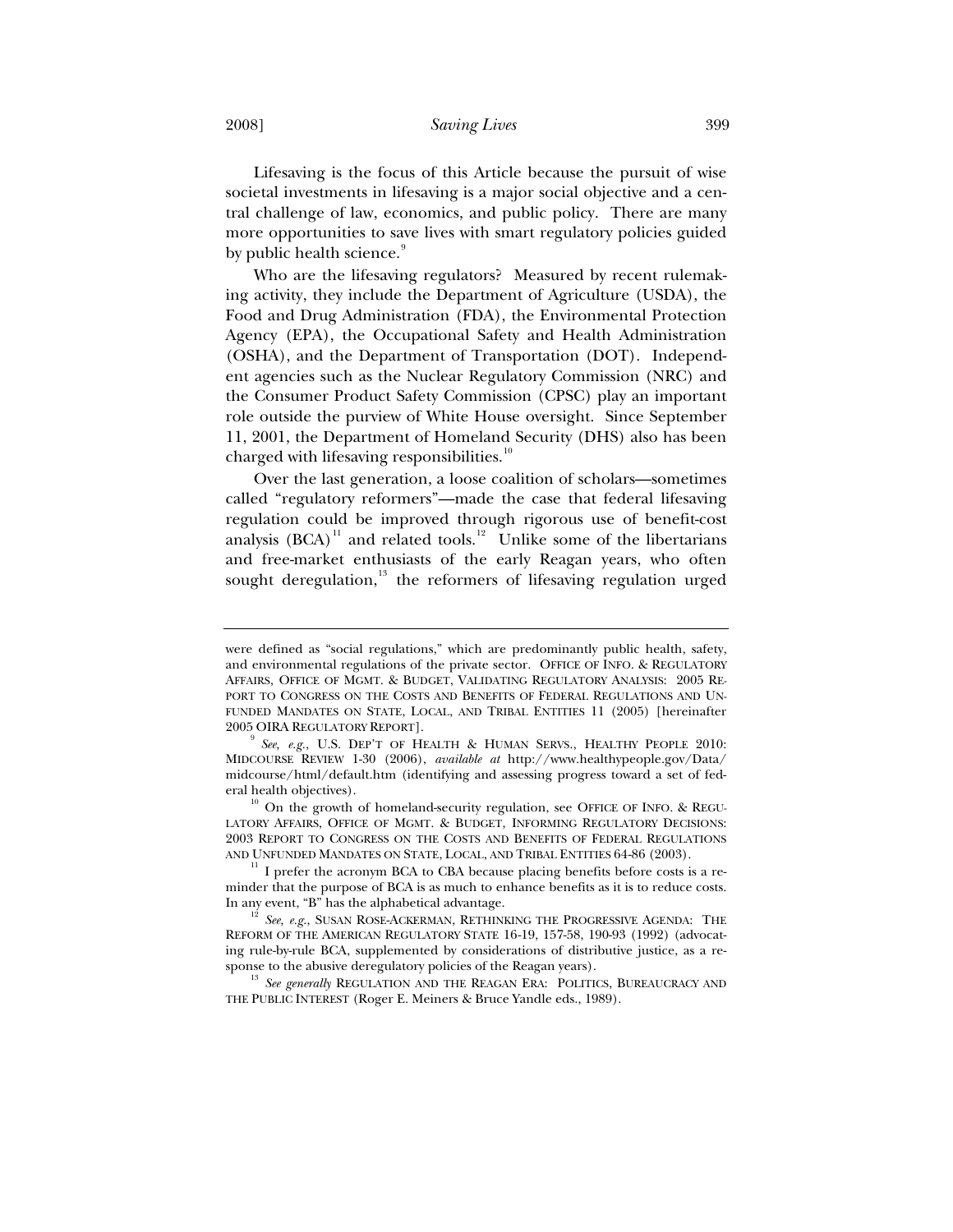smarter regulatory policies $14$  that could achieve more protection against risk at less overall cost to the private and public sectors.<sup>15</sup> It has been alleged that some reformers may have advocated reform as a cover for deregulation, $16$  but the substance of the reform agenda was aimed at smarter lifesaving regulation, not less regulation.<sup>17</sup>

Instead of treating lifesaving regulation as a matter of protecting "rights,"<sup>18</sup> reformers urged regulators to analyze lifesaving opportunities in a welfarist framework that draws heavily on the physical and life sciences, engineering, probability and statistics, psychology, and economics.<sup>19</sup> Reformers argued that a science-based approach to lifesaving would establish regulatory priorities based on relative risk,<sup>20</sup> promote wise investments in lifesaving, $21$  minimize the unintended risks $22$ 

<sup>16</sup> See THOMAS O. MCGARITY, REINVENTING RATIONALITY: THE ROLE OF REGULA-TORY ANALYSIS IN THE FEDERAL BUREAUCRACY, at xiv (1991) (describing the origins of the regulatory-reform movement as a "bold tactical stroke [by] regulated industries and their allies in academia"); Richard H. Pildes & Cass R. Sunstein, *Reinventing the Regulatory State*, 62 U. CHI. L. REV. 1, 45 (1995) ("[BCA] at times became a political tool for pursuit of an antiregulatory agenda based on something other than the actual numbers.").

 $\sigma$ <sup>17</sup> On the substance of the regulatory-reform agenda, see generally Graham, *Agenda for Congress*, *supra* note 15, and CASS R. SUNSTEIN, RISK AND REASON: SAFETY, LAW, AND THE ENVIRONMENT 6 (2002), which argues that "the movement toward costbenefit analysis should be seen as an effort to ensure, . . . not that regulation is 'scaled back,' but that regulation is undertaken with a firm sense of its consequences."<br><sup>18</sup> For an insightful philosophical inquiry into why rights-oriented thinking does

not provide clear answers to risk questions, see Christopher H. Schroeder, *Rights* 

<sup>19</sup> See, e.g., Shi-Ling Hsu, Fairness Versus Efficiency in Environmental Law, 31 ECOLOGY L.Q. 303, 309 (2004) ("Fundamentally, a shift towards efficiency-thinking means placing a greater emphasis on increasing total welfare than on upholding individual rights.").

See, e.g., CARNEGIE COMM'N ON SCI., TECH., & GOV'T, RISK AND THE ENVIRON-MENT: IMPROVING REGULATORY DECISION MAKING 75 (1993) (advocating categorizing problems into "broad risk categories" and "address[ing] risks of high priority").

<sup>21</sup> See generally VISCUSI, *supra* note 7; John F. Morrall III, *Saving Lives: A Review of the Record*, 27 J. RISK & UNCERTAINTY 221 (2003) (defending the use of BCA in rulemaking and advocating improvements in its application).

<sup>&</sup>lt;sup>14</sup> *See, e.g.*, Sunstein, *supra* note 1, at 251 (identifying in the 104th Congress "tech-<br>nocratic forces seeking to discipline agency decisions with better policy analysis").

 $15$  During my decade as Director of the Harvard Center for Risk Analysis (1990– 2001), I wrote widely on this topic. *See, e.g.*, John D. Graham, *Legislative Approaches to Achieving More Protection Against Risk at Less Cost*, 1997 U. CHI. LEGAL F. 13, 41-53 [hereinafter Graham, *Legislative Approaches*] (offering a "menu of legislative reforms" to improve risk regulations). More generally, see John D. Graham, *Making Sense of Risk: An Agenda for Congress*, *in* RISKS, COSTS, AND LIVES SAVED: GETTING BETTER RESULTS FROM REGULATION 183 (Robert W. Hahn ed., 1996) [hereinafter Graham, *Agenda for Congress*], which suggests legislative reforms through which Congress can improve regula-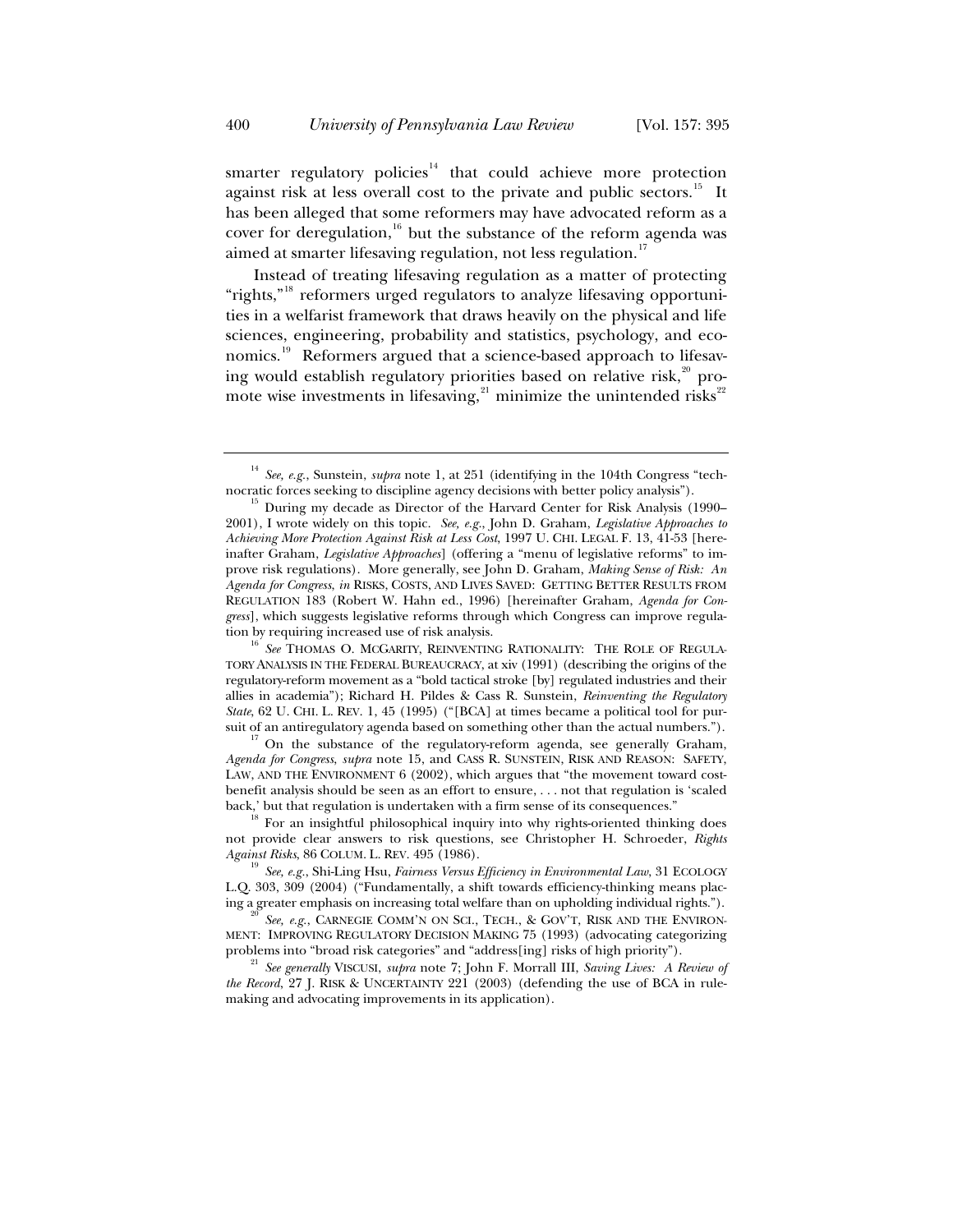and undue burdens $^{23}$  of regulation, and deploy market-oriented policy instruments that may stimulate innovation while minimizing  $costs.<sup>24</sup>$ 

The legal obstacles to using BCA in the federal government are limited. On occasion, the legislation that underpins a regulator's authority prohibits consideration of BCA, but, more commonly, legislation is silent as to whether lifesaving rules may be informed by BCA and, if so, what role BCA should play.<sup>25</sup> In this legal vacuum, the reformers gained ground. Legal scholars refer to the emergence of the "cost-benefit state<sup>"26</sup> (or benefit-cost state) because lifesaving regulation is now routinely informed by insights from  $BCA^{27}$  and related tools such as cost-effectiveness analysis  $(CEA)$ ,<sup>28</sup> quantitative risk assessment (QRA), $^{29}$  comparative risk assessment (CRA), $^{30}$  risk-tradeoff analysis  $(RTA),$ <sup>31</sup> and risk-benefit analysis  $(RBA).$ <sup>32</sup> In this Article,

revolution" in favor of using BCA in lifesaving regulation. *See* SUNSTEIN, *supra* note 3, at 31-70. 26 *See, e.g.*, Thomas O. McGarity, *A Cost-Benefit State*, 50 ADMIN. L. REV. 7 (1998);

Cass R. Sunstein, *Cost-Benefit Default Principles*, 99 MICH. L. REV. 1651, 1656-63 (2001) (describing the shift from the "apparently cost-blind" environmental regulations of the

1970s to a greater focus on BCA principles).<br><sup>27</sup> For background on BCA's application, see generally ANTHONY E. BOARDMAN ET AL., COST-BENEFIT ANALYSIS (3d ed. 2006); EDWARD M. GRAMLICH, BENEFIT-COST ANALYSIS OF GOVERNMENT PROGRAMS (1981); E.J. MISHAN, COST-BENEFIT ANALYSIS (4th ed. 1988).

 $^{28}$   $\it See$   $\it generally$  COST-EFFECTIVENESS IN HEALTH AND MEDICINE (Marthe R. Gold et al. eds., 1996).

 $^{22}$  *See generally* RISK VERSUS RISK: TRADEOFFS IN PROTECTING HEALTH AND THE ENVIRONMENT (John D. Graham & Jonathan Baert Wiener eds., 1995).

<sup>&</sup>lt;sup>23</sup> *See* THOMAS D. HOPKINS, CTR. FOR THE STUDY OF AM. BUSINESS, POLICY STUDY NO. 32, REGULATORY COSTS IN PROFILE (1996), *available at* http://wc.wustl.edu/

csab/regulation/ps132hopkins.pdf. 24 *See, e.g.*, Bruce A. Ackerman & Richard B. Stewart, *Reforming Environmental Law*, 37 STAN. L. REV. 1333, 1341-51 (1985) (proposing a system of pollution regulations in which "polluters [could] buy and sell each other's permits—thereby creating a powerful financial incentive for those who can clean up most cheaply to sell their permits to those whose treatment costs are highest").<br><sup>25</sup> Where statutory language is silent on the role of BCA, there has been a "quiet"

<sup>&</sup>lt;sup>29</sup> See generally YACOV Y. HAIMES, RISK MODELING, ASSESSMENT, AND MANAGEMENT (2d ed. 2004); HUMAN AND ECOLOGICAL RISK ASSESSMENT (Dennis J. Paustenbach ed., 2002).

<sup>&</sup>lt;sup>30</sup> See generally J. Clarence Davies, *Comparative Risk Analysis in the 1990s: The State of the Art*, *in* COMPARING ENVIRONMENTAL RISKS: TOOLS FOR SETTING GOVERNMENT PRI-ORITIES 1( J. Clarence Davies ed., 1996). 31 *See generally* RISK VERSUS RISK, *supra* note 22 (analyzing various types of risk

tradeoffs).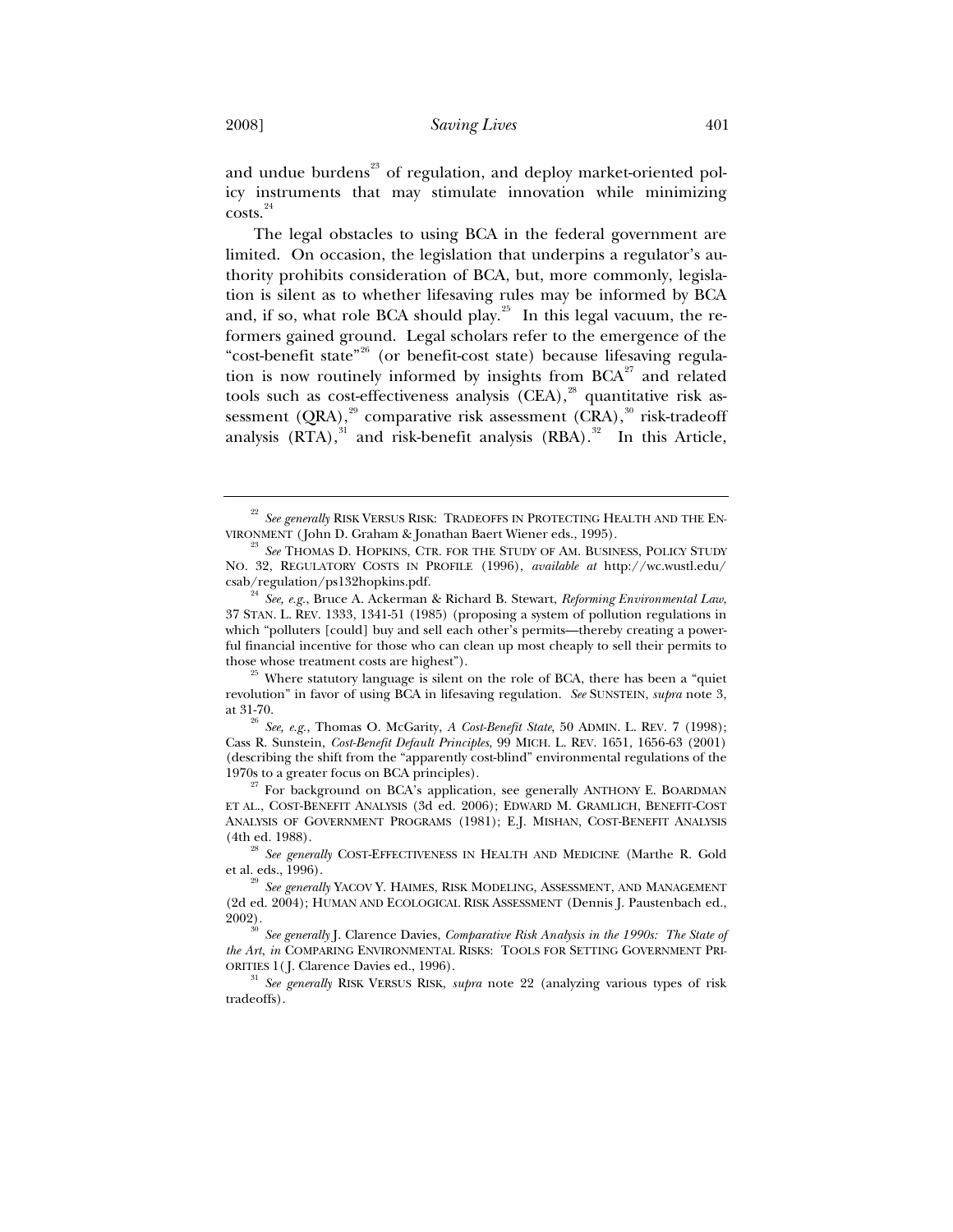unless otherwise noted, I refer to BCA broadly to encompass this family of analytic tools.

There is dispute about how influential BCA has become at federal agencies,<sup>33</sup> but there is universal consensus that BCA plays a more significant role today than it did a generation ago.<sup>34</sup> In fact, benefit-cost thinking about regulation is also gaining ground in the fifty states,  $35$  in Canada<sup>36</sup> and the United Kingdom,<sup>37</sup> at the European Commission,<sup>3</sup>

*Regulation*, 87 MINN. L. REV. 1293, 1392 (2003) (noting that over half of the states are using BCA in regulatory policymaking); Robert W. Hahn, *State and Federal Regulatory Reform: A Comparative Analysis*, 29 J. LEGAL STUD. 873 (2000) (discussing states' use of tools such as BCA to improve regulations).<br><sup>36</sup> GOV'T OF CAN., CABINET DIRECTIVE ON STREAMLINING REGULATION 8-9 (2007),

*available at* http://www.regulation.gc.ca/directive/directive-eng.pdf (directing departments and agencies to "assess[] the costs and benefits of regulatory and non-regulatory measures").

 $37$  The United Kingdom's Department for Business, Enterprise and Regulatory Reform's guidance document for regulatory analysts emphasizes BCA. *See* Impact Assessment Guidance paras. 26-34, http://www.berr.gov.uk/files/file44544.pdf (last visited Nov. 15, 2008).

 $^{32}$  *See generally* RICHARD WILSON & EDMUND A.C. CROUCH, RISK-BENEFIT ANALYSIS (2d ed. 2001).

<sup>&</sup>lt;sup>33</sup> See, e.g., Christopher H. Schroeder, *Prophets, Priests, and Pragmatists*, 87 MINN. L. REV. 1065, 1070 (2003) (noting that while regulatory reformers "have had some successes in altering some rules, regulations, and enforcement policies," the "basic statutory structure has remained in place"); Amy Sinden, *Cass Sunstein's Cost-Benefit Lite: Economics for Liberals*, 29 COLUM. J. ENVTL. L. 191, 239 (2004) ("Professor Sunstein's claim of an emerging set of 'cost-benefit default principles' heralding the arrival of the Cost-Benefit State . . . seems . . . exaggerated.").<br><sup>34</sup> Both proponents and opponents of BCA acknowledge its growing influence in

regulatory policy. *See, e.g.*, Jane B. Baron & Jeffrey L. Dunoff, *Against Market Rationality: Moral Critiques of Economic Analysis in Legal Theory*, 17 CARDOZO L. REV. 431, 495 (1996) ("Cost-benefit analysis is enshrined as federal regulatory policy.... [W] ithin the academy cost-benefit analysis has become central to consideration of legal policy in a wide variety of fields."); Jason Scott Johnston, *A Game Theoretic Analysis of Alternative Institutions for Regulatory Cost-Benefit Analysis*, 150 U. PA. L. REV. 1343, 1353 n.34 (2002) (sharing Sunstein's view that courts generally allow an agency to consider costs of rules, in the absence of statutory language prohibiting such consideration); Richard W. Parker, *Grading the Government*, 70 U. CHI. L. REV. 1345, 1355 n.36 (2003) ("[F]or better or worse, cost-benefit analysis (with all of its built-in value assumptions) has been ratified by Congress—and applied to regulation . . . ."); Amy Sinden, *The Economics of Endangered Species: Why Less Is More in the Economic Analysis of Critical Habitat Designations*, 28 HARV. ENVTL. L. REV. 129, 184 (2004) ("Indeed, formal economic cost-benefit analysis now enjoys a level of acceptance and credibility in both academic and government circles that was unthinkable three decades ago."); Sunstein, *supra* note 26, at 1654 ("Taken as a whole, the cost-benefit default principles are making a substantial difference to regulatory policy, both because of their effects in litigated cases and because of their systematic consequences for regulation."). 35 *See* Matthew D. Adler, *Risk, Death and Harm: The Normative Foundations of Risk*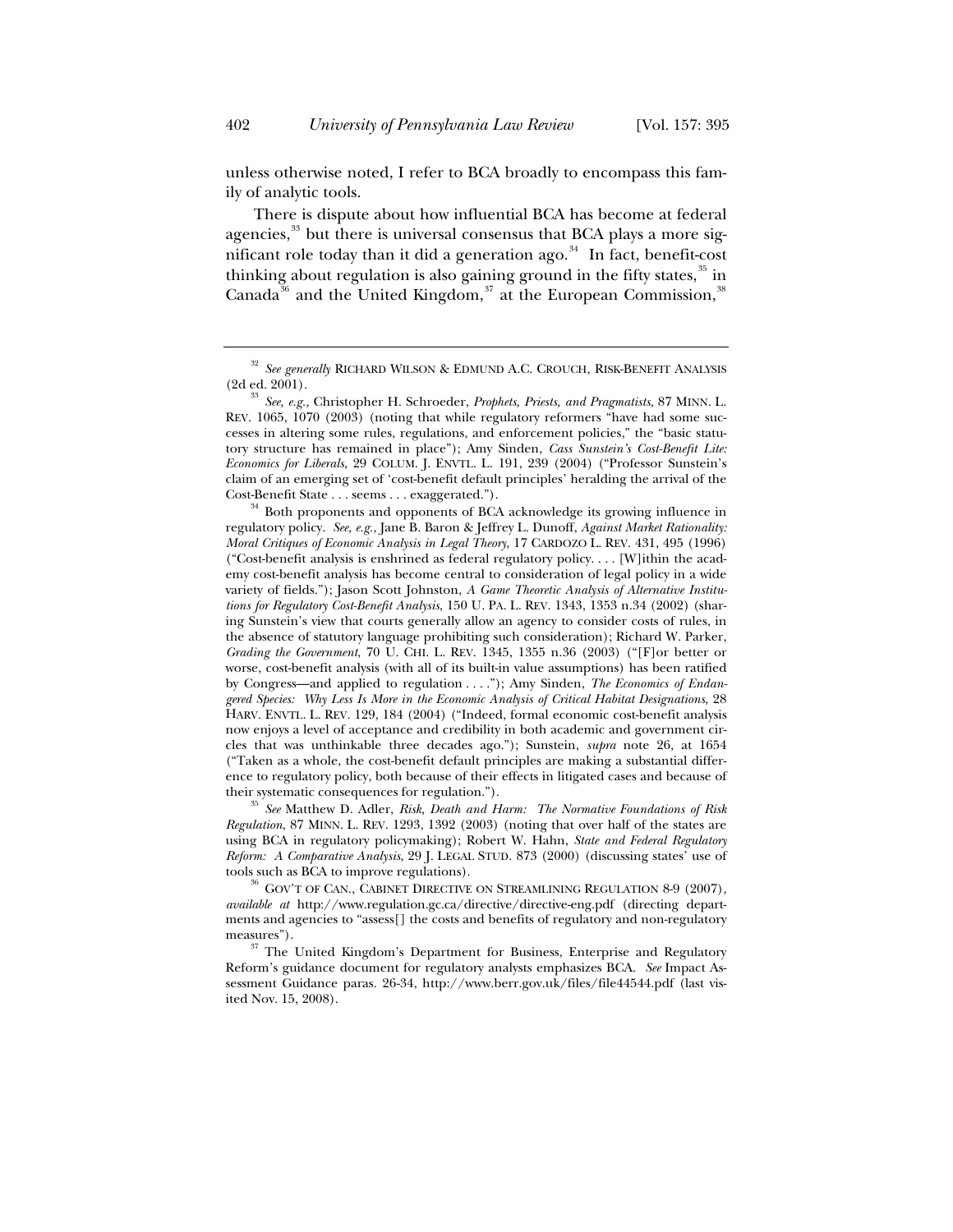and within international organizations such as the Organization for Economic Cooperation and Development (OECD).<sup>39</sup>

In this Article, I offer a broad assessment of federal lifesaving regulation informed by BCA. With the new Democratic administration, and with the increased Democratic majority in Congress, it is useful to examine how well the benefit-cost state is working and how the process of making lifesaving regulations can improve. My assessment is informed by seventeen years of faculty experience at Harvard, where I taught BCA to hundreds of public health and medical students and where I advanced through scholarship the application of BCA to lifesaving. I also draw on my experience from 2001 to 2006 as Administrator of the Office of Information and Regulatory Affairs (OIRA) in the White House Office of Management and Budget (OMB).

My central argument is that BCA, while easy to criticize because of its transparency, $40$  has compelling philosophical and practical advantages over other suggested approaches to lifesaving regulation. In short, BCA is morally relevant and often helpful ("determinate") in distinguishing good rules from bad rules, assuming that the analysis is conducted properly and that the findings are interpreted appropriately. Rather than seeking to replace BCA or diminish its role, future administrations should work with Congress and the judiciary to improve the benefit-cost state. Through targeted analytic innovations and institutional reforms, federal regulatory agencies can save more lives in the future, reduce the overall burdens of regulation, and attend to legitimate concerns about fairness to the poor.

<sup>38</sup> *See, e.g.*, Memorandum, European Comm'n, *Working to Ensure Better Quality of Commission Impact Assessments*, MEMO/06/427 (Nov. 14, 2006), *available at* http:// ec.europa.eu/enterprise/admin-burdens-reduction/news\_en.htm#aa (announcing the creation of the Impact Assessment Board, a centralized unit dedicated to the review of impact assessments).<br><sup>39</sup> For a survey of "regulatory-impact analysis" (RIA) practices in member countries

of the OECD, see Secretariat, Pub. Governance & Territorial Directorate, OECD, *Regulatory Impact Analysis (RIA) Inventory*, OECD Doc. GOV/PGC/RD(2004) 1 (Apr. 15,

<sup>&</sup>lt;sup>2</sup> The application of BCA to lifesaving regulation has always been controversial among proregulation advocates. *See, e.g.*, SUSAN J. TOLCHIN & MARTIN TOLCHIN, DIS-MANTLING AMERICA: THE RUSH TO DEREGULATE ch. 4 (1983) (criticizing the use of BCA in policy determinations, in part because of its inadequacy and indeterminacy). More recently, the Center for Progressive Reform has helped stimulate a variety of books, law review articles, and position papers that criticize the growing role of BCA in lifesaving regulation.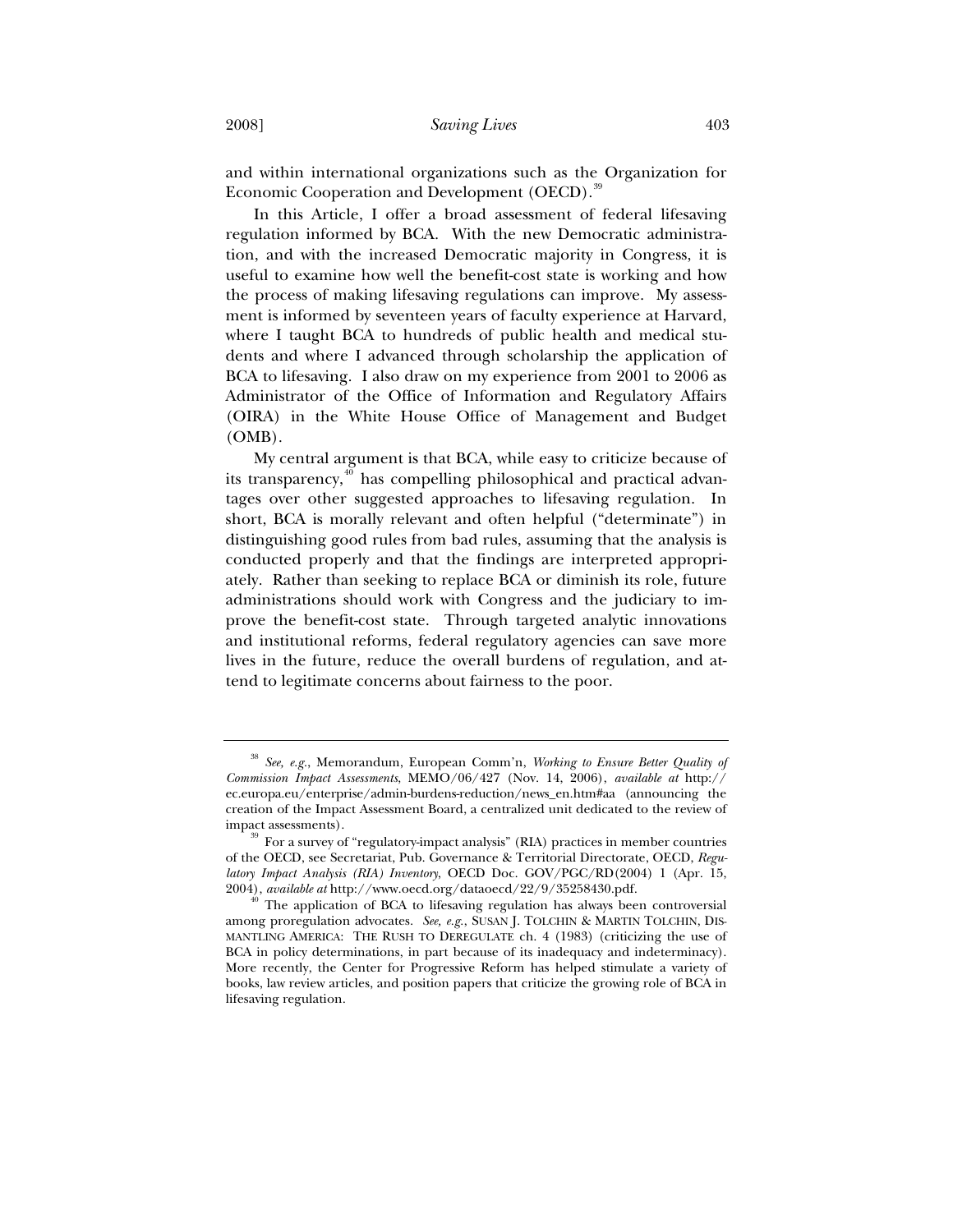A secondary theme of this Article is that much of the legal literature has an oversimplified view of the roles played by BCA and OIRA in federal lifesaving regulation.<sup>41</sup> Perhaps because of the stridently deregulatory stance taken by OIRA in the early years of the Reagan administration, a perception remains today that the exclusive role of OIRA is to foster deregulation or cost reduction.<sup>42</sup> Indeed, BCA counsels avoidance of inefficient lifesaving rules—but it also counsels acceleration of efficient investments in lifesaving. I shall illustrate, based on key rulemakings from the 2001–2006 period, that OIRA plays a much more complex role than legal scholars appreciate. Using findings from BCA, OIRA served as a crucial advocate of several lifesaving regulations that, in the absence of OIRA's support, might not have survived White House oversight in a pro-business Republican administration.

The Article is organized in five parts. Part I examines the normative foundations of BCA, with an emphasis on lifesaving applications. Part II examines various benefit-cost decision rules and the main alternatives to BCA. Part III explores the reality of the benefit-cost state, with emphasis on OIRA review in the 2001 to 2006 period. Part IV, which may be skipped by readers without loss of continuity, examines the technical challenges of applying BCA to lifesaving. Part V concludes by charting some promising directions for lifesaving regulation that may be fruitful for future presidential administrations, Congress, and the federal judiciary.

### I. FOUNDATIONS OF BCA

Briefly, the normative perspective I advance is preconstitutional,<sup>43</sup> where citizens in an original position, with their own identities con-

<sup>&</sup>lt;sup>41</sup> There is a widespread misperception among prominent legal scholars that OIRA uses BCA only to oppose regulation or to reduce the economic burdens of regulation. *See, e.g.*, Nicholas Bagley & Richard Revesz, *Centralized Oversight of the Regulatory State*, 106 COLUM. L. REV. 1260, 1267-70 (2006) (arguing that OIRA only "stands as a structural roadblock on the path of regulation, but not deregulation"); David M. Driesen, *Is Cost-Benefit Analysis Neutral?*, 77 U. COLO. L. REV. 335, 378-80 (2006) (stating that OIRA acts as a "one-way ratchet" by only weakening regulation); Lisa Heinzerling, *Risking It All*, 57 ALA. L. REV. 103, 113 (2005) ("[A]t OMB today, cost-benefit analysis

continues to be what it has always been—a one-way street to deregulation."). 42 *See, e.g.*, Sinden, *supra* note 33, at 199 ("After all, the widespread use of CBA in government decision-making began with Ronald Reagan, whose avowed mission was

the dismantling of the regulatory state.").<br><sup>43</sup> By "preconstitutional," I mean a hypothetical setting where citizens establish or consent to—a social contract for a nation-state.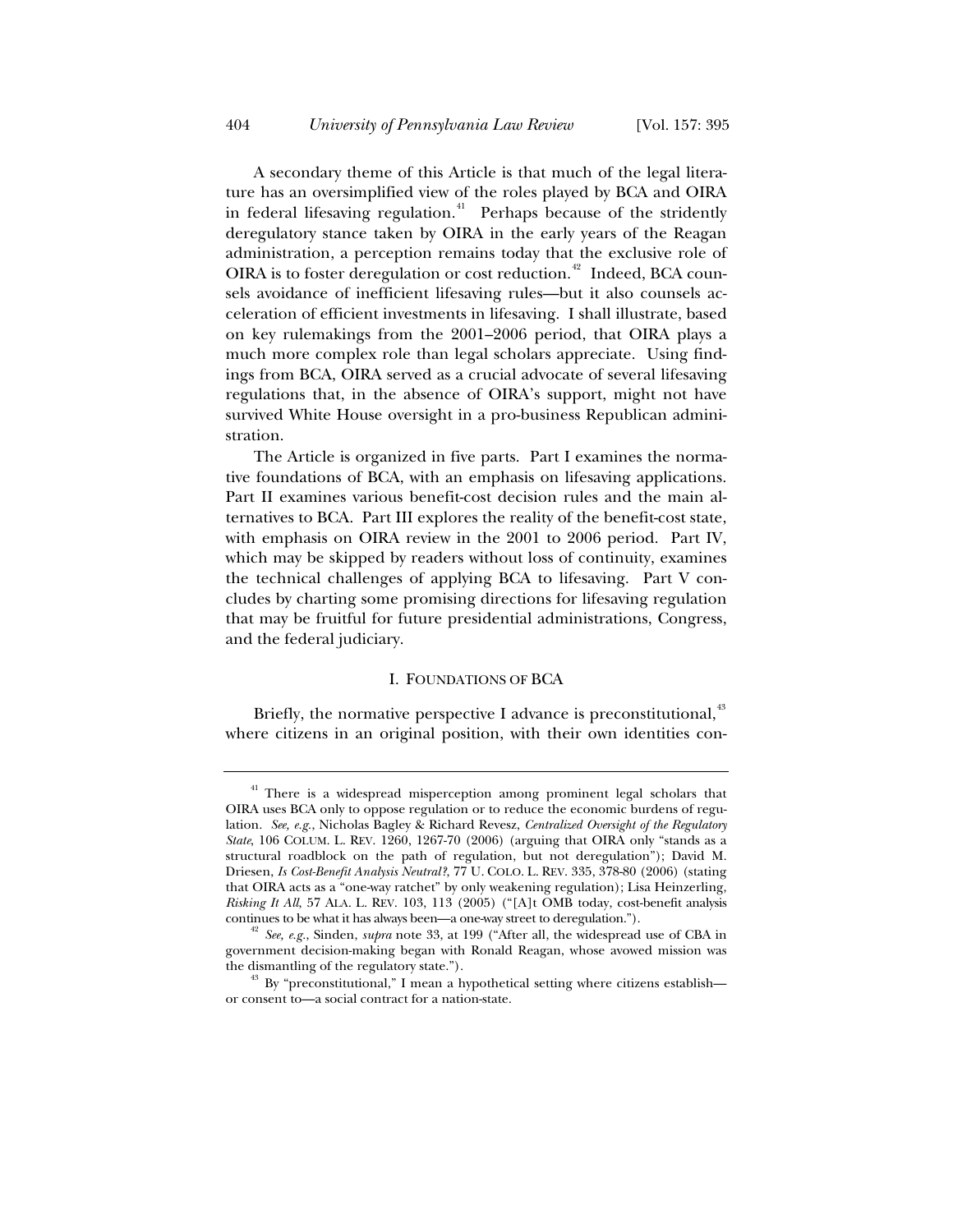cealed by a veil of ignorance, establish principles for how resources are to be allocated for lifesaving purposes.44 I favor an ex ante version of welfarism,45 in which BCA is used as a surrogate for welfarism but is qualified by an equity-inspired concern for the welfare of society's poorest citizens.

## A. *Welfarism*

Welfarism is a school of philosophical thought that is consequentialist and sensitive to utilitarian perspectives. Although there are many variants of welfarism, they share the premise that the welfare of society is determined by the well-being of its individual members. When lifesaving regulations make some citizens better off and others worse off, welfarists believe that it is feasible to make an overall determination as to whether society is better off or worse off as a result.<sup>46</sup>

Variants of welfarism differ in how much concern is given to addressing distributional inequities in society. For example, a simple (unweighted) approach to welfarism adds the utility of each citizen in society as the English philosopher Jeremy Bentham envisioned, thus treating each citizen equally in the calculation.<sup> $47$ </sup> Even this simple approach is quite advantageous to the poor, assuming that a dollar of

<sup>44</sup> *See* JOHN RAWLS, A THEORY OF JUSTICE 118-23 (rev. ed. 1999) (describing the "veil of ignorance," which prevents parties from knowing their own place in society or other facts of their own lives, thereby forcing them to make decisions based on their understanding of society as a whole); *see also* John C. Harsanyi, *Cardinal Welfare, Individualistic Ethics, and Interpersonal Comparisons of Utility*, 63 J. POL. ECON. 309, 316 (1955) ("[A]n individual's [policy] preferences satisfy [the requirement of impartiality] if they indicate what social situation he would choose if he did not know what his personal position would be in the new situation chosen . . . .").

<sup>&</sup>lt;sup>45</sup> See ROBERT CAMERON MITCHELL & RICHARD T. CARSON, USING SURVEYS TO VALUE PUBLIC GOODS: THE CONTINGENT VALUATION METHOD 29-30 (1989) ("For most welfare economic purposes, the ex ante perspective is generally considered to be the most appropriate one in situations where uncertainty about outcomes is involved."); John R. Hicks, *The Foundations of Welfare Economics*, 49 ECON. J. 696, 708 (1939) (arguing that wise economic policy can only secure ex ante optimality). *But see* Matthew D. Adler, *The Puzzle of "Ex Ante Efficiency": Does Rational Approvability Have Moral Weight?*, 151 U. PA. L. REV. 1255 (2003) (questioning the view that ex ante effi-

ciency is morally relevant). 46 For an excellent presentation of welfarism, see ADLER & POSNER, *supra* note 2,

at 28-43. 47 *See* THE OXFORD COMPANION TO PHILOSOPHY 85 (Ted Honderich ed., 1995) (explaining that Bentham viewed the principle of utility as the "only appropriate measure of value").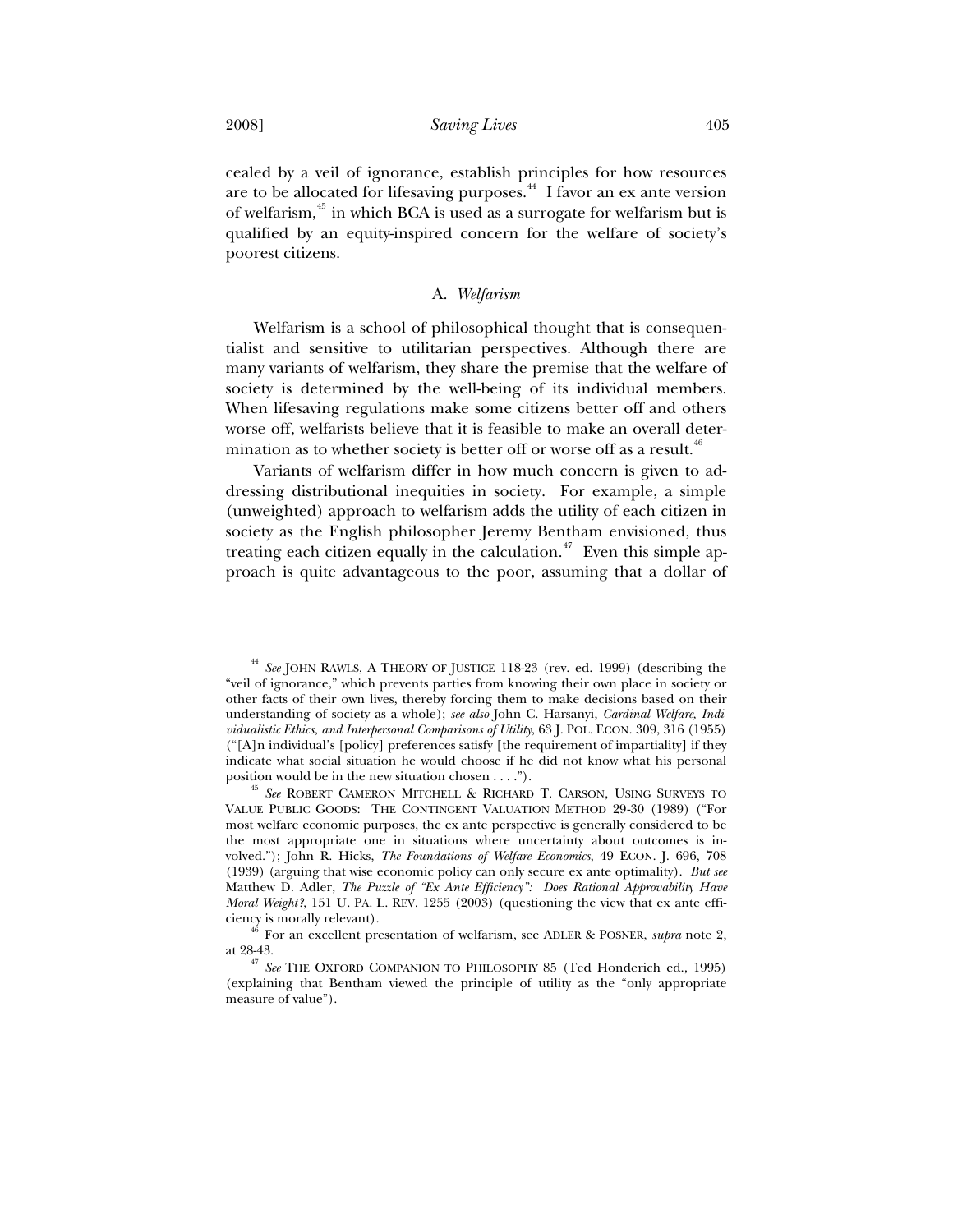benefit to the poor produces more utility than a dollar of benefit to the rich. $48$ 

An alternative, weighted approach to welfarism gives more weight to the utility of some individuals than others, such as those who have low baseline levels of utility.<sup>49</sup> Thus, one of the interesting features of welfarism is that it is flexible enough to incorporate concerns about distributional equity, as well as allocative economic efficiency, into the overall social-welfare calculus.<sup>51</sup>

Welfarists envision what has been elusive since the days of Bentham: a cardinal measure of utility (or well-being) that is quantifiable and comparable across individuals.<sup>51</sup> Thus, just as the height and weight of individuals can be compared in units that have universal and objective meaning, proponents of cardinal utility envision a scale where a specific utility value for one person signifies the same degree of utility for any other person—or at least a system in which the two utility values can be related to one another in a mathematical way.<sup>52</sup>

Not surprisingly, there is some disagreement over how utility (or well-being) should be defined and measured. $53$  One could examine the critical dimensions of life, each of which contributes to a person's overall well-being, and produce a weighted measure of these dimen-

961, 968 (2001) (defining welfare broadly to include levels of individual well-being and

<sup>48</sup> *See* Matthew D. Adler, *Beyond Efficiency and Procedure: A Welfarist Theory of Regulation*, 28 FLA. ST. U. L. REV. 241, 320-21 (2000) (noting that individuals may have different "monetary equivalents" for welfare changes due to their varying wealth levels).

See, e.g., RICHARD LAYARD, HAPPINESS: LESSONS FROM A NEW SCIENCE 122 (2005) ("The impartial spectator would surely care more about what happened to the miserable person than to the person who was already happy. He would therefore give a different 'weight' to changes in happiness according to how happy the person was already."); Matthew D. Adler, *Risk Equity: A New Proposal*, 32 HARV. ENVTL. L. REV. 1, 27 (2008) (explaining the Pigou-Dalton Principle, which "stipulates that shifting utility from someone at a higher utility level to someone at a lower level, without changing total utility, must increase the value of the [social welfare function]"). 50 *See, e.g.*, Louis Kaplow & Steven Shavell, *Fairness Versus Welfare*, 114 HARV. L. REV.

Hicks provides an example that explains why this measure is difficult to create: "You cannot take a temperature when you have to use, not one thermometer, but an immense number of different thermometers, working on different principles, and with no necessary correlation between their registrations." Hicks, *supra* note 45, at 699.

<sup>&</sup>lt;sup>52</sup> Strictly speaking, what is required is a scale richer than an ordinal one but weaker than an absolute one where there is one-to-one correspondence between people. For an enthusiastic defense of welfarism and cardinal utility, see YEW-KWANG NG,

<sup>&</sup>lt;sup>53</sup> See ADLER & POSNER, *supra* note 2, at 28-35 (reviewing and evaluating three accounts of well-being: mental-state accounts, objective-good accounts, and preferencebased accounts).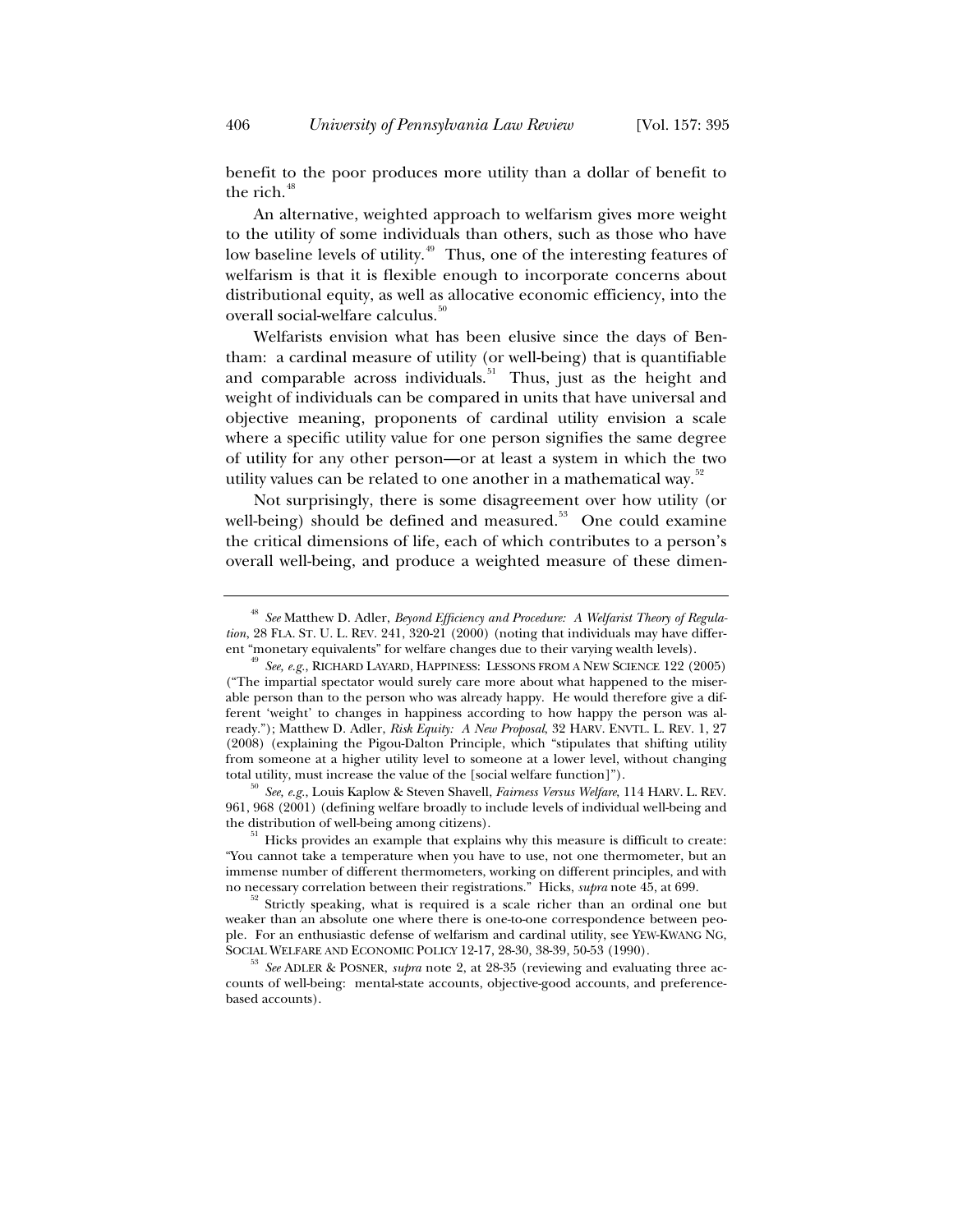sions.<sup>54</sup> A more promising approach appears to be the direct measurement of happiness as a surrogate for well-being or utility.<sup>55</sup> An interesting finding from happiness research is that differences in income explain only a small proportion of the differences in happiness among persons. $^{56}$  This line of research, however, raises as many questions as answers.<sup>57</sup> Critics object that self-reported happiness (or other "mental-state" accounts of misery) may reflect the fact that many people—especially the poor and the disabled—become resigned to accepting their fate in life.<sup>58</sup>

In summary, the inability to resolve difficult conceptual and measurement issues impedes the direct implementation of welfarism. This stems from the lack of an established, validated scale to compare well-being across individuals. Until these difficulties are overcome, a direct welfarist analysis of lifesaving regulations cannot be undertaken.<sup>59</sup> Thus, proponents of welfarism have searched for surrogate measures of well-being that have practical utility, the most influential

*the USA*, 88 J. PUB. ECON. 1359, 1371-72 (2004) ("The amount of happiness bought by extra income is not as large as some would expect. . . . [T]he non-economic variables in happiness equations enter with large coefficients, relative to that on income."); Daniel Kahneman et al., *Would You Be Happier if You Were Richer? A Focusing Illusion*, 312 SCI-ENCE 1908 (2006) (finding a "weak relation" between income and "experienced happiness").

<sup>57</sup> *See* Kahneman & Krueger, *supra* note 55 at 18-19 ("One of the difficulties of using data on subjective well-being is that individuals may interpret and use the response categories differently. . . . [O]ne could legitimately question whether one should give a cardinal interpretation to the numeric values attached to individuals' responses about

their life satisfaction or emotional states because of the potential for personal use of scales."). 58 *See* Amartya Sen, *The Possibility of Social Choice*, 89 AM. ECON. REV. 349, 363 (1999) ("Mental reactions, the mainstay of classical utility, can be a very defective basis for the analysis of deprivation. Thus, in understanding poverty and inequality, there is a strong case for looking at real deprivation and not merely at mental reactions to that deprivation.").<br><sup>59</sup> Even proponents of welfarism acknowledge the measurement difficulties with

cardinal utility. *See* NG, *supra* note 52, at 98 ("I do not attempt to deny that, despite the possibility of indirect measurement, the practical measurement and comparison of utility differences are still beset with many difficulties. But three hundred years ago, it was also difficult to measure the temperature of the atmosphere and to compare it with that of another area.").

<sup>&</sup>lt;sup>54</sup> *See id.* at 31-32 (describing potential dimensions of well-being proposed by various supporters of the objective-good account of well-being).

There are, however, different constructs of utility, each of which is not necessarily synonymous with happiness. *See* Daniel Kahneman & Alan B. Krueger, *Developments in the Measurement of Subjective Well-Being*, J. ECON. PERSP., Winter 2006, at 3, 4 ("[I]t is fruitful to distinguish among different conceptions of utility rather than presume to measure a single, unifying concept that motivates all human choices and registers all relevant feelings and experiences."). 56 *See* David G. Blanchflower & Andrew J. Oswald, *Well-Being over Time in Britain and*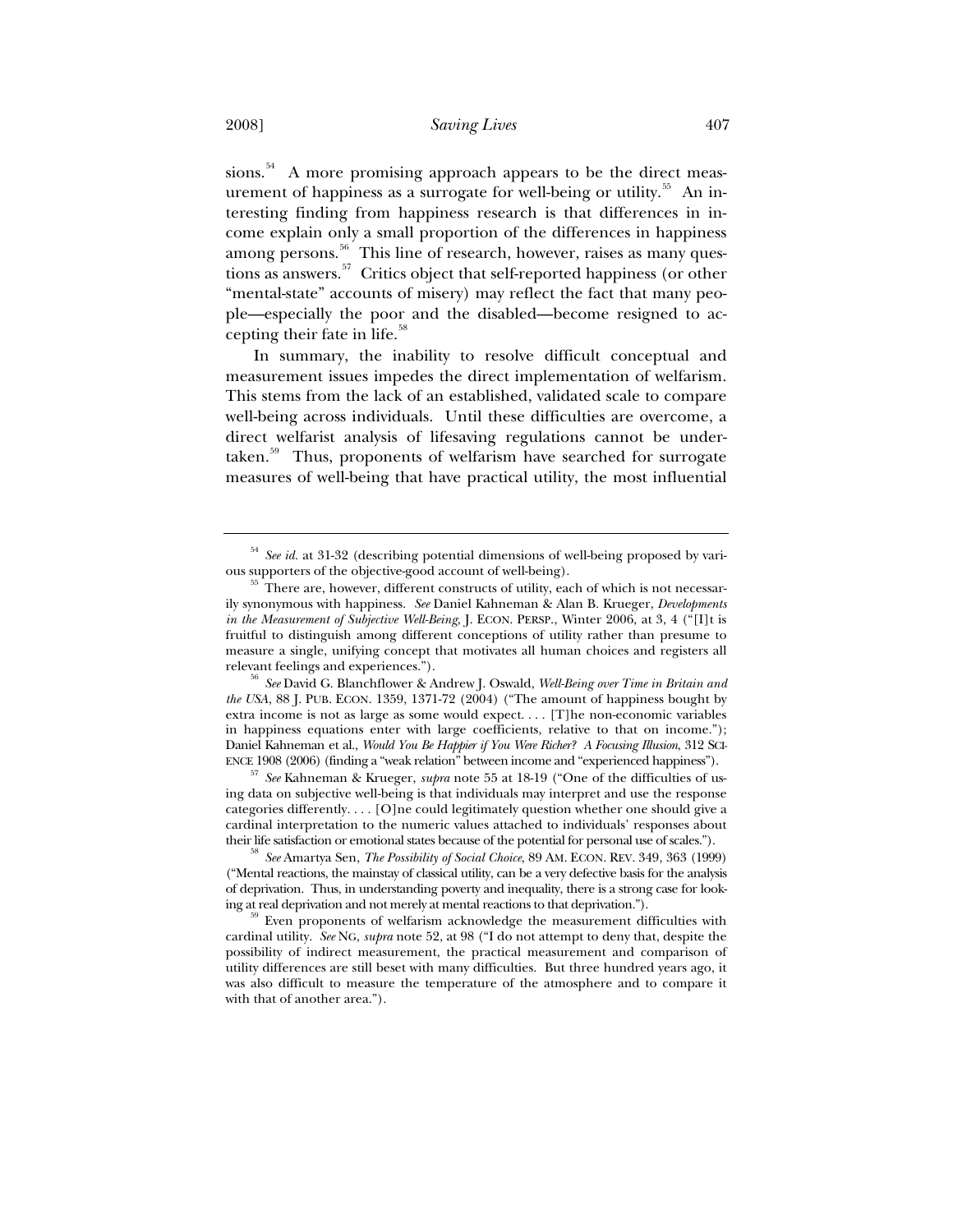of which was advanced by European economists in the first half of the twentieth century.

### B. *The Pareto Criterion*

The normative rationale for BCA is found in a subfield of microeconomics called welfare economics. Welfare economics began with the bedrock principle that a regulation should be promulgated if at least one person will be made better off and nobody will be made worse off. Named for the Italian economist Vilfredo Pareto, the Pareto criterion is applied by reference to the preferences of each individual in society who might be affected by the rule. $60$ 

When applying the Pareto criterion, individual preferences are assumed to be based on full information about both the known and possible consequences of regulation. Furthermore, individuals are assumed to have the cognitive capacity and resources required to process such information and to rationally determine their preferences. The Pareto construct is an ideal and does not necessarily reflect the preferences of people as they are revealed on a day-to-day basis in marketplace decisions, since some revealed preferences are uninformed.<sup>61</sup>

Economists believe that lifesaving preferences based on actual decisions, where an informed consumer or worker faces real consequences from her choice, are more informative of genuine preferences than is idle speculation about what a person might do in the

 $60$  The individuals who "count" in the analysis are all those whom the society determines should count (e.g., residents or citizens), and Pareto reasoning offers no view as to how the eligible pool of individuals should be determined. *See generally* Dale Whittington & Duncan MacRae, Jr., *The Issue of Standing in Cost-Benefit Analysis*, 5 J. POL'Y ANALYSIS & MGMT. 665 (1986) (exploring the difficulties of determining whether and how to count the preferences of various groups when conducting a BCA).<br><sup>61</sup> Professors Matthew Adler and Eric Posner may have confused matters by insist-

ing that welfare economics is interested in "preference" defined as "how people actually rank states of the world, not how they would rank states of the world if they were better informed, more enlightened, or otherwise different from the way they really are." ADLER & POSNER, *supra* note 2, at 12. In fact, most welfare economists would object to their use of "preference." *See, e.g.*, A. MYRICK FREEMAN III, THE MEASUREMENT OF ENVIRONMENTAL AND RESOURCE VALUES 308 (2d ed. 2003) (arguing that using consumers' safety decisions as the basis for valuation where consumer perceptions are not well informed is "problematic"); Mark V. Pauly, *Valuing Health Care Benefits in Money Terms*, *in* VALUING HEALTH CARE: COSTS, BENEFITS, AND EFFECTIVENESS OF PHARMA-CEUTICALS AND OTHER MEDICAL TECHNOLOGIES 99, 102 (Frank A. Sloan ed., 1995) ("In welfare economic theory, there is only one accepted way to measure the benefits an individual gets from a program. Benefit is defined as *the individual's maximum willingness to pay for the program* when supplied with information as complete as it can be, given the scientific knowledge available at the time.").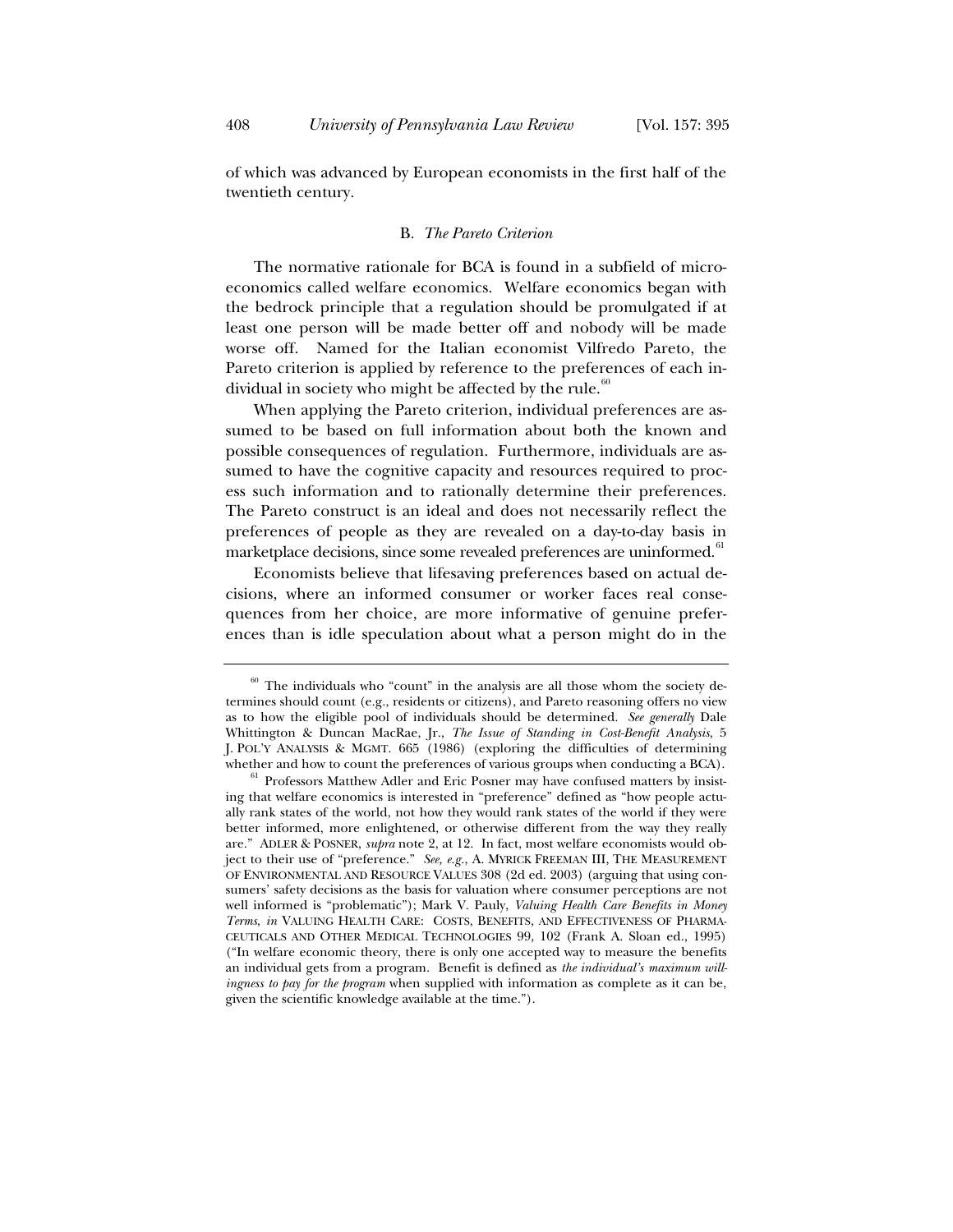future. This respect for informed individual choice is called the principle of consumer sovereignty.<sup>62</sup>

In order to infer idealized preferences about lifesaving from dayto-day decisions, economists study decisions where people are well informed about risk or where their risk perceptions, even if biased, can be ascertained and related to choice. For example, Professor W. Kip Viscusi's pioneering studies of worker preferences for job safety did not assume full information in the labor market.<sup>63</sup> In fact, Viscusi sought to determine whether workers perceived risks, how workers learned about risks on the job, and whether perceived and actuarial risks impacted job choice, quit rates, and wages. $64$  Viscusi found that hazardous jobs command significant wage premiums, even though employers have an incentive to find potential employees who are least averse to taking safety risks. As long as employers and employees negotiate in a well-informed, competitive market, there is no reason to believe that job-related dangers violate the interests of workers.<sup>65</sup> In short, ideal labor markets may satisfy the Pareto test.

Some concerns have been raised about the Pareto test.<sup>66</sup> Could use of this criterion justify more inequality? Could it cause more envy in society? Does it overemphasize private preferences, without authorizing a concept of the civic good? Although these are important questions, it is difficult to oppose a rule that saves lives without making anyone worse off! But if the Pareto test is unassailable as a sufficient condition for lifesaving regulation, should the test also be a necessary condition?

<sup>62</sup> *See* LEE S. FRIEDMAN, THE MICROECONOMICS OF PUBLIC POLICY ANALYSIS 46 (2002) (defining "the principle of consumer sovereignty" as meaning that "each per-

<sup>&</sup>lt;sup>63</sup> See W. KIP VISCUSI, EMPLOYMENT HAZARDS: AN INVESTIGATION OF MARKET PER-FORMANCE 274-75 (1979) (stating that workers have imperfect information about the risks that they take on).

<sup>64</sup> *Id.* ch. 14; *see also* W. Kip Viscusi & Joseph E. Aldy, *The Value of a Statistical Life: A Critical Review of Market Estimates Throughout the World*, 27 J. RISK & UNCERTAINTY 5, 17 (2003) (reporting that the results from analysis of workers' perceptions of occupational hazards through labor-market models of wage determination are similar to the results from analysis of actuarial risks).  $^{65}$  For the classic analysis of whether there are sound rationales for government

regulation to improve occupational safety, see generally W. KIP VISCUSI, RATIONAL RISK POLICY (1998); W. KIP VISCUSI, RISK BY CHOICE: REGULATING HEALTH AND SAFETY IN THE WORKPLACE ch. 5 (1983). 66 *See, e.g.*, AMARTYA SEN, ON ETHICS AND ECONOMICS 32 (1987) ("A state can be

Pareto optimal with some people in extreme misery and others rolling in luxury, so long as the miserable cannot be made better off without cutting into the luxury of the rich.").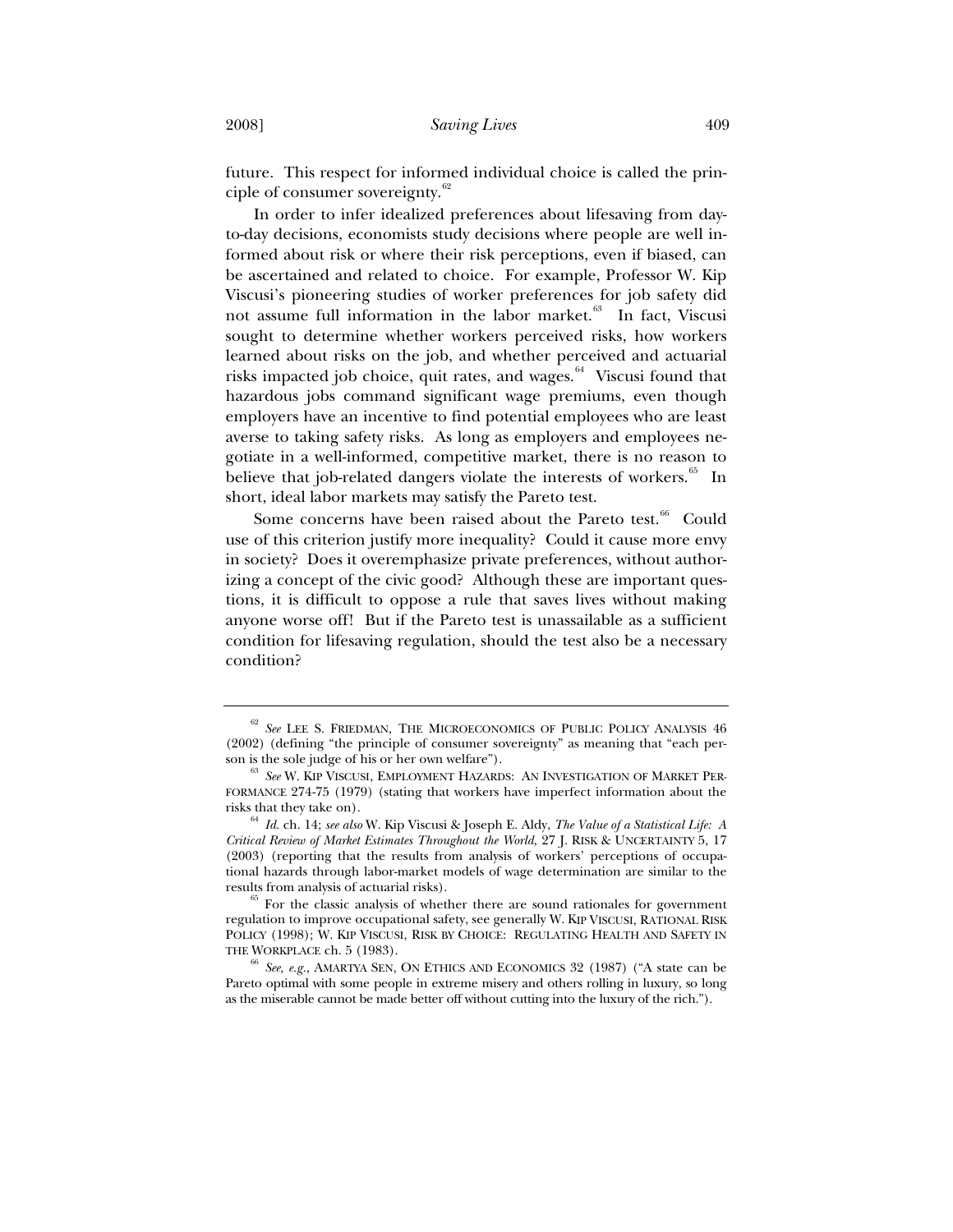The most powerful objection to Pareto as a necessary test is simple: it is too stringent a hurdle for lifesaving regulators. If passing the Pareto test were a necessary criterion, there would be preciously few lifesaving regulations because there are few rules that harm no member of society.<sup>67</sup>

## C. *Kaldor-Hicks Efficiency*

Recognizing that the Pareto test was too stringent, the "new welfare economics" was launched by an interesting alternative. In 1939, over thirty years after publication of Pareto's *Manuale di economia politica*, 68 Cambridge economists Nicholas Kaldor and John Hicks (now a Nobel Laureate in Economics) proposed what has been called "the potential Pareto criterion," or the Kaldor-Hicks (KH) efficiency test.<sup>69</sup>

In Kaldor's analysis, a regulation is considered efficient (and thus potentially desirable) if those individuals who benefit from the rule would prefer the rule even if they were obliged to fully compensate all individuals made worse off by the rule. The "compensation," a costless transfer from gainers to losers, is hypothetical and thus is not intended to occur on a rule-by-rule basis (or thereafter in any organized way).<sup>70</sup> The "surplus" in benefit that remains (after the hypothetical compensation of losers is carried out) is considered to be a measure of the net gain in social welfare from the regulation.<sup>11</sup>

<sup>67</sup> *See, e.g.*, NG, *supra* note 52, at 160 ("[M]ost, if not all, changes in the real world involve making some better off and some (no matter how small the number) worse off. Thus the Pareto criterion in itself is of little practical use."); Steve P. Calandrillo, *Responsible Regulation: A Sensible Cost-Benefit, Risk Versus Risk Approach to Federal Health and Safety Regulation*, 81 B.U. L. REV. 957, 983 (2001) ("[I]t is almost impossible to imagine any regulatory program that would not make at least one person or group worse off."); T. de Scitovszky, *A Note on Welfare Propositions in Economics*, 9 REV. ECON. STUD. 77, 79 (1941) (arguing that it is "doubtful" that any government policy would satisfy the Pareto test); Amy Sinden, *In Defense of Absolutes: Combating the Politics of Power in Environmental Law*, 90 IOWA L. REV. 1405, 1414 (2005) ("[I]t is very difficult to find a government action that does not cause harm to at least one person. Thus, virtually all government intervention would fail a Pareto-efficiency test.").<br><sup>68</sup> VILFREDO PARETO, MANUAL OF POLITICAL ECONOMY (Ann S. Schwier & Alfred

N. Page eds., Ann S. Schwier trans., Augustus M. Kelley Publishers 1971) (1906).  $^{69}$  For a detailed explanation of the KH test, see RICHARD E. JUST ET AL., THE WEL-

FARE ECONOMICS OF PUBLIC POLICY 32-48 (2004).<br><sup>70</sup> Kaldor and Hicks were neutral as to whether compensation should be provided,

believing that there could be no general economic principle to resolve that question.<br>See, e.g., Hicks, supra note 45, at 711-12 (1939).

What Richard Posner calls the "wealth maximization" principle is synonymous with the KH test. *See* Richard A. Posner, *Utilitarianism, Economics, and Legal Theory*, 8 J.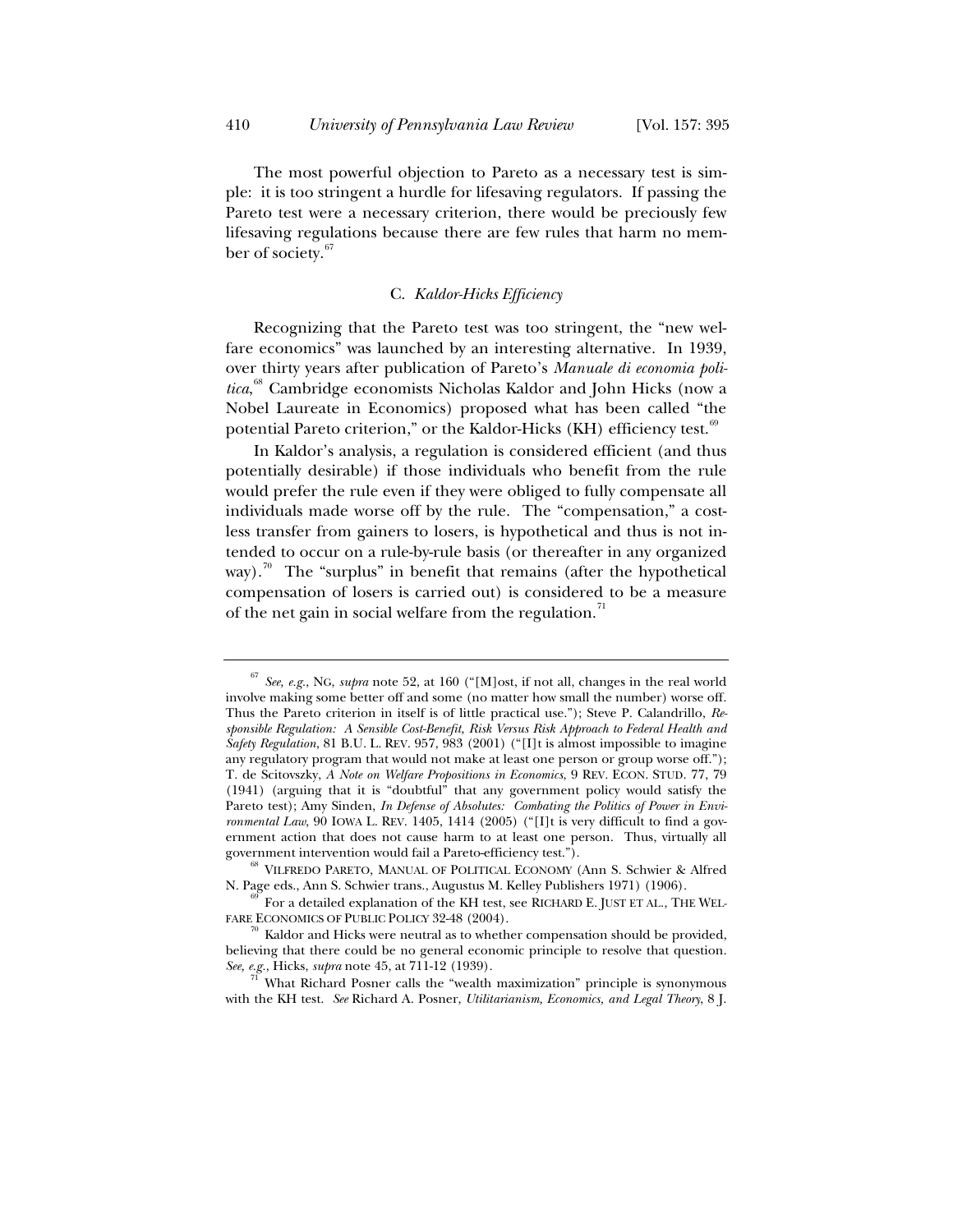2008] *Saving Lives* 411

The Hicks version of the test is the flip side of the Kaldor version.<sup>72</sup> Hicks gives the presumption to the lifesaving regulation and asks whether the ex ante losers from the rule would be willing to compensate the ex ante beneficiaries for not having the rule.<sup>73</sup> Since in some situations the Kaldor and Hicks tests might give different answers, it has been suggested that a rule should have to pass both the Kaldor and Hicks tests in order to be considered efficient.<sup>74</sup>

Philosophically, the combined KH test has the following attractive features: the preferences of each individual in society are considered; the preferences of both winners and losers enter into a principled framework; the intensity of individual preferences counts; and the weighing of opposing preferences is explicit, calculable, and scrutable. If adequate information is available on the consequences of a rule and the preferences of each citizen, the KH test is also determinate (with regard to efficiency). Unlike Bentham's utilitarianism, no interpersonally comparable measure of utility is required for implementation of the KH test.<sup>75</sup>

## D. *From Kaldor-Hicks to BCA*

KH reasoning is the original normative foundation of BCA.<sup>76</sup> It is implemented through use of "willingness to pay" (WTP) money as the measure of social benefit  $(B)$  and "willingness to accept" (WTA) money as the measure of social cost  $(C)$ .<sup>77</sup> If an individual expects a

LEGAL STUD. 103 (1979) (distinguishing Posner's wealth-maximization model from utilitarianism). 72 *See generally* J.R. HICKS, VALUE AND CAPITAL: AN INQUIRY INTO SOME FUNDA-

MENTAL PRINCIPLES OF ECONOMIC THEORY (1939); Hicks, *supra* note 45. 73 *Cf.* FREEMAN, *supra* note 61, at 61-63 (describing the difference between the

Kaldor and Hicks tests and suggesting that the choice between the two tests may entail a value judgment about the underlying distribution of property rights). 74 *See* de Scitovszky, *supra* note 67, at 88 (suggesting the need to use both the Kal-

dor and Hicks tests in order to avoid "absurd result[s]"). This suggestion is sometimes called the "double-compensation test" or the "Scitovsky test." 75 *See, e.g.*, Stephen Birch & Cam Donaldson, *Valuing the Benefits and Costs of Health* 

*Care Programmes: Where's the 'Extra' in Extra-Welfarism?*, 56 SOC. SCI.&MED. 1121, 1127 (2003) (U.K.) ("Under a [welfare-economic approach], interpersonal comparisons of

utilities are not required to measure social welfare.").<br><sup>76</sup> FRIEDMAN, *supra* note 62, at 169 (calling the compensation principle "the foun-<br>dation" for BCA).

 $\frac{77}{2}$  Some authors perceive money as playing the role of cardinal utility when the KH test is implemented. *See, e.g.*, John Broome, *Cost-Benefit Analysis and Population*, 29 J. LEGAL STUD. 953, 957 (2000) ("[WTP] is normally used in cost-benefit analysis to provide both a cardinal scale of value and a basis for interpersonal comparisons of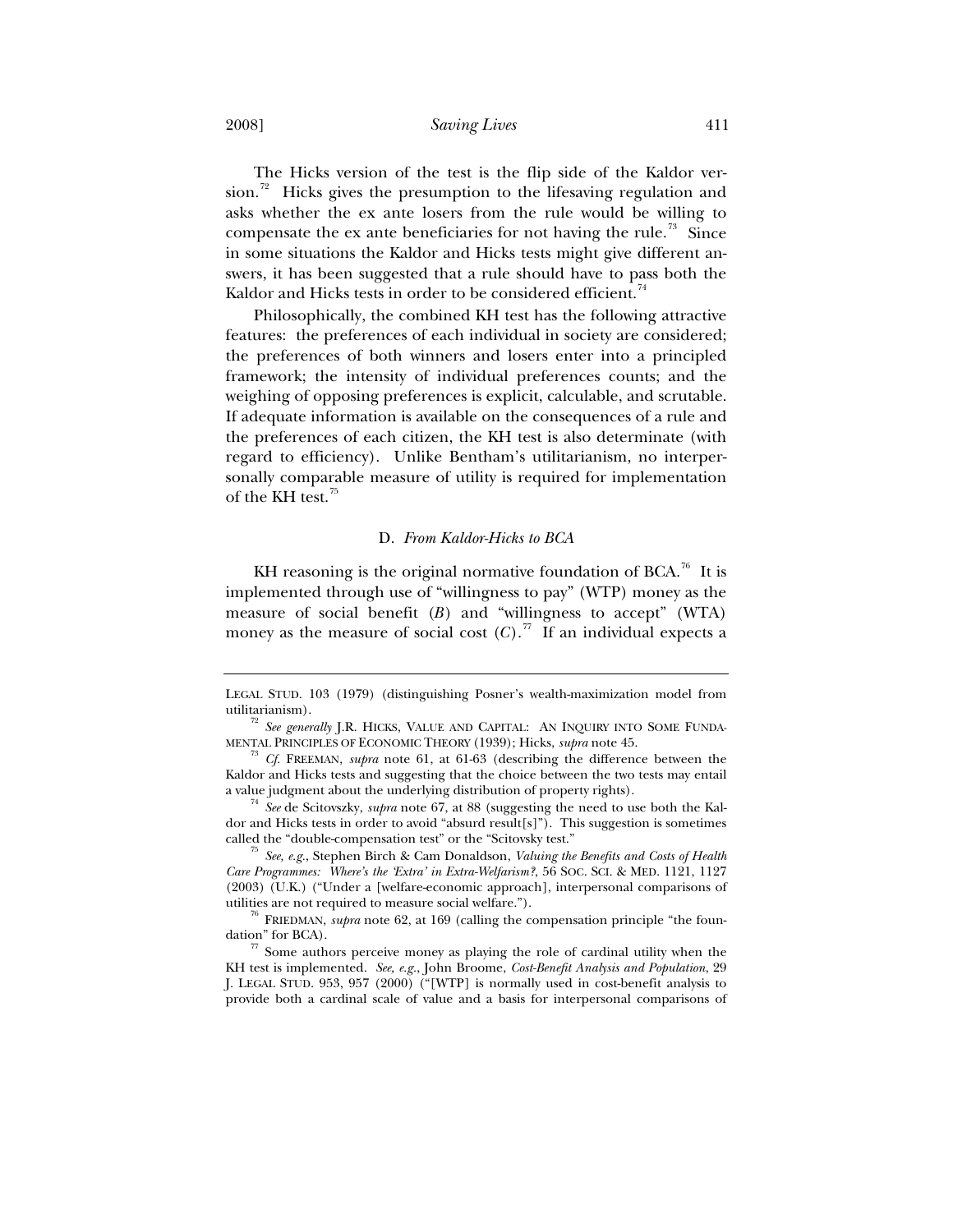regulation to be beneficial to her, WTP is positive. If another individual expects to be harmed by regulation, her WTA will be positive. Citizens who are indifferent (or who perceive that gains equal losses) do not influence the benefit-cost calculation. When multiple regulatory alternatives are compared, the preferred alternative is the one that maximizes net benefits, defined as the sum of *B* minus the sum of *C* across all citizens in society.<sup>78</sup>

If lifesaving regulation is costless, there are no losers, and thus one could proceed on the basis of the Pareto principle without any appeal to KH reasoning. But lifesaving regulations typically have an opportunity cost: scarce labor and capital in the economy are drawn away from the production of other goods and services that consumers desire.<sup>79</sup> A dollar of scarce inputs devoted to lifesaving is a dollar of inputs that cannot be devoted to housing, education, transportation, national security, recreation, and other goods and services that citizens enjoy. These opportunity costs of lifesaving regulation usually underlie the need for the KH test and BCA.

Economic tools are used to measure the WTP and WTA values for regulatory consequences. Grounded in rational-choice theory, WTP and WTA values are inferred from observed transactions with known prices and risks.<sup>80</sup> When no relevant transactions can be found (or when market actors are ill informed), economists employ survey methods in which WTP and WTA values are derived from direct questioning of respondents. A series of validity and reliability tests are applied to such survey data (so-called "contingent valuation" techniques).<sup>81</sup> Since 1980, there has been an explosion of research in health and environmental economics that has made implementation

value."). That may be true in monetary applications, but using money as a surrogate for utility is not the same as saying that the KH test presumes a cardinal, interpersonally comparable measure of utility. *See* KENNETH J. ARROW, SOCIAL CHOICE AND INDI-VIDUAL VALUES 38-39 (2d ed. 1963) [hereinafter ARROW, SOCIAL CHOICE] (noting that the Kaldor compensation principle may be arbitrary and intransitive, but that it does not assume "interpersonal comparisons of utility"). 78 *See* FRIEDMAN, *supra* note 62, at 173 (explaining that the KH test measures "rela-

tive efficiency" and that "trying to maximize net benefits is . . . the same as trying to

<sup>&</sup>lt;sup>79</sup> For an overview of opportunity cost, see MISHAN, *supra* note 27, ch. 11.<br><sup>80</sup> *See* FREEMAN, *supra* note 61, ch. 4 (describing the basic theory of "revealed pref-<br>erence methods, which involves the estimation of val

 $e^{81}$  See *id.* ch. 6 (describing the "major types of [stated preference] question formats" and how to analyze responses "to obtain measures of welfare").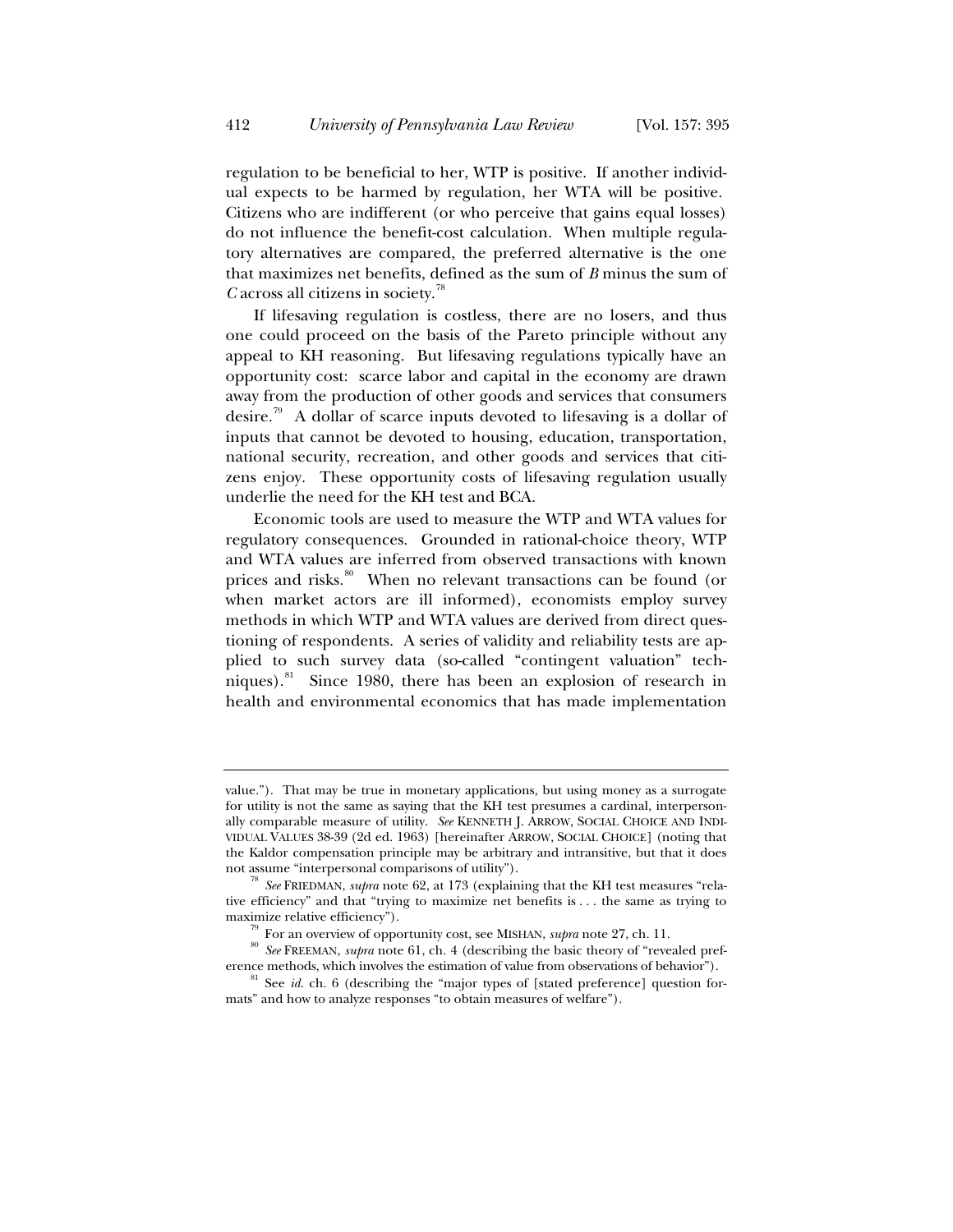of the KH test far more feasible and precise today than it was a generation ago.<sup>82</sup>

Money is typically used as the metric to compare benefits and costs, but in theory other metrics could be used without discarding or modifying the KH test.<sup>83</sup> Nonmonetary metrics are rarely used in practice because money has practical advantages. Also, a common metric is crucial when comparing the consequences of different regulatory alternatives and when weighing the gains to beneficiaries against the losses realized by those made worse off.<sup>84</sup> Without such a metric, the task of making logical investments in lifesaving is far more challenging.

In conclusion, the KH test was offered as a normative standard or at least as a useful surrogate for well-being (which cannot yet be measured). There is nothing in the KH test that presumes that markets function or work properly when lifesaving decisions are made. Indeed, KH reasoning is often employed to determine whether a lifesaving rule aimed at correcting market imperfections (e.g., externalities, inadequate information, or lack of competition among firms) should be promulgated. $85$  Lifesaving regulations are often required because markets are failing or imperfect, which is why the KH test and BCA are useful to public decision makers. We now turn to whether the KH test can survive the many criticisms that have been launched against it, especially in the context of lifesaving opportunities.

<sup>82</sup> *See, e.g.*, Robert W. Hahn, *The Economic Analysis of Regulation: A Response to the Critics*, 71 U. CHI. L. REV. 1021, 1052 (2004) ("Scholars have made much progress over the past thirty years in understanding the economic impact of social regulation."). For a broad overview of the field since 1980, see John D. Graham et al., *The Role of Efficiency in Risk Management*, *in* RISK ANALYSIS AND SOCIETY: AN INTERDISCIPLINARY CHARAC-<br>TERIZATION OF THE FIELD 251 (Timothy McDaniels & Mitchell J. Small eds., 2004).

<sup>&</sup>lt;sup>83</sup> See FREEMAN, *supra* note 61, at 9 ("WTP and WTA measures can be defined in terms of any good that the individual is willing to substitute for the good being valued.").

<sup>&</sup>lt;sup>84</sup> See James K. Hammitt, *QALYs Versus WTP*, 22 RISK ANALYSIS 985, 998 (2002) (arguing that an advantage of monetary BCA is that a common metric allows analysts to identify the regulatory option that maximizes net benefits for society).<br><sup>85</sup> *See* ROBIN BOADWAY & NEIL BRUCE, WELFARE ECONOMICS 3 (1984) ("The study

of welfare economics is useful in identifying [market failures] and in recommending and evaluating 'corrective' policies.").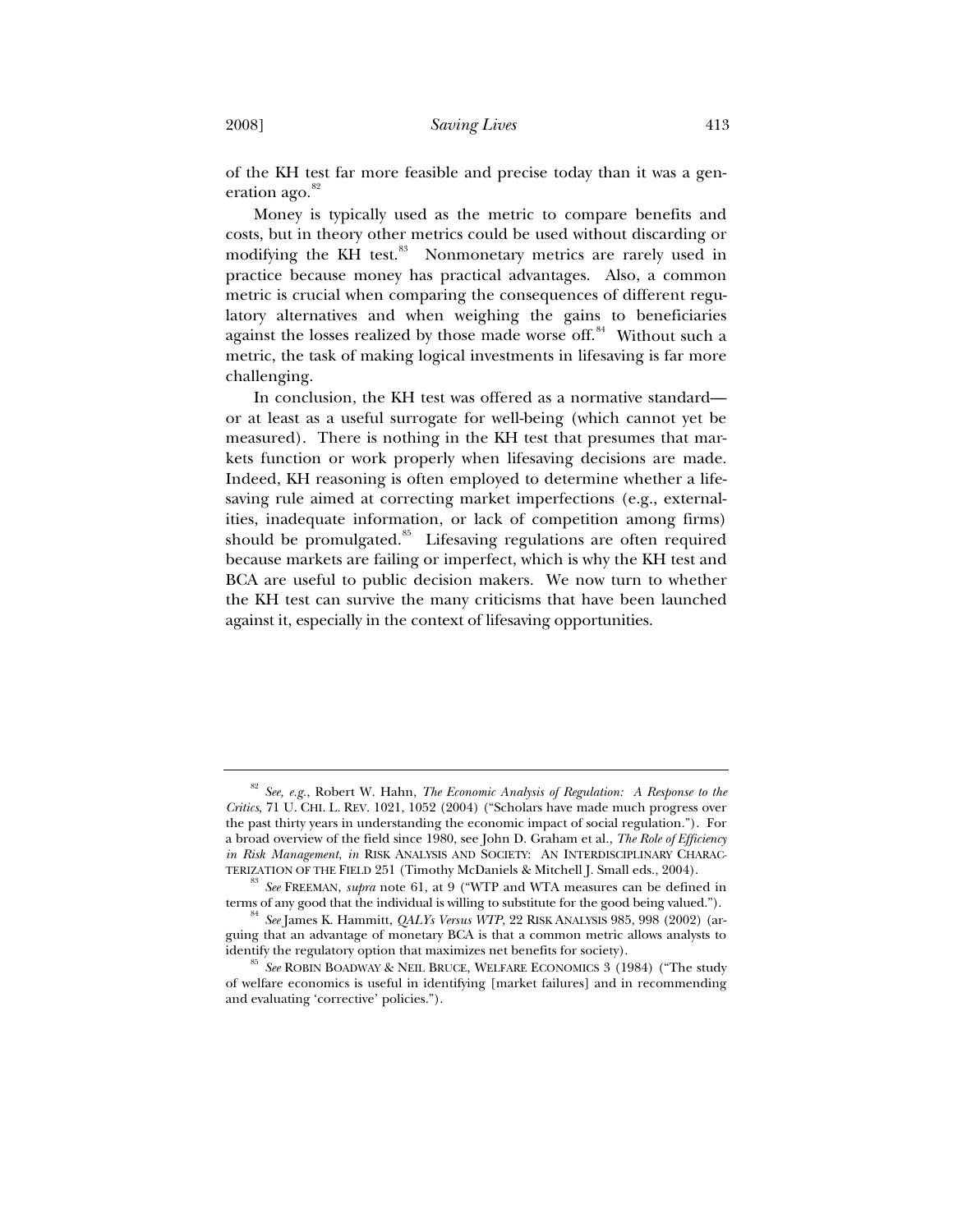#### E. *Evaluating the Kaldor-Hicks Test*

Numerous objections have been lodged against use of the KH test as a necessary or sufficient condition for regulatory policy.<sup>86</sup> In fact, Professor Adler has asserted that the KH test is flawed as a moral criterion and should no longer be taken seriously.<sup>87</sup>

I offer a more sympathetic analysis of the KH test and conclude that Kaldor-Hicks efficiency is a morally relevant, practical contribution to the evaluation of lifesaving regulation. But the KH test should not be considered a necessary or sufficient condition for issuing a lifesaving rule.<sup>88</sup> Other distributional values, such as fairness to the poor, also require consideration.

Here the arguments are sketched briefly, with an emphasis on issues that arise in lifesaving regulation. I highlight why an impartial citizen who applies an ex ante constitutional perspective might favor Kaldor-Hicks reasoning, subject to some important qualifications.

#### 1. Single Versus Repeated Applications

One could consider the KH test in a single, isolated application.<sup>89</sup> Critics argue that such an isolated application of the KH test will create losers, possibly a large number of them, and maybe more losers than winners.

<sup>&</sup>lt;sup>86</sup> I do not address various theoretical arguments suggesting that the KH test is intransitive or circular. *See, e.g.*, ARROW, SOCIAL CHOICE, *supra* note 77, at 42-45 (arguing that the Kaldor, Hicks, and Scitovsky tests do not satisfy the transitivity condition

for a social welfare function). 87 *See, e.g.*, Matthew D. Adler, *QALYs and Policy Evaluation: A New Perspective*, 6 YALE J. HEALTH POL'Y L. & ETHICS 1, 16 (2006) ("Kaldor-Hicks efficiency itself lacks moral significance."). But Professor Adler's view is not characteristic of experts in the field. *See, e.g.*, FRIEDMAN, *supra* note 62*,* at 178 (arguing that KH efficiency provides useful

<sup>&</sup>lt;sup>88</sup> In the early history of modern welfare economics, between 1939 and 1959, the KH test was never suggested as a sufficient condition for policy choice, but some authors suggested it as a viable necessary condition. *See, e.g.*, E.J. Mishan, *A Survey of Welfare Economics, 1939–59*, 70 ECON. J. 197, 237-38 (1960) (describing three possible ways of regarding compensation tests, one of which was as "necessary conditions for policy prescription"). The more recent view is that it establishes neither a necessary nor a sufficient condition. *See, e.g.*, Kenneth J. Arrow et al., *Is There a Role for Benefit-Cost Analysis in Environmental, Health, and Safety Regulation?*, 272 SCIENCE 221, 222 (1996) ("Although formal benefit-cost analysis should not be viewed as either necessary or sufficient for designing sensible public policy, it can provide an exceptionally useful framework for consistently organizing disparate information . . . .").<br><sup>89</sup> *See, e.g.*, Adler, *supra* note 48, at 252 (insisting on a rationale for why one-off

Kaldor-Hicks changes are a good thing).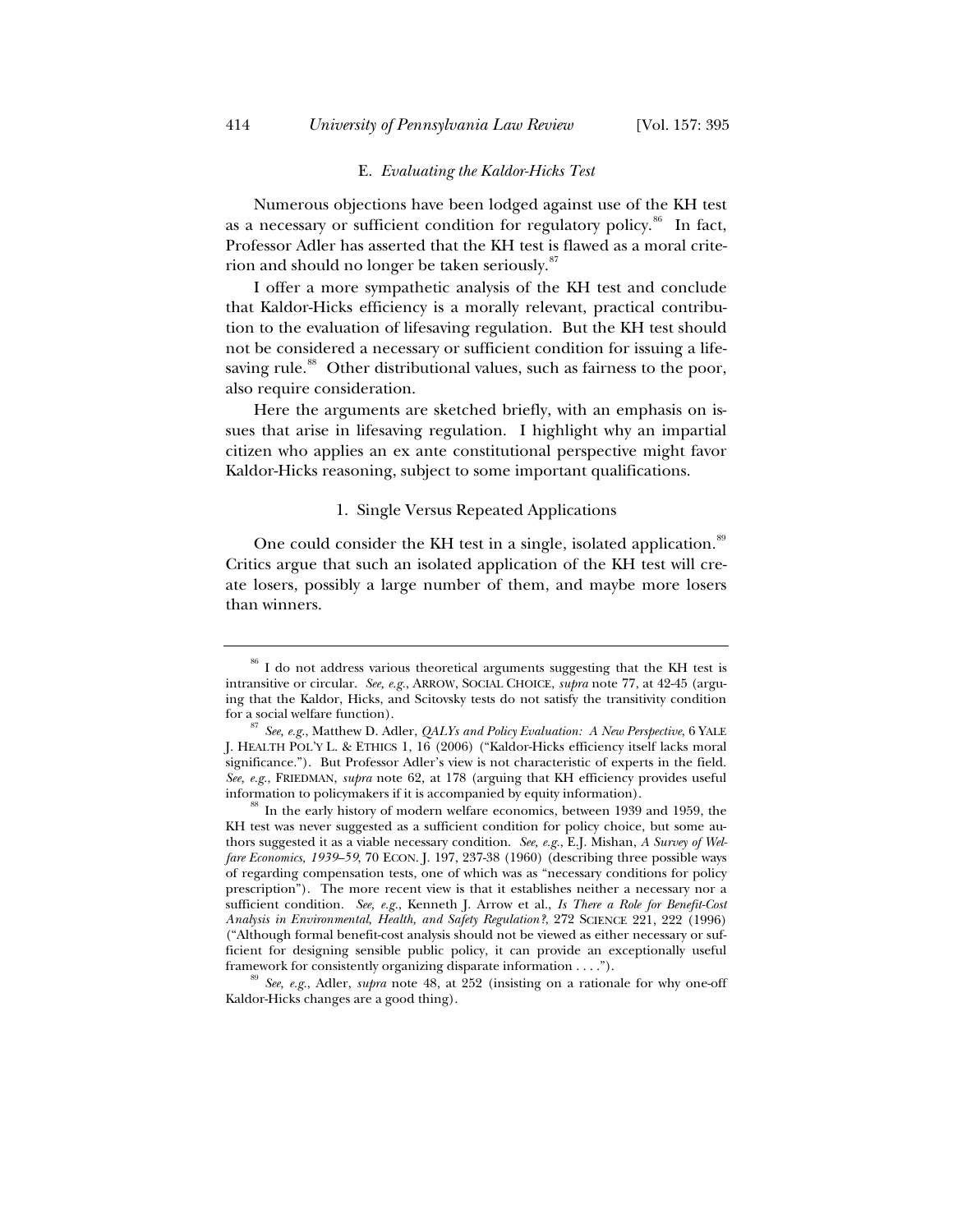2008] *Saving Lives* 415

Moreover, in some situations, the costs of a lifesaving rule may also include a life-threatening side effect. $90$  For example, stricter safety standards at nuclear power plants may cause some utilities to build coal plants instead, thereby imposing the burden of air pollution on the communities downwind of coal plants.<sup>91</sup> Thus, if the question is whether to apply the KH test in a single rulemaking, the test may not be persuasive, especially to those who experience economic harm or life-threatening risks and are not compensated accordingly.<sup>92</sup>

If the KH test must be defended in a single application, the best defense is that its average effect on citizens is to make them better off.<sup>93</sup> When citizens evaluate the test in the preconstitutional (original) position, behind a veil of ignorance, the case for KH is stronger. In this setting, one can argue that KH reasoning will enhance the expected value of the well-being of each citizen. $94$  If everyone is expected (statistically) to be better off ex ante, the KH test is arguably consistent with the requirements of the Pareto test. But at the time any lifesaving regulation is adopted, when the veil has been removed, it will typically be apparent that there are losers as well as beneficiaries.<sup>95</sup>

 $^{90}$  The classic articles urging consideration of risks arising from decisions aimed at reducing risks are Chauncey Starr & Chris Whipple, *Risks of Risk Decisions*, 208 SCIENCE 1114 (1980), and Aaron Wildavsky, *No Risk Is the Highest Risk of All*, 67 AM. SCIENTIST 32 (1979).

<sup>91</sup> For an early legal analysis of risk/risk tradeoffs arising from differential treatment of new and existing sources of risk, see generally Peter Huber, *The Old-New Divi-*

<sup>&</sup>lt;sup>92</sup> See Anthony J. Culyer & Robert G. Evans, *Mark Pauly on Welfare Economics: Normative Rabbits from Positive Hats*, 15 J. HEALTH ECON. 243, 247 (1996) ("But why the possibility of compensation that does not in fact take place should influence the ranking of different states has never been clear. It would certainly not be clear to the losers!").

<sup>&</sup>lt;sup>93</sup> Notice that in a society where a small number of individuals reap most of the benefit (or incur most of the burden) from a regulation, the KH test does not necessarily protect the welfare of the median individual. It only assures that the average impact on individuals in society will be positive. The average impact on an individual in society may not correspond to the experience of any actual person, since the welfare change for the average person is simply a weighted average of the welfare change of each of the citizens in society.<br><sup>94</sup> *See, e.g.*, Pauly, *supra* note 61, at 101-02 ("The constitutional perspective ...

makes the potential compensation test more attractive. If society follows the costbenefit rule, on average every person can expect to be better off; the chance that the person will win will more than offset, in expectational terms, the chance that the per-

son will lose."). 95 Uwe Reinhardt presents an entertaining account of how the KH efficiency test can be used to justify perverse outcomes. *See* Uwe E. Reinhardt, *Reflections on the Meaning of Efficiency: Can Efficiency Be Separated from Equity?*, 10 YALE L. & POL'Y REV. 302,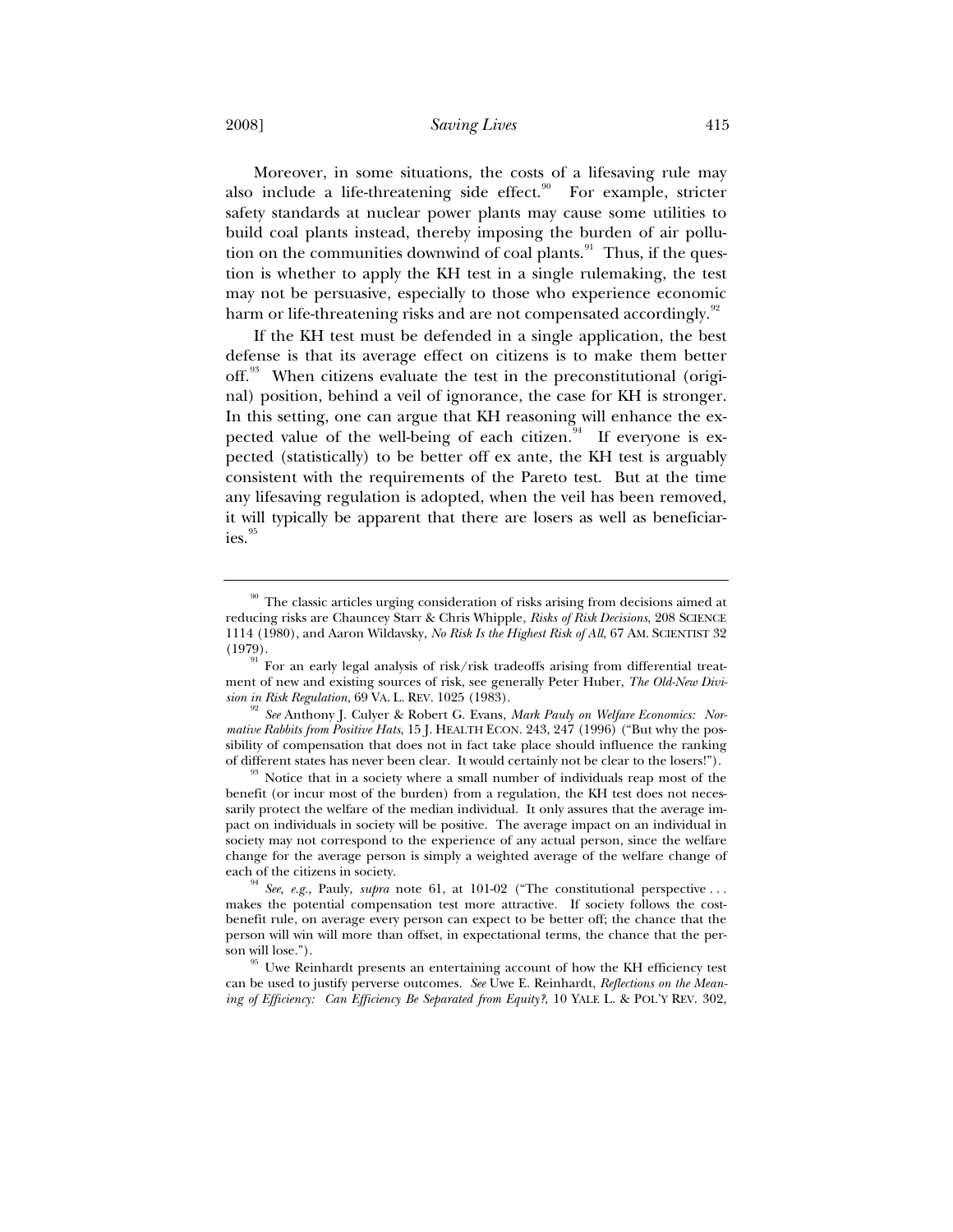It is natural to be sympathetic to citizens who experience uncompensated harm due to a rulemaking decision, but the focus on a single rulemaking in societal analysis is misplaced.<sup>96</sup> The key question is whether to embed the KH test in a statute, an executive order, a judicial-review doctrine, an OMB directive, or in the standard operating procedures of agencies. In order to offer an informed assessment of the KH test in this larger context, the long-run properties of KH reasoning need to be considered.<sup>97</sup>

Viewed from an ex ante, long-run perspective, uncompensated harm from one rule does not necessarily raise deep philosophical problems. After all, limiting lifesaving rules to those that pass the Pareto test would compel society to forego many lifesaving regulations that would have a net positive impact on social welfare. It is these regulations that the KH test seeks to permit, even though some possibly many—losers are expected to result from each individual rulemaking.<sup>98</sup>

If society applies the KH test in multiple rulemakings, and if there is considerable mixing of gainers and losers over time, we should expect most citizens in society to become better off than they would have been under the Pareto test.<sup>99</sup> The more widely the KH test is applied across rulemakings, programs, and agencies, and the more mobile citizens in society are, the more likely it is that different segments

<sup>312-313 (1992) (</sup>proposing a scenario in which someone who has struck a bargain to punch another person in the nose, does punch that person, and then refuses to pay the person the agreed-upon sum will have created social welfare under a Kaldorian analysis).

<sup>96</sup> *See, e.g.*, NG, *supra* note 52, at 52 ("We do not adopt [a social-welfare function] to guide our social choice for one particular known instance only. Rather, once [a social-welfare function] is adopted, it is used for all instances until, for some reason, it has been discarded in favour of another."); Robert H. Frank, *Melding Sociology and Economics: James Coleman's* Foundations of Social Theory, 30 J. ECON. LITERATURE 147, 160 (1992) ("[I]t is a mistake to evaluate the efficacy of cost-benefit analysis in terms of its effects on specific individuals in a single case. If the cost-benefit criterion is employed as a *policy* for resolving large numbers of social decisions, what is relevant is the *pattern*

of decisions it produces."). 97 *See, e.g.*, Frank, *supra* note 96, at 160 ("Though a person may suffer an uncompensated loss from many policy changes that pass a cost-benefit test, he will also reap an unencumbered benefit from many others. What matters is the net effect of the

policies implemented under a cost-benefit criterion . . . .").<br><sup>98</sup> Matthew D. Adler & Eric A. Posner, *Rethinking Cost-Benefit Analysis*, 109 YALE L.J.

<sup>165, 170 (1999). 99</sup> *See* J.R. Hicks, *The Rehabilitation of Consumers' Surplus*, 8 REV. ECON. STUD. 108, 111 (1941) (contending that the effects of repeated social reorganizations based on Kaldor-Hicks efficiency would be to create many more overall gainers than losers).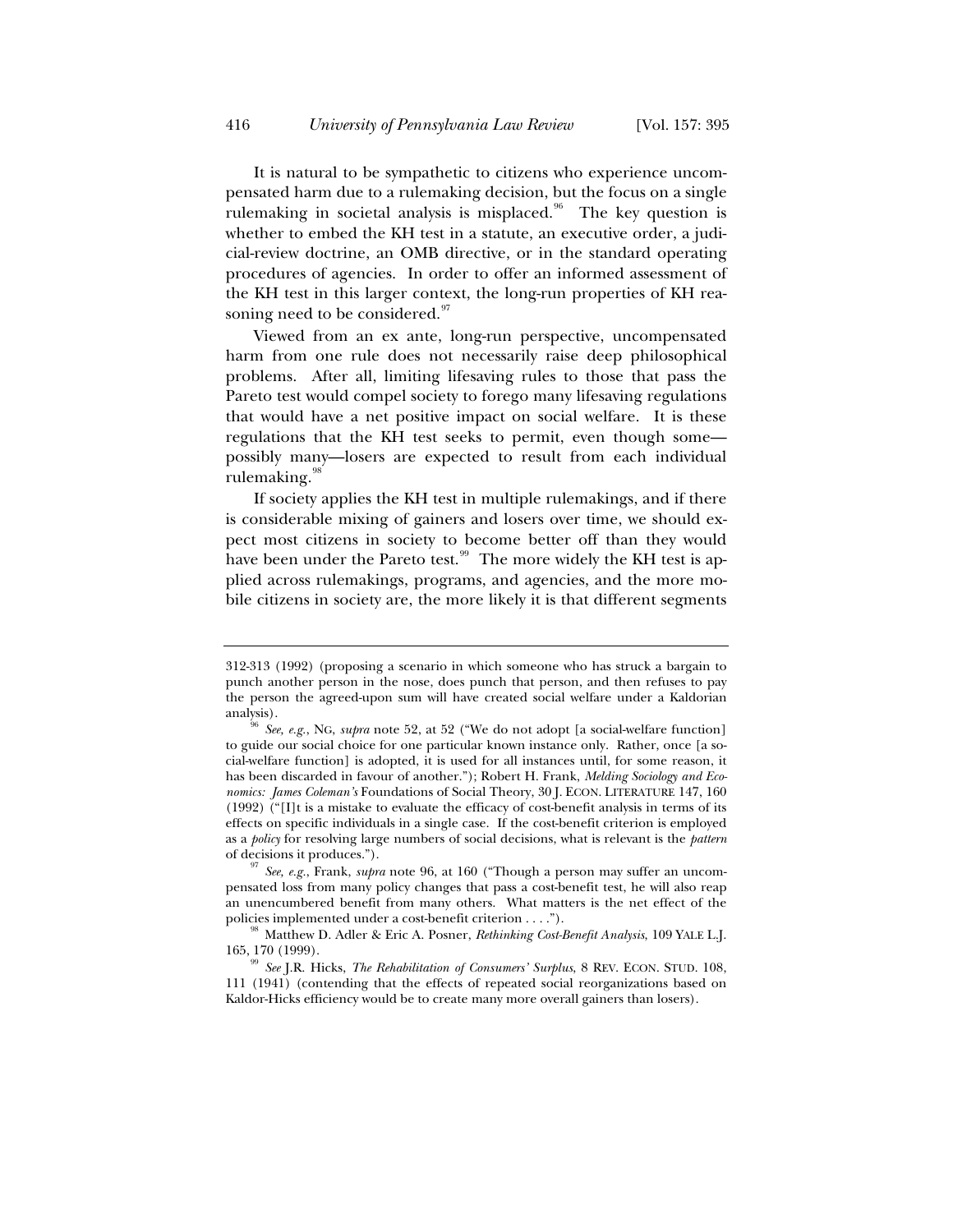of the public will be affected, which means that more mixing of gainers and losers would be likely to occur.<sup>100</sup> As more mixing occurs, a larger percentage of citizens, not just the average citizen, will experience net gains from repeated application of the KH test.<sup>101</sup>

But does this argument apply to life-threatening risks, where a person may be a casualty in one rulemaking, and thus unable to benefit from many future rulemakings that reduce risk?<sup>102</sup> As long as the lifesaving dilemma is analyzed from an ex ante perspective, and as long as the incremental change in probability of death to the average citizen is small, the multiple-application argument applies to lifesaving. For example, a citizen who incurs an annual mortality risk of 1 in 10,000 per year from one rule can experience a decline in yearly mortality risk of 1 in 10,000 from another rule. We shall explore this complication in more detail below, when we consider rational analysis of Russian Roulette.

Kaldor and Hicks did not claim that, in the long run, everyone will be better off under the Kaldor-Hicks test.<sup>103</sup> If that claim could have been established, proponents of the KH test could have argued that the Pareto test will be satisfied in the long run. Pareto reasoning has always had substantial moral appeal in both economics and philosophy.<sup>104</sup>

<sup>100</sup> *See* MISHAN, *supra* note 27, at 171 ("[E]ven though it may be the case that for each change sanctioned by the [potential] Pareto criterion a number of people will be made worse off, a succession of such changes is not likely to inflict losses on the same

group."). 101 *See* A. Mitchell Polinsky, *Probabilistic Compensation Criteria*, 86 Q. J. ECON. 407, 415 (1972) (" $[I]$ f... there is sufficient geographic mobility, then, on balance, everyone is likely to be better off [under repeated application of the compensation principle]."). For the formal proof of the long-run power of Kaldor-Hicks efficiency in multiple applications, see *id.* at 412-23.<br><sup>102</sup> A similar question has been raised by Ian Malcolm David Little:

It is clear that if we are considering the welfare of a changing group of real people over a long period, then we cannot literally deal with individuals [in part because many of them will be dead]. It becomes a question of whether we are better off than our fathers, or grandfathers.

I.M.D. LITTLE, A CRITIQUE OF WELFARE ECONOMICS 94 (retrospective reissue 2002). 103 Some have argued that the repeated-application argument is compelling enough to create a "presumption that everyone or nearly everyone will be made better off by consistent application of the [potential] Pareto criterion." MISHAN, *supra* note 27, at 171. 104 *See, e.g.*, ADLER & POSNER, *supra* note 2, at 25 (asserting that the criterion of

Pareto superiority is "morally significant").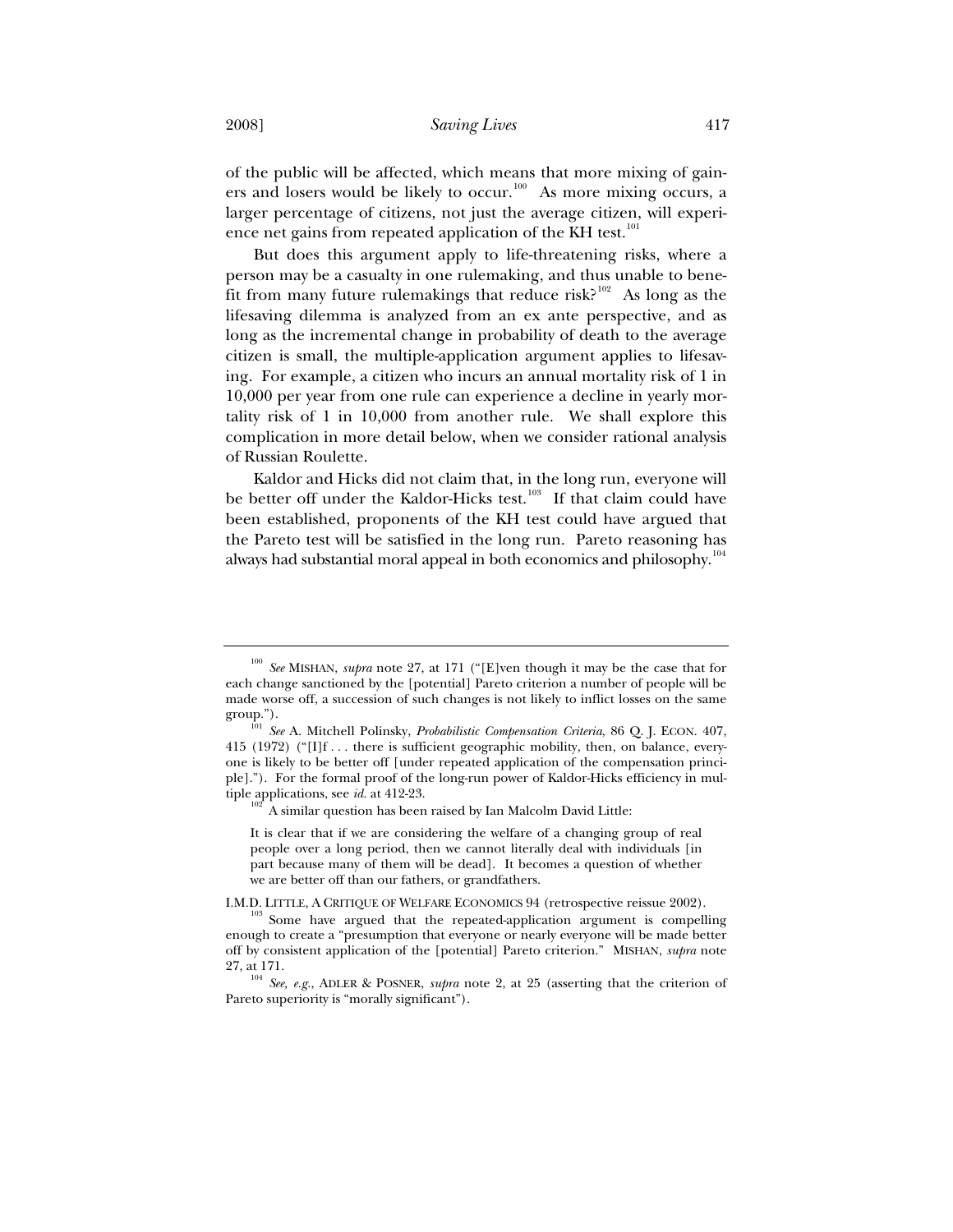But if a decision is to be made outside of the original position, with the veil removed, an appeal to the Pareto test<sup>105</sup> will not work as a defense of the KH test, even in the long run. Without complete compensation of each loser on a rule-by-rule basis, there is simply no way to know whether everyone will be better off in the long run.<sup>106</sup> Some citizens (e.g., those who are late in their life span) may not live long enough to experience enough gains to offset early losses. Moreover, whether because of chance or some systematic mechanism that creates repeated losses, it is possible that a single person or a group of persons will experience net losses after repeated application of the KH test.<sup>107</sup> Moreover, without knowing how long the long run will be, it is not clear how compelling the claim of long-run gain is.

The proper conclusion is that long-run use of the KH test may generate some losers. Fortunately, that conclusion is not necessarily a showstopper. When we rejected the strict Pareto test, we implicitly accepted a moral test that creates losers. Indeed, the Pareto test was rejected precisely because the no-loser stipulation was too stringent. Thus, the long-term application of the KH test may be defensible on its own terms (e.g., as an operational form of welfarism or preferencebased utilitarianism), even if it does not satisfy the Pareto criterion.<sup>10</sup>

In order to complete a defense of the long-run KH test, we need a moral standard for judging when losses to some persons or communities are tolerable (e.g., because they were incurred knowingly by society, behind the veil, in pursuit of overall social welfare) and when such losses constitute a distributional injustice that should not be tolerated.<sup>109</sup> The answer that I shall sketch (in Part V) concerns situations

<sup>105</sup> *See, e.g.*, *id.* at 22 ("[T]he Kaldor-Hicks standard is sometimes defended by reference to the Pareto standard. Indeed, it is often called the 'potential Pareto' standard.").

See, e.g., FRIEDMAN, *supra* note 62, at 174 (arguing that one cannot assume that long-run application of the KH test will make everyone better off because no one knows whether the gains and losses from multiple policy decisions "are distributed randomly").<br><sup>107</sup> *See* LITTLE, *supra* note 102, at 113-14 (noting the difficulty of relying on an as-

sumption of randomness of distribution effects).<br><sup>108</sup> Professor Adler properly rejects as specious a long-run defense of the KH test

based on the contention that it satisfies the Pareto test, but he says little about why a long-run KH policy should not be considered morally attractive in its own right. Adler, *supra* note 48, at 252-59.

See, e.g., MISHAN, *supra* note 27, at 170 ("[I]t is not enough that the outcome of an ideal cost-benefit analysis be positive. It must be shown, among other things, that the resulting distributional changes are not perceptibly regressive and that no gross inequities are perpetrated.").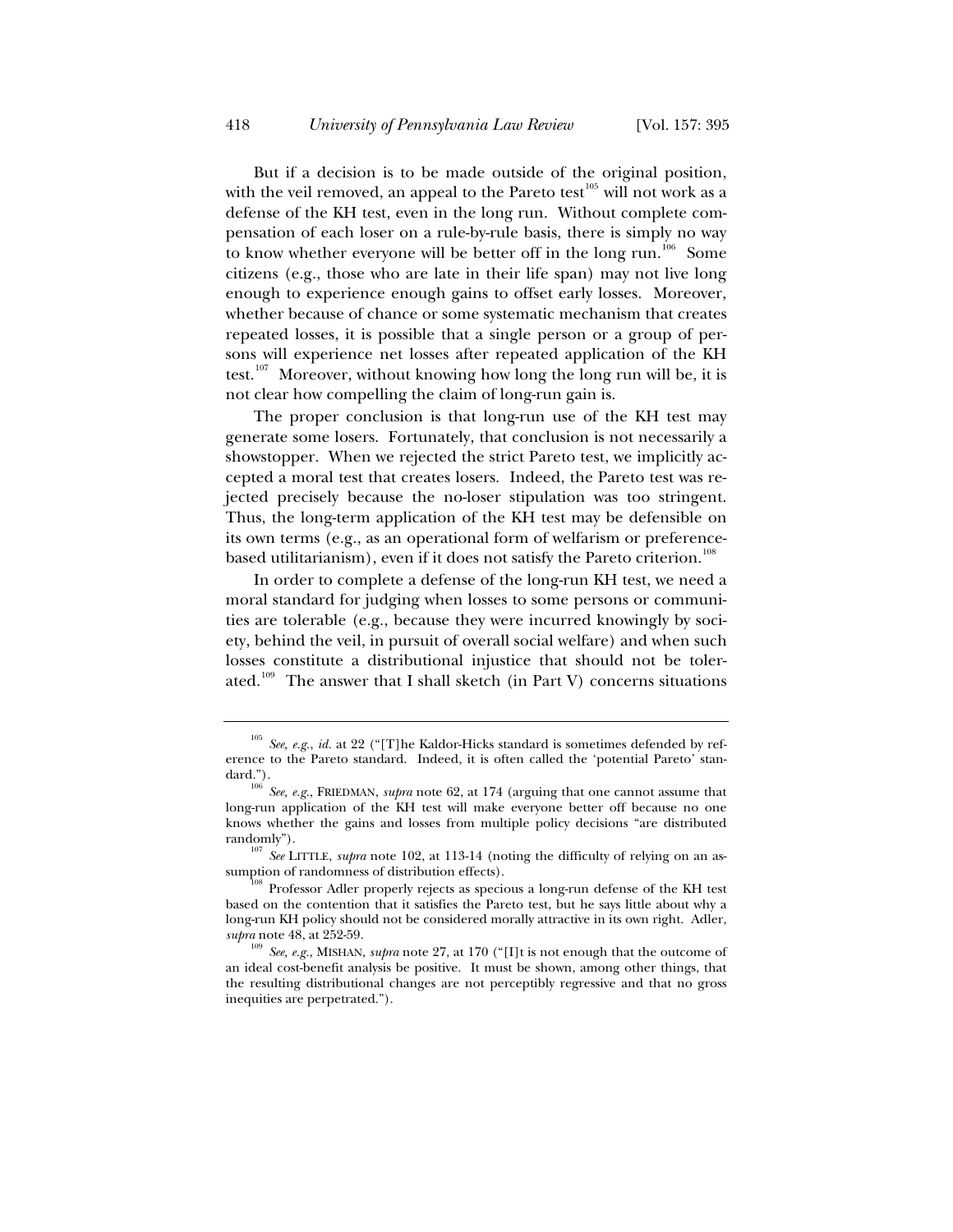where the losers have certain characteristics (e.g., they are poor) that raise justice-related concerns. There are creative amendments to the KH test that can address some concerns of injustice without losing all of the test's attractive properties.

The long-run KH argument is already influential in other public policy settings. Buttressed by the ex ante, constitutional perspective,<sup>110</sup> and the assurance of repeated application, $\frac{1}{11}$  the KH test is routinely used in antitrust enforcement $112$  and other forms of economic regulation (e.g., easing pricing and entry controls in the airline industry $113$ and reducing tariffs against imported goods sold in the United States). Internationally, the case for liberalized trade policies has fairly broad acceptance on KH grounds, even though such policies do hurt some households and communities.<sup>114</sup>

<sup>110</sup> *See, e.g.*, Pauly, *supra* note 61, at 101-02 (asserting that a constitutional framework is likely to lead to the selection of an expected-utility standard); John W. Pratt & Richard J. Zeckhauser, *Willingness to Pay and the Distribution of Risk and Wealth*, 104 J. POL. ECON. 747, 757 (1996) ("Thinking about WTP before the whole process gets underway provides a helpful guideline in approaching these commitment and allocation issues.").

See Polinsky, *supra* note 101, at 423 ("The reinterpretation of [the potential] Pareto[] criterion in terms of likelihood rather than certainty, and for many changes rather than one change, has greatly increased its usefulness for public sector allocative decision making, although at some cost in terms of guaranteeing that no one would

actually be made worse off.").  $112$  Even though monopolists are losers in antitrust regulation, the gains to consumers are estimated to be large enough to outweigh these losses. Monopolists are not typically compensated for their losses. *See* Jules L. Coleman, *Efficiency, Exchange, and Auction: Philosophic Aspects of the Economic Approach to Law*, 68 CAL. L. REV. 221, 247 (1980) (explaining that monopolists are not compensated because they are not thought to "deserve" such compensation after inhibiting free competition). 113 *See* FRIEDMAN, *supra* note 62, at 169 (arguing that deregulation of the airlines

passed by Congress in 1978 was based on Kaldor-Hicks reasoning, in that Congress knew that there would be winners and losers but sought to advance overall welfare and efficiency).

<sup>&</sup>lt;sup>114</sup> When a country reduces tariffs on imported goods, harm is inflicted upon workers and investors in domestic industries subjected to intensified import competition. *See* WILLIAM J. BAUMOL & ALAN S. BLINDER, ECONOMICS: PRINCIPLES AND POLICY 722 (10th ed. 2006). But economic analysis suggests that these harms are typically more than offset by the widespread gains to consumers who can purchase tariff-free goods from importers. Free trade does not, however, necessarily satisfy the Pareto principle. Trade liberalization rarely proceeds with full compensation of displaced workers. In the final analysis, the KH argument for trade liberalization is that modest net benefits for the vast majority of the population are sufficient to justify concentrated—and sometimes severe—harms experienced by a relatively small number of people. *See* GRAMLICH, *supra* note 27, at 42-43 (using the Trade Readjustment Assistance Act, 19 U.S.C. § 2271–2321 (2006), which provides for payments to unemployed workers in industries harmed by rapid increases in imports, as an example of the im-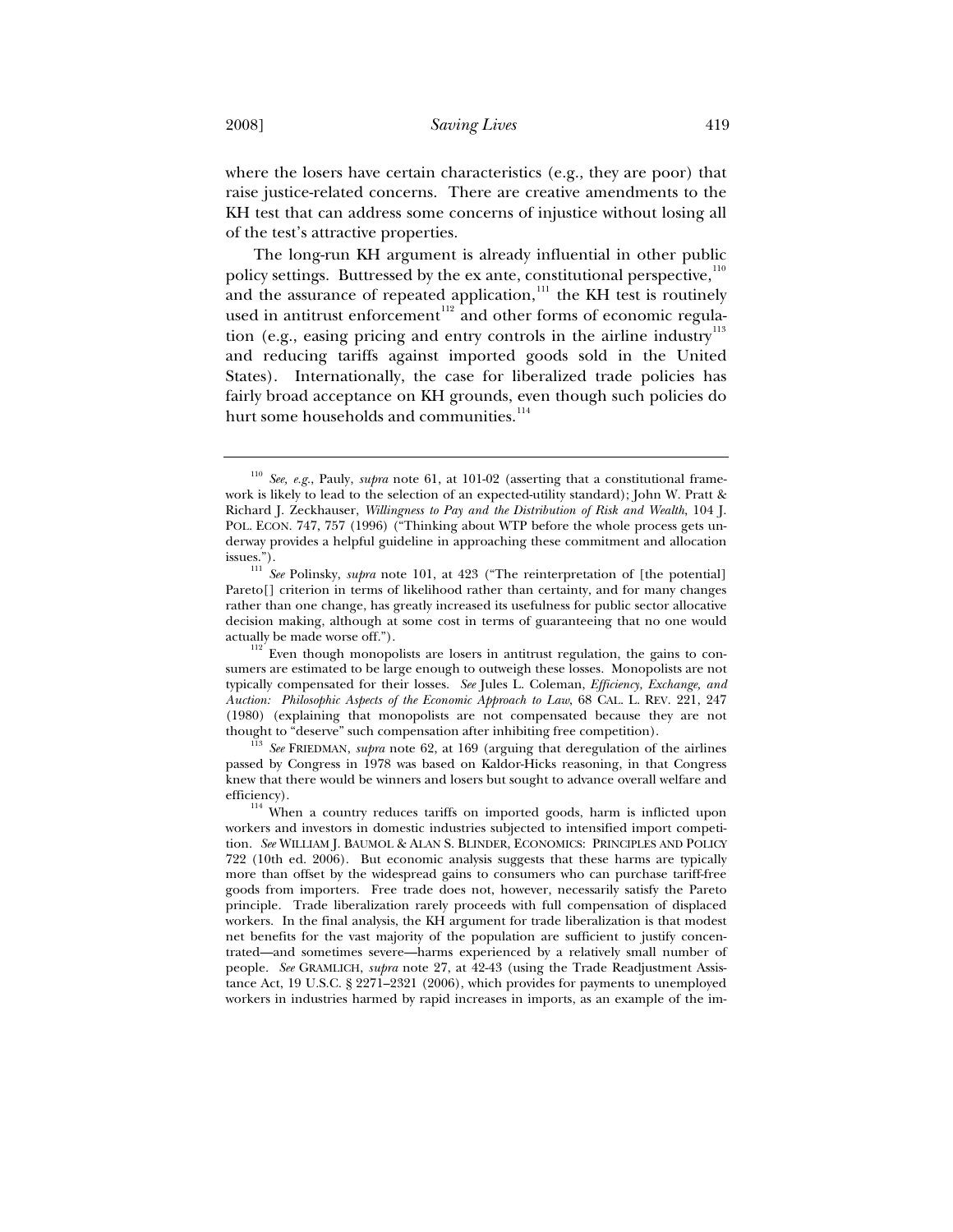#### 2. Unjust Distributions of Income and Wealth

When lifesaving opportunities are assessed using money as the metric, concerns about fairness arise because people with the same intensity of preference for lifesaving may have unequal access to money.<sup>115</sup> Thus, use of the monetary metric will reflect ability to pay as well as intensity of preference.<sup>116</sup> If the income distributions of those who gain and lose under a given rule are similar, this concern does not have policy relevance. However, it is quite possible that lowincome citizens will be concentrated disproportionately among the gainers or among the losers.

A poor person may benefit enormously from a lifesaving rule, but the WTP value is constrained by his or her meager income and the corresponding need to preserve this income to meet pressing subsistence needs. Moreover, the WTA value for a poor person facing a lifethreatening risk may be small relative to that of a rich person because a small amount of compensation appears more substantial to the poor, given their meager resources.

Insofar as a poor person's wealth position is viewed as unjust, and his or her WTP or WTA values would have been different under a just distribution of wealth, a more just distribution of income in society would justify more or less lifesaving regulation. Inescapably, the case for or against the KH test becomes embroiled in deeper debates about how wealth should be distributed in society.<sup>117</sup>

Proponents of the KH test make several arguments in response to distributional concerns. Some agree that society should address injustices but argue that the fixes should occur separately from the application of the KH test.<sup>118</sup> For example, tax and income-security programs

define how initial entitlements should be allocated). 118 *See, e.g.*, Lewis A. Kornhauser, *On Justifying Cost-Benefit Analysis*, 29 J. LEGAL STUD. 1037, 1054 (2000) ("Cost-benefit analysis does in fact ignore distributional concerns, but one might argue that administrative agencies that regulate health and safety

plementation of Kaldor-Hicks principles—the gainers (consumer-taxpayers) compensate the losers (workers in domestic industries)).  $115$  Even proponents of BCA acknowledge that in some situations a utility test will

reach a different result than a monetary cost-benefit test. *See, e.g.*, MISHAN, *supra* note 27, at 200 ("Clearly a cost-benefit criterion that is not met in money terms may be met

when translated into utility terms, and vice versa.").<br><sup>116</sup> *See* ADLER & POSNER, *supra* note 2, at 18 ("CBA reflects both preference intensity, which we do care about, and wealth, which we do not care about . . . .").

<sup>&</sup>lt;sup>17</sup> Cf. Jules Coleman, *Efficiency, Utility, and Wealth Maximization*, 8 HOFSTRA L. REV. 509, 524-25 (1980) (asserting that a set of initial entitlements, including wealth distribution, is necessary to get the KH system started, but that the KH test has no ability to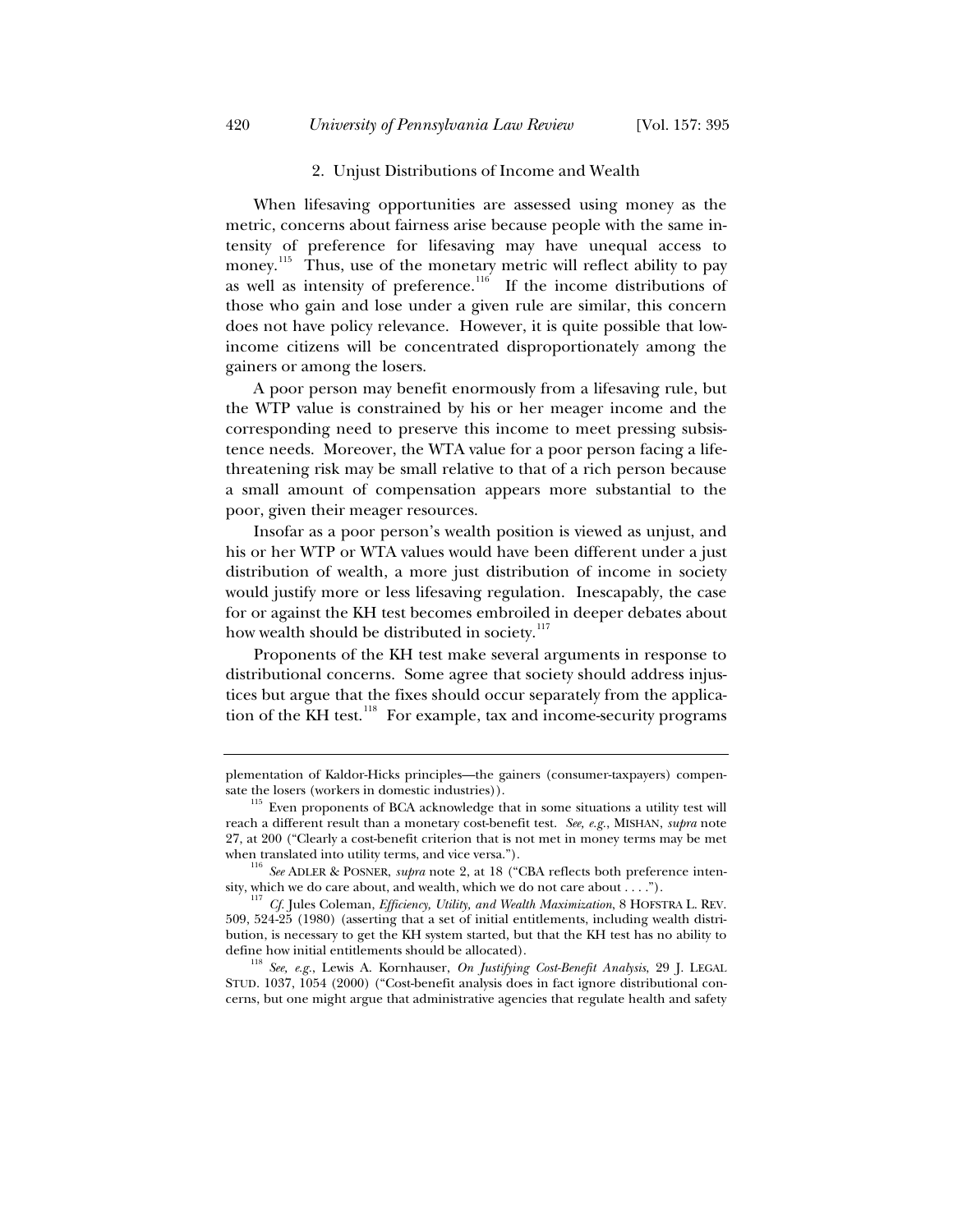are considered a more effective and efficient way to redistribute wealth than reconsidering each lifesaving regulation on grounds of unfair distribution.<sup>119</sup> Once a fair distribution of wealth is accomplished,<sup>120</sup> these scholars seek a separate screening of each regulation through an application of the KH test.<sup>121</sup> But politicians may choose not to use taxes and transfers appropriately to solve injustices in the distribution of income and wealth.<sup>122</sup> Until politicians correct the unjust wealth distribution, some will argue that each regulation should be evaluated on the basis of distributional justice as well as Kaldor-Hicks efficiency.<sup>123</sup>

An alternative analytic approach is to devise a weighted form of BCA in which the weights reflect various notions of distributional equity or justice.<sup>124</sup> For example, the WTP of the poor might be

cerned with efficiency rather than the distribution of income").<br><sup>120</sup> Note that the KH test itself does not specify how, in seeking to achieve a fair distribution of wealth, the initial assignment of rights and wealth should be accomplished. *See* Ronald M. Dworkin, *Is Wealth a Value?*, 9 J. LEGAL STUD. 191, 193 (1980) ("It has often been pointed out that almost any widespread distribution of resources

meets [the KH] test.").<br><sup>121</sup> *See* Frank, *supra* note 96, at 160 ("Once we focus on finding a general policy for making large numbers of social decisions and recognize that compensation for general biases is possible through the tax system, it becomes clear that we have had a perfectly good social choice mechanism all along, namely the cost-benefit criterion.").

 $122$  There is a substantial body of literature objecting to any assumption that distributional injustices will be addressed appropriately through changes in taxes and transfers. *See, e.g.*, Dworkin, *supra* note 120, at 218 ("[I]f the familiar assumption is right, that optimal utility would require much more equality of wealth than now exists in our country, the hypothesis that the legislatures, federal and state, have been busy redistributing in search of utility seems embarrassingly disconfirmed."); Yew-Kwang Ng, *Quasi-Pareto Social Improvements*, 74 AM. ECON. REV. 1033, 1040 (1984) ("The upper and middle classes will not only vote a government out of office for carrying out drastic changes in taxation but also for carrying out other drastic redistributive measures."). 123 *See* Kornhauser, *supra* note 118, at 1054 ("[T]he redistributional failings of cost-

benefit analysis may seem more pressing if the redistributive institutions of society are inadequate  $\dots$ .").

 $124$ <sup>T24</sup> The myriad possible distributional weights raises a larger point: the KH test can be considered arbitrary, since there are infinite ways to weight the inputs.

ought not to take such distributional concerns into account; these concerns should be left to the relevant redistributional institutions in the society." (footnote omitted)); *see also* Robert H. Frank, *Why Is Cost-Benefit Analysis So Controversial?*, 29 J. LEGAL STUD. 913, 917 (2000) ("We can employ unweighted willingness-to-pay measures without apology, and use the welfare and tax system to compensate low-income families ex ante for the

resulting injury."). 119 *See, e.g.*, Louis Kaplow & Steven Shavell, *Why the Legal System Is Less Efficient than the Income Tax in Redistributing Income*, 23 J. LEGAL STUD. 667, 674-75 (1994) (arguing that the income tax can accomplish redistribution more efficiently than legal rules and that, therefore, "normative economic analysis of legal rules should be primarily con-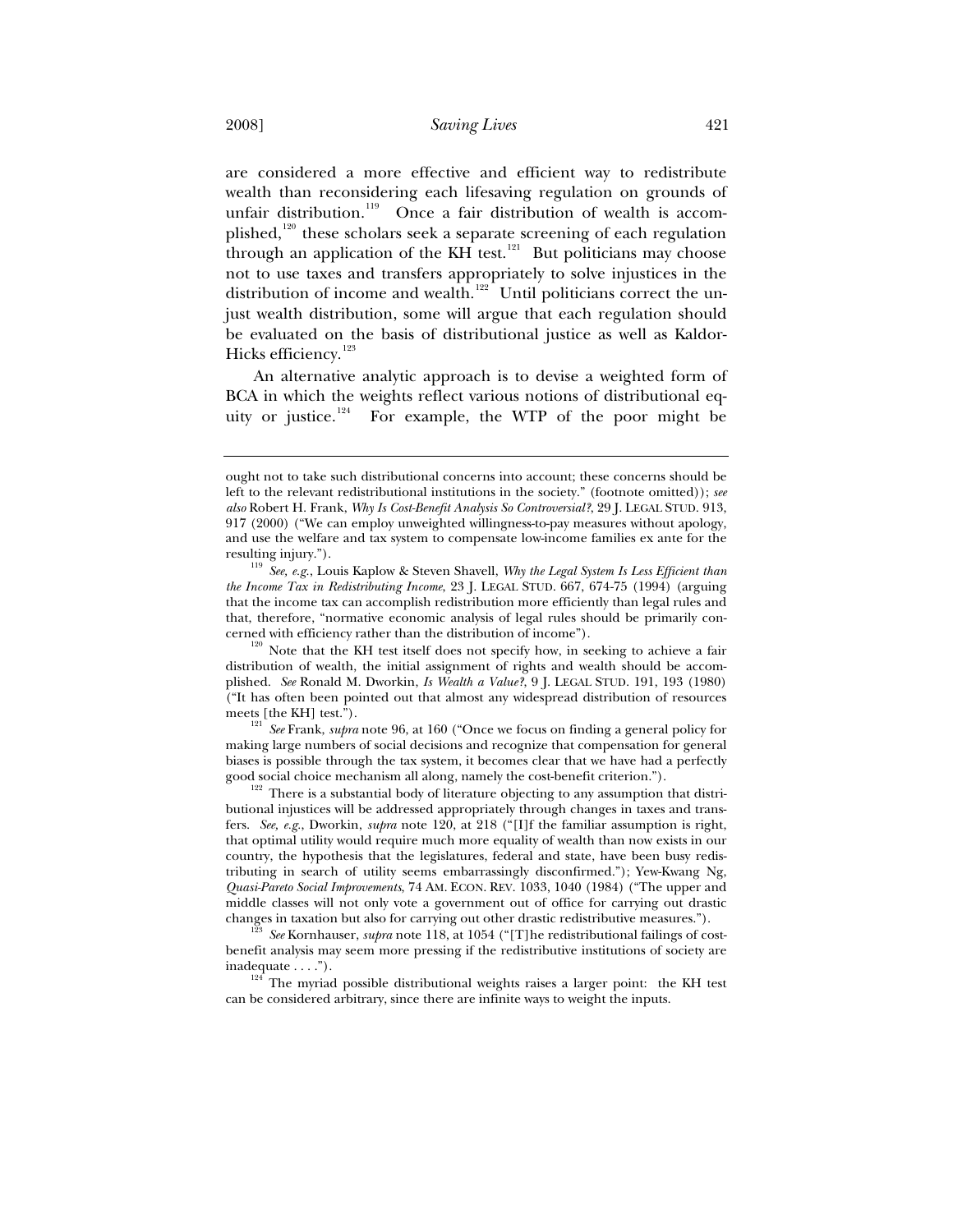weighted more than the WTP of the rich for the same lifesaving effect.<sup>125</sup> Although this approach has some intuitive appeal, it has Although this approach has some intuitive appeal, it has proven to be difficult to implement.<sup>126</sup> There is no consensus about how the weights should be derived. $127$ 

Others concede that the distributional objection is valid and that a separate test of distributional fairness needs to accompany the Kaldor-Hicks test on a rule-by-rule basis. That is my position. In Part V, I recommend a distributional amendment to the KH test that protects the poor but retains many of the attractive aspects of the test.

In summary, the proper distribution of wealth in society is obviously an important issue, but the evaluation of a lifesaving rule is not always sensitive to distributional concerns.<sup>128</sup> When both gainers and losers from a lifesaving regulation comprise substantial numbers of poor and wealthy citizens, different wealth distributions may make little difference to the results of BCA.<sup>129</sup> Although some lifesaving rules may benefit (or harm) the poor disproportionately, few empirical studies address how the benefits and costs of lifesaving rules are distributed across income classes.<sup>130</sup> In Part V, I suggest how to set in motion these studies through institutional reform of the rulemaking process.

 $^{125}$  For a textbook treatment sympathetic to distributional weights, see TEVFIK F. NAS, COST-BENEFIT ANALYSIS: THEORY AND APPLICATION 151-53 (1996).

<sup>&</sup>lt;sup>126</sup> See Matthew D. Adler & Eric A. Posner, *Implementing Cost-Benefit Analysis When Preferences Are Distorted*, 29 J. LEGAL STUD. 1105, 1144 (2000) ("[I]t is unclear whether the basic idea of distributive weighting is itself a feasible one."); Jean Drèze, *Distribution Matters in Cost-Benefit Analysis: Comment on K.A. Brekke*, 70 J. PUB. ECON. 485, 486 (1998) (asserting that the oft-used aggregate benefit criterion, which does not use distributional weights, is theoretically flawed, and using the World Bank as an example of an institution that, "contrary to its own guidelines," has nevertheless moved away from a weighted approach and toward an aggregate-benefit approach). 127 *See, e.g.*, JUST ET AL., *supra* note 69, at 41 ("Apparently, little hope exists for de-

termining a social welfare function on which general agreement can be reached."); Scott Farrow, *Environmental Equity and Sustainability: Rejecting the Kaldor-Hicks Criteria*, 27 ECOLOGICAL ECON. 183, 184 (1998) ("[Distributional weights] are often considered arbitrary by outside viewers and can add substantially to the effort involved in a benefit-

cost analysis."). 128 *See* Kaplow & Shavell, *supra* note 50, at 993 ("If legal rules are likely to have lit-

tle distributive effect, it will do little harm to ignore this effect in the analysis.").<br><sup>129</sup> *See* MISHAN, *supra* note 27, at 170 ("More often than not, the distributional effects [of a government project] on society a

on the case for treating high-income and low-income groups differently in BCA, see BOARDMAN ET AL., *supra* note 27, ch. 18.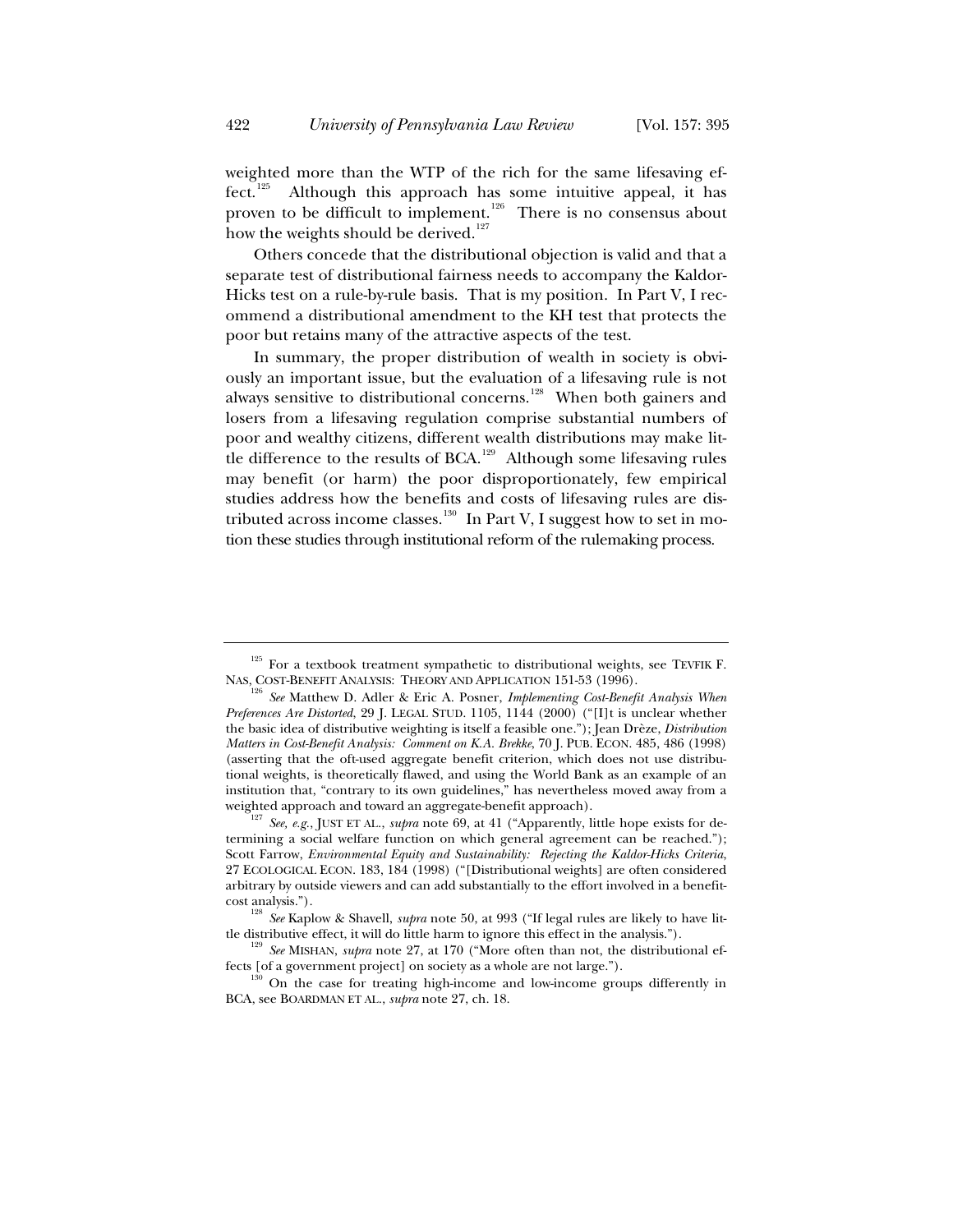#### 3. Willingness to Pay or Willingness to Accept?

A variety of legal scholars are concerned that the Kaldor test, as implemented in BCA, constrains the measure of benefit by counting only the maximum WTP of those whose lives might be saved by a rule. Why not instead apply the Hicks rule, assessing what the lifesaving beneficiaries would have to be paid in compensation to forego the rule, and compare that amount to the WTP of losers to avoid the adverse impacts of the rule?<sup>131</sup> A lifesaving rule might be analyzed differently if the initial rights are assigned to the potential "victims" of risk rather than to the risk generators.<sup>132</sup> Thus, critics see the KH test as either indeterminate<sup>133</sup> or biased against the interests of lifesaving beneficiaries.<sup>134</sup>

When the probability of harm to life and limb is large, critics of the KH test have a valid point about indeterminacy. For example, it is hard to imagine that people would be willing to play a round of Russian Roulette, even if the revolver has only one out of six chambers filled with a deadly bullet, and even if an enormous financial offer is made to those who choose to play.<sup>135</sup> In this setting, most people presumably have a WTA value that is not just huge but infinite.<sup>13</sup>

Let us also consider the dilemma of those forced to play Russian Roulette—an admittedly hypothetical thought experiment. Their

<sup>&</sup>lt;sup>131</sup> This is the question asked by Richard S. Markovits, *Legal Analysis and the Economic Analysis of Allocative Efficiency: A Response to Professor Posner's* Reply, 11 HOFSTRA L. REV. 667, 669-71 (1983), which argues that the former approach "bias[es] decisionmaking in favor of the status quo." For an updated version of this perspective, see RICHARD S. MARKOVITS, TRUTH OR ECONOMICS: ON THE DEFINITION, PREDICTION, AND

RELEVANCE OF ECONOMIC EFFICIENCY 51-53 (2008).<br><sup>132</sup> *See, e.g.*, Donald T. Hornstein, *Reclaiming Environmental Law: A Normative Critique of Comparative Risk Analysis*, 92 COLUM. L. REV. 562, 616-29 (1992) (emphasizing the importance of the initial allocation of property rights, which determines whether WTP or WTA measures are employed, and speculating that barriers to coal plants would be significant if the community, rather than the coal plant owners, had the ini-

See, e.g., Sinden, *supra* note 67, at 1426 ("People generally demand more to give up an existing entitlement than they would be willing to pay to acquire that entitlement. Yet no one has been able to come up with a theoretically defensible basis on

which to choose one value over the other." (footnote omitted)).<br><sup>134</sup> *See, e.g.*, Thomas O. McGarity, *Professor Sunstein's Fuzzy Math*, 90 GEO. L.J. 2341, 2370 (2002) ("[T]he adoption of the willingness-to-pay test can (and usually does) bias

the analysis against regulatory intervention."). 135 The Russian Roulette problem is analyzed in more detail in VISCUSI, *supra* note

<sup>7,</sup> at 151. 136 *See* JOHANSSON, *supra* note 5, at 60 (concluding that an infinite WTA value may occur with certain death as well as "a range of probabilities" near certainty).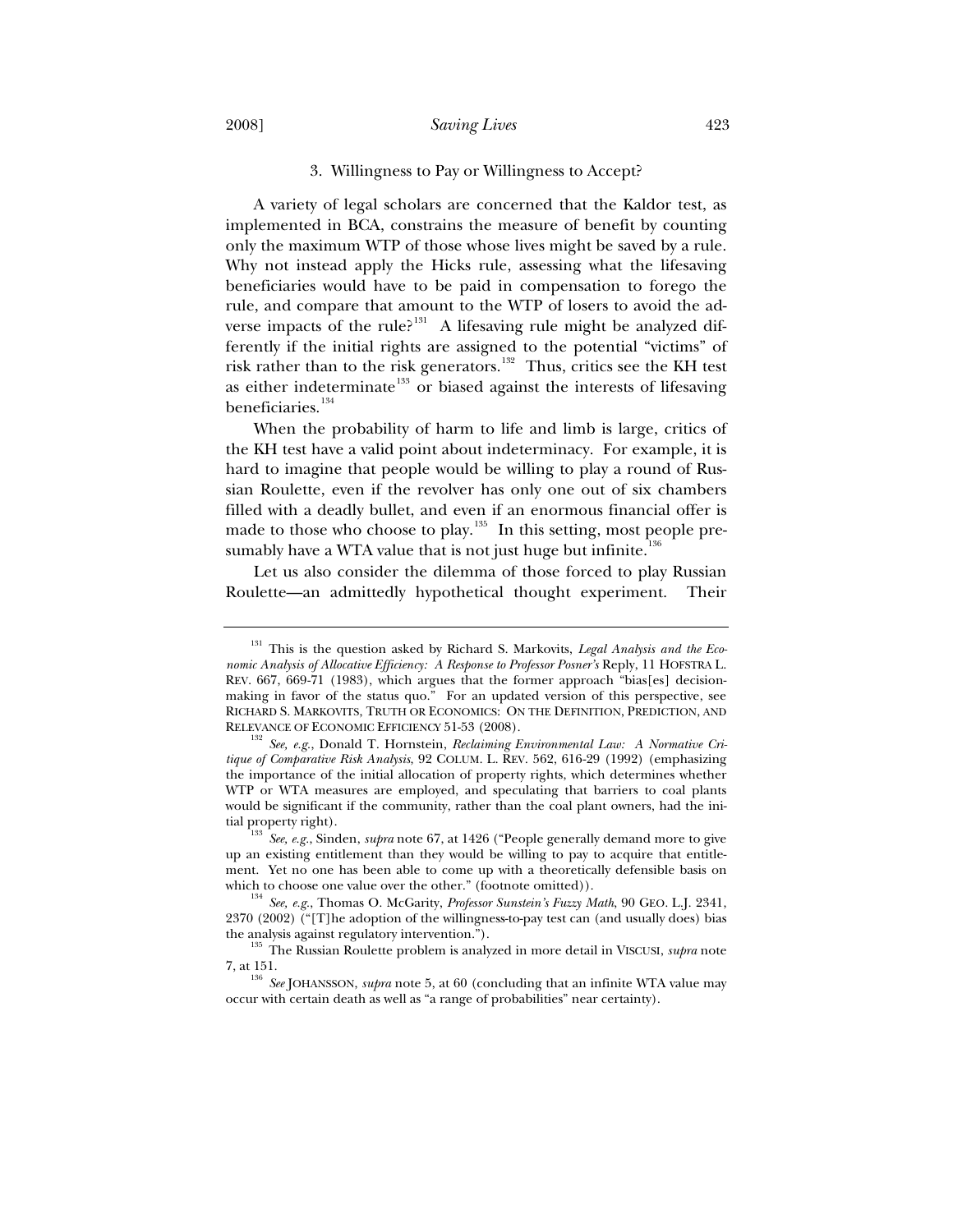WTP for removing the lone bullet is constrained: it cannot exceed their wealth position. Thus, the WTP and WTA values for a single bullet in Russian Roulette must differ significantly, even though a single bullet carries the same probability of instant death: one in six, under both valuations.

A different result is obtained when the probability of harm is small.<sup>137</sup> Under this condition,<sup>138</sup> there are no obvious grounds (ex-

<sup>&</sup>lt;sup>137</sup> Professor Heinzerling interprets the writings of some economists as suggesting that higher valuations are properly assigned to identified people who face large or even certain risks of premature death than to one statistical death that comprises a large number of people incurring a small probability of premature death (a "statistical life"). Heinzerling then argues that there are no normative grounds for giving more priority to identified than to statistical lives: "[T]he rights of people not to be harmed should not depend on the identifiedness of the people who will be harmed." Lisa Heinzerling, *The Rights of Statistical People*, 24 HARV. ENVTL. L. REV. 189, 196 (2000). But from a strictly rational-choice perspective, there is no reason to expect that WTP to save an identified life will necessarily be greater than WTP to save a statistical life. *See* VISCUSI, *supra* note 7, at 21 (arguing that the WTP to save two identified lives should be the same as the WTP to save two statistical lives); Pratt & Zeckhauser, *supra* note 110, at 752-53, 753 n.9 (noting that while holding constant the expected risk, the WTP value may be greater for a community exposure than for an identified life because of the income constraint that the identified person faces, but that if the WTA measure is employed, the result flips, since the identified life at risk will presumably have infinite valuation). A more recent analysis concludes, based on rational-choice theory, that WTP to prevent identified deaths may be larger or smaller than WTP to prevent the same number of statistical deaths because there are opposing considerations that individuals may resolve differently. *See* Hammitt & Treich, *supra* note 6, at 62-63 (suggesting that political factors such as "responsibility, empathy, lobbying, and demagogy," rather than BCA principles, help to explain the public bias towards spending more generously to save the lives of identified rather than statistical victims).

Professor Driesen argues that this condition (small risks) never exists because, under the idealized and full-information assumptions of the Kaldor-Hicks test, the identity of those whose lives will be saved by regulation (or lost due to a decision not to regulate) are known with certainty. David M. Driesen, *The Societal Cost of Environmental Regulation: Beyond Administrative Cost-Benefit Analysis*, 24 ECOLOGY L.Q. 545, 588-90, 590 n.196 (1997). But Professor Driesen exaggerates what is meant by the idealized, fullinformation approach in welfare economics. "Full information" means that the potential beneficiaries of a regulation are entitled to know as much as can be known, given current science, but this does not imply access to a crystal ball that transcends the best current knowledge. Under a science-informed construct of perfect information, lifesaving regulations will typically save anonymous, unidentified lives because current science is not advanced enough to determine which people in an exposed population will succumb to hazardous exposure and which will be saved by regulation. (If such knowledge existed, different policy options aimed at protecting those individuals would be worth considering.) Thus, the idealized and full-information assumptions of the Kaldor-Hicks test do not transform all statistical lives into identified lives. *See* Kenneth J. Arrow, *Behavior Under Uncertainty and its Implications for Policy*, *in* FOUNDATIONS OF UTILITY AND RISK THEORY WITH APPLICATIONS 19, 25-26 (B.P. Stigum & F. Wenstop eds., 1983).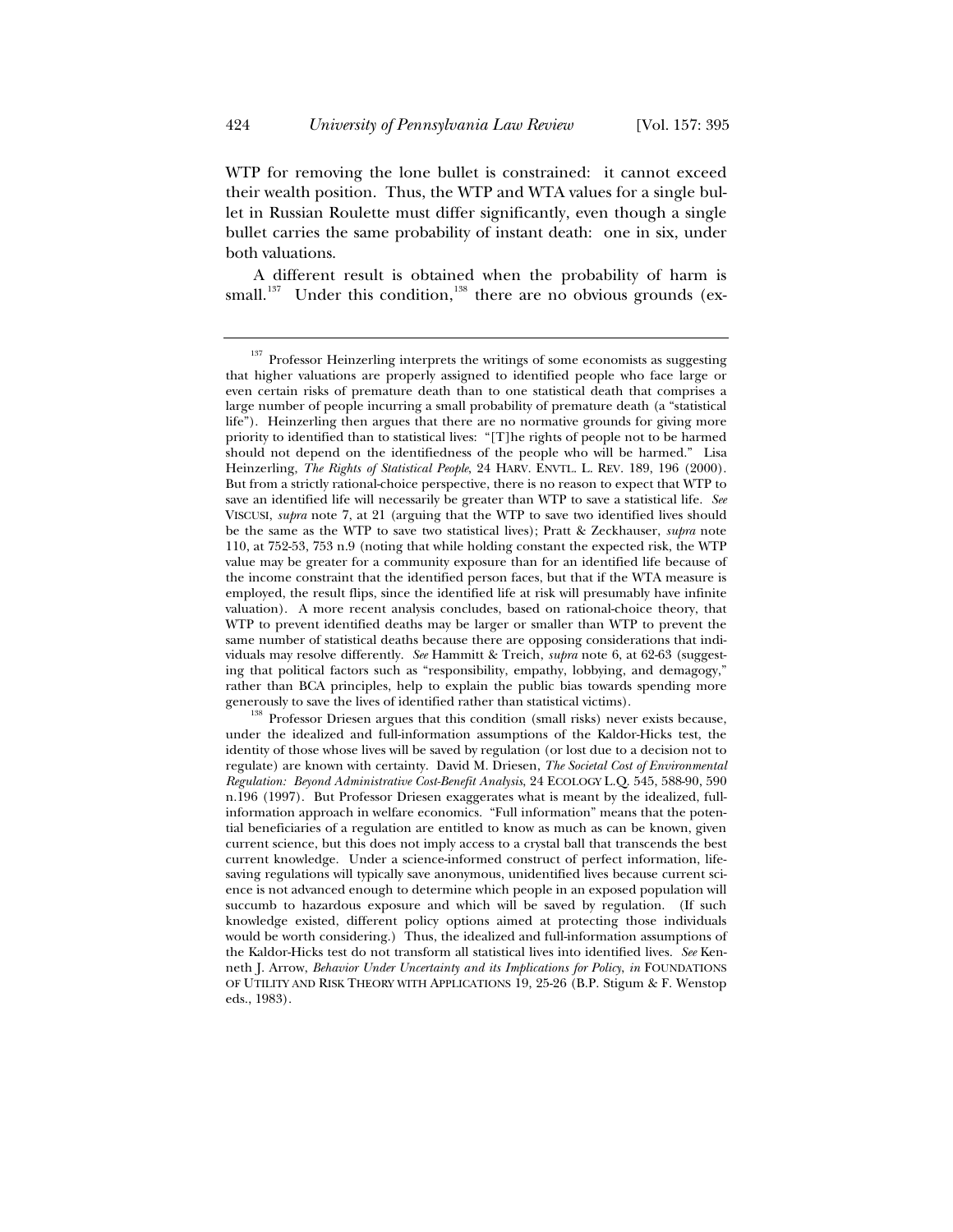cept for a tiny income effect) for expecting that a person's WTA value for risk imposition will exceed his or her WTP value for avoidance of the same risk. Thus, the minimum price reduction necessary to induce a consumer to purchase a somewhat smaller car with an incremental risk of death equal to 1 in 10,000 per year should be roughly equal to that same consumer's maximum WTP for an improved sideimpact airbag that prevents an incremental annual risk of death of 1 in  $10,000$  per year.<sup>13</sup>

Most published surveys find that WTA values far exceed WTP values for the same good, though less so for ordinary private goods. $140$ Only a limited number of surveys compare WTA and WTP values for changes in the risk of death, but those that do also find discrepancies.<sup>141</sup> Should these discrepancies be treated as informed departures from rational choice or do they reflect psychological foibles? Although the literature is not in consensus on this point,  $142$  the weight of

 $139$  Strictly speaking, there is a distinction between the WTA value for a risk increase and the WTA value for being deprived of a risk decrease of equal magnitude. Likewise, there is a difference between WTP for a risk reduction and WTP to avoid a risk increase of the same magnitude. In the small-risk range, one would not expect sharp kinks in the indifference curves relating wealth and risk (i.e., increases in risk should not be much more harmful than decreases in risk are beneficial). In the context of WTP, this simplification is similar to the approximation that WTP is nearly proportional to risk reduction for small risks. *See, e.g.*, Hammitt & Treich, *supra* note 6, at 55-56. 140 *See* John K. Horowitz & Kenneth. E. McConnell, *A Review of WTA/WTP Studies*,

<sup>44</sup> J. ENVTL. ECON.&MGMT. 426, 442 (2002) (explaining that an individual's WTA regarding the loss of a good is valued higher than her WTP regarding acquisition of the same good and that the "high observed WTA/WTP ratios do not appear to be experi-

mental artifacts").<br><sup>141</sup> The difference was first noted in a pilot study of emergency response for heart attack victims. JAN PAUL ACTON, EVALUATING PUBLIC PROGRAMS TO SAVE LIVES: THE CASE OF HEART ATTACKS (1973). The differences between WTA and WTP in the lifesaving literature are "unexpectedly large," and there is no "simple and completely convincing explanation." JOHANSSON, *supra* note 5, at 38; *see also* W. Kip Viscusi et al., *An Investigation of the Rationality of Consumer Valuations of Multiple Health Risks*, 18 RAND J. ECON. 465, 469 (1987) ("Our hypothesis is that individuals exaggerate the magnitude of any increases in risk from levels to which they have become accustomed. . . . Even for very small changes in risk for which buying and selling prices for risk should be identical, the compensation required to accept an increase in risk will be much greater

if there is a reference risk effect.").<br><sup>142</sup> *See* FREEMAN, *supra* note 61, at 85-87 (stating that because the theory suggests that WTP and WTA values should be "approximately equal in most circumstances," the persistent differences found in the literature are "troubling").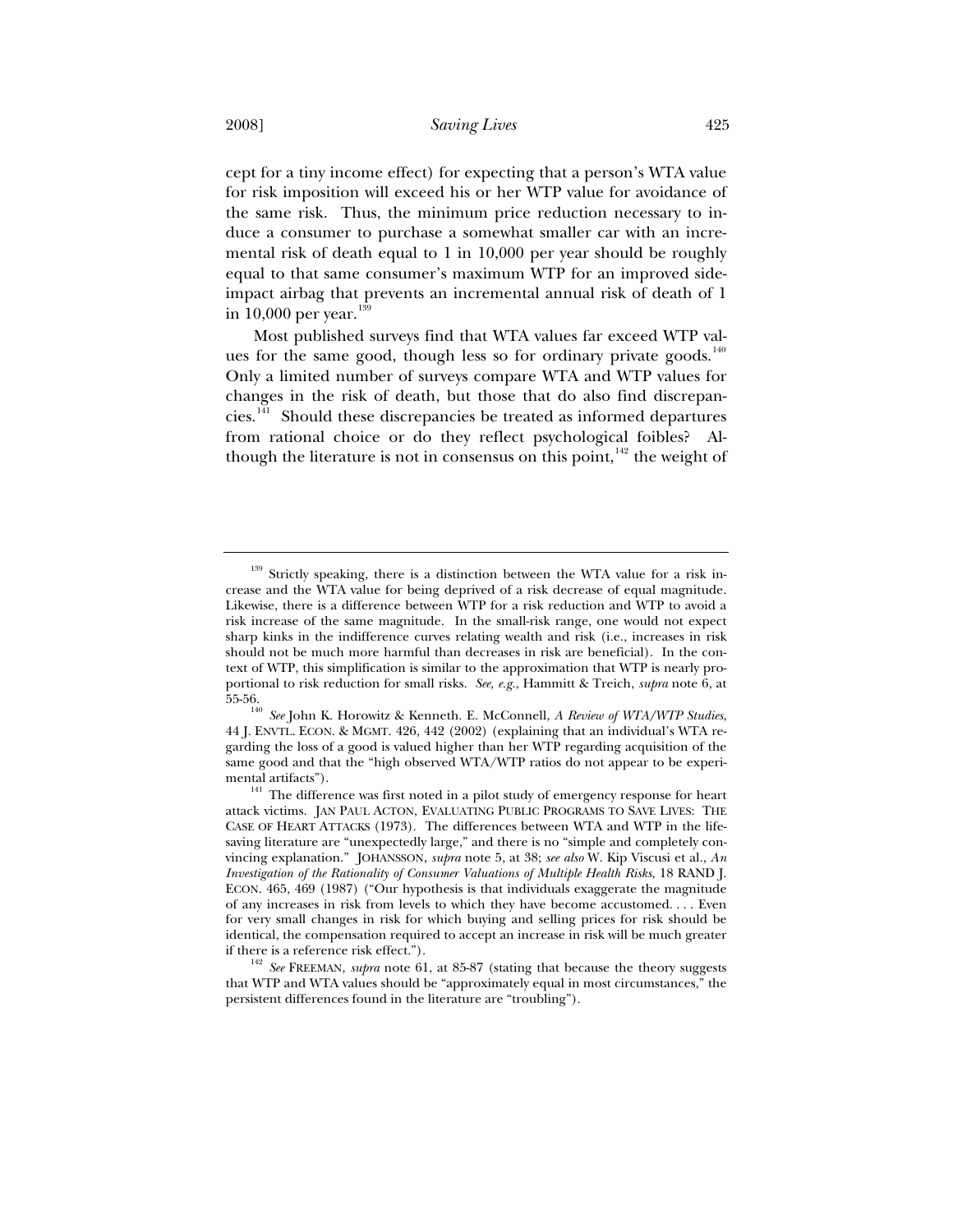the evidence suggests that the discrepancies do not always reflect informed rational choice.<sup>143</sup>

When subjects engage in repeated experiments with real monetary payoffs, some (but certainly not all) of the large differences between WTP and WTA values diminish, especially for private goods and services.<sup>144</sup> The convergence appears to be caused more by lowered WTA values than by larger WTP values; convergence may be nearly complete if subjects have clear incentives to be honest about their preferences.<sup>145</sup> Thus, more familiarity and experience with making WTP and WTA decisions may cause the two quantities to converge.<sup>146</sup>

Highly trained decision analysts who consider the risk-wealth dilemma for themselves report a large divergence between WTP and WTA, but not until the incremental risk of instantaneous death becomes quite high, greater than 1 in  $1000$ .<sup>147</sup> Most life-threatening risks

*to Pay and Compensation Demanded*, 11 J. ECON. BEHAV.&ORG. 359, 375-76 (1989) (discussing the results of a study that showed a decreased disparity between WTP and WTA when the truthful reporting of preferences is incentivized).<br><sup>146</sup> *See* MITCHELL & CARSON, *supra* note 45, at 34-35 (citing a study suggesting that

the more familiar a respondent is with the contingent-value scenario, the greater the convergence between WTP and WTA). *But see* Horowitz & McConnell, *supra* note 140, at 442 ("[F]amiliarity with the experiments does not uniformly lead to lower

<sup>143</sup> *See* VISCUSI, *supra* note 7, at 19 ("[T]here is often an alarmist reaction to increases in risk above the accustomed level so that willingness-to-accept amounts may

dwarf the willingness-to-pay amounts if we respond irrationally to the risks."). 144 *See* Jason F. Shogren et al., *Resolving Differences in Willingness to Pay and Willingness to Accept*, 84 AM. ECON. REV. 255, 266 (1994) (explaining that for market goods with readily available substitutes, "WTA and WTP measures of value converge" in repeated experiments with real monetary payoffs, but that convergence does not occur with nonmarket goods, such as reduced health risks, "even with repeated market participation and full information on the nature of the good").<br><sup>145</sup> *See* David W. Harless, *More Laboratory Evidence on the Disparity Between Willingness* 

<sup>[</sup>WTA/WTP] ratios."). 147 *See* Ronald A. Howard, *On Fates Comparable to Death*, 30 MGMT. SCI. 407, 408 (1984) (defining a probability of death that is sufficiently large that no amount of money would induce a person to incur it, showing that WTP is equal to WTA for small incremental changes in the probability of death, and providing an example where WTP and WTA begin to diverge at probabilities of death near 1 in 1000); Ronald A. Howard, *On Making Life and Death Decisions*, *in* SOCIETAL RISK ASSESSMENT: HOW SAFE IS SAFE ENOUGH? 89, 92-101 (Richard C. Schwing & Walter A. Albers, Jr., eds., 1980); *see also* James E. Smith & Ralph L. Keeney, *Your Money or Your Life: A Prescriptive Model for Health, Safety, and Consumption Decisions*, 51 MGMT. SCI. 1309, 1319 (2005) (noting that for risks larger than 1 in 1000, "WTP and WTA amounts diverge"—at 1 in 1000 risk of death, WTA equals \$6,494 and WTP equals \$6,381, while for a risk of death greater than 0.057, WTA is infinite).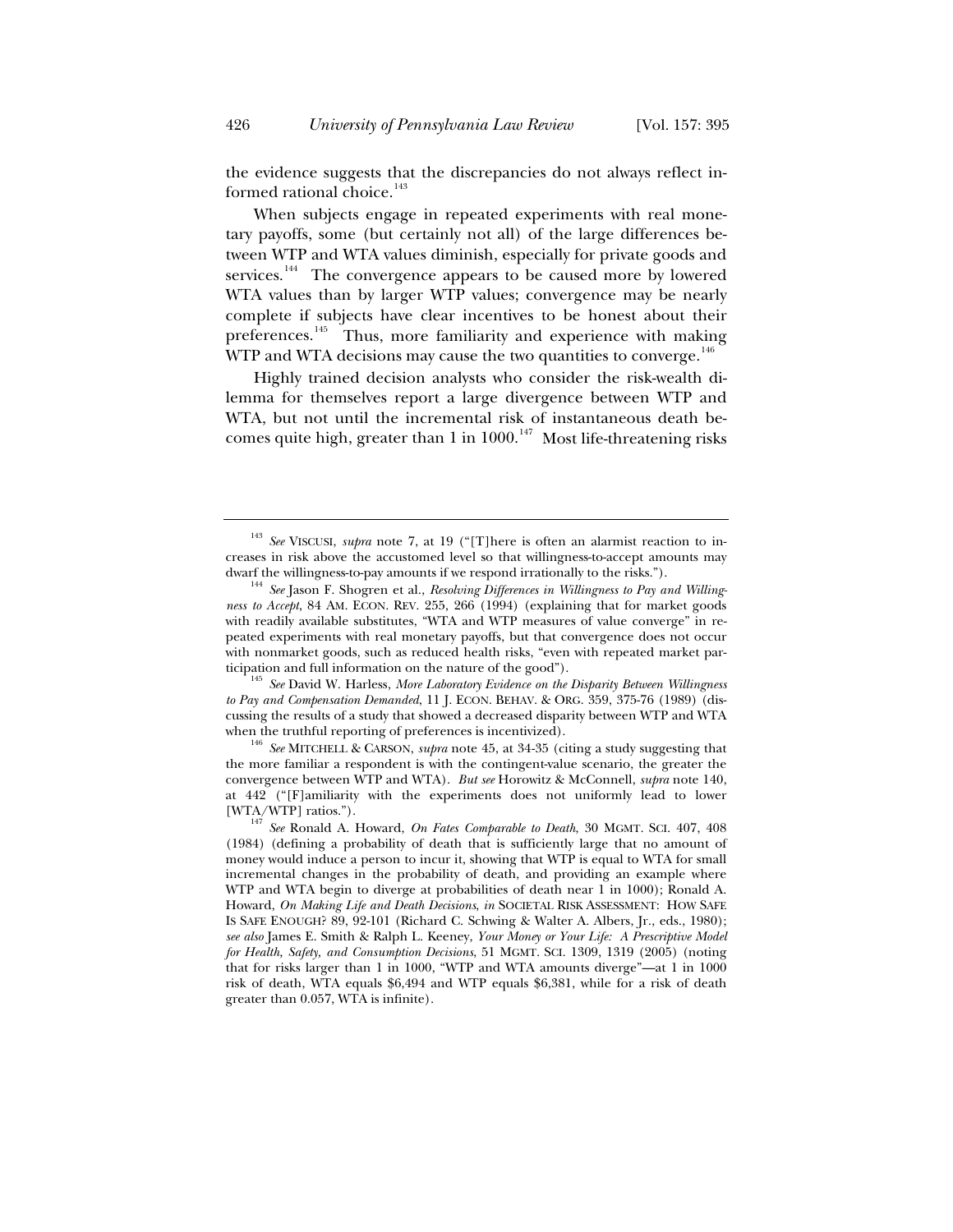of concern to regulators are smaller than 1 in 1000, usually ranging from 1 in 10,000 to 1 in 10,000,000 on an annual basis.<sup>148</sup>

It is reasonable for a person's WTA value to exceed WTP when the good being valued is not fungible in markets (i.e., there is not much substitutability).<sup>149</sup> Decisions about small risks to life and limb are fairly common in daily life.<sup>150</sup> However imperfectly, people can equilibrate their WTP and WTA values for small risks when they make basic decisions about how large a car to drive (other things equal, a larger car is safer for the owner in crashes but costs more to purchase and operate), where to live (cleaner areas of Los Angeles tend to have higher apartment rents and housing prices), how many smoke detectors to install at home, how much to exercise each day, or what foods to eat. Even for apparently "involuntary" risks (e.g., increased exposure to outdoor air pollution), people can frequently substitute related risks (e.g., reduced exposure to indoor air pollutants) through personal actions.<sup>151</sup>

Even if the philosophical case is compelling that the initial entitlement should reside with the lifesaving beneficiaries from regulation, and thus the WTA value is normatively appropriate, measurement concerns may counsel against use of WTA. Scholars and practitioners of BCA argue for use of the WTP measure as a surrogate for the difficult-to-estimate WTA value.<sup>152</sup> The preference for the

<sup>&</sup>lt;sup>148</sup> On the levels of risk that typically concern federal regulatory agencies, see, for example, March Sadowitz & John D. Graham, *A Survey of Residual Cancer Risks Permitted by Health, Safety and Environmental Policy*, 6 RISK 17 (1995). Most average risks in life from specific technologies are smaller than the average risks of work, transportation, and recreation. For a statistical comparison of numerous risks in life, see WILSON &

CROUCH, *supra* note 32, ch. 7. 149 *See* W. Michael Hanemann, *Willingness to Pay and Willingness to Accept: How Much Can They Differ?*, 81 AM. ECON. REV. 635, 635 (1991) (arguing that the difference in value between WTP and WTA depends in part on "the ease with which other privately marketed commodities can be substituted for the given public good or fixed

commodity, while maintaining the individual at a constant level of utility"). 150 *See* FREEMAN, *supra* note 61, at 299 (discussing the ways in which longevity is treated in making everyday decisions). 151 *See* Hammitt, *supra* note 84, at 990 n.9 (explaining that individuals can purchase

more or less of a private good to compensate for their exposure to more or less of a public good); *see also* ENVTL. ECON. ADVISORY COMM., EPA, AN SAB REPORT ON EPA'S WHITE PAPER *VALUING THE BENEFITS OF FATAL CANCER RISK REDUCTION* 17 (2000), *available at* http://yosemite.epa.gov/sab/sabproduct.nsf/webReportsbyYearBOARD!OpenView (click on "2000," then on report title) (listing various ways in which people can adapt

to environmental exposures). 152 *See* W. Kip Viscusi, *Economic and Psychological Aspects of Valuing Risk Reduction*, *in* DETERMINING THE VALUE OF NON-MARKETED GOODS 83, 93 (Raymond J. Kopp et al. eds., 1997) (noting that the disparity between WTA and WTP values may relate to re-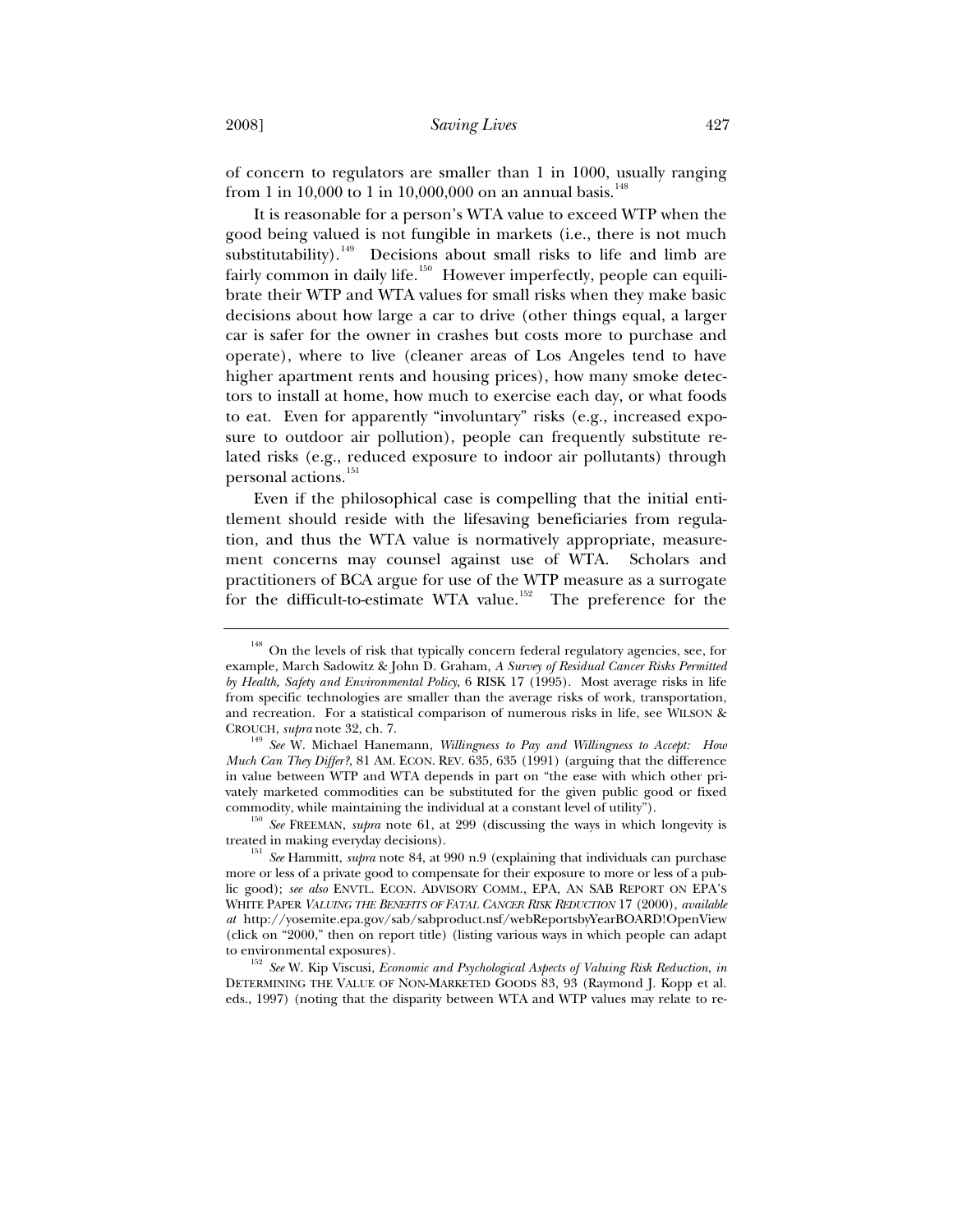WTP metric partly reflects practical realities: the tools for measuring WTP values are better developed than the tools for measuring WTA values, especially in lifesaving applications, where an upward bias in WTA values has been detected.<sup>158</sup>

If the WTP and WTA values are obtained through surveys rather than revealed preferences, $154$  the possibility of strategic behavior, including various forms of "protest" responses, needs to be consid- $\text{ered.}^{155}$  A respondent may be tempted to exaggerate their WTP for safety improvement (in order to make it more likely to become reality), but there is a firm upper bound on their WTP rooted in their wealth position. In contrast, some subjects may respond to a WTA question by insisting that they would require infinite financial compensation to accept even tiny risks of premature death.<sup>156</sup> Practitioners have found that strategic responses are more common with WTA than WTP questions.<sup>157</sup>

ingness-to-accept value"). 153 *See* Hammitt, *supra* note 84, at 990 ("Estimated WTA is often viewed as implausibly large, and so attention has focused on estimating WTP even when WTA might

seem conceptually more appropriate.").<br><sup>154</sup> It seems unlikely that the empirical discrepancy between WTP and WTA for the same risk change will be successfully estimated through studies of labor markets, since the wage determination may be viewed as a compromise between the two valuations. Well-designed stated-preference studies are the best hope for understanding the size of the differences between WTP and WTA, though progress is needed in the proper framing of the WTA questions. I thank Professor James Hammitt for making this point

to me in personal communication. 155 *See generally* John K. Horowitz & Kenneth E. McConnell, *Willingness to Accept, Willingness to Pay and the Income Effect*, 51 J. ECON. BEHAV.&ORG. 537, 544 (2003) (finding that persistently high WTA/WTP ratios extrapolated from surveys means either that the respondents do not have neoclassical preferences, or that—as an expert panel commissioned by the National Oceanic and Atmospheric Administration concluded the WTP questions measure preferences, but the WTA questions do not). 156 *See, e.g.*, Thomas O. McGarity, *Media-Quality, Technology, and Cost-Benefit Balanc-*

*ing Strategies for Health and Environmental Regulation*, LAW & CONTEMP. PROBS., Summer 1983, at 159, 172 (contending that in environmental and occupational contexts, some "ideological holdouts" would not be willing to accept any price to surrender their rights); *see also* MITCHELL & CARSON, *supra* note 45, at 34 (pointing to surveys that found the rate of protest responses, a class that includes infinite responses, to be as

high as fifty percent under the WTA format). 157 *See* MITCHELL & CARSON, *supra* note 45, at 35 n.39 ("[I]t is unlikely that strategic behavior significantly influences WTP responses, although the same statement cannot be made about WTA responses.").

spondents' "fundamental distrust of the veracity of the risk claims once having learned that their product has become riskier," and concluding that it is "preferable to rely on willingness-to-pay amounts even if the appropriate policy measure pertains to a will-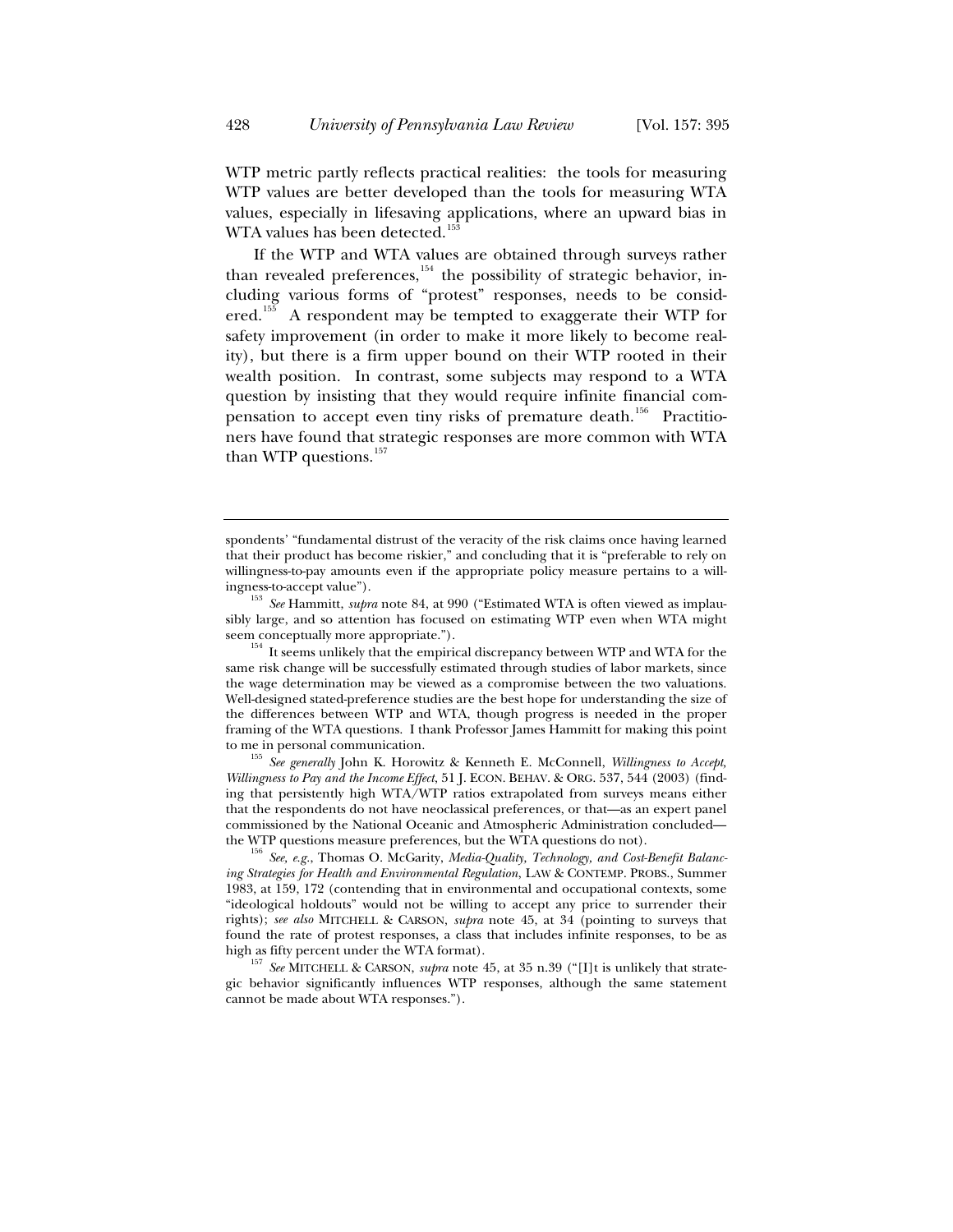2008] *Saving Lives* 429

When faced with possible strategic behavior, the analyst may be unsure whether a response is genuine or strategic.<sup>158</sup> If one protest response to a WTA question is misclassified as a genuine preference, the estimated benefits of a lifesaving rule under the WTA measure will be infinite. The ramifications of assigning infinite benefits to a small change in risk are far-reaching and potentially reckless in their policy implications for technologies (e.g., vaccines) that pose small risks. In contrast, there is an upper bound on the WTP value that is rooted in a citizen's wealth. Thus, the summation of WTP values across citizens is less sensitive to strategic behavior by respondents than the summation of WTA values.<sup>159</sup>

Surveys that generate protest responses are not uninformative. Protests may reflect a symbolic or ethical concern about a lifethreatening risk.<sup>160</sup> These sentiments may reveal that normative evaluation is required from the perspective of justice, fairness, or efficiency, yet protest responses are not appropriate for inclusion in a monetary measurement of a person's preferences for lifesaving protection.<sup>161</sup> It is therefore important to make research investments in both WTA and WTP valuations, thereby helping regulators understand when and why the two measures of lifesaving value are likely to diverge.<sup>162</sup> In the future, there may be settings where policymakers

<sup>158</sup> *Cf.* ADLER & POSNER, *supra* note 2, at 171 (arguing that analysts can reduce disparities between WTP and WTA and obtain more genuine responses by using research techniques "that are transparently incentive-compatible and that screen out protest

votes, loss aversion, and other distortions").  $^{159}$  Even in the absence of strategic behavior, the WTP format may counteract an inherent upward bias in answers to hypothetical questions. *See* FREEMAN, *supra* note 61, at 176 (explaining that, compared to WTA responses, WTP responses have been found to require much smaller calibration adjustments to compensate for the hypothetical nature of the questions). Respondents may have a tendency to overstate their preferences since they do not have to pay money for safety or expose themselves to risk in exchange for money. *Id.* Experts in the field have generally recommended more conservative designs for the WTP method of valuation. *See, e.g.*, Natural Resource Damage Assessments Under the Oil Pollution Act of 1990, 58 Fed. Reg. 4601, 4610 (Jan. 15, 1993) (recommending choices in formulating contingent-valuation instruments that offset the respondents' tendency to exaggerate WTP).

<sup>&</sup>lt;sup>160</sup> See Lisa Heinzerling, *Knowing Killing and Environmental Law*, 14 N.Y.U. ENVTL. L.J. 521, 533-34 (2006) (arguing that when the WTA metric is employed, some people will not sell their entitlement to be free from imposed risks, suggesting that they may have moral reasons for refusing to participate in certain markets for risk).<br><sup>161</sup> *See* ADLER & POSNER, *supra* note 2, at 170 ("WTP or WTA amounts that are sub-

stantially colored by moral views about the project . . . are irrelevant to CBA as we con-

ceive it."). 162 *See id.* at 173 (contending that indeterminacy due to discrepancies between WTP and WTA should decline "as preference-estimation techniques improve").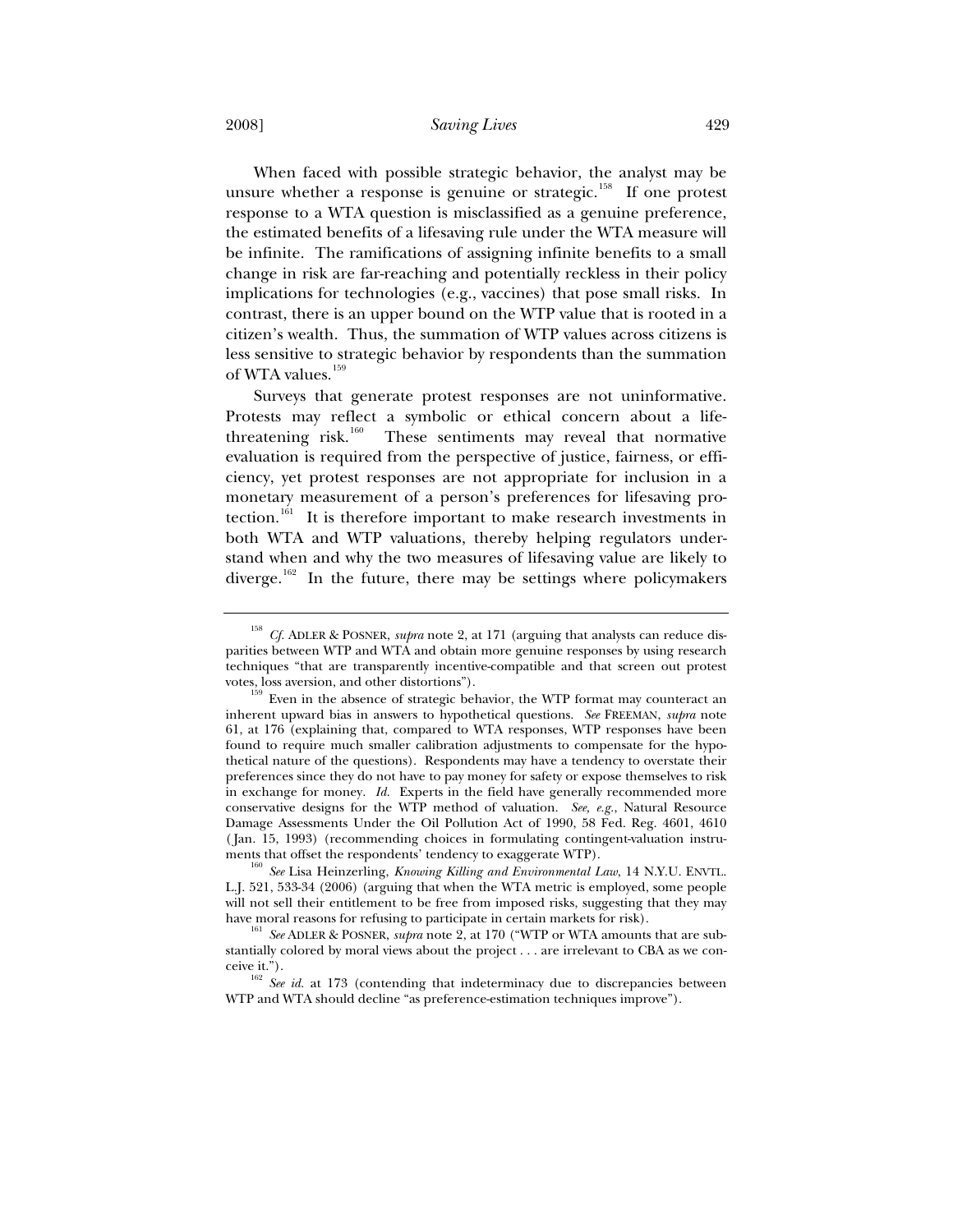would prefer to see both WTP and WTA estimates, especially if the initial assignment of property rights is uncertain, controversial, or irresolvable.<sup>163</sup>

#### 4. Summary of KH Evaluation

From a philosophical perspective, there are at least three routes to a normative defense of the KH test: a claim that KH ultimately satisfies the Pareto test, where the Pareto test is understood to be the primitive moral standard; a claim that KH is a useful surrogate for welfarism, since well-being—the proper moral standard—is not yet a practical, measurable construct; and a claim that the KH test is itself the primitive moral standard. Each of these claims has some merit.<sup>164</sup>

The second view is probably the best grounded in modern political philosophy. If this view has a weakness, it relates to ambiguity about how well-being should be defined and measured, or how WTP and WTA measures should be modified to serve as a useful surrogate for well-being. If a surrogate for well-being must be used, one also wonders whether BCA is the best available surrogate.

The first view is not tenable unless one is willing—as I am—to entertain a fairly sweeping veil of ignorance in the original position. Under those preconstitutional conditions, which I believe are consistent with the methodologies suggested by Harsanyi and Rawls, <sup>165</sup> one can make a strong argument that everyone is made better off by KH in an expectational sense.<sup>166</sup> The KH test becomes even more appealing when it is applied repeatedly in multiple rulemakings at different agencies, since the anticipated mixing of gainers and losers has the effect of producing more net winners, especially in a society that is geographically mobile.

The third view is rarely given serious consideration by philosophers, in part because they tend to focus on one-at-a-time applications

<sup>163</sup> *See* Richard O. Zerbe, Jr., *Does Benefit Cost Analysis Stand Alone? Rights and Standing*, 10 J. POL'Y ANALYSIS & MGMT. 96, 102 (1991) (suggesting that both WTA and WTP values should be identified "where rights are unclear").

<sup>&</sup>lt;sup>164</sup> For a contrary view, see Adler & Posner, *supra* note 98, at 187-194, which criti-

cizes the conventional defenses of BCA, including the KH defense. 165 *See supra* note 44 and accompanying text (describing Rawls's veil of ignorance

and Harsanyi's requirement of impartiality). 166 *See generally* Herman B. Leonard & Richard J. Zeckhauser, *Cost-Benefit Analysis Applied to Risks: Its Philosophy and Legitimacy*, *in* VALUES AT RISK 31, 47-48 (Douglas MacLean ed., 1986) (providing an ethical defense of "hypothetical consent" to BCA on the ground that "most individuals, in forming their social contracts," would accept society's need to make uncompensated transfers).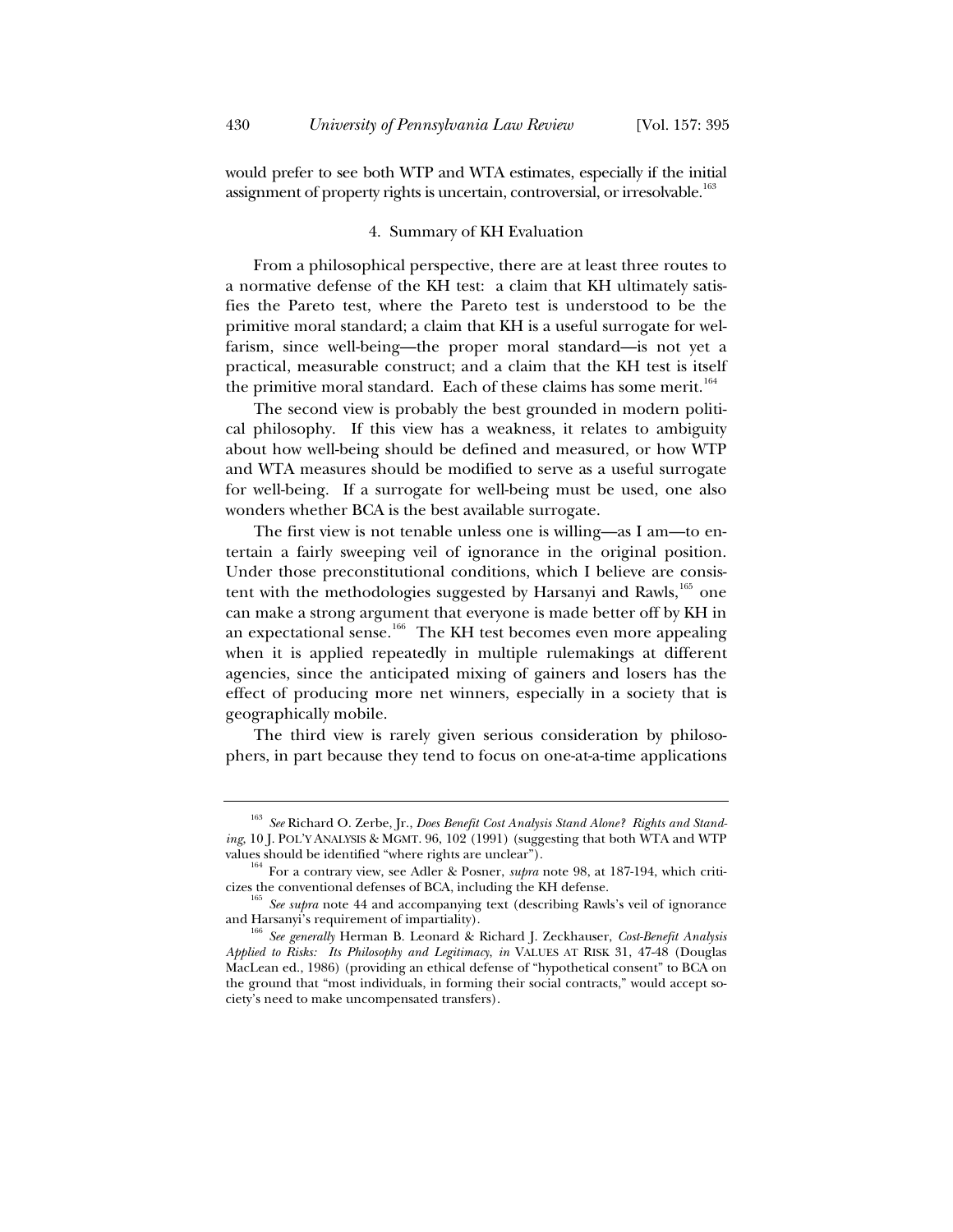and in part because the proponents of the KH test have been weak in responding to the alleged distributional injustices that could be perpetrated by KH reasoning.<sup>167</sup> The real weakness in the long-run application of the KH test is the use of a monetary measure of preference satisfaction that is biased against the interests of the poor.<sup>168</sup> In Part V, I shall consider an amendment to the society-wide KH test that protects the interests of the poor without discarding the monetary measure.

In summary, we have examined two ways of thinking about when it is wise to impose a lifesaving regulation. Pure welfarism has the strongest appeal to theorists, in part because it is flexible enough to incorporate distributional concerns, but it has not yet overcome some major conceptual and measurement difficulties.<sup>169</sup> The KH test, though vulnerable to distributional criticisms, is a plausible surrogate for pure welfarism, satisfies an "expected" Pareto test, and, if modified to protect the least advantaged, may itself provide a normative foundation for BCA of lifesaving rules. $170$ 

### II. BCA AND ITS ALTERNATIVES

Regardless of which normative foundation is preferred, regulators must confront the question of how they should use BCA in regulatory decision making when lives are at stake. I thus turn to such an assessment. I also consider what the viable alternatives to BCA of lifesaving regulations might be.

 $167$  The KH test does not suffer from a key philosophical conundrum that afflicts both utilitarianism and welfarism. The WTA measure in the KH test protects the rights of anyone whose life might be sacrificed with certainty in a society-wide deal aimed at promoting the utility or well-being of the rest of society. The sacrifice (or "knowing killing") might pass a utility or welfarist test, but under the Kaldor test, the victims could block the action by expressing an infinite value for their loss under the WTA measure. In practice, this attractive feature of the Kaldor test is diminished because

<sup>&</sup>lt;sup>168</sup> See Farrow, *supra* note 127, at 183 (referring to "distributional issues" as "the Achilles' heel of benefit-cost analysis").<br><sup>169</sup> *Cf.* RICHARD A. POSNER, THE ECONOMICS OF JUSTICE 79 (1981) ("It is easier to

guess people's market preferences in areas where the market cannot be made to work

<sup>&</sup>lt;sup>170</sup> See JUST ET AL., *supra* note 69, at 48 (calling the KH compensation principle "the most widely applicable, yet also empirically practical, criterion" for "aiding policymakers in using resources optimally").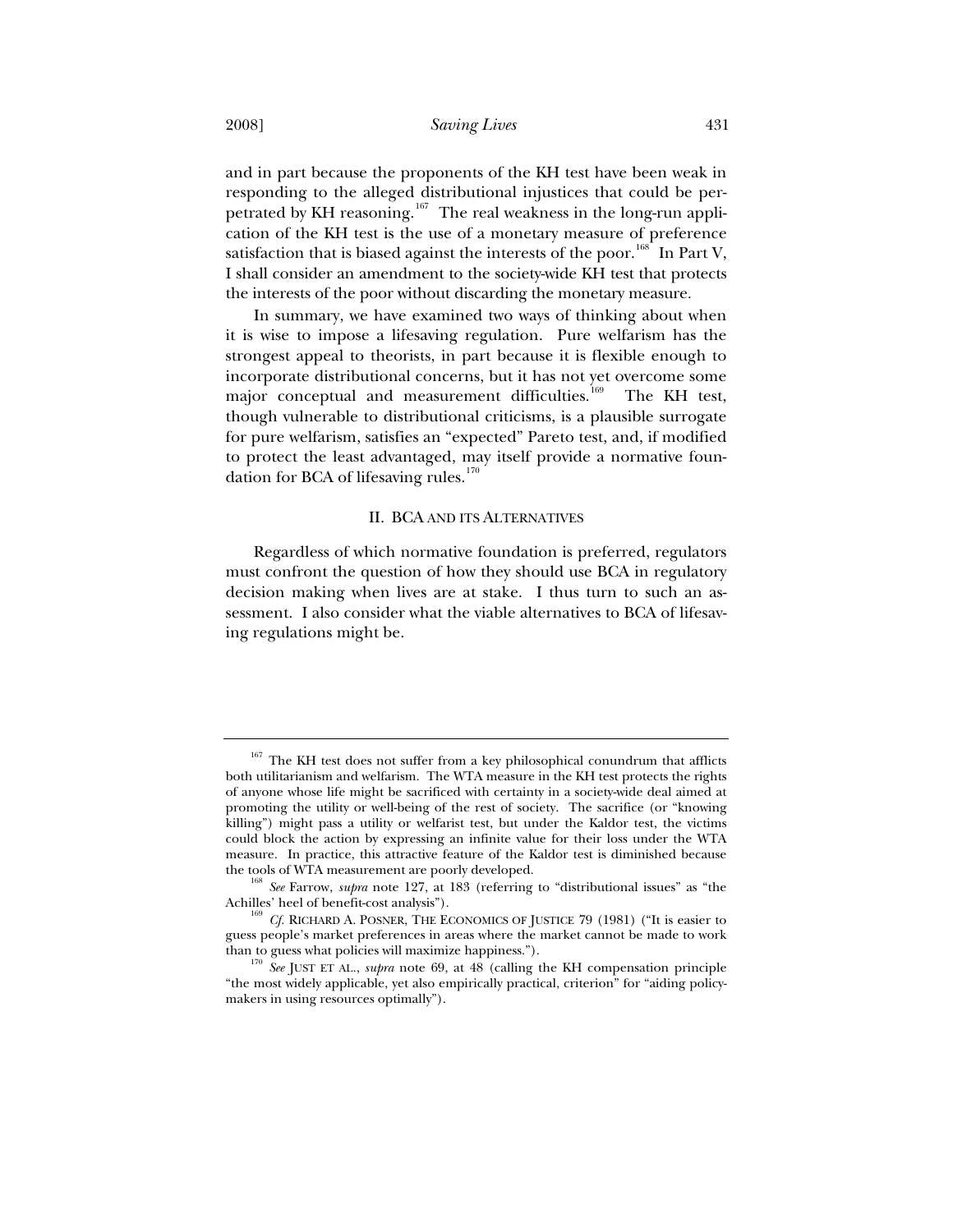## A. *How to Use BCA*

There are at least three distinct versions of the benefit-cost approach to regulatory decision making. I explore each version, emphasizing the practical ramifications for regulators and analysts.

## 1. The "Hard" Test

The "hard" net-benefit test requires that the quantified benefits of a regulatory proposal exceed the quantified costs of the proposal.<sup>171</sup> Qualitative benefits or costs are irrelevant because they cannot be included in a net-benefit calculation.<sup>172</sup> Moreover, concerns about fairness in the distribution of costs and benefits are irrelevant,<sup>173</sup> at least until an accepted set of fairness weights are developed to apply to different people. Some critics of the benefit-cost approach assume (at least implicitly) that the "hard" version of the benefit-cost test is the

Some have argued that OIRA in the early Reagan years implemented a "hard" version of the cost-benefit test through Executive Order 12,291, 3 C.F.R. 127 (1982), *reprinted in* 5 U.S.C. § 601 note (1988). *See, e.g.*, Christopher M. Heimann et al., *Project: The Impact of Cost-Benefit Analysis on Federal Administrative Law*, 42 ADMIN. L. REV. 545, 560 n.85 (1990) (describing an argument that the Reagan executive order focused exclusively on maximizing net social benefits, while disregarding "various intangible and distributional objectives"); Terry M. Moe & Scott A. Wilson, *President and the Politics of Structure*, LAW & CONTEMP. PROBS., Spring 1994, at 1, 38-39 (referring to the Reagan OIRA's "rigorous" cost-benefit test, which "allowed agencies to issue rules only when the benefits could be shown to exceed the costs, and required them to choose among alternatives in such a way as to maximize the net benefits to society"). *But see* Richard B. Stewart, *A New Generation of Environmental Regulation?*, 29 CAP. U. L. REV. 21, 42 n.61 (2001) (asserting that the phrase "maximize[] net benefits" in the Reagan executive order did not specify how "net benefits" would be determined and thus "imposed little in the way of substantive constraints on agencies' decisional discretion"). 172 *See* Robert W. Hahn & Cass R. Sunstein, *A New Executive Order for Improving Fed-*

*eral Regulation? Deeper and Wider Cost-Benefit Analysis*, 150 U. PA. L. REV. 1489, 1525 (2002) (interpreting the original Reagan executive order as offering no authorization for agencies and the OMB to consider distributive effects); *see also* Frank Ackerman et al., *Applying Cost-Benefit to Past Decisions: Was Environmental Protection Ever a Good Idea?*, 57 ADMIN. L. REV. 155, 186 (2005) ("In the absence of hard estimates of the magnitudes involved, many benefits would typically be omitted from a cost-benefit analysis in effect, valued at zero.").  $173$  Exclusion of equity considerations from regulatory deliberation often draws

criticism from the environmental law community. *See* Hornstein, *supra* note 132, at 593-94 (arguing that regulatory decision making in any just system of environmental law "must account for equities and inequities in risk-bearing").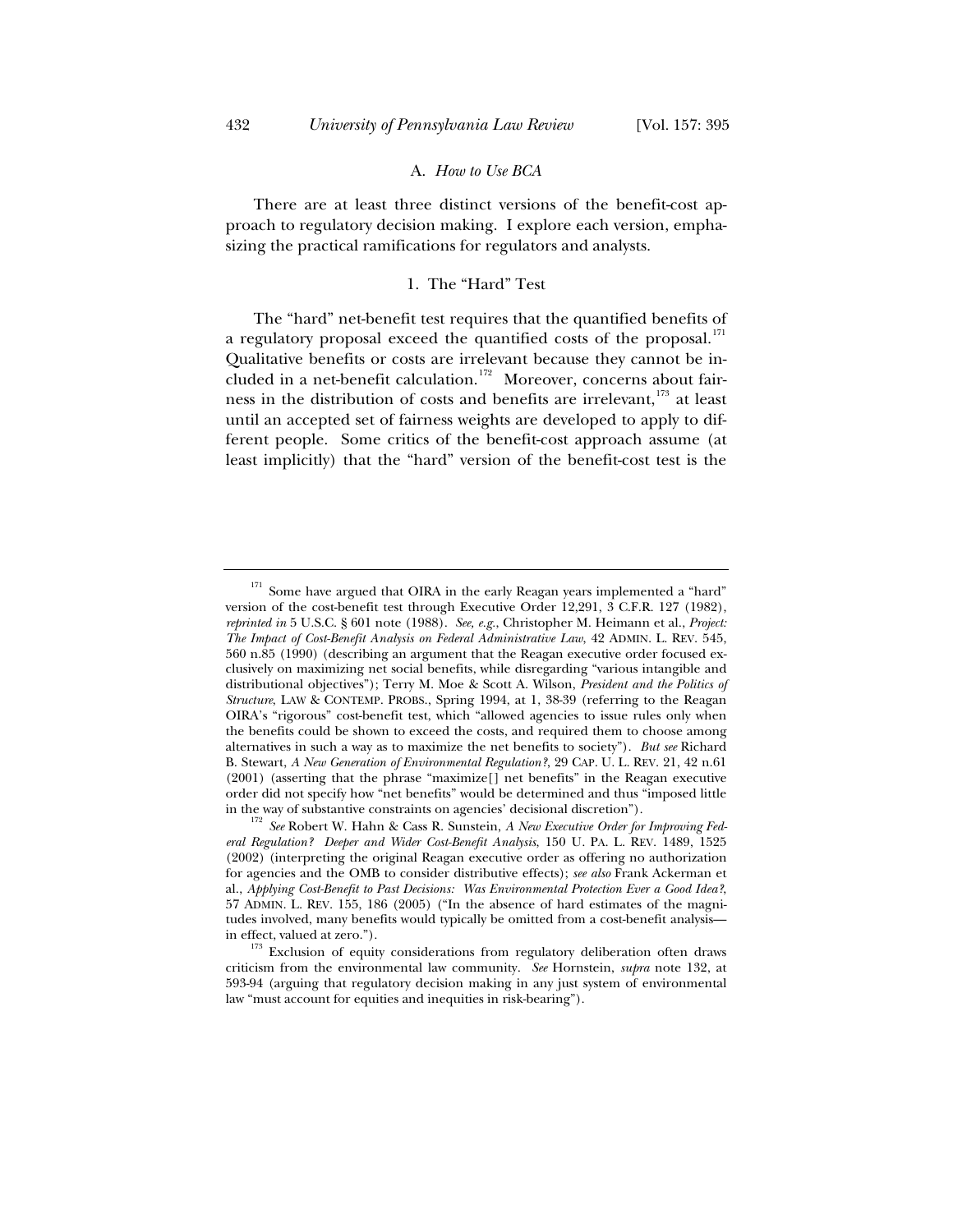only way to use  $BCA$ ,<sup>174</sup> but there are few scholars or practitioners who actually recommend such a hard version of the test. $17$ 

# 2. The "Soft" Test

The "soft" benefit-cost test requires the regulator to show that the benefits of a proposal "justify" the costs. The word "justify," instead of "exceeds," is understood to mean that although some of the benefits and costs of a proposal may not be fully quantified or expressed in monetary units, they should nonetheless be considered by the regulator. $176$  Thus, under a "soft" test, a regulator is permitted to promulgate a rule with quantified benefits that are less than quantified costs if a reasonable case is made that qualitative considerations are compelling enough to justify the proposal.<sup>177</sup> Likewise, "justify" is understood to mean that a nonefficiency claim (e.g., a fairness concern or equity consideration) can contribute to a determination that the benefits of a rule do, or do not, justify the costs.<sup>178</sup> Since the "soft" test does not require all impacts to be monetized, it also permits consideration of CEA based on quality-adjusted life-years (QALYs) as a supplement to BCA.<sup>179</sup>

<sup>177</sup> See Hahn, *supra* note 82, at 1037 (explaining why a regulation that flunks a strict net-benefit test might pass "a more broadly defined cost-benefit test" that included consideration of nonquantifiable benefits). 178 For a good discussion of a "soft" benefit-cost test that includes consideration of

qualitative concerns, see Hahn & Sunstein, *supra* note 172, at 1498-1505.<br><sup>179</sup> A "soft" benefit-cost test does not necessarily permit an agency to depart from

<sup>&</sup>lt;sup>174</sup> Professor Sinden, for example, offers a definition of "formal economic costbenefit analysis" that corresponds to what I have called the "hard" benefit-cost test.

Sinden, *supra* note 34, at 135-36.<br><sup>175</sup> Textbook treatments of the role of BCA in public policy virtually never defend the hard test. *See, e.g.*, MISHAN, *supra* note 27, at 172 (indicating that a hard version of

BCA is only one component of regulatory decision making).<br><sup>176</sup> Robert W. Hahn & Patrick M. Dudley, *How Well Does the U.S. Government Do Cost-Benefit Analysis?*, 1 REV. ENVTL. ECON. & POL'Y 192, 195 (2007). Hahn notes that President Clinton's Executive Order 12,866, 3 C.F.R. 638 (1994), *reprinted in* 5 U.S.C. § 601 (2000), "places more emphasis on distributional concerns" than does Reagan's Executive Order 12,291, and also that the Clinton order required benefits to "justify" costs, while the Reagan order requires benefits to "outweigh" costs.

established guidelines for doing BCA, at least not without careful peer review by relevant specialists in the field. For example, some of the modifications to BCA suggested by Professors Pildes and Sunstein (e.g., less reliance on monetization) and Revesz (e.g., adjustments to WTP for lifesaving based on sociological and psychological factors), *see* Pildes & Sunstein, *supra* note 16, at 9-10, 55; Richard L. Revesz, *Environmental Regulation, Cost-Benefit Analysis, and the Discounting of Human Lives*, 99 COLUM. L. REV. 941, 962-74 (1999), are either beyond what can be supported by valid empirical data or are outside the realm of welfarism. I share Professor McGarity's concern that even some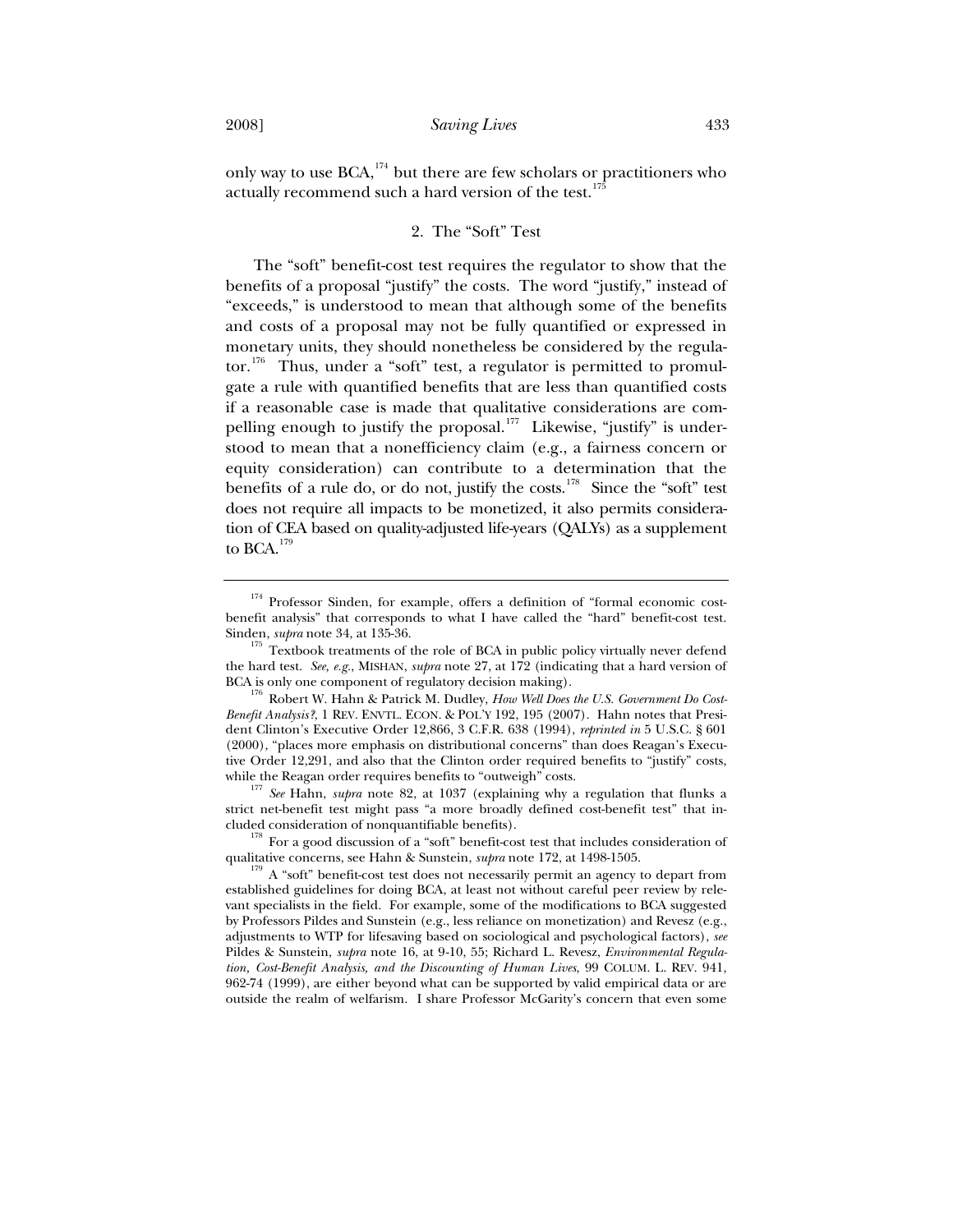For all of these reasons, the "soft" framework provides more discretion to both the analyst and the regulator than does the "hard" framework.<sup>180</sup> Nonetheless, the "soft" approach places the burden of explanation on the regulator.<sup>181</sup> If a regulation or deregulatory action is proposed despite poor benefit-cost numbers, the regulator must explain why the nonquantified benefits and costs are compelling enough to overrule the numeric results. If an equity consideration is overriding an efficiency determination, the equity claim must be explained.

### 3. The Procedural Requirement

The third approach, a procedural requirement for BCA, is conceptually different from a substantive benefit-cost test. A requirement to perform a BCA does not necessarily impose any substantive constraints on the regulator's decision making.<sup>182</sup> Thus, under a procedural BCA mandate, the agency prepares a BCA of a proposal and the analysis is made available to inform the regulator's decision and to inform other actors in the process (e.g., Congress, the judiciary, and the public). But no requirement is placed on the regulator to consider the results or explain why he or she did (or did not) use the results.<sup>183</sup>

well-intended proponents of the benefit-cost state, including Professor Sunstein, may have a tendency to describe BCA as something different than what it is "commonly

understood" to be. McGarity, *supra* note 26, at 63 n.284.<br><sup>180</sup> Professor Driesen has expressed concern that while "[m]ost CBA proponents expect agencies to compare the non-quantified benefits to costs, not just the quantified ones[,] . . . they have nothing to say about how this could be done rationally." David M. Driesen, *Distributing the Costs of Environmental, Health, and Safety Protection: The Feasibility Principle, Cost Benefit Analysis, and Regulatory Reform*, 32 B.C. ENVTL. AFF. L. REV. 1, 53 (2005). *But see* Hahn & Sunstein, *supra* note 172, at 1500 (interpreting the EPA's 2001 decision to reduce the acceptable level of arsenic in drinking water as a case where "soft" considerations, including nonquantifiable benefits, were partly responsible for "tipp[ing] the balance" in favor of a stringent regulation).<br><sup>181</sup> Some legal scholars fear that if the "soft" considerations are presented in con-

junction with the "hard" cost-benefit numbers, the soft considerations will be shortchanged. *See, e.g.*, McGarity, *supra* note 26, at 73 ("It is often difficult for decisionmakers to articulate in the lexicon of 'rational' analysis why a costly alternative that protects sensitive populations at the expense of all consumers is preferable to a less expensive alternative that protects most of the population."). But my experience as OIRA administrator from 2001 to 2006 was that agency administrators were usually quite interested in qualitative considerations, sometimes to the point that they downplayed or ignored

the benefit-cost numbers.<br><sup>182</sup> *See* Hsu, *supra* note 19, at 396-97 (arguing that Congress should require BCA

without making it "a determinative criterion or a prerequisite for regulatory action").  $183$  For a game-theoretic analysis supporting a procedural requirement, see Johnston, *supra* note 34, at 1354-55, 1378, 1386.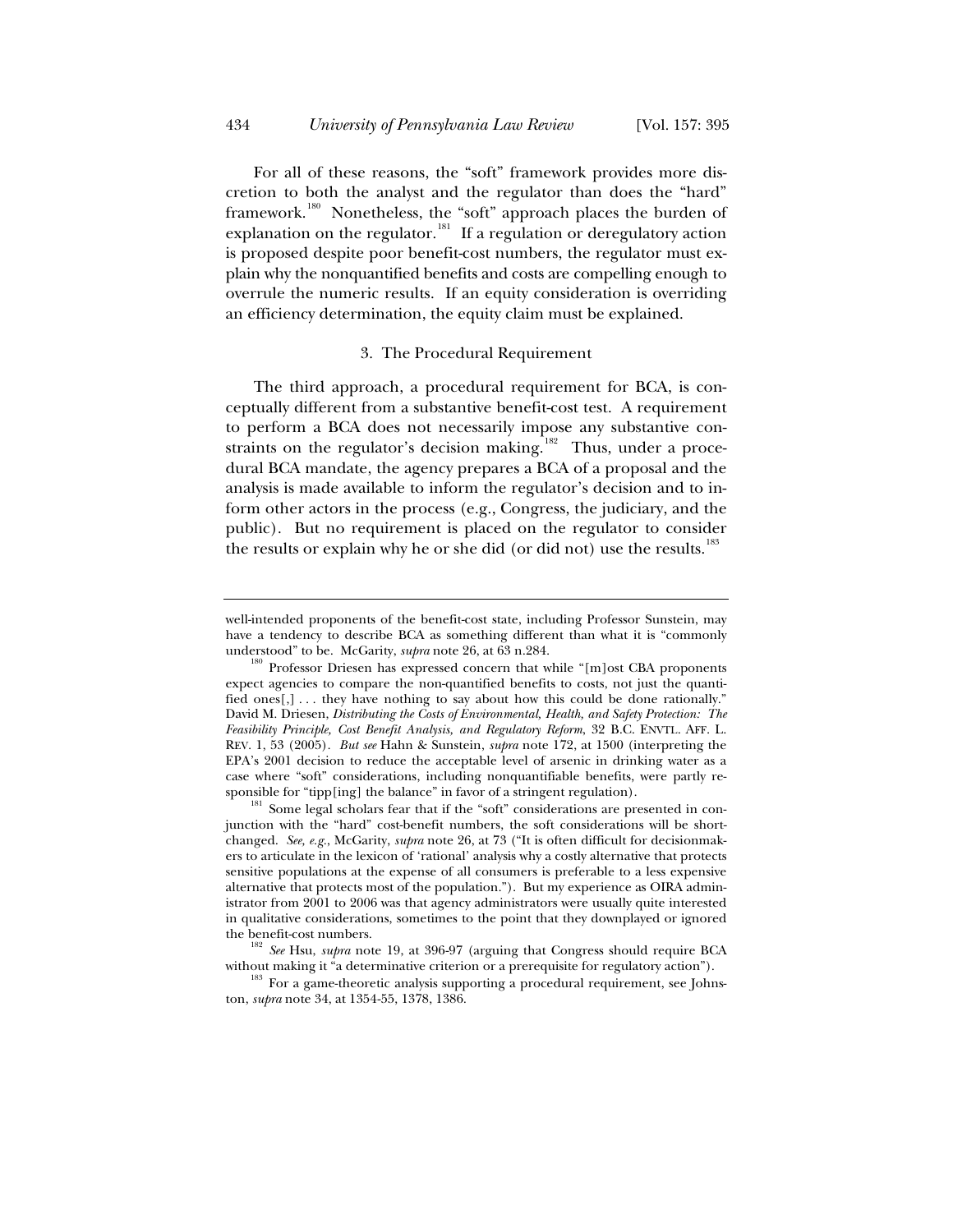2008] *Saving Lives* 435

A procedural requirement is meaningful even if the substantive statute prohibits benefit-cost balancing. The analytic information may still have value to other actors, such as Congress. Some scholars contend that the mere presence of BCA in the rulemaking process influences the positions of stakeholders and the outcomes of rulemaking, even when the substantive statute does not compel (or even permit) consideration of BCA.<sup>184</sup>

## 4. Evaluation of the BCA Approaches

Both legal and economic scholars, when considering the three approaches to BCA, are quite critical of the "hard" test, and for good reason.<sup>185</sup> A hard benefit-cost test is too restrictive for at least two independent reasons.

First, the available data may support a qualitative determination about certain costs and benefits but still be inadequate to support numeric or monetary estimates. For example, regulatory analysts may have information that indicates that reducing mercury pollution from coal plants is likely to offer some public health benefit, but, due to data gaps and modeling deficiencies, the analysts may be unable to make a meaningful numeric estimate. The hard test would appear to disqualify any qualitative information about benefits and costs, even if

<sup>184</sup> *See, e.g.*, Daniel A. Farber, *Revitalizing Regulation*, 91 MICH. L. REV. 1278, 1281 n.13 (1993) (book review) (noting that although EPA internal rules prohibit the agency from using BCA in determining air-quality standards under the Clean Air Act, Pub. L. No. 88-206, 77 Stat. 392 (1963) (codified as amended in scattered sections of 42 U.S.C.), the agency must conduct a Regulatory Impact Analysis, which is essentially a BCA, under Executive Order 12,291); Johnston, *supra* note 34, at 1386 ("Even though it is merely procedural . . . [, the National Environmental Policy Act's BCA requirement] has had a surprisingly discernible impact on the behavior of federal

project agencies.").  $\frac{185}{185}$  In personal communication, Professor Adler has suggested a more benign version of the hard test where qualitative considerations are counted in the calculus by making extensive use of subjective expert judgments about unknown physical quantities and unknown WTP values. According to his view, lifesaving regulators might be considered Bayesian decision makers who have prior numeric beliefs about all benefits and costs but use formal BCA as a procedure to update those prior beliefs based on new information. Without disputing the legitimacy of this view, I note that such widespread use of subjective probabilities and "prior beliefs" about WTP may not be compatible with the standards for information quality, sound science, and peer review that are increasingly applied by federal agencies. For textbook treatments of decision theory that are sympathetic to Adler's view, see generally ROBERT T. CLEMEN, MAKING HARD DECISIONS: AN INTRODUCTION TO DECISION ANALYSIS (2d ed. 1996); HOWARD RAIFFA, DECISION ANALYSIS: INTRODUCTORY LECTURES ON CHOICES UNDER UNCER-TAINTY (1968).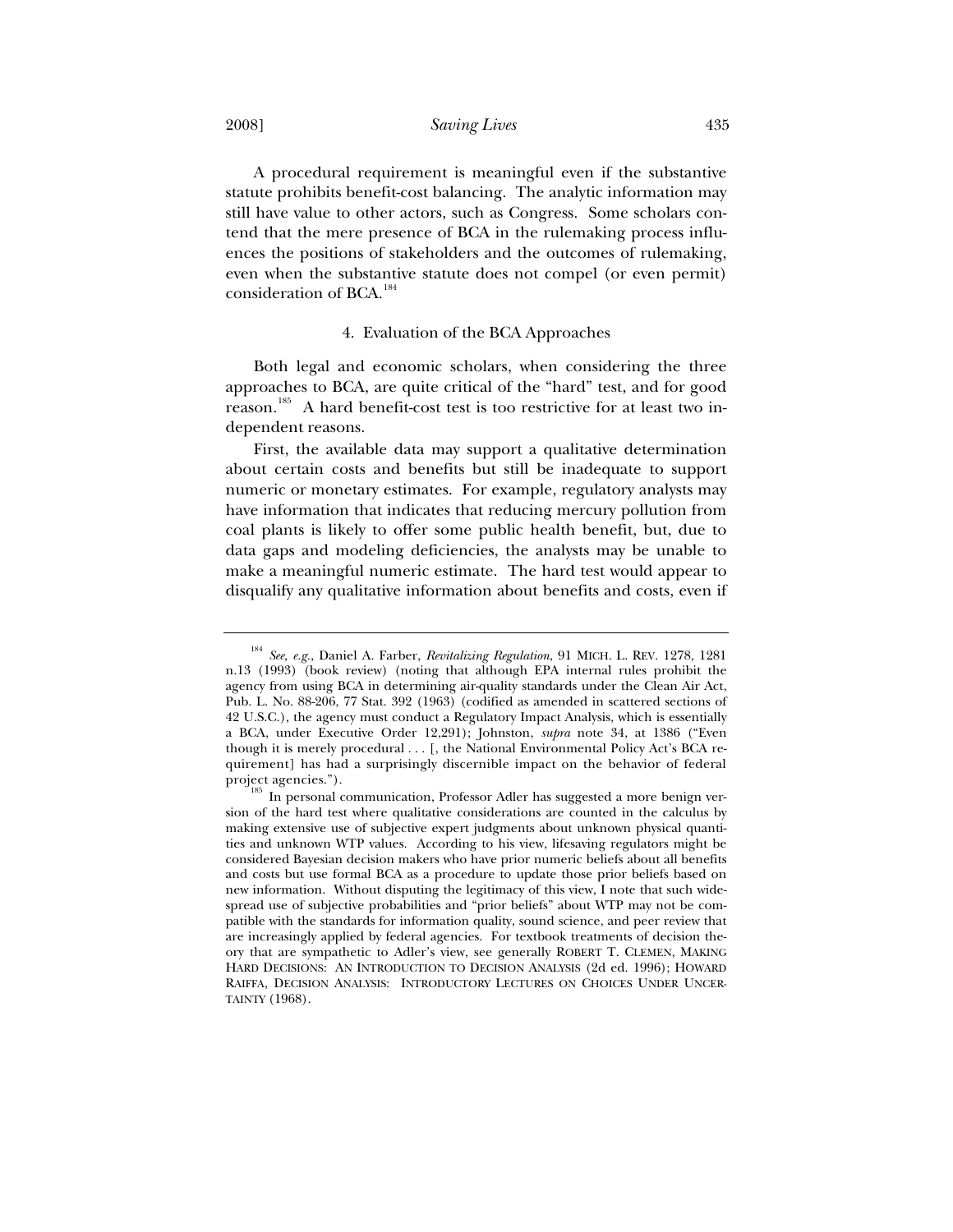such information seems relevant to the ultimate goal of achieving Kaldor-Hicks efficiency or maximizing overall well-being. The perverse result may be blockage of promising lifesaving regulations.<sup>1</sup>

Second, the hard approach makes an incorrect assumption that KH efficiency is the only normative contribution to regulatory policy. Given our analysis of the philosophic considerations, it is apparent that other forms of normative argument (e.g., claims about distributional equity or justice) have a legitimate role in regulatory policy. That is one of the reasons that Professors Adler and Posner espouse "weak welfarism"<sup>187</sup> and why I support only a soft benefit-cost test.<sup>188</sup> Thus, the soft test is more defensible normatively because it permits consideration of equity as well as efficiency in lifesaving choices.<sup>189</sup>

adoption of a "benefits must justify the costs" test over a strict BCA). *See generally* Graham, *Agenda for Congress*, *supra* note 15.<br><sup>189</sup> *See* FREEMAN, *supra* note 61, at 10 (arguing that it is not particularly useful to

advocate BCA as a hard decision rule because decision makers also care about equity, social risk aversion, sustainability, and so forth); FRIEDMAN, *supra* note 62, at 172 (asserting that the KH compensation principle and BCA should not be considered sufficient conditions for policy choice, but rather should be considered "important" indicators of a policy's worthiness). Related tools such as comparative risk analysis are also

<sup>&</sup>lt;sup>186</sup> Professor Ackerman and colleagues look retrospectively at several success stories in environmental policy (e.g., the phase-out of lead in gasoline) and determine that because these rules would not have passed a benefit-cost test at the time, BCA is unreliable as an evaluative analytic tool. *See* Ackerman et al., *supra* note 172. Although this is an insightful line of argument against the hard version of the benefit-cost test, the authors do not make the case that these policies would have been blocked by the soft version of the test. There are also some important weaknesses in their historical argument. They do not consider the possibility that had BCA been routine policy at the time, more effort would have been devoted to generating estimates of the benefits of these policies. *See* Jonathan B. Wiener, *Better Regulation in Europe*, *in* 59 CURRENT LEGAL PROBLEMS: 2006, at 447, 478 n.103 ( Jane Holder & Colm O'Cinneide eds., 2006). The authors also do not consider any cases where promising lifesaving proposals (e.g., expansion of nuclear power instead of coal-fired power) were rejected, despite favorable benefit-cost evidence. *See, e.g.*, PETER HUBER, HARD GREEN: SAVING THE ENVIRONMENT FROM THE ENVIRONMENTALISTS 20-21, 33, 189-90 (1999) (arguing that precautionary environmentalists "throttled nuclear power in the 1970s," setting the stage for the growth of coal and global warming); Stephen Breyer, Vermont Yankee *and the Courts' Role in the Nuclear Energy Controversy*, 91 HARV. L. REV. 1833, 1835 (1978) (citing studies suggesting that the likely alternative to expanded nuclear power is more coal-fired electricity, which is "likely to cause seven to twelve times as many deaths as nuclear plants, and four to six times as much sickness and injury"). Finally, the authors do not consider wasteful environmental policies that were implemented because of the failure to consider the results of BCA. *See, e.g.*, JAMES T. HAMILTON & W. KIP VISCUSI, CALCULATING RISKS? THE SPATIAL AND POLITICAL DIMENSIONS OF HAZ-ARDOUS WASTE POLICY 125 (1999) (citing EPA Superfund spending—a median of over \$6 billion per case of cancer prevented—as an example of potentially wasteful spending).<br><sup>187</sup> ADLER & POSNER, *supra* note 2, at 26.<br><sup>188</sup> See, e.g., Graham, *Legislative Approaches*, *supra* note 15, at 49 (advocating th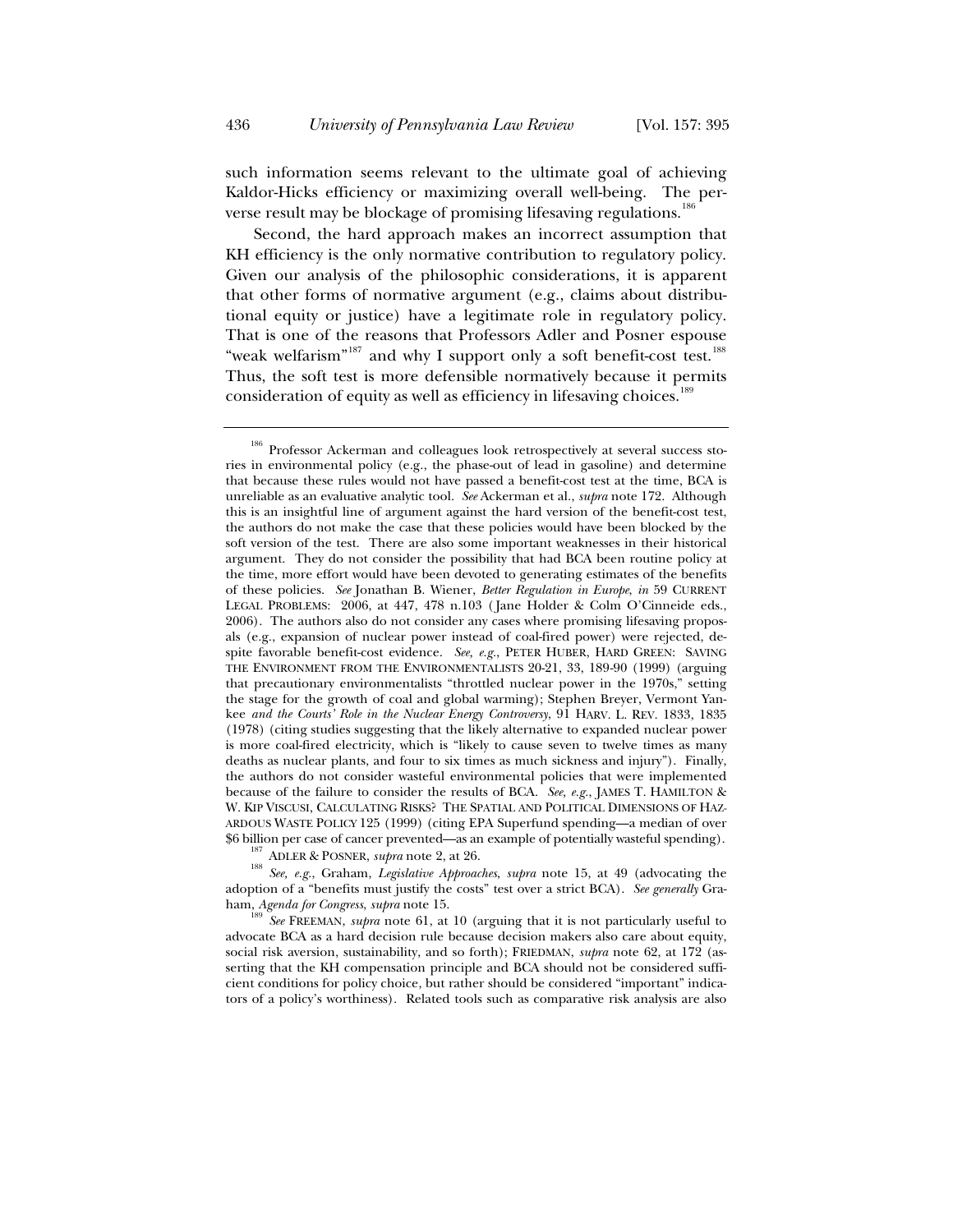2008] *Saving Lives* 437

If the soft test has a flaw, it is that it leaves some ambiguity about exactly how the soft considerations should be weighed in conjunction with the numbers.<sup>190</sup> Ambiguity may also be a strength, however, since regulators need discretion on a case-by-case basis to respond to the unique features of a lifesaving situation that are difficult or impossible to pre-specify by either a formula or a qualitative balancing standard. For example, risks that induce a geographic clustering of premature deaths in the same community (e.g., a nuclear meltdown, a dam that bursts, a terrorist attack similar to  $9/11$ , or an accidental airplane crash into a neighborhood) may deserve a degree of regulatory priority greater than would be appropriate for the same number of deaths spread diffusely through the U.S. population. But it is difficult to determine the appropriate numeric weight for the prevention of clustered deaths.<sup>191</sup>

The procedural approach to BCA has merit because it brings analytic information into the process. If regulators are forced to generate such information, they may not devote the resources necessary to prepare careful, quality work (knowing that the analysis has no explicit role in the decision-making process).<sup>192</sup> The latter objection can be overcome to some extent if the procedural requirement is enforced with a combination of OIRA and judicial review.<sup>193</sup> But the procedural requirement is certainly superior to not mandating BCA at all.

In summary, the "soft" version of the benefit-cost test has been applied by the OMB and the regulatory agencies since 1993, has the

typically viewed as at most a partial contributor to policy deliberations. *See* Hornstein, *supra* note 132, at 615-16 (objecting to comparative risk analysis as the only contribution to decision making and seeking room for social discourse on relevant and important values that may not be captured in the formal analysis).

<sup>&</sup>lt;sup>190</sup> See Mark Seidenfeld, *A Big Picture Approach to Presidential Influence on Agency Policy-Making*, 80 IOWA L. REV. 1, 43 (1994) (contending that President Clinton's Executive Order 12,866 has "such a broad list of considerations [that it] does little to inform the agency as to what the President may desire concerning any particular regulation"). 191 There have been tools developed to assess large, multiple-fatality events. *See,*

*e.g.*, HAIMES, *supra* note 29, at 305-344 (providing textbook methods for the assessment

<sup>&</sup>lt;sup>192</sup> See Sally Katzen, *Cost-Benefit Analysis:* Where Should We Go from Here?, 33 FORD-HAM URB. L.J. 1313, 1318 (2006) (lamenting that BCA can become "simply a paper exercise that justifies the result reached rather than serving—as it should—in informing

the decision-making").  $193$  Even in the presence of OMB oversight and possible use of cost-benefit information during judicial review of rules, there is plenty of evidence suggesting that the technical quality of agency analyses is uneven. *See* Hahn & Dudley, *supra* note 176 (examining seventy-four BCA calculations conducted by the EPA to determine the quality of the actual BCA being performed by federal agencies and finding no trend in quality).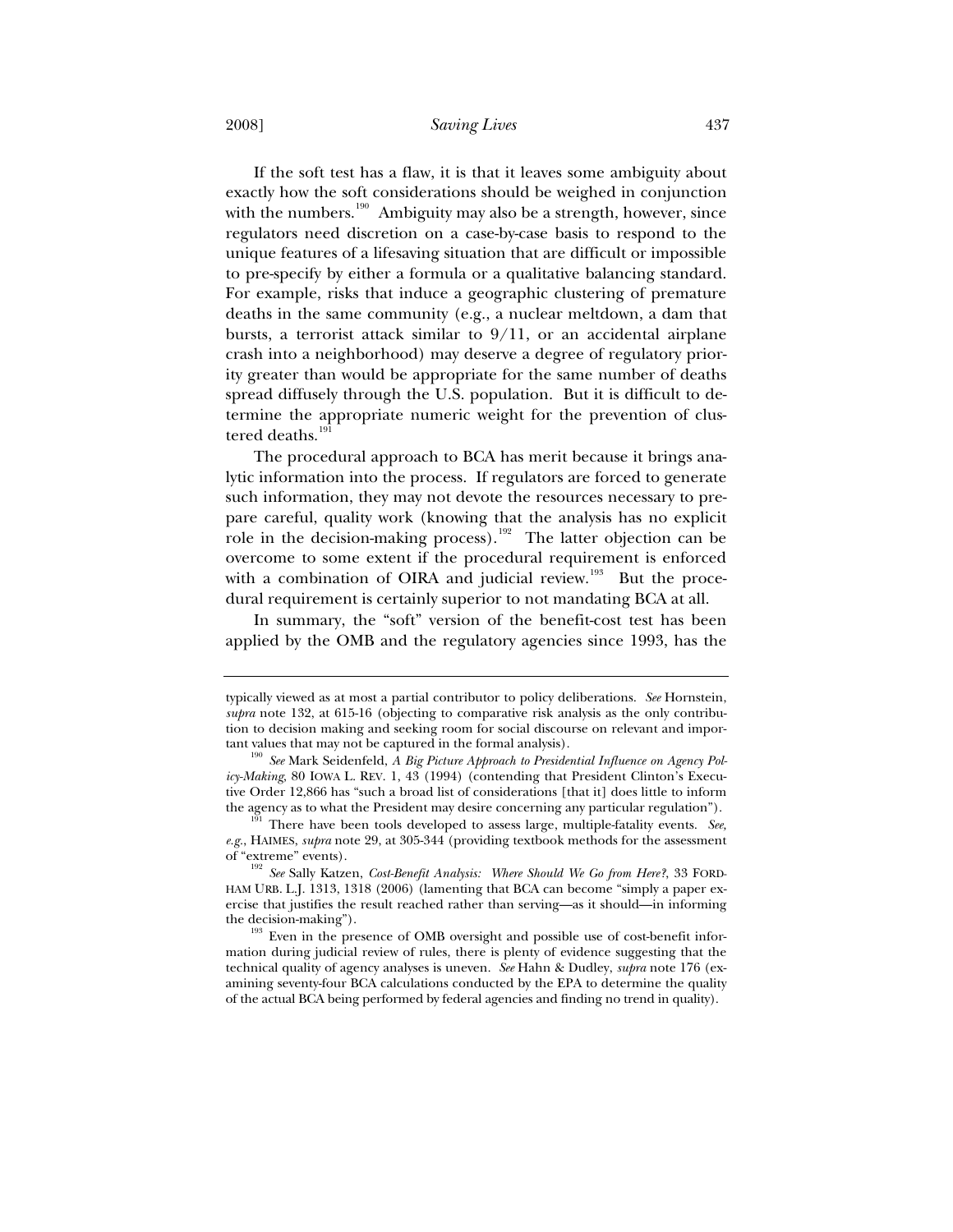broadest support among scholars in the field, and was almost codified by Congress in 1995.<sup>194</sup> Given that BCA is not cost-free (indeed, a complex BCA can be fairly information intensive and can be time consuming for agencies to produce), it is worth considering whether there are alternatives to BCA that can advance the cause of welfarism without creating unacceptable side effects.

## B. *Alternatives to BCA*

If BCA is not employed, how might regulators decide whether a lifesaving rule is appropriate and, if so, how stringent the rule should be? The legal literature identifies three classes of alternative approaches: the absolutist approach, the feasibility approach, and the intuitive balancing approach.<sup>195</sup> Each of these approaches, like BCA, has virtues and defects; no perfect approach to making lifesaving regulations has been devised.1

### 1. Absolutism

An absolutist approach, in its simplest form, calls for complete safety, maximum lifesaving, or zero residual risk. The approach may also require protection of the public health with a margin of safety to account for scientific uncertainty and the susceptibilities of vulnerable subgroups (e.g., children, the elderly, or people with genetic predispositions to disease).<sup>197</sup> A characteristic feature of absolutist approaches is that the cost of protecting the public is not a legally permissible consideration.<sup>198</sup> In some cases, the absolutist approach is tempered with a presumption that a regulator is permitted to ignore tiny, negligible, or de minimis risks based on quantitative risk assessment.<sup>199</sup>

<sup>&</sup>lt;sup>194</sup> *See* Graham, *Legislative Approaches*, *supra* note 15, at 56-58 (discussing the politics of regulatory-reform legislation in the 104th Congress).

<sup>&</sup>lt;sup>195</sup> See Sinden, *supra* note 33, at 226 (listing the three approaches).<br><sup>196</sup> See Pauly, *supra* note 61, at 119 ("[T]he real test of the cost-benefit approach is not whether it is flawless when held up against some ideal standard but rather whether it is better than other feasible alternatives. Viewed in this light, the method holds up

rather well.").<br><sup>197</sup> *See* LESTER B. LAVE, THE STRATEGY OF SOCIAL REGULATION 11-13 (1981) (illus-

trating examples of the "no-risk" approach to social regulation at the FDA and EPA). 198 *See* Sinden, *supra* note 33, at 227 ("[A]bsolute standards . . . look only at im-

pacts on human or ecological health and prohibit any consideration of costs."). 199 On the origins of the de minimis risk doctrine, see WILSON & CROUCH, *supra* note 32, at 164. The doctrine's early use by federal agencies is traced by DE MINIMIS RISK (Chris Whipple ed., 1987).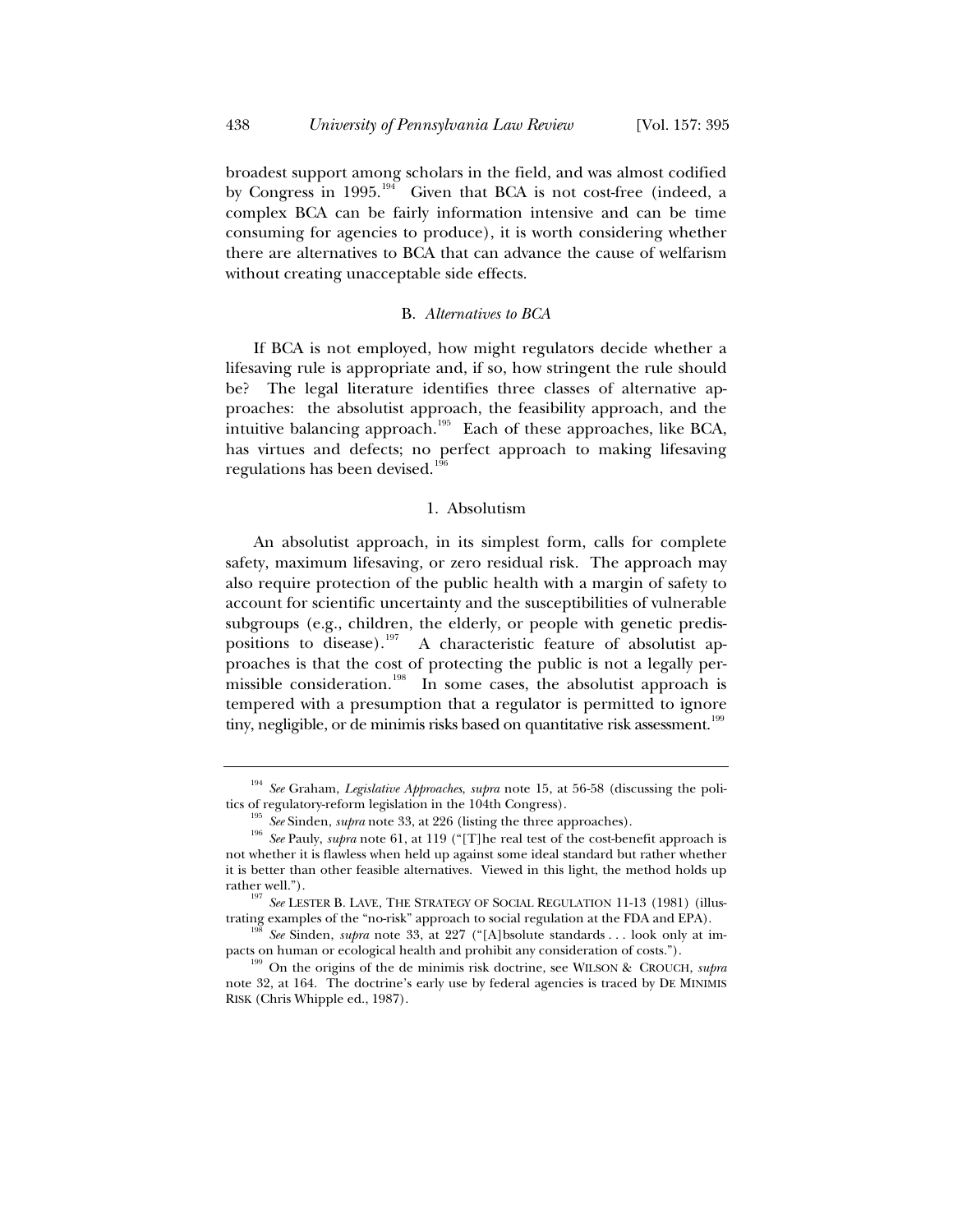2008] *Saving Lives* 439

The strength of the absolutist approach is its simplicity: it provides an unambiguous, unidimensional goal that can motivate staff and organize the regulator's thinking throughout a rulemaking.<sup>200</sup> This simple approach also allows the public, the Congress, and the courts to easily determine whether the regulator is doing her job. A related advantage is that the informational requirements in an absolutist rulemaking are minimal since the regulator only needs to make a factual claim that a lifesaving opportunity exists (or may exist) in order to regulate. No information about economics or engineering is necessary. It may not even be necessary to have numeric information about lifesaving, unless exemptions are provided for negligible risks. Additionally, the zero-risk position "sends a clear signal to markets that [lifesaving] innovation is needed." $201$ 

Some absolutist approaches to lifesaving regulation have been implemented by federal agencies and upheld by the federal courts, such as the national ambient air-quality standards set by the EPA to protect the public health with an adequate margin of safety. Costs of compliance are not a permissible consideration in setting air-quality standards, although costs may be considered when emissions limits are established for specific sources. $202$ 

Proponents of the absolutist approach do not necessarily expect that a zero-risk mandate will actually be implemented. Politics and economics may force compromises in the lifesaving rules that are issued.<sup>203</sup> An idealistic statutory criterion, absolutists argue, may help compensate for the fact that the beneficiaries of lifesaving regulation tend to be poorly organized in both politics and the marketplace. Thus, a defense of absolutist approaches may be launched on instrumental as well as intrinsic grounds. $204$ 

rarely deliver results that are actually absolute.").<br><sup>204</sup> Professor Sinden sees her provocative instrumental defense of absolutism, which asserts that absolutism is needed to undo the power imbalances that skew rulemakers toward deregulation, as novel. Indeed, it may be novel in the legal literature.

 $^{200}$   $C\!f$  JOHN D. GRAHAM ET AL., IN SEARCH OF SAFETY: CHEMICALS AND CANCER RISK 97 (1988) ("Agreement on a simple moral principle such as health protection can

help an organization sustain morale and recruit like-minded and effective employees.").<br>  $^{201}$  Driesen, *supra* note 138, at 615.<br>  $^{202}$  *See generally* Cass R. Sunstein, *Regulating Risks After* ATA, 2001 SUP. CT. RE 10-13 (discussing the Supreme Court's textualist approach to the Clean Air Act in Whitman v. Am. Trucking Ass'n, 531 U.S. 457 (2001), which prohibited, except in limited circumstances, the EPA from considering costs in setting air-quality standards).

<sup>&</sup>lt;sup>203</sup> See Schroeder, *supra* note 18, at 556 ("Much environmental legislation is absolutist in language, but more lenient in administration."); Sinden, *supra* note 33, at 227- 28 ("[Absolutist] standards are inevitably tempered by the political process and thus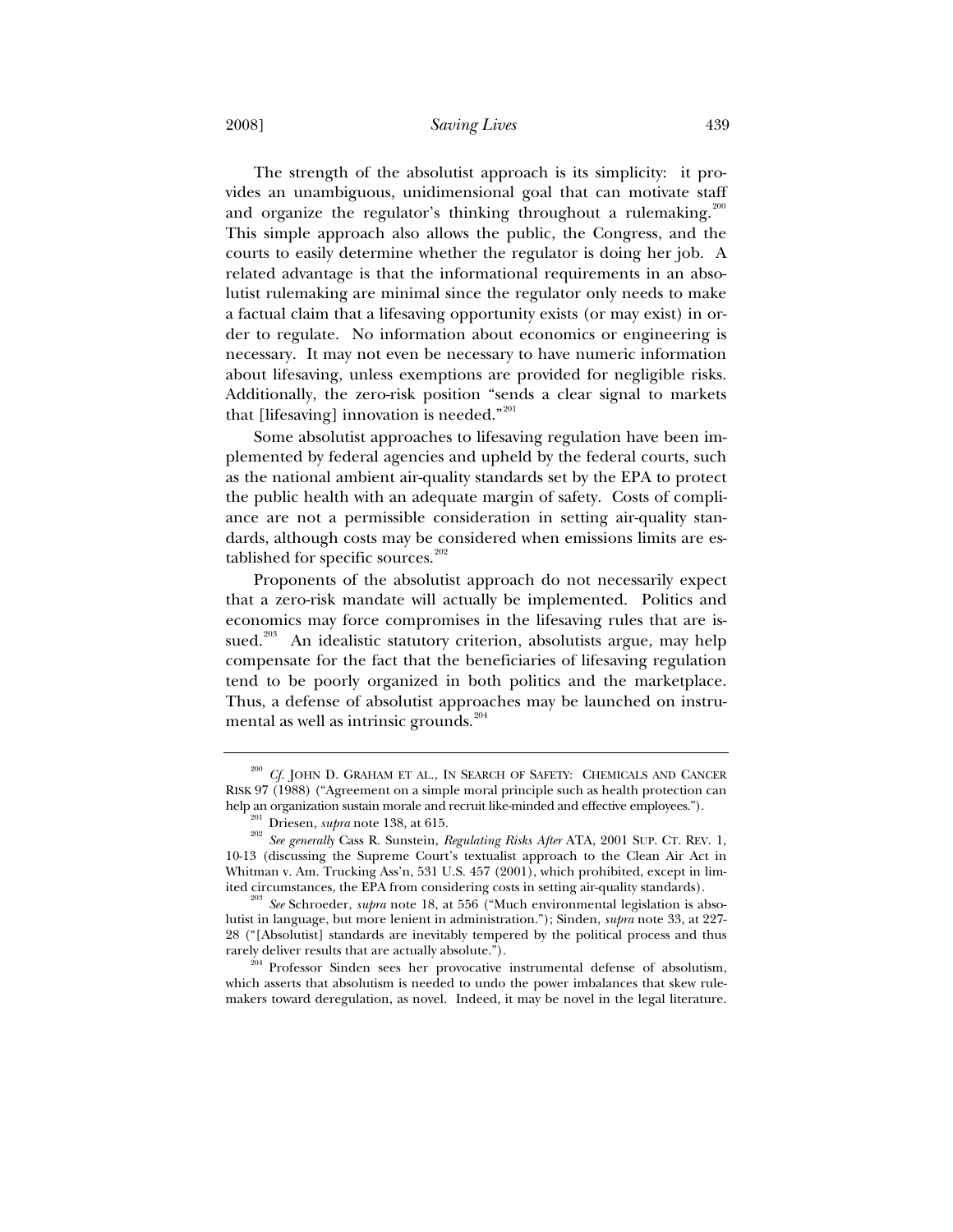The weaknesses of the absolutist approach also flow from its simplicity. One might wish that lifesaving could be pursued with no other social goal in mind, but there are no philosophical frameworks that assert that government's only purpose is to keep citizens alive. The good life is commonly understood to extend beyond health to include a citizen's overall level of utility or well-being.<sup>205</sup> Even those who want government to provide basic capabilities, primary goods, or fundamental rights do not restrict the mission of government to enhancing health and safety.<sup>206</sup>

In other words, regulators should consider a broad range of goods and services that can be provided with scarce resources: education, housing, transportation, recreation, health care, national security, and so forth. Protection against life-threatening risks is certainly a high priority among these goods, but it is not the only value of concern to society.

The absolutist approach is also indeterminate in cases where regulatory protection against one risk cannot be accomplished without creating other risks.<sup>207</sup> For example, if forcing cars to be more fuel efficient compromises the safety of motorists, $^{208}$  it is not obvious what a

LAVE, *supra* note 197, at 15-17.<br><sup>208</sup> The doubling of 1975 federal car mileage standards to almost 27.5 miles per gallon in 1990 saved fuel but at the expense of the lives of two thousand motorists per

*See generally* Sinden, *supra* note 67. But her instrumental perspective has deep roots in the labor and environmental movements. *See, e.g.*, GRAHAM ET AL., *supra* note 200, at 98 (describing the argument that the nonbalancing interpretations of OSHA's and the EPA's statutes are appropriate ways to compensate for the political underrepresenta-

tion of workers and environmental groups, respectively).<br><sup>205</sup> *See* W. Kip Viscusi, *Risk Equity*, 29 J. LEGAL STUD. 843, 862 (2000) ("The appropriate policy objective is maximization of expected individual welfare, not risk minimi-

 $^{206}$  The justice theories of Rawls and Dworkin do not provide a normative foundation for an absolute risk-protection standard. *See* Schroeder, *supra* note 18, at 535-48 (discussing Rawls and concluding that "no defense of an absolute right to freedom from risk can be built on the foundation of Rawls' ideas"); *id.* at 549-52 (discussing Dworkin, who "places questions of justice prior to questions of social welfare" but does not argue that "all abstract rights must be protected absolutely"); *id.* at 554 n.219 ("[T]he most careful environmentalists do not assert that the do-no-harm principle is

an absolute.").  $207$  The pervasiveness of risk/risk tradeoffs undermines the appeal of zero-risk thinking. *See generally* RISK VERSUS RISK: TRADEOFFS IN PROTECTING HEALTH AND THE ENVIRONMENT, *supra* note 22 (providing examples of risk tradeoffs and discussing how to resolve them). Some authors distinguish risk/risk frameworks that entail consideration of direct effects (e.g., sodium nitrate is a food additive that both causes cancer and prevents botulism) from broader risk/risk frameworks that permit consideration of indirect risk tradeoffs (e.g., cleaning up hazardous wastes may protect the public, but it exposes clean-up workers to risks from exposure during the cleanup process). *See, e.g.*,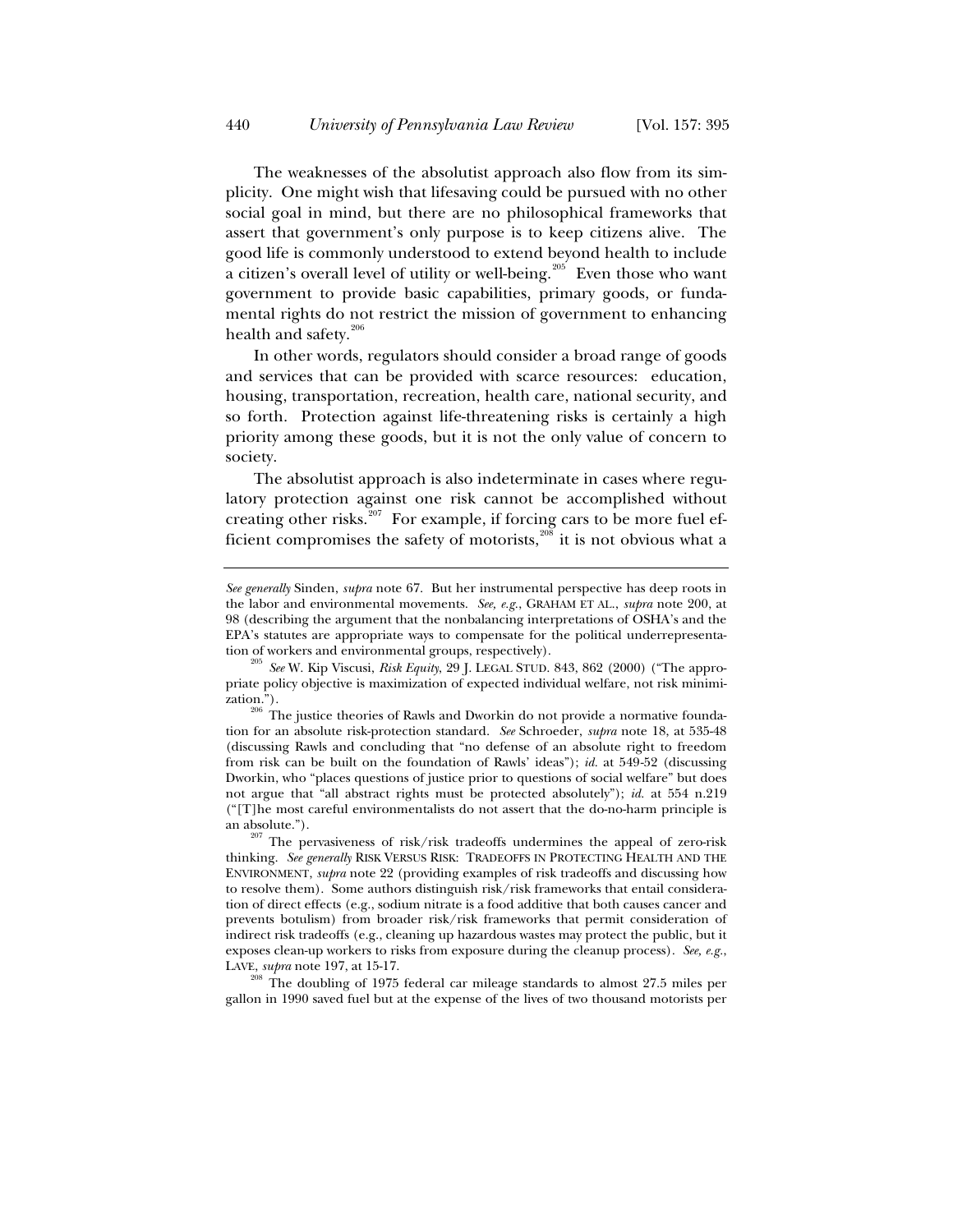regulator should do. Even legal scholars who resist the benefit-cost state have acknowledged that regulators should consider the unintended risks that may flow directly from their lifesaving actions.<sup>2</sup>

Excluding any consideration of the costs can lead to unwanted results. For example, in pursuit of lifesaving the regulator may issue expensive rules that hurt the poor. That may not only be unjust on its own terms but may also create indirect health and safety risks for poor households.<sup>210</sup> Whether lifesaving regulators should be permitted or required to consider indirect risk tradeoffs mediated by income loss is controversial,<sup>211</sup> but ignoring the costs of regulation is an invitation to perversity.<sup>212</sup>

Another objection to absolutism is that it is so impractical that regulators do not implement it.<sup>213</sup> In other words, absolutism does not necessarily accomplish much lifesaving! $^{214}$ 

year. On the rise in fuel-economy standards, see Nat'l Highway Traffic Safety Admin., CAFE Overview, http://www.nhtsa.dot.gov/cars/rules/CAFE/overview.htm (last visited Nov. 15, 2008). On the deaths associated with these more stringent Corporate Average Fuel Economy (CAFE) standards, see COMM. ON THE EFFECTIVENESS AND IMPACT OF CORPORATE AVG. FUEL ECON. (CAFE) STANDARDS, NAT'L RESEARCH COUNCIL, EFFEC-TIVENESS AND IMPACT OF CORPORATE AVERAGE FUEL ECONOMY (CAFE) STANDARDS 111 (2002), *available at* http://books.nap.edu/openbook.php?record\_id=10172&page=1.

<sup>209</sup> *See, e.g.*, McGarity, *supra* note 26, at 41 ("There is a grain of truth in the proposition that single-minded regulation of some health and safety risks can increase others."); Schroeder, *supra* note 18, at 526-27 (arguing that any absolute risk-protection standard has difficulty with risk/risk tradeoffs).

standard has difficulty with risk/risk tradeoffs). 210 *See, e.g.*, Ulf-G. Gerdtham & Magnus Johannesson, *Do Life-Saving Regulations Save Lives?*, 24 J. RISK & UNCERTAINTY 231 (showing that because reductions in income increase the number of fatalities, regulation that decreases income may indirectly in-

crease fatalities). 211 *See, e.g.*, McGarity, *supra* note 26, at 42-49 (critiquing the hypothesis that "richer

is safer" and that regulation makes the poor worse off and less healthy).<br><sup>212</sup> *See* Schroeder, *supra* note 18, at 519 ("[A]ccording bodily integrity absolute status would virtually threaten to enslave everyone in the se

<sup>&</sup>lt;sup>213</sup> See John D. Graham, *The Failure of Agency Forcing: The Regulation of Airborne Carcinogens Under Section 112 of the Clean Air Act*, 1985 DUKE L.J. 100 (discussing the history of failure under an absolutist mandate to protect the public health from hazardous air pollution); Sinden, *supra* note 34, at 188-89 (noting that absolutist, health-based standards for toxic pollutants under the Clean Water Act proved to be "unworkable," causing them to be replaced with feasibility standards); Jay Michaelson, Note, *Rethinking Regulatory Reform: Toxics, Politics, and Ethics*, 105 YALE L.J. 1891, 1896 (1996) ("[T]he

zero standard [for toxins] has proven all but impossible to institute."). 214 *Cf.* Ackerman & Stewart, *supra* note 24, at 1360-62 (recommending fewer absolutist statutory mandates in environmental laws in order to reduce lethargy at regulatory agencies); Cass R. Sunstein, *Paradoxes of the Regulatory State*, 57 U. CHI. L. REV. 407, 416 (1990) (asserting that overly ambitious risk-protection statutes, such as those that forbid balancing of costs and benefits, make regulators "reluctant to act").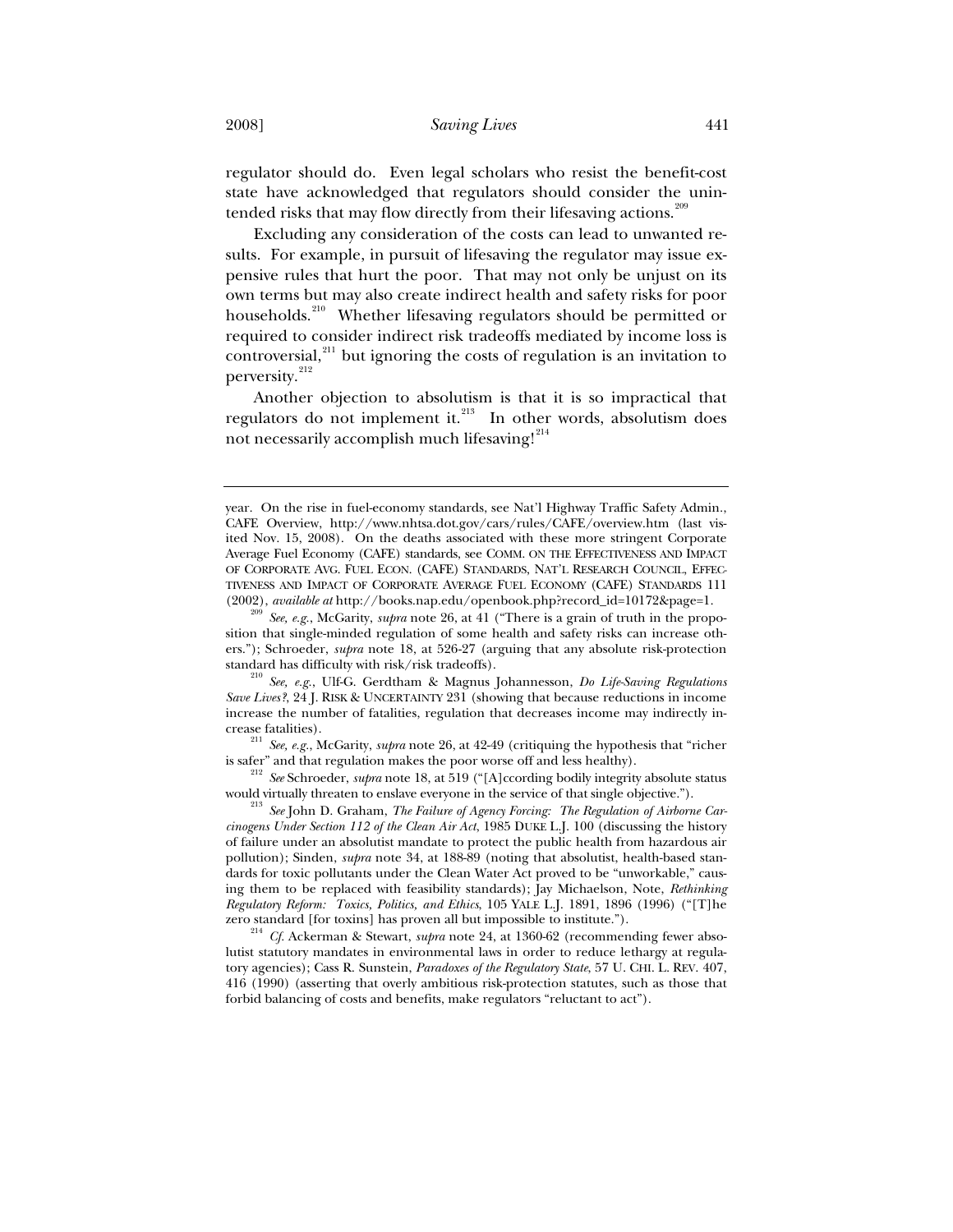Even if regulators reluctantly decide (or are forced) to use an absolutist framework, they may do so in a way that undermines procedural values such as transparency and honesty in the public dialogue. When a rulemaking proceeds with dishonesty about regulatory rationales, it is difficult for public participation to proceed in a meaningful way, since the public does not know the real basis for the rulemaking. Although dishonesty can occur under any substantive standard of lifesaving regulation, absolutism invites dishonesty because the consequences of pursuing zero risk, without regard to consequences, are reckless and politically untenable.<sup>215</sup>

In summary, moral absolutism about lifesaving may be symbolically appealing, but it is intellectually and practically unsatisfying. It has no normative foundation in welfarism (or otherwise), it discourages regulators from saving lives, and by encouraging dishonest behavior by regulators, it may undermine participatory values and accountability.

## 2. Feasibility

One of the most common approaches to lifesaving regulation might be called the "lowest feasible risk" or "feasibility analysis."<sup>216</sup> This approach begins with the single social objective—lifesaving—but permits consideration of a practical constraint: the amount of lifesaving that is technologically and economically feasible.<sup>217</sup>

Technological feasibility typically refers to engineering limitations (e.g., do we have the technology to cut pollution by ninety percent from a factory?) whereas economic feasibility refers to affordability (e.g., would a mandate to reduce pollution by ninety percent be so expensive that it would lead to widespread economic dislocation among affected plants in an industry?). Thus, feasibility entails consideration of both engineering and industrial economics.<sup>2</sup>

<sup>&</sup>lt;sup>215</sup> McGarity, *supra* note 156, at 225 (noting that "administrative bodies apparently face irresistible pressures" to convert absolutist mandates into technology-based ones).

 $\delta$  For the political, economic, and legal history of the feasibility doctrine at the Occupational Safety and Health Administration, see GRAHAM ET AL., *supra* note 200, ch. 4. For a comparative analysis that favors the feasibility principle over BCA, see Driesen, *supra* note 180. 217 *See* Driesen, *supra* note 180, at 3 ("[The feasibility principle] maximizes the

protection of health, which is fundamental to welfare, in situations where doing so

does not threaten welfare in a significant way.").<br><sup>218</sup> Another term used to describe feasibility-based standards is "technology-based." This terminology is less precise because it is also used in contrast to market-based standards such as performance criteria, taxes, and cap-and-trade systems. If one favors technology-based standards, one still must decide whether to base them on feasibility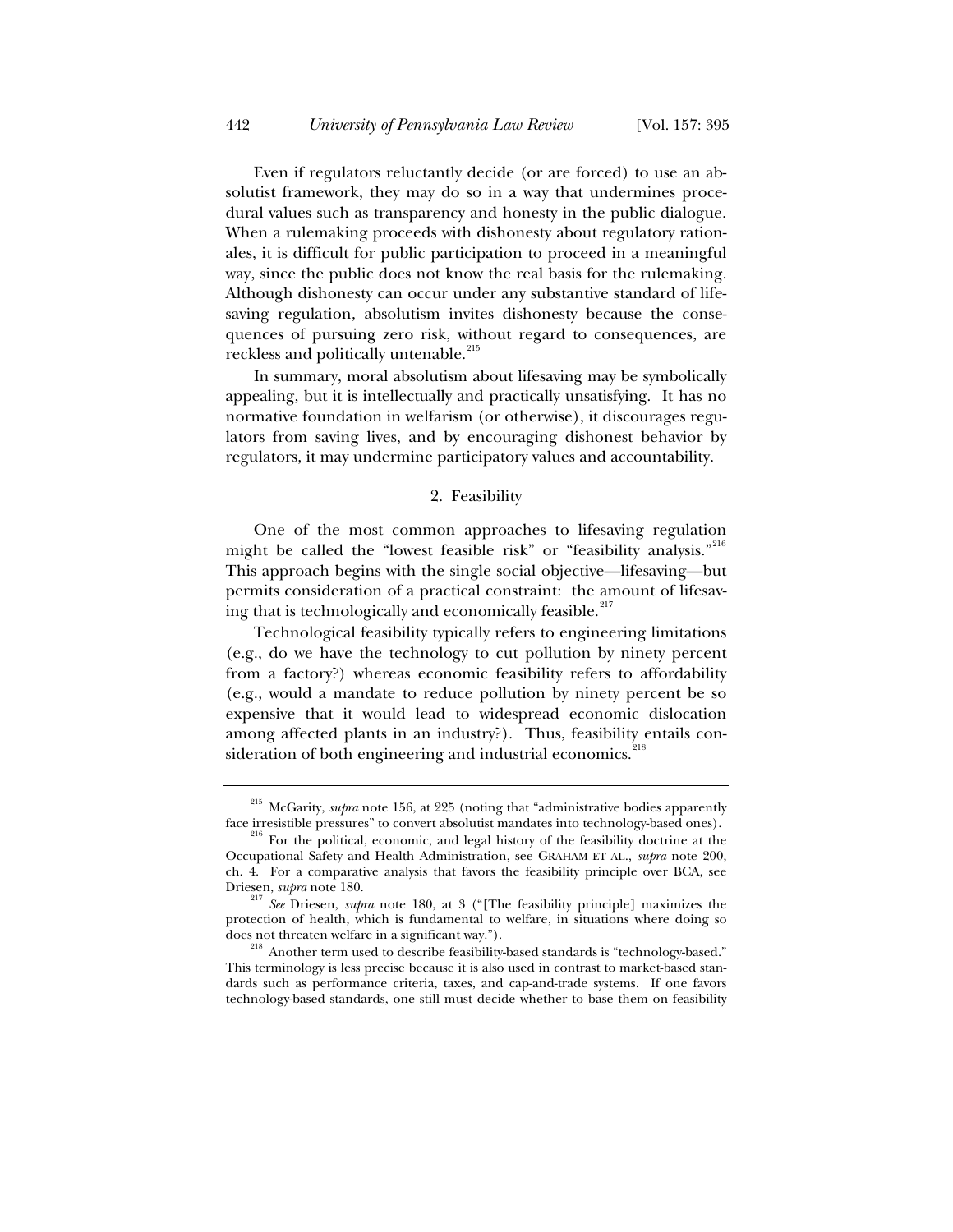2008] *Saving Lives* 443

There are many variants of feasibility analysis. To specify technological feasibility, for example, the regulator might require each company to match the lifesaving accomplishment of the best firm, the average of the best performing firms, the firm at the ninetieth percentile of lifesaving accomplishment, or at least the average lifesaving performance in the industry. Some concepts of feasibility envision "technology forcing" rules that compel development and use of new lifesaving technologies, either those currently at the development stage (that are not yet commercialized) or, with adequate lead times, those that are only in the concept stage.<sup>219</sup>

The notion of economic feasibility is not a recognized term of art in economics, but it has a variety of meanings in the practice of regulation.<sup>220</sup> In a Supreme Court decision about OSHA regulation of chemical exposures, the Court drew a strong distinction between BCA and feasibility analysis.<sup>221</sup>

If a rule is anticipated to cause some economic dislocation, the extent of dislocation necessary to trigger an infeasibility determination is a matter of judgment.<sup>222</sup> In practice, regulators look at various financial measures to help make a feasibility determination: the projected compliance costs as a percentage of a firm's annual profit or revenue, the number of companies expected to file for bankruptcy, and the number of jobs projected to be lost in the regulated sector. Even

or on BCA. For a sympathetic view of technology-based standards that draws on feasibility analysis, see Sidney A. Shapiro & Thomas O. McGarity, *Not So Paradoxical: The* 

*Rationale for Technology-Based Regulation*, 1991 DUKE L.J. 729. 219 California's ambitious mandate of Zero-Emission Vehicles is an illustration of a technology-forcing mandate aimed at advancing technology beyond what is currently in significant commercial use. For a progress report on technology innovation under this mandate, see FRITZ KALHAMMER ET AL., STATUS AND PROSPECTS FOR ZERO EMIS-SIONS VEHICLE TECHNOLOGY: REPORT OF THE ARB INDEPENDENT EXPERT PANEL 2007 (2007).

<sup>220</sup> *See* Driesen, *supra* note 180, at 19 (noting that "technology-based standard setting" can appear incoherent because of "the sheer number of statutory provisions using this approach, the variability of language in these provisions, and the vagaries of

implementation"). 221 *See* Am. Textile Mfrs. Inst., Inc. v. Donovan, 452 U.S. 490, 506-13 (1981) (holding that a feasibility analysis and not a BCA is required under section 6(b)(5) of the Occupational Safety and Health Act of 1970, 29 U.S.C. § 655(b)(5) (2006)). 222 *See, e.g.*, Driesen, *supra* note 180, at 16 (noting that "feasibility" refers some-

times to "widespread plant closures" and other times to the point when "plant closures begin to occur"); *id.* at 41 ("The feasibility principle does not provide a 'determinate criterion,' a verbal formulation that tells an agency precisely what standard to set in every situation." (footnote omitted)).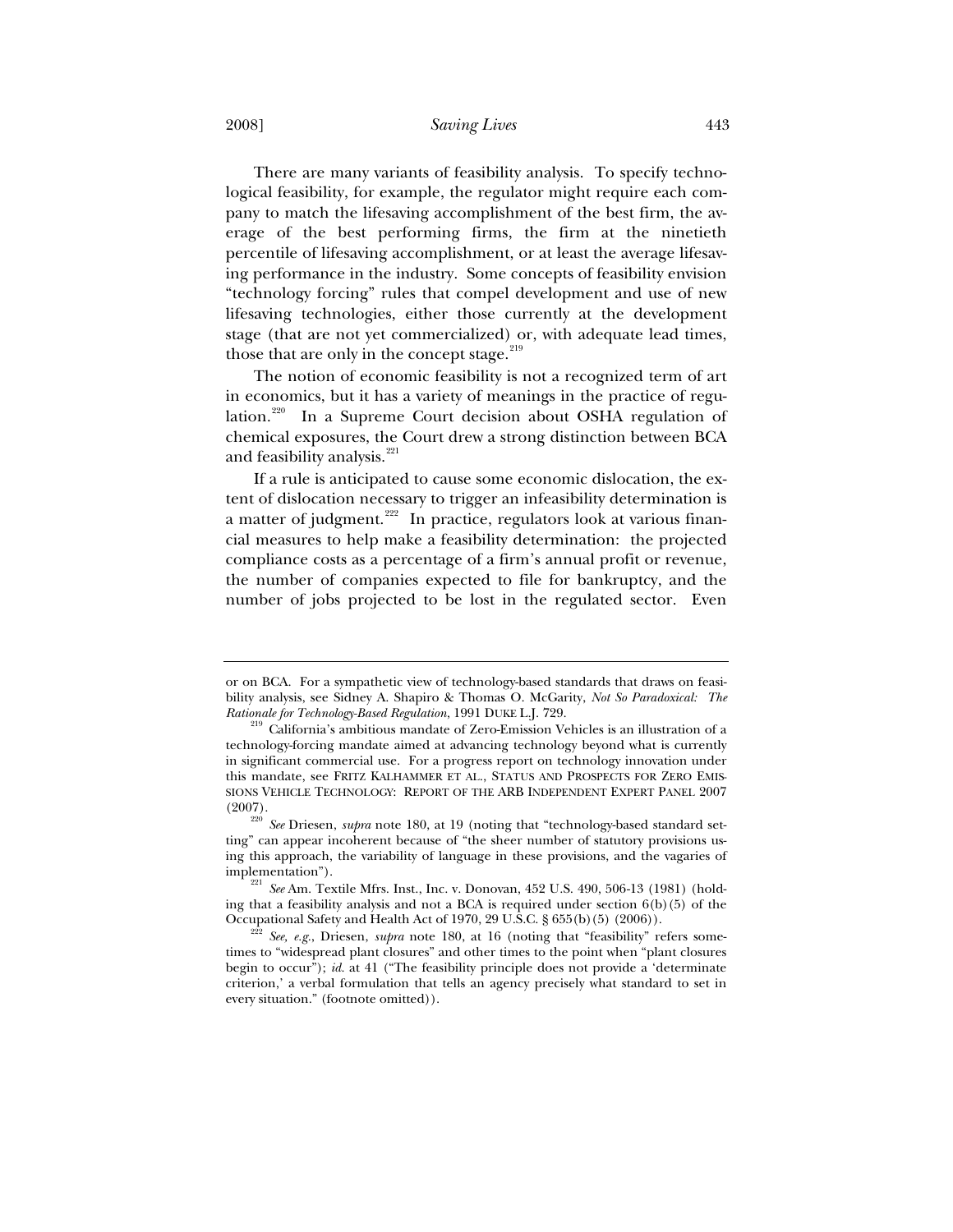proponents of feasibility analysis acknowledge that it is not a determinative criterion.<sup>223</sup>

Of the two arms of the feasibility test (one relating to engineering, the other to affordability), the affordability arm is more influential. As a lifesaving rule is made more stringent, the affordability constraint is typically surpassed before the engineering constraint is reached. In other words, there are usually many feasible technologies that are not affordable.<sup>224</sup> Indeed, one can argue that it is always technologically feasible to make lifesaving rules more stringent, since more funds can be allocated by industry to research and development in order to discover even better lifesaving technology.<sup>225</sup> Thus, the "lowest feasible" risk" test often collapses into an affordability test.

In theory, a feasibility approach is not very information intensive.<sup>226</sup> The regulatory analyst does not need to assess the size of the life-threatening risk to be regulated, the projected number of lives saved, or the monetary benefits.<sup>227</sup> But in practice it is common for the regulatory agency to undertake risk assessment prior to (or at the same time as) the feasibility analysis, in order to ensure that the regulation addresses a significant risk.<sup>228</sup> Only the monetization step in BCA is avoided by feasibility analysis, since risk and cost are usually assessed anyway.<sup>229</sup>

 $223$  In this respect, the ambiguity in feasibility analysis is similar to the ambiguity in

the "soft" benefit-cost test. *See supra* Part II.A.2.<br><sup>224</sup> *See* Ackerman & Stewart, *supra* note 24, at 1359 n.60 (noting that "[i]n many instances . . . technology is available . . . to eliminate pollution entirely" and that "most decisions about 'available' technology must—implicitly or explicitly—take costs into

account"). 225 See GRAHAM ET AL., *supra* note 200, at 98 ("What is feasible in the future is itself a function of how much manpower and resources are devoted to research and devel-

opment."). 226 *See* Driesen, *supra* note 180, at 54 ("CBA is a much more complicated form of analysis than feasibility analysis. CBA involves all of the steps needed to perform a feasibility analysis and many additional, complicated, and controversial steps." (footnote

omitted)).<br><sup>227</sup> *See id.* at 93-94 (arguing that the feasibility principle justifiably avoids calibrating risk to stringency because such efforts amount to a "huge waste of resources" and because the "huge error band in risk assessment" and the presence of important, unquantifiable risks "means that proportional calibration is impossible").<br><sup>228</sup> *See id.* at 26, 28 (noting that "government evaluation of risk to health and/or

the environment generally accompanies or precedes application of the [feasibility] principle," but that a significant-risk determination does not entail a monetary-benefits

 $\frac{2299}{229}$  The monetization step of BCA is not very expensive, especially given the growing use of "benefit-transfer" techniques that reduce the costs of original data collection. *Cf.* ADLER & POSNER, *supra* note 2, at 80-88 (arguing that BCA's costs are not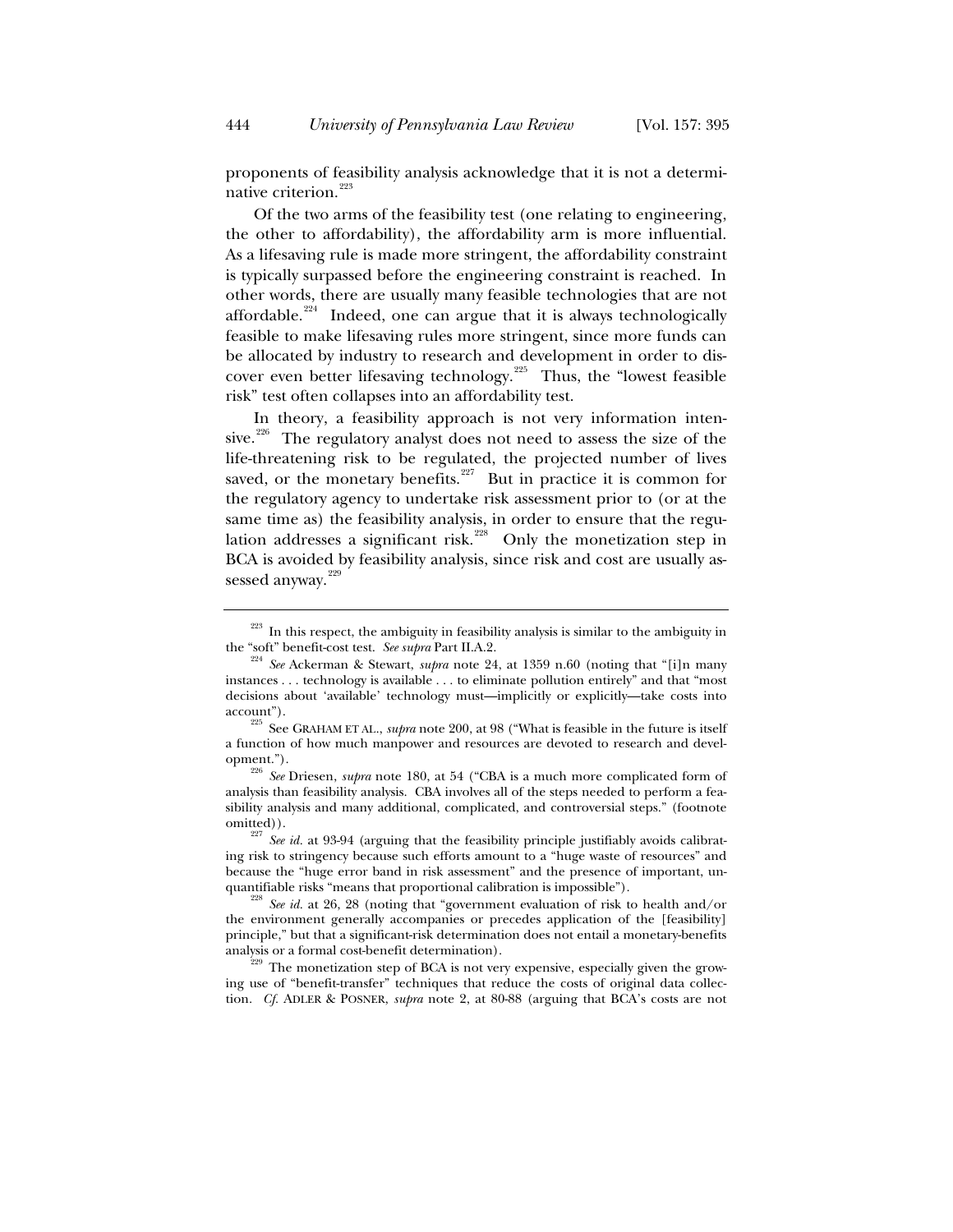2008] *Saving Lives* 445

Feasibility tests are sometimes politically attractive, $230$  but they are not necessarily wise regulatory policy.<sup>231</sup> The premise is that regulators should advance lifesaving goals up to the point where the financial viability of industry begins to be threatened or is crippled. Yet this apparently convenient stopping point has no normative foundation in either welfarism or rights-based thinking.<sup>232</sup>

Financial protection of a regulated industry is a fairly narrow balancing goal that overlooks important economic considerations. For example, the welfare of consumers, investors, and workers (short of impacts from widespread plant shutdowns) has no explicit place in feasibility analysis, even though concern for the overall well-being of the citizenry is widely considered an essential function of government.<sup>233</sup> Investors and workers gain some protection under feasibility analysis since their plants may not be shut down by lifesaving rules, but impacts on profits, prices, and wages are impermissible considerations (unless they relate to plant shutdowns). An economy with low wages, high prices, and low investment income will not produce much well-being, even if households manage to stay alive and healthy!

<sup>231</sup> See Wiener, *supra* note 186, at 475 n.98 (summarizing key problems with a fea-

high compared to those of alternative analytical methods); FREEMAN, *supra* note 61, at 453-56 (discussing the growing use of benefit-transfer techniques and their ability to

lower analytical costs).<br><sup>230</sup> From a political perspective, feasibility analysis has the potential to unite some diverse, yet powerful, forces. Regulation advocates (e.g., public health and environmental groups) may anticipate that a large amount of lifesaving can be accomplished by mandating the best technologies. Many business groups may accept feasibility analysis as long as they believe that they can pass on the costs of lifesaving rules to consumers. In some cases, business groups may have perverse reasons to support feasibility analysis (e.g., if the rules will act as a form of protection against import competition or raise entry barriers in the industry, making it harder for smaller businesses to form and grow). Thus, we may find a significant coalition of organized interests who will advocate, or at least accept, some form of feasibility analysis as an alternative to abso-

sibility test). 232 *Cf.* LAVE, *supra* note 197, at 15 (contending that technology-based definitions of feasibility are not really frameworks for reducing risk but instead are regulatory frameworks for "imposing costs arbitrarily among industries until all are at the same minimal level of profit").<br><sup>233</sup> Professor Driesen argues that the costs of feasible standards are distributed so

widely among consumers, investors, and workers that "they have little real impact on human lives." Driesen, *supra* note 180, at 36. But according to this argument, one can also dismiss the ex ante health benefits of rules because they are spread out over large numbers of consumers, workers, and motorists. Well-being depends not on the absolute size of costs per household or the absolute size of health benefits per household, but on the relative magnitude of the two quantities (benefits versus costs)—the exact inquiry that BCA addresses.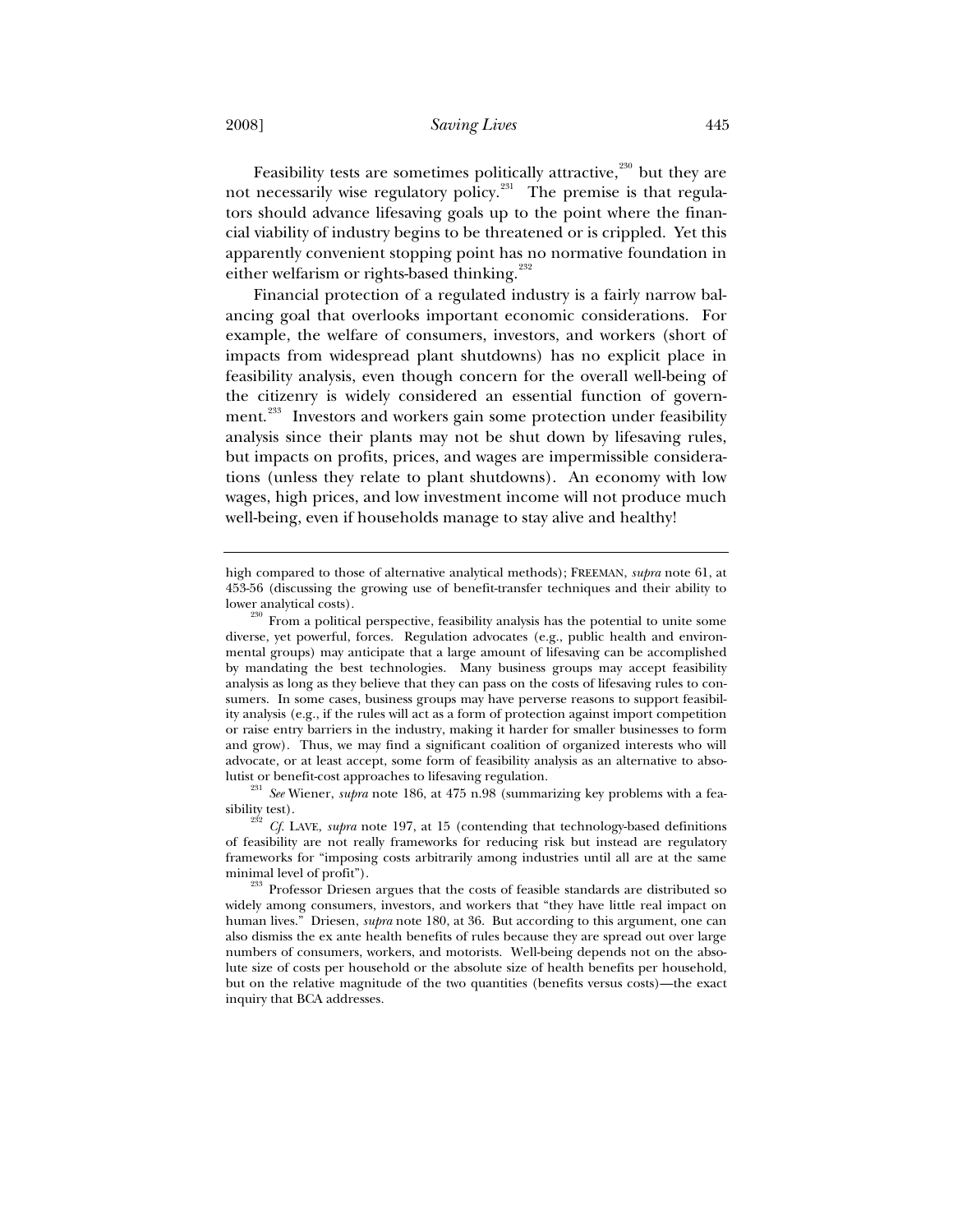A more interesting objection to feasibility analysis is that it does not permit promising, but unaffordable, lifesaving regulations.<sup>234</sup> If the lifesaving consequences of a rule are sufficiently large and the adverse impacts of industrial dislocation are less compelling, why should a regulator not be permitted to issue an unaffordable lifesaving rule? In theory, either a benefit-cost or absolutist approach might permit regulators to authorize more stringent lifesaving rules than feasibility analysis will permit. $^{235}$  In short, there may be no rationale for the affordability constraint other than political convenience. $^{236}$ 

Feasibility analysis is also incoherent in a world of multiple regulations of the same industry. Whenever the suite of all possible lifesaving rules is not affordable, it is not apparent how the regulator, guided by feasibility, is to decide which rules to forego. BCA urges that the rulemakings be ordered by net-benefit opportunity, but, by definition, feasibility analysis does not consider benefits and thus may misorder the priority of multiple lifesaving rules aimed at the same industrial sector.

In summary, unlike BCA, feasibility analysis does not entail any comparison of the benefits of lifesaving regulation against the costs. In fact, benefits analysis has no role to play in feasibility analysis.<sup>237</sup> Cost analysis is important, but only to determine whether the regulated industry can afford a lifesaving rule. Thus, feasibility standards uniformly applied to diverse plants or products are likely to produce a

<sup>234</sup> *See, e.g.*, Ackerman & Stewart, *supra* note 24, at 1342 n.20 ("[I]f the unemployment and dislocation caused by plant shutdowns due to pollution control programs are judged unacceptable, the appropriate response is not to weaken the program or impose disproportionate controls on new sources so as to throttle investment and productivity gains. The appropriate response is remedial: Compensation programs should be designed to deal with unemployment and dislocation.").

 $5$  Some scholars are, however, under the misimpression that feasibility delivers more risk protection than BCA. *See, e.g.*, SIDNEY A. SHAPIRO & ROBERT L. GLICKSMAN,

<sup>&</sup>lt;sup>36</sup> See Hsu, *supra* note 19, at 346-47 (finding no normative foundation for the claim that worker health protections beyond what is "feasible" are unaffordable).<br><sup>237</sup> Proponents of technology-based standards see this lack of benefits analysis as

an advantage because a regulator's informational costs are reduced. *See* Frank Ackerman & Lisa Heinzerling, *Pricing the Priceless: Cost-Benefit Analysis of Environmental Protection*, 150 U. PA. L. REV. 1553, 1581 (2002) (stating that a technology-based regulatory framework "avoids the massive research effort needed to quantify and monetize the precise harms caused by specific amounts of pollution").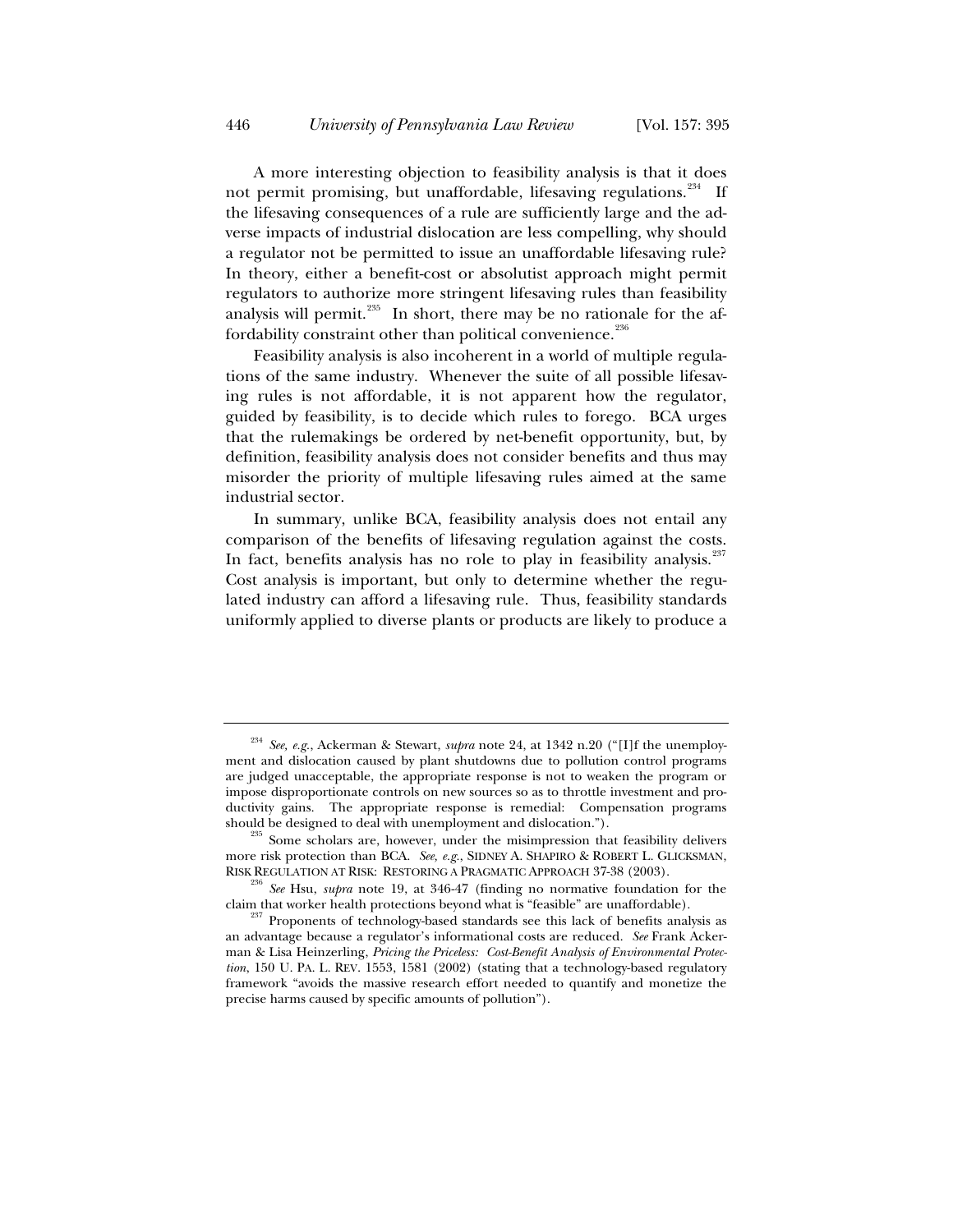combination of overregulation and underregulation<sup>238</sup> compared to a framework that is sensitive to benefits and costs.<sup>239</sup>

## 3. Intuitive Balancing

Another way to address society's conflicting interests about lifesaving regulation is to instruct regulators to weigh the conflicting interests and choose the option that, holistically, best advances the welfare of society.<sup>240</sup> This so-called "intuitive balancing" approach is self explanatory: it relies on the intuitive skills of the regulator to find the right answer. $241$ 

Under intuitive balancing, the projected consequences of regulatory options may be quantified in their natural units (e.g., the number of lives saved, the number of hospitalizations prevented, the amount of initial capital expenditures for compliance, and the amount of ongoing compliance expenditures), and there is no attempt to express the consequences in a common metric such as dollars or utility. $242$ The regulator is expected to consider the diverse quantitative impacts and any qualitative considerations (e.g., any fairness concerns) in a holistic way.<sup>243</sup>

<sup>238</sup> *See* Wendy E. Wagner, *The Science Charade in Toxic Risk Regulation*, 95 COLUM. L. REV. 1613, 1694 (1995) (discussing how a technology-based approach will produce a

mix of insufficient risk protection and tremendous cost inefficiencies). 239 *See* Ackerman & Stewart, *supra* note 24, at 1335, 1340, 1354-55 (discussing inefficiencies of technology-based feasibility approaches); *see also* Sunstein, *supra* note 26, at 1701 ("[I]t would be wrong to think that cost-benefit analysis is more 'antiregulatory' than a feasibility constraint. We can easily imagine a regulation that might not be

feasible, but that might satisfy a requirement of cost-benefit balancing."). 240 *See* Lisa Heinzerling, *The Accidental Environmentalist*, 94 GEO. L. J. 833, 853

<sup>&</sup>lt;sup>241</sup> See ADLER & POSNER, *supra* note 2, at 78-79 (differentiating intuitive balancing from the more quantitative BCA).

<sup>&</sup>lt;sup>242</sup> Fred Ackerman and Lisa Heinzerling perceive that BCA is a "complex, resource-intensive, and expert-driven process" and that "unpack[ing] even the simplest cost-benefit analysis" "requires a great deal of time and effort." Ackerman & Heinzerling, *supra* note 237, at 1577. But they acknowledge that their preferred framework, holistic balancing, would entail much of the same raw information that is produced to support BCA. Their approach does save the time and analytic costs associated with the monetization of benefits, but this is one of the least costly steps in BCA because the tools of "benefit transfer," now used widely in health and environmental economics, avoid the repeated costs of monetization in each rulemaking. *See supra* note 229. 243 *See* Adler, *supra* note 35, at 1394 ("The nonmonetized version of CBA relies on

intuition and judgment rather than formal commensuration to balance the divergent costs and benefits . . . . No attempt is made to reduce all these welfare impacts to a common scale, be it a dollar scale or some other.").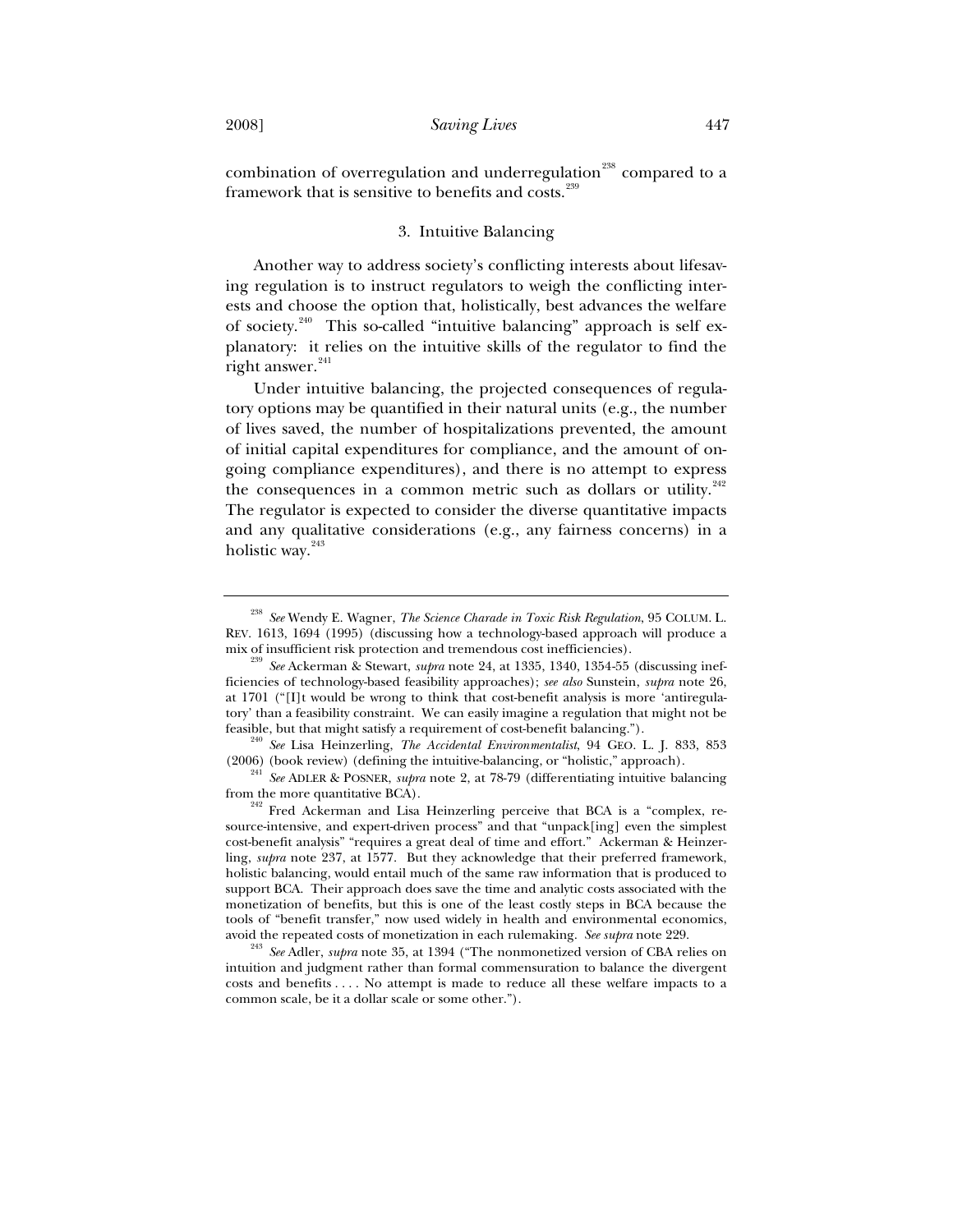The advantages of intuitive balancing include the broad discretion to weigh numeric and qualitative factors in whatever way seems most likely to advance social welfare. No constraints are imposed by analytic procedures (e.g., monetization), which may have biases that mislead the regulator. And the informational costs of BCA are reduced, since the monetization in BCA is unnecessary.<sup>244</sup>

The main difficulties with intuitive balancing are that it is not guided by a normative framework and that it assumes a high degree of cognitive capacity and good motivation on the part of the regulator. For example, it is hard to imagine how intuitive regulators could pursue welfarism without BCA. The discipline provided by BCA helps avoid inconsistency over time and between regulators.<sup>245</sup> Intuitive balancing also removes many of the ground rules for OIRA and judicial review that have evolved through OIRA guidance and the judiciary's cost-benefit "default" principles under the Administrative Procedure Act.<sup>246</sup> Nor does intuitive balancing have the transparency required to implement a system of checks and balances on the regulator's discretion.<sup>247</sup>

In summary, there are alternatives to BCA of lifesaving regulation, but they are far from perfect and have little or no grounding in welfarism.<sup>248</sup> We therefore return to BCA and consider how the tool is currently applied to lifesaving opportunities in the federal government.

## III. THE REALITY OF THE BENEFIT-COST STATE

BCA is not very useful if its results do not help guide the lifesaving decisions of regulators. For almost thirty years, federal regulatory agencies have submitted their draft rules to the OMB for benefit-cost

<sup>244</sup> *See* ADLER & POSNER, *supra* note 2, at 83 (noting that the costs of monetization studies are small and can be spread over multiple rulemakings due to numerous uses of the same values and benefit-transfer techniques).<br><sup>245</sup> There is a strong literature in psychology and behavioral decision making ex-

posing the weaknesses of human judgment when unaided by formal analysis. *See generally, e.g.*, JONATHAN BARON, JUDGMENT MISGUIDED: INTUITION AND ERROR IN PUBLIC DECISION MAKING (1998) (examining how intuitive decision making can lead to unintended consequences and arguing that decisions affecting the common good should

be made based on more quantifiable measures).<br><sup>246</sup> Pub. L. No. 79-404, 60 Stat. 237 (1946) (codified in scattered sections of 5 U.S.C.).<br><sup>247</sup> See Sunstein, *supra* note 1, at 292 (concluding that although intuitive bene cost balancing makes "a great deal of sense," the principal objection to qualitative bal-

ancing is that it is too open-ended). 248 *See* ADLER & POSNER, *supra* note 2, at 80-100 (comparing BCA to alternative approaches, based on information costs and accuracy in advancing well-being).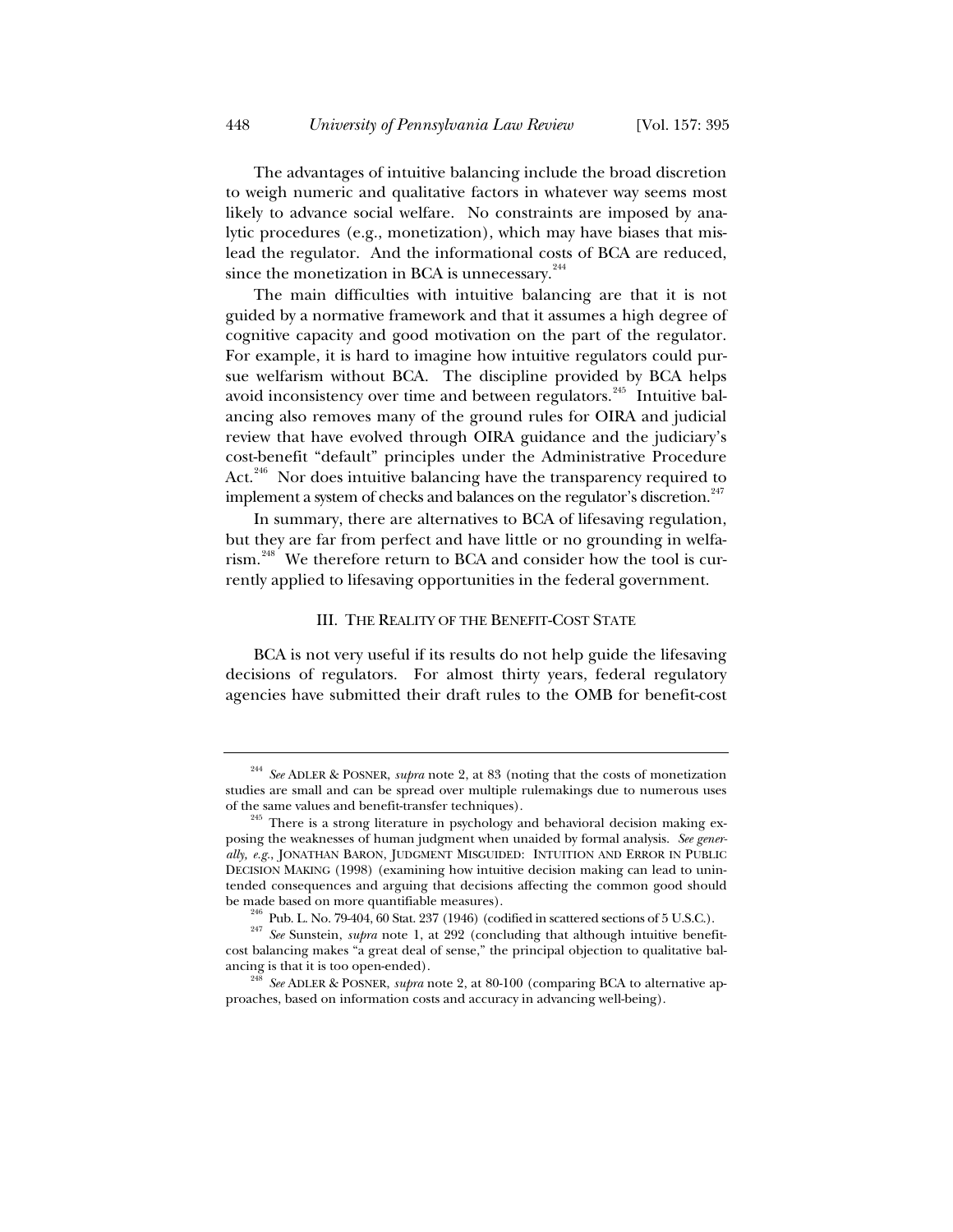review. In this Part, I explore how federal agencies and the OMB use BCA in the real world of regulatory policymaking.

From a political-economy perspective, centralized OMB oversight of regulators is expected to be responsive to broad national interests, such as those reflected in BCA, rather than to the narrow interests of specific industry or proregulation groups.<sup>249</sup> Given the policy-analytic training of the OMB's career professional staff, there is no reason to expect that they would be especially susceptible to "industry capture" as opposed to capture by any other organized interest. The OMB's dedication to exploring opportunities for cost reduction appears to compensate for a natural proregulation bias among staff at the regulatory agencies.<sup>250</sup> But, in principle, the OMB should be seeking both more beneficial and less costly lifesaving regulations.

In parts of the legal academy, there is a perception that OIRA, the unit in the OMB responsible for regulatory review, sees cost reduction as the only role for BCA.<sup>251</sup> A related perception, originating in the

<sup>249</sup> *See, e.g.*, Sally Katzen, *A Reality Check on an Empirical Study: Comments on "Inside the Administrative State*,*"* 105 MICH. L. REV. 1497, 1505 (2007) (finding that presidential control over administrative agencies is more complex and not as beholden to special interests as previously believed and that agencies do focus primarily on their statutory missions); James C. Miller III et al., *A Note on Centralized Regulatory Review*, 43 PUB. CHOICE 83, 86 (1984) ("[O]versight may dilute further the influence of concentratedinterest coalitions since there is no reason to believe that the reviewers will be captured by a particular industry; indeed, the reviewers must deal with a multitude of industries."). <sup>250</sup> Though not always the case, federal regulatory agencies have a tendency to

pursue costly regulations. One explanation is the natural tendency of project designers to be overly optimistic. *See* HER MAJESTY'S TREASURY, THE GREEN BOOK: APPRAISAL AND EVALUATION IN CENTRAL GOVERNMENT 29. Another contributing factor may be the culture of the mission-oriented regulatory agencies, including the worldviews of people who choose to work at regulatory agencies. *See* MCGARITY, *supra* note 16, at 8- 10 (discussing "techno-bureaucratic" thinking in rulemaking agencies). Another explanation for the tendency of regulatory staff to overregulate is the desire of agencies to expand their power. *See, e.g.*, Johnston, *supra* note 34, at 1356 ("[E]nvironemntal regulators have an incentive to overstate the benefits of environmental regulation . . . ."). Professor Stewart and others have observed that agencies may have a tendency to exaggerate benefits and minimize costs in order to pass OIRA review. *See*

Stewart, *supra* note 171, at 46-47 & n.80.<br><sup>251</sup> *See* MCGARITY, *supra* note 16, at 286-87 ("There are literally hundreds of cases of OMB intervention into agency rulemakings to urge less stringent regulations, and at most a handful of cases of OMB urging the agencies to regulate more stringently."); Lisa Schultz Bressman & Michael P. Vandenbergh, *Inside the Administrative State: A Critical Look at the Practice of Presidential Control*, 105 MICH. L. REV. 47, 96 (2006) (citing a perception among regulators that OIRA works to reduce costs of regulation but not to increase benefits); Driesen, *supra* note 41 (reviewing OIRA's use of BCA and concluding that BCA has almost always been used to impede environmental regulation); Lisa Heinzerling & Rena I. Steinzor, *A Perfect Storm: Mercury and the Bush Administration,*  Part II, 34 ENVTL. L. REP. (Envtl. Law Inst.) 10,485, 10,488 (2004) ("In truth, cost-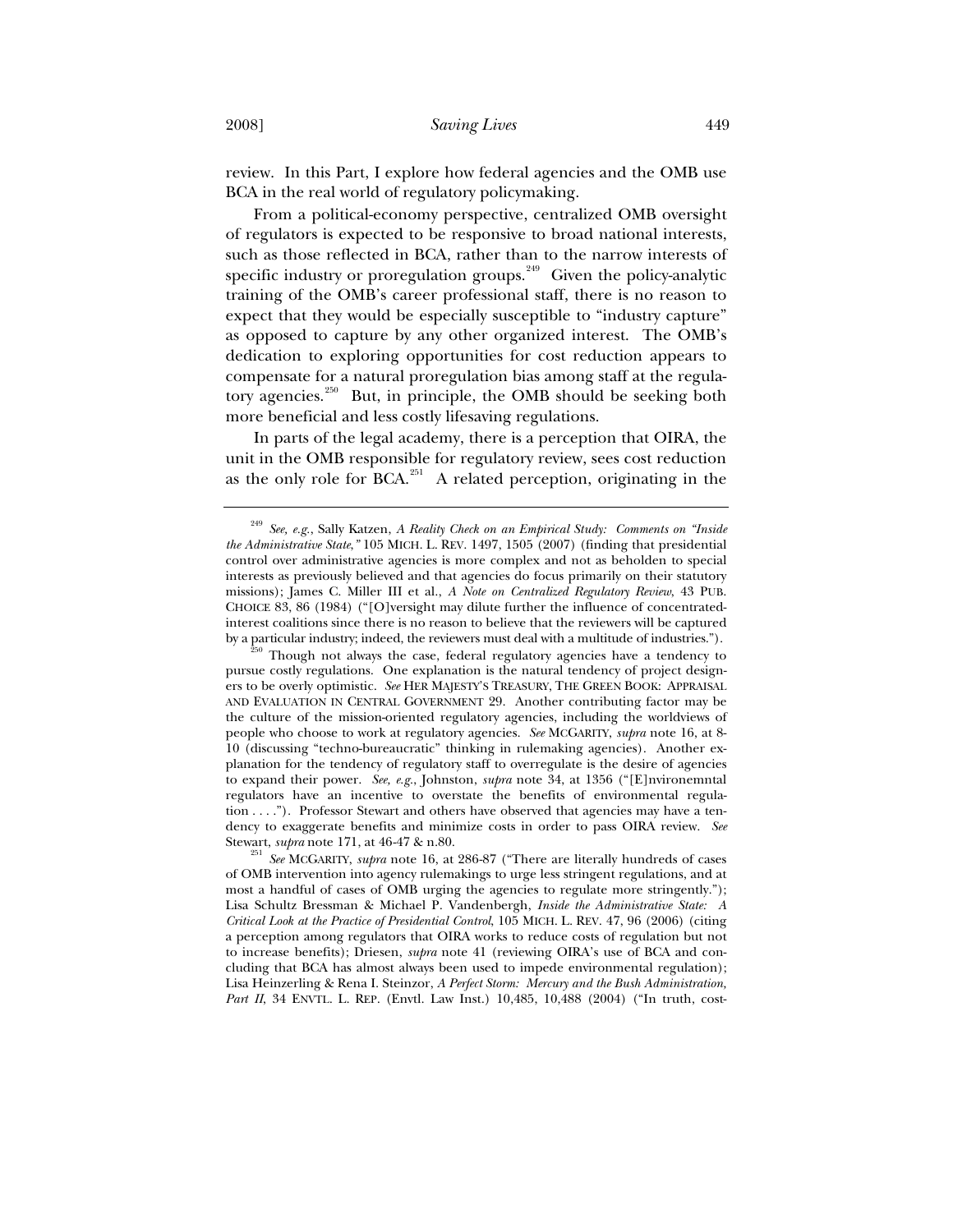early Reagan years, $252$  is that industry representatives have privileged access to OIRA and that they exploit this privilege to weaken or block rules that agencies seek to clear through OIRA.<sup>253</sup> These perceptions continue even though the available literature finds no correlation between who meets with OIRA staff and who wins changes to rules during OIRA review.<sup>254</sup>

What is missing from the legal literature is recognition of OIRA's proregulation role, especially with regard to lifesaving. OIRA has enhanced the lifesaving impact of federal regulation through three mechanisms: improved methods of BCA; a transparent BCA process that stakeholders, judges, and the public can scrutinize; and intervention in specific rulemakings.

I begin with the methodological and process improvements and then explore some examples of OIRA's pro-lifesaving role in the 1981 to 2000 and 2001 to 2006 periods. Several in-depth case studies of OIRA's proregulation role are then presented based on my personal experience at OIRA. I conclude with a summary of the statistical evidence on benefits and costs, which indicates that the net benefits of major federal rules increased substantially from 2001 to 2006, a period when OIRA review of agencies was particularly vigorous.

benefit analysis in the Bush Administration has been a one-way street—used to justify delaying or weakening regulation, not to strengthen it. When cost-benefit analysis almost certainly would justify strengthening regulation, especially environmental regulation, OIRA has kept it holstered in its belt." (footnote omitted)); Sinden, *supra* note 67, at 1420 n.47 ("While some argue that, at least in theory, CBA has the capacity to spur as much regulation as it blocks, in practice CBA tends to be decidedly anti-

regulatory." (citation omitted)); *see also supra* note 41.<br><sup>252</sup> *See* Seidenfeld, *supra* note 190, at 17 ("[A]lthough the ostensible goal of regula-<br>tory review by the Reagan OMB was efficiency, deregulation was clearly

<sup>&</sup>lt;sup>253</sup> See Bressman & Vandenbergh, *supra* note 251, at 97 (stating that some EPA regulators perceive OIRA to have an institutional bias in favor of business interests).

<sup>&</sup>lt;sup>254</sup> *See, e.g.,* Steven J. Balla et al., Outside Communications and OMB Review of Agency Regulations (unpublished manuscript, on file with author) (finding that outside communications by business firms and trade associations with OMB do not necessarily lead to deregulation). A similar study of OIRA during the Clinton administration found no evidence that meetings with industry parties led to changes in rules. *See* Steven Croley, *White House Review of Agency Rulemaking: An Empirical Investigation*, 70 U. CHI. L. REV. 821, 860 (2003) ("[T]he types of interests present at an OIRA meeting are not associated with a greater or lesser likelihood that OIRA will require a change in the rule  $\dots$ .").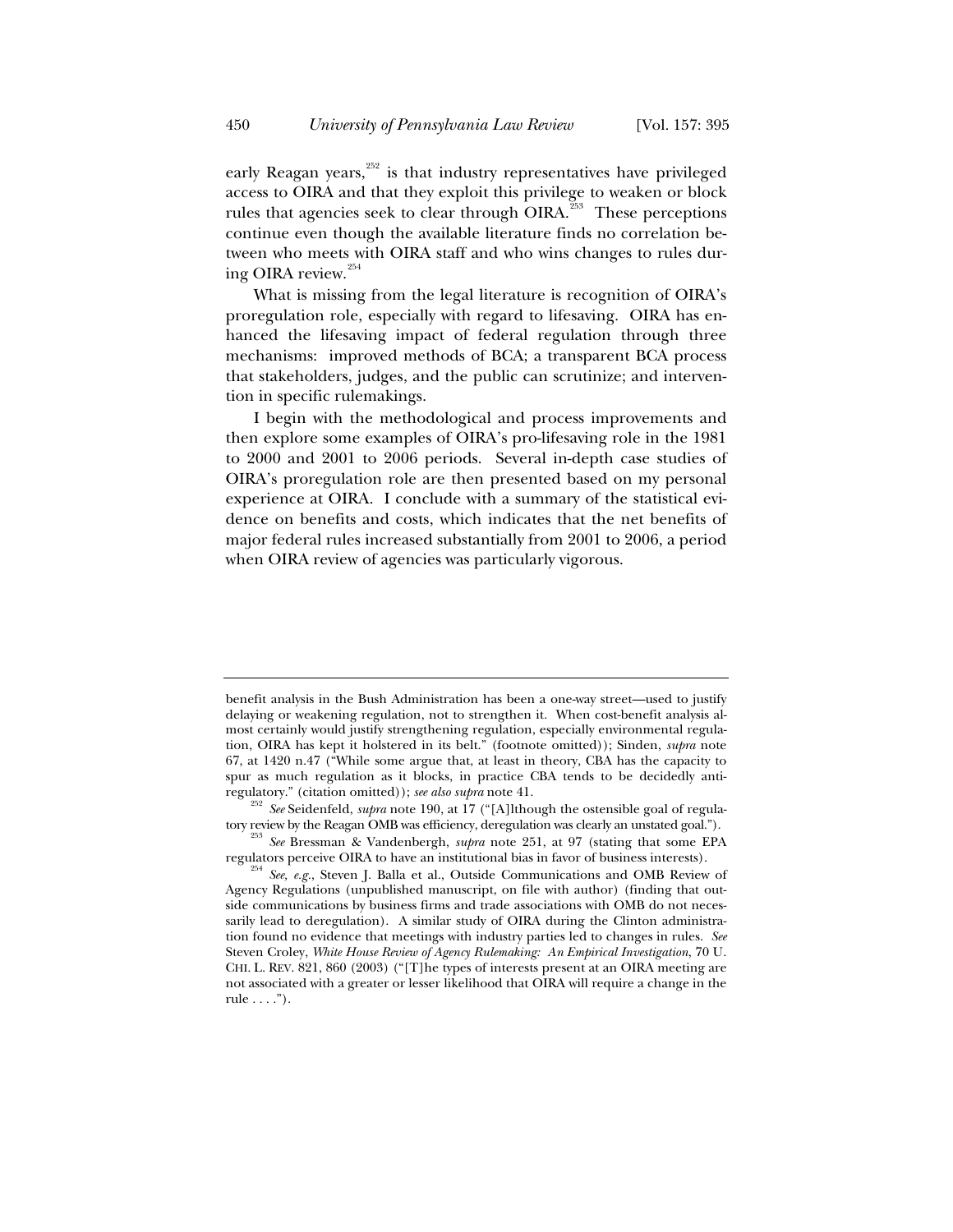#### A. *Methodological Advances in BCA*

The key innovations in BCA since 1980 include the higher monetary valuation of lifesaving caused by the shift to WTP methods and the greater weight assigned to future lifesaving caused by the lowering of the rates of discount applied to future benefits and costs. Both of these methodological changes have had the practical effect of increasing the estimated benefits of lifesaving regulation, thereby making it easier for regulators to justify lifesaving rules. The central role of OIRA in promoting these analytical innovations is clear evidence that the members of OIRA's professional staff are dedicated to making sure BCA is done properly, even if the result is more regulation or more stringent and more costly regulations. Let us consider the numeric significance of these two improvements.

A generation ago, federal agency analysts used value-of-life estimates ranging from \$40,000 to \$300,000 per life saved. These figures were computed based on a person's foregone earnings attributable to premature death.<sup>255</sup> Adjusting for thirty years of inflation at 3% per year, \$250,000 in 1975 dollars is equivalent to \$607,000 in 2005 dollars. At the urging of OIRA, agencies gradually switched from the foregone-earnings method to the WTP method for valuing lifesaving impacts.<sup>256</sup> The result has been roughly a tenfold increase in the estimated benefits of lifesaving regulations.<sup>257</sup> OIRA now recommends that life valuations fall within the range of \$1 million to \$10 million, and the middle of the range is widely used. The WTP method has had an especially large effect on the values of saving the lives of senior citizens and children, whose lives were valued at disproportionately lower rates under the foregone-earnings method.<sup>258</sup>

Modernization of discounting practices has also had the practical effect of favoring the adoption of rules that impose immediate costs

<sup>&</sup>lt;sup>255</sup> LAVE, *supra* note 197, at 40.<br><sup>256</sup> *See* VISCUSI, *supra* note 7, at 74 (stating that the shift of agencies from the foregone-earnings method to the WTP method occurred "[i]n large part through the efforts of the U.S. Office of Management and Budget"); *id.* at 17-18 (discussing the shift from foregone earnings to WTP to reduce risk, and how, as a result, the controversy

about research on the valuation of lifesaving has "diminished"). 257 *See id.* at 263 (estimating that WTP methodology boosted the monetized value of health benefits by "a factor of 10, which is approximately the ratio of the estimated implicit value of life to the present value of the earnings of workers for whom these

values are estimated"). 258 *See* Steven E. Rhoads, *How Much Should We Spend to Save a Life?*, PUB. INT., Spring 1978, at 74, 78 (criticizing the foregone-earnings method for yielding "bizarre guideposts for policy," including relatively low valuations for children and women).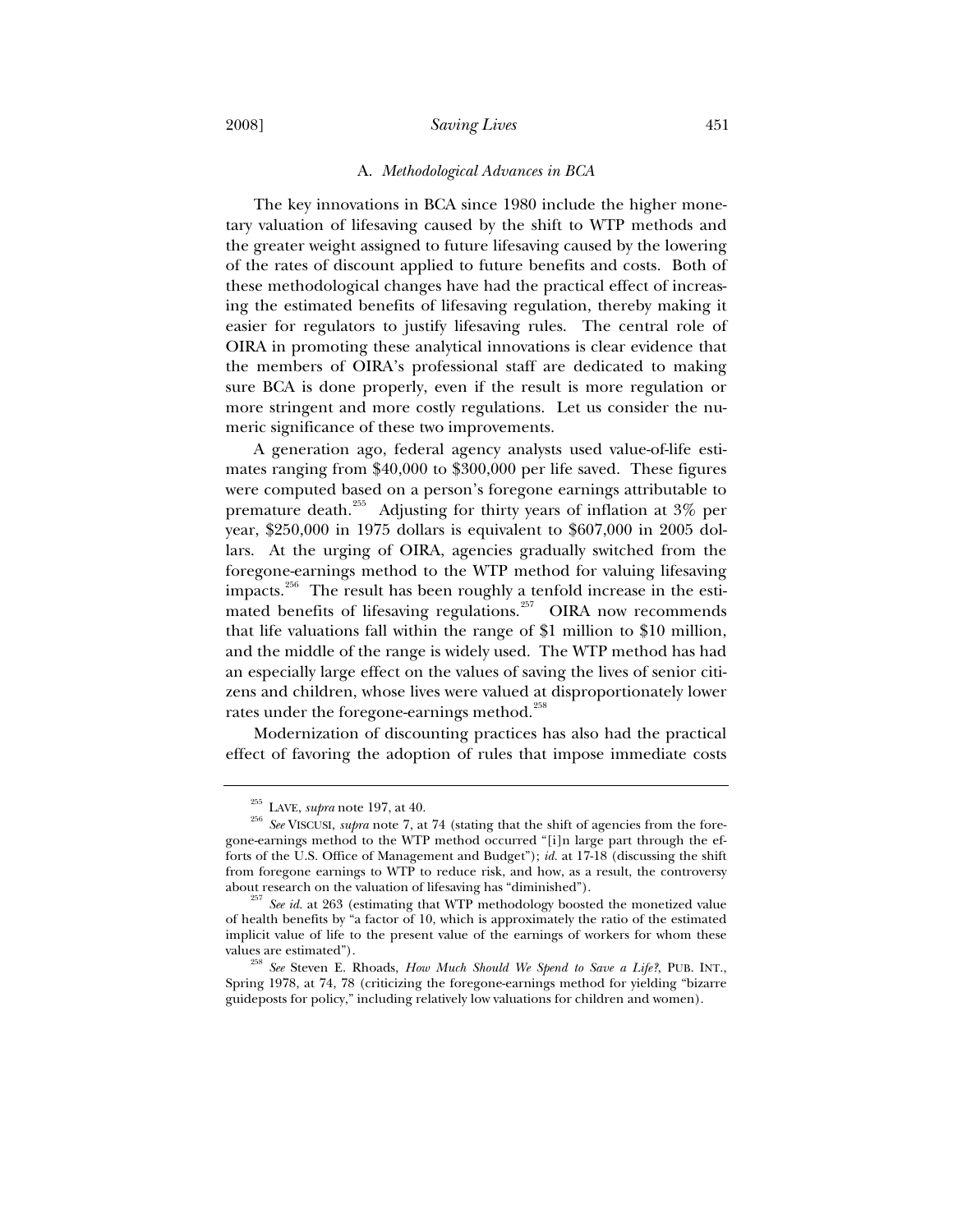but save lives in the future. As recently as 1990, the OMB was instructing agencies to apply a 10% real rate of discount to future benefits and costs. As the perspectives of economists began to shift in the 1990s, the OMB lowered the rate to 7% and most recently to 3%, as a supplement to calculations based on 7%. The mathematical impact of a lower discount rate is so powerful that rules that save lives in the future are much more likely to pass a benefit-cost test under a 3% policy than a 10% policy.

For example, suppose the EPA proposes a rule that will cause immediate industrial investments in pollution prevention but will not reap benefits until thirty years from now, due to the long latency period between initial exposure and development of cancer. Saving 1000 lives thirty years from now is, assuming a 10% discount rate, equivalent to saving 57 lives today. But if the discount rate is 7% or 3%, the present value of lives saved is 131 and 412, respectively. Thus, the lower discount rates recommended by OIRA have a powerful prolifesaving impact in cases where rules produce deferred lifesaving benefits in exchange for immediate capital investments.

In summary, OIRA guidance has modernized the practice of BCA in ways that track the views of recognized scholars in the field of  $BCA.<sup>259</sup>$  OIRA has demonstrated its commitment to modernize the methodology of BCA even when better methodology leads to more regulation or more costly regulation of industry. The major methodological changes to BCA that have enhanced the estimated benefits of lifesaving rules are an unambiguous indication that OIRA is not a unit with a dominant deregulatory or pro-business ideology. OIRA is a proponent of BCA.

## B. *Early Examples of OIRA's Pro-Lifesaving Role*

In addition to improving agency practice of BCA, the OIRA review process can support or protect lifesaving regulations through direct

 $^{259}$  Both OMB Circular A-4 and the OMB's annual report to Congress on the costs and benefits of federal regulations are produced through a process that includes peer review by leading scholars in the fields of BCA and administrative law, as well as public comment. See OFFICE OF INFO. & REGULATORY AFFAIRS, OFFICE OF MGMT. & BUDGET, PROGRESS IN REGULATORY REFORM: 2004 REPORT TO CONGRESS ON THE COSTS AND BENEFITS OF FEDERAL REGULATIONS ON STATE, LOCAL AND TRIBAL ENTITIES 4 (2004) [hereinafter 2004 OIRA REGULATORY REPORT]; Office of Mgmt. & Budget, Executive Office of the President, OMB Circular A-4, at 1 (Sept. 17, 2003), *available at* http://www.whitehouse.gov/omb/circulars/a004/a-4.pdf [hereinafter OMB Circular A-4] (listing peer reviewers).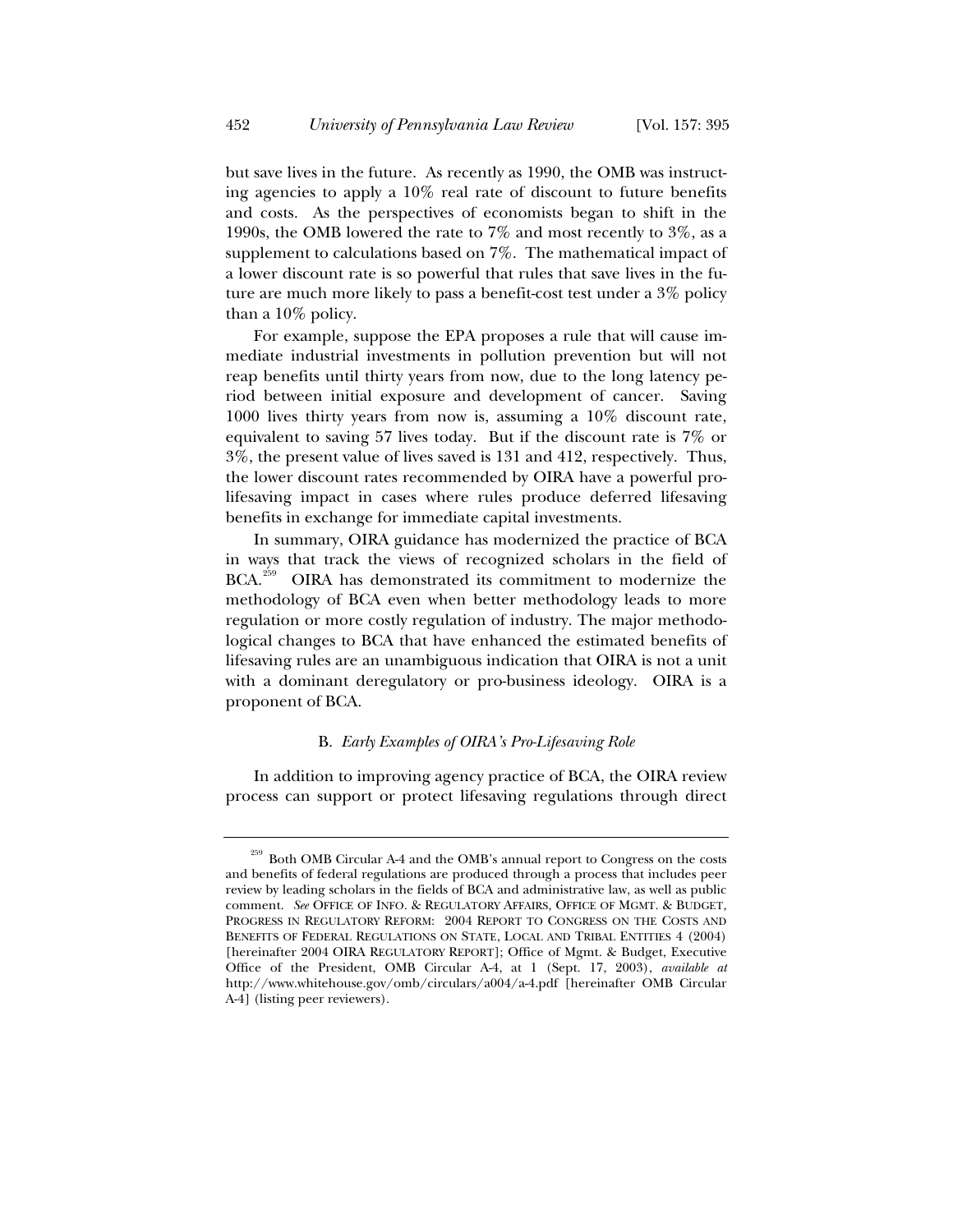OIRA intervention and more indirect mechanisms that result from making BCAs publicly available. I begin by considering some early examples of OIRA's pro-lifesaving rule.

The earliest documented case study where OIRA supported regulation due to BCA is the accelerated phase-out of leaded gasoline during President Reagan's first term. Soon after defeating President Carter in the November 1980 election, Reagan's new task force on "regulatory relief" targeted Carter's lead phase-down for reconsideration in conjunction with a suite of other relief initiatives.

But OIRA decided against deregulation. A high-quality BCA produced by the EPA and reviewed by OIRA persuaded the Reagan administration to reverse course.<sup>260</sup> The political leadership of the EPA and the Reagan White House ultimately approved an acceleration of the lead phase-out, an action that is now widely considered a success story in public health.<sup>261</sup>

Some scholars are under the misimpression that the lead phaseout is an isolated example, an aberration.<sup>262</sup> But there are other documented examples. For example, the phase-out of ozonedepleting chemicals by the EPA was assisted by careful BCA.<sup>263</sup>

Even when OIRA errs by ignoring or discounting favorable results in an agency's BCA, the formal process of producing the BCA can

in supporting lead regulation stands almost alone: it is so universally cited that a skeptical observer might ask, is there a second example of cost-benefit methods being used to support environmental protection?"). 263 Cass R. Sunstein, *Is Cost-Benefit Analysis for Everyone?*, 53 ADMIN. L. REV. 299, 300

<sup>260</sup> *See* MCGARITY, *supra* note 16, at 44 (arguing that the EPA's regulatory analysis of the lead phase-down caused precisely the opposite regulatory outcome—an acceler-

<sup>&</sup>lt;sup>261</sup> See VISCUSI, *supra* note 7, at 14 ("[T]he improvements of lead pollution have been among the most dramatic of any class of pollutants. The reduction of lead pollution represents a remarkable success story in terms of the real achievements of environmental regulation in enhancing individual health."). *But see* Driesen, *supra* note 41, at 361-64 (disputing the lead example on the grounds that it has not been proven that BCA caused the EPA to promulgate a more stringent regulation of lead content, especially since the health benefits of the lead phase-out were not necessary to justify the rule). 262 *See* Ackerman et al., *supra* note 172, at 171 ("[T]he story of cost-benefit analysis

<sup>(2001).</sup> *But see* James K. Hammitt & Kimberly M. Thompson, *Protecting the Ozone Layer*, *in* THE GREENING OF INDUSTRY: A RISK MANAGEMENT APPROACH 43, 88-89 (John D. Graham & Jennifer Kassalow Hartwell eds., 1997) (concluding that the initial chlorofluorocarbon phase-out decision, applicable to aerosols, was based primarily on qualitative risk assessment but that BCA did play a modest role in the later phase-out of chlorofluorocarbon use from more valued applications). For a widely cited book of case studies on the role of BCA at the EPA, see ECONOMIC ANALYSES AT EPA: ASSESS-ING REGULATORY IMPACT (Richard D. Morgenstern ed., 1997).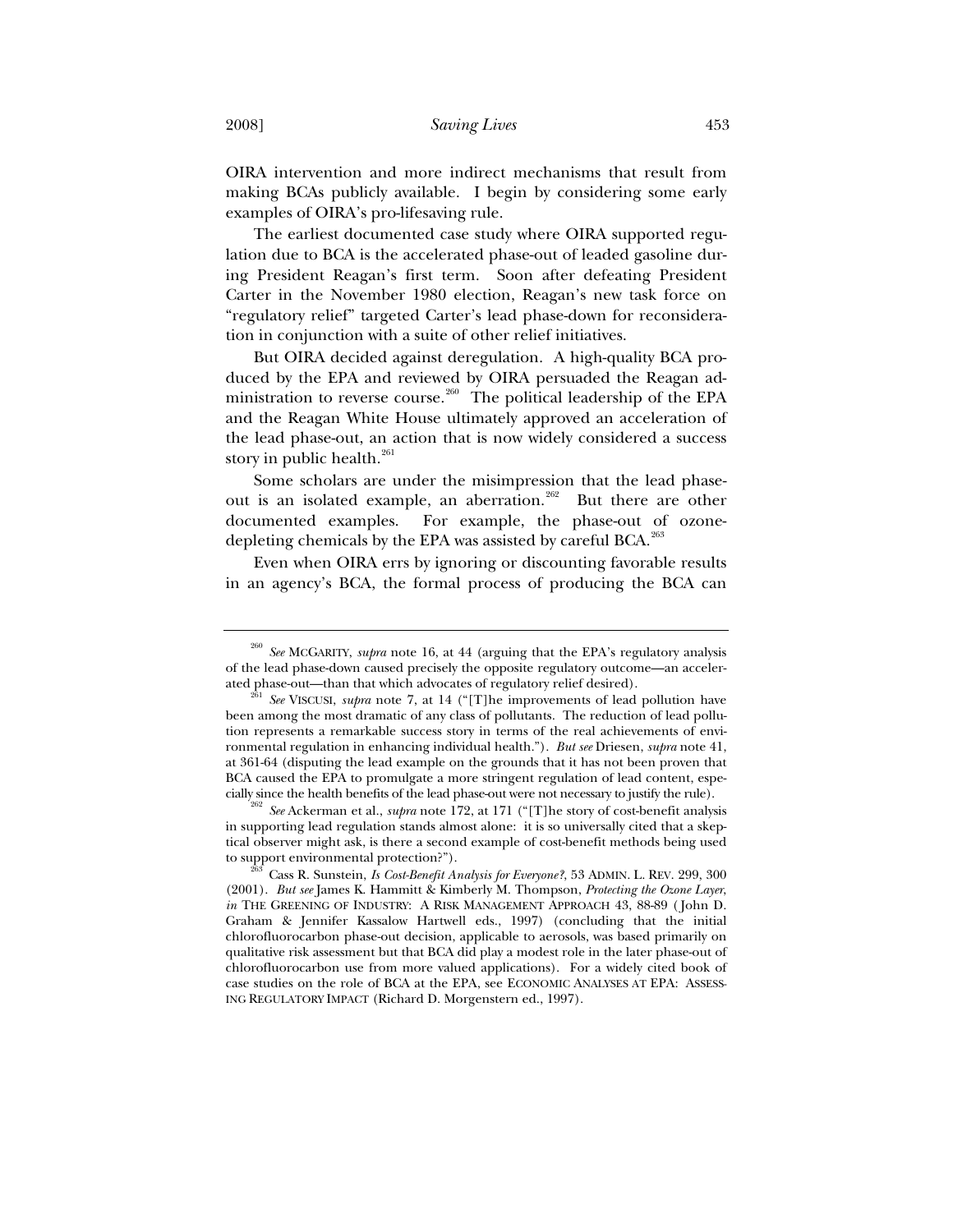cause other actors in the political process, such as the courts or the Congress, to protect lifesaving regulation. In recent years, the federal judiciary has become more aggressive about using the results of BCA—or omissions in BCA—to reach proregulation holdings under the "arbitrary and capricious" test.<sup>264</sup>

Consider the roles of OIRA and the judiciary in the evolution of the DOT's mandatory airbag requirement. In this case study, which spans almost thirty years, OIRA—and the BCA process it oversees had direct and indirect proregulatory influences.<sup>265</sup>

Issued originally in 1977, the DOT's airbag rule was supported by BCA. But as the economy entered a severe recession and car sales plummeted, President Reagan entered office in 1981 on a campaign platform of regulatory relief for Detroit. Despite a favorable BCA of the airbag, officials at the DOT, OMB, and White House decided not to retain the rule in  $1981.^{266}$ 

When the airbag rule was rescinded, without an assessment of airbags, the insurance industry challenged the decision and in 1983 won in a unanimous decision*.* 267 The *State Farm* Court made multiple references to findings from BCAs, including the National Highway Traffic Safety Administration's (NHTSA) finding that airbags could save

 $1265$  For the political, economic, and regulatory history of the airbag rule, see generally JOHN D. GRAHAM, AUTO SAFETY: ASSESSING AMERICA'S PERFORMANCE (1989).

 $264$  For example, a federal appeals court ruled in 2003 that NHTSA, when selecting among regulatory options to reduce tire-safety problems, did not consider that its own BCA supported a more stringent regulatory alternative. *See* Pub. Citizen, Inc. v. Mineta, 340 F.3d 39, 56-58 (2d Cir. 2003) (explaining that the agency's failure to consider the benefits revealed by its BCA was a "fundamental flaw" in the agency's cost argument). Another appeals court, in reviewing NHTSA's fuel-economy standards for light trucks, concluded that the standards should be reconsidered because "NHTSA fails to include in its analysis the benefit of carbon emissions reduction in either quantitative or qualitative form." Ctr. for Biological Diversity v. NHTSA, 538 F.3d 1172, 1198 (9th Cir. 2008).

<sup>&</sup>lt;sup>266</sup> Reagan's regulatory relief package for the automotive industry was a deregulation effort aimed at slowing the escalation of regulatory costs on new-car production. Some of the items in the package were supportable by benefit-cost considerations, but others were not. *See* VISCUSI, *supra* note 7, at 266-69 & tbl.14-6 (detailing specific ac-

 $N$  Motor Vehicle Manufacturers Ass'n v. State Farm Mutual Automobile Insurance Co., 463 U.S. 29 (1983). The Court was unanimous in its view that NHTSA could not lawfully rescind the standard without an assessment of airbag technology. *Id.* at 44. The Court was splintered on a separate rationale involving NHTSA's analysis of automatic safety belts. *See id.* at 58-59 (Rehnquist, J., concurring in part and dissenting in part) (rejecting the Court's holding that the agency's rescission of automatic-seatbelt requirements was arbitrary and capricious).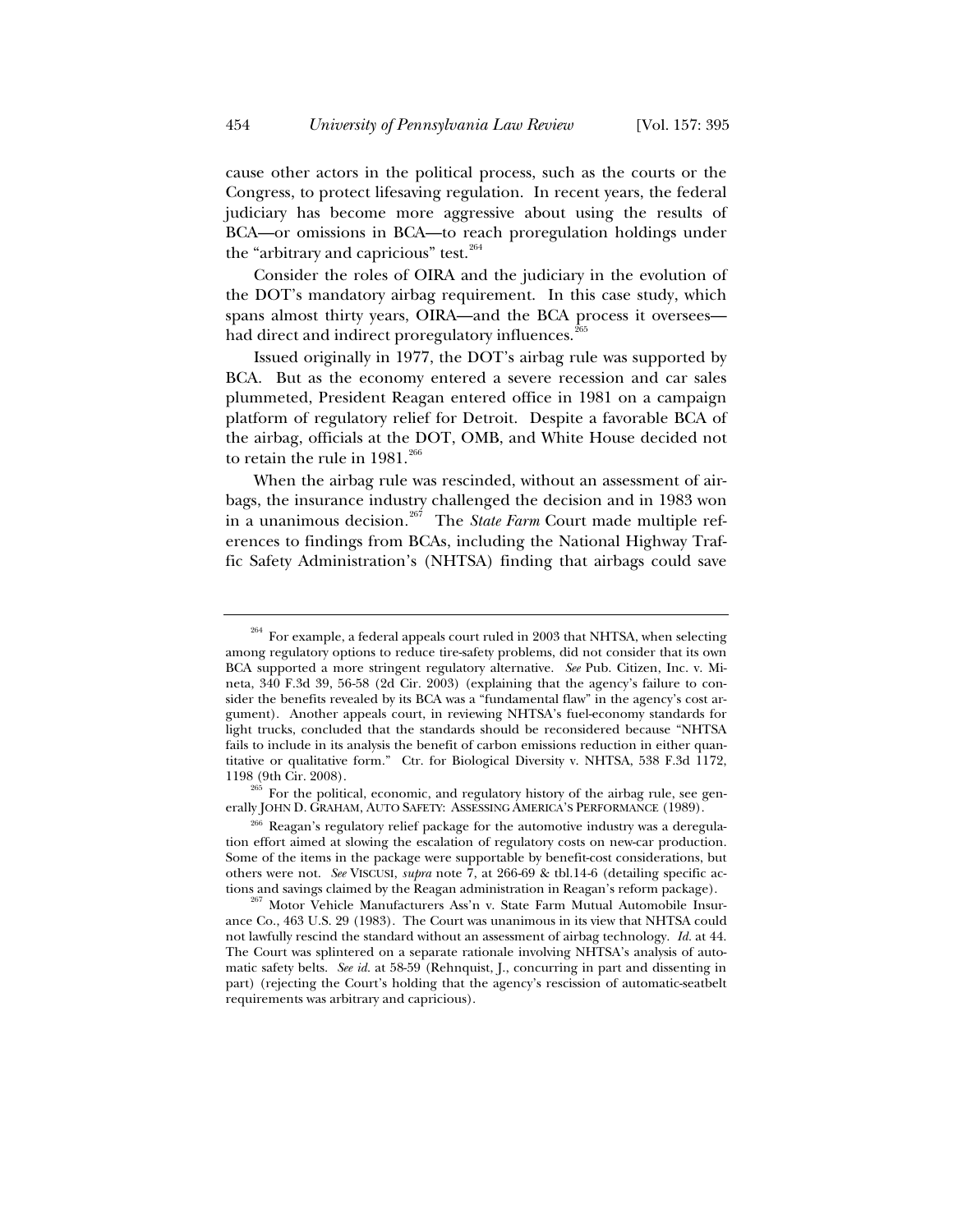thousands of lives per year at reasonable cost to the consumer.<sup>268</sup> Thus, preparation of a written BCA, including review and clearance by OIRA, established a record that protects lifesaving rules from political shenanigans—even if OIRA errs in its review of the agency's action.

Fifteen years later, after dozens of children were tragically killed by the deployment of passenger-side airbags, the DOT came under a different kind of political pressure: a public outcry to weaken the airbag rule by making the airbag an optional purchase or by requiring manufacturers to install a manual on-off switch in each new car equipped with the explosive device. Airbags did cause harm to children and adults with unexpected frequency—usually because the occupants were not properly belted—but the technology also saved many more lives, benefits that did not receive the same degree of publicity as the airbag-induced harms. $269$ 

The DOT proposed a rule to OIRA in the late 1990s that would have weakened the airbag mandate. During the OIRA review process, OIRA officials asked hard questions about whether making airbags optional (or requiring an airbag cut-off switch) would undercut the lifesaving benefits of the rule. After weighing the views of stakeholders and considering benefit-cost issues, it was OIRA, not the DOT, that insisted that the lifesaving impacts of the original rule be protected. At the insistence of OIRA, the DOT agreed to narrow the permission for airbag cutoff switches and instead redoubled its efforts to promote safety belt use and proper restraint of children in the rear seats of cars.

Validation studies have shown that while the ex ante estimates of the airbag's safety benefits were overstated by the DOT, $^{270}$  the overall benefits of mandatory airbags, estimated after the rule was implemented, are greater than the costs.<sup>271</sup> Thus, OIRA played a critical role in protecting this promising lifesaving regulation from a hasty public protest.

<sup>268</sup> *Id.* at 37-38. 269 *See* John D. Graham, *Technological Danger Without Stigma: The Case of the Automobile Airbags*, *in* RISK, MEDIA AND STIGMA: UNDERSTANDING PUBLIC CHALLENGES TO MODERN SCIENCE AND TECHNOLOGY 241, 241 (James Flynn et al. eds., 2001). 270 *See* Thompson et al., *supra* note 7, at 64-65. For a cost-effectiveness perspective,

see generally John D. Graham et al., *The Cost-Effectiveness of Airbags by Seating Position*,

<sup>&</sup>lt;sup>271</sup> See Kimberly M. Thompson et al., *Validating Benefit and Cost Estimates: The Case of Airbag Regulation*, 22 RISK ANALYSIS 803, 803 (2002) ("This case study . . . suggests that airbags are a reasonable investment in safety . . . .").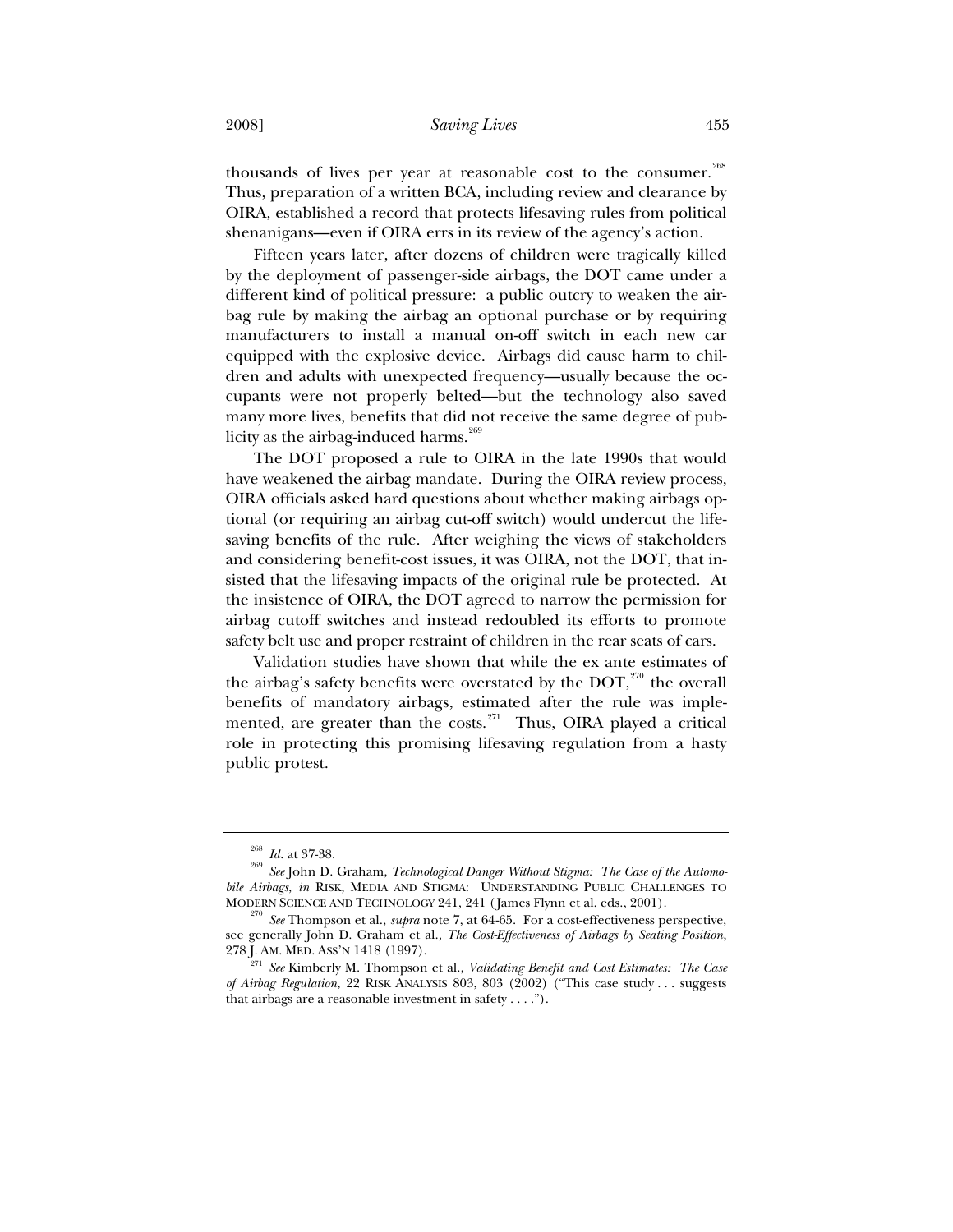In summary, the pro-lifesaving role of OIRA should not be judged solely by the number of times OIRA forces an agency to adopt a more stringent or expensive lifesaving rule than that which agency proposed.<sup>272</sup> Scholars should also consider cases where OIRA encourages an agency to move forward with a lifesaving rule, prevents an agency from weakening a lifesaving rule, supports a lifesaving rule prepared by the agency, or helps establish a regulatory-analysis record that leads other policymakers (courts, legislators, or agency officials) to support lifesaving regulation.

The lead phase-down and airbag rules illustrate quite different pathways for BCAs to advance the cause of lifesaving regulation. Before offering some more recent examples from 2001 to 2006, I provide some perspective on what I was trying to accomplish as OIRA administrator during this period.

# C. *OIRA's Strategy, 2001–2006*

In order to succeed with a benefit-cost approach to regulatory oversight, I determined that OIRA needed to dispel some unfavorable perceptions that had developed during the early Reagan years. Those perceptions were that (1) OIRA's work was shrouded in secrecy; $273$  (2)

weak as too strong, he fails to show that the OMB acted improperly."). 273 *See, e.g.*, Bagley & Revesz, *supra* note 41, at 1309 ("OIRA has a long and welldocumented history of secrecy."); Bressman & Vandenbergh, *supra* note 251, at 92-93

<sup>&</sup>lt;sup>272</sup> Professor Driesen defines "neutral" behavior by OIRA as forcing an agency to make a rule more stringent as often as OIRA forces an agency to make a rule less stringent. He then selects a sample of rules examined by the General Accounting Office (GAO) and finds that OIRA is not neutral because OIRA, when it changed rules, always acted to make rules less stringent. *See* Driesen, *supra* note 41, at 394 ("CBA is generally not neutral. The forms of CBA most widely touted . . . benefit polluters by slowing down regulation and systematically reducing its stringency . . . ."). This research design is rooted in the unverified assumption that agency proposals to OIRA are just as likely to be insufficiently stringent as overly stringent. It is certainly not a plausible premise if one believes that agencies have a tendency to submit overly stringent (and thus overly costly) proposals to OIRA for review. Moreover, the sample period for the selected rules excluded both the agency follow-up to OIRA's prompt letters and OIRA's participation in the case studies reviewed in this Article. (Professor Driesen offers a brief discussion of OIRA's prompt letters but—inexplicably—dismisses most of them as irrelevant to BCA and regulatory stringency, *id.* at 380-83.) In addition, the research design that Professor Driesen employs gives OIRA no credit for approving agency rules that are well supported by BCA, an outcome that was quite frequent in the sample of rules that he analyzed. Most importantly, Professor Driesen never examines the ultimate performance indicator: whether OIRA's actions increased or decreased the net benefits of rules. *See* ADLER & POSNER, *supra* note 2, at 121 ("Because Driesen does not show that agencies' regulations are just as often too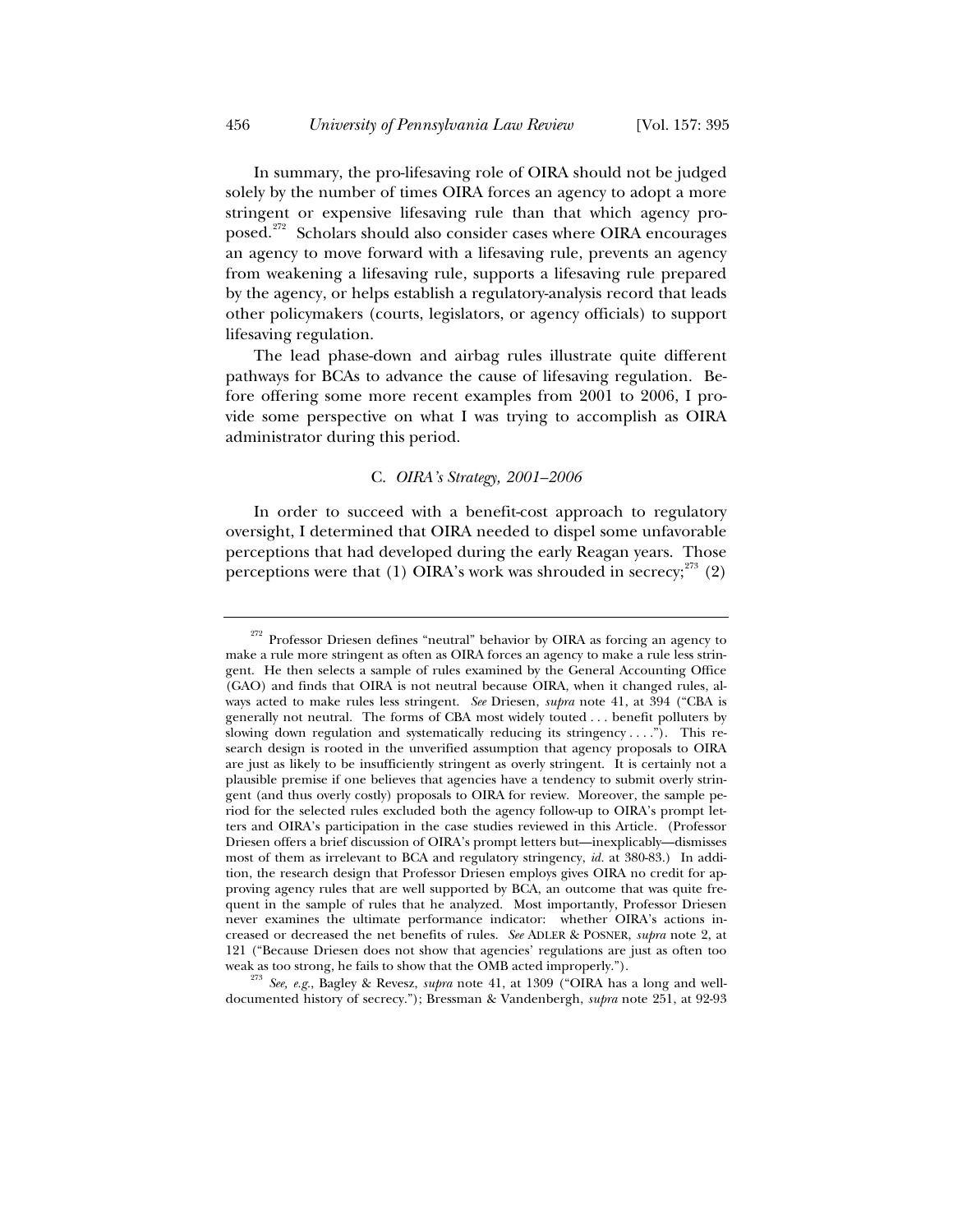OIRA contributed to extensive delays in the rulemaking process;  $274$  (3) OIRA review was driven by an antiregulation or pro-business ideology, not the findings of BCA; $^{275}$  and (4) OIRA lacked the necessary scientific and technical expertise to contribute meaningful input to lifesaving rules.<sup>276</sup> Due to the perceived weaknesses of OIRA during the Clinton administration, $277$  I also needed to establish quickly that OIRA was a strong, evidence-based force in the regulatory process. Fortunately, the White House empowered me to establish control over the flow of new regulations while beginning a long-overdue process of streamlining the sea of existing federal regulations.<sup>278</sup>

Before my confirmation by the Senate in July 2001, an inexperienced Bush administration mishandled several sensitive regulatory issues, including a decision to reopen the EPA's regulation of arsenic in drinking water and a decision not to regulate carbon dioxide emissions from electric utilities. When I was confirmed, I detected some relief among White House staff. They saw advantages in a stronger role for OIRA's professional orientation in the development of President Bush's regulatory policies. The tragic events of 9/11 enhanced OIRA's role. While much of the energy of the White House staff and

delays substantially"). 275 *See* CORNELIUS M. KERWIN, RULEMAKING: HOW GOVERNMENT AGENCIES WRITE LAW AND MAKE POLICY 247 (1994) (noting that the perception among many Congressmen in the 1980s and 1990s was that OMB review was "little more than" a vehicle for powerful business interests to frustrate normal agency processes). 276 See *id.* at 245 (suggesting that OMB staff are typically trained in "general policy

analysis rather than the scientific and technical subjects that lie at the base of . . . contemporary rulemaking"); *see also* Bressman & Vandenbergh, *supra* note 251, at 97-98 (noting that from 1989 to 2001 the perception among high-level EPA officials was that scientific issues were beyond OIRA's expertise and that OIRA was not well equipped to review an agency's scientific determinations); Driesen, *supra* note 180, at 93 (referring

<sup>277</sup> See Susan E. Dudley & Angela Antonelli, *Congress and the Clinton OMB: Unwilling Partners in Regulatory Oversight?*, REGULATION, Fall 1997, at 17-18 (observing that under the Clinton administration, OIRA's role changed from substantive review based on net-benefit maximization analyses to coordination amongst stakeholders, resulting in OIRA's failure to enforce the requirement that agencies analyze multiple regulatory alternatives); Johnston, *supra* note 34, at 1403 n.148 ("OMB played a very limited role

in regulatory review during the Clinton administration."). 278 For a summary of OIRA's efforts to modernize existing rules, see 2004 OIRA REGULATORY REPORT, *supra* note 259*,* at 47-131.

<sup>(</sup>suggesting means by which OIRA could make its involvement in rulemaking more transparent).

<sup>274</sup> *See, e.g.*, Robert V. Percival, *Checks Without Balance: Executive Office Oversight of the Environmental Protection Agency*, LAW & CONTEMP. PROBS., Autumn 1991, at 127, 156-61 (finding that OMB oversight has delayed EPA rulemaking); Wagner, *supra* note 238, at 1698-99 (expressing concern that regulatory analyses are "likely to increase regulatory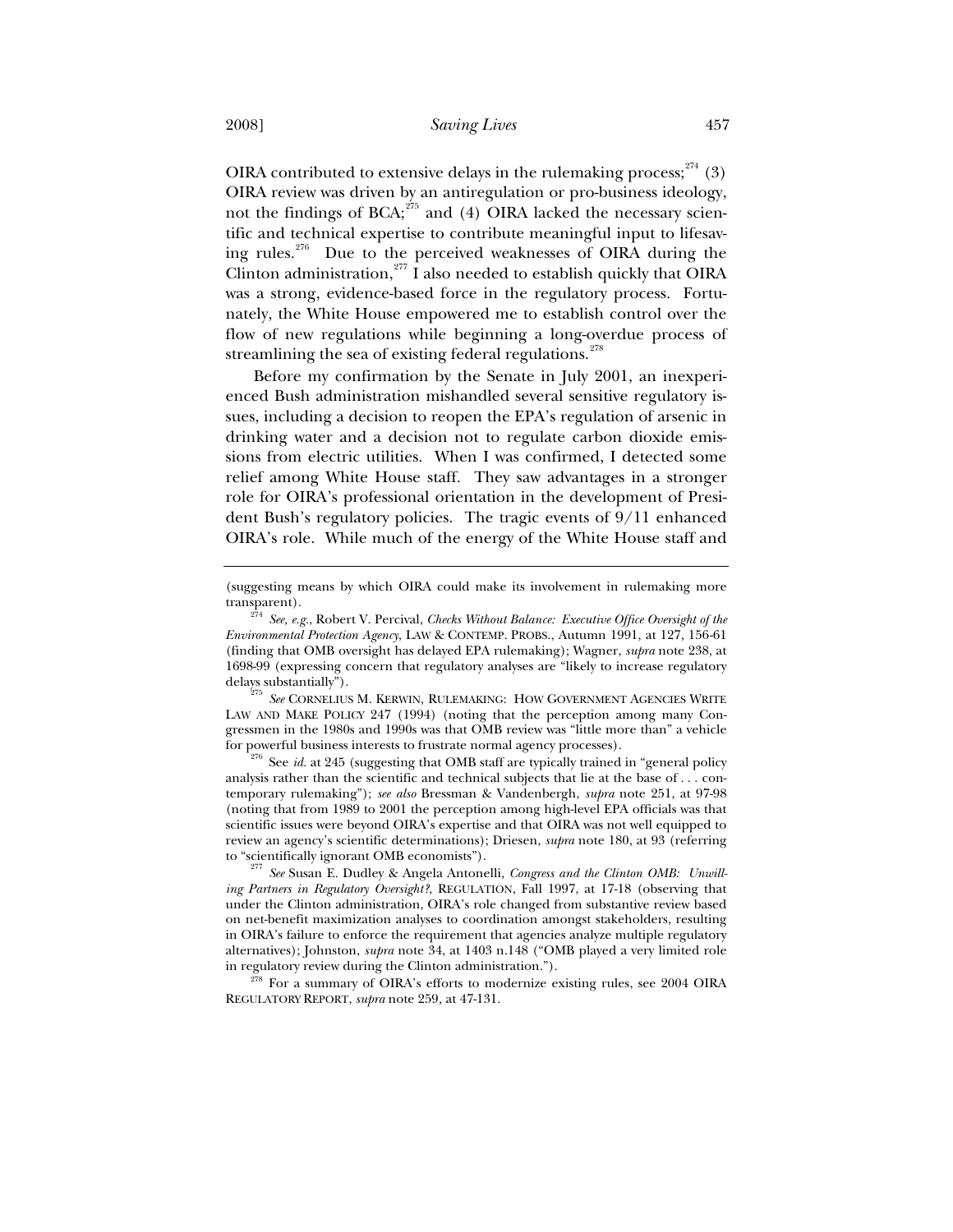Congress turned to near-term homeland security issues, the regulatory agencies continued to produce rules on traditional issues, with the White House giving OIRA wide latitude to oversee regulatory policy.

In late 2001 and early 2002, we launched a series of procedural initiatives that put OIRA in an entirely new posture: OIRA went on the offense.

## 1. Unprecedented Openness

Beginning in 2001, OIRA established a stronger climate of openness by expanding public disclosure of OIRA activities and by making greater use of the OMB website (instead of OIRA's dusty public docket room) to make information available to the public.<sup>279</sup> On a day-to-day basis, anyone in the world could learn which rules had come to OIRA for review, which had been cleared or returned to the agency, and which interest groups had met with OIRA. This information included the names of participants, their institutional affiliations, and the rule under discussion.<sup>280</sup> OIRA also expanded the disclosure policy concerning meetings with outside groups by including the time period immediately prior to formal OMB review, a period when informal discussions typically occur between OIRA and agency staff and when many outside groups seek meetings at OIRA.<sup>281</sup>

Some critics argued that we should have been even more open about our communications with offices inside the executive branch, $^{282}$ but we jealously guarded our freedom to engage in candid, delibera-

<sup>&</sup>lt;sup>279</sup> See OFFICE OF INFO. & REGULATORY AFFAIRS, OFFICE OF MGMT. AND BUDGET, STIMULATING SMARTER REGULATION: 2002 REPORT TO CONGRESS ON THE COSTS AND BENEFITS OF REGULATIONS AND UNFUNDED MANDATES ON STATE, LOCAL, AND TRIBAL ENTITIES 11-13 (2002) [hereinafter 2002 OIRA REGULATORY REPORT] (describing initiatives to open OIRA to public scrutiny and "demystify" OIRA's role in the federal regulatory process). 280 *See* Lisa Schultz Bressman, *Beyond Accountability: Arbitrariness and Legitimacy in* 

*the Administrative State*, 78 N.Y.U. L. REV. 461, 508 (2003) ("President Bush's 'regulatory czar' at OMB, John D. Graham, has elevated visibility to an art form. The White House website provides a log of his meetings, memoranda to agency heads, and general guidance on rulemaking."). 281 *See U.S. GEN. ACCOUNTING OFFICE, RULEMAKING: OMB'S ROLE IN REVIEWS OF* 

AGENCIES' DRAFT RULES AND THE TRANSPARENCY OF THOSE REVIEWS 13 (2003). 282 *See, e.g.*, SHAPIRO & GLICKSMAN, *supra* note 235, at 185 (stating that OIRA

<sup>&</sup>quot;should be required to provide a written justification whenever they block an agency's issuance of a proposed or final rule" and that "agencies should be required to include in regulatory preambles a description of any significant changes that resulted from executive branch oversight"); Bagley & Revesz, *supra* note 41, at 1282 (observing that OIRA's disclosures are sometimes "sloppy" and often uninformative).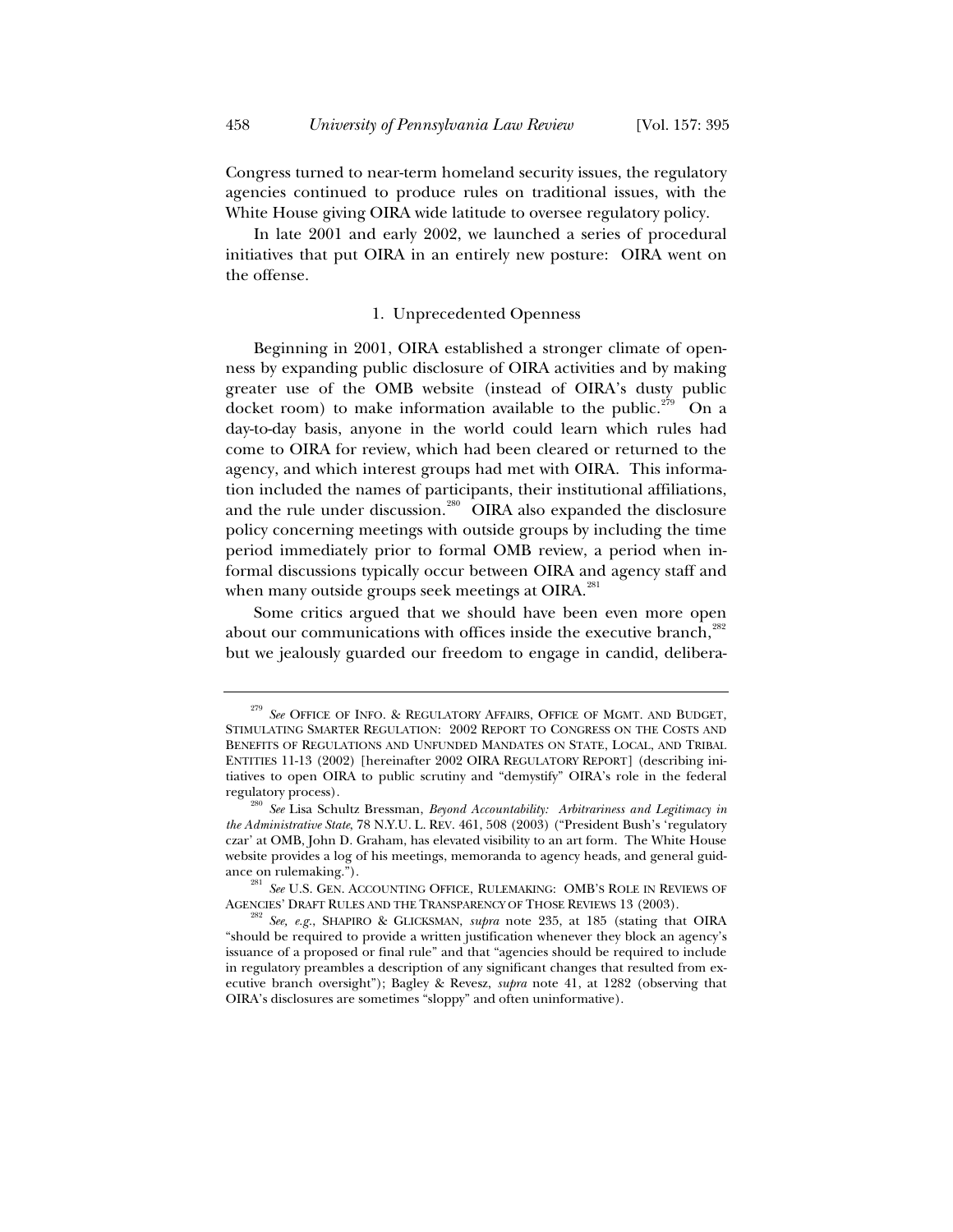2008] *Saving Lives* 459

tive discussions with other agencies, including offices within the White House.<sup>283</sup> We did not publish minutes of our meetings with outside groups because we wanted our visitors to feel comfortable speaking with complete candor about their concerns regarding agency policy. When members of Congress asked for information about regulatory matters, we strived to be as open as possible without compromising the deliberative privilege.

## 2. Revival of the "Return Letter"

In the first year after my confirmation, we returned more than twenty rules to agencies for reconsideration, more than the total number of returns in the entire eight years of the Clinton administration.<sup>284</sup> This rate of return was lower than the return rate in the Reagan administration, but it was large enough to establish our credibility.<sup>285</sup> Each return letter (and the agency's response) was posted on the OMB website so that the public could appreciate OIRA's view of the technical shortcomings of the draft rule. In fact, once our power to return rules was demonstrated in the first year, we did not need to return many rules. Agencies respected our authority by following our instructions or persuading us that we should take their view. Rarely were disputes between OIRA and regulators taken to the OMB Director or the President for resolution.

<sup>283</sup> *Cf.* Pildes & Sunstein, *supra* note 16, at 23-24 (explaining that disclosure of intra–executive branch communications is somewhat "troublesome" because it impedes the performance of executive agency functions and inhibits open communication); Seidenfeld, *supra* note 190, at 22 ("[I]n reality, unless every aspect of the OMB review process is thrown open to public scrutiny, secret channels for influencing OMB review will remain." (footnote omitted)). However, as Sally Katzen, a former OIRA administrator from the Clinton administration, has discussed, openness does not necessarily lead to more accountability. *See* Katzen, *supra* note 249, at 1503 ("[I]t is the *product* of the decision-making, not the *process* of the decision-making, that is the key to accountability—however desirable it would be to know who said what to whom in the oval office (or in an office of a presidential aide)."). 284 *See* U.S. GEN. ACCOUNTING OFFICE, *supra* note 281, at 41-43, 42 fig.5; 2002

OIRA REGULATORY REPORT, *supra* note 279, at 14 & tbl.2 (discussing the revival of the return letter and presenting data on the frequency of return letters from 1981 to 2000).

<sup>285</sup> *See, e.g.*, Stephen Power & Jacob M. Schlesinger, *Bush's Rules Czar Brings Long Knife to New Regulations*, WALL ST. J., June 12, 2002, at A1 (discussing how OIRA gained control over the federal regulatory process).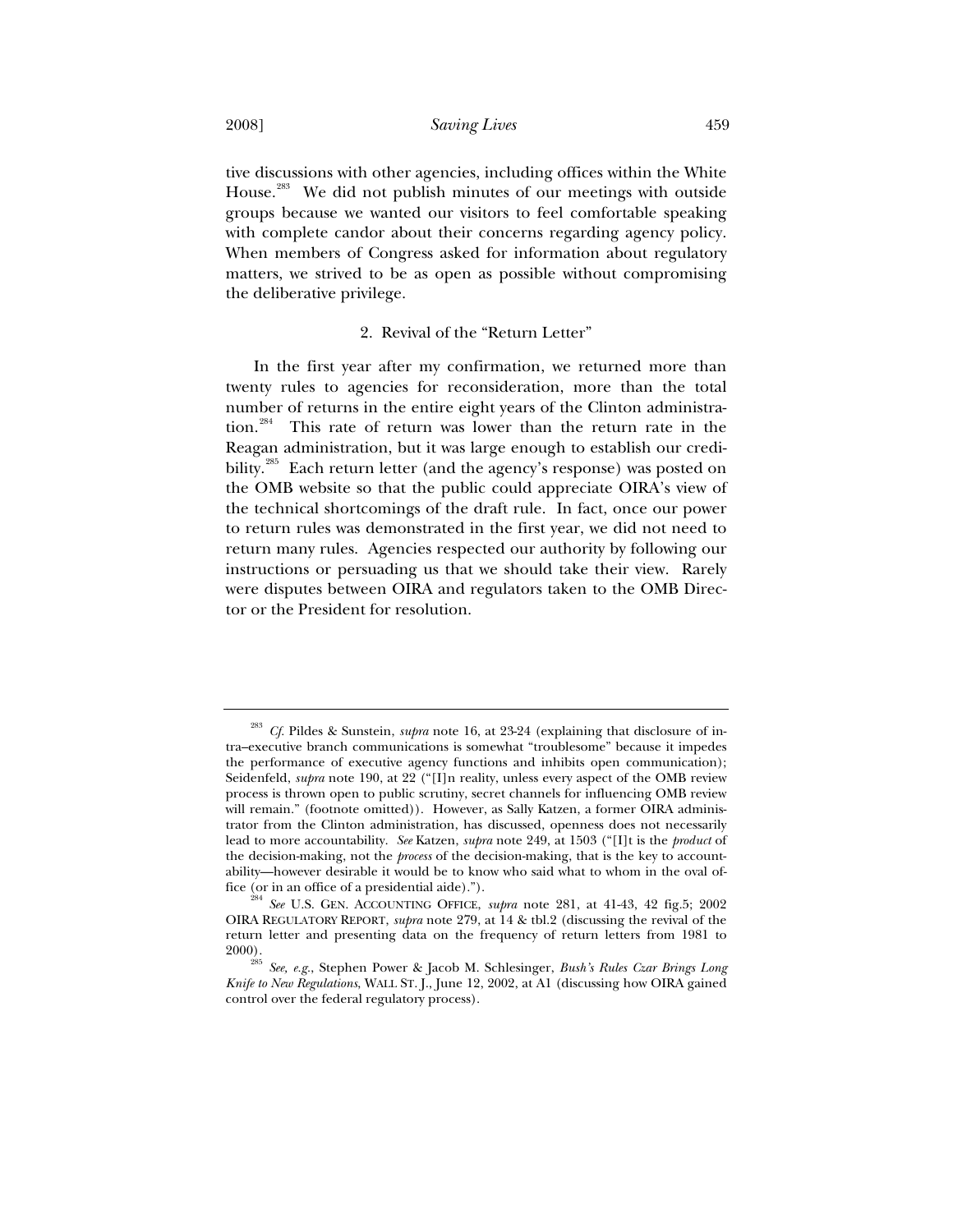### 3. Invention of the "Prompt Letter"

To facilitate OIRA's support of promising regulations, we invented a new tool called the "prompt letter."<sup>286</sup> Unlike a presidential directive, which is a nondiscretionary order, a prompt letter is a public request by OIRA, to a regulator, that a rulemaking be initiated or completed,<sup>287</sup> that information relevant to a regulatory program be disclosed to the public, $^{288}$  or that a piece of research or analysis relevant to rulemaking be conducted.<sup>289</sup>

<sup>286</sup> *See generally* 2002 OIRA REGULATORY REPORT, *supra* note 279, at 21-23 (discussing the rationale for the prompt letter and its early uses). The OIRA prompt letters

 $\frac{87}{87}$  Prompt letters do not exclusively serve proregulation purposes. It may on occasion be appropriate for OIRA to use a prompt letter to urge an agency to eliminate

an outmoded or overly burdensome regulation.<br><sup>288</sup> I was enthusiastic about OIRA's effort to persuade the EPA, via prompt letter, to improve the operation of the Toxic Release Inventory (TRI) program. *See* Letter from John D. Graham, Adm'r, Office of Info. & Regulatory Affairs, to Kim T. Nelson, Assistant Adm'r, Office of Envtl. Info., U.S. Envtl. Prot. Agency (Mar. 4, 2002), *available at* http://www.reginfo.gov/public/prompt/epa\_tri3\_prompt030402.html. The improvements included greater use of electronic reporting of emissions and earlier public access to the electronic data supplied by industry. The prompt letter was spurred by a meeting at OIRA with an environmental advocacy group called Environmental Defense, and the EPA responded to the prompt letter by participating in a meeting with Environmental Defense representatives. When I left OIRA in 2006, my understanding was that the EPA had made some progress in this area but that more needed to be done. On the origins and success of the overall TRI program, see generally JAMES T. HAMILTON, REGULATION THROUGH REVELATION: THE ORIGIN, POLITICS, AND IMPACTS OF THE TOXICS RELEASE INVENTORY PROGRAM (2005). 289 We issued two prompt letters that spurred interesting interagency discussions

regarding priorities for research and analysis. We prompted the Energy Information Administration (EIA), an independent research arm of the Department of Energy, to treat hybrid engines and advanced diesel technology as compliance alternatives in models of industry response to tighter federal fuel-economy standards. *See* Letter from John D. Graham, Adm'r, Office of Info. & Regulatory Affairs, to Mary Hutzler, Dir., Office of Integrated Analysis & Forecasting, Energy Info. Admin., U.S. Dep't of Energy (Feb. 24, 2003), *available at* http://www.reginfo.gov/public/prompt/prompt-ltr\_ eia.pdf. Prior to our prompt letter, the EIA included these technologies in purely market-based forecasts but, for some inexplicable reason, excluded them from the suite of compliance strategies that the EIA used to assess the future costs and benefits of federal fuel-economy standards. The EIA initially objected to our request, in part on the grounds that including these technologies would dampen its estimates of the economic harm of legislation to tighten mileage standards. *See* Letter from Mary J. Hutzler, Dir., Office of Integrated Analysis & Forecasting, Energy Info. Admin., U.S. Dep't of Energy, to John D. Graham, Adm'r, Office of Info. & Regulatory Affairs (Mar. 17, 2003), *available at* http://www.reginfo.gov/public/prompt/prompt\_eia\_response\_ ltr.pdf. We argued that the EIA's models should be made as realistic as possible, regardless of whether they make regulatory legislation appear to be more or less expensive. Professors Bagley and Revesz misinterpreted this prompt letter as an effort to as-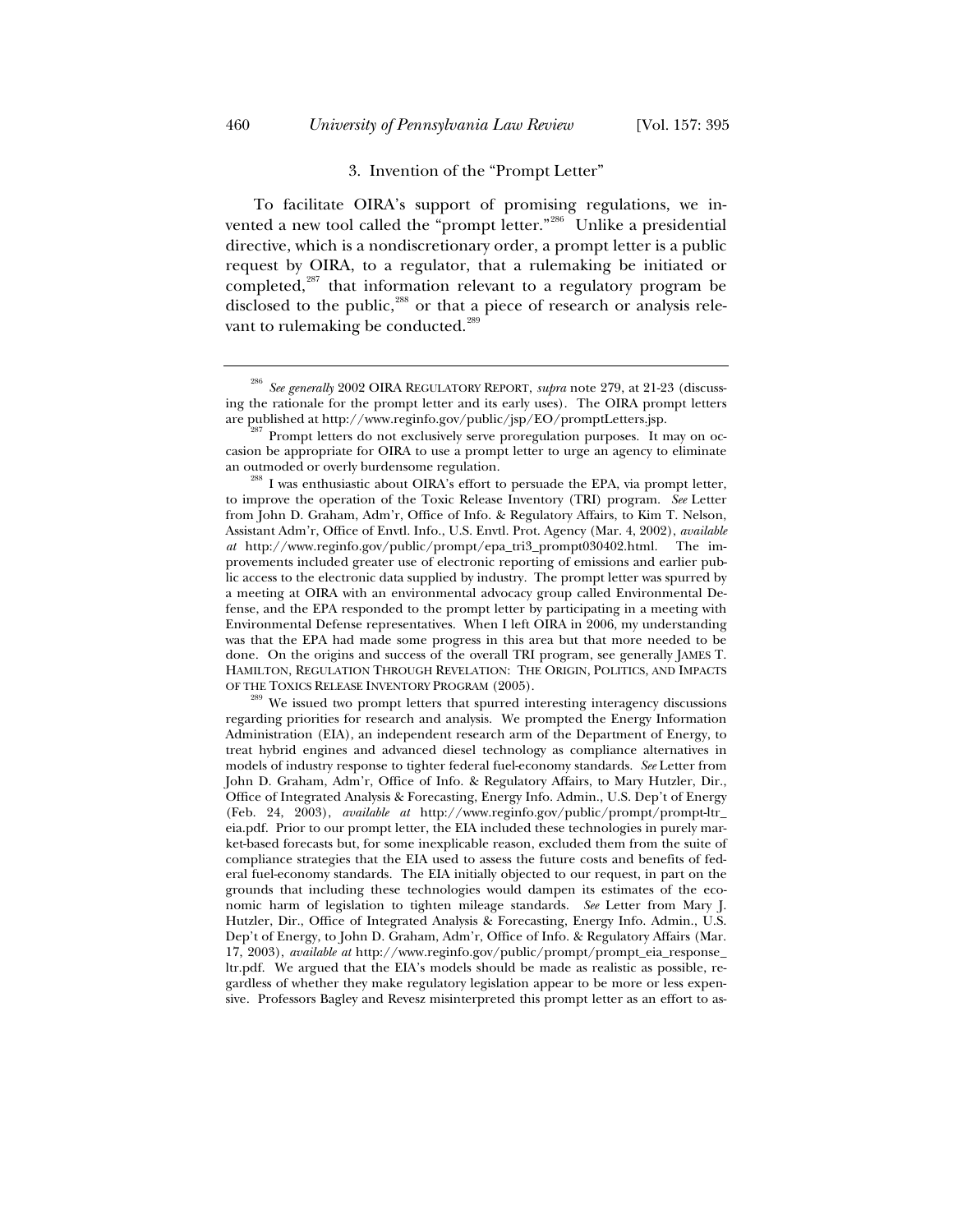2008] *Saving Lives* 461

During my tenure, OIRA prompt letters were aimed at a broad range of purposes: to improve food labels, stimulate new dietary guidelines, promote use of lifesaving defibrillators in the workplace, protect motorists in "off-center" collisions, identify the most harmful particles in the air, protect beach goers from harmful bacteria, enhance community access to information about toxic industrial emissions, improve the designation of critical habitats under the Endangered Species Act, $290$  and reduce taxpayer liability due to default rates on mortgages. In each case, we offered proactive, constructive suggestions about how public policy could be improved.

Our pioneering prompt requested that the FDA compel food companies to label foods for trans-fat content, a risk factor for coronary heart disease.<sup>291</sup> This rulemaking began during the Clinton administration but was moving at a snail's pace until the OIRA prompt letter stimulated the FDA to move more expeditiously.<sup>292</sup> According

<sup>290</sup> See 16 U.S.C. § 1533(a)(3) (2006) (establishing procedures for the designation of critical habitats). 291 *See* Letter from John D. Graham, Adm'r, Office of Info. & Regulatory Affairs, to

Tommy G. Thompson, Sec'y, Dep't of Health & Human Servs. (Sept. 18, 2001), *available at* http://www.reginfo.gov/public/prompt/hhs\_prompt\_letter.html.

 $292$  For a more detailed history of the prompt letter on the FDA's trans-fats labeling rule, see John D. Graham, *The Evolving Regulatory Role of the U.S. Office of Management and Budget*, 1 REV. ENVTL. ECON.&POL'Y 171, 173-75 (2007).

sist the auto industry in its campaign against fuel-economy regulation. Bagley & Revesz, *supra* note 41, at 1279. To the contrary, inclusion of advanced diesels in EIA modeling provides another practical compliance alternative for industry, thereby supporting stricter fuel-economy standards. In fact, we urged diesel engine suppliers to meet with the EIA and explain the value of clean-diesel technology as a compliance option under federal fuel-economy standards. After careful review, the EIA revised its modeling along the lines that we requested.

The other example of a research-oriented prompt, where OIRA may have been less successful, concerned the EPA's research strategy to clarify whether all fine particles are equally toxic. *See* Letter from John D. Graham, Adm'r, Office of Info. & Regulatory Affairs, to Christine Todd Whitman, Adm'r, U.S. Envtl. Prot. Agency (Dec. 4, 2001), *available at* http://www.reginfo.gov/public/prompt/epa\_pm\_research\_prompt120401.html. We urged the EPA to give greater emphasis to large-scale epidemiological studies of different types of particles. Initially, I was pleased to learn that the Health Effects Institute, with funding from the EPA and the auto industry, moved some of its research in this direction. But I left OIRA in 2006 unconvinced that the EPA was exercising adequate scientific leadership. Several months after I left OIRA, on April 13, 2006, OIRA issued another prompt letter to the EPA urging the agency to give greater priority to research that will clarify whether it is true that all fine particles are equally toxic. *See* Letter from Donald R. Arbuckle, Acting Adm'r & Deputy Adm'r, Office of Info. & Regulatory Affairs, to Stephen L. Johnson, Adm'r, U.S. Envtl. Prot. Agency (Apr. 13, 2006), *available at* http://www.reginfo.gov/public/prompt/Prompt\_Letter\_to\_EPA.pdf. OIRA's letter notes that the European Commission is already publishing sensitivity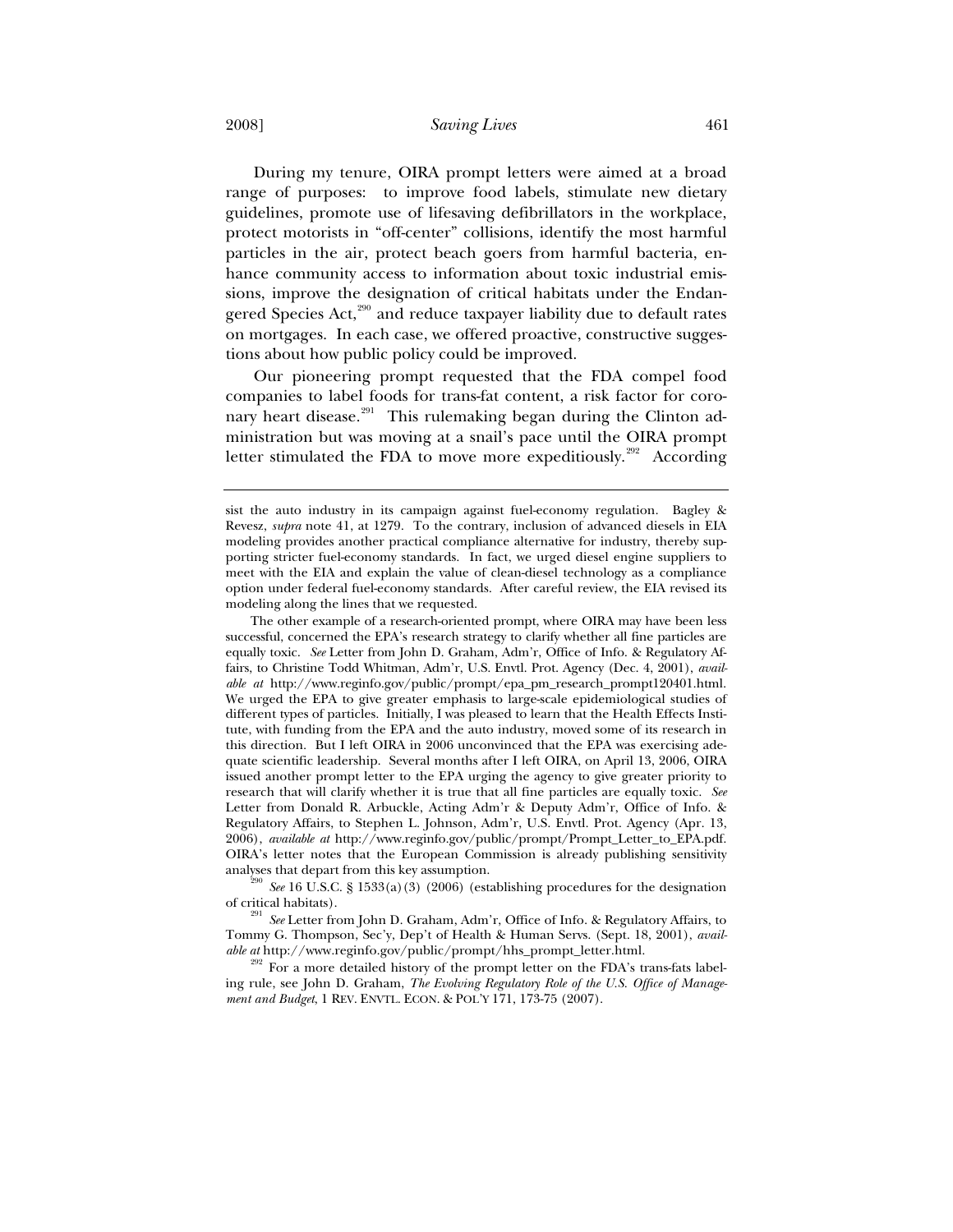to the FDA health economists, the benefits from reduced heart attacks from this rule (up to \$2.9 billion per year) will more than pay for the extra labeling and food-processing costs (up to \$275 million per year and declining after the third year of compliance).<sup>293</sup> The FDA's rulemaking also helped stimulate a much broader movement in the United States and abroad to reduce the trans-fat content of foods offered everywhere from fast-food restaurants to grocery stores.<sup>294</sup>

OIRA also prompted OSHA to consider various policy options, including regulation, to promote the use of automated external defibrillators ( $\widehat{AEDs}$ ) in the workplace.<sup>295</sup> AEDs are used to save lives during sudden cardiac arrest. In response to OIRA's request, OSHA worked with key outside groups (e.g., the American Heart Association and the National Safety Council) to promote wider use of AEDs at workplaces.

Interestingly, it was the lawyers in the Department of Labor who dug in their heels against a regulatory strategy on AEDs. They argued that since the deaths averted by AEDs are not caused by workplace exposures, OSHA lacks the authority to force employers to ensure that AEDs are made available at work. They also made a policy argument that such a rulemaking would set a precedent for a potentially infinite number of new employer obligations in the workplace (hypertension control, obesity prevention, smoking cessation, and so forth). I did not believe that these arguments were fully persuasive but was pleased that OSHA cooperated on an AED educational effort. If education fails to proliferate AED use, it may be appropriate for OSHA to pursue a regulatory strategy.

Prompt letters did not always lead to the policy outcome that OIRA initially anticipated and preferred, $^{296}$  but they were always aimed

<sup>&</sup>lt;sup>293</sup> For a summary of the FDA's trans-fat rule and for ranges of estimated benefits and costs of the rule, see 2004 OIRA REGULATORY REPORT, *supra* note 259, at 19 tbl.4.

<sup>&</sup>lt;sup>294</sup> See, e.g., Ban Trans Fats: The Campaign to Ban Partially Hydrogenated Oils, http://www.bantransfats.com/abouttransfat.html (last visited Nov. 15, 2008).

See Letter from John D. Graham, Adm'r, Office of Info. & Regulatory Affairs, to John Henshaw, Assistant Sec'y, Dep't of Labor (Sept. 18, 2001), *available at* http://www.reginfo.gov/public/prompt/osha\_prompt\_letter.html. Professor Driesen asserts that "[n]one of the prompt letters addressing environmental, health, and safety regulation sought to initiate fresh regulation." Driesen, *supra* note 41, at 381. Yet rulemaking was one of the policy options that OIRA asked OSHA to consider in the AED prompt letter, and promotion of AED use in the workplace was certainly a fresh

issue at OSHA.<br> $^{296}$  For example, OIRA suggested in a prompt letter that NHTSA consider initiating a new safety standard to protect motor-vehicle occupants in "off-center" frontal collisions. *See* Letter from John D. Graham, Adm'r, Office of Info. & Regulatory Affairs, to Michael P. Jackson, Deputy Sec'y, Dep't of Transp. (Dec. 7, 2001), *available at*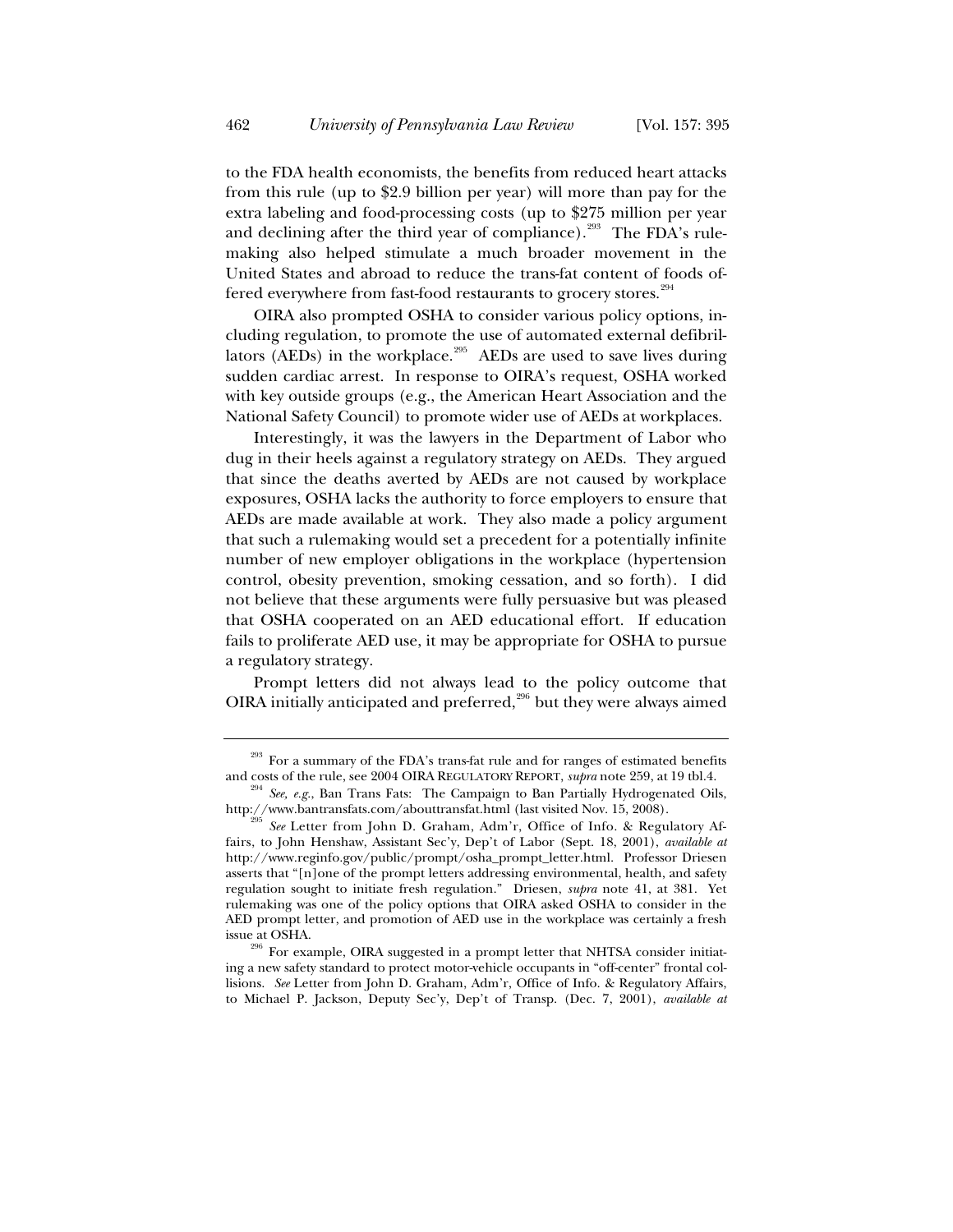at promoting "smart" regulatory policy. A few scholars have downplayed or criticized this institutional innovation, $297$  but I believe the grounds for opposing prompt letters are weak. The OIRA prompt letter has been praised by a variety of legal scholars.<sup>298</sup>

# 4. Shorter OIRA Reviews

Timeliness in the OIRA review process is necessary in order for federal regulatory agencies to plan their work and allocate their resources wisely. To ensure promptness in OIRA reviews, I insisted on personally approving any OIRA review that was approaching more than three months in duration. $299$ 

The result of my focus on promptness was significant. Formal OIRA review times plummeted soon after I joined OIRA in July 2001.<sup>300</sup> Often, upon request, OIRA agreed to expedited considera-

http://www.reginfo.gov/public/prompt/nhsta\_prompt120701.html. NHTSA was initially enthusiastic about the idea but later informed OIRA, based upon some experimental crash tests, that the addition of an off-center crash test might induce vehicle manufacturers to comply with stiffer exteriors. More stiffness might protect occupants in the striking vehicle, but the occupants in the struck vehicle could suffer more serious injuries. When I left OIRA in 2006, my understanding was that NHTSA remained concerned about whether a mandatory offset testing rule would have perverse safety impacts, especially in collisions between cars and light trucks. 297 *See, e.g.*, Heinzerling & Steinzor, *supra* note 251, at 10,488 n.36 (observing that

<sup>&</sup>quot;[n]o prompt letter suggesting tightened regulation has been issued" since the two most important prompts on trans-fats and AEDs were issued). But, in fact, subsequent OIRA prompt letters also influenced rulemakings by the U.S. Department of Agriculture (adding environmental-conservation criteria for the allocation of agricultural subsidies under the Environmental Quality Incentives Program in 2002), the Office of Federal Housing Enterprise Oversight (protecting the financial interests of taxpayers from the risk of defaults on mortgages in 2002), and the EPA's Office of Water (pro-<br>tecting beach goers from harmful bacteria in 2004).

 $t^{\text{298}}$  *See, e.g.*, Bagley & Revesz, *supra* note 41, at 1277 (referring to the prompt letter as "a salutary development" and implying that it should be incorporated into a reinvigorated executive order); Hahn & Sunstein, *supra* note 172, at 1522 (praising OIRA's prompt-letter idea as a "striking, if overdue, innovation"); Parker, *supra* note 34, at 1417 n.260 (describing the prompt-letter initiative as "a start in the right direction"); Wiener, *supra* note 186, at 489-90 (declaring prompt letters to be a "pathbreaking innovation" and calling for the inclusion of prompt letters explicitly in the next revision

to the executive order on regulatory review). 299 *See* U.S. GEN. ACCOUNTING OFFICE, *supra* note 281, at 46-47 ("[I]n May 2002 the current OIRA Administrator said '... I have instructed my staff that no rule will stay longer than 90 days at OMB without my personal authorization.").

<sup>&</sup>lt;sup>300</sup> See 2002 OIRA REGULATORY REPORT, *supra* note 279, 18 tbl.4 (demonstrating that the percentage of OIRA reviews taking longer than ninety days declined from 12% to 27% in 1999–2000 to less than 2% in 2001–2002).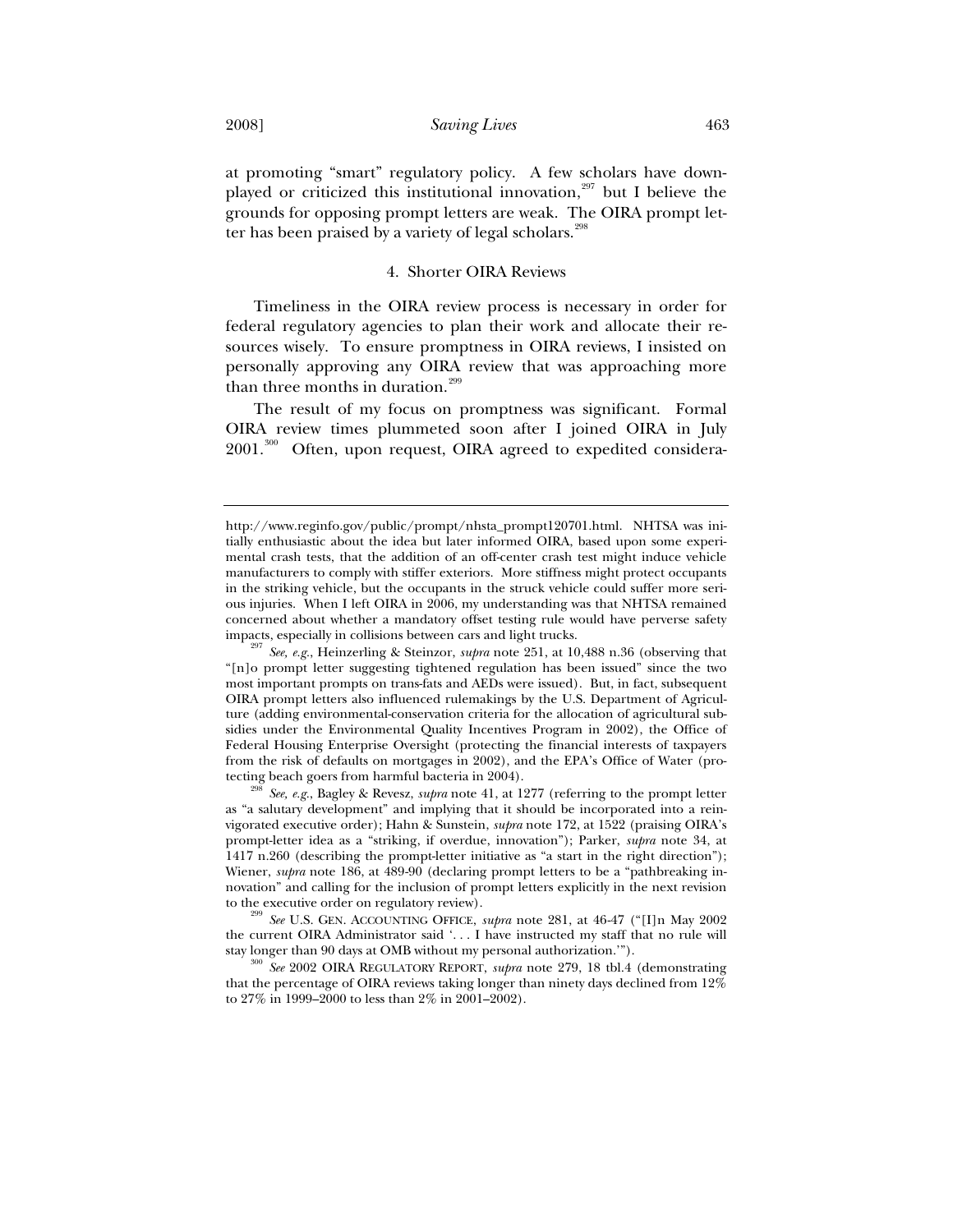tion of rules when the agency made a reasonable case. I received few complaints from agencies about the length of OIRA reviews.

### 5. Emphasis on Information Quality

The quality of BCA is only as good as the quality of the input data used to compute benefits and costs. OIRA engaged in a multiyear process to strengthen both the quality of OIRA's technical staffing and the information-quality policies that we applied to agency activities. $301$ 

During my tenure, OIRA hired its first toxicologist and first epidemiologist to assist in asking hard questions about public health risks and benefits. We also hired an engineer and a health-policy specialist, complementing OIRA's historic strengths in welfare economics, statistics, and policy analysis.<sup>302</sup> We modernized OIRA's guidance on BCA through a multiyear process involving expert peer review, interagency review, and public comment.<sup>303</sup> The National Academy of Sciences (NAS) was repeatedly consulted as an authoritative body to resolve technical disputes among agencies.<sup>304</sup> We also established new procedures for information quality, including peer review prior to agency release of scientific and technical information, and a new corrections process that the public could use if erroneous or misleading information was released by agencies. $305$  One of my few disappointments at OIRA was that government-wide guidance on risk assessment was not finished before I left in early  $2006$ .<sup>306</sup> But, after I left, my successor,

<sup>301</sup> *See generally* James T. O'Reilly, *The 411 on 515: How OIRA's Expanded Information Roles in 2002 Will Impact Rulemaking and Agency Publicity Actions*, 54 ADMIN. L. REV. 835 (2002) (discussing changes to OIRA's role in reviewing agency information dissemination). 302 *See* John D. Graham et al., *Managing the Regulatory State: The Experience of the* 

*Bush Administration*, 33 FORDHAM URB. L.J. 953, 968-69 (2006) (discussing the rationale for changing the OIRA staff mix). 303 *See, e.g.*, OMB Circular A-4, *supra* note 259, at 1 ("In developing this Circular,

OMB first developed a draft that was subject to public comment, interagency review, and peer review.").<br><sup>304</sup> For an example of the NAS serving in its technical-dispute-resolution role, see NA-

TIONAL RESEARCH COUNCIL, NAS, HEALTH IMPLICATIONS OF PERCHLORATE INGESTION (2005), *available at* http://dels.nas.edu/dels/rpt\_briefs/perchlorate\_brief\_final.pdf, in which the NAS provided an independent assessment of the risks of perchlorate inges-

tion, when critics alleged that the EPA's risk assessments were flawed.<br><sup>305</sup> On OIRA's information-quality initiative, see 2005 OIRA REGULATORY REPORT, *supra* note 8, ch. IV; 2002 OIRA REGULATORY REPORT, *supra* note 27

<sup>&</sup>lt;sup>306</sup> During my tenure, we submitted for peer review a draft bulletin on risk assessment by a committee assembled by the National Academy of Sciences. The committee raised a variety of technical concerns about the draft and suggested an alternative process—principles instead of technical guidance—for OIRA to pursue in its effort to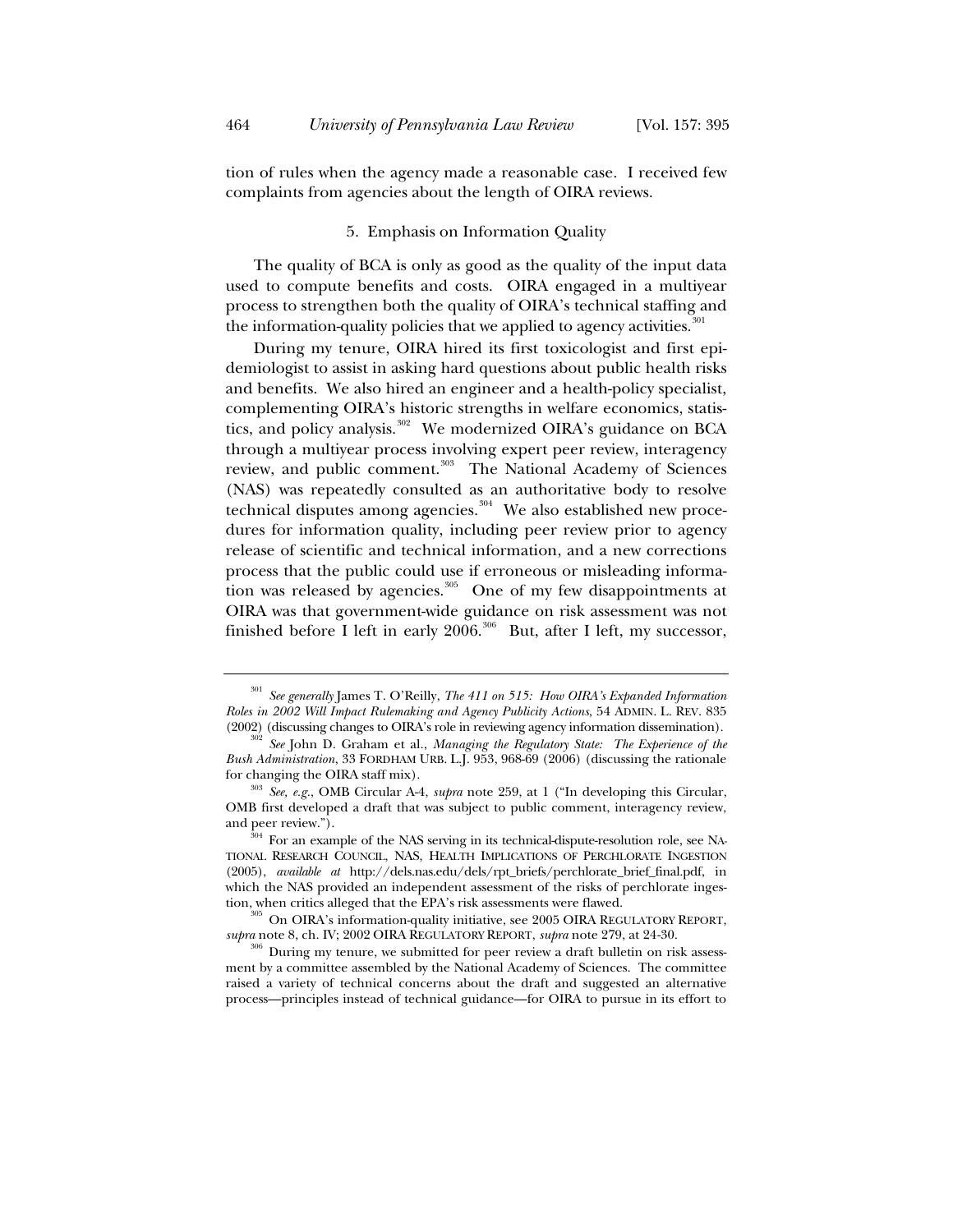Susan Dudley, worked with OIRA staff to modernize OIRA's principles for sound risk-assessment practice in a memorandum to federal agencies.

All of these steps send a clear message to regulators: OIRA cares about the quality of the science and economics that inform and justify regulatory decisions.

## D. *OIRA as an Advocate of Lifesaving Regulation, 2001–2006*

The portrait of OIRA as an ardent, ideological force for deregulation was not the OIRA that I experienced during the George W. Bush administration. As I served in a pro-business Republican presidency, OIRA frequently supported lifesaving regulations of business activity. The OIRA position did not always prevail, but OIRA was certainly not, as some legal scholars perceive, a knee-jerk voice against regulation of business. In this section I offer several examples of this phenomenon based on personal experience, including three in-depth case studies of large rulemakings by the EPA and DOT. Before turning to the cases, I must describe some of the complexity of the Executive Office of the President (EOP).

Until very recently, centralized White House oversight of regulation had been viewed as a bilateral model, where OIRA and the regulatory agency negotiated the terms of a regulation. OIRA's role is modest and complicated due to the large number of actors inside the executive branch (including various offices inside the White House) with interests in regulatory policy. $307$  Other interested EOP units include the White House policy offices (domestic and economic policy), the White House communications and political offices, the Vice President's office, the Council of Economic Advisers, and the Council on Environmental Quality.

In the George W. Bush administration, OIRA provided a distinctive perspective because it was often the only office inside the Execu-

enhance the quality of agency risk assessments. *See* COMM. TO REVIEW THE OMB RISK ASSESSMENT BULLETIN, NAT'L RESEARCH COUNCIL, SCIENTIFIC REVIEW OF THE PRO-POSED RISK ASSESSMENT BULLETIN FROM THE OFFICE OF MANAGEMENT AND BUDGET (2007). After my departure, OIRA followed the National Academy of Sciences's advice. 307 *See, e.g.*, Bressman & Vandenbergh, *supra* note 251, at 93 (describing EPA sur-

vey respondents' impressions that "presidential control was not a unified enterprise but coalitions of different offices competing for influence over EPA rulemaking," and that "OIRA often was in the middle, brokering regulatory bargains in some cases and used by certain White House offices to combat other White House offices in other cases").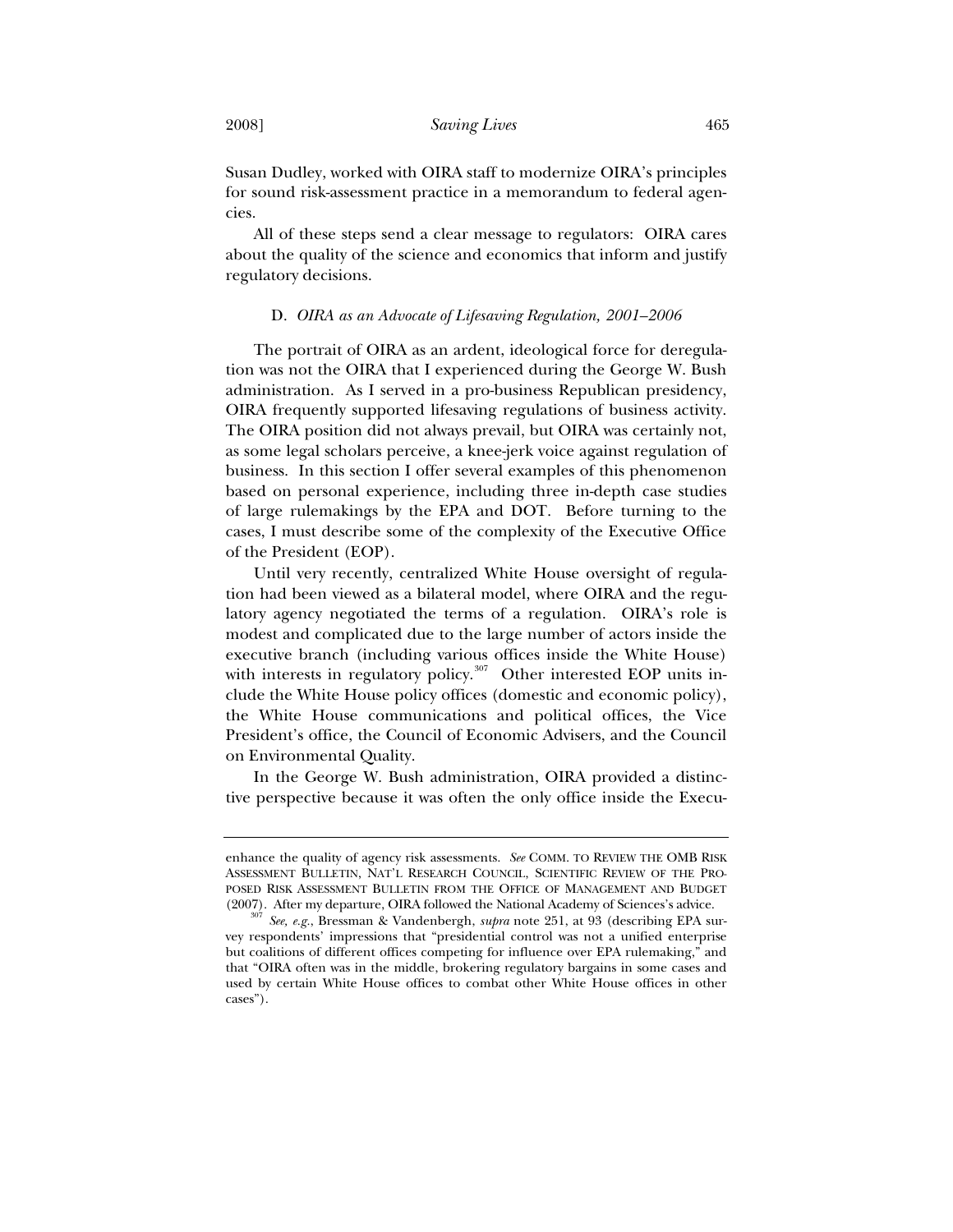tive Office of the President (with the possible exception of the Council of Economic Advisers) that was primarily interested in a benefitcost perspective on rulemakings and legislation.<sup>308</sup> Other offices were concerned with matters such as White House relations with stakeholders, communications, congressional affairs, intergovernmental affairs, and the President's political priorities.

As one of the few EOP units with a well-trained career staff, OIRA is generally respected throughout the EOP as a unit that uses its professional expertise to form policy positions. Since OIRA is perceived inside the EOP as an apolitical, professional organization, it also is well placed to coordinate the views of multiple agencies and EOP offices on rulemaking proposals. It is also OIRA's role to help communicate conflicting views throughout the White House and to help seek resolution without elevation to the President.

When OIRA emerged as a proregulation advocate of lifesaving investments, it did so in various ways. Sometimes OIRA played a prolifesaving role by trying to persuade the regulator to take a more aggressive regulatory position (e.g., a rule with broader scope or greater stringency). But more often, OIRA, in an alliance with the regulator, worked inside the EOP on behalf of lifesaving regulation. OIRA often countered the skeptical or opposing views of other agencies or EOP units.

Thus, OIRA was not reluctant to take a proregulation position, but it often did so in complex situations where factions inside and outside the administration were competing for policy influence. I turn to three in-depth case studies of OIRA's pro-lifesaving role in the George W. Bush administration.

## 1. Reducing Diesel-Engine Exhaust

The first case study concerns the air pollution from diesel engines used to power heavy trucks on the highway and the many off-road engines used in construction, agriculture, and mining.<sup>309</sup> In this case, BCA produced a determinate result, and thus the EPA and OIRA

<sup>308</sup> *See* Stewart, *supra* note 171, at 179 ("There is a strong ideological constituency within the West Wing and the Executive Office of the President—exemplified by the Council o[f] Economic Advisers, OMB, and the Treasury—that is committed to pro-

moting economic efficiency and the soundness of the economy."). 309 For a more in-depth version of this case study, see Graham, *supra* note 292, at 175-77.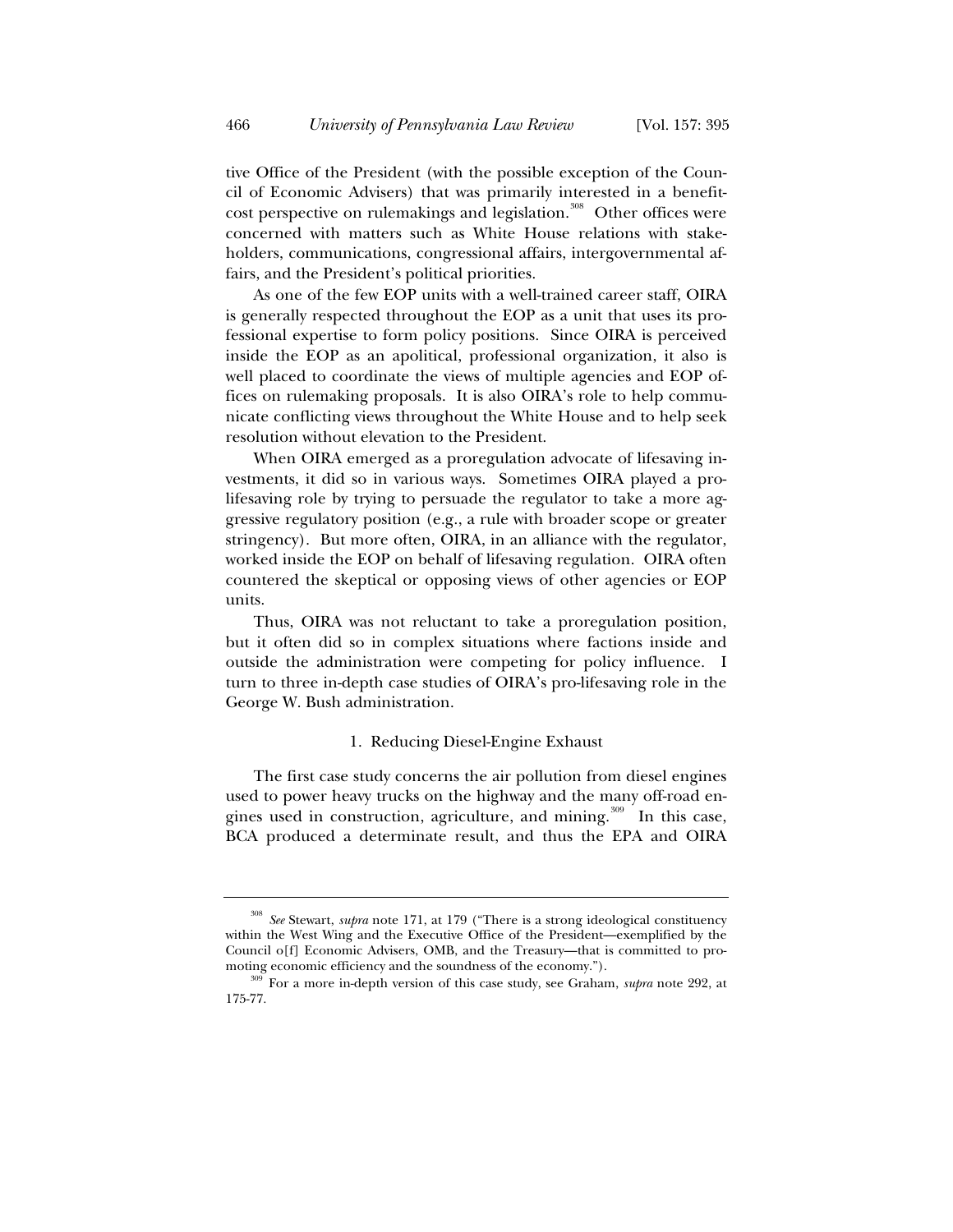joined forces to protect an existing rule and to bring to fruition a new major lifesaving regulation.<sup>310</sup>

The story begins in 2000, near the end of the Clinton administration, when the EPA issued a multibillion-dollar regulation of refiners and engine suppliers. The aim was to slash by 90% the amount of diesel exhaust from heavy trucks on the highway. Although engine suppliers were expected to incur some of the costs, the bigger investments were to be made at refineries, where the sulfur content of diesel fuel was to be reduced dramatically. The rule was a bitter pill for the refining industry, which had struggled financially through much of the  $1980-2000$  period.<sup>311</sup>

Soon after President Bush took office, conservative think tanks and industry representatives requested that the EPA's 2000 highway diesel rule be reconsidered. The Mercatus Center of George Mason University argued in a comment to OIRA that the EPA had not prepared an adequate BCA to support the 2000 highway diesel rule. And since OIRA had requested nominations of rules for reconsideration, the Mercatus suggestion to reconsider the highway diesel rule came at an opportune time.<sup>312</sup>

OIRA reviewed the highway diesel rule, but came to a different conclusion from the Mercatus Center. The rule was certainly expensive, as it was projected to cost about \$4.3 billion per year in 2030. However, the EPA also estimated that the rule would prevent 8300 cases of premature death, 5500 cases of chronic bronchitis, and 361,400 asthma attacks each year. The estimated benefits in 2030 were huge—about \$70.4 billion per year, or a ratio of benefit to cost of about 16 to 1.

Based on the benefit-cost results, OIRA decided to support the EPA in opposition to any reopening of the highway diesel rule. This decision, which created an unusual OIRA-EPA alliance, caused con-

 $^{310}$  In 2007, the EPA extended similar requirements to diesel locomotives and marine vessels. Control of Emissions of Air Pollution from Locomotive Engines and Marine Compression-Ignition Engines Less Than 30 Liters per Cylinder, 72 Fed. Reg. 15,938 (proposed Apr. 3, 2007) (codified in scattered parts of 40 C.F.R.). 311 *See* Ana Campoy, *Refiners Cash In on High Gasoline Prices*, WALL ST. J., May 18,

<sup>2007,</sup> at A10 ("For decades, there was too much refining capacity in the U.S., margins

were crummy and many companies were closing or selling off refineries."). <sup>312</sup> *See* OFFICE OF INFO. & REGULATORY AFFAIRS, OFFICE OF MGMT. & BUDGET, MAK-ING SENSE OF REGULATION: 2001 REPORT TO CONGRESS ON THE COSTS AND BENEFITS OF REGULATIONS AND UNFUNDED MANDATES ON STATE, LOCAL, AND TRIBAL ENTITIES 105 (2001) (summarizing the regulatory-reform nomination on the highway diesel rule submitted to OIRA by the Mercatus Center).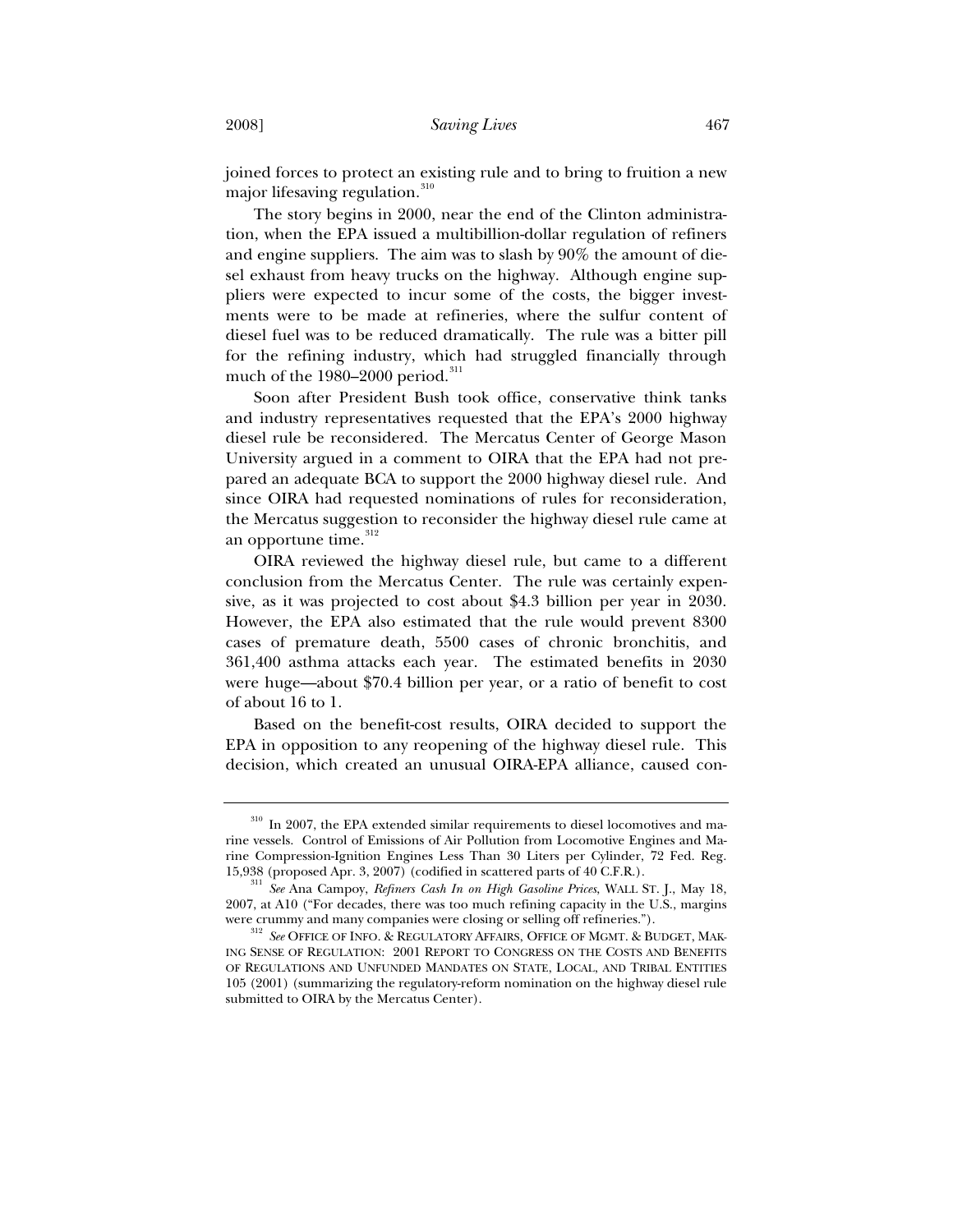sternation among some White House offices that felt OIRA should be working aggressively to reduce the cost burdens of regulation on business. When explaining this decision to senior administration officials, OIRA made effective use of the findings from BCA.

Rather than delay or weaken the highway diesel rule, OIRA began to consider whether the same fumes should be reduced from the large number of off-road diesel engines used in construction, agriculture, and mining. OIRA staff believed that the EPA possessed the legal authority to regulate these off-road engines. But there was no statutory requirement or deadline to do so, and the Clinton EPA had not covered this sector in the 2000 rule.

In 2002, OIRA began to draft a prompt letter requesting that the EPA regulate off-road diesel engines.<sup>313</sup> When we met informally with the EPA to discuss the prompt, EPA staff insisted that the rulemaking was already a priority. We therefore agreed to undertake an unprecedented EPA-OMB rulemaking collaboration, which was announced in  $2002$  via press release.<sup>314</sup>

To make a long story short, the EPA issued an ambitious rule in 2004 calling for a 90% reduction in the exhaust from diesel engines used in the nonroad sector. $315$  Although the rule was costly, the estimated ratio of benefits to costs was roughly 40 to 1 by  $2030$ .<sup>316</sup> Despite large scientific uncertainties, the agency's probability analysis showed a very high likelihood (over 90%) that the benefits of the rule would exceed the significant costs.<sup>317</sup>

Aided by this impressive benefit-cost case, OIRA helped the EPA persuade other federal agencies and the White House that another multibillion-dollar regulation of the refining industry was worthwhile. The rule was issued without any court order, with no statutory deadline in the Clean Air Act, and with no commitment made by the President during the 2000 campaign. In the absence of the favorable

<sup>313</sup> *See* Graham, *supra* note 292, at 175. 314 *See* Press Release, U.S. Envtl. Prot. Agency, EPA and OMB Working to Speed the Reduction of Pollution from Nonroad Diesel Engines (June 7, 2002), *available at* http://www.epa.gov/otaq/press2002.htm (follow link for press release). 315 Control of Emissions of Air Pollution from Nonroad Diesel Engines and Fuel,

<sup>69</sup> Fed. Reg. 38,958 (June 29, 2004) (codified in scattered parts of 40 C.F.R.). 316 2005 OIRA REGULATORY REPORT, *supra* note 8, at 98 tbl.A-1 (estimating bene-

fits of \$83 billion and annual costs of \$2.1 billion in 2030). 317 *See* EPA, FINAL REGULATORY ANALYSIS: CONTROL OF EMISSIONS FROM NONROAD DIESEL ENGINES, at ES-2 (2004) ("Despite the uncertainty inherent in the benefit-cost analysis for this rule, the results strongly support a conclusion that the benefits will substantially exceed costs.").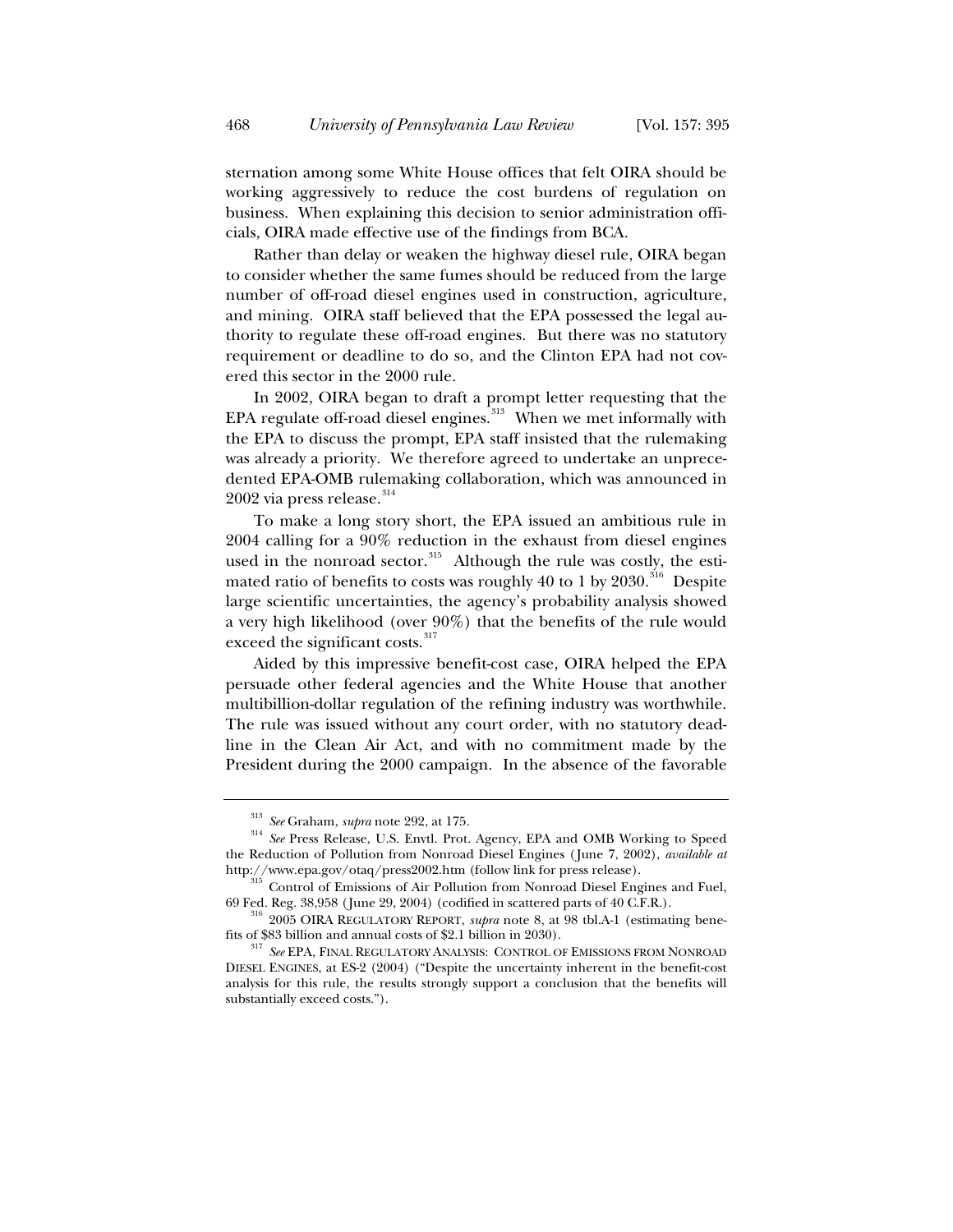information on benefits and costs and the support from OIRA, I doubt whether the EPA would have issued this rule promptly, if at all.

During this same time frame, a controversy erupted over whether the EPA should penalize engine manufacturers that did not comply with the accelerated 2004 deadline for introduction of cleaner engines under the 2000 highway diesel rule. While some manufacturers were ready to comply, others sought delay or small noncompliance penalties. In order to ensure a strong signal favoring environmental innovators in the business sector, OIRA joined the EPA in persuading the Bush administration to support a strong noncompliance penalty formula.<sup>318</sup>

In summary, OIRA's proregulation approach to diesel-engine exhaust is a clear illustration of OIRA responding to an ideology of BCA, not an ideology against regulation or in favor of business interests. In some respects, the tale is reminiscent of OIRA's role in the accelerated phase-out of lead in gasoline in the early 1980s.

## 2. Reducing Sulfur and Nitrogen Oxides from Coal Plants

The second case study concerns a major rule issued by the EPA in 2005 to reduce sulfur dioxide and nitrogen emissions from coal-fired power plants. BCA again reached a determinative result, but this time the sulfur portion of the rule, even though it called for a 70% reduction in emissions, was not as stringent as OIRA believed was justified by BCA. This is an interesting case where the EPA and OIRA joined forces in advocating a rule that was more stringent than the administration could support.

Beginning in 2001, OIRA worked closely with the EPA and other agencies on the President's Clear Skies initiative, an ambitious legislative proposal to rewrite the Clean Air Act.<sup>319</sup> Even though then-Governor Bush had campaigned in favor of the idea in the 2000 presidential contest against Vice President Gore, by 2001 Bush's advisors were split on whether Clear Skies should be proposed.

A significant faction in the administration argued that proposing Clear Skies would serve no constructive purpose. With the Democrats controlling the Senate Committee on Environment and Public Works, skeptics argued that either (a) the Committee would block considera-

<sup>318</sup> *See* Control of Air Pollution from New Motor Vehicles and New Motor Vehicle

Engines, 67 Fed. Reg. 2159 (Jan. 16, 2002) (to be codified at 40 C.F.R. pt. 86). 319 S. 485, 108th Cong. (2003). For a more in-depth version of this case study, see Graham, *supra* note 292, at 181-86.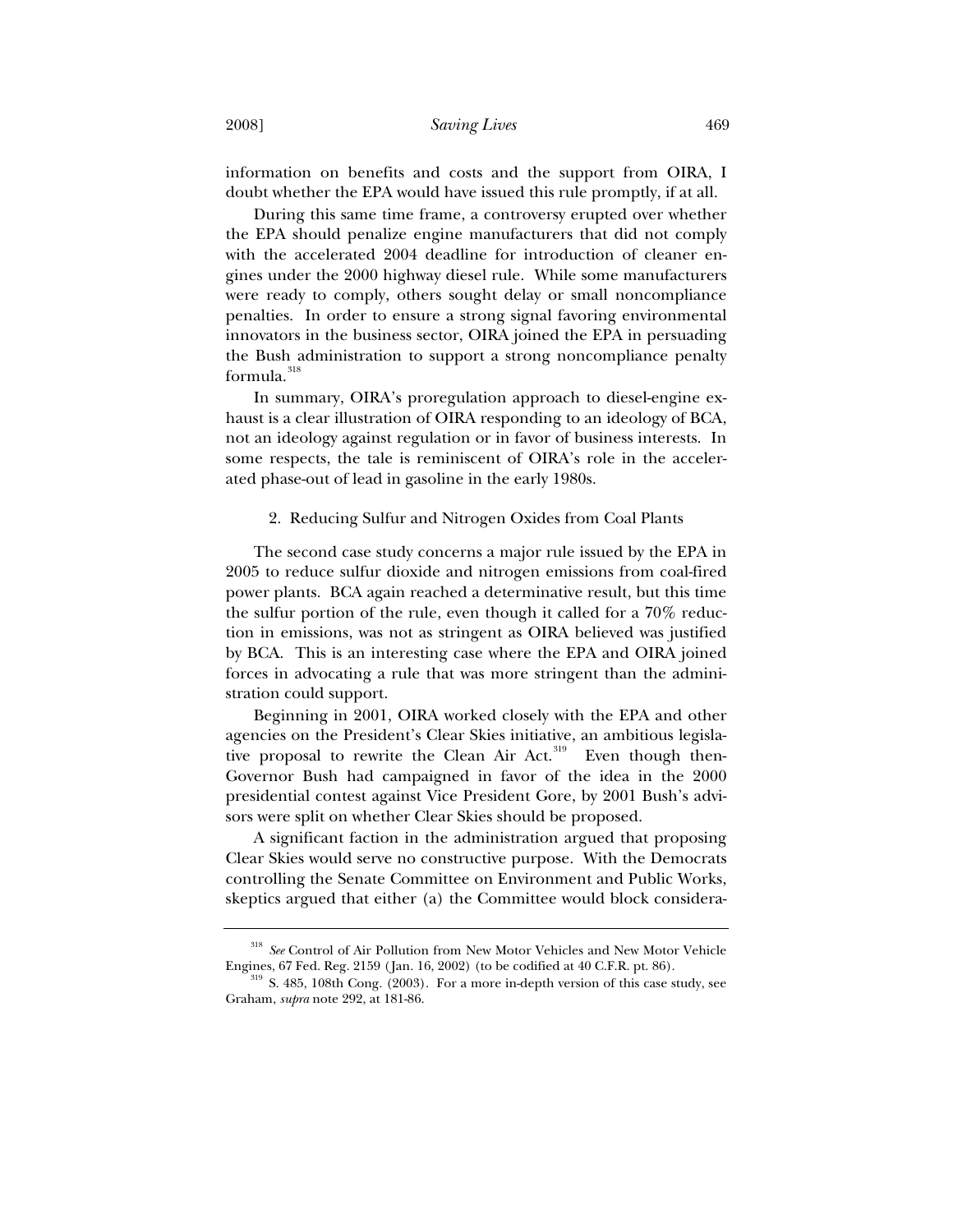tion of Clear Skies, making the President look ineffective, or (b) the Committee would insist upon so many draconian changes to Clear Skies that the bill would not be worth passing.

OIRA joined the White House Council on Environmental Quality and the EPA in the prolegislation camp, but hindsight reveals considerable merit in the skeptical view. Clear Skies was proposed by President Bush but was never considered on the Senate floor, even when the Republicans acquired a 55-45 majority after the 2004 election.<sup>320</sup> A key factor in the defeat of Clear Skies was the President's decision to exclude carbon dioxide from the legislation. He reversed his 2000 campaign pledge to include it along with three other pollutants: sulfur dioxide, nitrogen dioxide, and mercury.<sup>321</sup>

In the course of helping to prepare the Clear Skies proposal, I learned why it can be difficult for benefit-cost insights to determine the content of a legislative proposal, especially when complex regional and partisan politics are in play. Clear Skies called for a uniform, nationwide 70% reduction in three pollutants (sulfur dioxide, nitrogen dioxide, and mercury). From a benefit-cost perspective, OIRA lost its arguments that the sulfur cap should be more stringent (a 90% rather than a 70% reduction) while the mercury cap should be less stringent (than a 70% reduction). What carried the day were arguments that the President's initial proposal to Congress should (1) be easy to explain (e.g., a uniform 70% control for all three pollutants) and (2) leave some room for additional stringency on sulfur in the event that a realistic chance of compromise with Senate Democrats could be found.

<sup>320</sup> *See* Catherine Hunter, *Fall Agenda: "Clear Skies" Emissions Controls*, 63 CQ WKLY. 2313, 2314 (2005) ("[T]he Senate Environment and Public Works Committee deadlocked 9-9, essentially defeating the bill in March."); Shankar Vedantam, *Senate Impasse Stops 'Clear Skies' Measure*, WASH. POST, Mar. 10, 2005, at A4 ("President Bush's bid to rewrite federal air pollution laws ground to a halt in Congress yesterday when Republicans were unable to overcome objections in the Senate Environment and Public Works Committee that the bill would weaken the central pillars of the nation's environmental

<sup>&</sup>lt;sup>321</sup> See Seth Borenstein, *Bush Changes Pledge on Emissions*, PHILA. INQUIRER, Mar. 14, 2001, at A2 ("Reversing a campaign pledge he made in September, President Bush announced yesterday that he would not regulate power plants' emissions of carbon dioxide, which scientists say contributes to global warming."); Press Release, The White House, Text of a Letter from the President to Senators Hagel, Helms, Craig, and Roberts (Mar. 13, 2001), *available at* http://www.whitehouse.gov/news/releases/2001/03/ 20010314.html ("I do not believe, however, that the government should impose on power plants mandatory emissions reductions for carbon dioxide, which is not a 'pollutant' under the Clean Air Act.").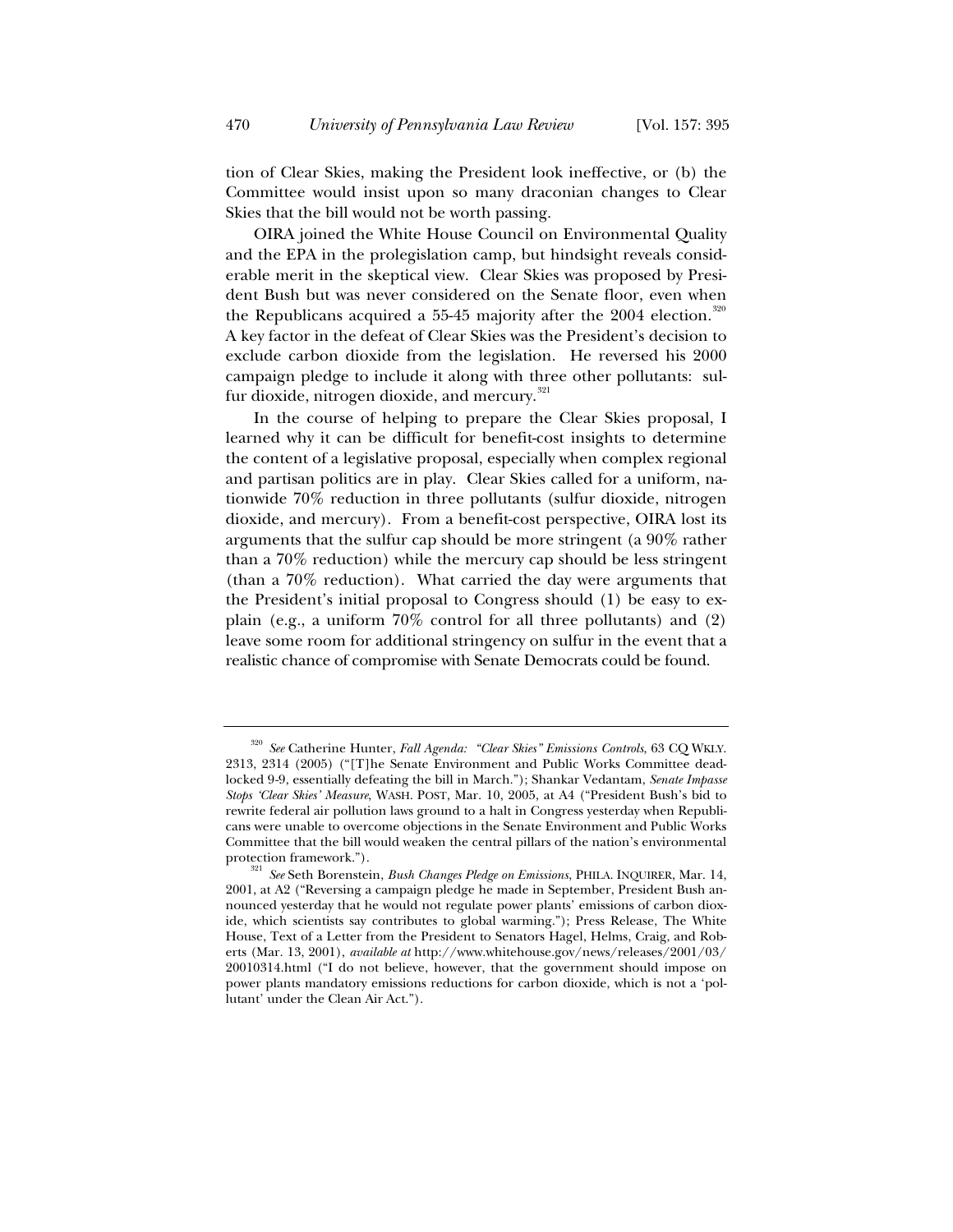In the course of collaborating with the EPA on Clear Skies, I became aware that some senior Bush administration officials were skeptical of the accuracy of the EPA's large benefit estimates for sulfur control. OIRA concluded, given the uncertainties in the EPA's primary estimates, that the EPA should also prepare an alternative set of benefit estimates that were plausible but not as optimistic as the agency's primary estimates. $322$  I instructed my staff to ensure that the  $EPA's$  alternative benefit estimates<sup>323</sup> account for two plausible possibilities: that sulfates do not cause as many premature deaths as the EPA predicted, and that the proper monetary valuation of avoided deaths is not as large as the EPA predicted. $324$ 

The alternative benefit estimate, to which some EPA staff objected strenuously, was almost ten times smaller than the EPA's primary estimate.<sup>325</sup> Yet even the alternative benefit estimate was large enough

misses the point of the alternative analysis.<br><sup>325</sup> The senior discount originated during the Clinton administration in an alternative benefit analysis supporting the 2000 highway diesel rule, even though Laura Lowenstein and Professor Revesz attribute the analytic practice to the George W. Bush administration. *See id.* at 8-9 ("[T]he Bush administration began including alternative benefit estimates in cost-benefit analyses of proposed environmental regulations."); *see also* EPA, *supra* note 323, at xvii tbl.ES-6 (noting that two discounts were used based on different surveys from the United Kingdom, one of -10% and another -41%). My staff at OIRA was (understandably) frustrated that critics of the senior discount did not appreciate (or acknowledge) the fact that, under the alternative estimate, the average

<sup>322</sup> *See* NAT'L RESEARCH COUNCIL, ESTIMATING THE PUBLIC HEALTH BENEFITS OF PROPOSED AIR POLLUTION REGULATIONS 43 tbl.2-2, 46 tbl.2-3 (2002) (summarizing health-benefit estimates for gasoline and highway diesel sulfur-control requirements). <sup>323</sup> I was aware that, during the Clinton administration, the EPA presented "alter-

native" (as well as "primary") benefit estimates in support of the 2000 highway diesel rule. *See* EPA, REGULATORY IMPACT ANALYSIS: HEAVY-DUTY ENGINE AND VEHICLE STANDARDS AND HIGHWAY DIESEL SULFUR CONTROL REQUIREMENTS, at xvii tbl.ES-6  $(2000).$ 

 $324$  For an extensive critique of the alternative benefit estimates on the grounds that the estimates are inconsistent with economic theory and are too low, see Laura J. Lowenstein & Richard L. Revesz, *Anti-Regulation Under the Guise of Rational Regulation: The Bush Administration's Approaches to Valuing Human Lives in Environmental Cost-Benefit Analyses* 64-66 (N.Y. Univ. Law & Econ. Research Paper Series, Working Paper No. 04- 014, Mar. 12, 2004), *available at* http://ssrn.com/abstract=556721 (showing that four questionable techniques led to "an inappropriate undervaluation of environmental benefits of over 85%"). But even with the alleged "undervaluation," the estimated benefits of the Clear Skies proposal exceeded the estimated costs! The alternative estimate was not designed to provide a best estimate; it was intended as a low-bounding estimate that would balance the more optimistic estimate that EPA staff favored. The presentation of the alternative estimate (as well as the larger, primary benefit estimate) helped to generate consensus in the White House for a multibillion-dollar lifesaving proposal. By attacking the alternative benefit estimate as if it stood alone (rather than as a supplement to the primary estimate), the critique by Lowenstein and Revesz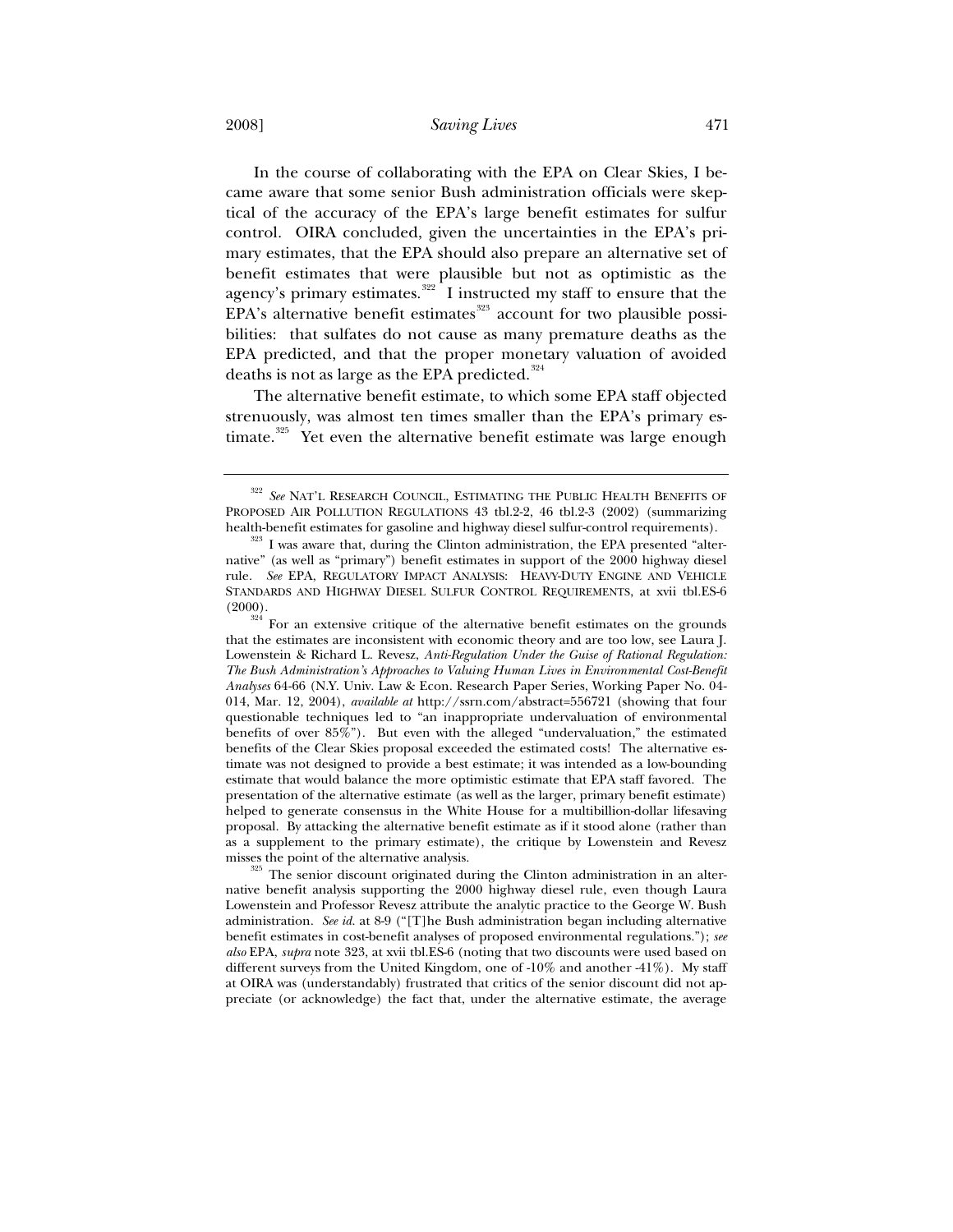to support stricter sulfur limits than were contained in the Clear Skies proposal, a point that I made repeatedly to skeptical officials from the Department of Energy (DOE) and the White House.

In 2003, as it became increasingly certain that Congress would not pass Clear Skies, the President instructed OIRA to begin working with the EPA on rulemakings that would accomplish as much of the administration's agenda as possible under existing Clean Air Act authority. In March 2005, when the Senate failed in a last-ditch effort to move Clear Skies, the EPA issued a final rule on sulfur and nitrogen control. Called the Clean Air Interstate Rule  $(CAIR)$ ,  $326$  the measure was justified as a tool to prevent the interstate transport of pollution. It was the most expensive new regulation of business that I cleared during my tenure at OIRA.<sup>327</sup>

CAIR compelled a 60% to 70% reduction in emissions of sulfur dioxide and nitrogen dioxide from coal-fired power plants located east of the Mississippi River. The economic case for the rule is impressive, since the estimated ratio of benefits to costs is roughly 30 to

year of life saved for a senior citizen was valued at a premium compared to the average year of life saved for a middle-aged adult. In particular, the alternative estimate placed the average value of a life-year at \$172,000 for those under age 65 and \$434,000 for those over age 65. Cass R. Sunstein, Essay, *Lives, Life-Years, and Willingness to Pay*, 104 COLUM. L. REV. 205, 208 n.18 (2004). *See generally* James K. Hammitt, *Valuing Mortality Risk: Theory and Practice*, 34 ENVTL. SCI.&TECH. 1396, 1399 (2000) (noting that empirical studies suggest that the value of a statistical life (VSL) is not constant but increasing with age). Under a nonconstant VSL method, the overall valuation of life for seniors could be higher or lower than the preferred VSL figure for middle-aged adults, depending upon how many years of life are at risk. *See* Lisa A. Robinson, *How US Government Agencies Value Mortality Risk Reductions*, 1 REV. ENVTL. ECON. & POL'Y 283, 287  $(2007)$  (discussing the controversy surrounding the "senior discount implicit in age-<br>adjusted VSL estimates used by the EPA").

 $^{326}$  70 Fed. Reg. 25,162 (May 12, 2005) (codified in scattered parts of 40 C.F.R.). In 2008, the D.C. Circuit vacated CAIR on statutory grounds that were not directly related to benefit-cost considerations. *See* North Carolina v. EPA, 531 F.3d 896, 929 (D.C. Cir. 2008). It is not yet clear whether CAIR will be redone or whether Congress will seek to accomplish similar goals through legislative action. Either way, it is likely that the policy outcome will move even more strongly in the direction favored by OIRA, which was stricter control of sulfur dioxide (and to a lesser extent nitrogen dioxide). Legislative action would be the best approach to achieving a national cap-and-trade program, including the possible inclusion of carbon dioxide as another tradable pollutant.

The EPA estimated the social costs of CAIR to be \$1.9 billion in 2010 and \$2.6 billion in 2015 (using a 3% discount rate), or \$2.1 billion in 2010 and \$3.1 billion in 2015 (at a 7% discount rate). Clean Air Interstate Rule*,* 70 Fed. Reg. at 25,305.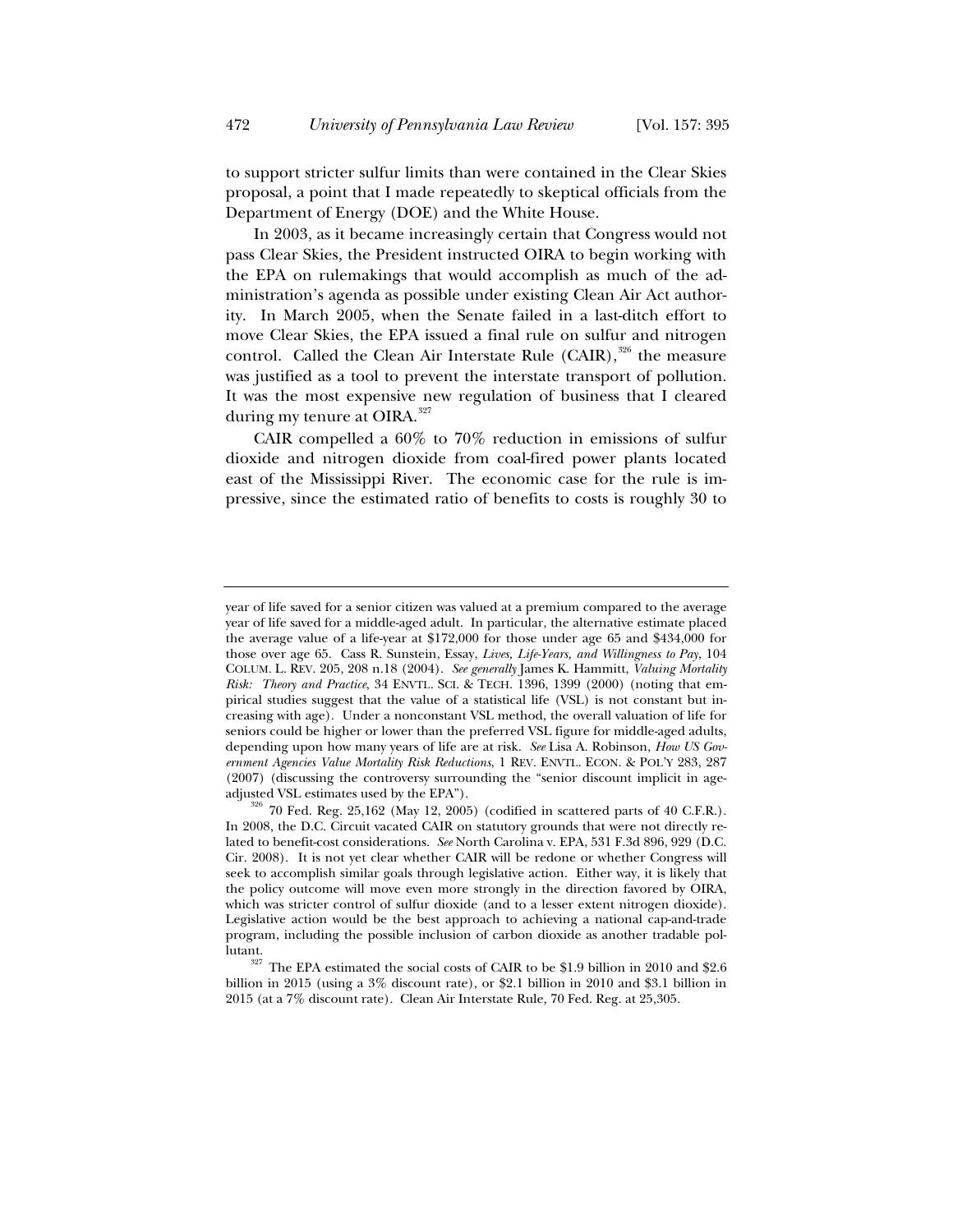1.<sup>328</sup> The alternative benefit estimate, if it had been presented, would have exceeded costs by more than 3 to  $1.^{329}$ 

By 2015 the sulfur controls in CAIR are projected to prevent 17,000 premature deaths, 8700 cases of chronic bronchitis, 22,000 nonfatal heart attacks, 10,500 hospitalizations, 1.7 million lost work days, and 9.9 million days of restricted physical activity.<sup>330</sup> The health gains from the nitrogen controls were much smaller but significant: 2800 fewer hospital admissions for respiratory illnesses, 280 fewer emergency room visits for asthma, 690,000 fewer days with restricted activity, and 510,000 fewer days when children are absent from school due to illness. The number of premature deaths prevented by the nitrogen controls could be as large as 17,000 per year.

CAIR covered only power plants. OIRA tried to persuade the administration that a supplemental rule should be issued to cover industrial boilers and other stationary sources of sulfur emissions not included in CAIR. OIRA also met with some representatives of industrial sources and environmental groups interested in such a rulemaking. Even though the benefit-cost case for extension of the rule to other stationary sources would probably have been powerful, OIRA was not successful in building consensus on this issue.

In summary, CAIR salvaged most of the sulfur- and nitrogencontrol benefits that were contained in the failed Clear Skies proposal. With projected benefits exceeding \$100 billion per year, CAIR is one of the most beneficial rules in the history of OIRA.<sup>331</sup> Due to the complex congressional and regional politics, BCA exerted less in-

 $^\mathrm{328}$  OFFICE OF MGMT. & BUDGET, 2006 REPORT TO CONGRESS ON THE COSTS AND BENEFITS OF FEDERAL REGULATION AND UNFUNDED MANDATES ON STATE, LOCAL, AND TRIBAL ENTITIES 61 tbl.A-1 (2006) (illustrating that in 2015 the benefits and costs of CAIR were projected by the EPA to be \$101 billion and \$3.1 billion respectively, suggesting a benefit-cost ratio of 32.6).<br><sup>329</sup> The alternative estimates were used by the EPA and OMB during internal ad-

ministration discussions of Clear Skies in 2002, but were not published in conjunction with CAIR in 2005. However, a formal probability analysis published as an appendix to the RIA of the CAIR rule also shows that the benefits of the CAIR rule, especially the sulfur cap, are highly likely to exceed the costs. *See* EPA, DOC. NO. EPA-452/R-05-002, REGULATORY IMPACT ANALYSIS FOR THE FINAL CLEAN AIR INTERSTATE RULE, at B-11 (2005).

 $\frac{330}{331}$  Clean Air Interstate Rule, 70 Fed. Reg. at 25,307 tbl.X-1.<br> $\frac{331}{100}$  The only two federal rulemakings that may have equal or larger benefits are the EPA's 1993 program to control acid rain and the EPA's 2000 highway diesel rule. However, the EPA's published benefit estimates for these rules are not comparable to the CAIR benefit estimates because the available data and EPA methods of benefit assessment for particulate control have changed since the 1990s.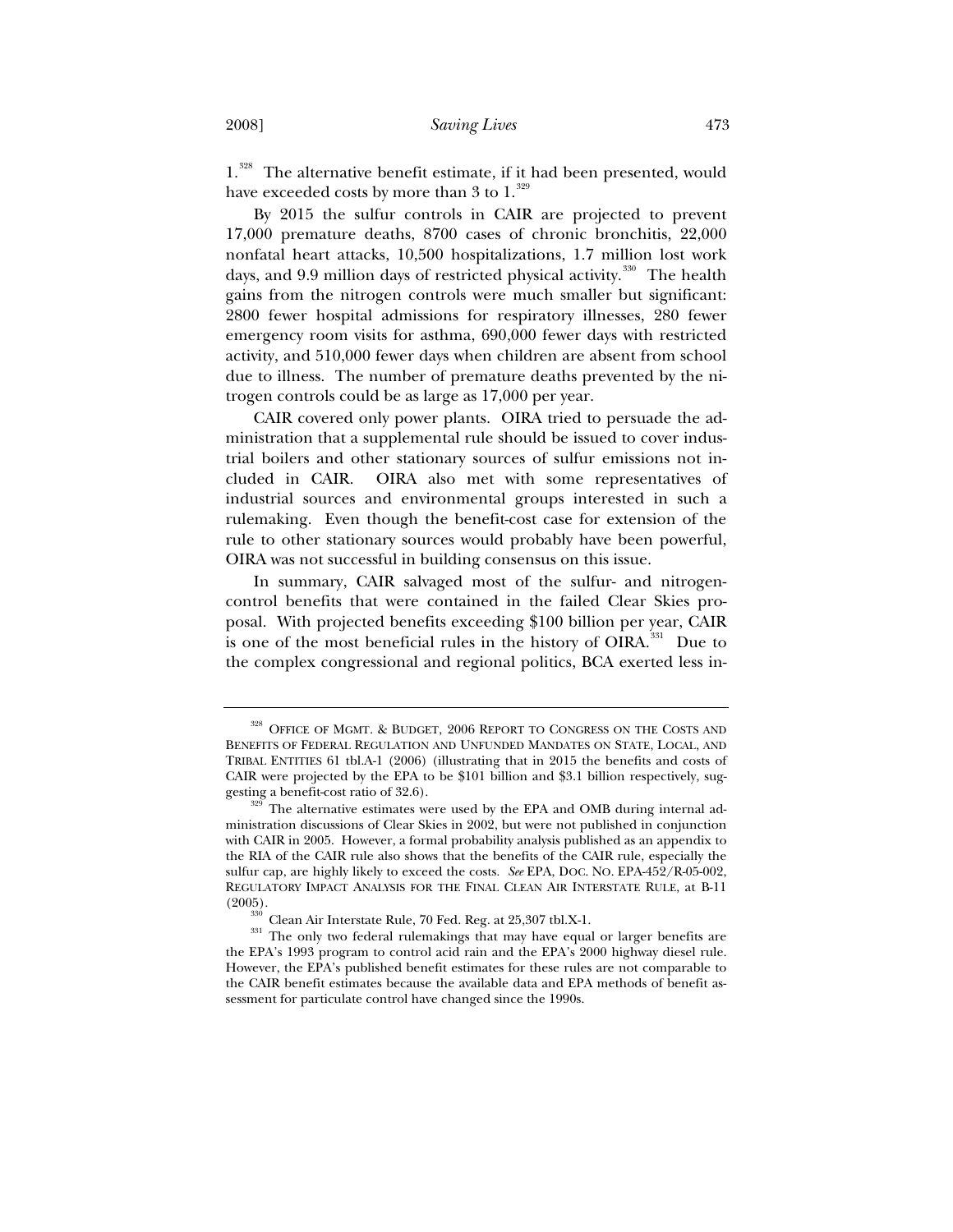fluence on this issue than I would have preferred (e.g., BCA supported even stricter sulfur limits than CAIR required, and BCA probably would have supported inclusion of industrial plants as well as power plants). Although the CAIR rule did not go as far as OIRA advocated, the CAIR rule is another illustration of OIRA's playing a proregulation, pro-lifesaving role in collaboration with the EPA.

# 3. Increasing the Fuel Efficiency of Cars and Light Trucks

The final case study examines reform of federal fuel economy standards for passenger cars and "light trucks" (SUVs, pickups, and vans). This case study challenges two myths in the legal literature: the notion that risk-tradeoff analysis, a variant of BCA, is only a tool of deregulation;<sup>332</sup> and the notion that BCA necessarily leads to less stringent standards than feasibility analysis.<sup>333</sup> The reform of most concern to OIRA—adjusting mileage standards for cars and trucks based on vehicle size to protect safety—was adopted, affirmed by the federal judiciary, and codified in energy legislation passed in late 2007.<sup>334</sup> Although other aspects of this case study are still not fully resolved due to litigation and new legislation, it is a powerful illustration of the role of OIRA in regulatory policy.<sup>335</sup>

At the beginning of the Bush administration, the federal Corporate Average Fuel Economy (CAFE) program, which sets mileage rules for new cars and light trucks, was moribund. Congress had granted DOT authority in 1974 to set mileage rules, but in 1996 a bipartisan coalition in Congress began adding "riders" to DOT appropriations bills that froze the standards at 27.5 miles per gallon (mpg) for cars and  $20.7$  mpg for light trucks.<sup>336</sup> As a result, the combined fuel-

<sup>332</sup> *See* Samuel J. Rascoff & Richard L. Revesz, *The Biases of Risk Tradeoff Analysis: Towards Parity in Environmental and Health-and-Safety Regulation*, 69 U. CHI. L. REV. 1763, 1793 (2002) ("Risk tradeoff analysis began as a tool of deregulation. . . . The emergence and ascendancy of risk tradeoff analysis is closely linked to the rise of [BCA] during two antiregulatory 'moments' in recent American political history: President Reagan's election in 1980, and the 1994 legislative elections that . . . produced Repub-

lican majorities in both houses."). 333 *See, e.g.*, Driesen, *supra* note 180, at 3 ("[B]y demanding stringent regulation where such regulation does not threaten widespread shutdowns, [feasibility analysis] maximizes the protection of health  $\dots$ .").

 $\frac{334}{10}$  Energy Independence and Security Act of 2007, Pub. L. No. 110-140, § 102, 121 Stat. 1492, 1498-1501 (to be codified at 49 U.S.C. § 39202).

<sup>&</sup>lt;sup>335</sup> This case study draws from but elaborates upon Graham, *supra* note 292, at 177-81.<br><sup>336</sup> ROBERT BAMBERGER, CONG. RESEARCH SERV., AUTOMOBILE AND LIGHT TRUCK FUEL ECONOMY: THE CAFE STANDARDS (2002).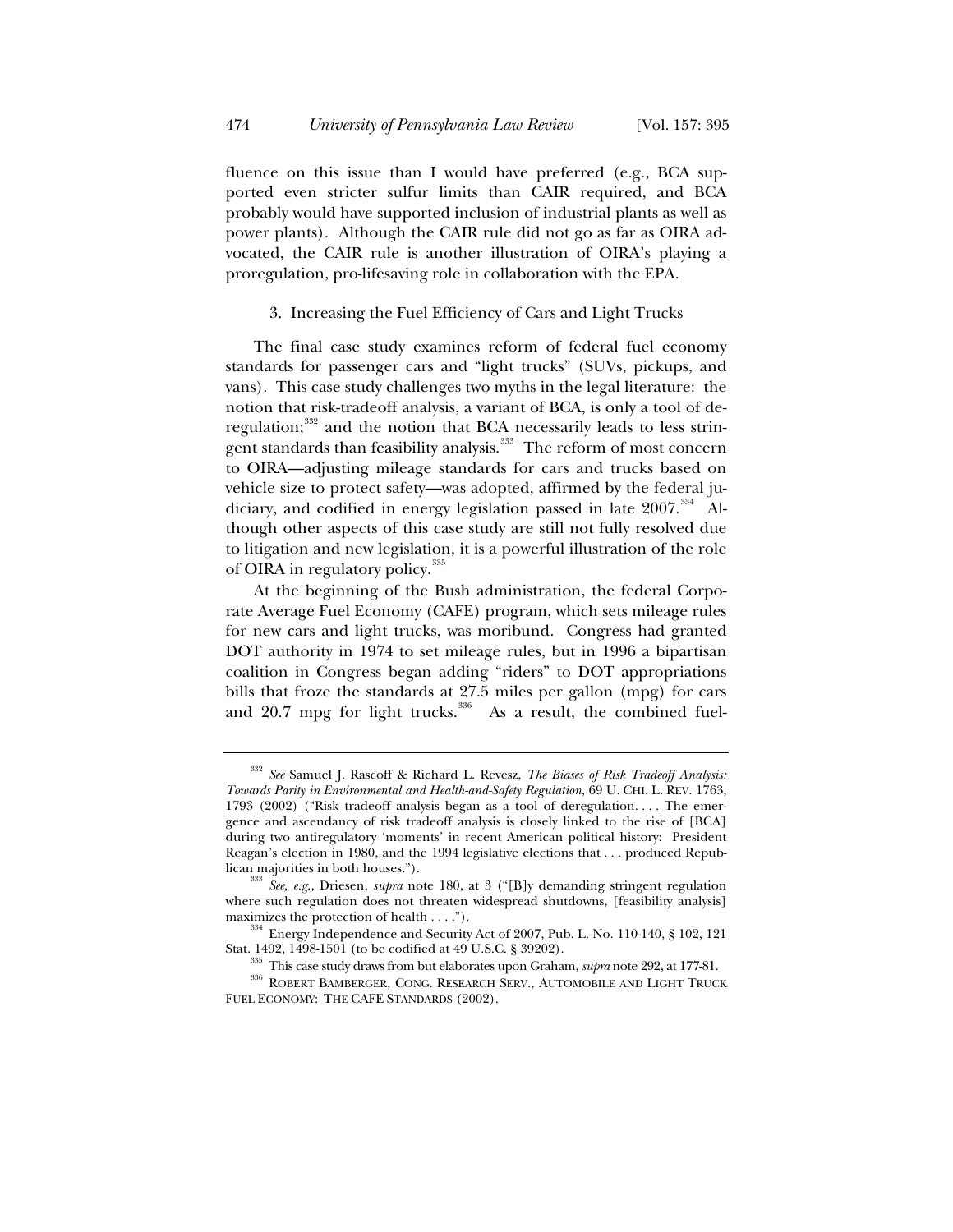economy of new "light-duty" vehicles (cars and light trucks) was about 21 mpg in model year 2006, unchanged from twelve years earlier.<sup>337</sup>

Nor had the EPA established any limits on the carbon dioxide emissions by cars and light trucks, even though the Clinton administration negotiated an international treaty to reduce carbon dioxide emissions and slow the pace of global climate change.<sup>338</sup> A petition was filed with the EPA in 1999 requesting that the EPA regulate carbon dioxide emissions from motor vehicles as an air pollutant under the Clean Air Act.<sup>339</sup> The Clinton administration was slow to respond to the petition and effectively handed the issue to the incoming Bush administration.

Due to the slow pace of deliberations in Washington, D.C., the California legislature, with encouragement from organized environmental groups, began to consider a bill that would authorize the California Air Resources Board (CARB) to establish carbon-emission rules for new cars and light trucks sold in California. Vehicle manufacturers opposed the effort to regulate cars through state legislative action.<sup>340</sup>

Recognizing that CAFE was at the heart of both energy-policy and climate-policy debates, the President's energy task force recommended in May 2001 that the DOT determine whether CAFE should be revitalized or replaced with more market-based policies.<sup>341</sup> The task force also recommended that Congress authorize tax credits for consumers who purchased vehicles with innovative fuel-saving tech-

<sup>&</sup>lt;sup>337</sup> EPA, DOC. NO. EPA420-R-011, LIGHT-DUTY AUTOMOTIVE TECHNOLOGY AND FUEL ECONOMY TRENDS: 1975 THROUGH 2006, at 7 (2006), *available at* ECONOMY TRENDS: 1975 THROUGH 2006, at 7 (2006), *available at* http://permanent.access.gpo.gov/

lps73194/420r06011.pdf ("The average fuel economy for all model year 2006 lightduty vehicles is estimated to be 21.0 mpg—the same value as achieved in 1994.").<br><sup>338</sup> Kyoto Protocol to the United Nations Framework Convention on Climate

Change, Dec. 10, 1997, 37 I.L.M. 22. 339 *See* Control of Emissions from New and In-Use Highway Vehicles and Engines,

<sup>66</sup> Fed. Reg. 7486 (Jan. 23, 2001) (soliciting public comments regarding the 1999 petition submitted by the International Center for Technology Assessment and other groups). 340 *See* Jeffrey Ball & Jim Carlton, *California Pact Would Place Cap on Emissions*, WALL

ST. J., Aug. 31, 2006, at A1 (reporting that the auto industry sued to stop a measure mandating a decrease of emissions by 2016 from cars and light trucks sold in California).  $341$  One of the market-based reforms favored by economists was an increase in the

federal gasoline tax. *See* U.S. CONG. BUDGET OFFICE, REDUCING GASOLINE CONSUMP-TION: THREE POLICY OPTIONS 15 (2002), *available at* http://www.cbo.gov/ftpdocs/ 39xx/doc3991/11-21-GasolineStudy.pdf ("A well-designed increase in the federal tax on gasoline would give consumers a direct incentive to reduce gasoline consumption.").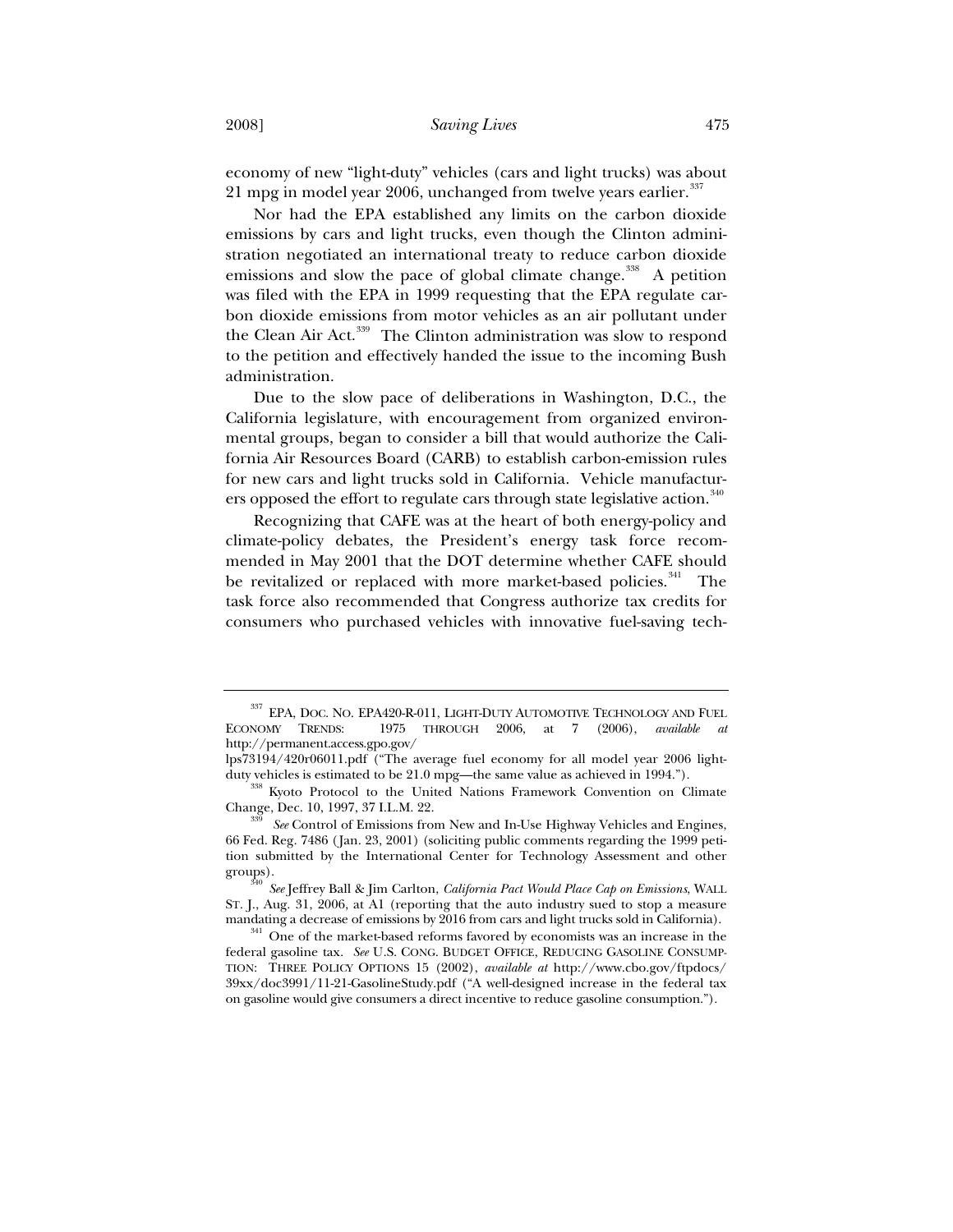nology such as hybrid engines. $342$  A window of opportunity to reform CAFE occurred in the summer of 2001 when the National Academy of Sciences released a comprehensive assessment of the CAFE program.

Using information from RTA,<sup>343</sup> the NAS concluded that while CAFE rules do reduce fuel consumption, they also create safety risks. The NAS found that the doubling of car-mileage rules from 14 to 28 mpg between 1975 and 1985 contributed to 2000 excess fatalities per year as carmakers downsized their fleets to save fuel. Instead of scrapping CAFE, the NAS suggested that the CAFE program be reformed to account for vehicle attributes (e.g., weight or size) and thereby minimize adverse safety impacts. The NAS also called for a variety of market-based reforms of the program (e.g., permission for companies to trade CAFE compliance credits and consolidation of the separate programs for imported cars, domestic cars, and light trucks).<sup>344</sup>

Impressed with the NAS recommendations, the Bush administration requested that Congress provide new legislative authority to reform CAFE. However, that idea went nowhere because none of the key stakeholders (the auto industry, the United Auto Workers, or environmental and consumer groups) supported giving the DOT broad authority to reform CAFE.

On the heels of this legislative drubbing, the President instructed OIRA to work with the DOT and other agencies to reform CAFE as much as possible in response to the NAS report, using existing legal authority.<sup>345</sup> The President hoped that, if the stakeholders learned more specifics about how CAFE could be improved, they might be persuaded to support (or tolerate) legislative reform at a later date.

<sup>&</sup>lt;sup>342</sup> *See* NAT'L ENERGY POLICY DEV. GROUP, NATIONAL ENERGY POLICY ch. 4 (2001) (detailing recommendations to increase energy conservation and efficiency).

 $343$  One of the earliest RTAs to expose the safety risks of CAFE regulation was Robert W. Crandall & John D. Graham, *The Effect of Fuel Economy Standards on Automobile Safety*, 32 J.L. & ECON. 97, 98 (1989) (estimating the effects of CAFE and concluding that "the real social cost of [CAFE] is much greater than is commonly believed"). But the crucial study that laid the groundwork for the NAS's determination was CHARLES J. KAHANE, NAT'L HIGHWAY TRAFFIC SAFETY ADMIN., DOT HS 809 662, VEHI-CLE WEIGHT, FATALITY RISK AND CRASH COMPATIBILITY OF MODEL YEAR 1991–99 PAS-SENGER CARS AND LIGHT TRUCKS (2003), *available at* http://www.nhtsa.dot.gov/cars/ rules/regrev/evaluate/pdf/809662.pdf, which expanded upon past analyses of vehicle

weight and fatality risk of 100-pound reductions in light trucks and vans and in passenger cars.<br><sup>344</sup> COMM. ON THE EFFECTIVENESS AND IMPACT OF CORPORATE AVG. FUEL ECON. (CAFE) STANDARDS,, *supra* note 208, at 114.

 $345$  Request for Comments; National Academy of Sciences Study and Future Fuel Economy Improvements, Model Years 2005–2010, 67 Fed. Reg. 5767 (Feb. 7, 2002).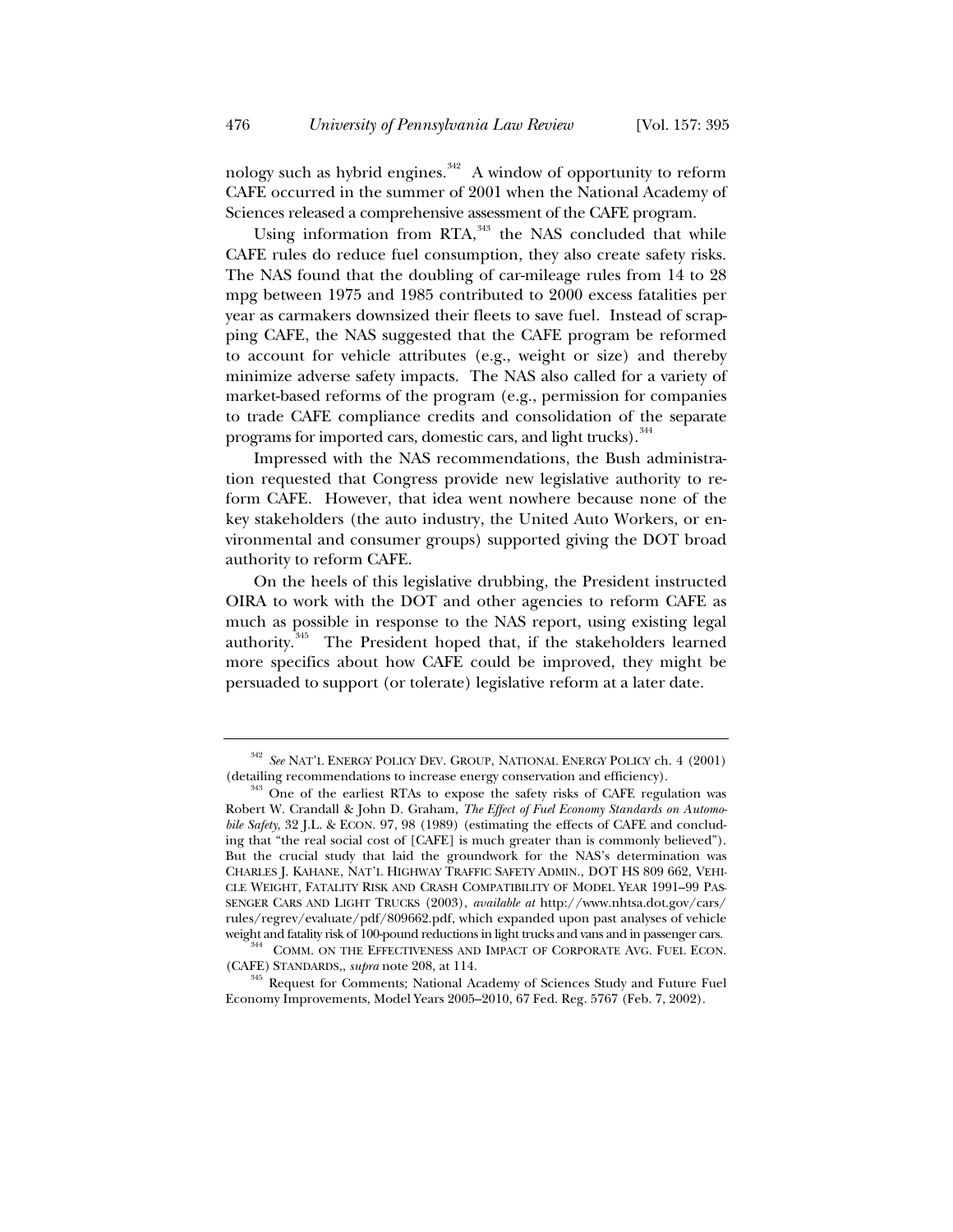2008] *Saving Lives* 477

In 2002 the California legislature enacted Assembly Bill 1493, which authorized CARB to reduce greenhouse gas emissions from new vehicles sold in California.<sup>346</sup> Recognizing the danger of California rules, the industry and the United Auto Workers persuaded Congress to lift the freeze on federal CAFE standards, setting the stage for complex litigation about whether federal CAFE standards preempt state carbon standards.

From model years 2005 to 2011, the DOT gradually raised the light-truck mileage requirements by about 16%, from 20.7 mpg to  $24.0$  mpg.<sup>347</sup> The new rules were projected to save more fuel (in excess of 10 billion gallons per year, once fully implemented) than any previous rulemaking in the twenty-year history of the light-truck CAFE program.<sup>348</sup> In these rulemakings, the DOT took the legal position that these rules preempted any related state rules, such as California's carbon plan.

The fuel savings in 2011 are mandated under a reformed regulatory structure that sets different mileage requirements for each vehicle based on its size (defined as "footprint," roughly the area between the four wheels).<sup>349</sup> The size-based reform, which was championed by an OIRA-DOT alliance, is projected to enhance safety for two independent reasons. First, the size-adjusted mileage rules encourage vehicle manufacturers to enhance fuel efficiency by implementing new fuel-saving technology (e.g., hybrid-electric engines or advanced diesel technology) rather than by downsizing vehicles. The NAS had documented the safety risks of downsizing vehicles. Second, the reform accomplished roughly equal stringency in mileage requirements for smaller SUVs and large sedans and station wagons.<sup>350</sup> Consequently,

 $\frac{346}{347}$  CAL. HEALTH & SAFETY CODE §§ 42823, 43018.5 (West 2006).<br> $\frac{347}{347}$  Light Truck Average Fuel Economy Standards Model Years 2005–2007, 68 Fed. Reg. 16,868 (Apr. 7, 2003) (codified at 49 C.F.R. pt. 553); Average Fuel Economy Standards for Light Trucks Model Years 2008–2011, 71 Fed. Reg. 17,566 (Apr. 6, 2006)

<sup>&</sup>lt;sup>348</sup> See NAT'L HIGHWAY TRAFFIC SAFETY ADMIN., U.S. DEP'T OF TRANSP., STUDY OF FEASIBILITY AND EFFECTS OF REDUCING USE OF FUEL FOR AUTOMOBILES 13 (2006) ("We estimated that the 2008–2011 light truck standards could save up to 10.7 billion gallons of fuel over the lifetime of the vehicles sold during those model years . . . ."); Laura

Meckler, *Fuel Standards Set for Auto Makers*, WALL ST. J., Mar. 30, 2006, at A2. 349 The DOT showcased the "footprint" reform plan in a proposed rulemaking. *See* Average Fuel Economy Standards for Light Trucks; Model Years 2008–2011, 70 Fed. Reg. 51,414 (Aug. 30, 2005) (codified at 49 C.F.R. pts. 523, 533, 537).<br><sup>350</sup> *See* Average Fuel Economy Standards for Light Trucks Model Years 2008–2011,

<sup>71</sup> Fed. Reg. at 17,619 (detailing reduced incentives to participate in the CAFE program because of safety concerns).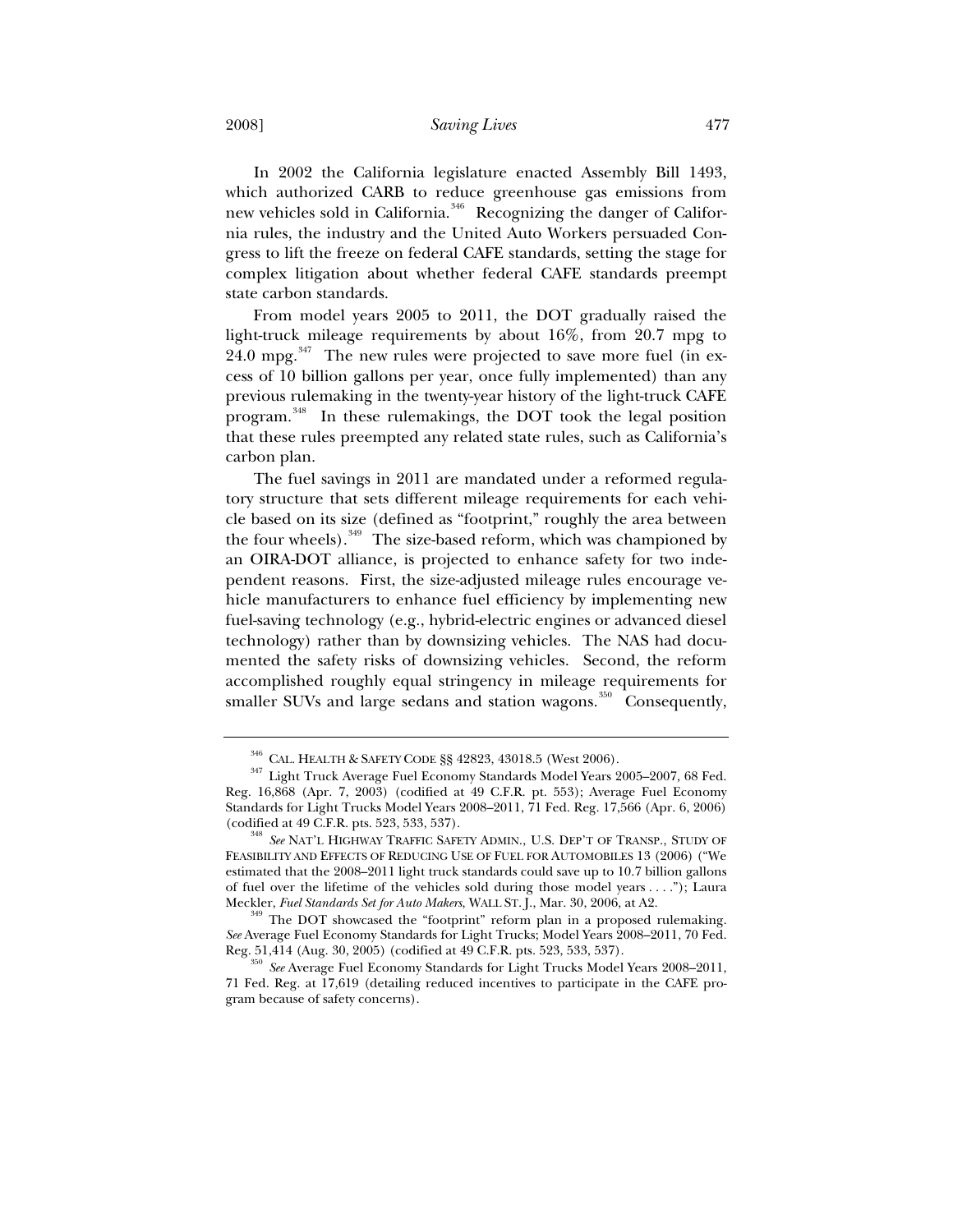vehicle manufacturers no longer have a perverse incentive to raise the center of gravity of passenger vehicles in order to obtain the more lenient "light-truck" classification in the CAFE program. A higher center of gravity in vehicle design contributes to a vehicle's tendency to roll over when it strikes a roadside tripping mechanism. For these two independent reasons, size-adjusted CAFE standards are expected to pose fewer safety risks than application of a uniform MPG standard to all manufacturers.

The setting of the stringency of the mileage rules for model year 2011 illustrates how a benefit-cost approach can lead to more stringent rules than a feasibility analysis. Historically, NHTSA set mileage rules based on affordability, a form of feasibility analysis. Since the two firms producing a majority of new light trucks (Ford Motor Company and General Motors Corporation) were under serious financial strain (including possible bankruptcy), some officials in the Bush administration argued that tighter mileage rules for light trucks were not affordable. $351$  OIRA countered that feasibility, as defined for CAFE purposes, should ignore the financial condition of individual companies. Instead, BCA should be employed to set feasible mileage standards that maximize net social welfare for the nation as a whole. $35$ Overall, the 2011 standards are projected to generate an increasing amount from \$1 billion to \$3 billion per year in benefits, with a benefit-cost ratio averaging 1.25 (excluding benefits from diminished carbon dioxide emissions, which were quantified but not monetized).<sup>353</sup>

With encouragement from OIRA, CAFE rules were also extended to include large passenger SUVs (e.g., the Hummer), but OIRA did not prevail in the effort to include large pickup trucks that weigh between 8500 and 10,000 pounds.<sup>354</sup> This is another example where

<sup>351</sup> *Cf., e.g.*, Sholnn Freeman, *Truck and SUV Sales Plunge as Gas Prices Rise*, WASH. POST, Oct. 4, 2005, at D1 (reporting that from September 2004 to September 2005, General Motors saw a 24.1% drop in auto sales in the United States, while Ford experi-

enced a 20.1% drop).  $\frac{352}{352}$  Average Fuel Economy Standards for Light Trucks 2008–2011, 71 Fed. Reg. at

<sup>17,588.</sup>  $^{353}$  *Id.* at 17,622-23.  $^{354}$  The administration was concerned that Congress was on record against the inclusion of large pickup trucks. In 2002, an energy bill amendment that was sponsored by Senator Zell Miller and aimed at exempting pickup trucks from CAFE regulation passed the Senate 56 to 44 with the support of seventeen Democratic senators (including then–Majority Leader Tom Daschle). 58 CQ ALMANAC, at S-13 (2002) (reporting that numerous Democratic senators supported Miller's amendment).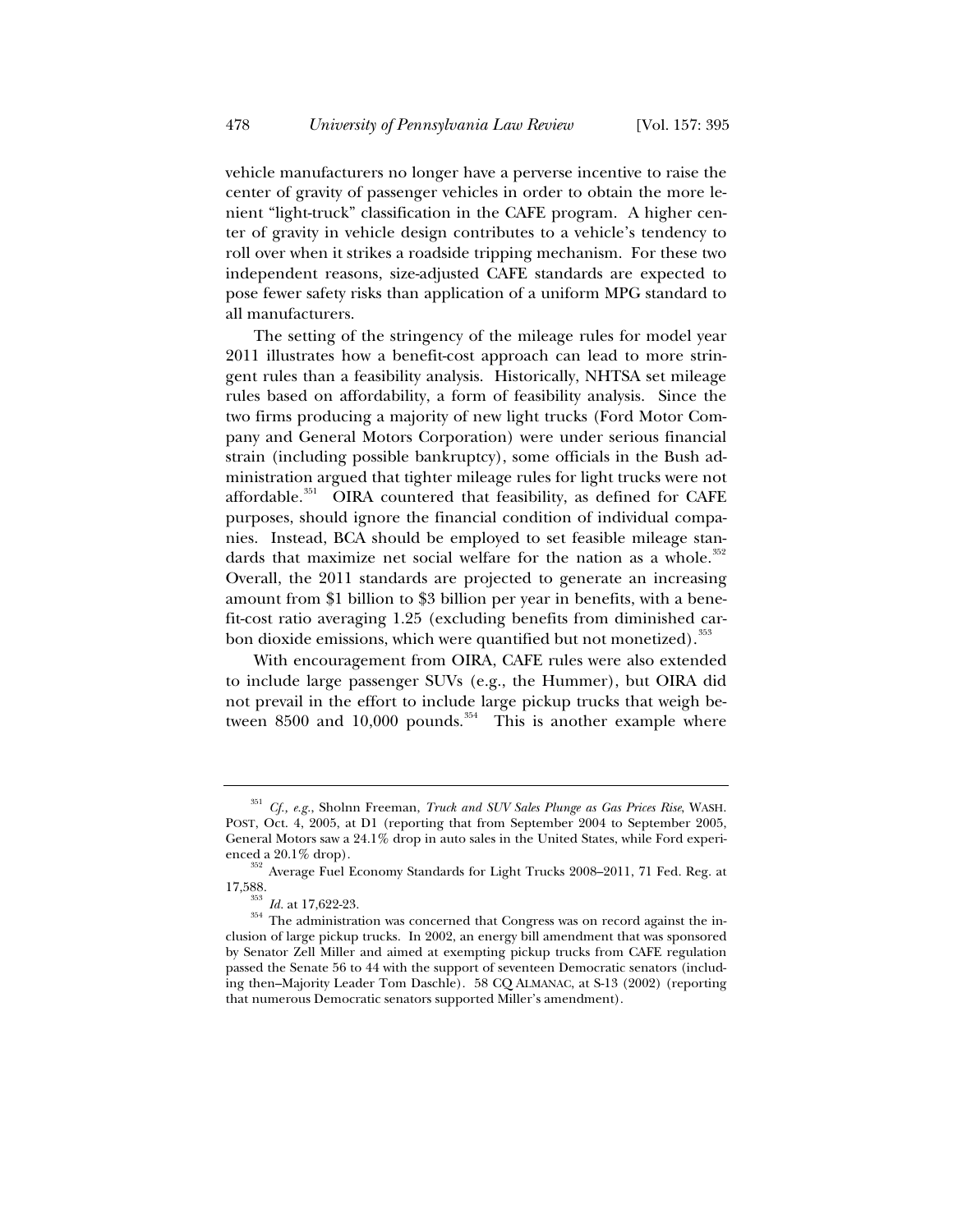benefit-cost considerations caused OIRA to argue for a more expansive regulatory program.

When the DOT, with OIRA support, sought to move forward with the CAFE reform plan, some offices in the EOP objected. The OIRA-DOT alliance prevailed on CAFE reform only after President Bush resolved an internal dispute in the Oval Office in 2005. But environmental groups sued the DOT on the grounds that the reformed mileage rules did not save enough fuel.

In early 2007, President Bush went further and called for new legislation to raise the mileage standards for light trucks while extending the size-based reforms to passenger cars. Overall, Bush called for a 4% per year gain in overall fuel economy (cars and light trucks) through 2017. Later in the year, when the Supreme Court ruled that the EPA already had the necessary authority to achieve fuel-economy gains and carbon-emission control under the Clean Air Act,<sup>355</sup> President Bush instructed the EPA and the DOT to work together on an administrative plan to achieve his legislative goal of  $4\%$  per year.<sup>356</sup>

In late 2007, a federal appeals court remanded the 2008–2011 CAFE rules to NHTSA for reconsideration on the grounds that some of NHTSA's reasoning was arbitrary and capricious.<sup>357</sup> Interestingly, two of the reasons for the remand are consistent with OIRA's views (i.e., the need to include a monetized value of carbon dioxide in the benefit calculation and the need to extend the program to include large pickup trucks).<sup>358</sup> Importantly, the court upheld NHTSA's new benefit-cost approach to feasibility analysis and did not object to the size-based reforms.<sup>359</sup>

The auto industry lost the initial rounds of litigation against state carbon plans in Vermont and California. Although they appealed these decisions, they also intensified efforts to enact national legislation. In late 2007 Congress responded by passing legislation aimed at

<sup>355</sup> Massachusetts v. EPA, 127 S. Ct. 1438, 1459-62 (2007). 356 *See* John D. McKinnon et al., *Bush Orders Stricter Rules on Auto Mileage*, WALL ST. J., May 15, 2007, at A1. 357 Ctr. for Biological Diversity v. Nat'l Highway Traffic Safety Admin., 508 F.3d

<sup>508, 514 (9</sup>th Cir. 2007) (ordering NHTSA to revise its average fuel-economy standards for 2008–2011), *vacated on other grounds*, No. 06-71891, 2008 WL 3822966 (9th Cir. Aug. 18, 2008). 358 *Id.* at 524. 359 *Id.* at 530.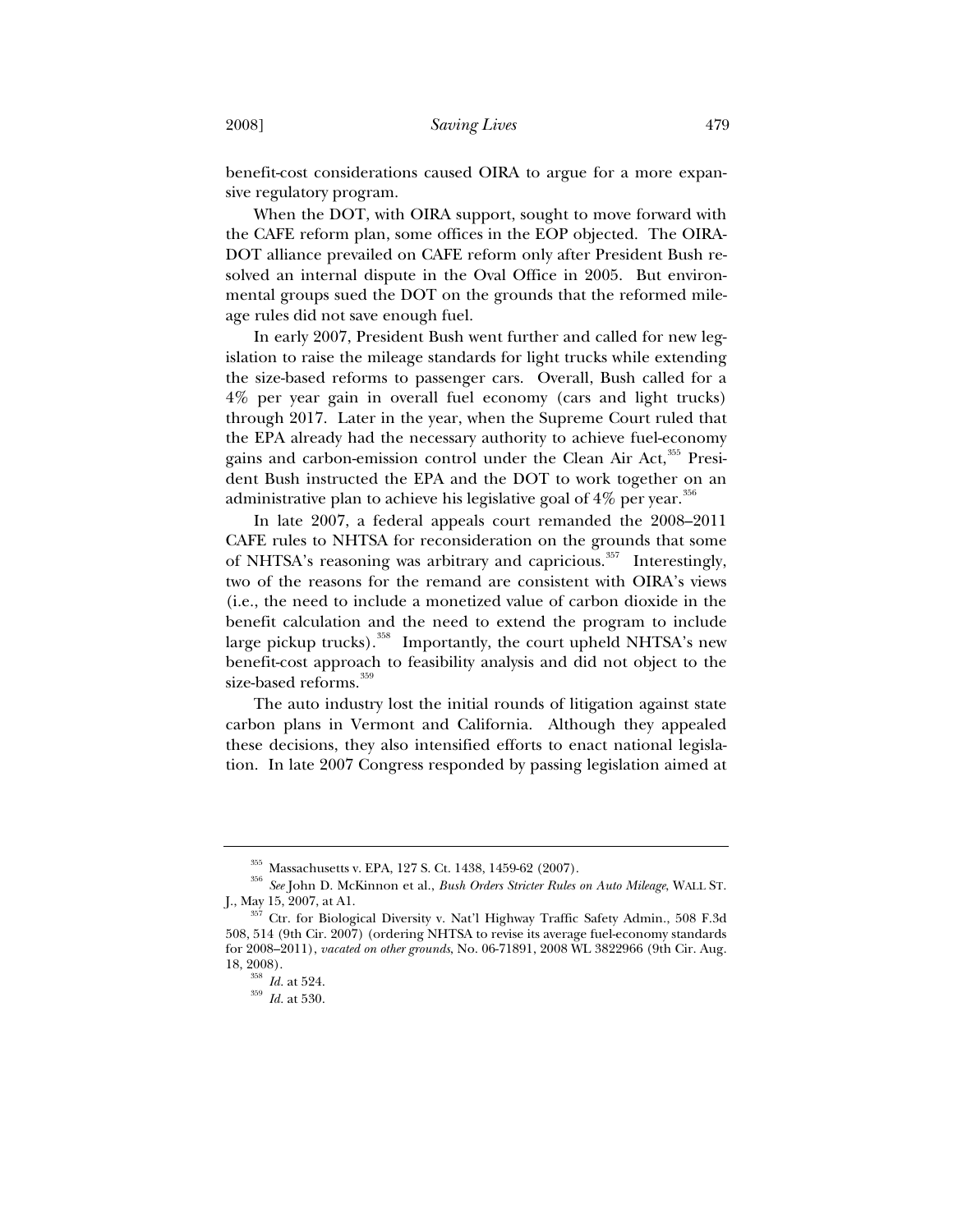achieving 35 mpg by 2020 using a reformed system that adjusts mileage rules based on vehicle size, weight, and other attributes.<sup>360</sup>

The practical importance of national CAFE reform will be diminished if California and more than twelve other states proceed with their ambitious regulatory programs to reduce carbon emissions from new cars and light trucks. The California plan, finalized in 2004, has the practical effect of compelling mpg gains that are larger and take effect sooner than the 35 mpg mandate recently stipulated by Congress.<sup>361</sup> But the California plan is risky because it does not contain the safer size-based reforms. The multiple state-level plans are so stringent and inflexible that substantial economic upheaval in Michigan and other automotive-dependent states could result. In late 2007 the EPA denied California's request for a waiver, but the EPA's decision could be overturned by Congress or the courts.<sup>362</sup> Or California and other states could use other policy instruments (e.g., "feebates") to force large increases in the fuel economy of new cars and light trucks.

In summary, CAFE reform is a fascinating case where a lifethreatening regulatory program was not repealed but redesigned to prevent adverse safety effects. The RTA summarized by the NAS led to an improved regulatory design rather than deregulation.<sup>363</sup> BCA also led to more stringent rules than would have resulted from feasibility analysis. Inside the Bush administration, OIRA had a decidedly pro-lifesaving, proregulation influence on federal fuel-economy policy—precisely the opposite of what some critics of RTA, BCA, and OIRA might have predicted.<sup>364</sup>

 $^{360}$  Energy Independence and Security Act of 2007, Pub. L. No. 110-140, § 102, 121 Stat. 1492, 1498-1501 (to be codified at 49 U.S.C. § 39202).

 $^{361}$  *See* MICHAEL BENJAMIN ET AL., CAL. AIR RES. BD., COMPARISON OF GREENHOUSE GAS REDUCTIONS UNDER CAFE STANDARDS AND ARB REGULATIONS ADOPTED PURSU-ANT TO AB1493 (2008), *available at* http://www.arb.ca.gov/cc/ccms/reports/ ab1493\_v\_cafe\_study.pdf (finding that, in a technical evaluation, California state standards would reduce greenhouse gas emissions and increase vehicle efficiency more extensively than federal CAFE standards).

<sup>&</sup>lt;sup>362</sup> See Juliet Eilperin, *EPA Chief Denies Calif. Limit on Auto Emissions*, WASH. POST, Dec. 20, 2007, at A1 (noting that environmentalists and state officials promised to sue to overturn the EPA's decision).  $363$  Proponents of RTA stressed from the outset that RTA is not necessarily an an-

tiregulation tool. It can also lead to improved regulations. *See generally* Graham & Wiener, *supra* note 22, at 37 (discussing how "risk-superior" choices can result from the identification of risk tradeoffs).<br><sup>364</sup> Samuel Rascoff and Professor Revesz, for example, state that RTA is simply an-

other conservative political tool for OIRA to use in its deregulation campaign. *See* Ras-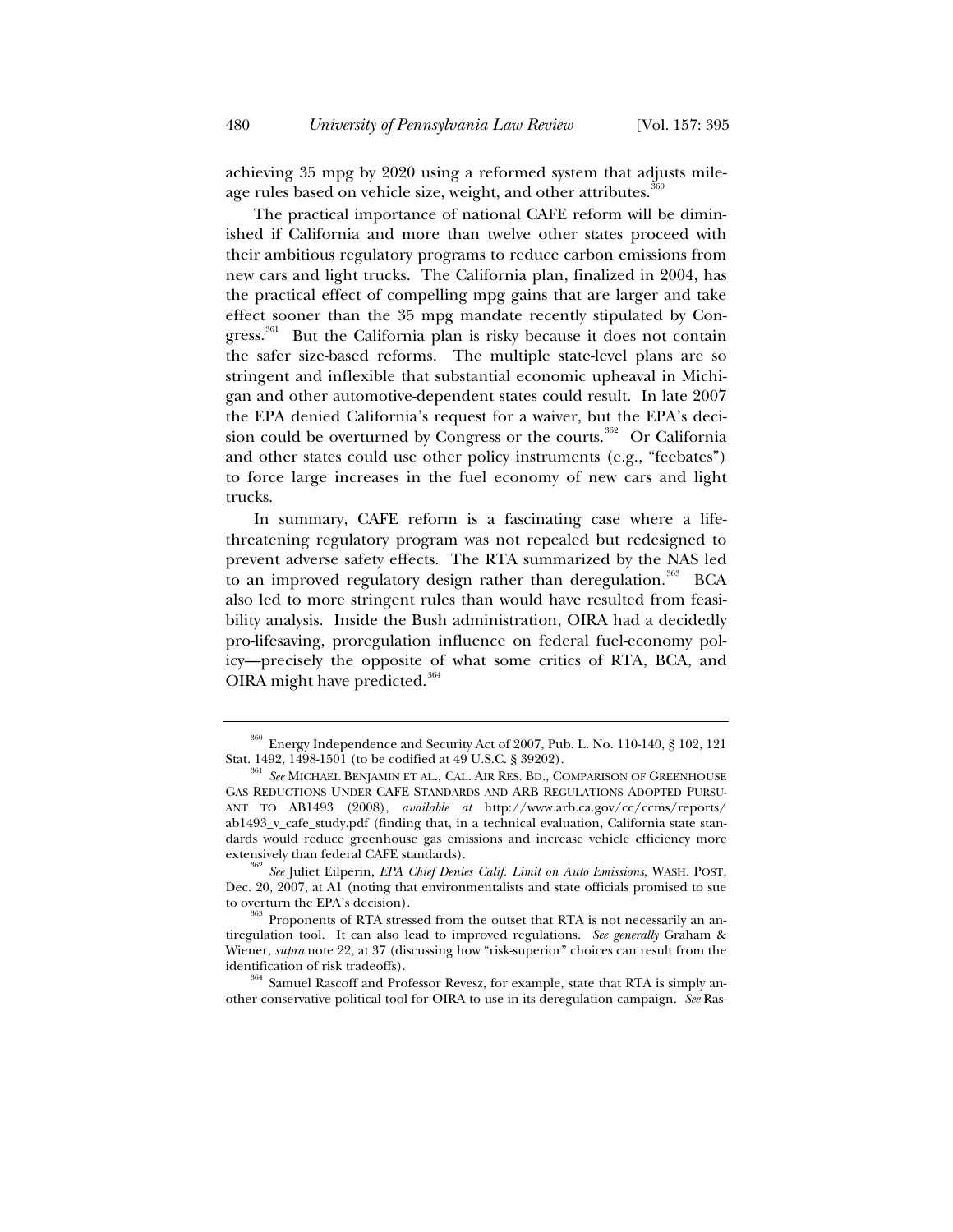## 2008] *Saving Lives* 481

## E. *The Benefits and Costs of Federal Rules, 1981–2006*

From 1981—when OIRA began to keep records—through 2006, OIRA cleared 259 final rules that were judged to be "major" due to a projected economic impact on the private sector or state and local governments of at least \$100 million per year.<sup>365</sup> Based on preregulation (ex ante) estimates at the time the rules were issued, these 259 rules added about \$126.9 billion of annual costs to the federal regulatory burden,366 on top of the hundreds of billions of dollars of costs associated with the myriad federal regulations already in place prior to  $1981$ .<sup>367</sup> In other words, from 1981 to 2006, these rules added an average of almost \$5 billion per year to the regulatory burdens on the private sector and state and local governments.<sup>368</sup>

The rate of new cost burdens from major rules was not uniform throughout the twenty-six-year period. It was quite low during President Reagan's first term but grew rapidly during his second term. That growth accelerated under the tenure of President George H.W. Bush, but declined steadily from 1992 to 1997. The last three years of the Clinton administration, however, saw a burst of new regulatory burdens. In 2000, the new regulatory cost burdens skyrocketed to a record high of \$18 billion, more than three times as large as the twenty-six-year annual average. From 2001 to 2006, under the George W. Bush administration, the rate of costly new regulations declined sharply, down 47% compared to the annual average from 1981 to 2000, and down 59% compared to 1993 to 2000.<sup>369</sup>

These trends are consistent with a commonly held perception that OIRA engaged in a systematic campaign against regulation from 2001 to  $2006.^{370}$  Adherents to this position point to the declining numbers

coff & Revesz, *supra* note 332 at 1793-94 ("[R]isk tradeoff analysis was developed and took shape at two crucial moments of heightened antiregulatory sentiment. This conservative pedigree of risk tradeoff analysis is responsible for its incompleteness.").

 $^{365}$  U.S. OFFICE OF MGMT. & BUDGET, DRAFT 2007 REPORT TO CONGRESS ON THE COSTS AND BENEFITS OF FEDERAL REGULATION 33-36 (2007) [hereinafter 2007 DRAFT OIRA REGULATORY REPORT].

<sup>&</sup>lt;sup>366</sup> *Id.* at 34. 367 *See* Thomas D. Hopkins, *The Costs of Federal Regulation*, 2 J. REG. & SOC. COSTS 5 (1992) (summarizing the annual cost of federal regulation for 1977 through 2000).

<sup>&</sup>lt;sup>368</sup> 2007 DRAFT OIRA REGULATORY REPORT, *supra* note 365, at 34.<br><sup>369</sup> Id. at 34-36, 35 fig.2-1, 36 fig.2-2.<br><sup>370</sup> The legal literature contains numerous references to the antiregulation agenda of the George W. Bush administration. *See, e.g.*, Robert R.M. Verchick, *The Case Against Cost-Benefit Analysis*, 32 ECOLOGY L.Q. 349, 354 (2005) (book review) ("President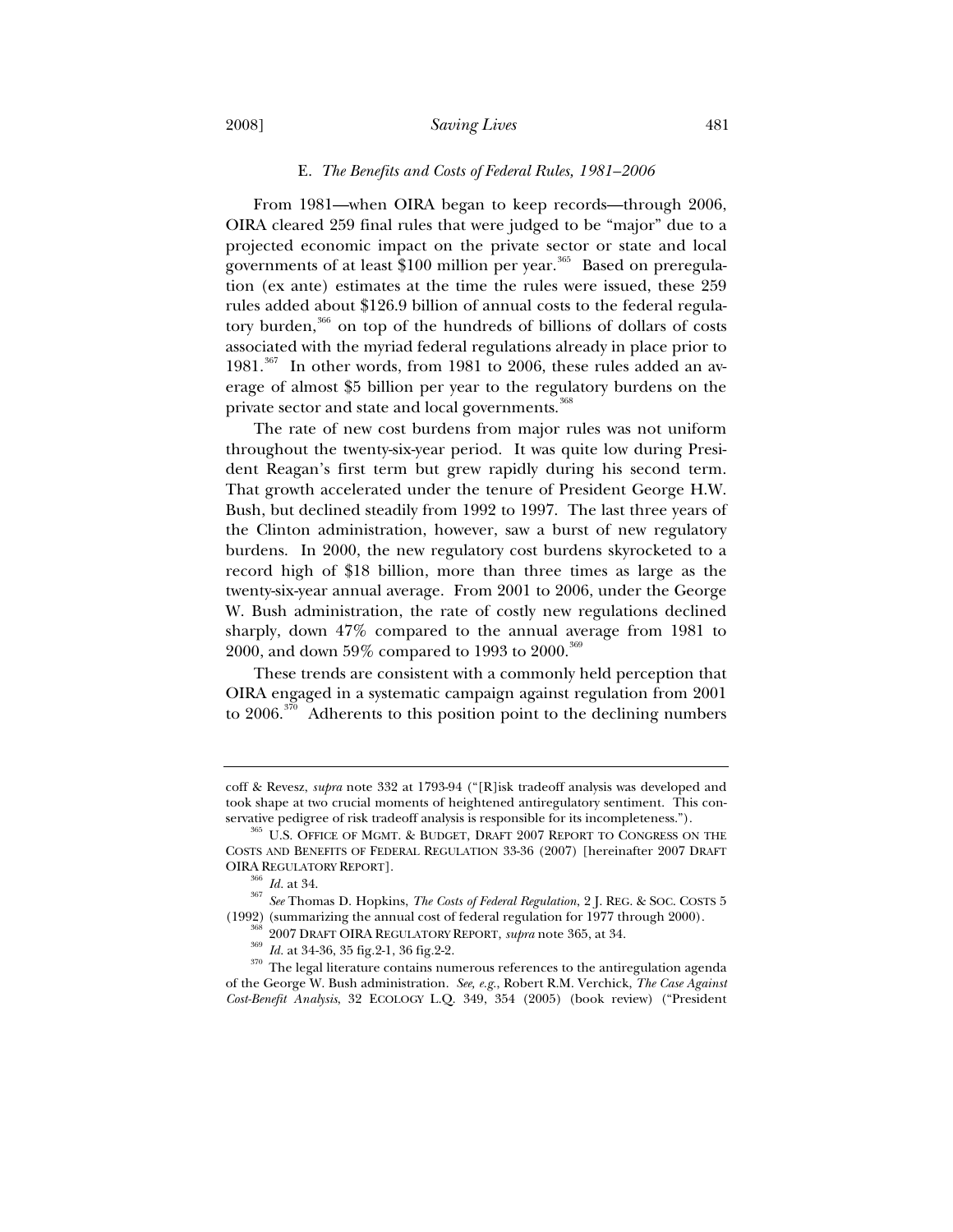of entries in the regulatory agendas of federal agencies and declines in the sheer number of rules issued.<sup>371</sup>

A careful look at the data on regulatory benefits tells a different story. Unfortunately, OIRA has not been able to assemble benefit estimates for all of the 259 major rules with cost estimates. In fact, for most of the Ronald Reagan and George H.W. Bush years, from 1981 to 1991, OMB's 2007 report to Congress discloses no benefit information. Nevertheless, a careful look at the data on projected regulatory benefits tells a powerful story. For the fifteen years from 1992 to 2006 (the last year of the George H.W. Bush administration through the Clinton years and the sixth year of George W. Bush administration), OMB reports information for a subsample of 134 major rules where agencies reported at least some estimates of benefits and costs.<sup>372</sup>

In each year from 1992 through 2006, the estimated benefits of major rules exceeded the estimated costs. The total benefits of major rules during this period exceeded the total costs by more than 300%. And from 2001 to 2006, the average annual benefits from major rules were more than double the rate of the previous eight years.<sup>373</sup> If these ex ante estimates are accurate, they suggest that new federal regulations have contributed to a substantial improvement in social welfare in the United States.

Measured by net benefits, the regulatory policies of the 2001 to 2006 period have also made a significant contribution. By enlarging regulatory benefits and reducing costs, the net benefits from major rules grew significantly during the 2001–2006 period. The average annual rate of net benefits was 262% larger from 2001 to 2006 compared to the previous eight years. $374$ 

The comparison across the Clinton and Bush administrations suggests a simple explanation: OIRA did not clear a large number of costly major rules from 2001 to 2006, but the ones cleared tended (on average) to have impressively large benefits. As a result, the net benefits of federal rulemakings in the 2001–2006 period were strikingly positive, with lifesaving rules by the EPA's clean air office accounting

George W. Bush is now using the Clinton executive order in much the same way that Reagan did, as an anti-regulatory tool.").

<sup>&</sup>lt;sup>71</sup> See, e.g., Joel Brinkley, *Out of Spotlight, Bush Overhauls U.S. Regulations*, N.Y. TIMES, Aug. 14, 2004, at A1 (reporting that some commentators believe that the Bush administration's agency regulations cater to business interests). <sup>372</sup> 2007 DRAFT OIRA REGULATORY REPORT, *supra* note 365, at 36 & fig.2-2. <sup>373</sup> *Id.* at 36. 36 & fig.2-2.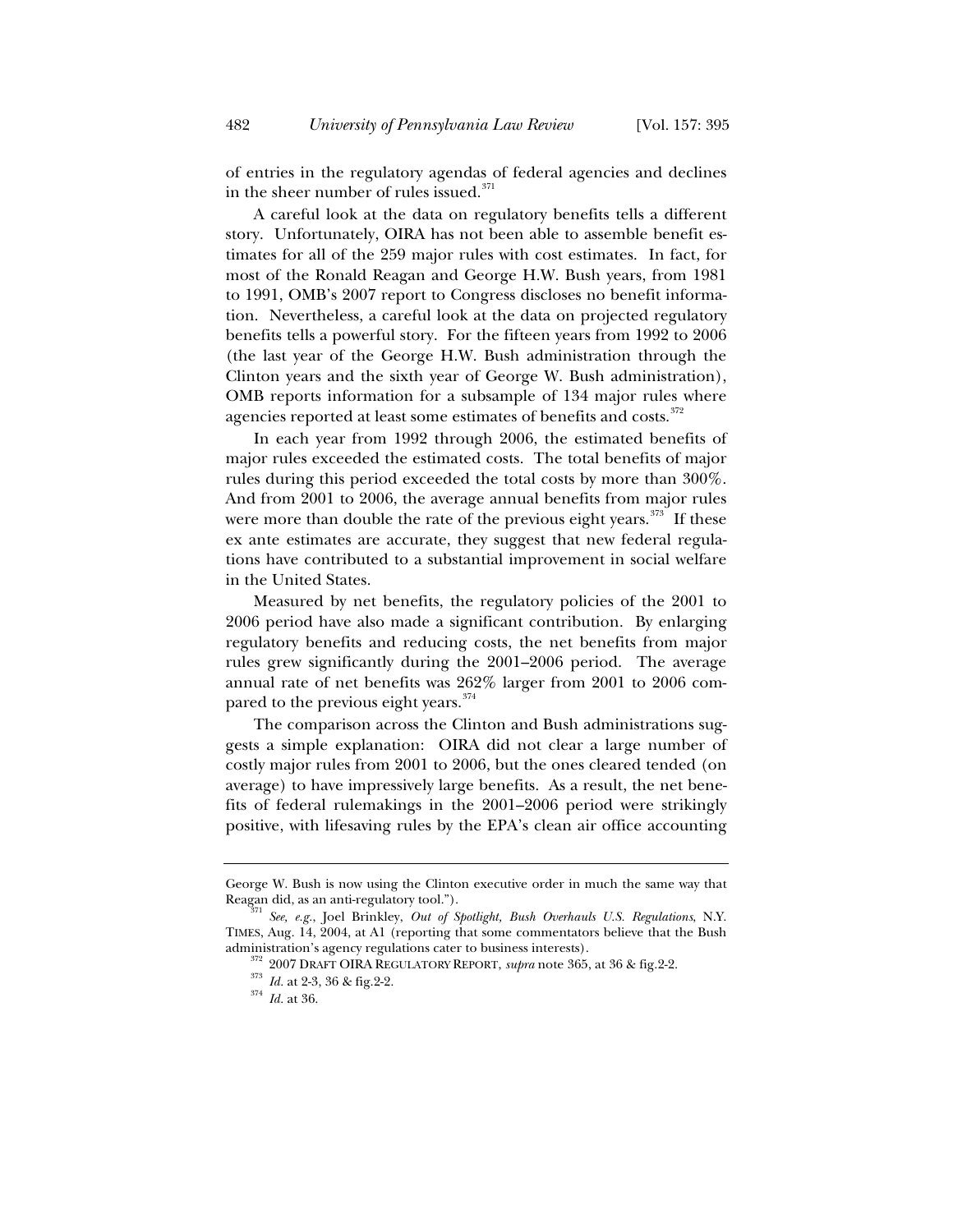for the majority of the estimated benefits and net benefits of federal regulation during this period.

#### IV. TECHNICAL CHALLENGES IN BCA OF LIFESAVING RULES

When a BCA of a lifesaving regulation is undertaken, a variety of technical challenges must be overcome in order to perform the analysis and produce useful results. In this Part, I describe those challenges and some of the analytic approaches that have been taken. I seek to dispel some of the confusion in the legal literature about how BCA of lifesaving regulation is performed, how analysts address possible biases, and why the results may be more objective and determinative than critics realize. Then, I turn in Part V to a menu of suggested reforms to improve federal lifesaving regulation. For readers less interested in the technical issues, this Part can be skipped without loss of continuity.

# A. *Are Life-Threatening Hazards Quantifiable?*

The benefits of a lifesaving regulation cannot be computed unless the number of lives at risk from a hazard can be quantified. Critics argue that BCA of lifesaving rules is often impractical because the number of lives at risk is unknown and cannot even be estimated.<sup>375</sup>

The field of quantitative risk assessment, which originated with applications to food, transport, and nuclear safety, is dedicated to quantifying risks to human health, safety, and the environment.<sup>376</sup> Due to progress in risk assessment, regulators are now able to obtain quantified estimates of many risks that previously could be identified only qualitatively.<sup>377</sup>

Litigation over federal lifesaving regulation helped stimulate the field of QRA. In the 1970s, industry challenged a new benzeneexposure limit aimed at reducing the risk of workers contracting leukemia from exposure to the chemical. Risk assessors ultimately demonstrated that the risk of a worker contracting leukemia from benzene at an exposure level of 10 parts per million of air was greater than 1 in

<sup>375</sup> *See, e.g.*, Heinzerling, *supra* note 240, at 850 ("[S]cientific uncertainty, in particular the frequent inability of science to produce numerical estimates of likely envi-

ronmental harm, makes the number-hungry cost-benefit analyst starve.").  $376$  One of the classic texts in QRA is HUMAN AND ECOLOGICAL RISK ASSESSMENT, *supra* note 29.

<sup>377</sup> *See generally* RISK ANALYSIS AND SOCIETY: AN INTERDISCIPLINARY CHARACTERIZA-TION OF THE FIELD (Timothy McDaniels & Mitchell J. Small eds., 2004).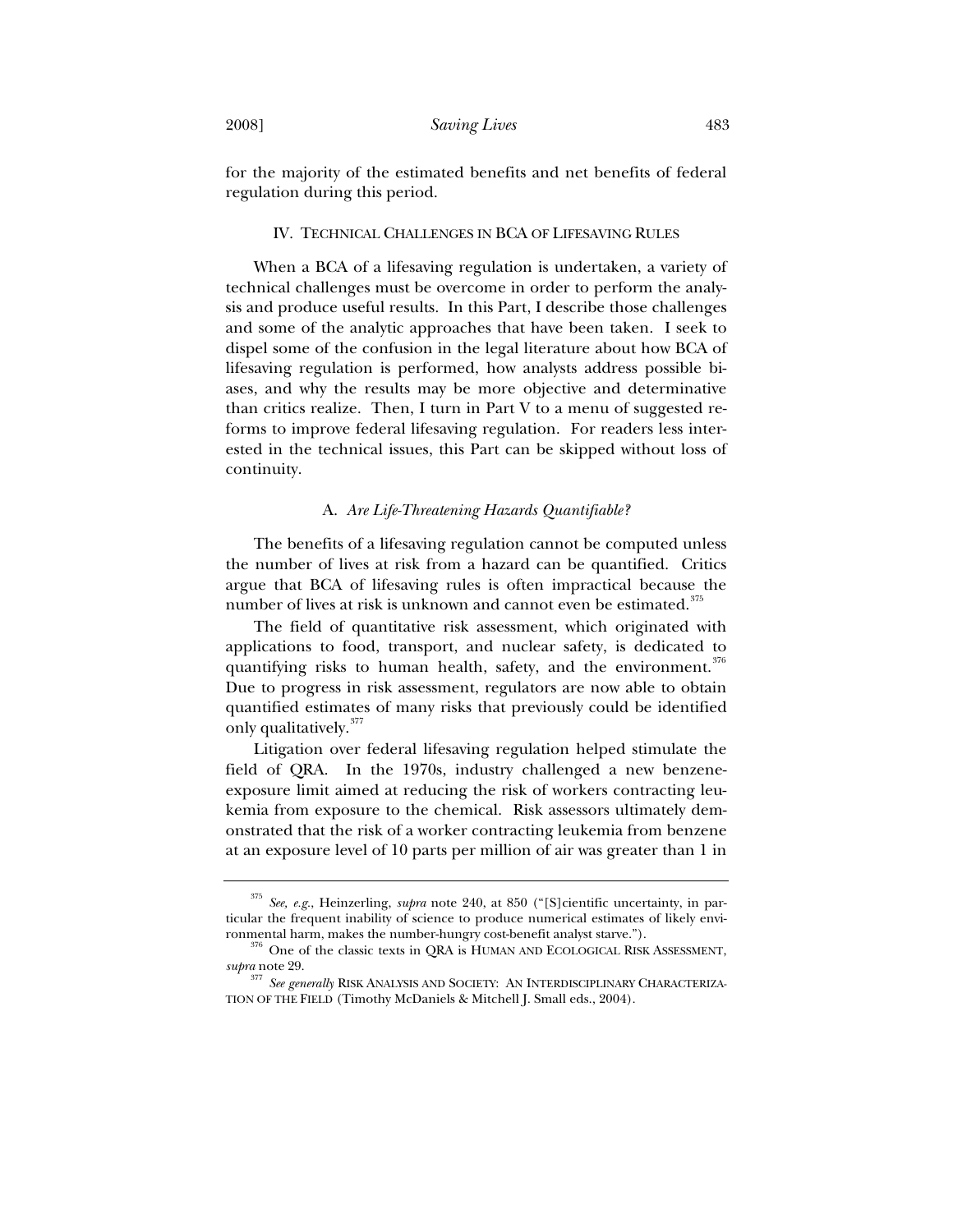1000 for a working lifetime, and thus OSHA tightened the permissible exposure limit. $378$  Although the litigation on this issue dealt only with OSHA, the reasoning of a highly splintered Supreme Court spurred greater use of QRA throughout the federal government.<sup>379</sup>

More recently, progress in epidemiology and risk assessment has made it feasible to detect even smaller probabilities of death—about 1 to 3 in 10,000 per year for the average American—from public exposures to particulate air pollution.<sup>380</sup> This probability is far from trivial. The average American's annual probability of dying in a traffic crash is of the same order of magnitude. More importantly, individual risks of this magnitude can produce a major public health problem when large numbers of people are exposed on a daily basis. For example, if 300 million Americans are each exposed to an annual risk of 2 in 10,000 from breathing particulate air pollution, the expected number of excess deaths is 60,000 per year.381 That is more than the number of people who die from AIDS or traffic crashes each year in the United States.<sup>382</sup>

Even if there are insufficient human data to determine risk, regulators can commission risk assessors to estimate human risk based on toxicity data from laboratory animal experiments. For example, the CPSC, OSHA, and the EPA have used tumor data from animal experiments to inform rulemakings that compelled a reduction in human exposure to formaldehyde. $\frac{383}{100}$  Animal experiments have revealed

<sup>&</sup>lt;sup>378</sup> GRAHAM ET AL., *supra* note 200, at 80-114.<br><sup>379</sup> *See* Indus. Union Dep't v. Am. Petroleum Inst., 448 U.S. 607, 662 (1980) (holding that an agency's action based on an "absolute, no-risk policy" was invalid for lack of "findings of a significant risk of harm required by the Act"). 380 For a provocative account of how environmental epidemiology produced find-

ings that challenged conventional wisdoms in government, industry, and academia, see DEVRA DAVIS, WHEN SMOKE RAN LIKE WATER: TALES OF ENVIRONMENTAL DECEPTION AND THE BATTLE AGAINST POLLUTION ch. 5 (2002), which describes systematic efforts to discredit environmental epidemiologists who found that breathing particulate mat-<br>ter increases the risk of premature death.

 $\frac{31}{10}$  In round numbers, these statistics are the basis for the claims by environmental advocacy groups that particulate air pollution kills 64,000 people each year in the United States. *See, e.g.*, NRDC: Breath-Taking, http://www.nrdc.org/air/pollution/ bt/btinx.asp (last visited Nov. 15, 2008).<br><sup>382</sup> In 2000, the number of deaths attributable to AIDS and traffic crashes in the

United States was 14,370 and 41,804, respectively. U.S. CENSUS BUREAU, STATISTICAL ABSTRACT OF THE UNITED STATES 80 tbl.101 (2002), *available at* http://

www.census.gov/prod/2003pubs/02statab/vitstat.pdf.<br><sup>383</sup> For a review of how the CPSC, OSHA, and the EPA originally used animal data to estimate cancer risk and regulate formaldehyde, see GRAHAM ET AL., *supra* note 200, at 12-34.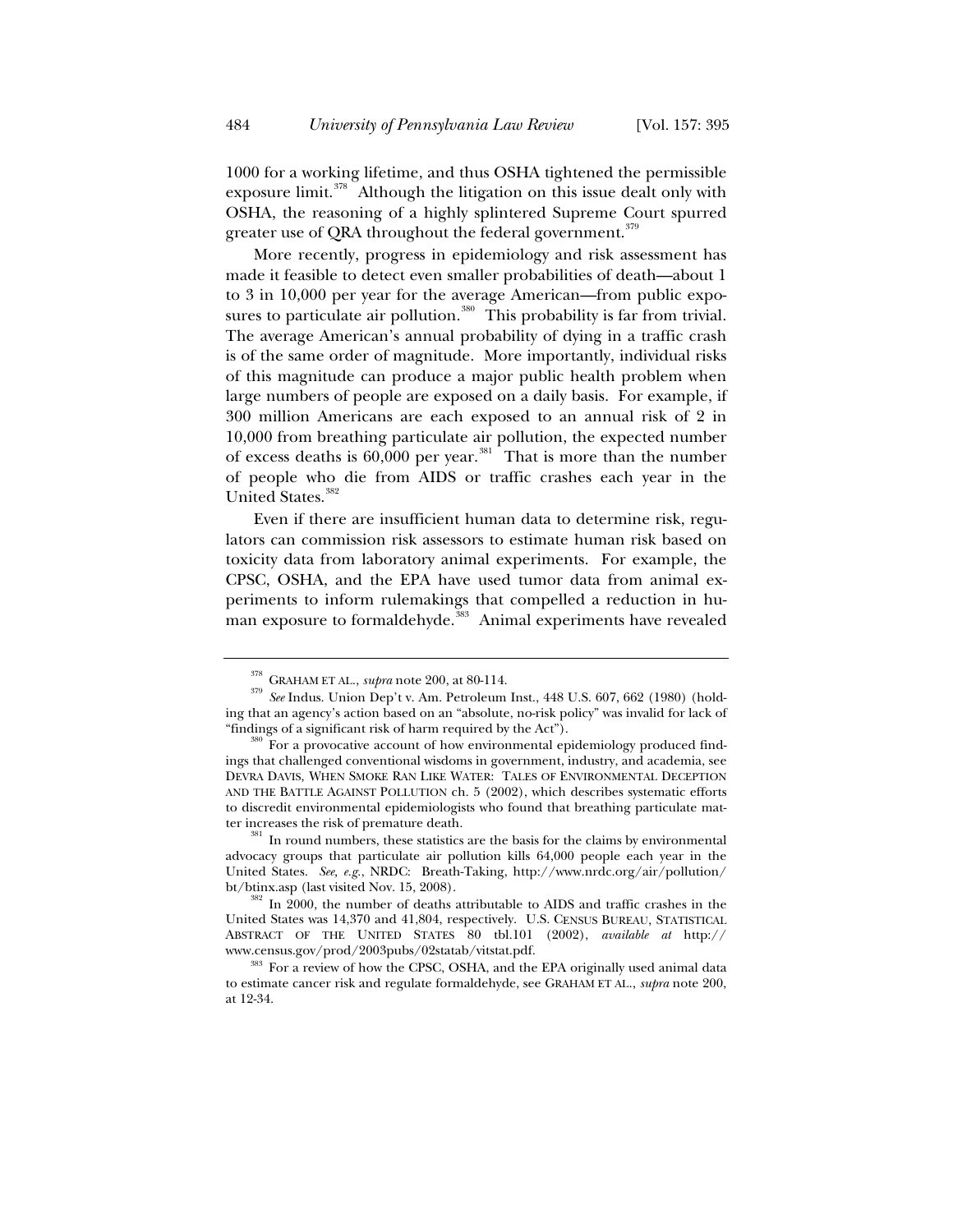that chemicals vary enormously in their inherent toxicity and in their ability to cause cancer and reproductive abnormalities.<sup>384</sup>

Most recently, risk-assessment models have been extended from the traditional fields of application (food and transport safety, nuclear plant safety, and occupational and environmental health) to homeland security. The DHS is now in the process of improving its analytic capabilities so that future rulemakings will be supported by BCA whenever feasible. A recently enacted DHS rule, supported by a rudimentary QRA and BCA, requires travelers to show identification on the Canadian and Mexican borders.<sup>385</sup>

The growing acceptance of QRA, which is often based on plausible assumptions and expert judgment rather than on hard data, reflects a theoretical shift in how the terms "risk" and "uncertainty" are understood. Before the modern advances in QRA and the related field of statistical decision theory,  $386$  theorists drew a distinction between risk—where the probabilities of adverse events are known based on historical data—and uncertainty, where the probabilities of future adverse events are unknown. Some critics of BCA perceive that QRA is not feasible when life-threatening hazards are uncertain, since the probability of death cannot be ascertained.<sup>387</sup>

The emergence of subjective probability, coupled with Bayesian statistics and modern decision theory, has largely obliterated the distinction between risk and uncertainty.<sup>388</sup> A subjective probability assessment can be provided even when actuarial data are unavailable. When actuarial data about risk are available, some form of scientific

 $^{384}$  *See generally* JOSEPH V. RODRICKS, THE TOXICITY AND HUMAN HEALTH RISKS OF CHEMICALS IN OUR ENVIRONMENT (1992).

 $^{385}$  *See generally* Tom LaTourrette & Henry H. Willis, *Using Probabilistic Terrorism Risk Modeling for Regulatory Benefit-Cost Analysis: Application to the Western Hemisphere Travel Initiative Implemented in the Land Environment* (RAND Ctr. for Terrorism Risk Mgmt., Working Paper No. WR-487-IEC, May 2007) (performing probabilistic risk modeling on the proposed policy, but concluding that the high level of uncertainty limits the

 $^{386}$  A classic text is JOHN W. PRATT ET AL., INTRODUCTION TO STATISTICAL DECISION THEORY (1965).

 $S<sup>387</sup>$  This is a standard line of argument used to justify highly risk-averse policies: since we cannot discern how likely the hazard is or how bad it might be, we should adopt a highly risk-averse policy to protect ourselves. *See, e.g.*, RAWLS, *supra* note 44, at 130-68 (using such an argument to further justify his adoption of the liberty and difference principles). 388 *See* Kenneth J. Arrow, *Some Ordinalist-Utilitarian Notes on Rawls's Theory of Justice*,

<sup>70</sup> J. PHIL. 245, 251 (1973) (arguing that, although Rawls presumes that probabilities are unknown in the original position, he neglects the subjectivist and axiomatic argument that all uncertainties are expressible as probabilities).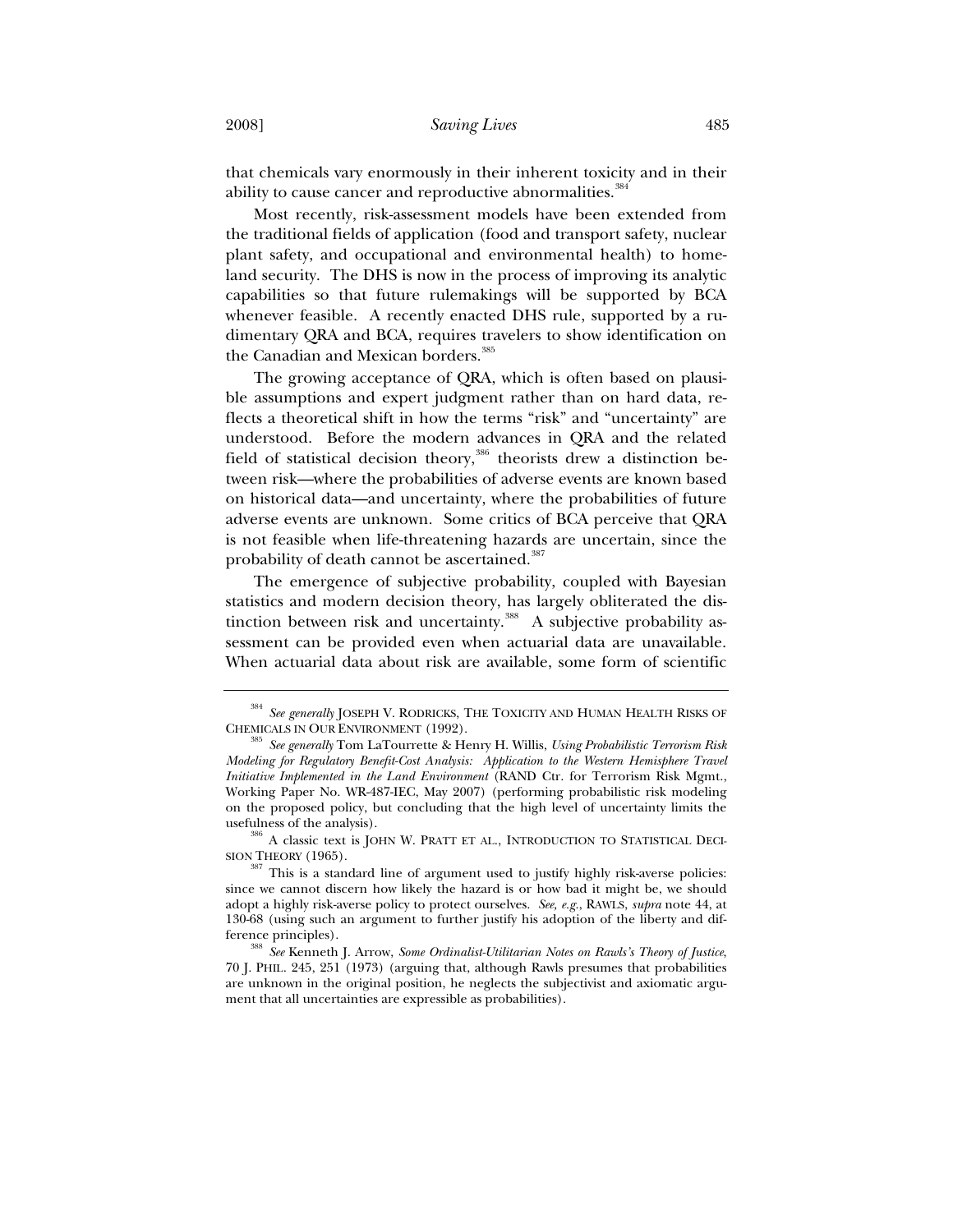judgment about probability is also required to determine whether future risks will track historical experience. Even without extensive historical data about life-threatening hazards, risk assessors can often estimate risks based on a combination of theory, models, experiments, fragmentary actuarial evidence, and scientific judgment.<sup>389</sup> These Bayesian methods, already used widely in engineering, business, and medicine, are now appearing in BCAs of federal lifesaving regulations.<sup>390</sup>

The dilemma of uncertain risk has garnered a great deal of public attention in recent years due to public concerns about genetically modified foods, toxic chemicals, and global warming. Some critics see a BCA requirement as a barrier to promulgating precautionary regulations that protect the public from serious, potentially irreversible harms that are not yet fully understood by science. $391$  These critics sometimes favor the "precautionary principle" as an alternative—or at least a partial alternative—to QRA and BCA. $392$ 

<sup>&</sup>lt;sup>389</sup> The development of tools for eliciting meaningful judgments from experts about unknown probabilities has itself become a burgeoning field in QRA. *See, e.g.*, ROGER M. COOKE, EXPERTS IN UNCERTAINTY: OPINION AND SUBJECTIVE PROBABILITY IN SCIENCE (1991) (developing several models for evaluating and combining expert opinions, while proposing several guidelines as to what form those opinions should take).<br><sup>390</sup> For a textbook on these tools, see M. GRANGER MORGAN & MAX HENRION, UN-

CERTAINTY: AGUIDE TO DEALING WITH UNCERTAINTY IN QUANTITATIVE RISK AND POL-ICY ANALYSIS (1990). During my tenure at OIRA, we persuaded analysts at the EPA and the DOT to begin using formal probabilistic tools in the preparation of RIAs. The EPA demonstrated the feasibility of these tools in its rulemakings on off-road diesel-engine exhaust and coal-plant air pollution. *See* EPA, DOC. NO. EPA420-R-04-007, FINAL REGULATORY ANALYSIS: CONTROL OF EMISSIONS FROM NONROAD DIESEL ENGINES, at 9- 213 to -235 (2004) (discussing the results of a pilot program that used expert expectation to characterize some uncertainties); EPA, *supra* note 329, at 4-77 to -83 (same). The DOT also demonstrated the feasibility of the tools in its rulemaking on federal fuel-economy standards for light trucks. U.S. DEP'T OF TRANSP., FINAL REGULATORY IMPACT ANALYSIS: CORPORATE AVERAGE FUEL ECONOMY STANDARDS AND CAFE RE-FORM FOR MY 2008–2011 LIGHT TRUCKS, at X-23 tbl.X-5 (2006) (finding that the probability that the benefits exceed costs for each model year covered by the rule is at least

<sup>68%,</sup> assuming a 7% discount rate is applied to future benefits and costs). 391 In support of this view, see Douglas A. Kysar, *It Might Have Been: Risk, Precaution and Opportunity Costs*, 22 J. LAND USE & ENVTL. L. 1 (2006), which criticizes BCA as

<sup>&</sup>lt;sup>392</sup> Works advocating the precautionary principle include INTERPRETING THE PRE-CAUTIONARY PRINCIPLE (Tim O'Riordan & James Cameron eds., 1994); PRECAUTION: ENVIRONMENTAL SCIENCE AND PREVENTIVE PUBLIC POLICY (Joel A. Tickner ed., 2003); THE PRECAUTIONARY PRINCIPLE IN THE 20TH CENTURY: LATE LESSONS FROM EARLY WARNINGS (Poul Harremoës et al. eds., 2002); PROTECTING PUBLIC HEALTH AND THE ENVIRONMENT: IMPLEMENTING THE PRECAUTIONARY PRINCIPLE (Carolyn Raffensperger & Joel A. Tickner eds., 1999).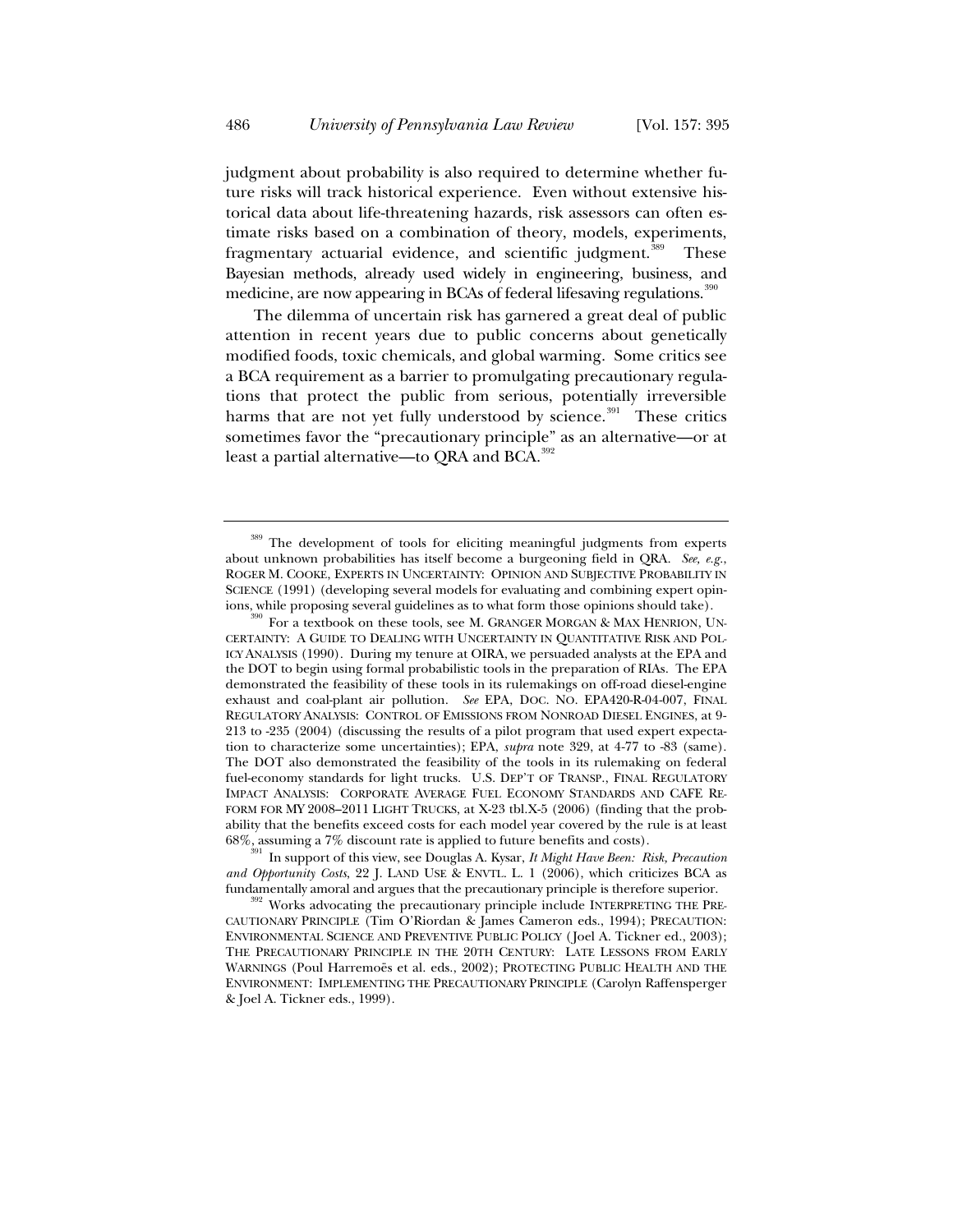2008] *Saving Lives* 487

In reality, precaution and BCA are compatible. Even the European Commission, a champion of the precautionary principle, has stipulated that rules based on precaution should also be accompanied by an analysis of benefits and costs whenever feasible.<sup>393</sup> In fact, some of the most exciting advances in BCA over the last generation have clarified how analysts can apply benefit-cost tools under conditions of incomplete data and scientific uncertainty about potentially irreversible consequences.<sup>394</sup> Those tools are now being employed to produce benefit and cost estimates for a wide range of uncertain hazards, including global climate change.<sup>395</sup>

Even with the guidance of subjective-decision theory, it will sometimes be impossible or impractical to prepare a QRA of a suspected hazard. The absence of a QRA does not necessarily block a precautionary regulation under a "soft" benefit-cost test. A qualitative determination of hazard (or even of a possible hazard) may be sufficient to justify a lifesaving regulation, especially if the costs and risks of the regulation are small.

<sup>393</sup> *Communication from the Commission on the Precautionary Principle*, at 19, COM (2000) 1 final (Feb. 2, 2000) ("[E]xamination of the pros and cons should include an

economic cost-benefit analysis where this is appropriate and possible.").  $394$  Even if the numeric uncertainties in a BCA are so large that the net-benefit determination is ambiguous, such a finding is useful. It suggests that "value of information" (VOI) analysis may be informative. A VOI analysis is a formal analytic approach for determining whether a lifesaving rule should proceed based on imperfect information, or whether the rulemaking decision should be delayed until more or better scientific information is acquired. VOI analysis is really an advanced form of BCA where awaiting better data is one of the regulator's decision options. A textbook account of VOI analysis is presented in CLEMEN, *supra* note 185, at 352-56. One of the pioneering applications of VOI analysis to lifesaving regulation is Adam M. Finkel & John S. Evans, *Evaluating the Benefits of Uncertainty Reduction in Environmental Health Risk Management*, 37 J. AIR POLLUTION CONTROL ASS'N 1164 (1987). 395 *See, e.g.*, WILLIAM D. NORDHAUS, MANAGING THE GLOBAL COMMONS: THE ECO-

NOMICS OF CLIMATE CHANGE 101-35 (1994) (analyzing "the impact of uncertainty about the underlying parameters and models on the uncertainty about the overall projections of the pace of climate change, on the impact on the economy, and on the optimal policies that we should follow today"); MORT D. WEBSTER ET AL., MIT JOINT PRO-GRAM ON THE SCI. AND POLICY OF GLOBAL CHANGE, UNCERTAINTY ANALYSIS OF GLOBAL CLIMATE CHANGE PROJECTIONS (2001) (providing estimates for future climate change that include probabilities of their own accuracy).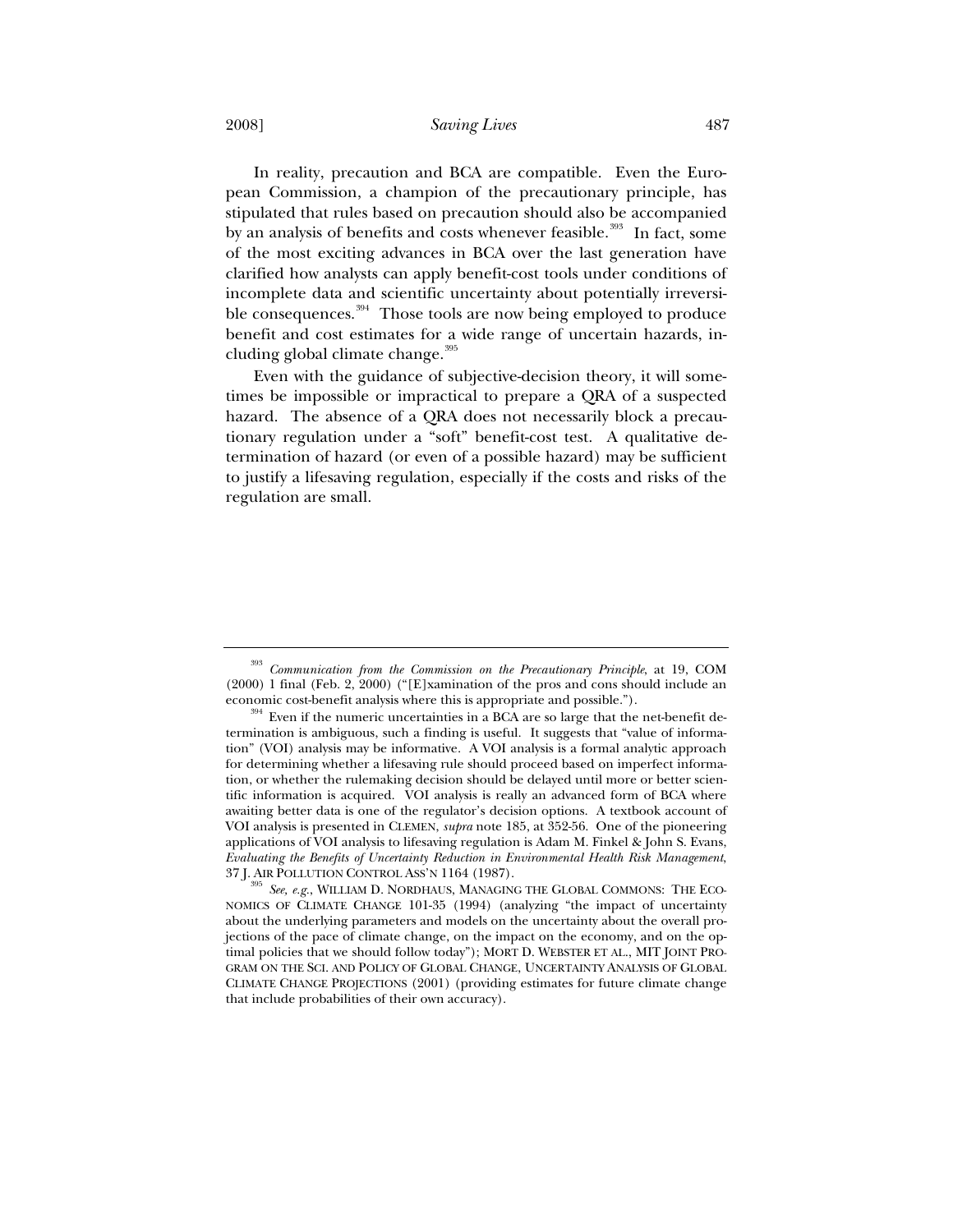## B. *Are Lifesaving Benefits and Monetary Costs Commensurate?*

Some critics argue that BCA is impractical because it is not feasible to express costs and benefits in a single metric.<sup>396</sup> For example, some argue that human life is priceless, that any human action that knowingly leads to the death of another human being is equivalent to murder, and that no person would willingly accept certain death for any amount of monetary compensation.<sup>397</sup> To attempt monetization, they argue, is to cheapen the value of life in our society.<sup>398</sup>

Similar arguments against monetary valuation of lifesaving regulations were expressed decades ago, both in the economics literature and in other disciplines, and have recently been addressed by Professors Adler and Posner.<sup>399</sup> I do not address here the philosophical aspects of the issue, but I do note three analytic developments that have increased the acceptability of an economic approach to valuing the benefits of lifesaving regulations. $400$ 

First, the analytic practice shifted from a direct economic valuation of premature death to an estimation of the public's WTP for reducing risks to life and limb. A risk-prevention framework based on WTP, where regulators are seen as investors of society's resources in lifesaving opportunities, better reflects the ex ante dilemma faced by regulators than does a rights-oriented approach that treats each anonymous death from a technological hazard as a potential victim of

<sup>396</sup> *See, e.g.*, Lynn E. Blais, *Beyond Cost/Benefit: The Maturation of Economic Analysis of the Law and Its Consequences for Environmental Policymaking*, 2000 U. ILL. L. REV. 237, 249- 50 (arguing that the value of environmental protection cannot be measured in economic terms); Heinzerling, *supra* note 240, at 849 ("[T]he benefits of environmental protection—especially the protection of human health and life—cannot meaningfully

be monetized."). 397 *See, e.g.*, Heinzerling, *supra* note 137, at 192 (advancing the proposition that monetizing the saving of human lives "is equivalent to saying that a person can kill another person if it would cost too much to avoid killing her" and calling this "a striking proposition, and so far one that has been applied only to lives described in statistical terms"). 398 *See, e.g.*, Verchick, *supra* note 370, at 363 ("CBA threatens to change our con-

cept of what is just and good by making incommensurable and unique values seem fungible."). 399 *See* ADLER & POSNER, *supra* note 2, at 158-66 (acknowledging that while CBA is

inherently limited in its inability to precisely value intangibles, it is nonetheless a valuable test).  $^{400}$  As economics research progresses, what was once thought to be intangible be-

comes susceptible to economic measurement. *See* FREEMAN, *supra* note 61, at 3 ("What were once considered unquantifiable and perhaps relatively unimportant intangibles such as improved recreation and visual amenities are now recognized as significant sources of value and are thought to be susceptible to economic measurement.").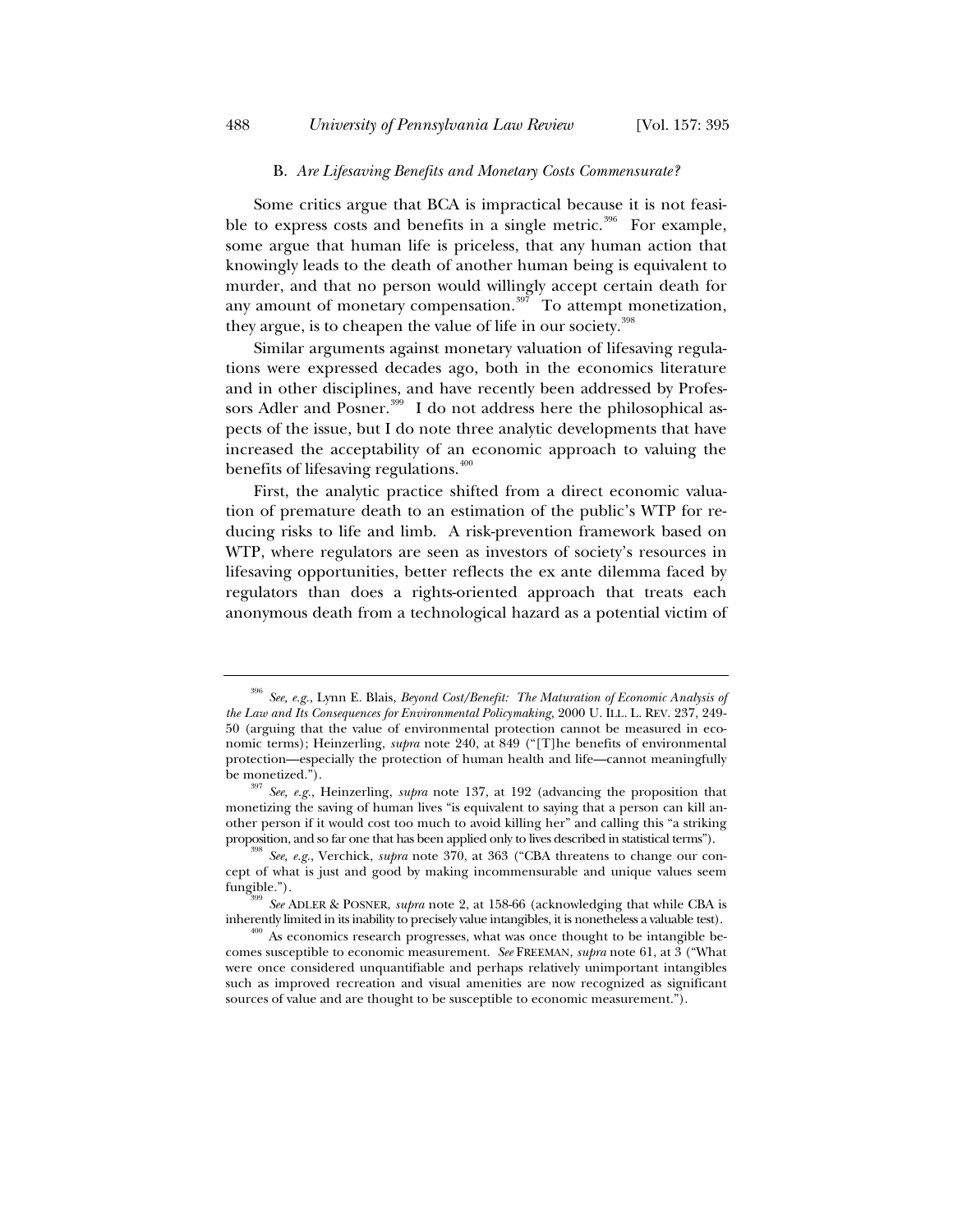murder. $401$  As a result of the shift from an ex post, rights-infringement framework to an ex ante investment perspective, the economic valuation of lifesaving has become more widely accepted. All federal regulatory agencies in the United States and the European Commission now employ WTP approaches to the valuation of lifesaving.<sup>402</sup>

Second, the soft BCA perspective acknowledges that there may be qualitative aspects of lifesaving that cannot be fully captured by monetary figures. $403$  Some studies have sought to estimate WTP premiums for various attributes (e.g., whether there is a higher WTP to prevent a cancer death than a traumatic death caused by an accident), but at this stage it is probably best for qualitative concerns about the lifesaving context to be presented to regulators separately from, though at the same time as, the monetary estimates. Thus, a soft benefit-cost test does not preclude—and in fact encourages—consideration of intangible, moral, or qualitative concerns that are not captured by the monetary metric.<sup>4</sup>

<sup>401</sup> Professor Heinzerling strives to show "how common it has become to strip statistical lives of rights against harm enjoyed by those whose lives are not described in statistical terms." Heinzerling, *supra* note 137, at 191. But Heinzerling does not grapple with the scholarship that precedes her showing that a rights-oriented approach to public protection from small technological risks is not logically or philosophically defensible. *See, e.g.*, Schroeder, *supra* note 18, at 495, 498, 501 (arguing that such an approach fails to account for the interests of all those involved). 402 *See* Adler, *supra* note 87, at 15 ("Federal agencies have published numerous

cost-benefit analyses incorporating an explicit, monetary valuation of human life."); DIRECTORATE GENERAL FOR RESEARCH, EUROPEAN COMM'N, EUR 21951, EXTERNE: EXTERNALITIES OF ENERGY: METHODOLOGY 2005 UPDATE 4 (Peter Bickel & Rainer Friedrich eds., 2005) (stating that the European Commission's analysis "requires an estimation of the impacts in physical terms and then a valuation of these impacts based on the preferences of the individuals affected").<br><sup>403</sup> There is a substantial psychological literature on qualitative attributes of haz-

ards that appear to trigger media attention, public concern, and political action. *See, e.g.*, PAUL SLOVIC, THE PERCEPTION OF RISK (2000). It is not obvious which of these risk-perception factors (e.g., dread, controllability, voluntariness, familiarity) have normative significance for BCA, though they are clearly relevant for how businesses and politicians should think about the public's likely reaction to a hazard. Professor Sunstein has offered much thoughtful analysis of whether and how these factors might be incorporated into BCA. *See* Cass R. Sunstein, *Which Risks First?*, 1997 U. CHI. LE-GAL F. 101, 105 [hereinafter Sunstein, *Which Risks First?*] (proposing the use of "lay judgments to the extent that these are based on reasonable judgments of value rather than factual error or selective attention"); *see also* Cass R. Sunstein, *The Laws of Fear*, 115 HARV. L. REV. 1119, 1168 (2002) (reviewing SLOVIC, *supra*) ("For purposes of policy,

however, what is most important is actual risk rather than perceived risk.").  $404$  There is a difference of opinion among analysts about whether contextual factors in lifesaving (e.g., whether a risk is perceived to be involuntary, dreadful, or associated with an especially feared cause of death) should be quantified in monetary measures of benefit or treated as an intangible factor by regulators under a soft bene-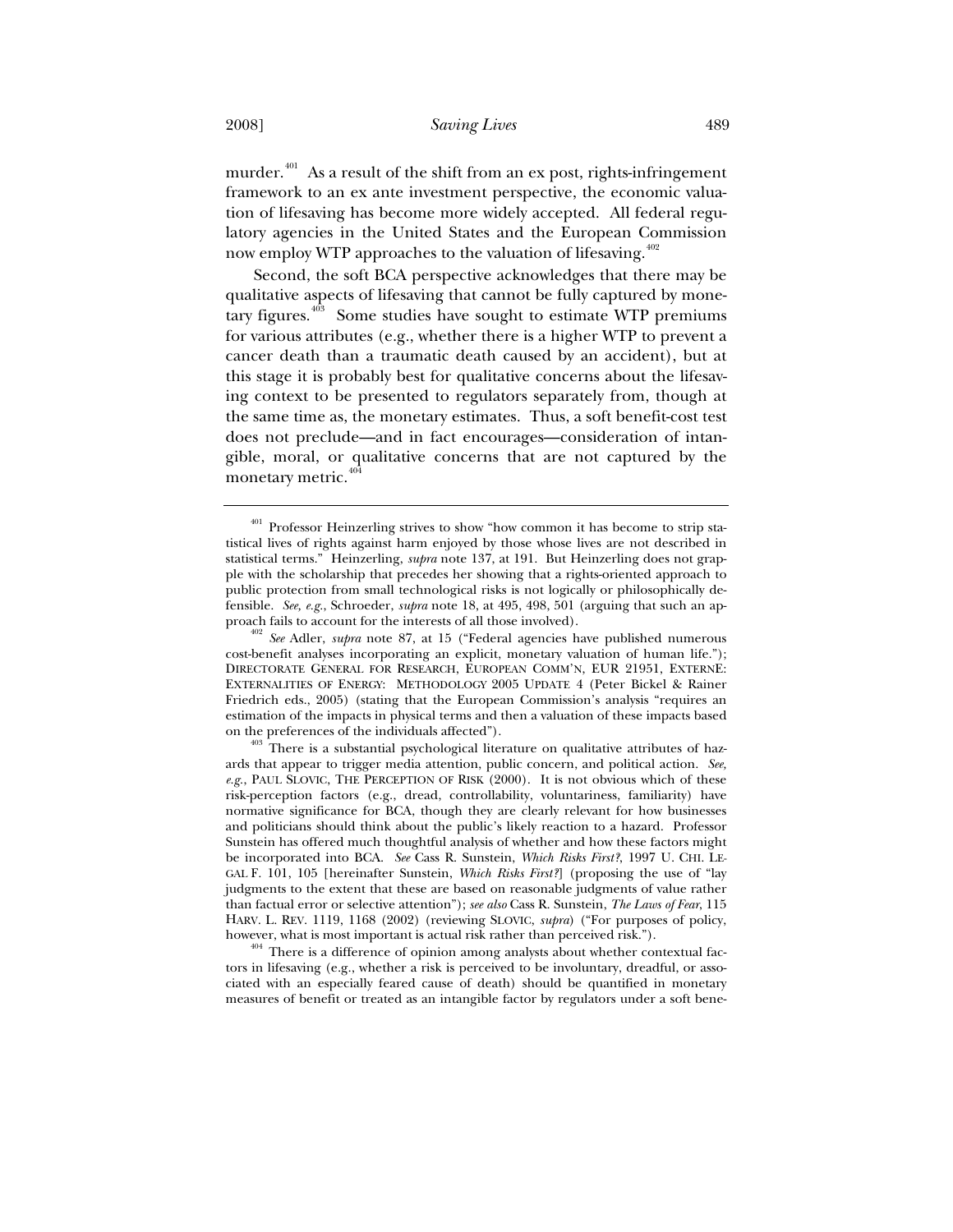Finally, no monetization of lifesaving is necessary with CEA, although the decisions that regulators make will implicitly reveal value judgments about how much was invested to save lives.<sup> $405$ </sup> Thus, even if some regulators have doubts about the WTP approach, they can garner significant insight about lifesaving investments from CEA. OIRA now requires federal agencies to prepare both a BCA and a CEA in support of a lifesaving regulation. $40$ 

# C. *Are the Results of BCA Indeterminate?*

Critics also claim that BCA is indeterminate, meaning that the range of possible costs and benefits is so large as to preclude any policy determination.<sup> $407$ </sup> The alleged indeterminacy arises from a combination of uncertainties about how many premature deaths and illnesses will be averted by a rule, what monetary value should be assigned to lifesaving, when the lives will be saved, what discount rate should be assigned to future lifesaving, and what the long-run costs of the rule will be. $408$ 

fit-cost test. As analytic progress is made in measuring the relative importance of contextual factors, it may be feasible to capture more of the contextual variation in the value of lifesaving from one rulemaking to the next. For an optimistic view of what can currently be done to quantify and monetize contextual factors in lifesaving, see SUN-STEIN, *supra* note 17, at 174-75. Until more analytic progress is made, regulators should be encouraged to consider contextual factors among the soft BCA considerations in regulatory deliberation. *See, e.g.*, ENVTL. ECON. ADVISORY COMM., *supra* note 151, at 1 (recommending that the EPA retain the uniform VSL approach for primary

estimates because the literature on contextual factors is too limited to support adjustments).  $^{405}$  Professor Adler offers a nonstandard view of how QALYs, coupled with a dollarper-QALY conversion ratio, could be used to implement BCA rather than traditional CBA. *See* Adler, *supra* note 88, at 17 (urging use of a QALY-to-dollar conversion ratio as a supplement to WTP/WTA measures and calling it a "hybrid cost-benefit technique"); *id.* at 62 (proposing that the setting of the QALY-dollar conversion ratio is "a problem at the level of system design").<br><sup>406</sup> OMB Circular A-4, *supra* note 259, at 9.<br><sup>407</sup> *See, e.g.*, Baron & Dunoff, *supra* note 34, at 438 ("The indeterminacy of shadow

pricing means that cost-benefit analyses are circular . . . . The talented economist can thus justify virtually any policy, which . . . severely limits the effectiveness of cost-benefit analysis as a guide to public policy."); Farber, *supra* note 184, at 1282 ("Except in extreme cases, the result of cost-benefit analysis often turns on a series of discretionary judgments; competent, reasonable analysts can come up with quite different but equally defensible answers.").<br><sup>408</sup> *See* Sinden, *supra* note 67, at 1409 ("CBA is indeterminate, both because of in-

tractable theoretical difficulties . . . and because of practical problems . . . . This indeterminacy renders CBA not only ineffectual, but also endlessly manipulable.").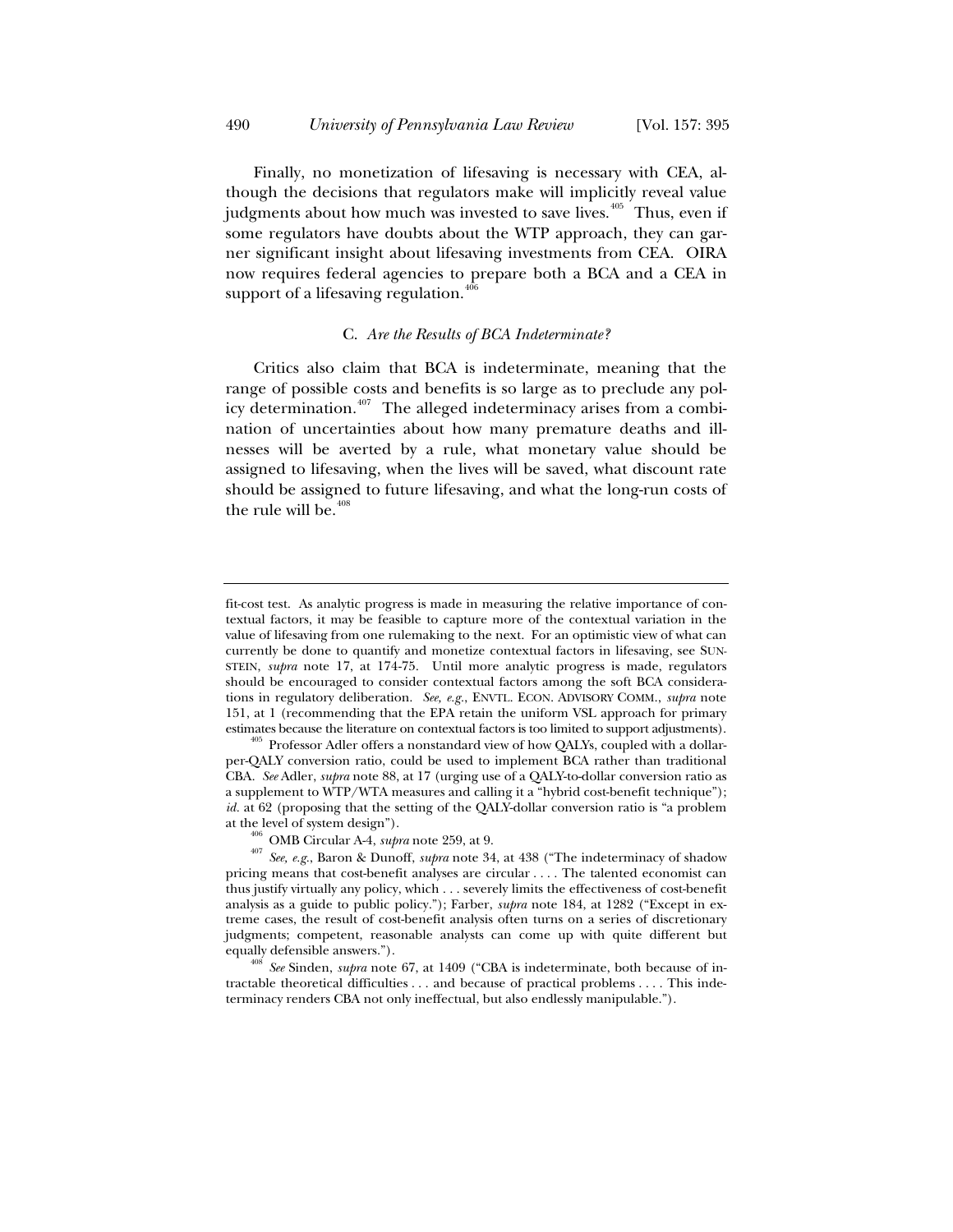### 2008] *Saving Lives* 491

Critics of BCA are surely correct that there are multiple, often significant, technical uncertainties in BCA. But even highly uncertain benefit and cost estimates may have useful policy implications.

The EPA's analysis of the  $2001$  arsenic rule<sup> $409$ </sup> is commonly touted as an example of indeterminacy. $410$  The projected costs of reducing arsenic levels in drinking water from 50 to 10 parts per billion (ppb) are about \$210 million per year, $411$  but the benefits are highly uncertain. Professor Sunstein, for example, reports that the benefits could be anywhere from \$0 to \$3.8 billion per year, based on a series of pessimistic and optimistic inputs to the benefit calculation.<sup>412</sup>

I shall consider this example in some depth, since it is apparently a poster child for indeterminacy in the legal literature. Sunstein's range of benefit estimates, computed based on a method called sensitivity analysis, does reveal a large degree of uncertainty, but his analysis is incomplete. He does not indicate the relative credibility or likelihood of specific benefit estimates within the wide range of numbers that he reports. It would be a mistake to assume that each estimate within his wide range of possible benefits is equally likely to be accurate.<sup>413</sup>

To offer a deeper level of insight, I commissioned a doctoral fellow at Pardee RAND Graduate School to conduct a simple probability analysis of the four key inputs that Sunstein uses based upon the assumption that some input values are more credible than others. We assumed, for example, that input values toward the middle of a range are more plausible than input values at the extremes. We also as-

<sup>409</sup> EPA, ARSENIC IN DRINKING WATER RULE: ECONOMIC ANALYSIS (2000), *available at* http://www.epa.gov/ogwdw/arsenic/pdfs/econ\_analysis.pdf.

<sup>410</sup> *See, e.g.*, Hsu, *supra* note 19, at 352 ("The arsenic case presents a problem for advocates of cost-benefit analysis because the benefits and costs of the proposed policy are so close, and the uncertainties so great, that the cost-benefit analysis itself does not tell the policymaker clearly what to do.").

<sup>&</sup>lt;sup>412</sup> Cass R. Sunstein, *The Arithmetic of Arsenic*, 90 GEO. L.J. 2255, 2288 tbl.6 (2002).<br><sup>413</sup> Professor Sunstein acknowledges that "[w]hen the underlying science and eco-

nomics allow analysts to come up with a 'best estimate' and to assign probabilities to the alternative outcomes, this indeed should be done. . . . But with respect to health benefits, science does not allow best estimates to be provided here." *Id.* at 2289. My experience at OIRA is that some working scientists at federal agencies share Professor Sunstein's view that it is often not feasible to develop probability distributions and expected values because of the limits of science and economics. But the validity of the tools is clearly demonstrated in the peer-reviewed literature, and the tools have been recommended for use by the National Academy of Sciences. *See, e.g.*, NAT'L RESEARCH COUNCIL, *supra* note 322, ch. 5 (recommending that the EPA improve the probabilistic uncertainty assessments of its health-benefits analyses).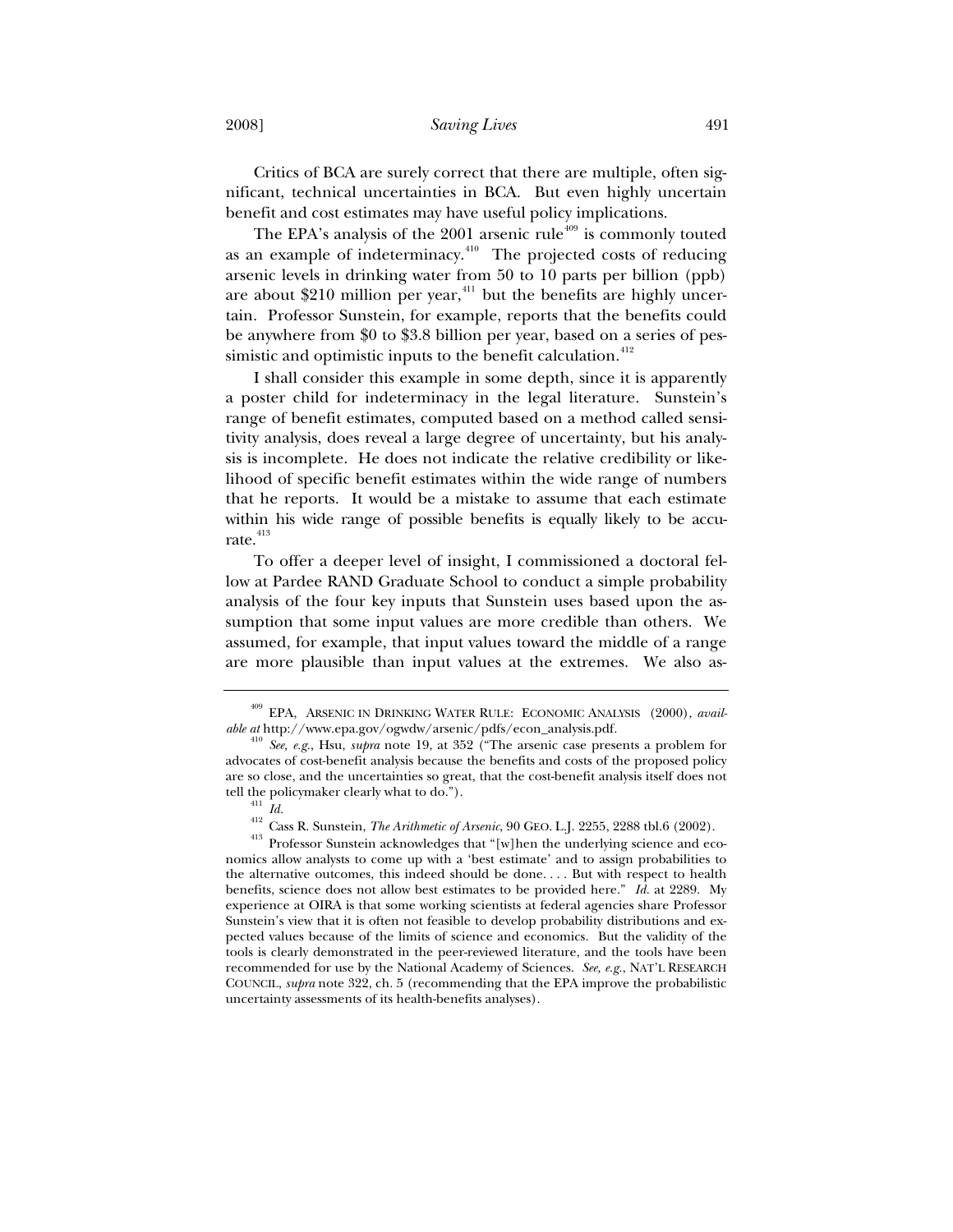sumed that a discount rate of 3% is more plausible than 7%. A more detailed analysis, which we have not conducted, would construct a probability distribution for each input based on opinions elicited from qualified experts in relevant fields.<sup>414</sup>

Based on a simulation with 2500 runs, we found that the benefits of the 10 ppb rule exceed the costs (assumed to be equal to the EPA's \$210 million estimate) in 64% of the runs. In the other 36% of the runs, costs exceeded benefits. More importantly, the expected value of benefits is \$382 million, which produces expected net benefits of  $$172$  million per year, or an expected benefit-cost ratio of 1.8 to 1.<sup>415</sup> A more in-depth probability analysis of net benefits would explore setting the arsenic standard at levels somewhat higher and lower than 10 ppb, rather than simply comparing 10 to 50 (as Professor Sunstein and we have done).  $416$ 

When regulators face uncertainty about benefits and costs, a strong theoretical case has been made that policy determinations should be based on the expected value of net benefits (rather than the wide range of results that Sunstein reports or the "most probable" estimate of net benefits $417$ ). The expected value is the key summary

 $414$  This decision-analytic approach to expressing uncertainty was pioneered by RAIFFA, *supra* note 185. A useful textbook on this approach is MORGAN & HENRION, *supra* note 390.

<sup>&</sup>lt;sup>415</sup> Meena Fernandez, a doctoral fellow in policy analysis at the Pardee RAND Graduate School, performed this simulation. The inputs to the calculation are the annual number of lives saved (5.5, 28, 112); the annual number of morbidity cases saved (0, 12.95, 25.9); the monetary value, in millions, of saving a life (\$0.7, \$6.7, \$33); the monetary value, in millions, of preventing a case of morbidity  $(\$0.607, \$1.5, \$3.6)$ ; the discount rate  $(0.02, 0.03, 0.07)$ ; and the latency period, in years  $(0, 20, 40)$ .

 $4^{16}$  Given the inherent uncertainties in BCA of lifesaving, results are likely to be more determinative for larger policy changes (e.g., 10 versus 50 ppb arsenic in water) than smaller policy changes (e.g., 9.5 versus 10.0 ppb arsenic in water). If the policy changes are extremely large, thereby requiring the use of general equilibrium models, the inherent uncertainties in BCA may be so large that results are likely to be indeterminate. But in the range of the incremental policy changes that characterize America's pluralistic democracy, BCA may often have insights to offer. *See* John D. Graham, *Valuing the Future: OMB's Refined Position*, 74 U. CHI. L. REV. 51, 54-55 (2007) (speculating that the U.S. climate policies that are politically feasible are unlikely to require general-equilibrium—as opposed to partial-equilibrium—methods of economic modeling). 417 A point of technical imprecision in Professor Sunstein's position is that he ap-

pears to favor use of the "most probable" estimate of net benefits rather than the expected value. Sunstein, *supra* note 412, at 2288-89. In the case of the EPA's arsenic rule, the expected value of benefits is likely to exceed the "most probable" (modal) estimate of benefits because the probability distribution over benefits is skewed to the right (suggesting a small probability of very large benefits). If we assume (as standard theory does) that individual risk aversion is accounted for in the monetary valuations of life and morbidity, then the regulator should typically prefer the regulatory option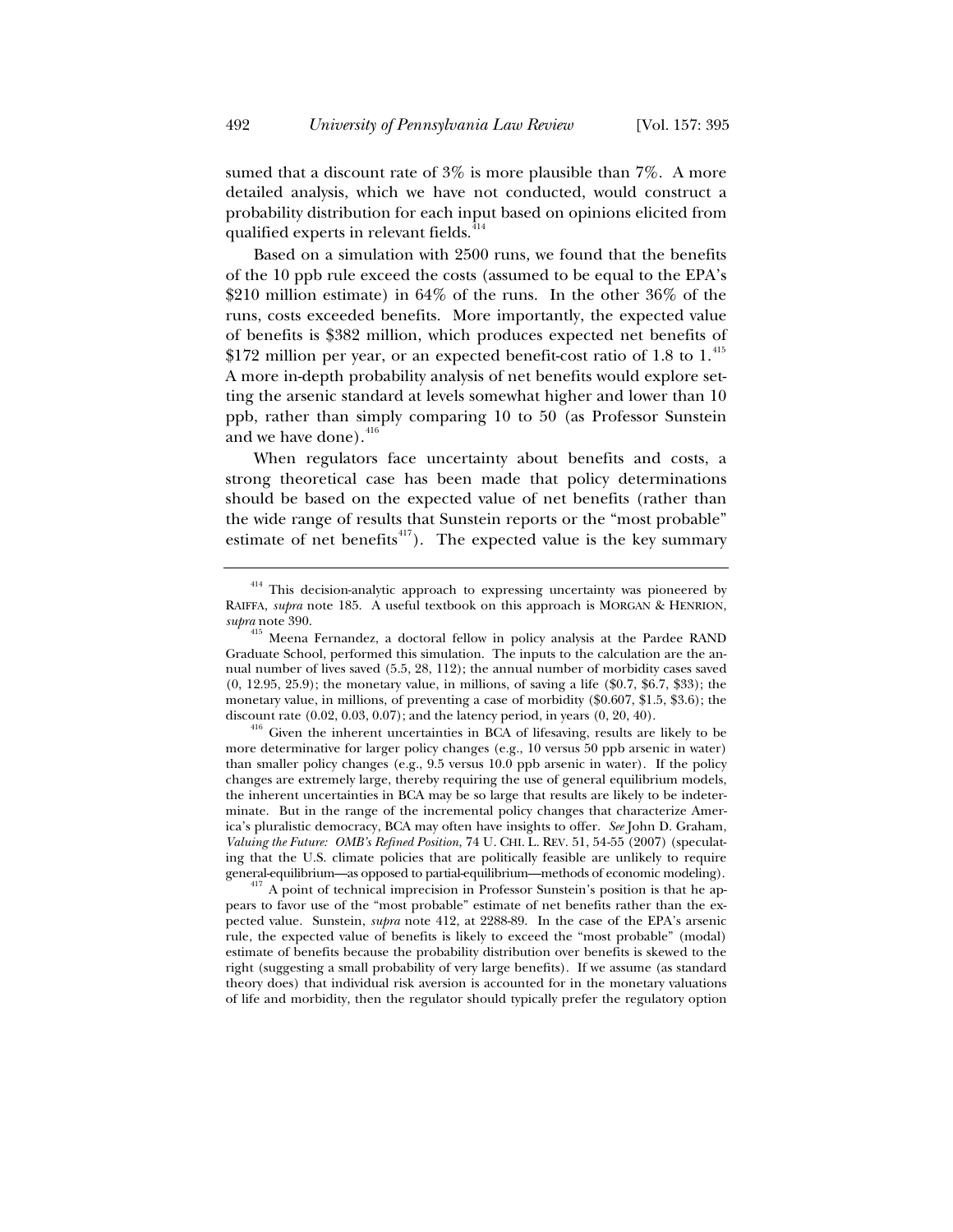statistic in the lifesaving context as long as individual attitudes toward risk are accounted for in the monetization procedures—a standard assumption in either a stated-preference or revealed-preference study of WTP.

I did not participate in the Bush administration's decision to reopen the EPA's arsenic rulemaking in early 2001, but at the final rule stage I did participate in deliberations and was not concerned about reinstatement of the 10 ppb rule. In fact, I argued for a reduction in the drinking water standard from 50 to 8 ppb arsenic, combined with more flexible affordability guidance for small communities. The EPA decided instead to retain the 10 ppb rule without any new flexibility for small communities.<sup>418</sup>

In summary, even in the case of arsenic, where there are large uncertainties about benefits, Professors Sunstein, Heinzerling, Hsu, McGarity, and Sinden may have prematurely concluded that a proper BCA of the EPA's arsenic dilemma is necessarily indeterminate.<sup>419</sup> More generally, the claims in the legal literature about the indeterminacy of BCA are far too sweeping. For sure, the results of some BCAs

that achieves the highest expected value of net benefits. *See* Kenneth J. Arrow & Robert C. Lind, *Uncertainty and the Evaluation of Public Investment Decisions*, 60 AM. ECON. REV. 364, 366 (1970) (arguing that, to maximize public investment returns, "the government should behave as an expected-value decision maker and use a discount

rate appropriate for investments with certain returns").<br><sup>418</sup> OIRA ultimately did persuade the EPA to propose new guidance about what is an affordable cost impact on small, largely rural water systems. If the EPA finalizes more realistic affordability guidance under the Safe Drinking Water Act, 42 U.S.C. §§ 300f–300j-26 (2000), the agency may confront diminished opposition from small communities to future national standards. *See generally* Small Drinking Water Systems Variances, 71 Fed. Reg. 10,671 (Mar. 2, 2006) (seeking comment on the EPA's methodology for determining whether technologies are available that would allow small

public water systems to affordably achieve compliance with the Safe Drinking Water Act). 419 *See* Lisa Heinzerling, *Markets for Arsenic*, 90 GEO. L.J. 2311, 2338 (2002) ("To his credit, Professor Sunstein does not flinch from admitting that, based on assumptions that he believes to be credible, the benefits of reducing arsenic in drinking water to 10 ppb range from zero to over half a billion dollars."); Hsu, *supra* note 19, at 352 (assuming a great degree of uncertainty in the EPA's arsenic BCA); McGarity, *supra* note 134, at 2366 (expressing surprise that Sunstein could believe that "all of this occasionally comprehensible, but frequently preposterous and always manipulable number spinning, could possibly lead to better decisionmaking in the real world"); Sinden, *supra* note 33, at 194 ("[In his case study of arsenic, Professor Sunstein] stumbles upon the inescapable conclusion that CBA *is* indeterminate. Indeed, in this instance, it is wildly indeterminate."); *id.* at 241 ("But when [Sunstein's] case study of the arsenic CBA reveals indeterminacy of such an astonishing magnitude that we cannot say whether the benefits are \$13 million or \$3.4 billion, one has to wonder whether CBA can provide any meaningful information at all.").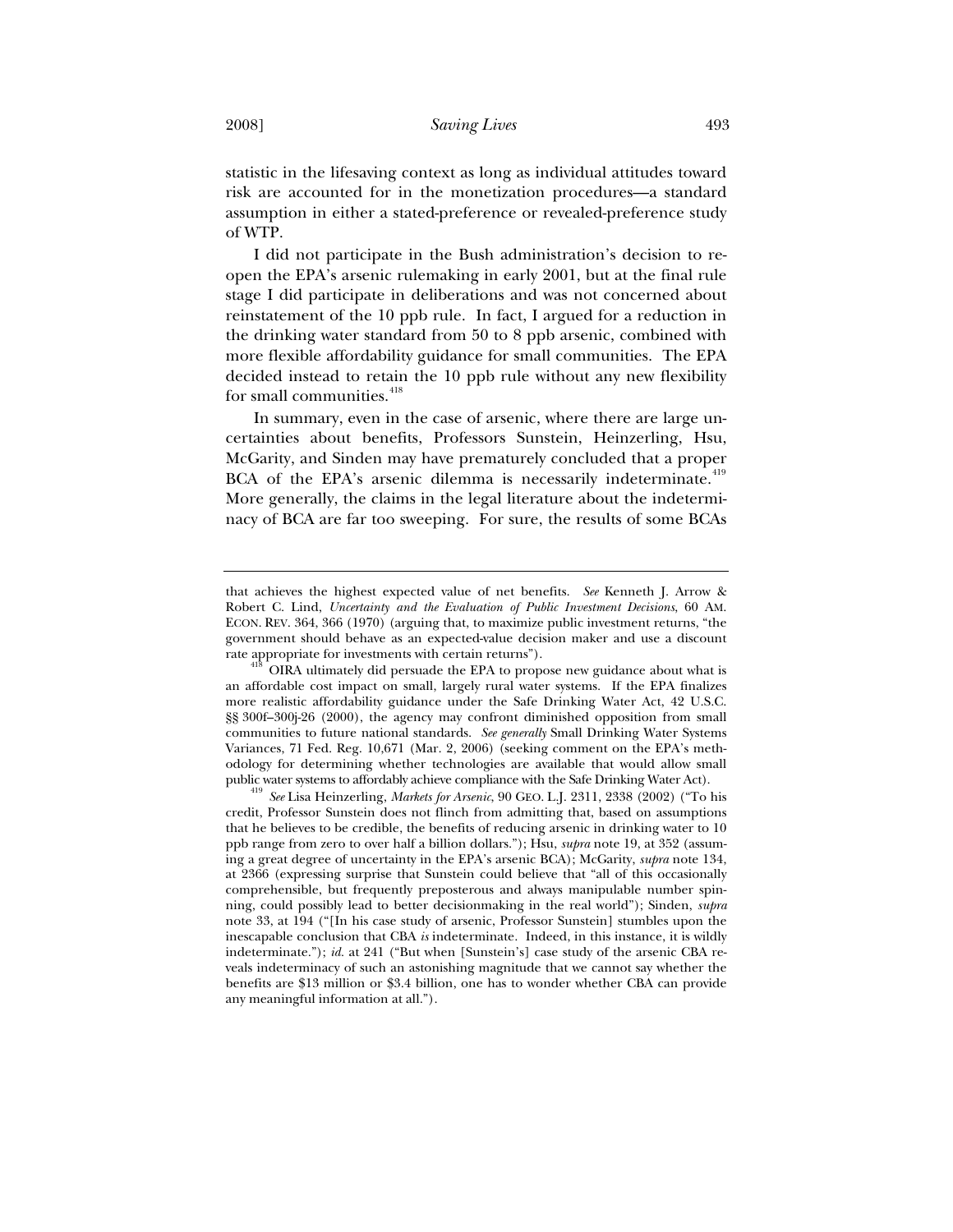are ambiguous.<sup> $420$ </sup> But other results are quite robust, even accounting for the substantial uncertainties about benefits and costs.<sup>421</sup> An assessment of whether or not the results of BCA are determinate needs to occur on a case-by-case basis.

# D. *Are the Results of BCA Biased Against Lifesaving?*

Even when BCA produces results that are determinate, critics argue that the results are likely to be biased. A common allegation in the legal literature is that efforts at quantification are inevitably skewed to understate benefits and overstate costs.<sup>422</sup> If these concerns are valid, they certainly should cause one to caution regulators against relying on the findings of BCA. But I shall demonstrate that the evidence for systematic bias in BCA is weak.

# 1. The Amount of Lifesaving

When analysts err in estimating the lifesaving impacts of a rulemaking, there are two possible directions of error: the number of lives saved is either underestimated or overestimated. Both types of error occur and are of concern, but there is no empirical evidence demonstrating systematic bias.

Consider the 1984 estimate by the DOT that installation of frontal airbag systems in new cars and light trucks would save 9000 lives per year, once the entire fleet was equipped. That preregulation estimate was based on a combination of injury epidemiology, crash testing with dummies and cadavers, and engineering judgment. After millions of airbag systems were installed in vehicles in the 1990s, it became apparent that the DOT had overstated the airbag's lifesaving impact. The best current estimates, based on real-world experience, are that airbags save about one-third as many lives as the DOT initially

<sup>420</sup> *See* Arrow et al., *supra* note 88, at 221 ("In some cases, however, benefit-cost analysis cannot be used to conclude that the economic benefits of a decision will exceed or fall short of its costs, because there is simply too much uncertainty."). 421 *See* Hahn, *supra* note 82, at 1034-35 tbls.1-2 (showing that net-benefit results in

most regulatory analyses are robust with respect to plausible changes in the values of uncertain inputs, including the discount rate and the monetary value of a statistical life).

<sup>&</sup>lt;sup>422</sup> See, e.g., SHAPIRO & GLICKSMAN, *supra* note 235, at 97 ("The use of revealed preferences to estimate individuals' willingness to pay for more protection and less risk is subject to a number of potential errors, which cause regulatory benefits to be understated."); *id.* at 118 (observing that studies that ignore the psychological benefits of health regulations understate the value of those regulations).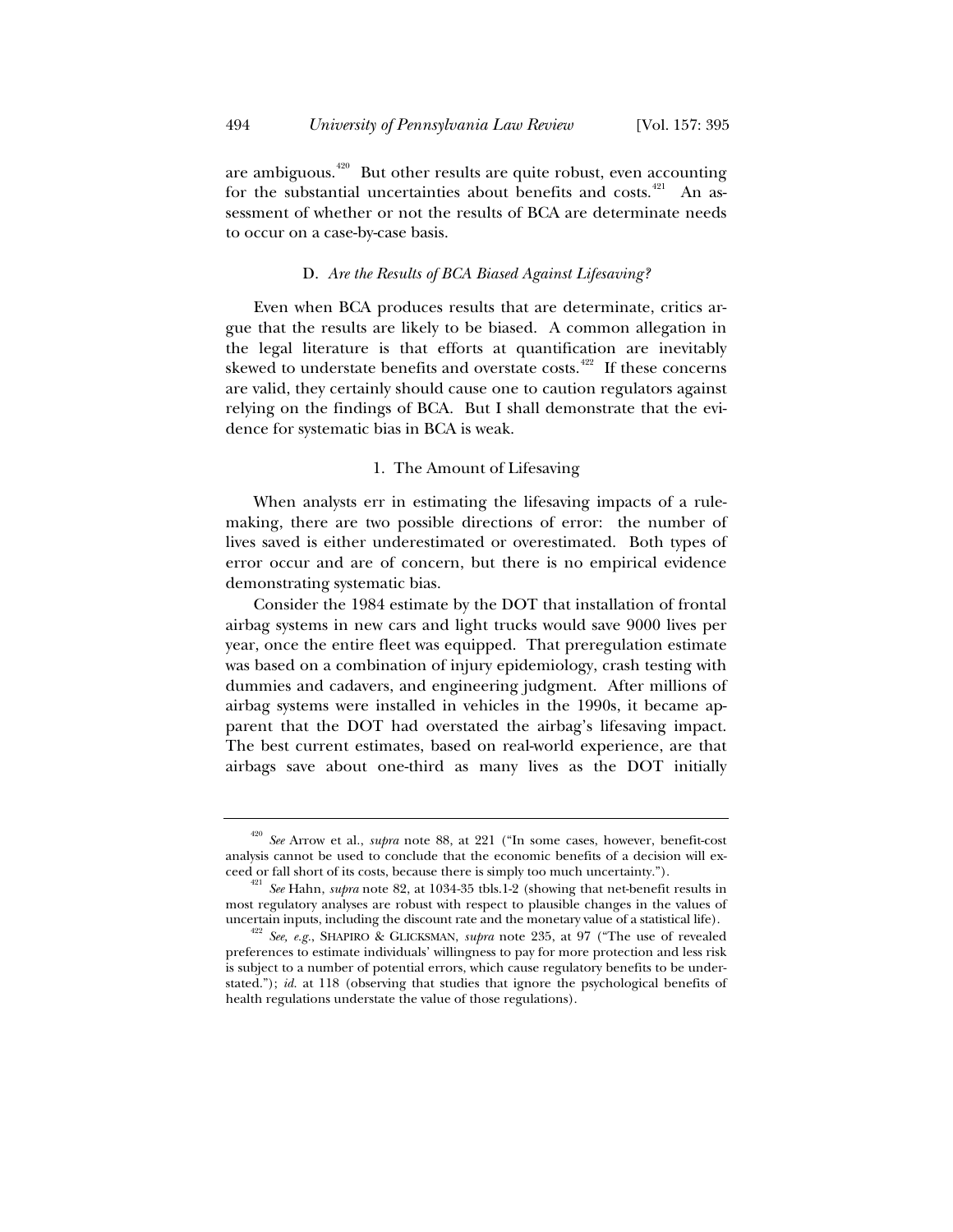thought.<sup>423</sup> Fortunately, the actual amount of lifesaving is sufficient to justify our nation's multibillion-dollar investment in airbag technology for frontal-crash protection.<sup>424</sup>

When two or more errors occur in a lifesaving estimate, they may reinforce each other or act in opposite directions—one error causing overstatement, another causing understatement. There is no evidence that reinforcing errors are more common or more serious than errors that cancel each other out.

Consider the challenge of making lifesaving estimates for clean-air rules. The analyst must project both the "baseline" risks from pollution (i.e., the lives lost without the rule) and the amount of risk reduction (i.e., the number of lives saved) that will occur due to the changes in business practices that improve air quality.<sup>425</sup> Errors of underestimation or overestimation can occur at each stage of the analysis.

The EPA currently assumes that all fine particles in the air are equally toxic, regardless of their chemical composition. If it turns out that carbon-containing particles are more toxic than sulfates and nitrates, then the EPA will have underestimated the benefits of rules aimed at reducing diesel-engine exhaust (a significant source of carbon-containing particles) and overestimated the benefits of rules aimed at reducing air pollution from coal plants and industrial boilers (a significant source of sulfates and nitrates). $426$ 

There is a substantial body of technical opinion that the EPA's risk-assessment procedures for cancer tend to overestimate baseline and residual risks (i.e., risks remaining after regulation) because they are based on conservative (i.e., likely to overstate true risk), default assumptions about chemical emissions, human exposure, and toxicity.<sup>427</sup>

<sup>423</sup> *See* Thompson et al., *supra* note 7, at 64-66 (describing the significant sources of error that led to the DOT's overestimation of the number of lives airbags would save). 424 *See* Graham et al., *supra* note 270, at 1422-1424 (presenting the results of a cost-

effectiveness study showing that the DOT's airbag requirement is cost justified).<br><sup>425</sup> For a rigorous examination of the analytic challenges in projecting the health

benefits of air-quality rules, see NAT'L RESEARCH COUNCIL, *supra* note 322.<br><sup>426</sup> *See id.* at 89-93 (explaining the EPA's "total mortality" approach to analyzing

the health effects of air pollution, given the current levels of uncertainty as to "all rele-<br>vant pathways and mechanisms of health effects").

<sup>&</sup>lt;sup>7</sup> See ENVTL. ECON. ADVISORY COMM. *supra* note 151, at 15 (pinpointing the "conservative" elements of EPA cancer-risk assessments that cause estimates of cancer risk to be unrealistically large); HAMILTON & VISCUSI, *supra* note 186, at 90 ("The current [EPA] approach [to risk assessment at hazardous waste sites] leads to an unpredictable and quite extreme level of conservatism in risk estimation because of the compounding of the varying conservatism adjustments."); Albert L. Nichols & Richard J. Zeckhauser, *The Perils of Prudence: How Conservative Risk Assessments Distort Regulation*, REGU-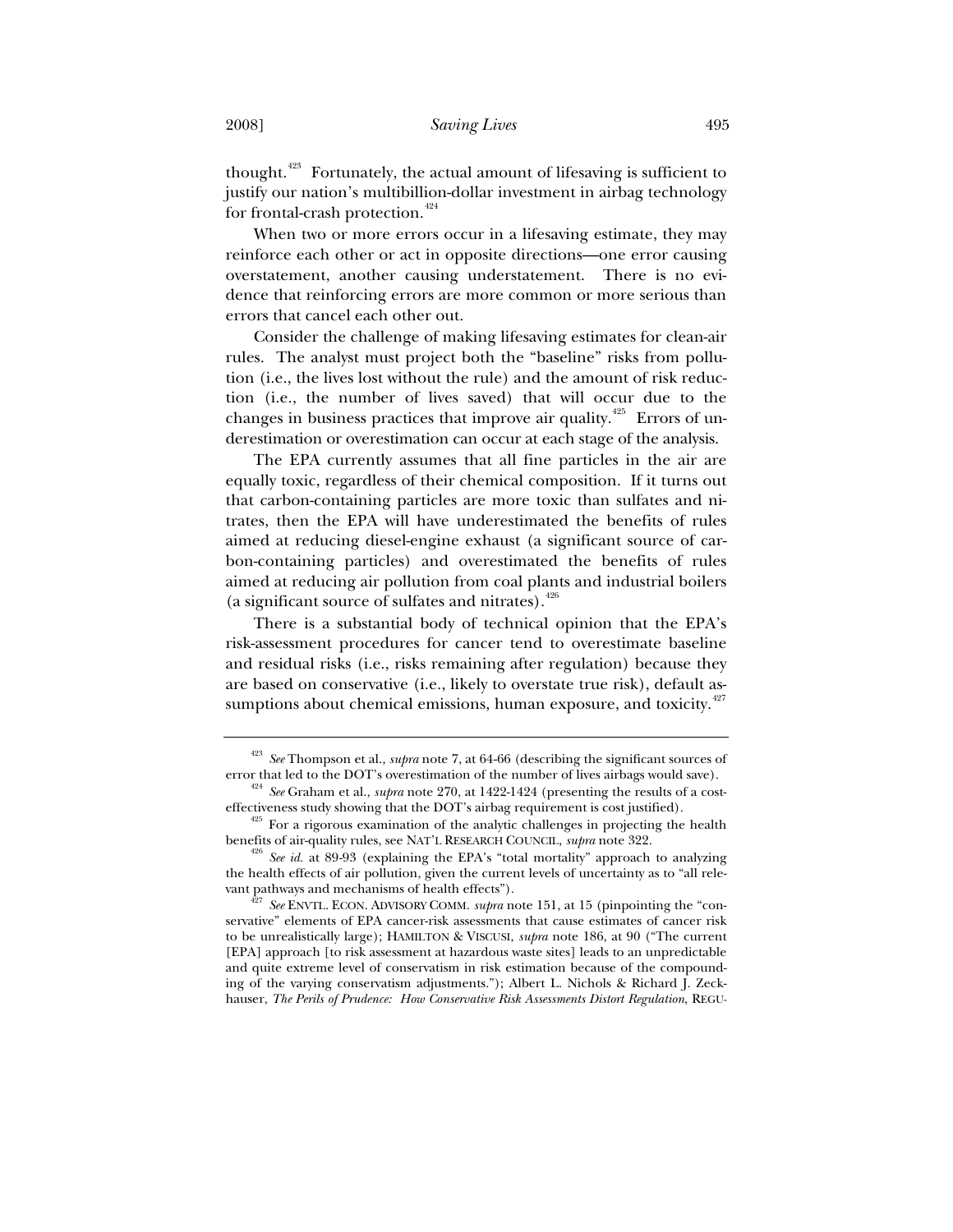In the case of the artificial sweetener saccharin, recent evidence suggests that saccharin is a less significant risk of human cancer than originally predicted and may not even be a human carcinogen.<sup>428</sup> But a growing body of evidence suggests that another chemical carcinogen, formaldehyde, may be more potent—and cause different types of tumors—than the EPA previously estimated. $429$ 

Although some of the default assumptions in chemical-risk assessment are "conservative," other assumptions may lead to underestimation of risk. For example, risk assessors do not always account for the existence and size of sensitive subpopulations, the adverse health effects other than cancer that a chemical may cause, or the total number of emissions sources and exposure pathways.<sup>430</sup> Sometimes a toxin is shown to be lethal at low doses, even though it was thought only to cause nonfatal illnesses. For example, recent studies of community exposure to ozone (smog) have caused scientists to realize that lowlevel ozone exposures may be associated with premature death as well as various nonfatal illnesses.<sup>431</sup>

Thus, the multiple sources of possible bias in lifesaving estimates need to be examined on a rule-by-rule basis.<sup>432</sup> Readers should be skeptical of sweeping claims that lifesaving opportunities are persistently understated (or overstated). The truth is that lifesaving estimates can be too large or too small, and there is no clear evidence as to which form of error in QRA is more common or more severe.<sup>433</sup>

LATION, Nov./Dec. 1986, at 13, 13 ("The cumulative effect of using . . . a long series of conservative assumptions[] can be monumental overestimates of health risks."). 428 *See* U.S. DEP'T OF HEALTH & HUMAN SERVS., ELEVENTH REPORT ON CARCINO-

GENS (2005) (omitting saccharin from a list of chemicals known or reasonably believed to be carcinogens). 429 *See, e.g.*, Michael Hauptmann et al., *Mortality from Solid Cancers Among Workers in* 

*Formaldehyde Industries*, 159 AM. J. EPIDEMIOLOGY 1117 (2004) (finding a possible causal connection between the exposure of industrial workers to formaldehyde and certain cancers).

<sup>430</sup> *See* COMM. TO REVIEW THE OMB RISK ASSESSMENT BULLETIN, *supra* note 306, ch. 5 (discussing several omissions that limit the utility of the OMB risk-assessment guidelines and suggesting that federal agencies would be best served by "develop[ing]

<sup>&</sup>lt;sup>431</sup> See, e.g., Kazuhiko Ito et al., *Associations Between Ozone and Daily Mortality: Analy-*<br>sis and Meta-Analysis, 16 EPIDEMIOLOGY 446 (2005).

<sup>&</sup>lt;sup>432</sup> Parker, *supra* note 34, at 1368 n.80 (arguing that the "*net* effect of these oppos-

ing biases [in risk assessment] may well depend on the facts of each case"). 433 For two quite different views, compare AARON WILDAVSKY, BUT IS IT TRUE? A CITIZEN'S GUIDE TO ENVIRONMENTAL HEALTH AND SAFETY ISSUES (1995), which uses multiple case studies to question whether hazards are really as bad as activists allege, with THE PRECAUTIONARY PRINCIPLE IN THE 20TH CENTURY, *supra* note 392, which uses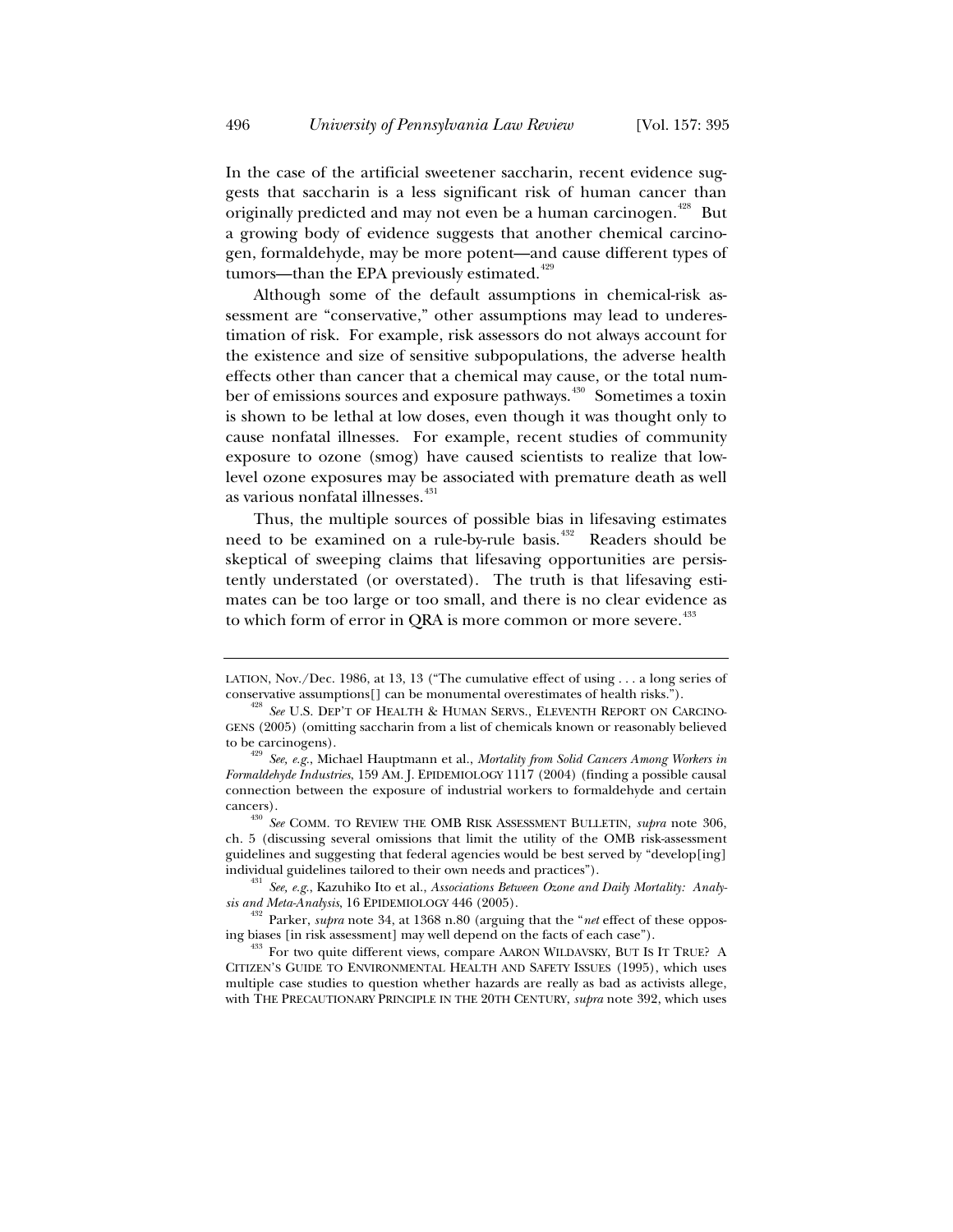### 2008] *Saving Lives* 497

## 2. The Monetary Value of Lifesaving

When federal agencies estimate WTP for small risk reductions, they use a summary statistic called the "value of statistical life" (VSL). If 100,000 people are each exposed to a mortality risk of 1 in 100,000, then one statistical death is expected. If the average WTP to prevent the risk is \$50 per person, then the VSL for the population is \$5 million.

Federal agencies do not use the same VSL figures. The 2003 OIRA guidance to federal agencies is to value each statistical life saved at anywhere from \$1 million to \$10 million. $434$  The EPA often emphasizes a point estimate of \$6 million while other federal agencies (the DOT and the Department of Health and Human Services) tend to use somewhat smaller point estimates, in the range from \$3 million to \$5 million.<sup>435</sup>

Professor Heinzerling questions the practice of applying the same VSL in the following two situations: 1000 people each face a mortality risk of 1 in 1000, and 1,000,000 people each face a mortality risk of 1 in 1,000,000. In both cases, the expected number of lives lost is equal to one. Should the same VSL be applied in both cases, thereby producing identical monetary measures of welfare change?

Technically speaking, the answer is no, since the VSL is an approximation derived from small risks that does necessarily apply to larger risks.<sup>436</sup> The direction and size of error caused by applying the same VSL to risks of 1 in 1000 and 1 in 1,000,000 is an empirical question. An indifference curve for wealth and survival probability may be roughly linear in the "small-risk" range, $437$  and thus the approximation that Professor Heinzerling criticizes may not be unreasonable.<sup>438</sup>

produce the same number of expected deaths are equally onerous. The answer to Professor Heinzerling's question may depend upon whether the WTA or WTP metric is employed. A 1 in 1000 risk is more likely to trigger an extreme WTA value than a 1 in 1,000,000 risk. Thus, on a population-wide basis, the sum of the WTA values for 1000 people each facing a risk of death of 1 in 1000 may exceed the sum of the WTA values

multiple case studies to suggest that hazards often prove to be more serious than origi-

<sup>&</sup>lt;sup>434</sup> OMB Circular A-4, *supra* note 259, at 30.<br><sup>435</sup> Robinson, *supra* note 325, at 294-95. (considering "what value we should place on<br><sup>436</sup> *See* VISCUSI, *supra* note 65, at 94-95 (considering "what value we should pl

small reductions in the probabilities of . . . outcomes for large" groups). 437 *See generally* James K. Hammitt & John D. Graham, *Willingness to Pay for Health Protection: Inadequate Sensitivity to Probability?*, 18 J. RISK & UNCERTAINTY 33 (1999) (discussing the failure of contingent-valuation surveys to produce the expected theoretical correlation between WTP and reduced "small-risk" probabilities). 438 Welfare economics does not assume that all population risk distributions that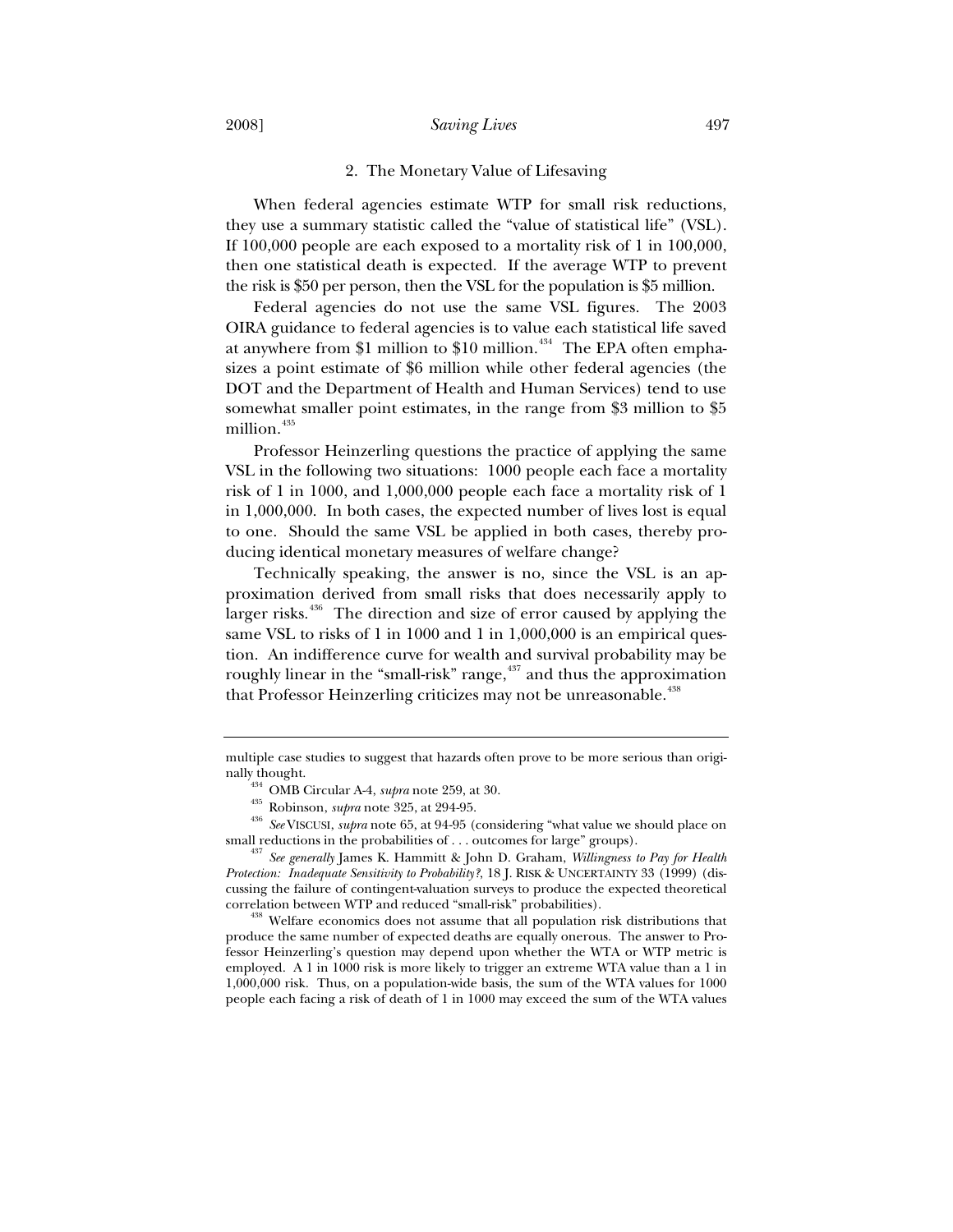Some critics object that the value of lifesaving should include the ex post losses when the premature death occurs as well as the ex ante WTP for risk reduction. If a person is insured against lost earnings from premature death and other death-related costs, the individual will presumably fail to include those costs in her ex ante private WTP for safety. Although these external costs of premature death are believed to be small relative to ex ante WTP, they should, strictly speaking, be included in an agency's overall VSL figure.<sup>439</sup>

Is the EPA's \$6 million VSL figure too low or too high? It is based primarily on data from real-world labor markets where employers offer workers wage premiums (and other noncash benefits) in order to induce them to accept and retain hazardous jobs.<sup>440</sup>

More than twenty studies in the United States and abroad, each using somewhat different data sets and econometric methods, have

for 1,000,000 people each facing a risk of death of 1 in 1,000,000. The opposite is true for the WTP values (because of the wealth constraint's influence). The size of the error in applying the same VSL at different levels of risk should diminish as the risk levels diminish. *See generally* Hammitt & Treich, *supra* note 6, at 45-66 (showing that usually if "one aggregates individuals' willingness to pay  $\dots$  for a project that reduces risk, information about heterogeneity of risk change decreases the value of the project").

<sup>&</sup>lt;sup>439</sup> Professors Ackerman and Heinzerling argue that the WTP procedure values the statistical life saved but not the value of life itself. Ackerman & Heinzerling, *supra* note 237, at 1564-65. But when WTP is used to value risk reduction, it is based on a person's ex ante evaluation of both the severity of the adverse effect and the corresponding probability reduction. When the adverse effect is less severe than death, the WTP for risk reduction is typically much smaller. *See, e.g.*, Michael W. Jones-Lee et al., *Valuing the Prevention of Non-Fatal Road Injuries: Contingent Valuation Versus Standard Gambles*, 47 OXFORD ECON. PAPERS 676, 692-93 (1995) (U.K.) ("[T]he prevention of the typical serious non-fatal injury should be accorded approximately one-tenth the value placed upon the prevention of a fatality  $\dots$ "). The only aspects of premature death that are not included in an informed private WTP value are the "externalities": the adverse spillovers from premature death that impact persons other than the lifesaving beneficiary—effects that are not included in private WTP. These external benefits from lifesaving should be added to the private WTP for lifesaving. The externalities associated with premature death are likely to be larger in Sweden than in the United States since foregone earnings in Sweden are replaced by social insurance while health costs are fully socialized. Thus, Swedish economists argue that the full valuation of lifesaving should include the private WTP for risk reduction plus all of the adverse financial costs of death itself. MAGNUS JOHANNESSON, THEORY AND METHODS OF ECO-NOMIC EVALUATION OF HEALTH CARE 47-64 (1996) (comparing the proper valuation of

lifesaving in "private" versus "public" systems).<br><sup>440</sup> Values of lifesaving derived from wage premiums for hazardous jobs might seem like a WTA measure, but they are actually a hybrid of WTA and WTP values. *See* Hammitt, *supra* note 84, at 998 (noting that when a worker retains a job rather than taking other offers, the worker's WTA compensation to bear additional risk is larger than the incremental pay offered by more dangerous jobs, and the WTP for risk reduction is smaller than the pay cut the worker would face by choosing a safer job).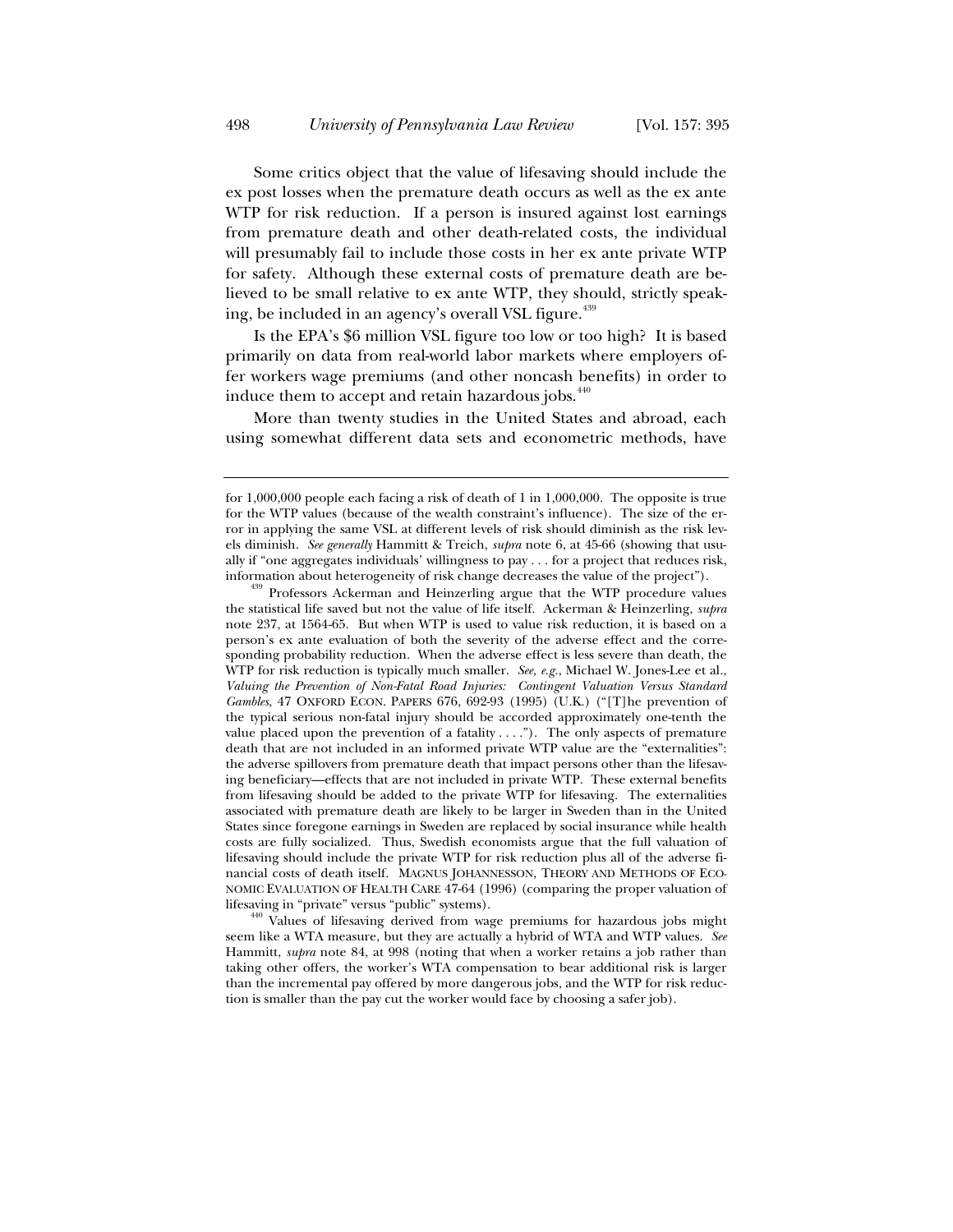explored the magnitude of wage premiums for hazardous employment. How analysts combine or weight the results of these studies is somewhat important. One review of these studies generally supports the EPA's position.<sup>441</sup> Another review suggests that the EPA's value is too high and should be closer to the values used by other federal agencies.<sup>442</sup>

The estimated VSL from the workplace studies, which is usually based on traumatic injuries to middle-aged workers, is not directly relevant to reducing mortality risks from chronic disease in the community through EPA regulation. The transfer of a VSL from the workplace setting to the community setting could generate an upward or downward bias.<sup>443</sup> Despite the differences in lifesaving context, the EPA and its science advisors believe that a "benefit transfer"  $444$  from workplace safety to environmental protection is a defensible procedure until more relevant data are available.<sup>445</sup>

Recent stated-preference surveys suggest that the EPA's \$6 million figure may be somewhat on the high side. $446$  But stated-preference studies suffer from the problem that WTP values are often unresponsive to the probability of death.<sup>447</sup> More valuation studies based on

<sup>441</sup> W. Kip Viscusi, *Monetizing the Benefits of Risk and Environmental Regulation* 9 (AEI-Brookings Joint Ctr. for Reg. Stud., Working Paper 06-09, Apr. 2006) (reporting a

comprehensive study showing the median value of a statistical life at \$6.7 million). 442 *See* Janusz R. Mrozek & Laura O. Taylor, *What Determines the Value of Life? A Meta-Analysis*, 21 J. POL'Y ANALYSIS & MGMT. 253, 253 (2002) (reviewing labor market VSL studies using "'best practices' assumptions" to find an appropriate range of \$1.5

<sup>&</sup>lt;sup>443</sup> See generally W. Kip Viscusi & Joseph. E. Aldy, *Labor Market Estimates of the Senior Discount for the Value of Statistical Life*, 53 J. ENVTL. ECON. & MGMT. 377, 377 (2007) (showing that estimates of the value of statistical life approximate a bell curve, peaking

at \$9 million for ages 35 to 44).<br><sup>444</sup> *See* FREEMAN, *supra* note 61, at 453-56 (defining "benefits transfer" and describing its increasing use in regulatory analysis). 445 EPA, GUIDELINES FOR PREPARING ECONOMIC ANALYSES 76 (2000) ("Environ-

mental benefits assessments can draw upon [hedonic wage] studies to estimate the value of reductions in environmental mortality risks.").

<sup>&</sup>lt;sup>446</sup> See Alan Krupnick, *Mortality-Risk Valuation and Age: Stated Preference Evidence*, 1<br>REV. ENVIL. ECON. & POL'Y 261 (2007) (cataloguing studies).

 $A47$  The available survey-based studies do not confirm sensitivity to the size of risk reduction unless careful efforts are made to help respondents understand the magnitude of the risk changes. *See* Phaedra S. Corso et al., *Valuing Mortality-Risk Reduction: Using Visual Aids to Improve the Validity of Contingent Valuation*, 23 J. RISK & UNCERTAINTY 165 app. (2001) (employing visual aids to communicate risk to survey respondents); Hammitt & Graham, *supra* note 437, at 58 (reviewing poor risk sensitivity in many studies and recommending additional methodological research).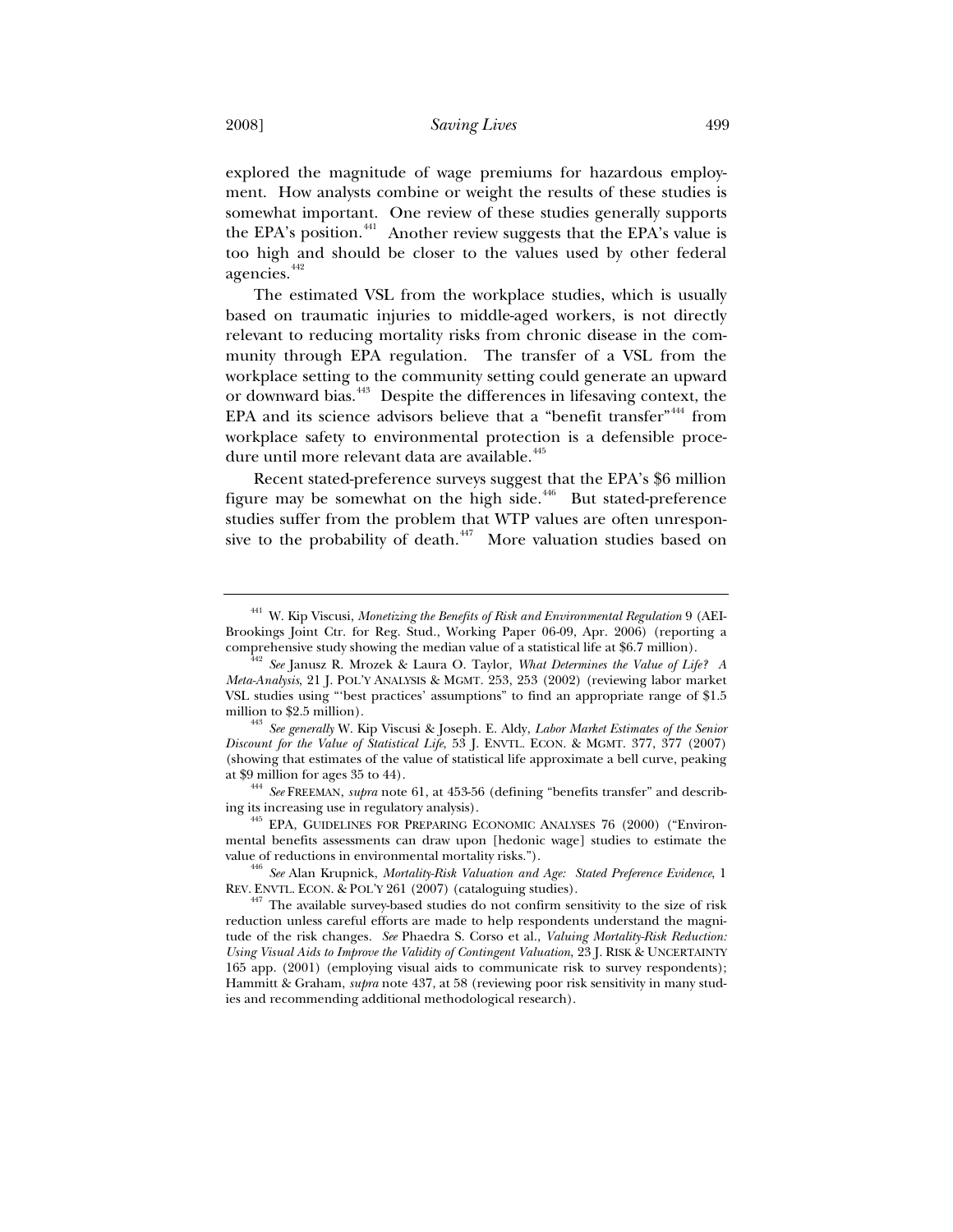well-informed respondents who address chronic diseases or pollutionrelated risks specifically are needed.<sup>448</sup>

An important unanswered question is how much VSL figures should vary depending on the preferences of the target population of beneficiaries. Federal agencies have tended to prefer a constant VSL figure, but rational-choice theory predicts unequal lifesaving preferences. In other words, it is expected that VSLs will vary for different target populations. $449$ 

The most obvious reason to expect such heterogeneity in VSL is that people vary widely in their ability to pay (i.e., income and assets). Each 10% increase in household income appears to be associated with about a 5% to 6% increase in WTP for risk reduction.<sup>450</sup> On this basis, some economists have recommended that wealthy airline passengers be assigned a larger VSL than automotive occupants and pedestrians. As long as wealthy airline passengers are expected to incur the costs of safety rules through larger fares, a case can be made that their preferences should be considered on the benefit side of the ledger. The DOT has been reluctant to take this step,  $451$  presumably due to political sensitivities, even though it is well grounded in Kaldor-Hicks reasoning.<sup>452</sup> An expert advisory group to the EPA has recommended against making adjustments based on the income of the target population due to the "sensitivity of making such distinctions."<sup>453</sup>

An even more complicated case concerns the lifesaving preferences of the young versus the old, where the young face a loss of more healthy life-years than do seniors. From a welfarist perspective, it is both efficient and fair to value lives based on the number of years that

 $448$  Graham, *supra* note 292, at 189 (urging less reliance on benefit transfer and more targeted research into the economic value of enhanced air quality).

<sup>&</sup>lt;sup>449</sup> See, e.g., ADLER & POSNER, *supra* note 2, at 178-82 (arguing for variation in VSL based on factors that reflect well-being, but objecting to the KH perspective, which

causes inflated VSL figures for seniors and the affluent). 450 Viscusi & Aldy, *supra* note 64, at 63. 451 Viscusi, *supra* note 205, at 858 (discussing the Secretary of Transportation's decision not to value the lives of airline passengers at a premium, even though airline passengers are wealthier than the average citizen and presumably pay the costs of air-

line safety rules in the form of higher fares). 452 *See* Viscusi, *supra* note 441, at 18 (discussing the DOT's refusal to raise the VSL figure for wealthy airline passengers); *see also* Viscusi & Aldy, *supra* note 64, at 54 (observing that the DOT "has continued to lag behind the estimates in the literature"). 453 ENVTL. ECON. ADVISORY COMM., *supra* note 151, at 5.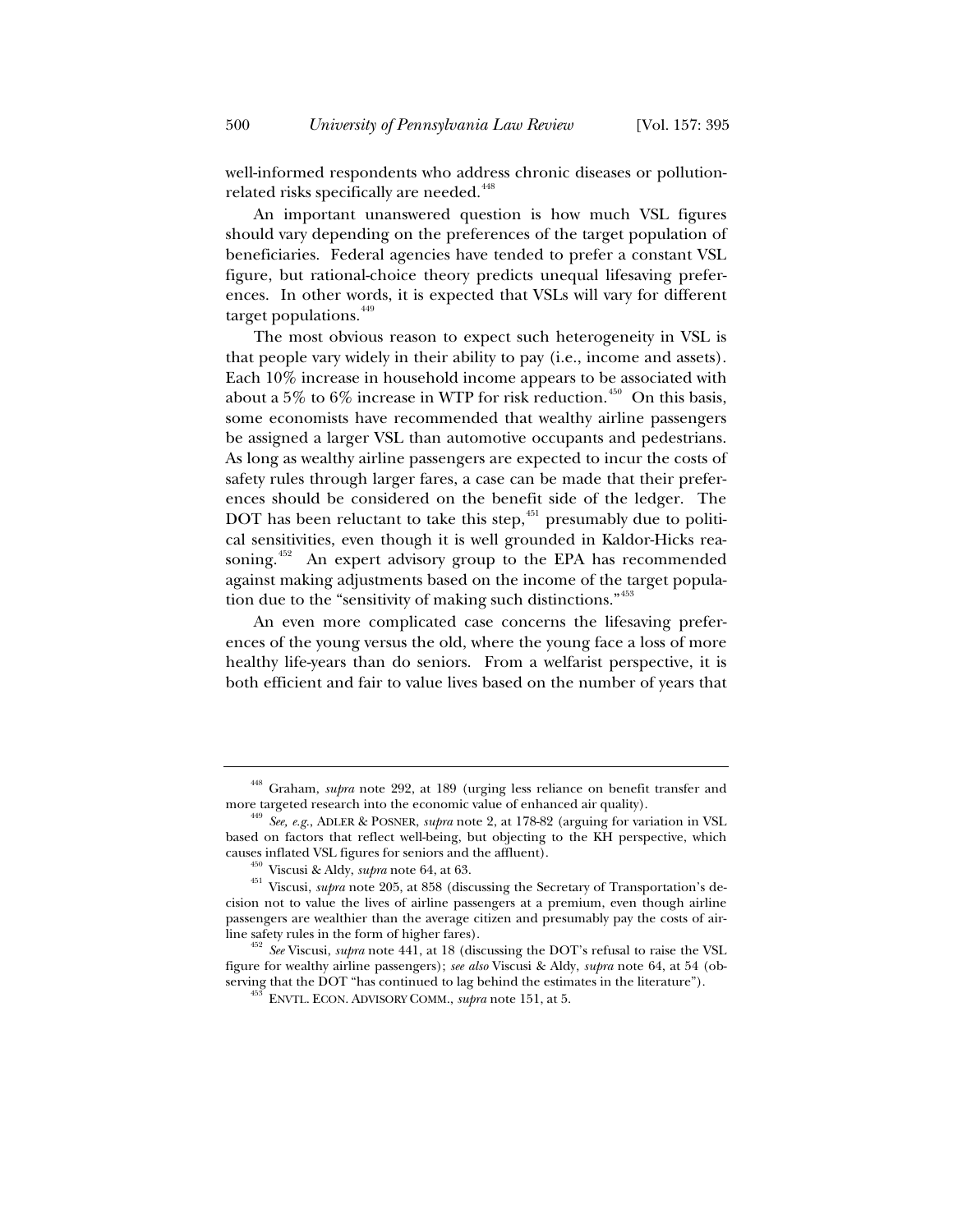are lost, possibly adjusted for their quality.<sup>454</sup> But the Kaldor-Hicks perspective, when implemented via a monetary WTP measure, does not necessarily produce this result because older persons tend to be wealthier than young people (due to a lifetime of savings), and seniors tend to be more concerned about health issues because they have relatively few remaining life-years.<sup> $455$ </sup> In other words, the WTP of seniors for lifesaving may be inflated because their opportunity costs of spending money are low (unless they have strong bequest motives). This has been called the "dead-anyway" effect.<sup>456</sup> Thus, from a Kaldor-Hicks perspective, it is not clear whether old age should produce a larger or smaller WTP for lifesaving.<sup> $457$ </sup> The most recent empirical evidence suggests that VSL does decline at older ages but not in the dramatic way that some originally suspected.<sup>458</sup>

Even for citizens of the same age and ability to pay, preferences for lifesaving may vary considerably.<sup>459</sup> For example, WTP for safety tends to be smaller for those who smoke and do not wear safety belts,

<sup>454</sup> *See generally* Sunstein, *supra* note 325, at 216-19 (rejecting claims of age discrimination and arguing that consideration of life-years is exactly what a welfarist per-

<sup>&</sup>lt;sup>455</sup> See Yew-Kwang Ng, *The Older the More Valuable: Divergence Between Utility and Dollar Values of Life as One Ages*, 55 J. ECON. 1, 1 (1992) ("[W]hile the utility value of life may decrease monotonically with age, the dollar value may increase dramatically until

a fairly old age . . . ."). 456 *See* Pratt & Zeckhauser, *supra* note 110, at 752-56 (offering a theoretical deriva-

tion of the "dead-anyway" effect). 457 *See* Mary F. Evans & V. Kerry Smith, *Do We Really Understand the Age-VSL Relationship?*, 28 RESOURCE & ENERGY ECON. 242, 259 (2006) ("In our opinion, the conclusion that VSL declines with age is not supported by either the theoretical or empirical literatures."); James K. Hammitt, *supra* note 84, at 993 (noting that the effect of age on WTP for lifesaving is ambiguous due to opposing effects); Per-Olov Johansson, *On the Definition and Age-Dependency of the Value of a Statistical Life*, 25 J. RISK & UNCERTAINTY 251, 260 ("[T]he claim that there are strong theoretical grounds for the view that the

VSL declines with age . . . seem [sic] premature." (emphasis omitted)). 458 *See* Joseph E. Aldy & W. Kip Viscusi, *Age Differences in the Value of Statistical Life: Revealed Preference Evidence*, 1 REV. ENVTL. ECON.&POL'Y 241, 257 (2007) ("[T]he popular perception that the VSL must be less for a 60-year-old than for a 20-yearold . . . is not borne out."); Krupnick, *supra* note 446, at 274-76 (discussing ambiguity in the literature on the relationship between age and VSL).

<sup>&</sup>lt;sup>459</sup> See, e.g., JOHANSSON, *supra* note 5, at 93 (noting that VSL is "expected to vary with the type of risk (e.g., voluntary versus involuntary), the initial risk level, the size of the risk change, age, and income"); VISCUSI, *supra* note 7, at 43 tbl.3-3, 46 tbls.3-4 & 3-5, 47 tbl.3-6 (demonstrating large heterogeneity in the value of lifesaving among workers).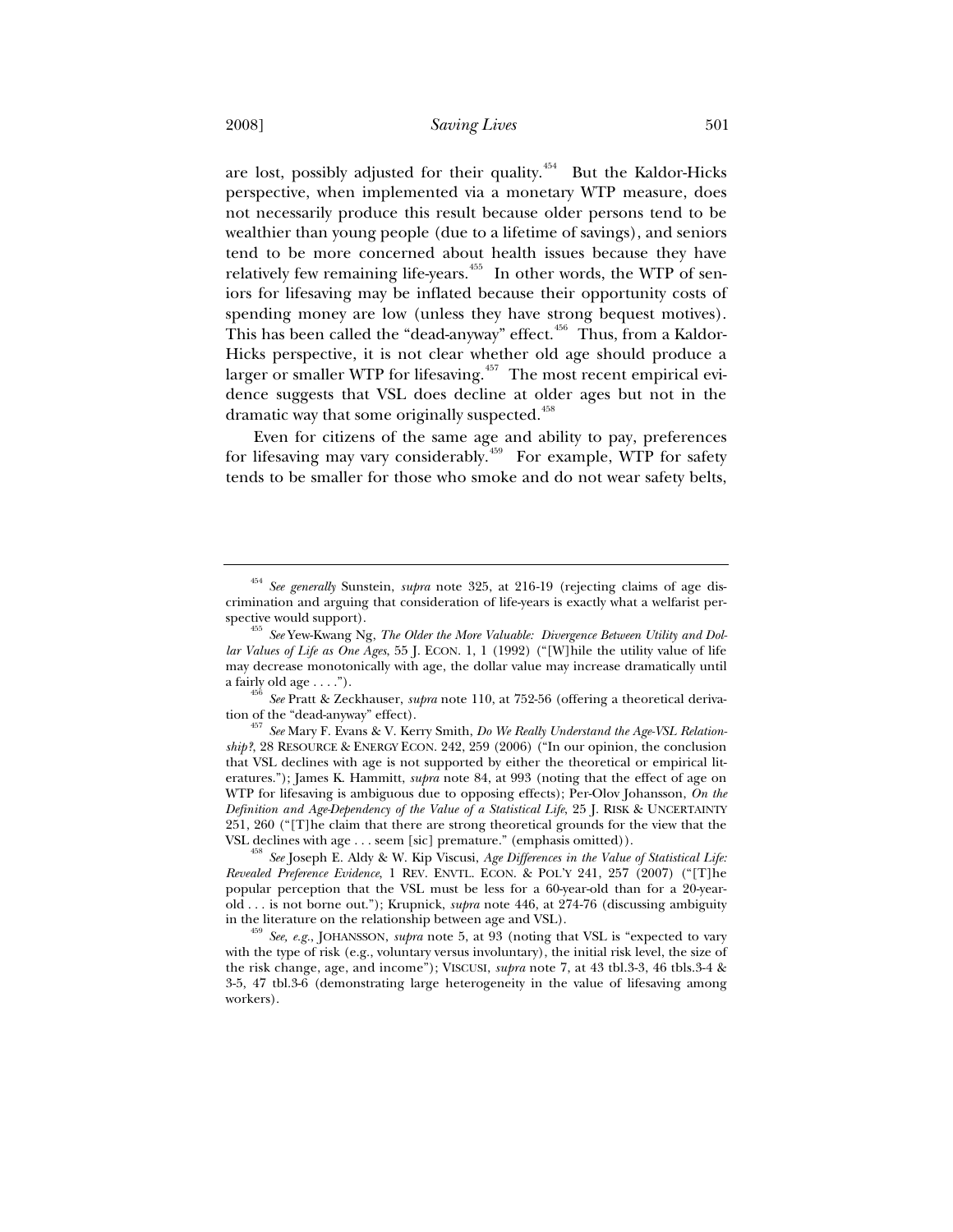after other personal characteristics are controlled statistically.<sup>460</sup> There is limited evidence that WTP valuations also vary by cause of death, with cancer deaths commanding a premium.<sup>461</sup> Some scholars suggest that the VSL values should be highly contextual, floating upward or downward depending upon whether the risk is voluntary or involuntary,  $462$  whether the potential victims have dependents, whether the risk triggers dread, and whether the people at risk have contributed to their vulnerability through personally unhealthy behaviors.<sup>463</sup> Agencies do not currently make such adjustments in WTP for lifesaving, $464$  in part because the literature supporting such adjustments is quite limited, $465$  but such adjustments are the next frontier in WTP research.<sup>46</sup>

In summary, there is little support for the allegation that the VSL values now in widespread use are too low.<sup>467</sup> A case can be made that the difference in VSL values between agencies and rulemakings are inconsistent or unsupportable. The FDA has been influenced by the life-year approach, while the EPA has tended to assign the same VSL,

valuation of risk but are not captured by quantitative measures of risk). 463 *See* Paul Dolan et al., *QALY Maximization and People's Preferences: A Methodological Review of the Literature*, 14 HEALTH ECON. 197, 202-03 (2005) (reviewing studies that suggest that respondents want to give less weight to people who have not cared for

their own health, although in some surveys a majority of respondents do not take that view). 464 *See* Viscusi, *supra* note 205, at 857 (observing that agencies do not recognize "legitimate sources of heterogeneity" in the monetary value of lifesaving). 465 *See, e.g.*, Letter from Morton Lipmann, Interim Chair, Sci. Advisory Bd., &

<sup>460</sup> *See, e.g.*, W. Kip Viscusi & Joni Hersch, *Cigarette Smokers as Job Risk Takers*, 83 REV. ECON. STAT. 269 (2001) (finding a lower WTP for reduced risk on the part of indi-

viduals who engage in risky behaviors such as smoking). 461 *See generally* Viscusi, *supra* note 441, at 10 (asserting that "one would expect" people to value death by cancer lower than death by other causes).<br><sup>462</sup> *See generally* COMM. TO EVALUATE MEASURES OF HEALTH BENEFITS FOR ENVTL.,

HEALTH, AND SAFETY REGULATION, INST. OF MED. OF THE NAT'L ACADS., VALUING HEALTH FOR REGULATORY COST-EFFECTIVENESS ANALYSIS 140-43 (Wilhelmine Miller, Lisa A. Robinson & Robert S. Lawrence eds., 2006) (discussing "ethical, distributional, and other factors," such as dread and degree of personal control, that change the

Robert N. Stavins, Chair, Envtl. Econ. Advisory Comm., to Carol Browner, Adm'r, U.S. Envtl. Prot. Agency 1 ( July 20, 2000), *in* ENVTL. ECON. ADVISORY COMM., *supra* note 151 (concluding that, although VSL estimates based on wage-risk tradeoffs are imprecise, the agency lacks "theoretical and empirical" grounds for adjusting the estimate to correct for risk and population characteristics); EPA, *supra* note 445, at 92-94 (recognizing the limitations of a generalized VSL, but suggesting that "[a]nalysts should ex-

ercise caution in accounting for . . . risk and population characteristics"). 466 *See* Viscusi, *supra* note 205, at 870 (arguing for refinements in VSL valuation based on a variety of factors). 467 *But see* Parker, *supra* note 34, at 1416 ("[T]he life and health values in current

use are empirically questionable, and probably too low.").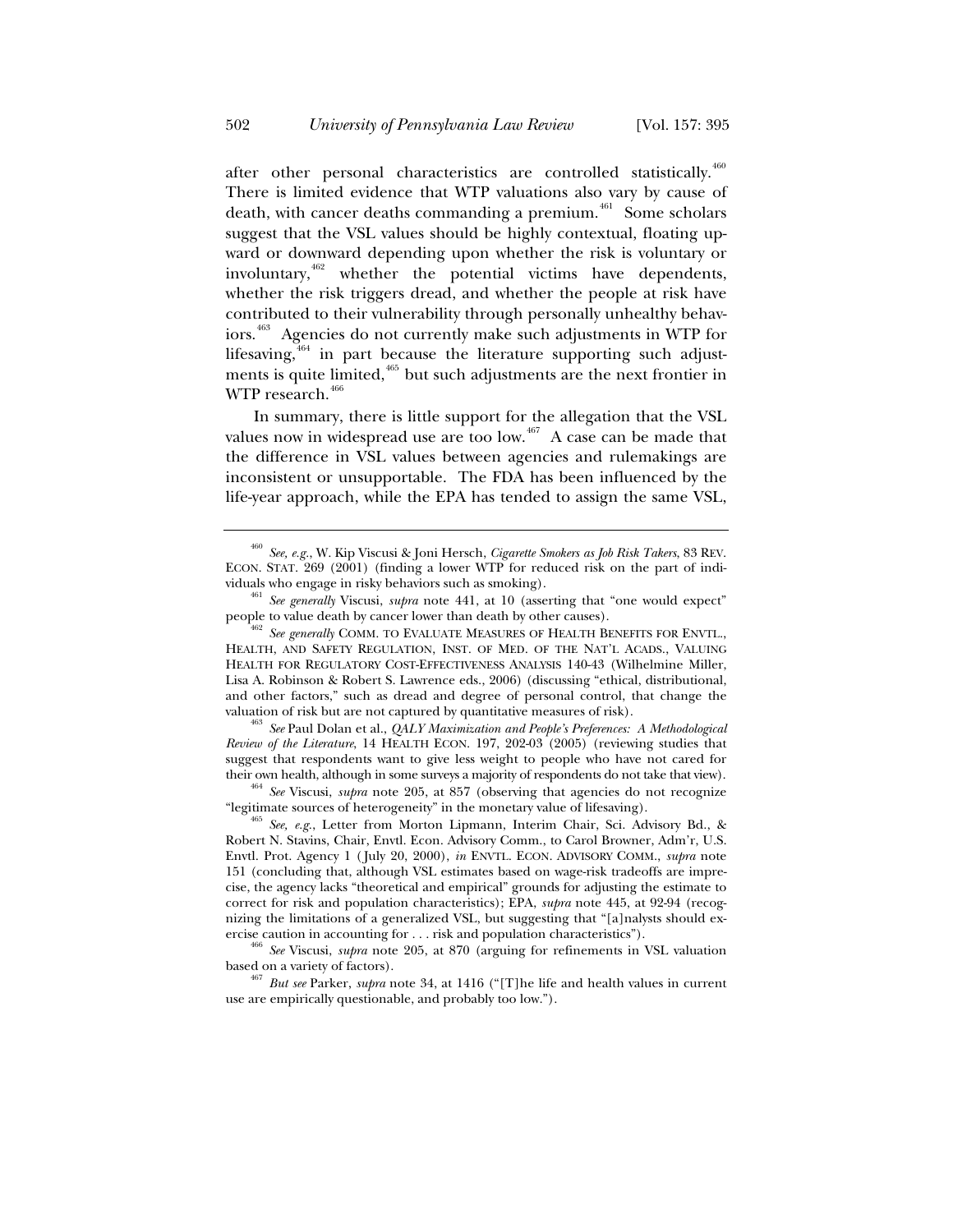regardless of the number of life-years saved or their quality. The EPA-FDA difference in VSLs may reflect the deeper unresolved question as to whether welfarism or Kaldor-Hicks efficiency should be the foundation of BCA. Nonetheless, the analytic approaches of each agency are currently within a zone of reasonableness and are consistent with OIRA guidance and the available empirical evidence. Given the political sensitivity of departing from the assumption that each life saved is equally valuable, it is likely that substantial data will be necessary to persuade agencies and the OMB to embrace more heterogeneity in safety preferences across people and hazards.

#### 3. Time Preferences for Lifesaving

Most lifesaving rules entail some immediate cost in exchange for deferred lifesaving benefits. When comparing immediate costs to future health gains, it is common practice in BCA to discount the future health gains to present value using a real discount rate (e.g., 3% per year). This is the same procedure used to express a regular car or mortgage payment in present value. At a 3% discount rate, saving 1000 lives 30 years from now is equivalent to saving 412 lives today.

This discounting procedure obviously penalizes rules that save lives in the future, after the costs of lifesaving have been incurred, and favors rules that save lives today at costs that are not incurred until the future. Critics argue that this procedure is inappropriate because the investment analogy does not apply to lifesaving—one cannot "invest" a life-year in the bank today and earn more than one life-year in the future.<sup>468</sup> Moreover, critics argue that there are no compelling grounds for preferring present to future life-years. In some situations, citizens might prefer to experience an adverse health effect sooner rather than later if it must be experienced at all. $469$  Based on these considerations, some critics argue that future lifesaving should not be discounted.<sup>470</sup>

<sup>&</sup>lt;sup>468</sup> *See* Lisa Heinzerling, *Discounting Life*, 108 YALE L.J. 1911, 1913 (1999) ("Lives do not compound the way money does.").

See Heinzerling, *supra* note 41, at 108 (questioning whether people always prefer distant harms to immediate harms). 470 *See, e.g.*, Lisa Heinzerling, *Discounting Our Future*, 34 LAND & WATER L. REV. 39,

<sup>40-41 (1999) (&</sup>quot;[D]iscounting should be abandoned as a way of evaluating the wisdom of life-saving regulations."); Parker, *supra* note 34, at 1416 (arguing that "agencies should cease the semantically misleading practice of discounting the number of lives saved" when conducting CEA).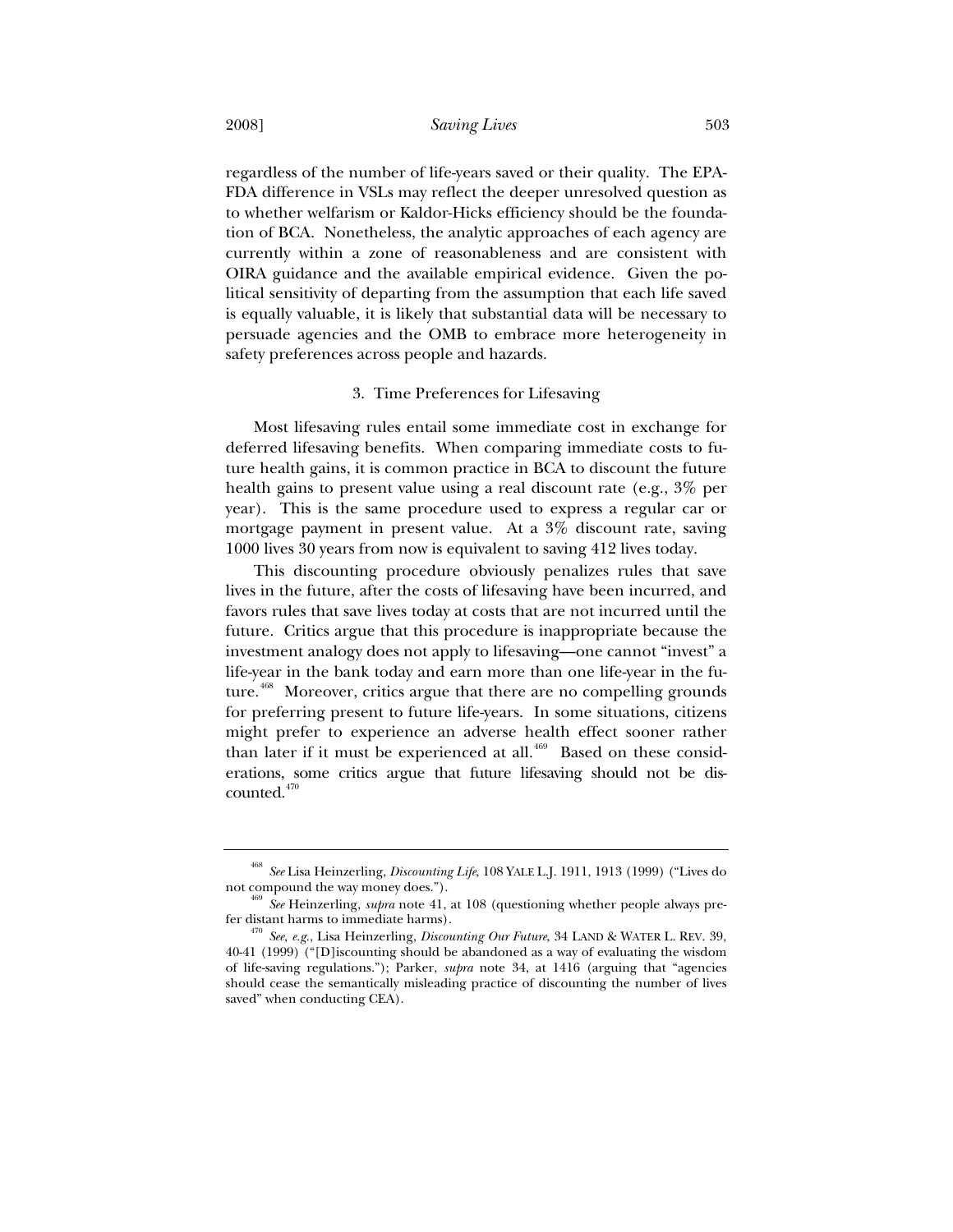Critics are correct that many past BCAs have used discount rates (e.g., 7% or 10% per year) for future health benefits that we now realize are too high. $4\pi$ <sup>71</sup> But there is no case for a zero discount rate, at least for current investments that generate health gains within a generation.<sup>472</sup> A rule that saves lives primarily in future generations is a more complicated case that I do not address here. $473$ 

In 2003, OIRA changed the government's discounting policy in regulatory analysis. Agencies were instructed to present benefit-cost results using discount rates of 3% and 7% rather than only 7%. By moving the federal government toward stronger consideration of the 3% rate, OIRA affirmed a position that the EPA has taken for a number of years.<sup>474</sup> The result should be that more future-oriented lifesaving rules will pass a "hard" benefit-cost test than otherwise would have occurred.

The central rationale for discounting future lifesaving is the opportunity cost of investing resources now—since lifesaving may not  $\alpha$  occur for many years, or possibly decades.<sup>475</sup> If instead of expending \$1 billion today to save 1000 lives ten years from now, we invest the \$1 billion for ten years at a 3% real rate of interest, we will accumulate \$1.34 billion to invest in lifesaving (or other purposes) ten years from now. If the marginal (inflation-adjusted) cost of saving lives is the same ten years from now as it is today, investing the resources will enable us to save 1340 lives ten years from now—340 more than we will save by making the immediate lifesaving expenditure. $476$ 

When my faculty colleagues and I taught this same logic at the Harvard School of Public Health, we found it useful to offer several reaffirming paradoxes: the delay paradox, the time-inconsistency

<sup>&</sup>lt;sup>471</sup> *See* FREEMAN, *supra* note 61, at 199 (supporting EPA-recommended discount rates of 2% to 3%, but suggesting that OMB's 7% figure is too high).

<sup>&</sup>lt;sup>472</sup> See id. at 320-21 (explaining the strong case for discounting future lives saved).<br><sup>473</sup> For OIRA's position on intergenerational discounting, see Graham, *supra* note

<sup>416,</sup> at 54. 474 EPA, *supra* note 445, at 48 (recommending intragenerational discount rates of

<sup>2%</sup> to 3%). 475 *See, e.g.*, JUST ET AL., *supra* note 69, at 579 ("In practice, the most widely accepted approach to choice of a discount rate is the opportunity cost approach, particularly for projects of less than 100 years."). There is no necessary assumption that future

lifesaving is morally or hedonistically less appealing than lifesaving that occurs now. 476 For a three-variable approach, see Hugh Gravelle & Dave Smith, *Discounting for Health Effects in Cost-Benefit and Cost-Effectiveness Analysis* (Ctr. For Health Econ., Univ. of York, CHE Technical Paper Series, Paper No. 20, Oct. 2000).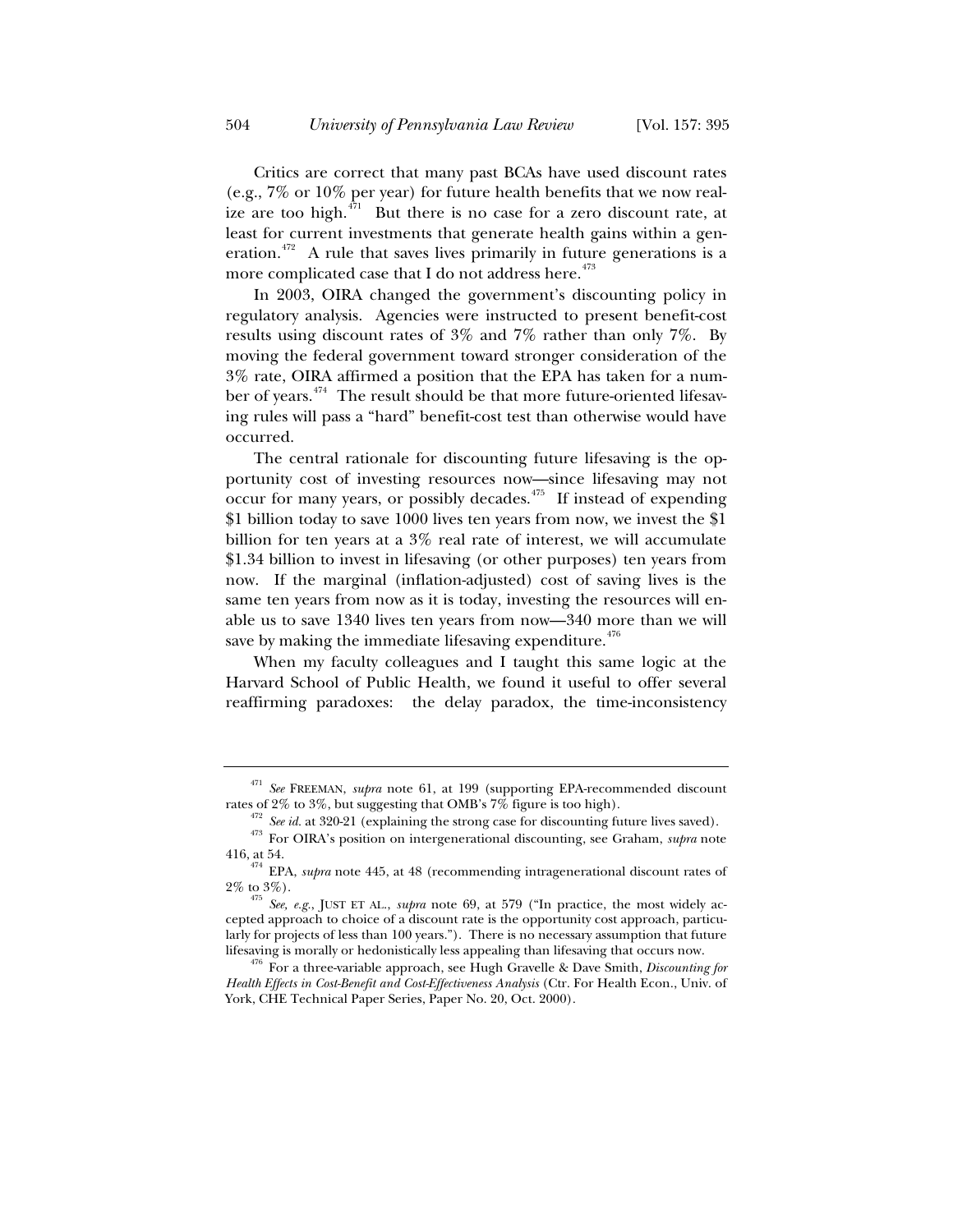paradox, and horizontal-inequity paradox. Each of the paradoxes offers a different perspective but leads to the same conclusion.

The paradox of delayed lifesaving, also named the "Keeler-Cretin paradox," starts with the seemingly innocuous assumption that the analyst assigns a lower discount rate (possibly zero) to lives saved than is assigned to dollars.<sup>477</sup> But then the analyst is asked to compare a promising lifesaving rule to the same rule delayed for a year. Under certain conditions, Keeler and Cretin show that the rule is a better investment if it is delayed because future lives saved have been discounted at a lower rate than future costs. By the same logic, it can be shown that the lifesaving regulation should be delayed indefinitely, which Keeler and Cretin argue is perverse. $478$  The Centers for Disease Control and Prevention, which includes the delay paradox in its guidance document on economic evaluation, instructs analysts to apply the same rate of discount to benefits and costs.<sup>479</sup>

The time-inconsistency paradox builds on the idea that the optimal tradeoff between wealth and health should not necessarily be changing over time.<sup>480</sup> But a violation of time consistency can be shown if lifesaving is discounted at a lower rate than costs. The reason for discounting future lives is precisely because they are being valued relative to dollars and, since a dollar in the future is discounted relative to a present dollar, so must a life saved in the future be dis-

ing resources more transferable in society.<br><sup>479</sup> U.S. CTRS. FOR DISEASE CONTROL & PREVENTION, A PRACTICAL GUIDE TO PRE-VENTION EFFECTIVENESS: DECISION AND ECONOMIC ANALYSES (1994).<br><sup>480</sup> If wealth is projected to increase over time, a good case can be made for adjust-

<sup>477</sup> *See* Emmett B. Keeler & Shan Cretin, *Discounting of Life-Saving and Other Nonmonetary Effects*, 29 MGMT. SCI. 300, 306 (1983) (arguing that "*any* cost-effectiveness analysis using lower discount rates for benefits than costs is difficult to justify").<br><sup>478</sup> For a criticism of one of the premises of the Keeler-Cretin paradox, see Heinz-

erling, *supra* note 470, at 72, arguing that if the lifesaving program addresses environmental pollution, and if the program is delayed, then the environmental damages will grow and the solution will become more costly. But if Professor Heinzerling's argument is correct, the number of lives saved should be adjusted to reflect a worsening baseline condition. Once that adjustment is made, the paradox will remain operative. *See* Revesz, *supra* note 179, at 990-92 (disputing the Keeler-Cretin paradox partly on the grounds that there are "difficulties concerning the transfer of resources across projects"). But disputing the transferability of resources does not deny the logic of the paradox. In Part V, I argue that institutional reforms should be taken to make lifesav-

ing the VSL value upward over time, since the demand for lifesaving surely rises with income. But changing levels of wealth should not affect the real discount rate. *See* ENVTL. ECON. ADVISORY COMM., *supra* note 151, at 5 ("[T]he Committee believes that it is appropriate to adjust the value of projected statistical lives saved in future years to reflect higher incomes in those years . . . .").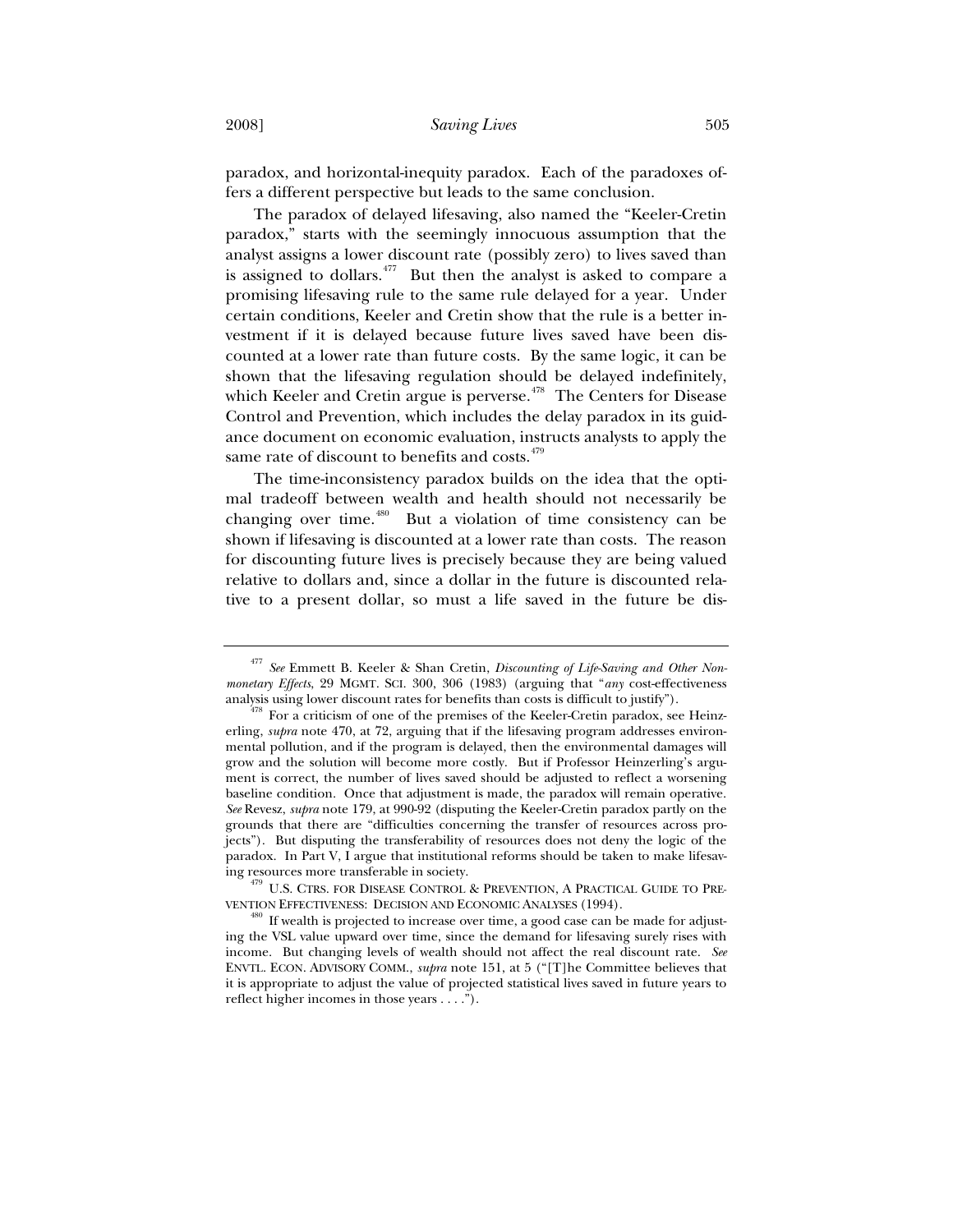counted relative to a present dollar. "It is the discounting of [future] dollar costs, and the assumed constant steady-state relation" between health benefits and dollar costs, that "mandates the discounting of health benefits . . . as well as dollar health costs." <sup>481</sup>

The horizontal-inequity paradox arises when we consider two groups of lifesaving beneficiaries who are identical in every respect except for their positions in time relative to the moment at which the regulator must act. If discount rates for dollar costs and lives saved are not constrained to be equal, it can be shown that these identical beneficiaries will be assigned unequal cost-effectiveness ratios (once the present-value calculations are executed), which means that investment on behalf of one group will be preferred to investment on behalf of the other (identical) group. An extension of this same argument, which proceeds from an original position where citizens make constitutional choices behind a veil of ignorance, leads to a fairness conclusion: future lifesaving and future dollar costs must be discounted at the same rate.<sup>482</sup>

A more subtle, science-based argument has been made against the practice of discounting future deaths from chronic diseases that occur only after a long period of time, called a "latency period." The process of chronic disease occurs in stages. Sometimes a death will occur earlier and sometimes later in the disease process, depending upon the individual.

A lifesaving rule that prevents the development of chronic disease will produce a continuum of health benefits that begins (at least) from the moment a person develops the disease and includes the period of increasing pain and suffering prior to eventual death. In fact, some benefit may occur from the moment a risky exposure (e.g., to a chemical pollutant) is reduced, since a person will not experience the stress that may be associated with knowing that she has been ex-

<sup>481</sup> Milton C. Weinstein & William B. Stason, *Foundations of Cost-Effectiveness Analysis for Health and Medical Practices*, 296 NEW ENG. J. MED. 716, 720 (1977). To apply a zero discount rate to future lives saved but not to future dollars would create a time inconsistency in the health/wealth tradeoff—an inconsistency that has spurred objections from analysts who take either a societal or individualistic view of health investment. A hypothetical example of time inconsistency in lifesaving is published in a guidance document on CEA prepared by an expert panel for the U.S. Department of Health and Human Services. J. Lipscomb et al., *Time Preference*, *in* COST-EFFECTIVENESS IN

HEALTH AND MEDICINE, *supra* note 28, at 214, 220 fig.7.1. 482 *See* Lipscomb et al., *supra* note 481, at 221 (outlining the horizontal-equity argument).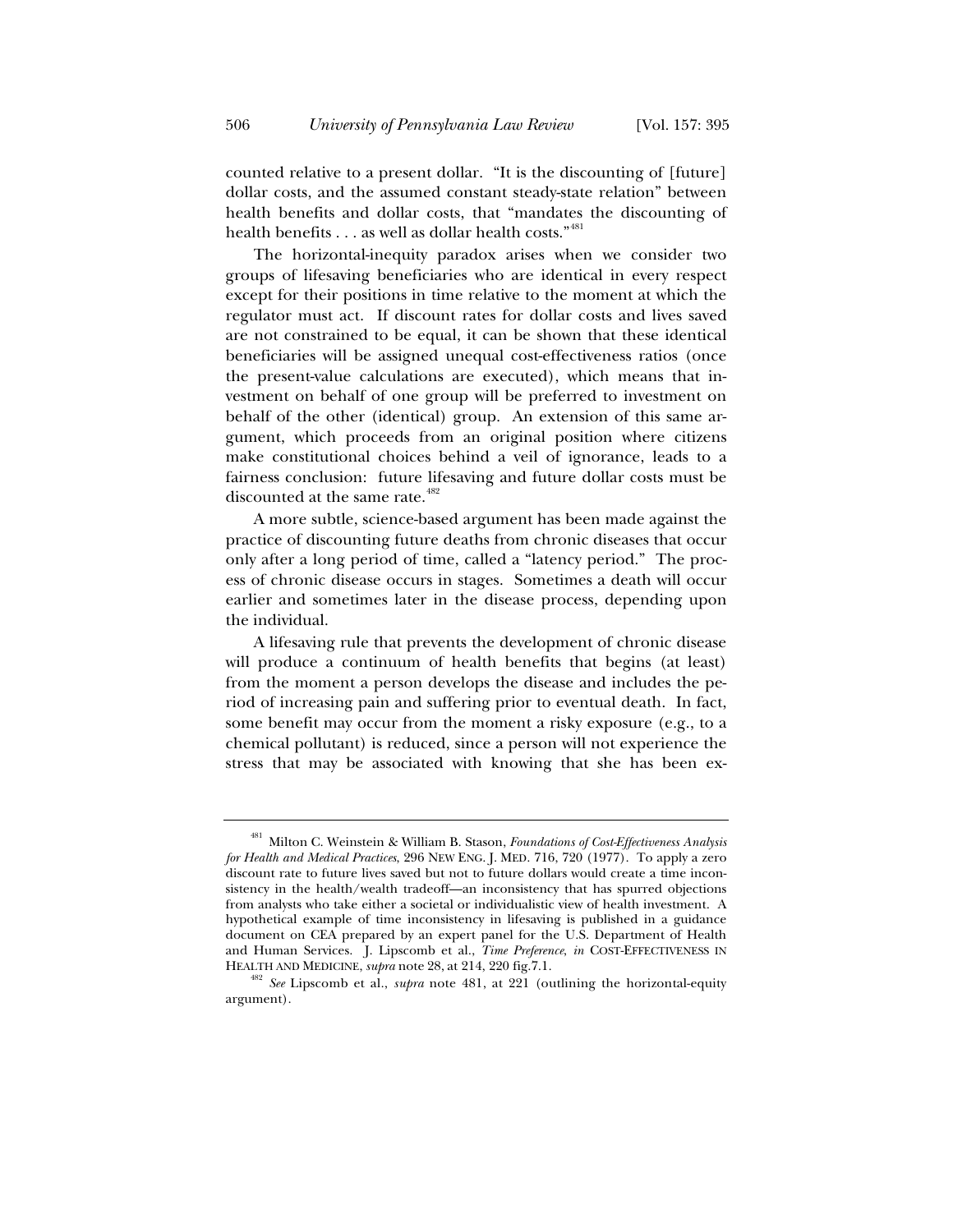posed.483 Given all these complications, it has been suggested that a zero discount rate should be assigned in BCA to premature deaths from chronic disease.<sup>484</sup>

Agencies have developed analytic practices that are more appropriate to biological complexity than simply assigning a zero discount rate. The EPA, for example, recognizes that some diseases have longer latency periods than others and adjusts the latency period depending upon the disease.<sup>485</sup> The EPA also recognizes that, for the same disease, some people will die with a shorter latency period than others. The EPA accounts for this complexity with a percentage distribution of latencies, with part of the distribution reflecting the nearterm mortality impacts of pollution exposure and part of the distribution reflecting progressively longer latency periods after a period of chronic exposures.<sup>4</sup>

The period of morbidity prior to death can be handled in several ways. If the monetary value of life is derived through a procedure that accounts for the period of pain and suffering prior to death, then no adjustment for morbidity is required.<sup> $487$ </sup> If lifesaving has been valued through benefit transfer, where WTP to prevent the risk of sudden death is transferred to WTP to prevent a slow, painful death, then an adjustment to the benefit transfer is appropriate. When a separate analysis addresses morbidity reduction, including the WTP to avoid pain and suffering associated with morbidity prior to death, the amounts should be discounted based on when the pain and suffering are expected to occur.

<sup>483</sup> *See* Lisa Heinzerling, *The Temporal Dimension in Environmental Law*, 31 ENVTL. L. REP. (Envtl. Law Inst.) 11,055, 11,056-57, 11,060 (2001) (observing that reduction of environmental risks may bring psychological benefits for individuals). 484 *Id.* at 11,070 (arguing that latent health effects should not be discounted be-

cause the appropriate point in time cannot be marked precisely). 485 *See* EPA, *supra* note 317, at 9-148 to -149 (noting a "potential time lag" between

exposure to particulate matter and changes in the premature mortality rate, the length

See id. at 9-255 tbl.9C-1 (reporting a sensitivity analysis of premature deaths from particle exposure where the distribution of latency periods is 20% in the first year, 50% in years two through five, and 30% in years six through twenty).<br><sup>487</sup> A complication arises when the WTP to prevent death is derived from a proce-

dure that accounts for the period of morbidity preceding death. If a standard discount rate is applied to the full WTP value, it will apply too much discounting to the pain and suffering, which occurs prior to the death. In settings where the most severe pain and suffering occurs close to the point of death, however, the overestimation will not be large.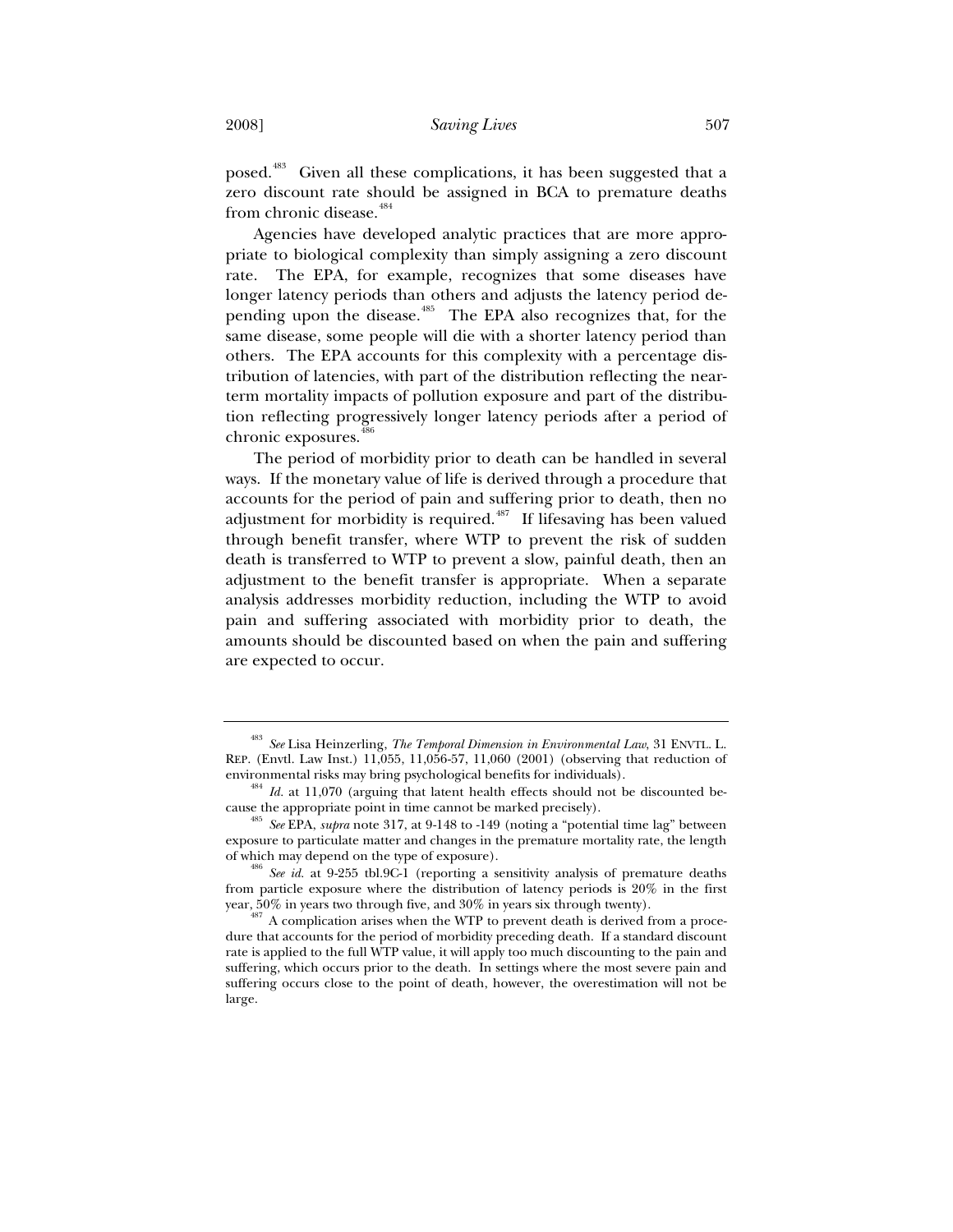If a lifesaving rule reduces emotional stress about toxic exposures, that psychic benefit should be measured directly by analysts (or treated as an intangible benefit for consideration by regulators). $^4$ Analysts should also consider the timing of the stress reduction, as the time profile of stress reduction may be very different (i.e., with much less discounting) than the time profile of lives saved.<sup>489</sup> However, I have seen no evidence that federal lifesaving rules have a discernible impact on levels of stress or dread in American society.

In summary, there is a fairly strong analytic case for discounting future lives saved and costs at the same rate. I do not address here the more complex case of intergenerational lifesaving.<sup>490</sup>

## 4. Respect for Altruistic Sentiments

Some legal scholars are under the impression that BCA has no place for altruism as a human value; they perceive that BCA considers only hedonistic preferences. $491$  For example, critics argue that the monetary value of lifesaving should consider both the WTP of lifesaving beneficiaries as well as the WTP of other people who care about the well-being of lifesaving beneficiaries. If altruistic preferences were counted, critics predict that more lifesaving policies would pass a benefit-cost test.

Economists have long been intrigued about altruistic preferences toward lifesaving.<sup>492</sup> Some estimates of altruistic lifesaving preferences

*Survey*, 95 ECON. J. 49, 69 (1985) (attempting to quantify people's WTP for others).

<sup>&</sup>lt;sup>488</sup> The possibility of WTP to avoid emotional stress was of interest to the pioneers of the WTP approach to lifesaving. But there was early recognition that distress may not be proportional to actual risk. *See* M.W. JONES-LEE, THE VALUE OF LIFE: AN ECO-NOMIC ANALYSIS 32 (1976) ("[A]nxiety is probably a *discontinuous* function of risk, becoming apparent only if risk exceeds some 'threshold level' . . . ."). 489 Heinzerling, *supra* note 483, at 11,055-60 (arguing that because exposure to

toxic substances induces stress and dread, there may be an immediate social benefit from reducing exposure).<br><sup>490</sup> For a discussion of why intergenerational discounting raises more complex is-

sues, see Douglas A. Kysar, *Discounting . . . on Stilts*, 74 U. CHI. L. REV. 119, 138 (2007), which discusses policy concerns associated with intergenerational discounting in light of future concerns such as climate change. 491 *See* Ackerman & Heinzerling, *supra* note 237, at 1566 (expressing concern that

altruism is not reflected in the monetary value of lifesaving); *see also* Adam F. Scales, *How Much Is that Doggy in the Window? The Inevitably Unsatisfying Duty to Monetize*, 33 FORDHAM URB. L.J. 1045, 1050-51 (2006) (noting that WTP valuations that include altruism are "several times higher than self-regarding WTP" but that altruism is nevertheless "mysteriously underemphasized" in BCA). 492 *See, e.g.*, M.W. Jones-Lee et al., *The Value of Safety: Results of a National Sample*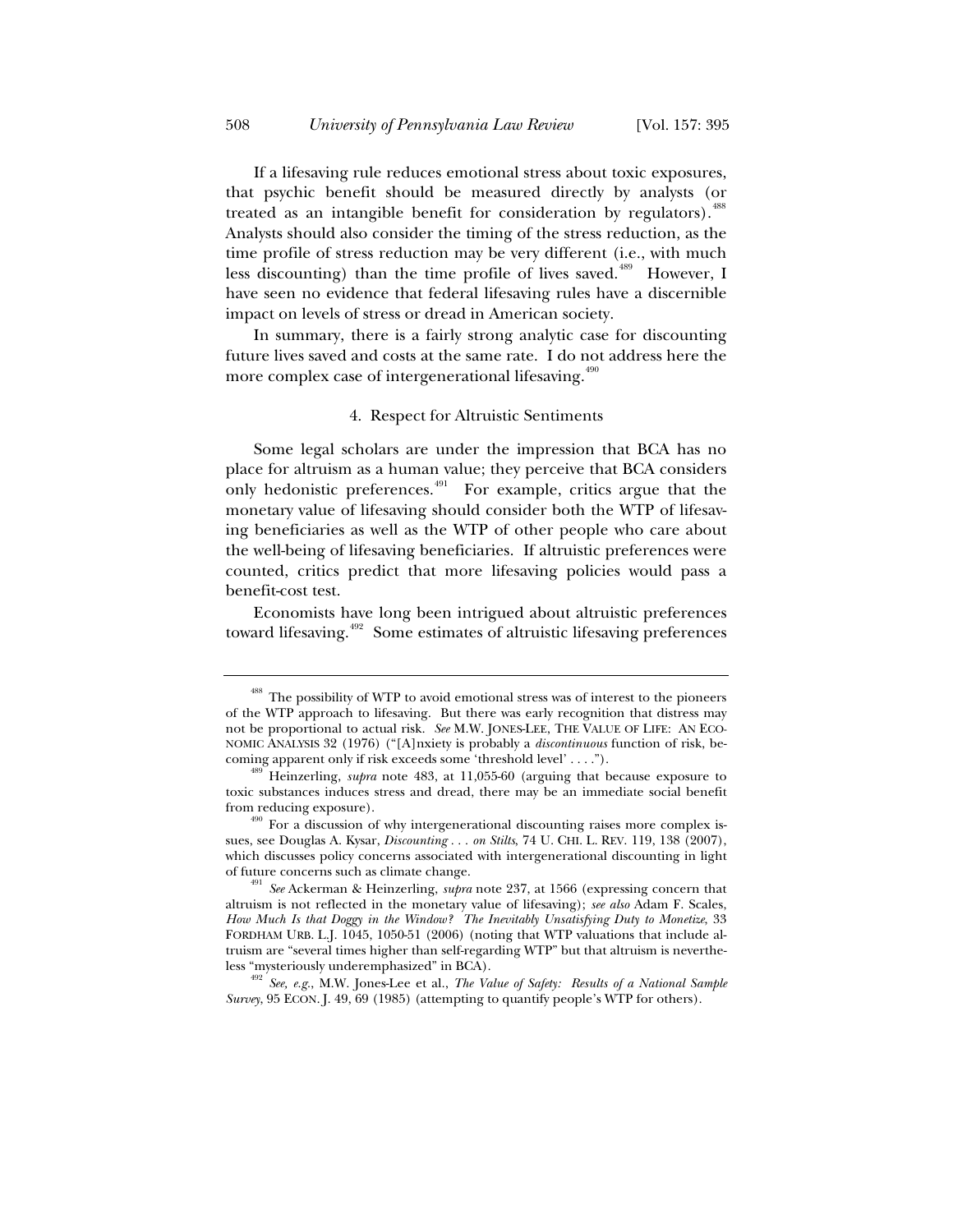have already been published,<sup>493</sup> but they are not used in BCA because they will have no net effect.

If citizens are concerned generally for the well-being of others (i.e., for the overall well-being of others rather than merely their own health), inclusion of altruistic preferences is still expected to have no net effect on policy choice. That is because both the benefits and costs of regulatory policy, which impact general well-being, will be augmented by the same amount because of generalized altruism.<sup>494</sup> Thus, the effects of general altruism are expected to be symmetric on the benefit and cost sides of the ledger and thus can safely be ignored in BCA. $495$ 

It is hard to imagine a person caring about another person's health status without caring about other aspects of her well-being, but it is certainly possible. If altruism is exclusively directed at health status or longevity, then there are grounds for including altruistic preferences in BCA and, as mentioned above, the literature already contains some rough estimates of what those adjustments might be. $496$ 

## 5. Accurate Estimates of Regulatory Costs

One of the most common criticisms of BCA is that the estimated costs of regulations are routinely and greatly overestimated.<sup> $497$ </sup> Critics argue that information on costs must come from the businesses that

<sup>&</sup>lt;sup>493</sup> Early estimates of the altruistic value of lifesaving were made in Lionel Needleman, *Valuing Other People's Lives*, 44 MANCHESTER SCH. ECON. & SOC. STUD. 309 (1976). *See also* W. Kip Viscusi et al., *Altruistic and Private Valuations of Risk Reduction*, 7 J. POL'Y ANALYSIS & MGMT. 227, 243-44 (1988) (quantifying the altruistic value of lifesaving).

<sup>494</sup> On the conceptual rationale for excluding general altruism from BCA, see M.W. Jones-Lee, *Altruism and the Value of Other People's Safety*, 4 J. RISK & UNCERTAINTY 213, 217-18 (1991), which argues that incorporating altruism in BCA will "result in an overprovision of safety."<br><sup>495</sup> The first author to highlight this point was T.C. Bergstrom, *When Is a Man's Life* 

*Worth More Than His Human Capital?*, *in* THE VALUE OF LIFE AND SAFETY, *supra* note 4, at 3, 16-18, which stated that the effects of "benevolence" balance themselves out. 496 I do not address here an alternative rationale for excluding altruistic prefer-

ences from BCA that is advanced by ADLER & POSNER, *supra* note 2, 133-36. Adler and Posner argued that all "disinterested preferences," including altruism, should be ex-

cluded from BCA. 497 *See, e.g.*, David M. Driesen, *The Economic Dynamics of Environmental Law: Cost-Benefit Analysis, Emissions Trading, and Priority-Setting*, 31 B.C. ENVTL. AFF. L. REV. 501, 516 (2004) (observing that "regulators almost always overestimate costs").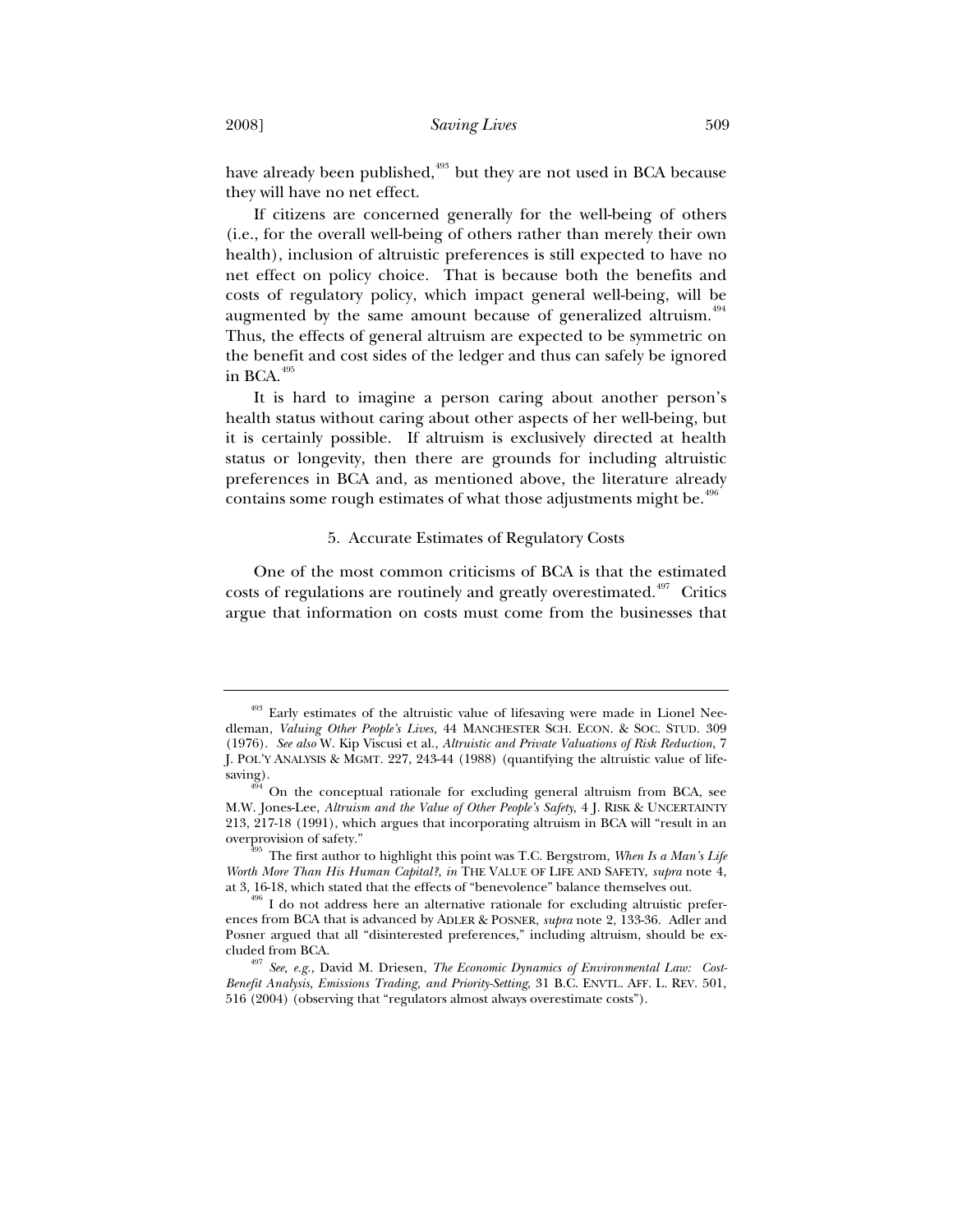will be regulated.<sup> $498$ </sup> Firms that would be adversely affected by a proposed regulation certainly have an incentive to overstate costs (assuming that cost information will be used to set the stringency of the rule).<sup>499</sup> There are well-documented cases where such overstatement has occurred.<sup>500</sup> I shall argue that, although bias in cost estimation is an important issue, the phenomenon is more complex and diverse than critics realize, and critics understate the solutions available to regulatory analysts.

Compliance-cost estimates may be exaggerated when confidentiality agreements protect the estimates submitted by regulated companies, rendering the estimates immune from inspection and critique by outside parties. The public-comment process for the projected costs of a rule is likely to be more meaningful if all commenters can scrutinize and critique the cost estimates supplied by companies, including the itemization that supports the overall estimates.<sup>501</sup>

On the other hand, regulatory analysts may gain more insight into costs from proprietary information when the regulated firms are diverse.<sup>502</sup> Some companies typically face higher compliance costs than

<sup>498</sup> *See* McGarity, *supra* note 26, at 55 n.243 ("Agencies have no effective way of gathering cost data other than by asking industry to submit it." (quoting *Regulatory Reform: Hearing on S. 343 Before the S. Comm. on Governmental Affairs*, 104th Cong. 495 (1995) (statement of David C. Vladeck, Public Citizen Litigation Group))). 499 *See* Ackerman & Heinzerling, *supra* note 237, at 1580 (observing that regula-

tory-cost estimates are usually provided by the regulated industry, which has "an obvious incentive to offer high estimates" as a way to ward off new regulatory requirements); *see also* SHAPIRO & GLICKSMAN, *supra* note 235, at 105 ("[R]egulated firms have an incentive to overstate such costs in order to persuade agencies to weaken proposed

regulations.").  $500$  For example, OSHA's 1980 cotton-dust standard was subjected to a thorough validation study after the rule was implemented. OSHA overestimated the costs of the standard, in part because of excessive reliance on industry-based compliance-cost estimates. *See* VISCUSI, *supra* note 7, at 173-77 (analyzing the cost and efficacy of OSHA's cotton-dust regulation).  $501$  One argument in favor of confidentiality is that companies are unlikely to dis-

close trade secrets or meaningful information about a sensitive, cost-competitive issue if such information will be made available to their competitors, suppliers, and purchasers. Additionally, if the government releases proprietary information about lifesaving technology, the inventor of the technology will have difficulty capturing financial rewards for the innovation. This in turn will undermine the incentive for lifesaving innovation. When a firm knows that its costs or lifesaving information may be released to the public, the firm may be inclined to submit information through an industrywide trade association, thereby ensuring that firm-specific information is concealed in

industry-wide averages.<br> $502$  One of the complexities for regulated firms is that they may not know their cost position relative to other firms in their industry, especially when production processes are changing rapidly.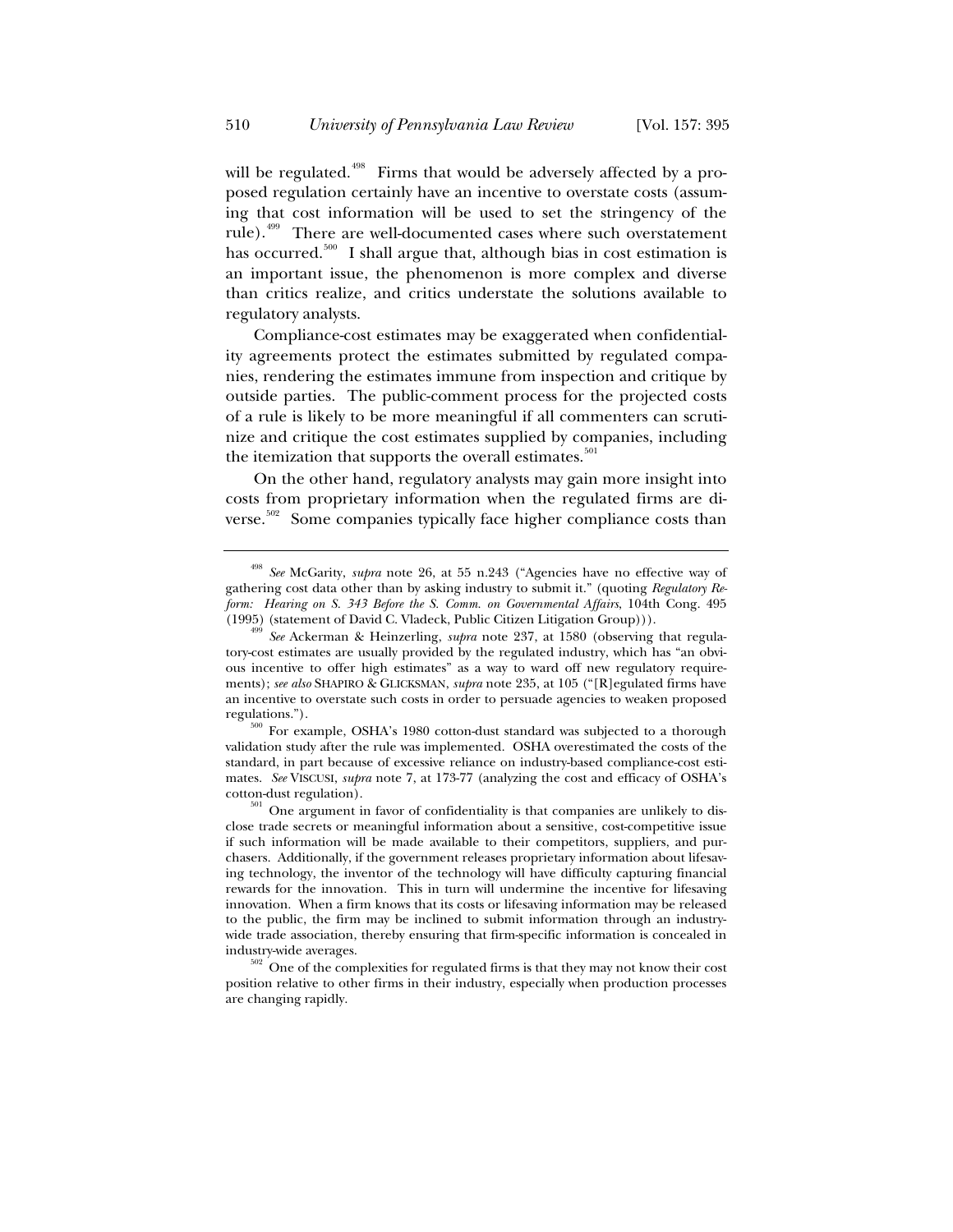others.503 If a rule is promulgated, companies facing low costs of compliance will gain a competitive advantage over companies facing high costs. Thus, companies facing low compliance costs will have an incentive to understate their compliance costs, thereby inducing the agency to impose an industry-wide regulation that favors them. Moreover, if the compliance costs pose a barrier to entry for new firms, existing firms may not be averse to an expensive regulation. Thus, existing firms may behave strategically by submitting low estimates of their compliance costs. Given the possibility of strategic behavior, a range of proprietary cost estimates prepared by individual companies may provide more useful information for an agency than a single estimate from a trade association.

Suppliers to regulated firms are another source of information for regulatory analysts. The regulated industry is often supplied by companies that produce or distribute lifesaving equipment or services (e.g., airbag suppliers or inventors of pollution-control equipment). If these companies have an incentive to bias their figures, it favors understating costs, since understatement may enhance the chances of a rule passing a benefit-cost test. The suppliers, however, need to be careful that they do not provide cost estimates to regulators that are grossly different from the bids that they make (or prices that they charge) to their customers. Thus, information from suppliers may serve as a useful check on information supplied by trade associations representing regulated firms.

If companies are making a one-time estimate of cost to a regulator, the incentive to exaggerate may be pronounced. But companies and their suppliers often deal with the same regulatory agency on multiple issues over time. The credibility of regulated companies is not enhanced by submitting cost information with significant technical biases. Regulated entities benefit by building a reputation for technical competence and honesty when dealing with regulators. Some regulatory agencies have developed their own engineering and economics teams that, over time, learn a great deal about regulated companies, including which companies tend to submit accurate information. $504$ 

<sup>503</sup> *See, e.g.*, Thomas O. McGarity & Ruth Ruttenberg, *Counting the Cost of Health, Safety and Environmental Regulation*, 80 TEX. L. REV. 1997, 2056 (2002) (noting that "companies that delay in installing [technology that complies with regulatory requirements] wind up at an undeserved competitive advantage").<br>  $504$  For example, when faced with wildly varying airbag-cost estimates from vehicle

manufacturers and suppliers, NHTSA employed tear-down methodology to construct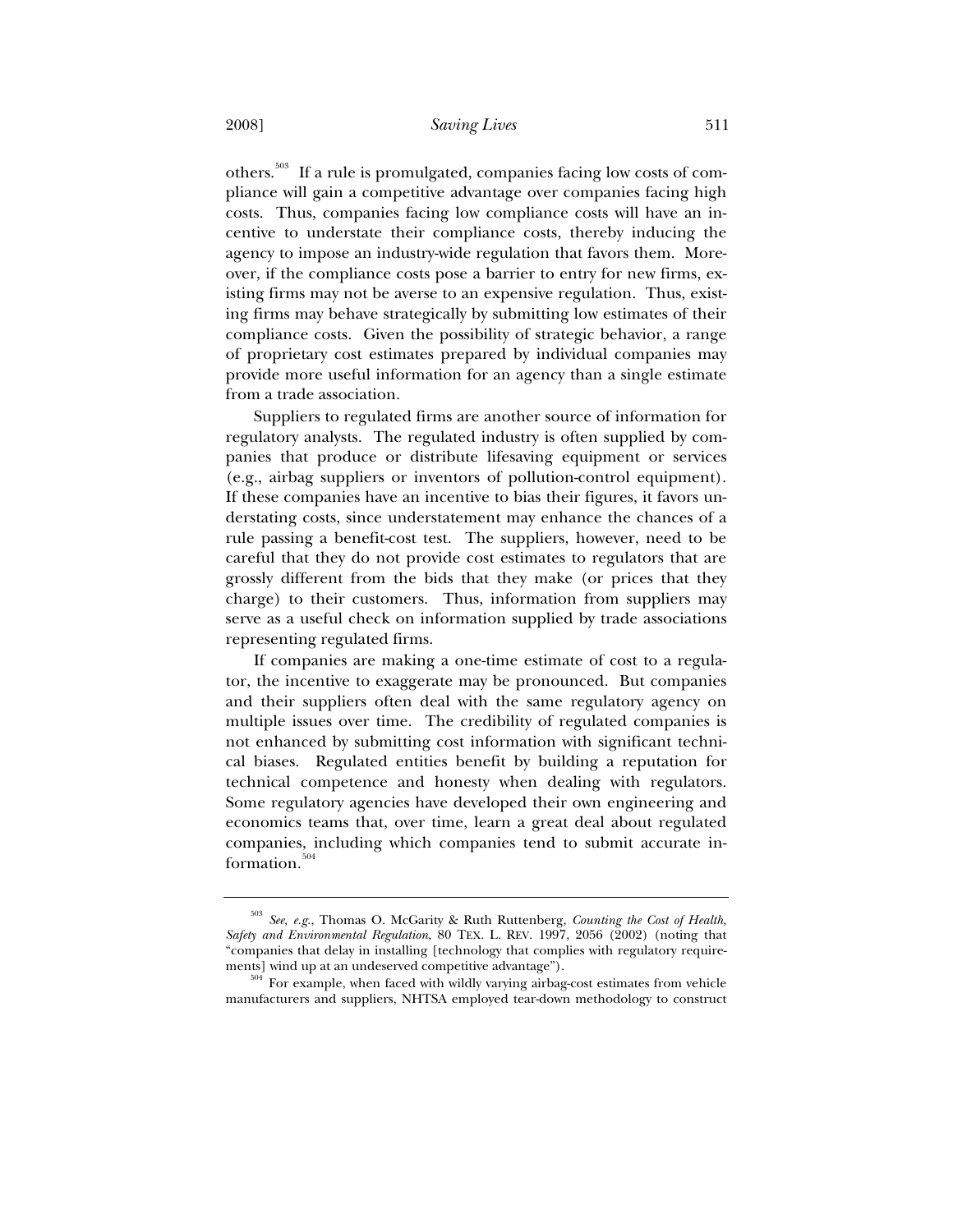Another source of bias occurs when regulatory analysts assume that a rule will achieve 100% compliance. Analysts may also assume that the enforcement arm of an agency will issue no waivers, variances, or technical modifications to a rule to curb compliance costs. Several critics have speculated that these assumptions lead to cost overestimation.<sup>505</sup> Noncompliance rates, including agency flexibility about noncompliance, may be higher when compliance costs are relatively high than when compliance costs are relatively low.<sup>506</sup> But noncompliance and waivers reduce benefits as well as costs. If both benefits and costs are reduced by the same amount, then there is no net bias in an assumption of 100% compliance.

Critics make a key assumption that plants or companies facing high costs and low benefits may be particularly likely to violate the rule or benefit from agency flexibility.<sup>507</sup> Research is needed on the benefits and costs of noncompliance and variances,<sup>508</sup> since there are numerous factors that may predict noncompliance and waivers. Some of the factors that influence agency enforcement or firm compliance may be unrelated to BCA (e.g., the financial condition of a plant or company, or the extent of preexisting relationships between regulators and regulatees). Since agency personnel do not have firmspecific data on benefits and costs when they issue variances and exercise enforcement discretion (because no such data are prepared by

in at least some settings, [slippage] might significantly undermine the standard economic critiques of federal "command and control" regulation. The reason is simple: in those settings, command and control regulation does not really exist in the first place. Instead, what looks like a regulatory command is only one stage in a larger and more flexible process.

*Id.* at 317-18 (footnote omitted). 508 *Id.* at 325 (acknowledging that "[t]he hardest question of all . . . is whether slippage is good or bad").

cost estimates from the original materials and labor inputs. Validation studies indicate that NHTSA's airbag-cost estimates proved to be quite accurate, except for the replacement cost after an airbag had deployed—a cost that was underestimated. *See* Kimberly M. Thompson et al., *Validating Benefit and Cost Estimates: The Case of Airbag* 

*Regulation*, 22 RISK ANALYSIS 803 (2002). 505 *See, e.g.*, SHAPIRO & GLICKSMAN, *supra* note 235, at 158-64 (arguing that instead of doing extensive BCA before rules are adopted, regulators should rely on "back-end adjustments" during the implementation and enforcement processes to make sure

compliance costs are not excessive). 506 *See, e.g.*, Daniel A. Farber, *Taking Slippage Seriously: Noncompliance and Creative Compliance in Environmental Law*, 23 HARV. ENVTL. L. REV. 297, 301-11 (1999) (discussing "negative" and "positive" slippage, where the real-world behavior of regulatees falls behind or moves ahead of formal regulatory requirements).  $507$  Farber speculates that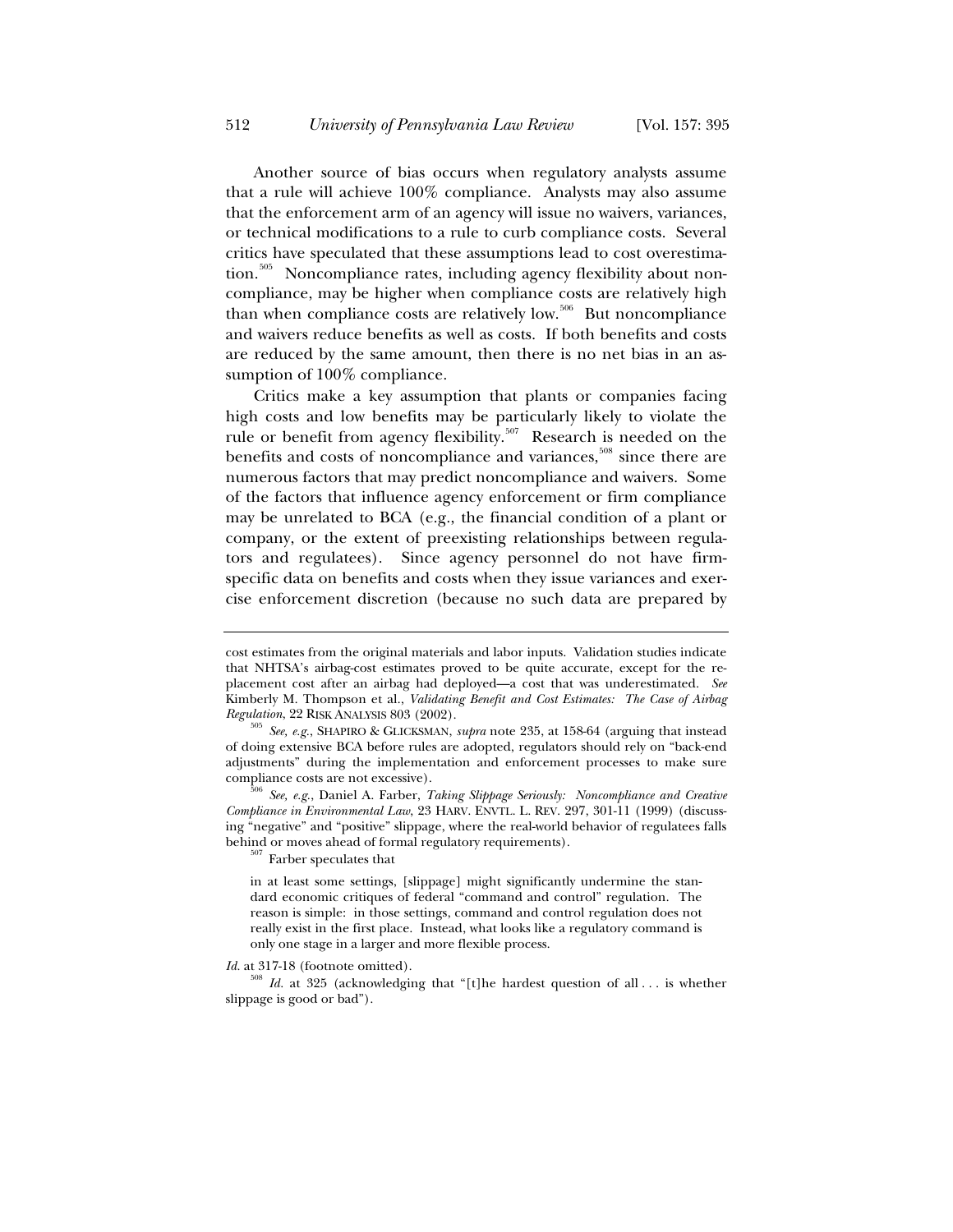the agency), one should not assume that such decisions are based on BCA.

Research also needs to examine whether agencies use discretion during the implementation process to *expand* the scope and stringency of regulations, without any guidance from BCA or OIRA review. We should not make a naïve assumption that post-rulemaking flexibility by regulators always results in lower compliance costs. Indeed, agencies often use "soft law" (e.g., guidance documents and enforcement notices) to expand the scope and stringency of a rule, thereby potentially increasing compliance costs (and benefits). Since OIRA reviews rules but not guidance or enforcement policies, agencies have an opportunity to conceal compliance costs from OIRA by leaving some key issues unresolved in a final rule and then making postrule decisions to accomplish their compliance objectives. OIRA is at the early stages of a more disciplined effort to oversee the guidance practices of regulatory agencies.<sup>50</sup>

The pace of learning and innovation may also reduce compliance costs over time. In some cases, companies are able to develop low-cost ways to comply with agency rules. Some EPA offices have introduced a time-dependent adjustment factor that accounts for projected cost savings.<sup>510</sup> In the 2000 highway diesel rulemaking, EPA assumed that regulated companies would experience a downward trend in compliance costs from the levels experienced soon after the rule was adopted. The more predictable such cost savings are, the more feasible it is for regulatory analysts to account for them in preregulation cost estimates.<sup>511</sup> However, more research is needed to determine whether such adjustments are unique to particular industries or types of compliance expenditures.

Although compliance costs will sometimes be overstated, in other cases they may be understated. For instance, there are welldocumented examples of regulators overestimating the effectiveness and operational lifetime of lifesaving technologies while underestimating their actual costs. In some cases, this error occurs because an

<sup>509</sup> *See* Final Bulletin for Agency Good Guidance Practices, 72 Fed. Reg. 3432 (Jan. 25, 2007) (establishing "guidance practices" to assist with "overseeing and coordinating . . . regulatory policy"). 510 *See, e.g.*, EPA, *supra* note 323, at vi-vii (estimating the reduction over time in the

cost of producing cleaner engines). 511 *See* McGarity & Ruttenberg, *supra* note 503, at 2052-53 (encouraging regulatory analysts to use a discount factor representing the probability of unanticipated technological improvements).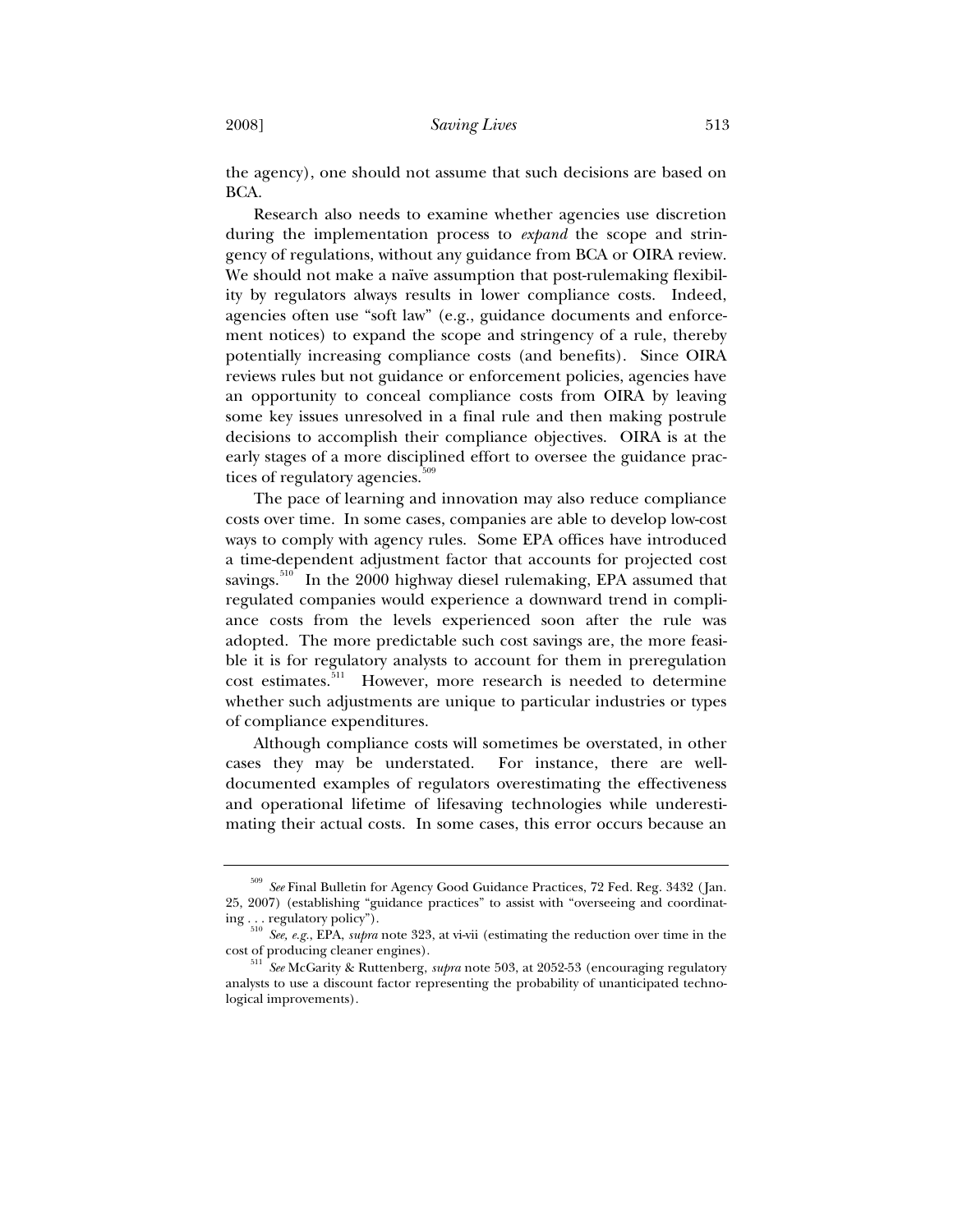agency relies too heavily on the optimistic projections of the suppliers of lifesaving technology, leading the agency to adopt an overly favorable view of the technology. $512$ 

Critics of BCA allege that occurrences of cost-underestimation are less common than instances of cost-overestimation.<sup>513</sup> A related perception in the legal literature is that it is easier to estimate the costs of regulation than to estimate the lifesaving benefits.<sup>514</sup> But these views reflect an overly simplified view of the costs of lifesaving regulation, where costs are seen only as direct compliance costs incurred by companies. A more complete view of regulatory costs accounts for a wide range of direct and indirect considerations, including possible lifethreatening risks *created* by regulations. These indirect costs and risks of lifesaving regulations are sometimes very difficult to identify and quantify, just as some of the benefit calculations defy simple quantification and monetization.

Overall, the impression I received from my experience at OIRA was that agencies should not—and typically do not—blindly accept every cost estimate that regulated companies submit to them. Rather, they thoroughly evaluate and verify this information so that the regulatory agency's official cost estimates may widely depart from (and are frequently lower than) the estimates submitted by the regulated industry. Although agencies still occasionally overestimate compliance costs,<sup>515</sup> the most egregious examples of this phenomenon occurred decades ago,516 before regulators and OMB developed experience with—and analytic guidance for—the craft of cost estimation.

<sup>&</sup>lt;sup>512</sup> For a case study where vendors' inflated claims to the EPA were ultimately revealed to the public, see John D. Graham & David R. Holtgrave, *Coke Oven Emissions: A Case Study of Technology-Based Regulation*, 1 RISK 243 (1990). 513 *See, e.g.*, Katzen, *supra* note 192, at 1315 ("[T]he costs in [agency] CBA are al-

most always overstated."); McGarity & Ruttenberg, *supra* note 503, at 1998 ("[E]x ante cost estimates have usually been high, sometimes by orders of magnitude, when compared to actual costs incurred.").<br><sup>514</sup> *See* McGarity, *supra* note 26, at 58 (arguing that costs are easier to compute

than benefits, in part because "the cost side of the equation implicates fewer 'soft' con-

siderations"—considerations like "fairness, dignity, and intrinsic beauty").  $515$  In the legal literature assessing BCA, some of the criticism is aimed at cost estimates prepared by companies or industry, not the official cost estimates published by federal regulatory agencies. *See, e.g.*, McGarity & Ruttenberg, *supra* note 503 (examin-

ing, in detail, both industry and agency estimates of compliance costs). 516 For some of the most egregious examples of cost overestimation, see *id.* at 2031, which lists several examples of OSHA regulations the costs of which grossly overestimated by the agency.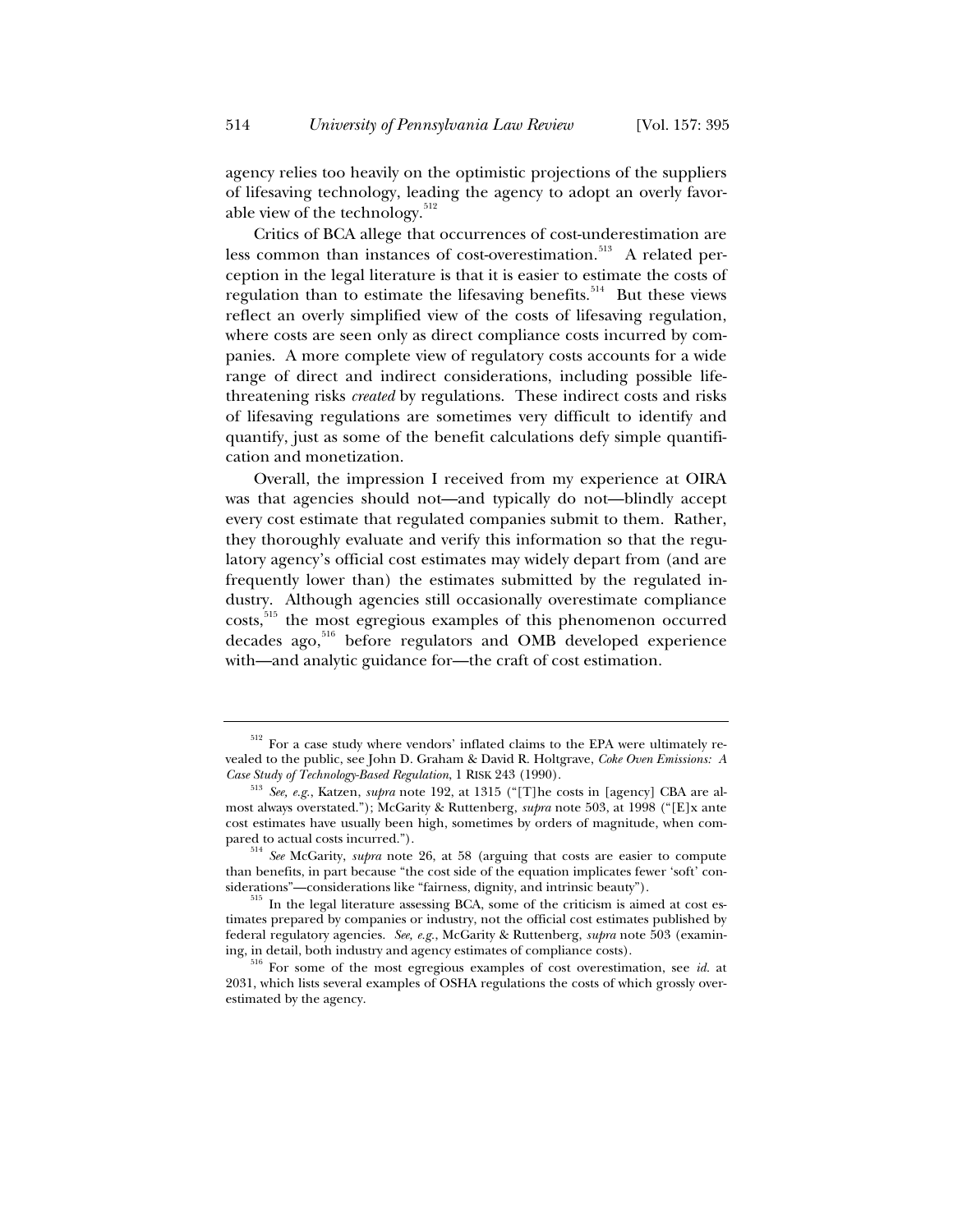2008] *Saving Lives* 515

In summary, there are widespread claims in the legal literature that the analytic procedures of BCA produce numeric estimates that are systematically biased against the enactment of lifesaving rules. I have countered that the practice of BCA is more complex than critics realize, and that regulatory analysts have creative tools at their disposal to identify and correct biases. There is no empirical foundation for the claim that agencies' official estimates of the benefits and costs of lifesaving regulations are routinely biased against lifesaving.

#### E. *Validation of BCA*

The accuracy of BCA should be judged by whether the ex ante predictions of benefit and cost are validated by real-world experience with the regulation, assuming the rule is implemented and enforced as the analyst assumed. Regrettably, there is no systematic process in place for making this assessment, but the modest amount of information that we do have on validation is encouraging.

The most comprehensive validation study of BCA examined benefit-cost ratios for sixty-one federal rules where ex ante and ex post ratios were compared.<sup>517</sup> The ratios were judged to be accurate (plus or minus 30%) in only sixteen cases. In twenty-one cases, the benefitcost ratios were overestimated, suggesting that the rule was less worthwhile than projected. In twenty-four cases, the benefit-cost ratios were underestimated, meaning that the rule was more worthwhile than expected. After excluding sixteen rules that were not reviewed by OIRA, however, the number of overestimated ratios (eighteen) slightly exceeds the number of underestimated ratios (fifteen). Based on these findings, the author concludes that there is simply "no bias in estimates of benefit-cost ratios."<sup>518</sup>

Federal regulatory agencies have been using BCA of lifesaving regulations for almost thirty years. The practices of both benefit and cost estimation have matured as the underlying theory of BCA has been clarified. Moreover, agency analysts have developed practical experience collecting data, managing contractors, scrutinizing claims by industry and other stakeholders, developing quality-assurance practices, and subjecting their own work to criticism by peer reviewers,

<sup>517</sup> *See* Winston Harrington, *Grading Estimates of the Benefits and Costs of Federal Regulation: A Review of Reviews* 33 tbl.7 (Res. For the Future, Discussion Paper No. RFF DP 06-39, Sept. 2006), *available at* http://ssrn.com/abstract=937357. 518 *Id.* at 34.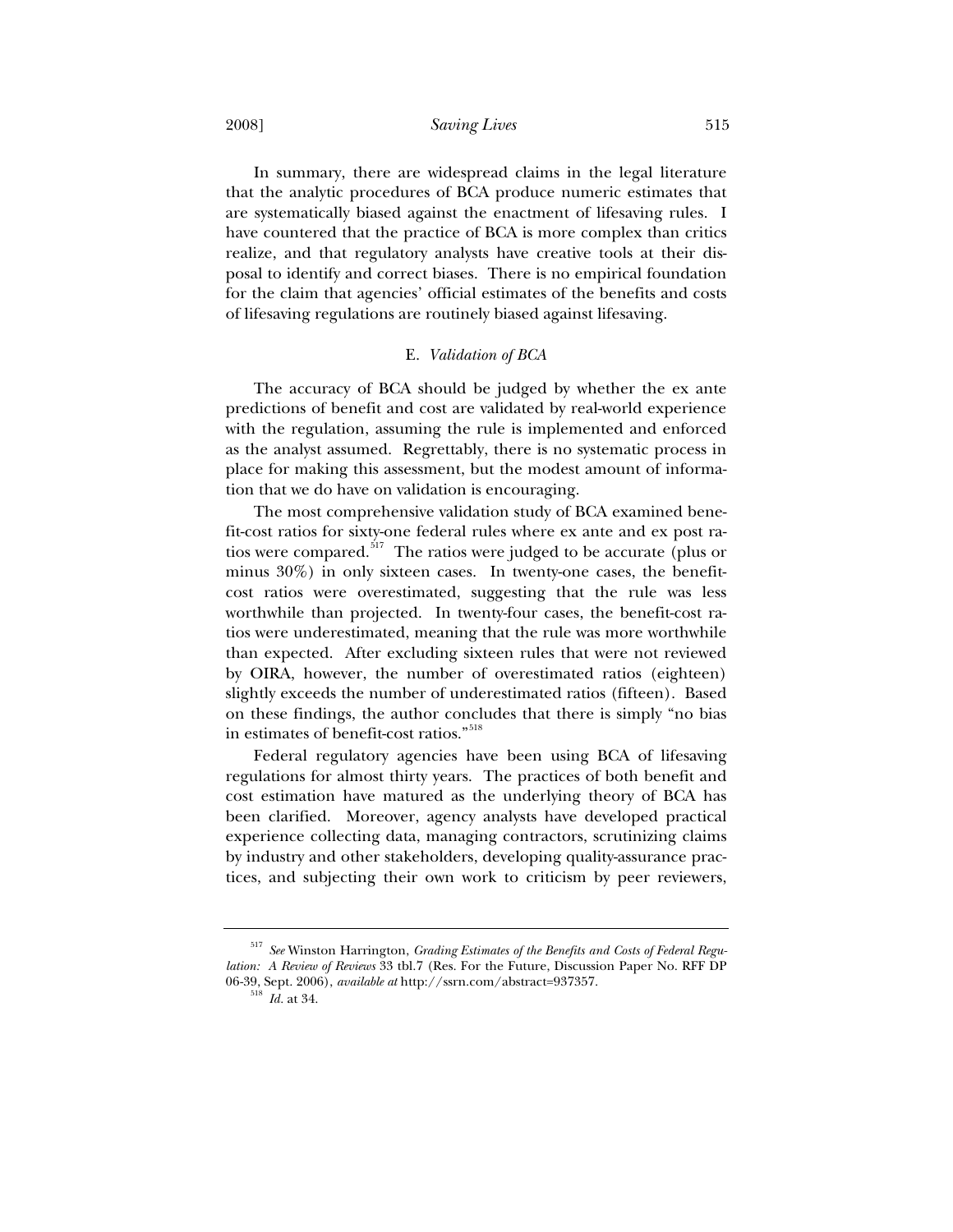stakeholders, OMB, and the courts.<sup>519</sup> Although BCA is far from perfect and the progress is not as rapid as some specialists in BCA expect,<sup>520</sup> there is no empirical foundation for the claim that BCA is generally biased against—or in favor of—lifesaving regulation.<sup>521</sup>

## V. FUTURE DIRECTIONS FOR LIFESAVING REGULATION

Despite the progress that has been made by the "benefit-cost state," there is much more that can and should be done to improve federal lifesaving regulation. I conclude this Article with a survey of promising directions for improvement.

Based on my experience at OIRA, I have come to appreciate even more so than I did as a Harvard professor teaching BCA—that there are shortcomings in the benefit-cost approach to lifesaving regulation. But I am confident that these shortcomings can be overcome. In this Part, I highlight eight promising innovations—some addressing analytic practice, others addressing institutional design—that will lead to better lifesaving rules. My hope is that these eight proposals will be considered in 2009, when a new presidential administration and a new Congress take office.

# A. *Ensure the Poor Are Treated Fairly*

One of the longest-standing criticisms of KH efficiency concerns its indifference to the distribution of benefits and costs.<sup>522</sup> For exam-

The improvements in the quality of BCA reflect, in part, a response to the critiques of the initial assessments in the 1980s. *See, e.g.*, MCGARITY, *supra* note 16, at 306 (arguing that bias in regulatory analysis can be reduced by "(1) consulting . . . multiple sources of information in preparing regulatory analysis documents; (2) carefully citing all information upon which the analysis draws and making the information available for public scrutiny . . . ; and (3) subjecting critical studies to review by acknowledged experts").

<sup>520</sup> *See* Hahn & Dudley, *supra* note 176, at 205-06 (analyzing agency use of BCA and concluding that agencies are not as thorough as they should be). 521 *See* Wiener, *supra* note 186, at 477 ("[R]etrospective analyses of a variety of

policies do not bear out the concern that BCA is biased toward overstating costs and

understating benefits."). 522 Professors Nicholas Bagley and Richard Revesz suggest that distributional analysis should become "a core feature of [OIRA's] agenda" because "the often unseen distributional consequences of our regulatory state [have been] largely unexamined." Bagley & Revesz, *supra* note 41, at 1329. But Bagley and Revesz offer no guidance as to how distributional injustice should be defined. Basic arithmetic reveals that the dimensions of distributional analysis explode quickly:  $(3 \text{ income groups}) \times (3 \text{ wealth})$ groups)  $\times$  (5 race groups)  $\times$  (3 age groups)  $\times$  (2 genders) = 270 possible distributional subanalyses that need to be performed. In order for distributional analysis to be con-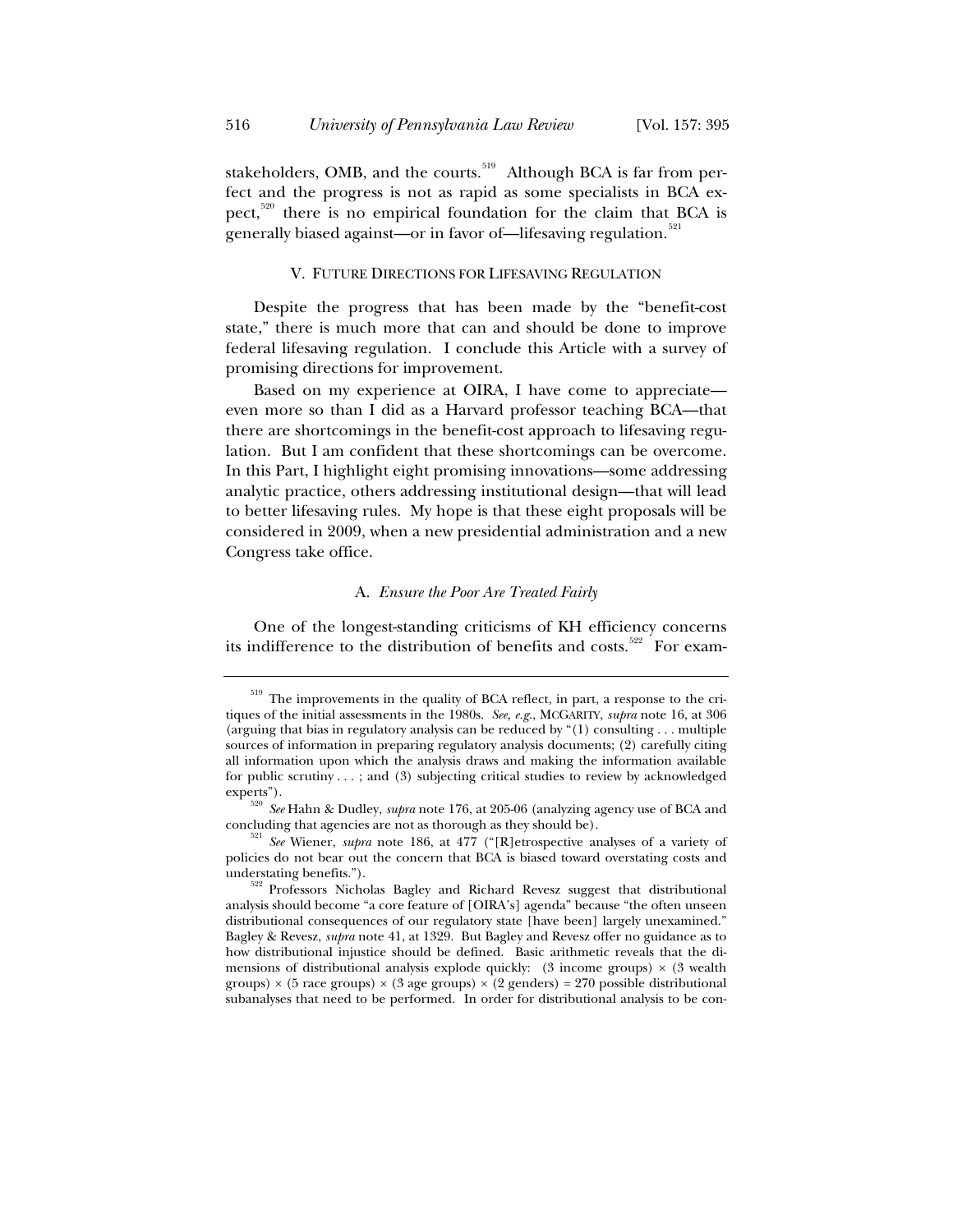ple, a lifesaving regulation may have positive net benefits for society as a whole but make the poorest citizens in society worse off. Some have suggested that the EPA's 2001 arsenic rule might be an illustration of this perverse phenomenon.<sup>523</sup>

There is already a fairly broad consensus that regulators should consider equity as well as efficiency,<sup>524</sup> but confusion exists as to how equity should be defined, measured, and nurtured.<sup>525</sup> Which groups in society deserve special consideration, beyond their contribution to the social benefit-cost calculus?

During my tenure at OIRA, I heard arguments that each of the following groups deserve special protection: farmers, small business owners, women, racial and ethnic minorities, workers, senior citizens, children, disabled individuals, people with chronic illnesses, uninsured individuals, migrants (legal and illegal), and people who lack English proficiency.<sup>526</sup> If the regulator considered the impact of each

<sup>524</sup> See, e.g., Sunstein, *supra* note 412, at 2257 (arguing that "EPA should be required to provide, if feasible, a *distributional* analysis showing exactly who would be helped and hurt by regulation"). *But see* FRIEDMAN, *supra* note 62, at 174 (explaining the "controversy" over whether or not the potential compensation principle should account for equity). 525 *See, e.g.*, FRIEDMAN, *supra* note 62, at 58 (defining equity as "fairness in the dis-

tribution of goods and services among the people in an economy," but acknowledging that "no unique concept of equity is widely regarded as definitive for public policymaking" (emphasis omitted)); *id.* at 125 (distinguishing "two broad categories of equity concepts: those that relate to [the distribution of decisions'] outcomes and those that relate to [the decision-making] process"); Hsu, *supra* note 19, at 313-20 (explaining various definitions of fairness applied in environmental lawmaking and concluding that "fairness" is "incoherent as applied"); Viscusi, *supra* note 205, at 844 ("Fairness has no well-defined guidelines, and as a result . . . there are quite diverse views as to what

does in fact constitute an equitable risk policy.").<br><sup>526</sup> The legal literature has also suggested that numerous groups deserve special protection on grounds of justice or fairness. *See, e.g.*, SHAPIRO & GLICKSMAN, *supra* note 235, at 58 ("The current approach to risk regulation is . . . more protective of the . . . entities least able to protect themselves."); Shapiro & McGarity, *supra* note 218, at 740 (using equitable standards to argue that workers should receive more protection from health and safety risks than BCA would justify); *id.* at 742 (arguing that "preventable occupational diseases are not merely inefficient—they are *wrong*"); *id.* at 751 (noting that "one can make a moral case for the proposition that society should do the best it can to protect workers," even if the cost exceeds what WTP measures will support).

structive, tractable, and practical, more thought needs to be given to which specific forms of distributional injustice are most urgent. 523 *See* Sunstein, *supra* note 412, at 2257-58 ("In its voluminous materials on the

effects of the new arsenic rule . . . the EPA does not say a word about whether poor people would bear the sometimes significant costs of the regulation."). *But see* Matthew E. Kahn, *The Beneficiaries of Clean Air Act Regulation*, REGULATION, Spring 2001, at 34, 36 tbl.2 (displaying that from 1980 to 1998, the benefits of clean-air regulation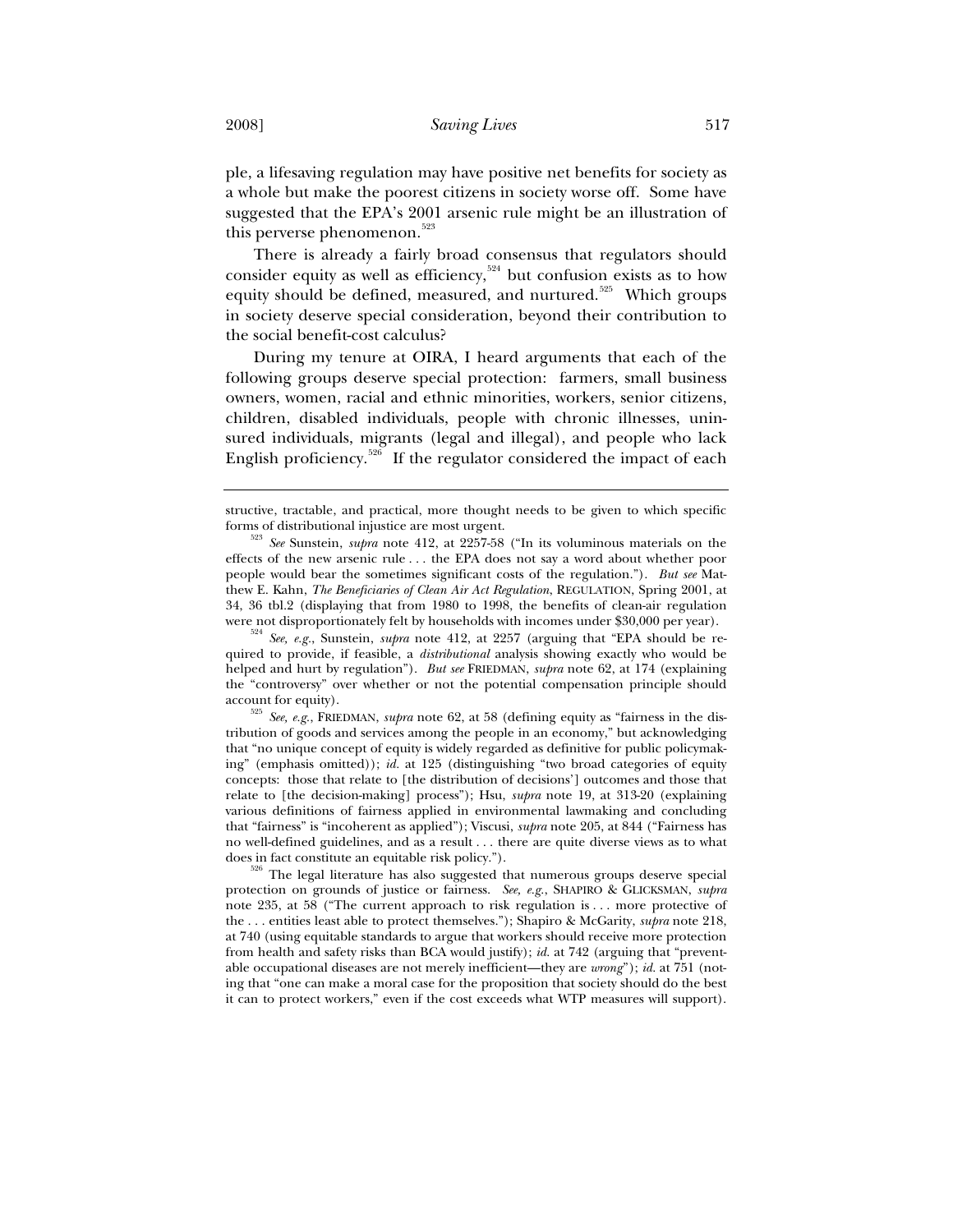lifesaving regulation on each of these subgroups, the analytic burden would mushroom. What legal scholars now call "ossification" in rulemaking would be magnified many times over.<sup>527</sup> In short, there is serious concern that equity considerations, if they became too diffuse and numerous, would cause regulatory policy to degenerate into a proliferation of special-interest favors rather than good public pol- $\text{icy.} \frac{528}{3}$ 

Since modern theories of justice urge us to focus more rigorously on society's least advantaged group, I recommend that a new equity test be devised to protect this group. The corresponding modification of the KH test should be designed to ensure that lifesaving rules do not harm the least advantaged group.<sup>529</sup>

To illustrate how such a test might work, I shall define the worstoff group using the official U.S. poverty line.<sup>530</sup> A similar approach

that lifesaving not be biased in favor of the wealthy at the expense of the poor. But they did not propose a specific resolution to address this, other than the need to consider distributional aspects. For example, M.W. Jones-Lee claimed that

a conventional cost-benefit analysis (narrowly conceived to eschew the evaluation of distributional effects) will tend to recommend the utilisation of scarce safety-improvement resources in *relatively* high-income, high-risk areas. Lest [this] be misinterpreted or adduced as evidence of the moral poverty of costbenefit analysis, it must be stressed that a responsible social decision-maker would normally be expected to consider distributional effects *together with* the results of a cost-benefit analysis and not to base allocative decisions on the latter alone.

JONES-LEE, *supra* note 488, at 103.<br><sup>530</sup> I acknowledge that one of the drawbacks of my income-based standard is that income, including a state of poverty, is "an imperfect measure of 'deservingness'" because income is endogenous, meaning that people can change their income via work and investment. *See* Ng, *supra* note 122, at 1042. A conceptually better construct

Professor Sinden sees the most vulnerable groups as "the aged, the sick, the disabled, and children." Sinden, *supra* note 67, at 1453; *see also* Sunstein, *supra* note 412, at 2260 (claiming that "it would be highly desirable to know whether poor people are mostly helped or mostly hurt" by regulations, but not specifying how many distinct minority groups should be analyzed for disparate impact).<br> $527$  The concern about ossification is that procedural requirements are slowing

down agency production of new rules. *See generally* Thomas O. McGarity, *Some Thoughts* 

*on "Deossifying" the Rulemaking Process*, 41 DUKE L.J. 1385 (1992). 528 Even scholars who advocate fairness as a central consideration in public policy acknowledge that self-interested parties are inclined to frame personal losses as issues of fairness. *See* Christine Jolls et al., *A Behavioral Approach to Law and Economics*, 50 STAN. L. REV. 1471, 1501 (1998) ("[O]ften there will be room for disagreement about what is fair  $\dots$  and thus there will be the opportunity for manipulation by selfinterested parties. . . . [W]hile people care about fairness, their assessments of fairness are distorted by their own self-interest.").<br> $529$  The pioneers of the WTP approach to lifesaving were concerned with ensuring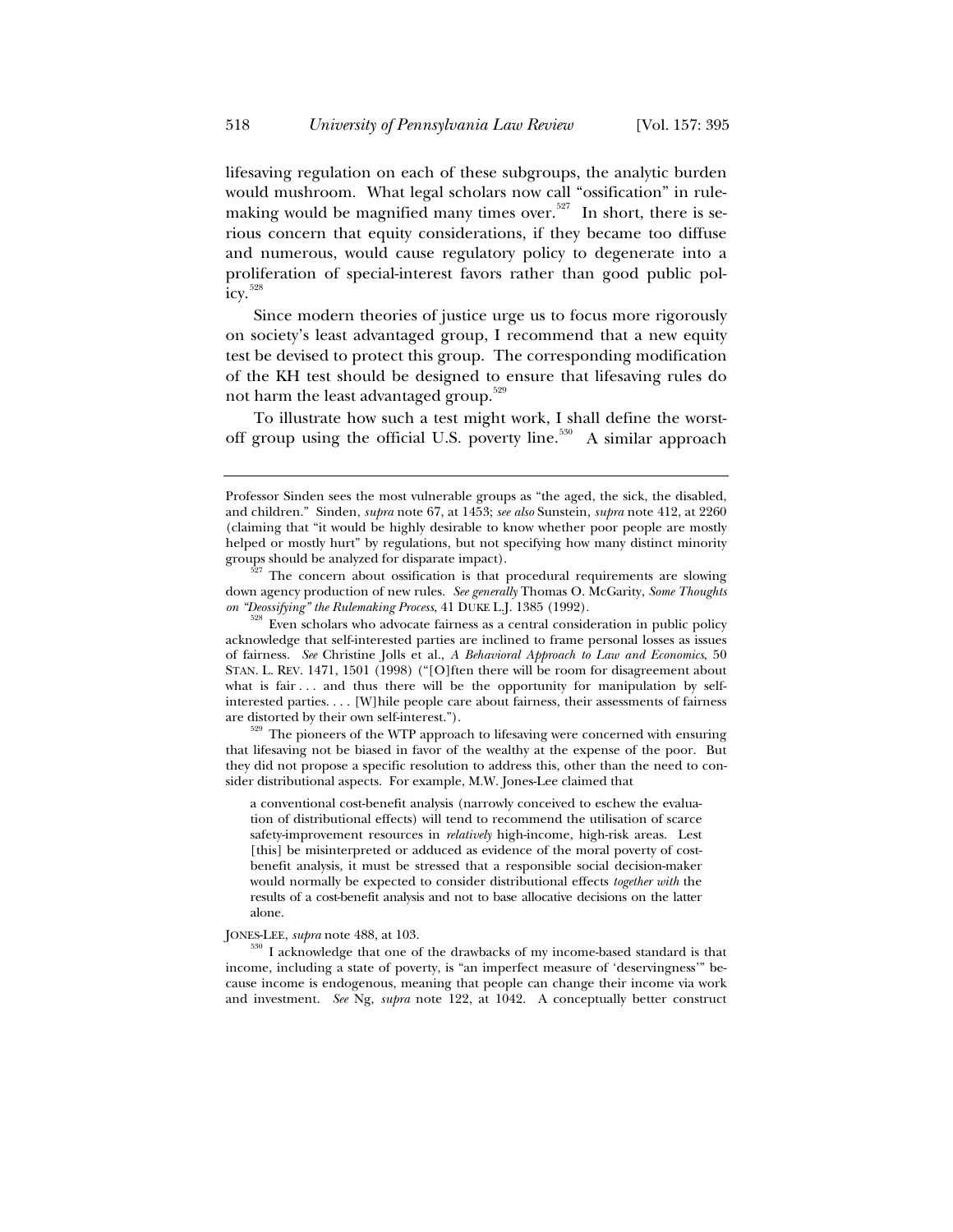could be devised with an alternative (broader or narrower) definition of the worst-off group.<sup>531</sup> Over time, I would like to see a multiattribute measure of the least advantaged group that includes information on consumption, permanent income, wealth, health status, and overall risk of premature death or injury (from all causes).<sup>532</sup>

A lifesaving regulation should be considered presumptively desirable if it passes *both* the KH test for society as a whole *and* the KH test for the least advantaged (e.g., the poor).<sup>533</sup> A poverty-focused KH test assures that the WTP of the gainers among the poor is equal to or greater than the WTA of the losers among the poor.<sup>534</sup> Unless a lifesaving rule is neutral or yields a net gain for the poor as a group, it should not be promulgated, regardless of its consequences for society as a whole.<sup>535</sup>

As a practical matter, the application of this test should create incentives for regulators and proregulation lobbies to find ways to compensate the poor for any losses that they might experience from a lifesaving regulation. Opponents and proponents of regulation should also be encouraged to gather and present data on how rules impact

would target citizens who lack basic capabilities to pursue a good life, who lack primary goods, or who have been deprived of the central entitlements that define humanity in a modern, civilized society. My guess, however, is that poverty is a fairly good surrogate for these difficult-to-measure constructs. 531 The roots of this idea appear in Arnold C. Harberger, *On the Use of Distributional* 

*Weights in Social Cost-Benefit Analysis*, 86 J. POL. ECON. S87, S110-11 (1978) (contending that the policy implications of using distributional weights that decline with income "turn out to be quite disturbing"); *id.* at S117 ("All of this leads to a robust and . . . appealing simplification—to work with standard (unweighted) cost-benefit criteria in general, but to calculate also a net change (plus or minus) in surplus for the group below the poverty line.").<br> $532$  But if such a credible measure were developed, it might be feasible to work

with an interpersonally comparable measure of cardinal utility instead of monetary BCA, thus pursuing welfarism instead of KH efficiency. *See generally* Adler, *supra* note 49, at 4 (suggesting that "health and safety agencies might evaluate the equity impacts of their policies by applying a variety of plausible utility functions and equity-regarding

 $533$  I am adapting here Professor Ng's idea that the KH test should be applied within income classes as well as within society as a whole. He contends that this analysis should be applied to "each and every (usually income) group of individuals," Ng, *supra* note 122, at 1033, but I believe a more limited application designed to protect

the low-income group is sufficient.<br>  $534$  Ng's quasi-Pareto improvement test can be considered "an acceptable middle ground between the Pareto criterion that is almost never satisfied, and the ordinary compensation principle that may make a whole group of individuals (for example, the poor) significantly worse off." NG, *supra* note 52, at 166.

 $^{535}$  Like Professor Ng, I believe that this amendment rids the KH test of "its main objection on the ground of distributional considerations." *Id.* at 160.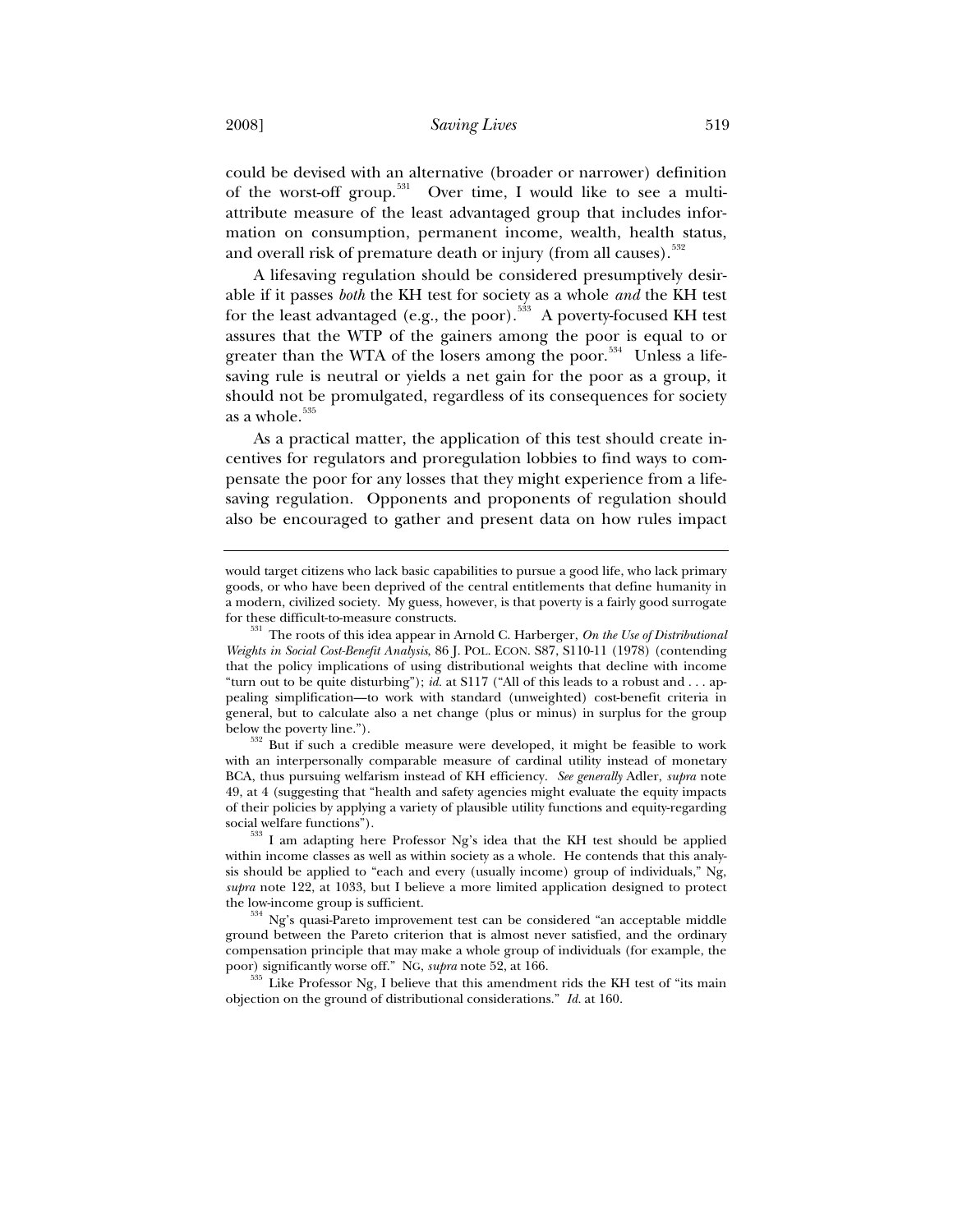the poor. The EPA's regulation of arsenic in drinking water is a rule that might not have survived a poverty-focused distributional test.<sup>336</sup>

The Kaldor-Hicks modification that I am proposing is preferable to alternative suggestions that have been made. One such alternative relies on the restrictive assumption that the poor have the same lifesaving preferences as the middle class; another relies on the even more restrictive assumption that everyone in society values lifesaving to the same degree.<sup>537</sup> Distributional weights by income have a respectable theoretical foundation, but they are impractical, complex, and lacking broad consensus.<sup>538</sup>

One could instead allow regulators to consider impact on the poor without specifying how that information should be considered or weighed.<sup>539</sup> But without a specific definition of the distributional test, my fear is that regulators will not seriously consider the impact on a group that is so poorly organized in the regulatory process.

A reflection on my OIRA experience underscores why we should be determined to protect and advance the interests of the poor in lifesaving regulation. I do not recall a single rulemaking from 2001 to 2006 in which an outside group lobbied OIRA primarily on the grounds that a regulation was good, or bad, for the poor. Yet we were lobbied to advance the interests of virtually every other group in society, including labor unions, consumer advocates, public health associations, medical providers, farmers, manufacturers, electric utilities, title insurers, bankers, realtors, environmental advocacy groups, and academic institutions. It is time for OIRA and the agencies to add a poverty-oriented distributional test to BCA.

How many federal lifesaving rules would be impacted by this distributional amendment to the KH test? I don't know. There is a small but growing literature that low-income populations incur dispropor-

<sup>536</sup> *See* Hahn & Sunstein, *supra* note 172, at 1527 ("Consider also the fact that the burdens of stringent regulation of arsenic in drinking water are likely to be borne dis-

proportionately by those who are relatively less well off.").<br><sup>537</sup> *See* Revesz, *supra* note 179, at 967-68 (arguing for upward adjustments to valuations of lifesaving beneficiaries with "relatively low incomes").

<sup>&</sup>lt;sup>8</sup> See, e.g., Sunstein, *supra* note 263, at 307 (proposing that BCA may be able to adjust for socioeconomic differences, "perhaps by using a uniform number for valuing benefits, a number that will not go down when poor people are being counted, or up when rich people are being counted").<br><sup>539</sup> *See* Sunstein, *supra* note 26, at 1710 (suggesting that an agency should be per-

mitted to go forward with a rule "[i]f, for example, the benefits are \$800 million, but enjoyed mostly by low-income workers, whereas the costs are \$900 million, but faced mostly by consumers generally").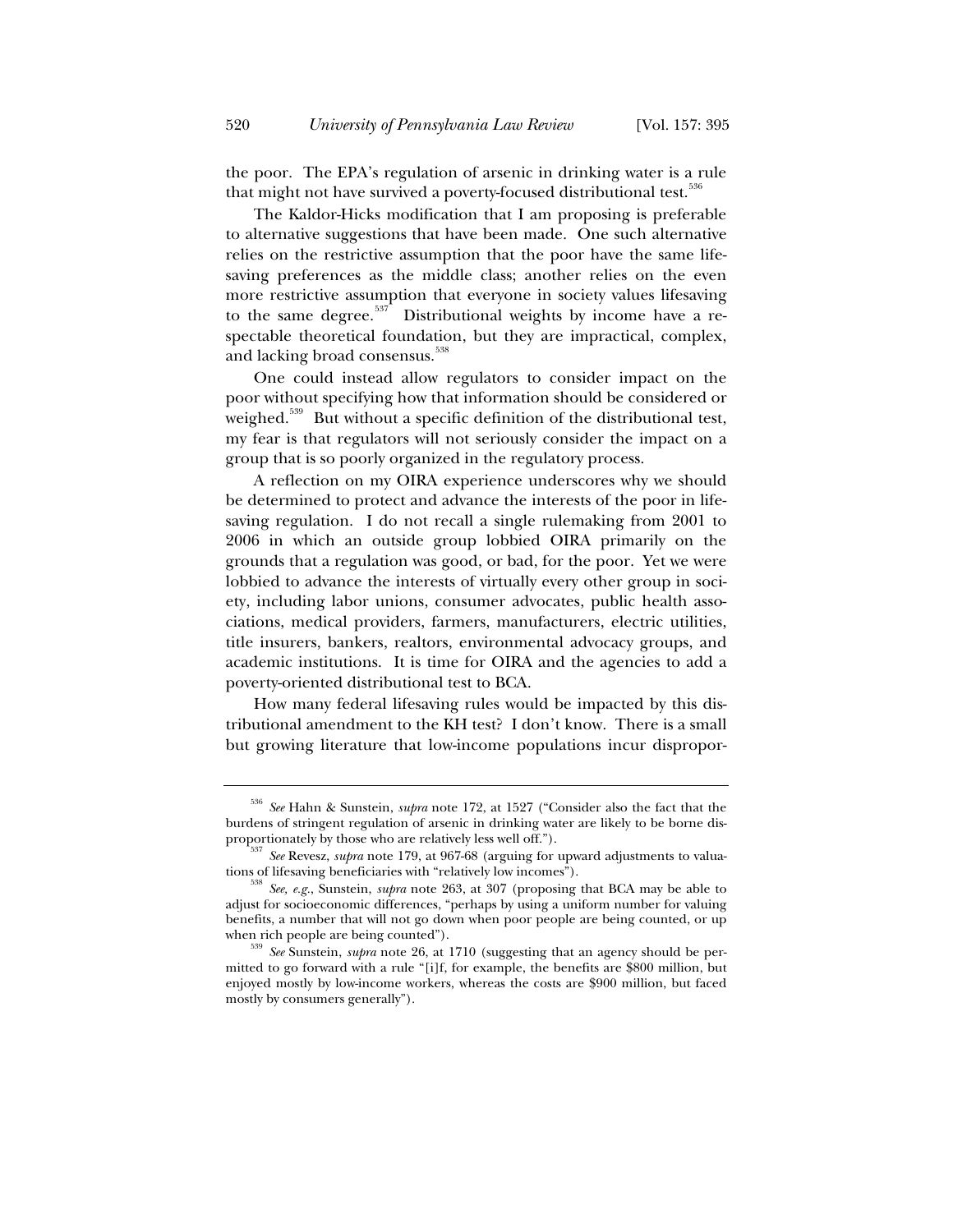tionate risks from hazardous exposures to some products, technologies, and production facilities.<sup>540</sup> But there is also a literature suggesting that low-income households bear a disproportionate share of the costs of environmental regulation.<sup>541</sup>

One of the drawbacks of the new distributional test is that it will require agencies to prepare more analysis to support a lifesaving regulation than is currently required. Fortunately, the informational burdens of a poverty test are smaller than the complex weighting schemes for income and wealth that have been suggested by Professors Adler and Sunstein but rejected by most practitioners.<sup>542</sup> Moreover, the United States already has an established system for collecting information about poverty, and it is fairly easy to link poverty data with a variety of other data sets that are routinely employed in economic analysis.<sup>543</sup> The refinement to the KH test that I have offered is admittedly modest compared to the grand redistributionist visions<sup> $544$ </sup> of some welfarists.

<sup>542</sup> *See, e.g.,* Farrow, *supra* note 127, at 186 (suggesting that a simpler alternative is to apply the KH test within groups).

<sup>540</sup> *See, e.g.*, ROBERT D. BULLARD, DUMPING IN DIXIE: RACE, CLASS, AND ENVIRON-MENTAL QUALITY 1 (1990) ("[D]ocumentation shows blacks, lower-income groups, and working-class persons are subjected to a disproportionately large amount of pollution and other environmental stressors . . . ."); MICHAEL R. GREENBERG & DONA SCHNEIDER, ENVIRONMENTALLY DEVASTATED NEIGHBORHOODS 188-96 (1996) (arguing that "massive technology sites" are a relatively small concern to people in bad neighborhoods, compared to day-to-day concerns about "crime, other behavioural risks, and blight"). 541 *See* Ian W.H. Parry et al., *The Incidence of Pollution Control Policies*, *in* THE INTER-

NATIONAL YEARBOOK OF ENVIRONMENTAL AND RESOURCE ECONOMICS 2006/2007, at 1, 19, 31 (Tom Tietenberg & Henk Folmer eds., 2006) (asserting that a disproportionate share of the "costs of environmental policies" falls on "poorer groups" with increased

 $543$  I acknowledge conceptual ambiguities and flaws in the U.S. definition of income as well as imperfections in the ways the U.S. poverty line is determined. The Census Bureau and the National Academy of Sciences are investigating alternative methods of measuring poverty. *See* PANEL ON POVERTY & FAMILY ASSISTANCE: CON-CEPTS, INFO. NEEDS, & MEASUREMENT METHODS, NAT'L RESEARCH COUNCIL, MEASUR-ING POVERTY 19 (Constance F. Citro & Robert T. Michael eds., 1995) (recommending a new measure based on "scientific evidence" and "judgment"); KATHLEEN SHORT ET AL., DEP'T OF COMMERCE, EXPERIMENTAL POVERTY MEASURES, 1990 TO 1997, at 4-23 (1999) (exploring the implications of several alternative measures suggested by the NAS)

<sup>544</sup> *See* Matthew D. Adler & Chris William Sanchirico, *Inequality and Uncertainty: Theory and Legal Applications*, 155 U. PA. L. REV. 279, 304 (2006) ("Poverty line views are more plausible, but fail to account for equalizing transfers from the wealthiest to those who are much less well off, and yet not impoverished."); Louis Kaplow, *Why Measure Inequality*?, 3 J. ECON. INEQUALITY 65, 73 (2005) ("[P]overty measures have the added problem of being arbitrary: [t]hey ignore most of the income distribution and often give substantial weight to an individual being at or just below the poverty line whereas no weight is given to those slightly above the poverty line." (footnote omitted)).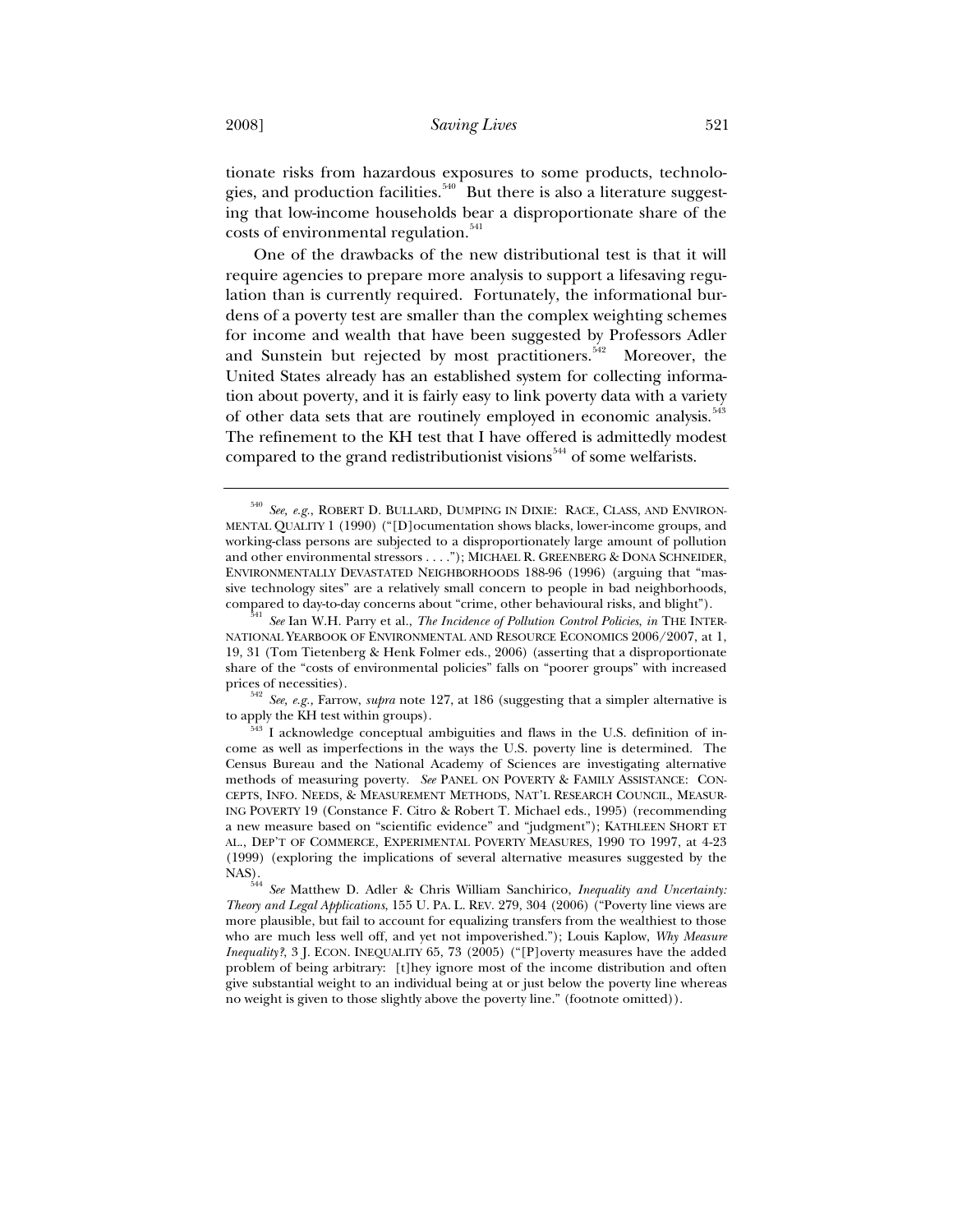A poverty test will not simply provide equity-based grounds for OIRA to reject or modify a proposed lifesaving regulation. It will also cause agencies to generate an increasing volume of data on how risks and regulatory costs impact the poor. With such data in hand, agencies and Congress will become more informed about fundamental steps that can be taken to advance the interests of the poor in society.

Some critics of BCA are less concerned about the poor and more concerned about a different form of injustice: when the risks of business activity are incurred by people other than those who benefit from that activity.<sup>545</sup> Toxic fumes emitted into a community by a factory are a prototypical example. Investors in the factory (and consumers of the factory's production) may reap the benefits while nearby residents, unless compensated by lower apartment rents and initial housing prices, incur the risks.

According to this different view of justice, residents who incur involuntary risks—especially risks with relatively high probability and severe impacts—deserve a special measure of protection from regulators on grounds of equity. Some have suggested that people subject to the largest life-threatening risks from production activities should be assured that such risks will not be raised above a certain ceiling, regardless of what it costs other members of society to achieve that ceiling on individual risk.<sup>546</sup>

At first glance, special protection for those at the highest individual risk might seem to be demanded by modern theories of justice, since those theories seek to protect the worst-off segments of society. It is certainly plausible to consider good health, including protection against risk, as a primary good or basic capability that merits consideration in a justice-based analysis.<sup>547</sup>

But a closer look at modern theories of justice reveals that they identify the worst-off group through a much broader inquiry than an assessment of the degree of incremental risk from a technology,

<sup>545</sup> *See* McGarity, *supra* note 26, at 68 ("A fundamental assumption underlying most health and environmental legislation is that each individual is entitled to some mini-<br>mal level of security from risks posed by others ....").

<sup>&</sup>lt;sup>546</sup> See, e.g., M. Granger Morgan, Risk Management Should Be About Efficiency and Eq*uity*, 34 ENVTL. SCI. & TECH. 32A (2000) ("[T]his formulation . . . says there is a level of risk above which we will not allow *anybody* in our society to be exposed."). For a view that ceilings on individual risk are not justified by an ex post, welfarist perspective, see Matthew D. Adler, *Against "Individual Risk": A Sympathetic Critique of Risk Assessment*, 153 U. PA. L. REV. 1121, 1246-50 (2005). 547 *See* Schroeder, *supra* note 18, at 538 ("Avoidance of exposure to risk of serious

harm or death can plausibly be considered a primary good [in the Rawlsian sense].").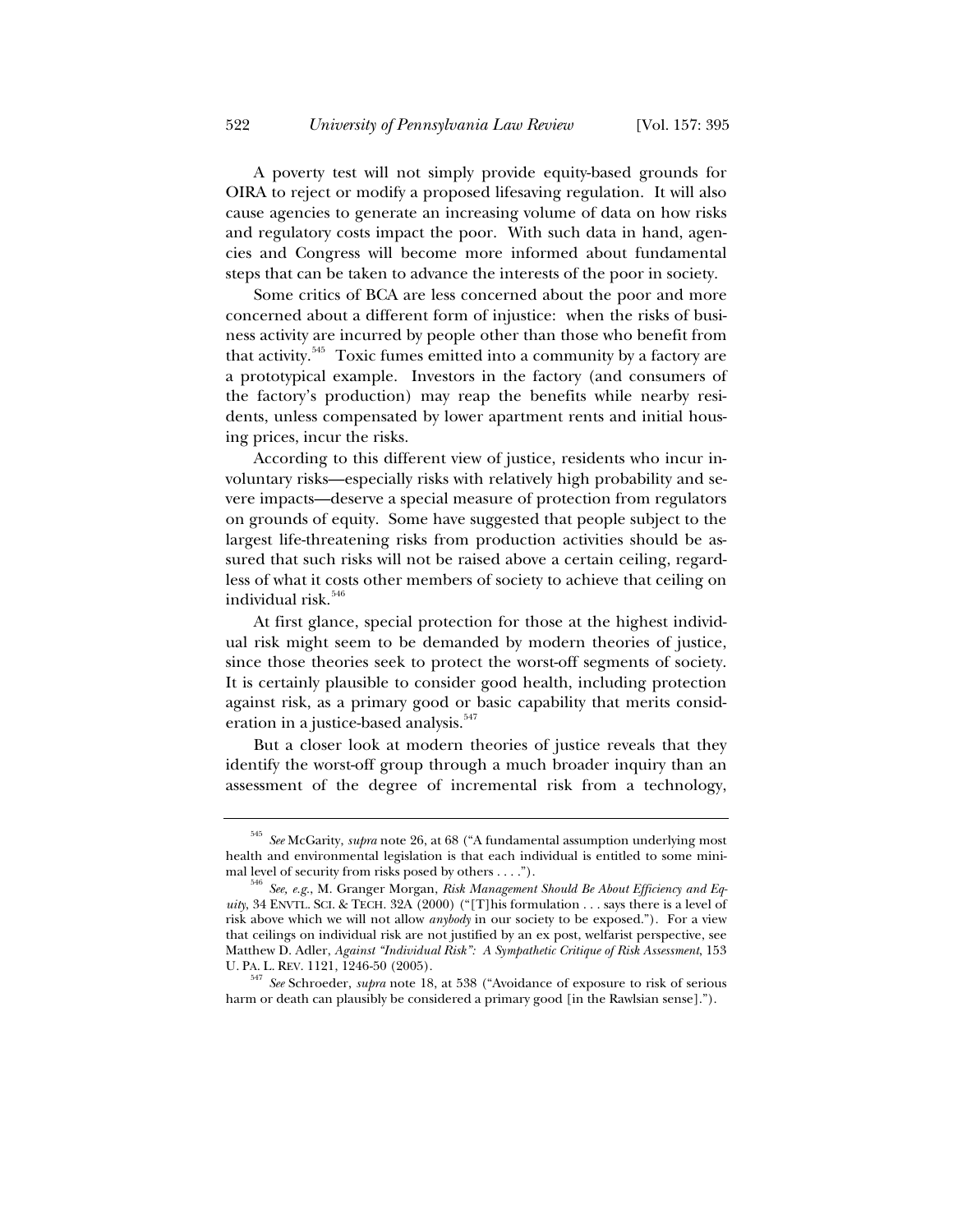product, or production facility.<sup>548</sup> In fact, the worst-off group is typically defined in terms of overall capabilities, primary goods, income, or wealth. Even if protection against technological risk is one of the primary goods, the justice inquiry should focus on the leastadvantaged group considering *all* the primary goods.<sup>549</sup> In other words, a risk-based approach to justice would cover all sources of risk, not just the incremental risk from each product, technology, or facility one at a time.<sup>550</sup>

Under the KH test, although some citizens will incur risks from specific man-made sources that are outside their control, they will also experience unexpected benefits from man-made technologies.<sup>551</sup> In my view, an equity concern about small life-threatening risks is compelling only when the uncompensated risk is incurred by poor citizens; the poor as a group are not made better off by the absence of a lifesaving regulation. Those who are most exposed to particular risks, and who know who they are ex post, will object to this criterion, but citizens would likely consent in a preconstitutional setting, where the veil of ignorance conceals the distribution of exposure to risk.

To ensure that protection of the poor is taken seriously, Congress should incorporate a distributional amendment, coupled with a soft benefit-cost test, into the APA or, if that is not feasible, into a modified presidential executive order. OMB Circular A-4 should also be updated to provide guidance on how poverty is defined and how impacts on the poor should be identified, quantified, and monetized.

In summary, the soft benefit-cost test should be modified to include a distributional test in the evaluation of lifesaving rules. The poor should not be made worse off so that other groups in society can

<sup>548</sup> *See, e.g.*, Adler, *supra* note 49, at 11-12 (maintaining that the incremental individual risks from man-made technologies are not relevant to equity analysis); P Anand, *Capabilities and Health*, 31 J. MED. ETHICS 299, 302 (2005) (arguing that "one has to look at the inequalities in the round, not just in the health arena" in judging whether women are disadvantaged).

<sup>549</sup> Being high on one of the technological risks does not necessarily demonstrate membership in the worst-off class. *See* Schroeder, *supra* note 18, at 545 (noting that the presence of multiple primary goods can raise the indexing problem when one good "do[es] not vary with [the] other primary social goods sufficiently"). 550 *See* Viscusi, *supra* note 205, at 862 ("Any meaningful notion of risk equity, how-

ever, presumably should be grounded in the absolute risk level of the individual rather than focusing on incremental risks since otherwise there will be clear-cut inequities in

what is of consequence to people's lives, which is the total risk they face.").<br><sup>551</sup> *Cf.* Schroeder, *supra* note 18, at 547 ("Situations where those benefited and disadvantaged are different subgroups of the worst-off class are complicated to resolve [using modern theories of justice].").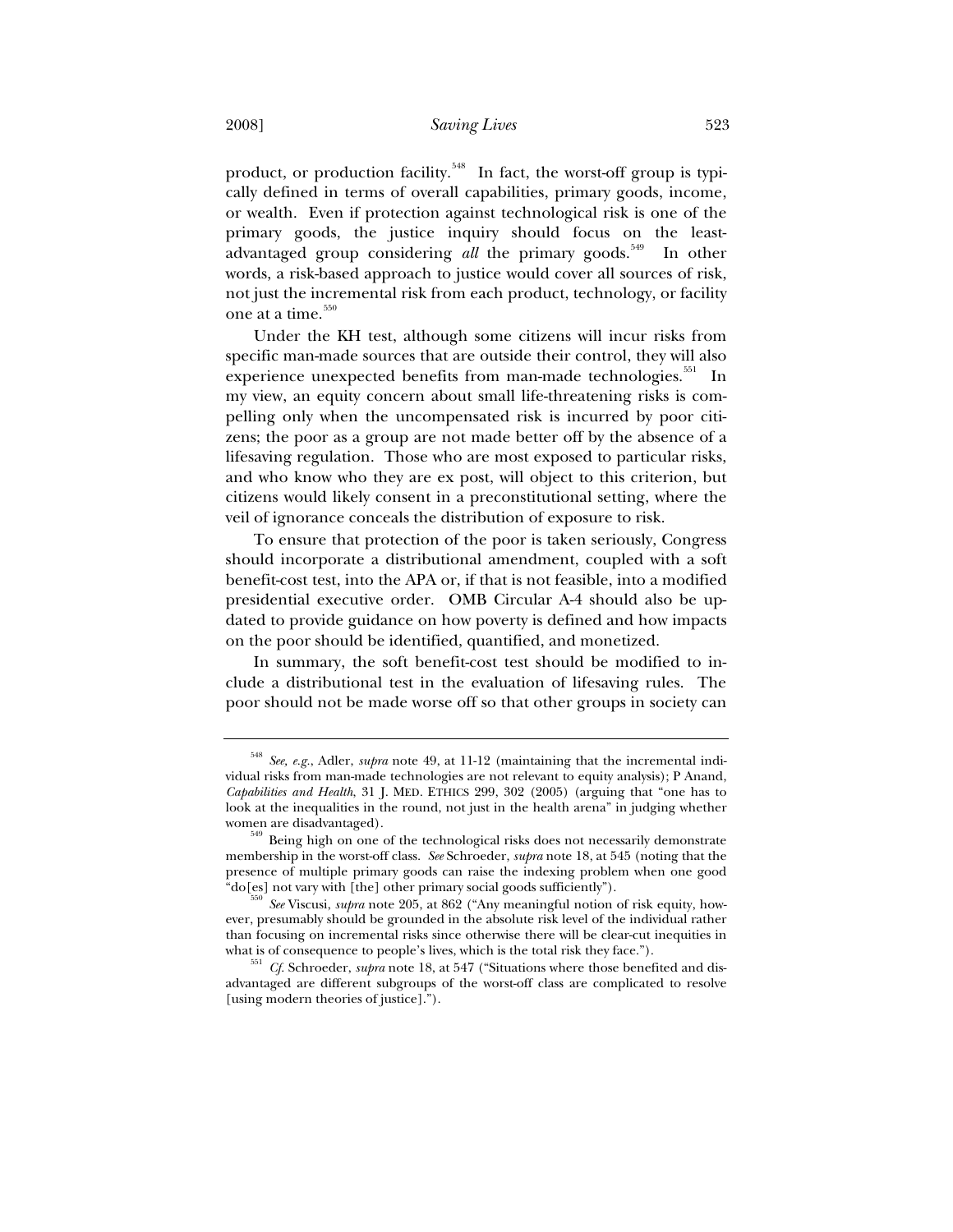live longer, healthier lives. Since it is well known that the poor suffer elevated rates of most diseases and premature death, the new distributional test may also serve a constructive, priority-setting function. The test will highlight data showing how risks and costs impact the poor and what public-policy priorities might advance the overall interests of the poor.

## B. *Weigh Nonquantified Benefits and Costs*

What should a regulatory analyst do with benefits (and costs) that either cannot be quantified in physical units or cannot be translated into dollars? Critics of BCA contend that regulatory analysts routinely omit from their assessment benefits that cannot be easily quantified and monetized, such as the prevention of nonfatal injuries and diseases and the mitigation of adverse impacts on wildlife and ecosystems.<sup>552</sup> A similar criticism is applicable on the cost side of the ledger, where analysts may identify possible risks or costs of a regulation that cannot be quantified or monetized. $553$ 

Nonquantified benefits and costs are a legitimate concern, and there is no scientific basis for assuming that nonquantified benefits are always balanced out by nonquantified costs.<sup>554</sup> Even if a rough balance exists on average, the nonquantified benefits may be larger in some rulemakings while the nonquantified costs may be larger in others. Thus, it is important that analysts provide regulators with as much information as possible about nonquantified impacts, especially those items that could be important enough to tip the scales in favor of one regulatory option over another.<sup>355</sup>

OMB guidance in Circular A-4 already urges regulatory analysts to report any benefit and cost items that could not be quantified or

<sup>552</sup> *See, e.g.*, Lisa Heinzerling & Frank Ackerman, *The Humbugs of the Anti-Regulatory Movement*, 87 CORNELL L. REV. 648, 652-55 (2002) (claiming that many analysts "ignore<sup>[]</sup> nonfatal harms to human health as well as harms to ecosystems").

See Freeman, *supra* note 61, at 37 (characterizing the common perception that "the costs of environmental regulations are relatively easy to measure" as "optimistic"

and consistent with "a naive theory of cost"). 554 *See* Richard W. Parker, *The Empirical Roots of the "Regulatory Reform" Movement: A Critical Appraisal*, 58 ADMIN. L. REV. 359, 381 (2006) ("[T]wo biases of unknown magni-

tude and opposite signs cannot be assumed to cancel each other out."). 555 *See, e.g.*, Parker, *supra* note 34, at 1416 ("[A]gencies need to do a much better job of narratively explaining the significance of costs and benefits . . . and the reasons underlying the agency's determination that the benefits justify the costs.").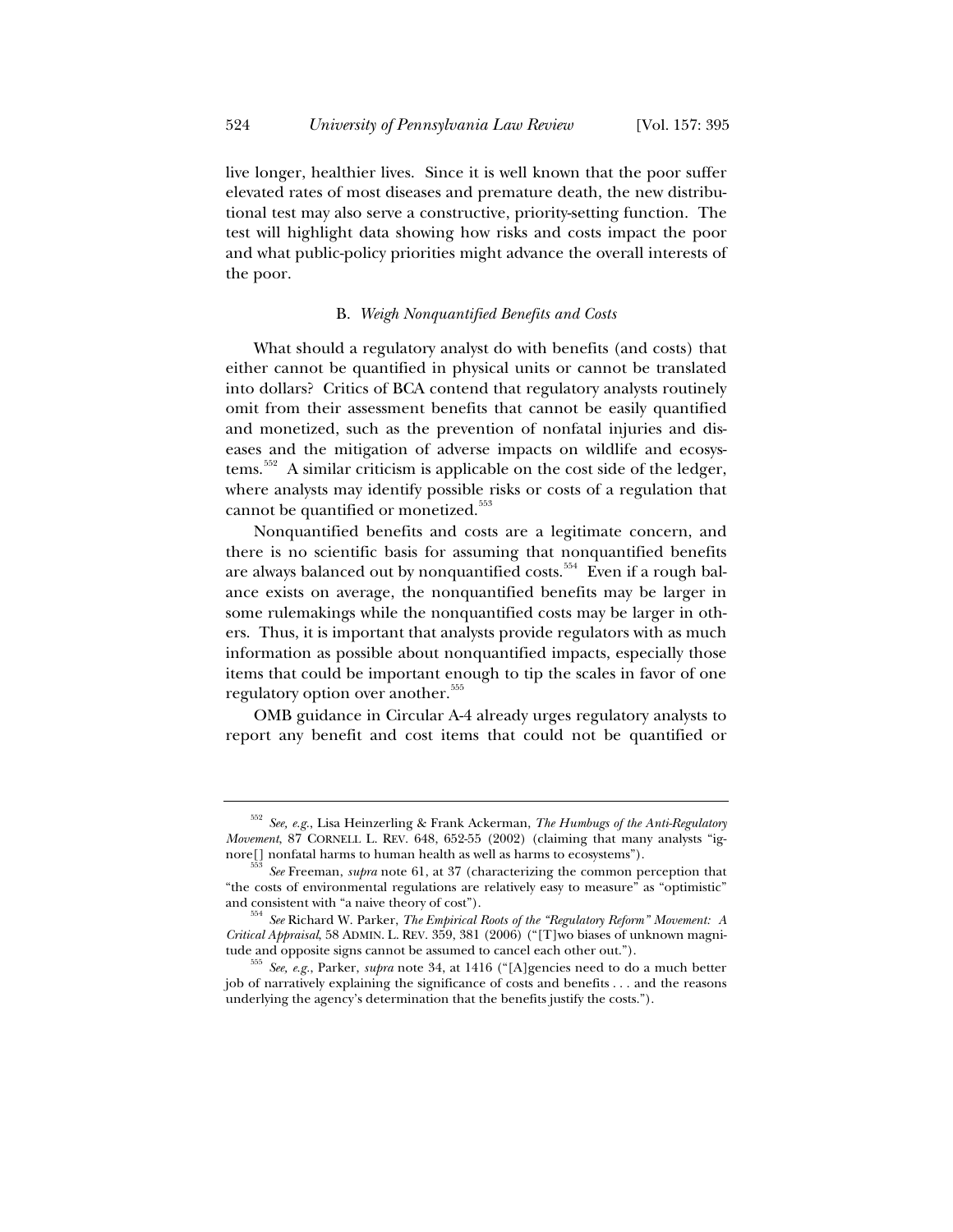monetized.556 Yet critics fear that some regulators will focus on the numeric calculation of net benefits, ignoring any qualitative presentation of nonquantified benefits and costs. On the other hand, some analysts may construct such a long list of nonquantified benefits and costs that it is difficult for the regulator and OIRA to appreciate the relative importance of the nonquantified items.<sup>557</sup>

More innovative approaches are needed to highlight the most important nonquantified (and nonmonetized) items. Agency analysts, subject to review by peers and OIRA, should exercise more professional judgment in deciding which nonquantified items to highlight for consideration by regulators.

The European Commission uses a multistar rating system where the more important qualitative items are assigned more stars than the less important items.<sup>558</sup> If a BCA successfully quantifies the most important benefits and costs, then few of the nonquantified items receive multiple stars. But if analysts believe that the most important items in the analysis have been left nonquantified, those items are highlighted with multiple stars. Agency analysts in the United States should begin to experiment with the multistar system in consultation with regulators, peer reviewers, and OIRA.

Periodically, a multiagency analysis should be undertaken to identify the most commonly encountered nonquantified (and nonmonetized) benefits and costs. The agencies, under OIRA oversight, should develop a tracking system to determine which nonquantified benefit and cost items are appearing repeatedly in rulemakings. Some items that do not appear repeatedly at one agency may recur at other agencies. For example, reduced emissions of carbon dioxide were cited as a nonmonetized benefit in the DOT's fuel-economy rulemakings for new light trucks.<sup>559</sup> But carbon emissions are also an issue

<sup>556</sup> *See* OMB Circular A-4, *supra* note 259, at 2 ("[Y]ou should indicate, where possible, which non-quantified effects are most important and why.").<br> $557$  In support of its off-road diesel rule, the EPA lists fifty-two nonmonetized bene-

fits of reducing diesel-engine exhaust, without any indication of the relative importance of the fifty-two items or how important they might be compared to the items that were quantified. Control of Emissions of Air Pollution from Nonroad Engines and Fuel, 69 Fed. Reg. 38,958, 39,139 tbl.VI.E-6 (June 29, 2004) (codified in scattered parts of

<sup>40</sup> C.F.R.). 558 For an illustration of the multistar system, see *Commission Staff Working Paper: Annex to: The Communication on Thematic Strategy on Air Pollution and "The Directive on* 

*Ambient Air Quality and Cleaner Air for Europe*,*"* at SEC (2005) 1133 (Sept. 21, 2005). 559 *See* Average Fuel Economy Standards for Light Trucks Model Years 2008–2011, 71 Fed. Reg. 17,566, 17,589 (Apr. 6, 2006) (codified at 49 C.F.R. pts. 523, 533, 537)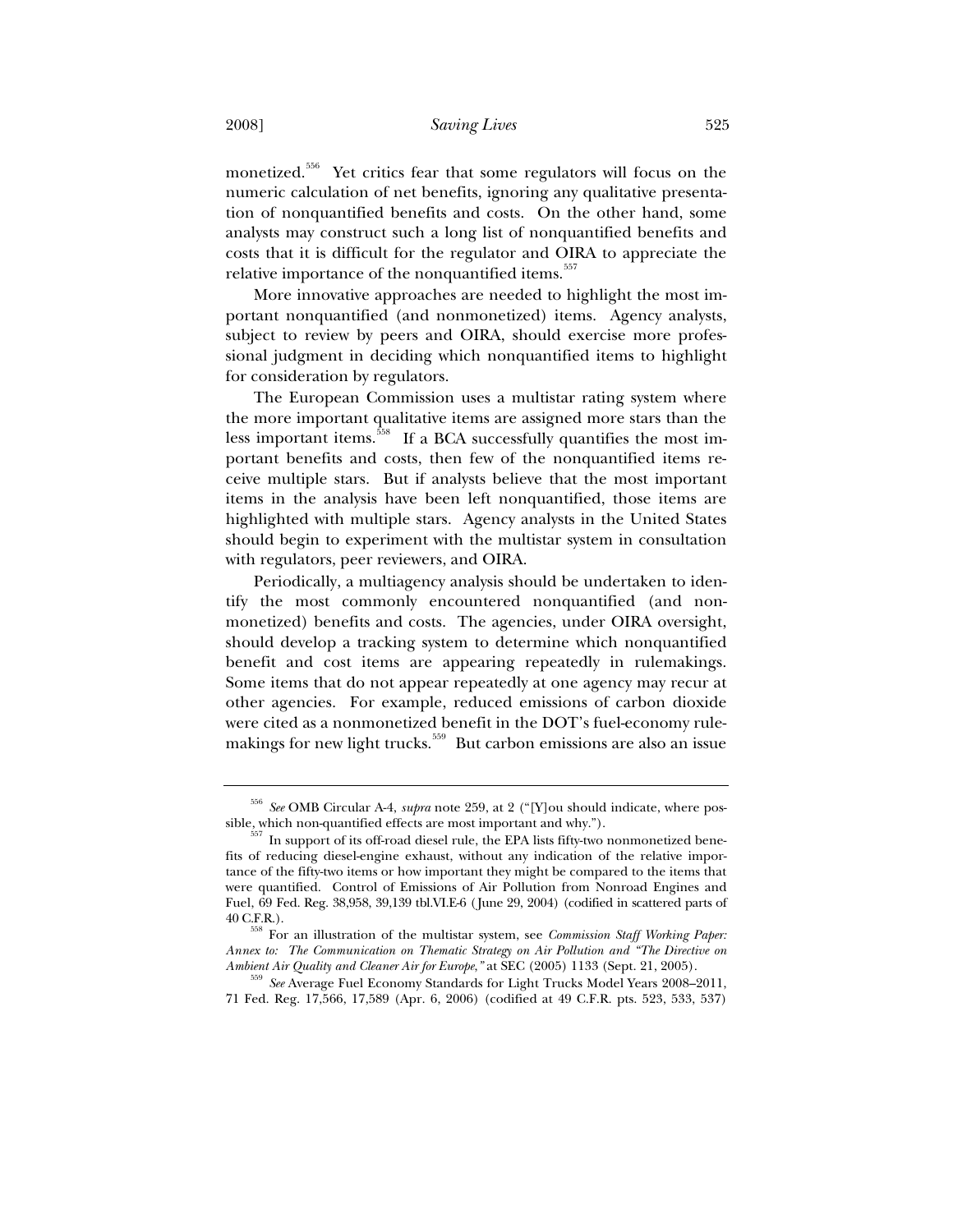at the DOE, the EPA, and other agencies where regulations impact federal climate policy.

Using an integrated tracking system, OIRA and an interagency team of analysts could identify the nonquantified benefit or cost items that, across the government, are in urgent need of additional research in order to enable quantification and monetization in future rulemakings. The OMB and the agencies should ensure that BCA-related research needs find their way into the administration's annual research budgets that are submitted to Congress. Finally, OIRA should coordinate with the U.S. National Science Foundation (NSF) and other research-funding agencies to ensure that scarce research dollars are targeted at uncertain benefit and cost items that recur in federal rulemakings.

#### C. *Validate Benefit and Cost Estimates*

Thousands of federal regulations have been issued since 1980, but there is a remarkably small literature comparing the actual ex post benefits and costs of rules to the ex ante predictions published by the agency at the point of promulgation.<sup>560</sup> The most careful study, undertaken by analysts at Resources for the Future (RFF), reviewed several dozen rules where ex ante and ex post information about benefits and costs is now available.<sup>561</sup> While the RFF results, reviewed above,  $562$ are encouraging because they find no systematic bias, they cover only a tiny fraction of federal regulations.

<sup>(</sup>noting "a variety of benefits and costs that either could not be monetized or could not<br>be quantified," including "a significant reduction in carbon dioxide emissions").

See, e.g., McGarity & Ruttenberg, *supra* note 503, at 2036 (noting that "of the 101 economically significant regulations that EPA issued between 1981 and 1998, only five had been the subject of any retrospective studies" (citing U.S. GEN. ACCOUNTING OFFICE, ENVIRONMENTAL PROTECTION: ASSESSING THE IMPACTS OF EPA'S REGULATIONS THROUGH RETROSPECTIVE STUDIES 2 (1999))).

<sup>&</sup>lt;sup>561</sup> Harrington, *supra* note 517, at 20-36. *See supra* Part IV.E.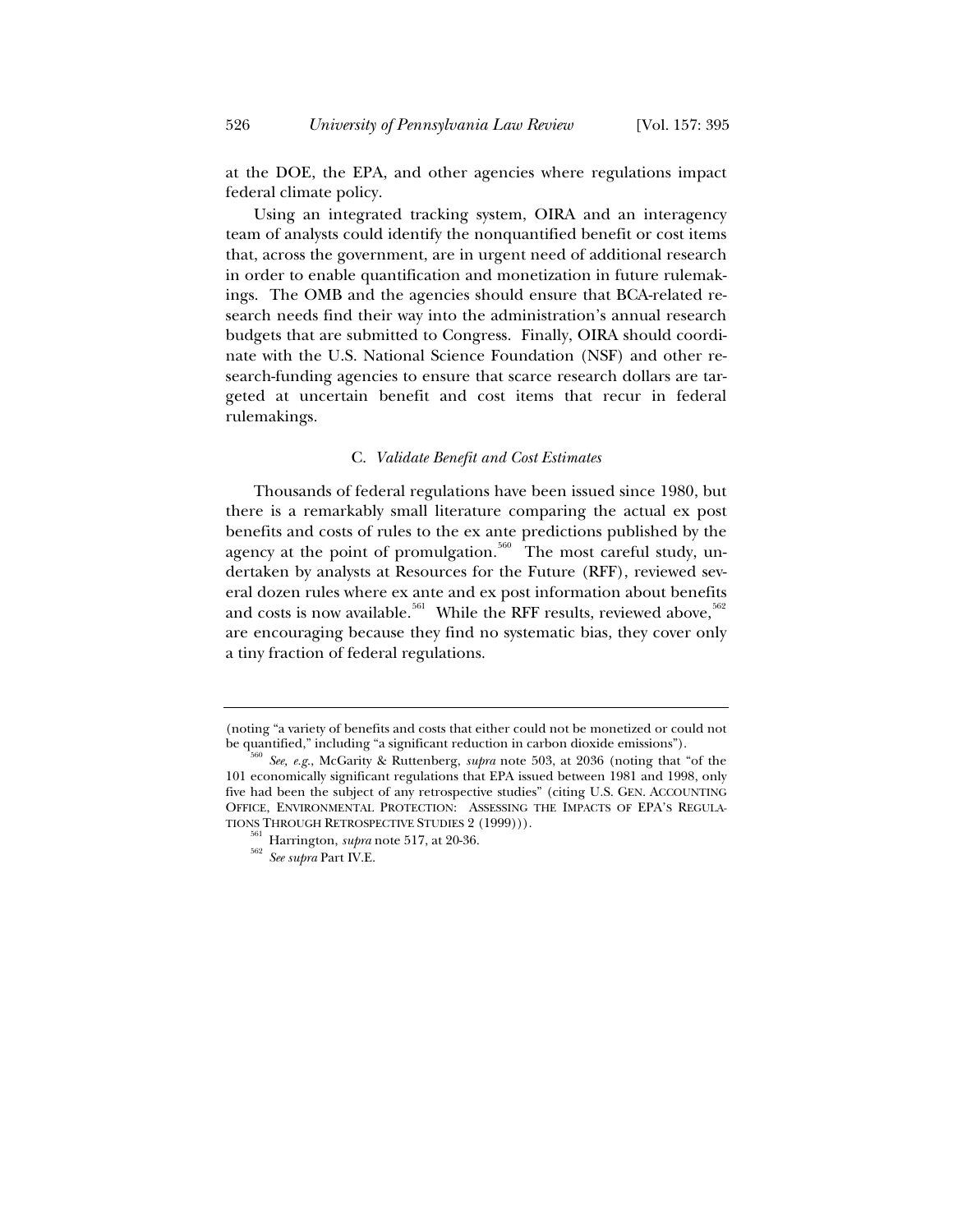#### 2008] *Saving Lives* 527

A more robust validation literature is urgently needed.<sup>563</sup> If lifesaving rules are to be modernized periodically based on real-world implementation, accurate information will be needed on how many lives were saved, what the overall benefits were, and how much the rules cost society.564 Moreover, any systematic biases of BCA will be disclosed in a persuasive way only with a more comprehensive program of validation research. Without validation, proregulation activists will continue to assert that BCA is biased against lifesaving rules, while antiregulation activists will continue to assert that regulators "cook the numbers" to justify more regulation.<sup>565</sup>

From an analytic perspective, validation studies also help to pinpoint systematic weak points in assumptions and data, thereby targeting efforts aimed at improving data systems and analytic procedures. Continuous improvement in BCA requires ongoing validation efforts.

The value of validation research to the benefit-cost state is so great that Congress and the President should take explicit steps to stimulate it. Congress should authorize a validation research program at NSF in collaboration with the interested regulatory agencies. Using NSF's competitive, investigator-initiated model of research funding, independent researchers should be commissioned to develop better

<sup>563</sup> *See* U.S. GOV'T ACCOUNTABILITY OFFICE, REGULATORY REFORM: PRIOR REVIEWS OF FEDERAL REGULATORY PROCESS INITIATIVES REVEAL OPPORTUNITIES FOR IMPROVE-MENTS 1 (2005) (suggesting more retrospective evaluations of existing regulations to gauge their "actual benefits and costs"); Lori Snyder Bennear & Cary Coglianese, *Measuring Progress: Program Evaluation of Environmental Policies*, ENVIRONMENT, Mar. 2005, at 22, 35 (urging more systematic program evaluation of environmental policies, including regulations); Calandrillo, *supra* note 67, at 1006-07 (urging a more concerted effort to measure and evaluate the consequences of rules ex post); Katzen, *supra* note 192, at 1316 (arguing for "serious systematic empirical research of the *ex post* costs and benefits of major regulations from various agencies"); McGarity & Ruttenberg, *supra* note 503, at 1999 ("[N]o important economic actor has an incentive to find out how much regulations actually did cost once the strategic battle over the proposed regulation has ended and the companies and the agency have moved on to other things."); *id.* at 2053 ("Probably the single most important step that agencies could undertake to enhance the robustness of the empirical basis for regulatory cost assessment would be for agencies to commission more retrospective evaluations of past prospective cost assessments."); Wiener, *supra* note 186, at 513-16 (urging more ex post evaluation of regulatory policies as part of a larger process of "adaptive management,"

including collaboration between the United States and EU). 564 *See* Parker, *supra* note 34, at 1417 ("Retrospective studies, though difficult, are

indispensable . . . .").<br><sup>565</sup> *See, e.g.*, MCGARITY, *supra* note 16, at 308 ("Only if beneficiaries become convinced that analysis is being used fairly in support of protective regulation as well as against it will they begin to accept it as a legitimate decisionmaking tool.").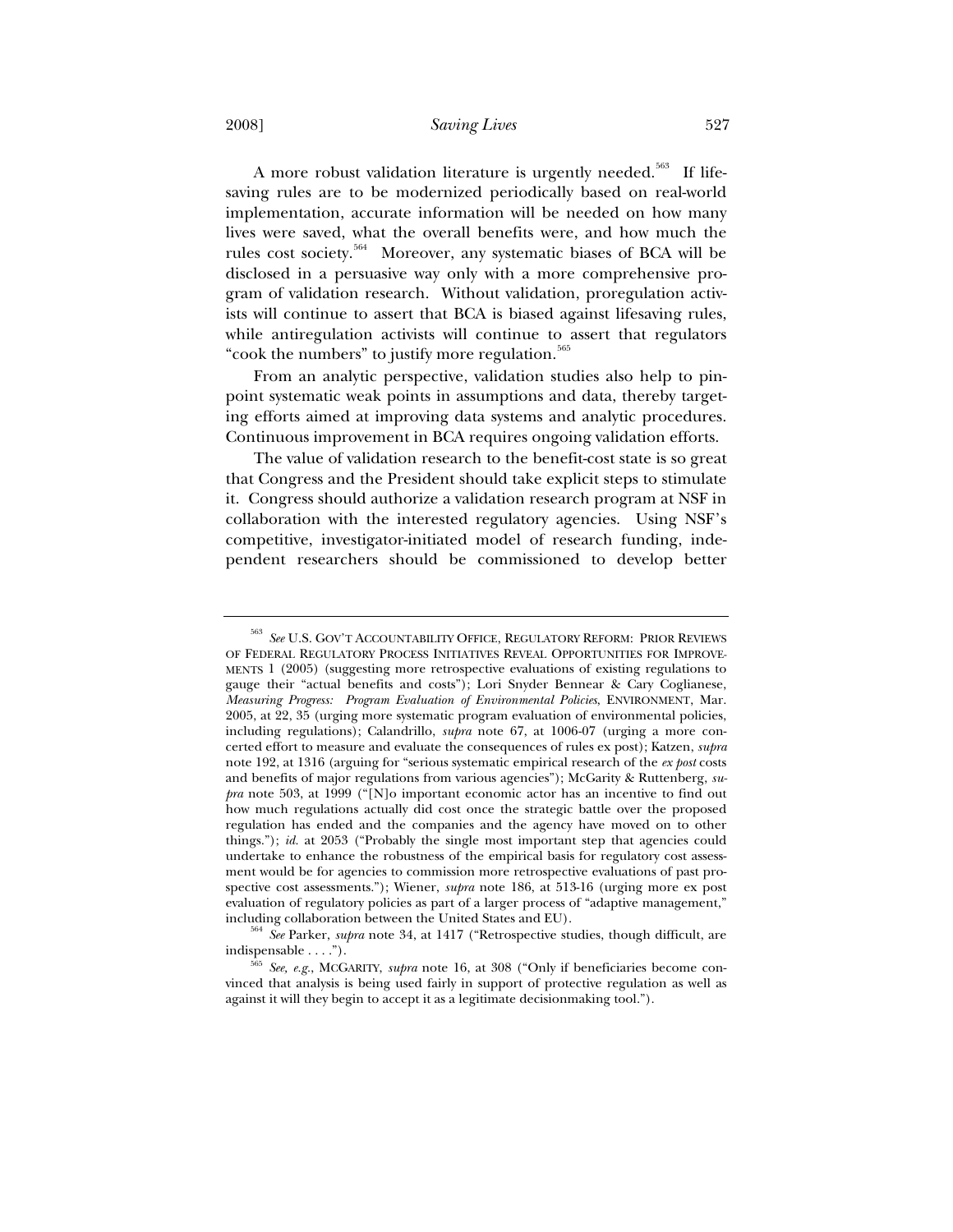methods of validation research and undertake innovative applications using the best available data.

The President, for his part, should issue an executive order requiring that all new rules with billion-dollar impacts (benefits or costs) be accompanied by a plan for the agency to collect and analyze postregulation information about benefits and costs.<sup>566</sup> Following the executive order, OMB Circular A-4 should be expanded to include analytic guidance on how validation studies should be conducted. Additionally, the OMB should encourage agencies to use external committees and other procedural devices to ensure appropriate scientific peer review and stakeholder participation in validation studies.

## D. *Create Authoritative Blueprints of Lifesaving Opportunities*

Agencies overregulate some tiny risks while neglecting some big hazards.<sup>567</sup> This syndrome of "paranoia and neglect"<sup>568</sup> has been well documented for years<sup>569</sup> but is not easy to prevent or reduce.<sup>570</sup> What is missing is a rational process in the federal government for setting lifesaving priorities in the first place. $571$ 

Agencies draft lifesaving rules, and OIRA decides whether to return them, clear them, or suggest modifications. OIRA has little formal role in shaping rulemaking priorities.<sup>572</sup> Critics argue that BCA,

requires decisions about the division of labor among regulators).<br><sup>570</sup> *See* VISCUSI, *supra* note 7, at 10 (referring to pressures for bias in regulatory ef-<br>forts, which lead to "the extremes of excessive complacency to

<sup>566</sup> *See* Hahn & Sunstein, *supra* note 172, at 1531 ("[A] process should be instituted by each agency to give a retrospective analysis of some of its most costly regulations to see what kinds of effects they are having in actual process.").

<sup>&</sup>lt;sup>567</sup> Id. at 1490 (noting "exceptionally poor priority-setting, with substantial resources sometimes going to small problems, and with little attention being paid to some serious problems"). 568 *Id.* at 1540. 569 *See generally* Tim Kuran & Cass R. Sunstein, *Availability Cascades and Risk Regula-*

*tion*, 51 STAN. L. REV. 683, 691-703 (1999) (giving examples of regulation and policymaking stemming from exaggerated fears, and suggesting reforms to alleviate the potential hazards of availability cascades); Richard J. Zeckhauser & W. Kip Viscusi, *Risk Within Reason*, 248 SCIENCE 559, 559 (1990) (arguing that efficient risk management

<sup>&</sup>lt;sup>1</sup> See generally STEPHEN G. BREYER, BREAKING THE VICIOUS CIRCLE: TOWARD EFFEC-TIVE RISK REGULATION 76 (1993) (pointing out the need for more centralized coordination within the executive branch); SUNSTEIN, *supra* note 17, at 110 (suggesting that the government should engage in BCA before addressing problems). 572 *See, e.g.*, Bagley & Revesz, *supra* note 41, at 1274 ("An even more profound ob-

jection to OIRA review is that it is almost wholly reactive: An agency submits a proposed rule to OIRA, and OIRA reviews it to ensure that it passes cost-benefit muster and is in line with the President's priorities.").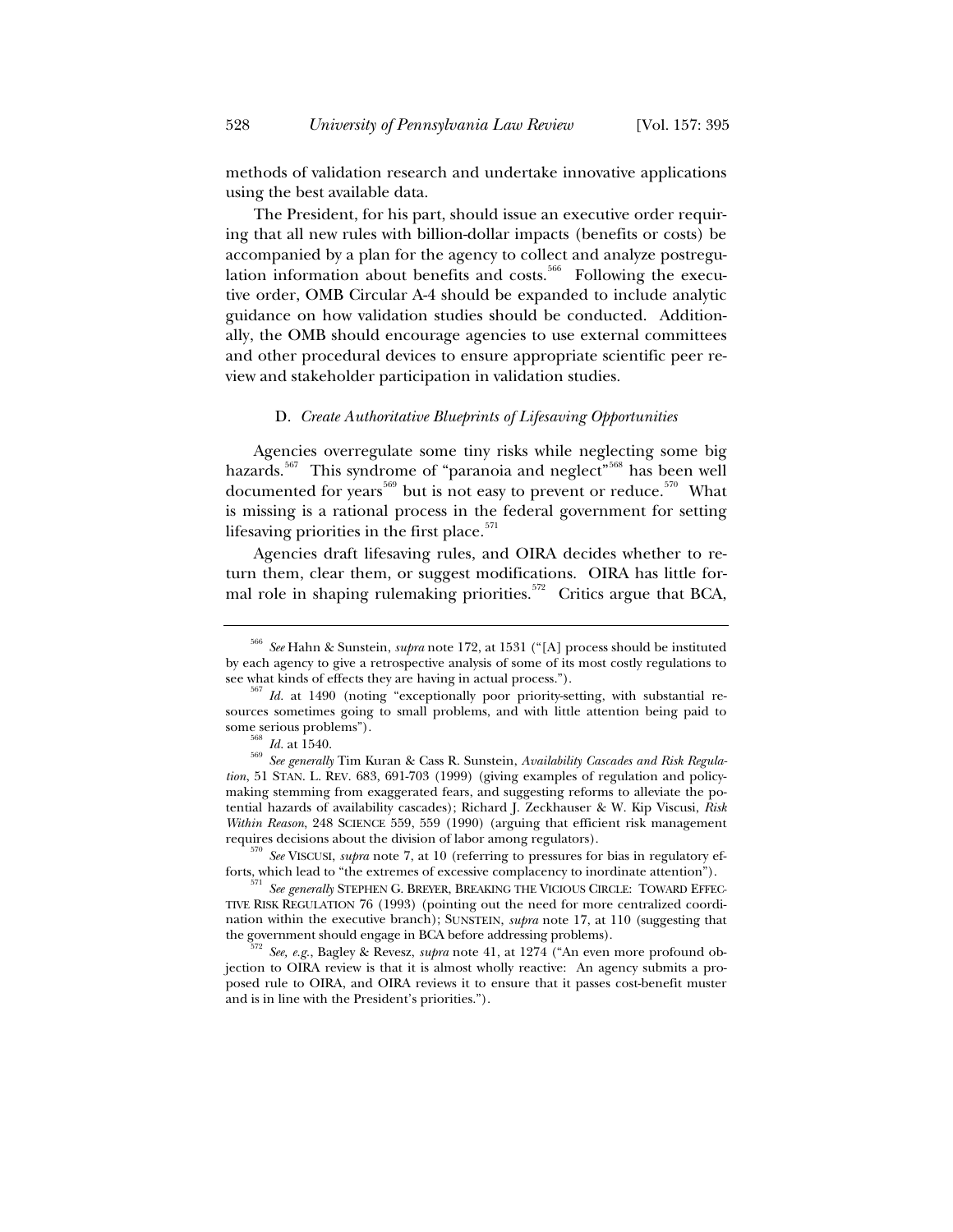as overseen by OIRA, acts primarily as a constraint on overly burdensome regulation<sup> $573$ </sup> or as a filter to make sure such rules are consistent with presidential priorities. Although a proactive OIRA can have a key priority-setting influence on a handful of rules per year, I share the view that there is a need for a stronger priority-setting force in the regulatory process, a force that highlights opportunities to implement promising yet neglected lifesaving interventions.<sup>574</sup>

The requirements for BCA and OIRA review have some salutary effect on the syndrome because they gear agencies toward rulemakings with a potential to increase social welfare.<sup>575</sup> Unfortunately, BCA and OIRA review occur far too late in the rulemaking process to ensure that agencies focus on the most promising lifesaving endeavors.<sup>576</sup>

There are subtle yet profound forces at work that shape the agendas of regulators—forces that are less sensitive to social-welfare considerations and more responsive to the popular psychology of risk perception and interest-group politics.<sup>577</sup> While special interests abound, there is no credible, well-informed agent in the regulatory process producing the "friendly facts": a comprehensive ordering of lifesaving opportunities by cost-effectiveness ratio, including key qualitative insights about each lifesaving opportunity (e.g., whether it will benefit or hurt the poor).<sup>578</sup>

<sup>573</sup> *See, e.g.*, Heinzerling & Steinzor, *supra* note 251, at 10,488 ("In truth, costbenefit analysis in the Bush Administration has been a one-way street—used to justify delaying or weakening regulation, not to strengthen it."). *But see* Graham, *supra* note 448, at 172 (providing examples of several rules in the George W. Bush administration

that were advocated and promulgated with the support of BCA). 574 *See, e.g.*, Hahn & Sunstein, *supra* note 172, at 1540 ("[T]he system for OIRA review has not succeeded in fundamentally redirecting regulation toward areas where it

<sup>575</sup> Presidential Executive Order 12,498 sought to insert OMB review into a disciplined process where agencies would submit formal regulatory agendas for review. Exec. Order No. 12,498, 3 C.F.R. 323 (1985), *reprinted in* 5 U.S.C. § 601 (2000). But these agendas are no more than "thumbnail sketches" of an agency's intentions, and OIRA lacks the leverage to engage at such an ambiguous, information-poor stage of

the priority-setting process. *See* VISCUSI, *supra* note 7, at 260.<br><sup>576</sup> *See, e.g.*, Bressman & Vandenbergh, *supra* note 251, at 95 (stating that the perception at the EPA is that OIRA review occurs too late in the process, since earlier in-

teraction would prevent wasting of time on both sides). 577 *See* HOWARD MARGOLIS, DEALING WITH RISK: WHY THE PUBLIC AND THE EX-PERTS DISAGREE ON ENVIRONMENTAL ISSUES 193 (1996) (explaining how normal habits of the mind cause ordinary people to develop distorted views of risk); Sunstein, *Which Risks First?*, *supra* note 403, at 103 (discussing how the phenomenon of selective atten-

tion leads to distorted regulatory priorities). 578 The most comprehensive account is Morrall, *supra* note 21, at 230 tbl.2 (presenting a league table of seventy-six federal lifesaving regulations from 1967 to 2001,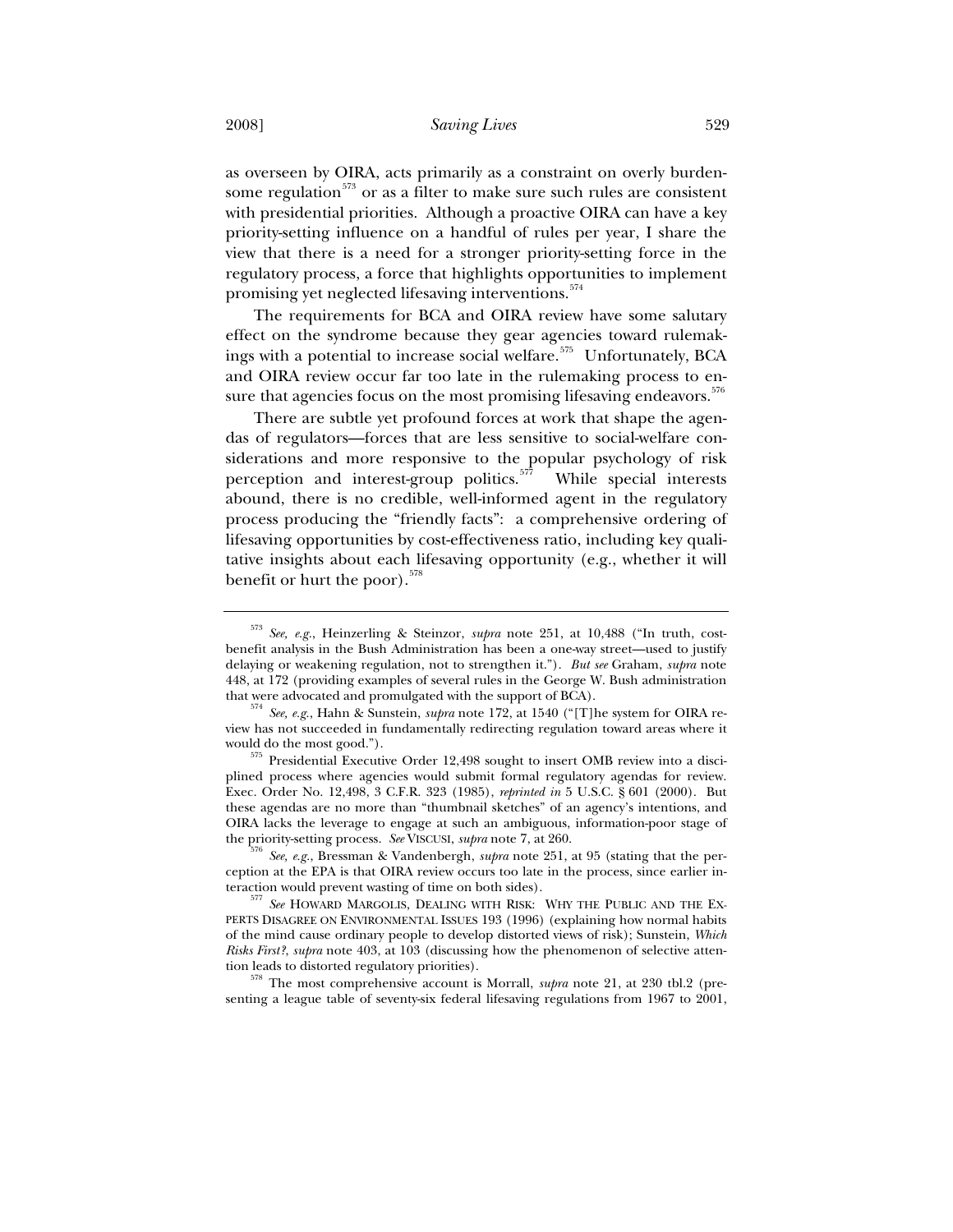Justice Stephen Breyer has suggested that a small cadre of lifesaving specialists be housed inside the Executive Office of the President and granted vast priority-setting powers.<sup>579</sup> Professor Sunstein has advocated that OIRA become more involved in priority setting.<sup>580</sup> Although these ideas are certainly worth exploring, I believe that part of the solution must come from a credible source outside of government.

I have in mind a team of health scientists, statisticians, economists, and other specialists housed at the Institute of Medicine (IOM) or one of the other operating units of the National Academy of Sciences. This outside group would have legal responsibility from Congress for using the best available knowledge to identify and publicize lifesaving opportunities, without being constrained by concerns about agency jurisdiction, popular opinion, electoral pressures, or interest-group politics. Stakeholders could use the periodic findings of this group to lobby Congress and the executive branch, and OIRA could use these findings to issue prompt letters to agencies that do not follow up on IOM's most promising lifesaving ideas.

Under this scheme, a standing committee of the IOM would have the responsibility for publishing periodically a "league table" of lifesaving opportunities based on CEA, perhaps using a consistent effectiveness metric such as the quality-adjusted life-year.<sup>581</sup> At OIRA's request, IOM has already issued a report describing a consistent methodology that could be used by future IOM committees, OIRA, and federal agencies.<sup>582</sup> Even some critics of BCA acknowledge that CEA based on QALYs could play a stronger role in priority setting.<sup>588</sup>

including several potential regulations that could have saved lives more cost-effectively

than those issued). 579 *See* BREYER, *supra* note 571, at 59-61 (stating that such a group should have a

specific mission, interagency jurisdiction, political insulation, prestige, and authority). 580 *See generally* Pildes & Sunstein, *supra* note 16, at 125 (offering various proposals for beneficial federal regulatory reforms). 581 *See* Parker, *supra* note 34, at 1356 ("Scorecards cannot be salvaged. They

should simply be abandoned."). *But see* Hahn, *supra* note 82, at 1023 ("The solution to the legitimate concerns raised by the critics is not to eliminate quantitative analysis [league tables], but to gain a deeper insight into its strengths and weaknesses, and to use it wisely.").<br><sup>582</sup> COMM. TO EVALUATE MEASURES OF HEALTH BENEFITS FOR ENVTL., HEALTH,

AND SAFETY REGULATION, *supra* note 462, at 130.<br><sup>583</sup> *See* McGarity, *supra* note 26, at 70-71 (acknowledging that QALYs "could be use-

ful in setting agency priorities" and that it might be feasible for an agency to prepare "dense" league tables "once every five years or so to guide the agency in setting its regulatory priorities").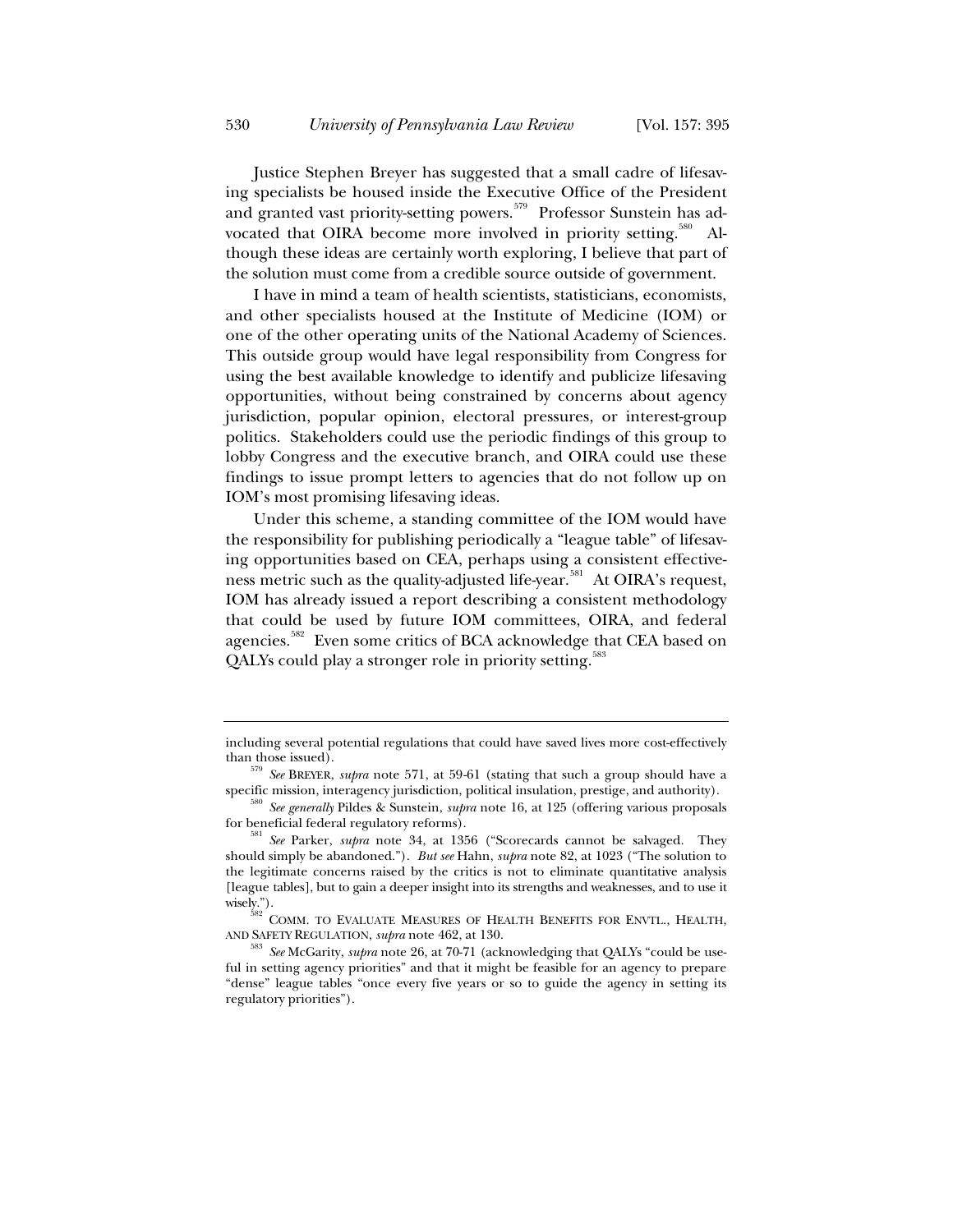2008] *Saving Lives* 531

Unlike the league tables that rank English soccer teams, the lifesaving league tables prepared by the IOM should include both numeric estimates of lifesaving payoffs<sup>584</sup> and qualitative information about relevant factors that could not be quantified or monetized.<sup>585</sup> Since the IOM already has an excellent peer-review process and a strong reputation for producing quality work, the league tables produced by the IOM should be objective and credible.<sup>586</sup> IOM could be

Professor Driesen has suggested that priority setting should be based not on BCA or CEA but on a ranking of the most serious hazards. Driesen, *supra* note 497, at 506. But the relevant metric for social-welfare purposes must include both the riskreduction potential for each hazard and the costs and risks of implementing the riskreduction measure. *See* John D. Graham & James K. Hammitt, *Refining the Comparative Risk Analysis Framework*, *in* COMPARING ENVIRONMENTAL RISKS: TOOLS FOR SETTING GOVERNMENT PRIORITIES 93, 97-101 ( J. Clarence Davies ed., 1996) (explaining why

risk-reduction potential as well as baseline risk needs to be considered in priority setting). 585 Professor Parker objects to several published league tables on the grounds that they omit qualitative information about benefits that could not be quantified. Parker, *supra* note 554, at 389. But OIRA already includes a qualitative column of information (next to benefits and costs) on each major rule included in its annual report to Congress. Instead of insisting that lifesaving league tables be abandoned, Professor Parker should reconsider the informational value of lifesaving league tables prepared by IOM that have key cost-effectiveness data as well as significant qualitative information. Professor Driesen has argued that priority setting based on league tables of lifesaving interventions is "deeply problematic" because "many environmental regulations aim to address widespread illness and ecological damage as well as, or rather than, death." Driesen, *supra* note 497, at 503. But the QALY metric used in CEA accounts for illnesses as well as deaths. If ecological damage can be quantified and expressed in monetary units, it should be included in the numerator of the cost-effectiveness ratio. If the ecological damages cannot be monetized, they should be included as qualitative factors in the lifesaving league table. On the feasibility of CEA as applied to lifesaving, see COMM. TO EVALUATE MEASURES OF HEALTH BENEFITS FOR ENVTL., HEALTH, AND

SAFETY REGULATION, *supra* note 462. 586 There is much confusion in the legal literature about whether lifesaving league tables, assuming they are to be generated, should include measures that are already implemented (partially or fully), or whether they should be restricted to lifesaving opportunities that are not yet implemented. Professor Driesen makes the point that some lifesaving league tables focus on implemented regulations that may appear to be overly stringent. *See* David M. Driesen, *Getting Our Priorities Straight: One Strand of the Regulatory Reform Debate*, 31 ENVTL. L. REP. (Envtl. Law Inst.) 10,003, 10,014 (2001) (referring to a widely cited league table published by Dr. John Morrall of the OMB). Professor Lisa Heinzerling has expressed concern about a large lifesaving league table that I helped prepare that includes some interventions and regulations that were not promulgated or implemented. *See* Heinzerling & Ackerman, *supra* note 552, at 652. Professor Parker, though certainly not an advocate of lifesaving league tables, has clarified the confusion. If lifesaving resources are to be reallocated in ways to save more lives, the league table *must* include at least some measures that are currently being implemented and some that are not yet fully implemented. If none of the measures is currently being implemented, there are no resources to reallocate. If all the included measures are fully implemented, there is no unexplored opportunity available for life-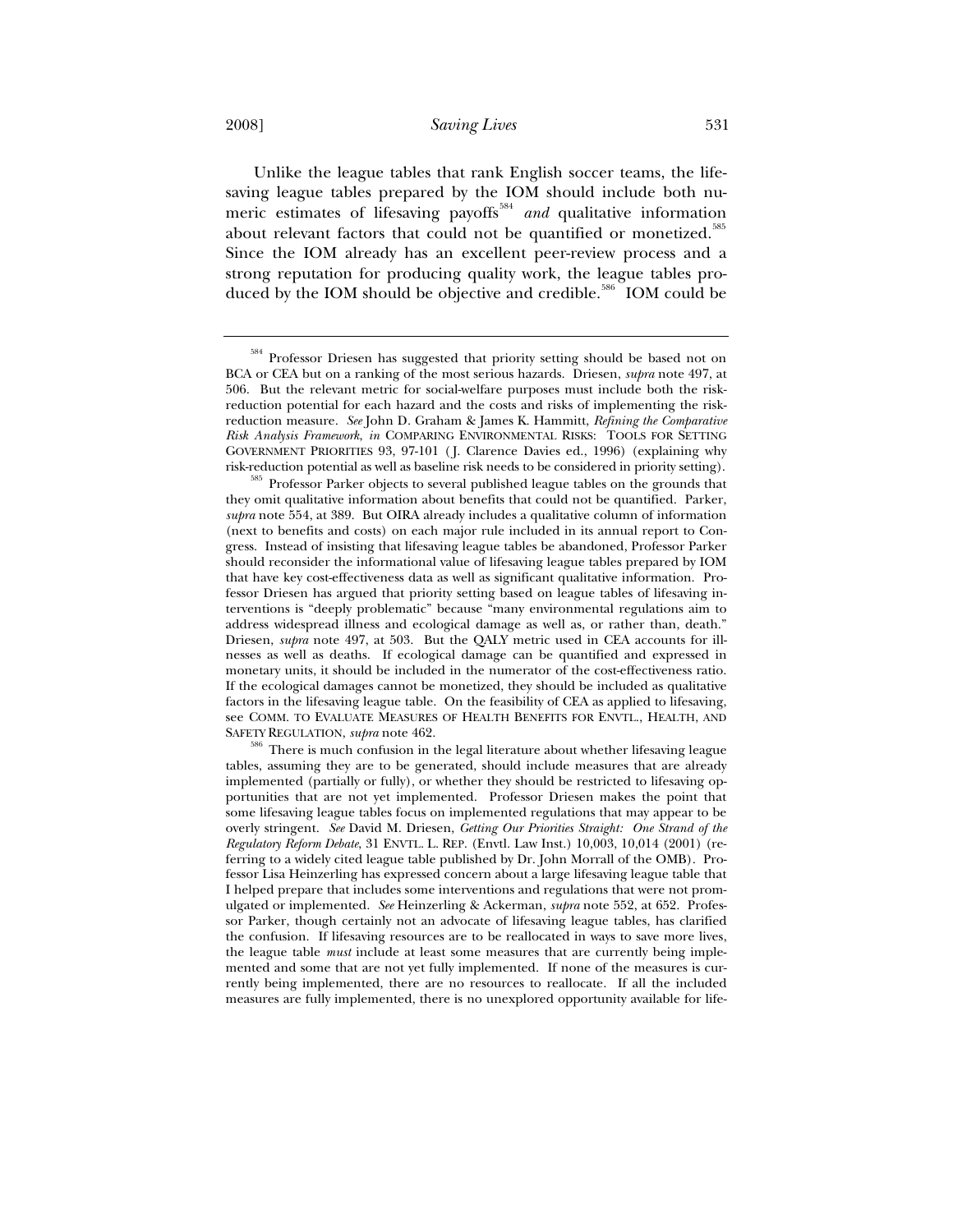charged by Congress with updating the league tables periodically as new information becomes available.

Subcommittees of the IOM's new standing committee on lifesaving should be organized in the major fields of lifesaving regulation: food safety, lifestyle and nutrition, environmental pollution and radiation protection, worker safety and health, consumer-product safety, transport safety, natural hazards management, and homeland security. It may also be advisable to assemble a separate subcommittee on lifesaving opportunities for the poor. The subcommittees should produce the specialized information necessary for the standing committee to construct the IOM's official, standardized league tables.

The role of the IOM should be to highlight promising, costeffective ways for lives to be saved in America while also indicating which lifesaving efforts are not likely to be cost-effective at the present time. The IOM's role should not be to compare different regulatory instruments, to perform full-blown benefit-cost studies of rules, or to draft regulatory language.<sup>587</sup> Those responsibilities should remain with the federal agencies under OIRA, congressional, and judicial oversight.

# E. *Codify OIRA and Citizen-Prompt Letters*

In order to accelerate the promulgation of promising lifesaving rules, OIRA's authority to issue prompt letters should be codified by legislative action and/or presidential executive order. Prompt letters should be understood as the analogue to the OIRA return letter, which seeks to stop an agency from issuing a rule or seeks to encourage reconsideration of a rule. The OIRA prompt is intended to nudge a reluctant or negligent agency in the direction of a good lifesaving rule. Codification of the prompt would reinforce OIRA's authority to say "yes" as well as "no."<sup>588</sup>

saving. *See* Parker, *supra* note 34, at 1378 n.123 (suggesting ways to improve the evalua-

tion of individual rules and government regulation in general).<br><sup>587</sup> Driesen, *supra* note 497, at 506 (stating that it is not practical for agencies to perform all of the analyses at the priority-setting stage that will later be needed at the

standard-setting stage). 588 *See* Wiener, *supra* note 186, at 489-90 (describing OIRA's invention of the prompt letter as a "pathbreaking innovation" that should be codified in the next presidential executive order on regulatory review).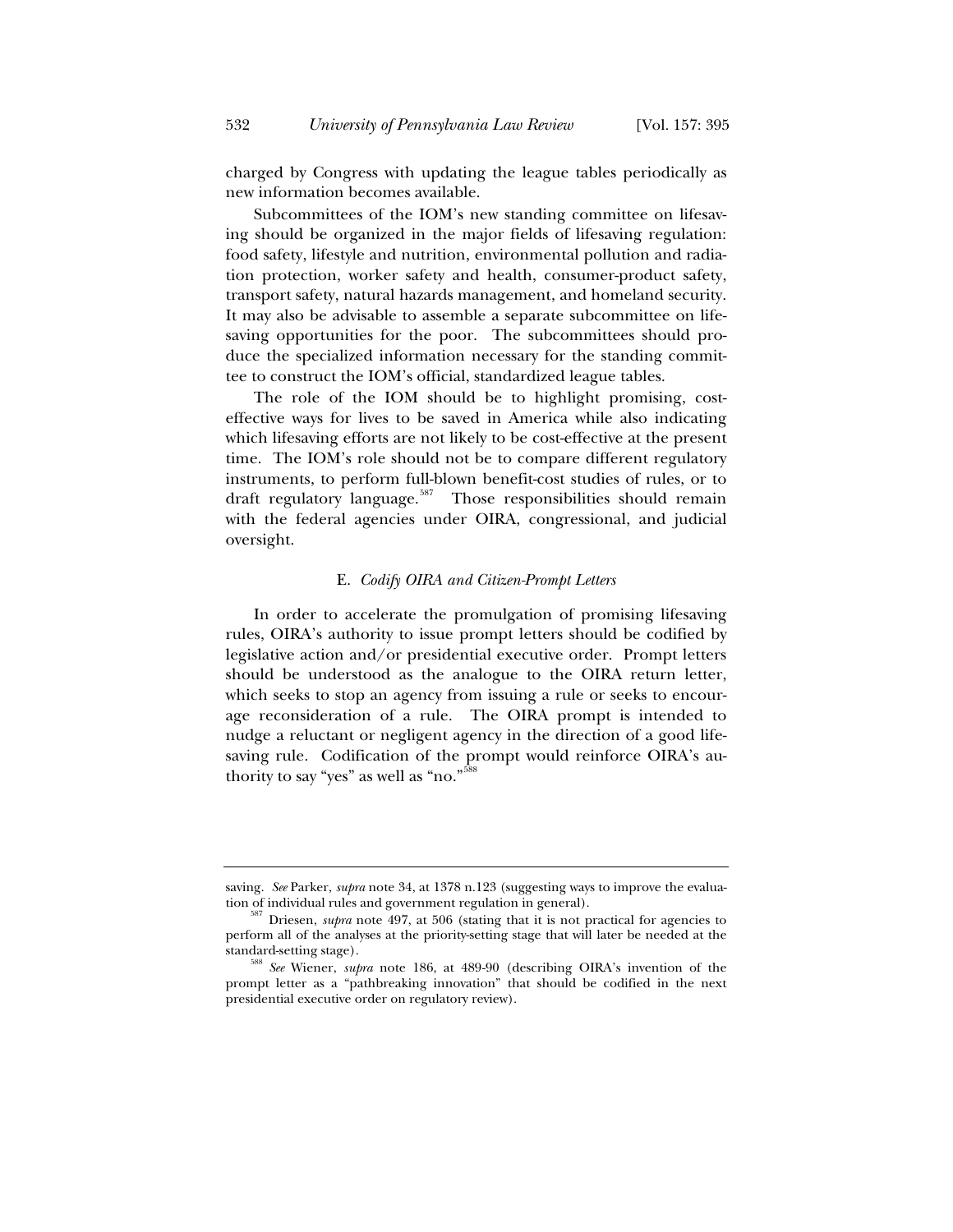#### 2008] *Saving Lives* 533

I also support an idea suggested by Professor Hsu: the citizen prompt letter.<sup>589</sup> Like citizen suits against agencies for inaction or arbitrary actions, the citizen prompt letter is intended to give a voice to otherwise unrepresented beneficiaries of a potential lifesaving intervention. $590$  In order to discourage spurious requests that might squander valuable agency and OIRA resources, a citizen prompt letter must be accompanied by a new CEA or BCA, or be supported by a well-done BCA or CEA already available in the peer-reviewed literature.<sup>591</sup> Alternatively, the prompt letter could cite a promising lifesaving measure contained in a recent IOM league table.

Agencies should be required to respond to citizen-prompt letters within a specified period of time,  $592$  and OIRA should be required to monitor agency responses to citizen prompt letters and report to Congress each year on their resolution.<sup>593</sup> Agencies and OIRA should ensure that successful prompts are supported by information that meets OIRA and agency information-quality standards.

Legal scholars need to consider whether it is necessary and appropriate to accompany the citizen prompt with a threat of judicial review in the event that an agency does not respond at all or responds in an arbitrary manner. I would lean in favor of a limited judicial review opportunity to ensure that agencies consider prompts seriously. If judicial review is not provided, citizens should be provided an opportunity to submit their idea directly to OIRA as part of the OMB's annual regulatory-reform process and the OMB's annual report to Congress on the costs and benefits of federal regulation.<sup>594</sup>

# F. *Codify Default Benefit-Cost Principles*

The benefit-cost state, as defined by Professor Sunstein and others, is a loose collection of default rules that courts have injected into

<sup>589</sup> Shi-Ling Hsu, *The Identifiability Bias in Environmental Law*, 35 FLA. ST. U. L. REV. 433, 497 (2008).<br> $\frac{590}{1}$  *Id.*<br> $\frac{591}{1}$  *Id.* at 498.

<sup>591</sup> *Id.* at 498. 592 *Id.* <sup>593</sup> An interesting suggestion has recently been made that OIRA be empowered to review agency responses to citizen petitions for rulemaking, using benefit-cost criteria. *See* RICHARD L. REVESZ & MICHAEL A. LIVERMORE, RETAKING RATIONALITY: HOW COST-BENEFIT ANALYSIS CAN BETTER PROTECT THE ENVIRONMENT AND OUR HEALTH 173-74 (2008).

<sup>594</sup> *See* Wiener, *supra* note 186, at 490 (suggesting that OIRA might solicit ideas for promising prompt letters each year from the public).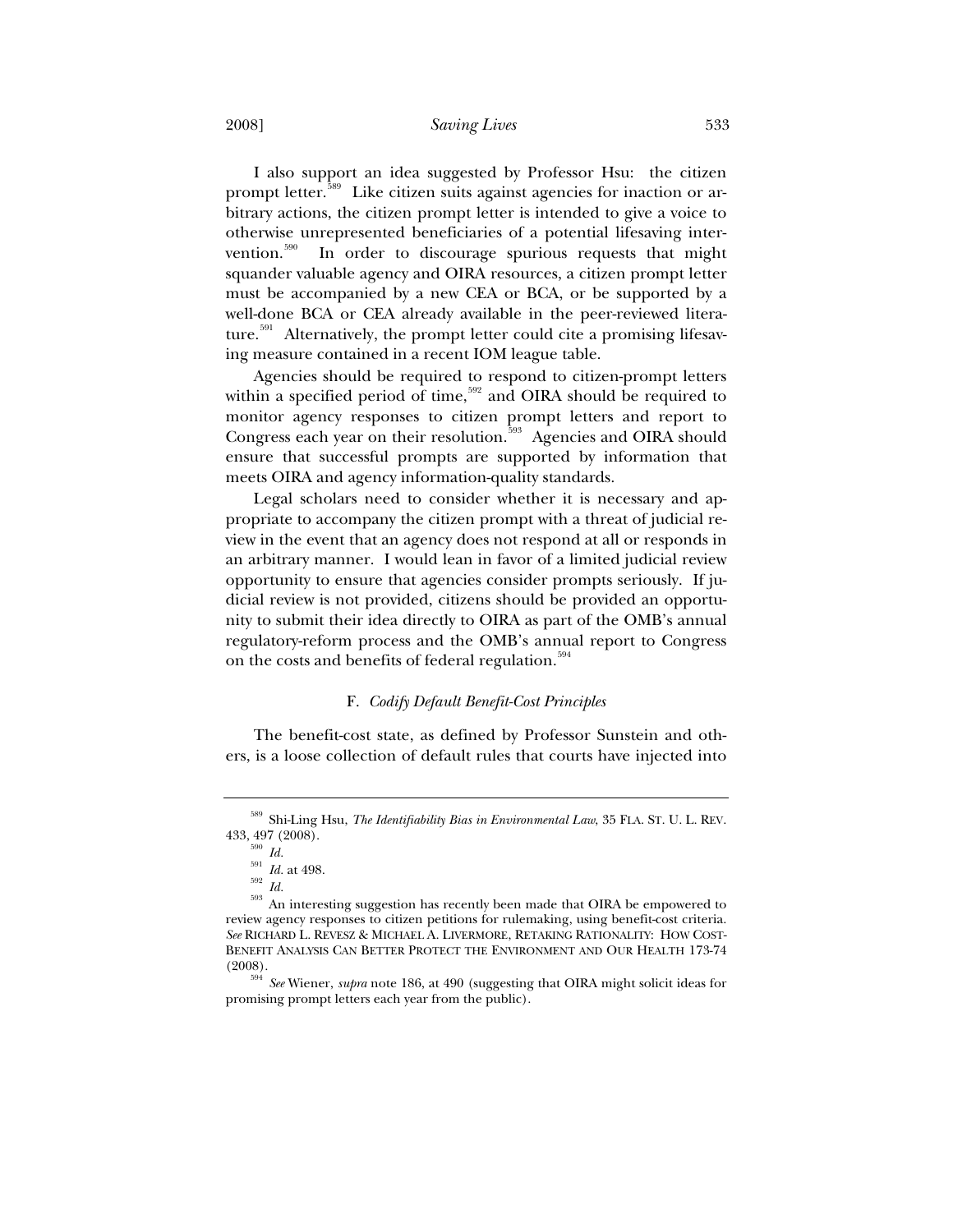rulemaking through application of judicial-review authority under the Administrative Procedure Act. Elsewhere, I have made the case that a soft benefit-cost test should become a cross-cutting statutory criterion for rules issued by federal health, safety, and environmental agencies.595 Congress came close to passing such a requirement in 1995 as part of a comprehensive regulatory-reform bill.<sup>596</sup> Given agencies' substantial experience with default principles of BCA, it makes sense to codify them in an omnibus regulatory statute or an amendment to the APA. Even better would be a move by Congress to subject new regulatory legislation to BCA by the Congressional Budget Office or the Government Accountability Office.<sup>597</sup>

If a broad-based approach to codifying BCA is not feasible, then it makes sense to include a soft benefit-cost test in each organic statute as it is reauthorized by the Congress. In the Safe Drinking Water Act Amendments of 1996, for example, Congress added a benefit-cost test to the feasibility criterion that had previously governed the setting of national drinking-water standards for specific contaminants.<sup>598</sup>

# G. *Authorize "Risk Trading"*

A more ambitious approach to legislative reform would incorporate "risk trading" into our health, safety, and environmental laws.<sup>599</sup>

<sup>595</sup> *See* Graham, *supra* note 15 (discussing how Congress can help minimize the "paranoia and neglect" that the American people feel about dangers to their health).<br><sup>596</sup> Comprehensive Regulatory Reform Act of 1995, S. 343, 104th Cong. § 625.<br><sup>597</sup> See Wiener, *supra* note 186, at 490-91 (noting that

applies RIA to all primary legislation and arguing that the United States could do something similar by making better use of the Congressional Budget Office and the GAO).

<sup>598</sup> *See* Sunstein, *supra* note 412, at 2267 (noting that the Safe Drinking Water Act goes as far as any other lifesaving statute in requiring consideration of benefits and costs). *But cf.* McGarity, *supra* note 134, at 2377 (expressing concern that the new costbenefit authority under the Safe Drinking Water Act Amendments of 1996 "may have guaranteed that the standard-setting process will be much more difficult, much more controversial, and much easier to manipulate in advancing the policy agendas of the regulated entities").<br>
<sup>599</sup> Professor McGarity criticizes Professor Sunstein and others for failing to "de-

vote some of their considerable intellectual firepower to coming up with ways (other than blind reliance on the market) to guarantee" that the "resources saved through the application of cost-benefit analysis are channeled into other socially desirable uses." McGarity, *supra* note 26, at 78. For a concrete proposal on how funding should be reallocated to save more lives under the Superfund program, see John D. Graham & March Sadowitz, *Superfund Reform: Reducing Risk Through Community Choice*, ISSUES SCI.&TECH., Summer 1994, at 35 (proposing that those living near hazardous sites be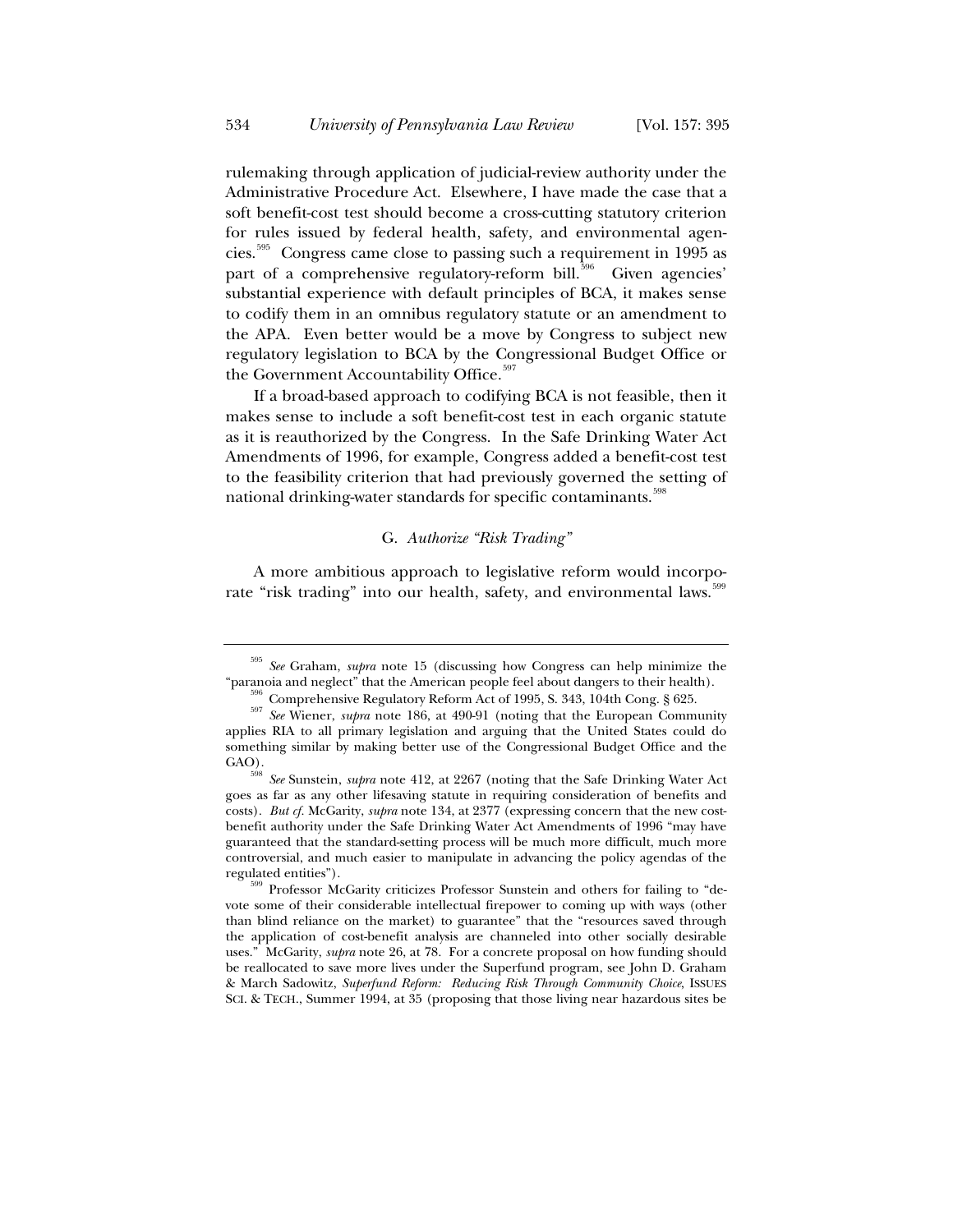Under this trading authority, any regulated entity would be entitled to petition the regulator for approval to implement an alternative riskreduction plan that would achieve more lifesaving than would be accomplished by compliance with existing legal obligations. This more flexible approach to saving lives would need to be accompanied by rigorous monitoring and evaluation requirements, including limited immunity for regulatees who pursue approved risk-trading plans.

Trading could be either expansive or restricted to lifesaving measures within the jurisdiction of a single program or agency.<sup>600</sup> The lifesaving league tables produced by the Institute of Medicine are a possible menu of lifesaving opportunities that might be used by regulatees in their risk-trading plans.

A limited form of risk-trading is authorized in the 1996 amendments to the Safe Drinking Water Act.<sup>601</sup> States were allowed to tolerate some residual cancer risks from radon in drinking water in exchange for larger reductions in cancer risks from radon in indoor  $air<sup>602</sup>$  Unfortunately, the EPA has been slow to implement this innovative regulatory scheme.

The case for new trading authority does not rest on a premise that most current lifesaving regulations are ineffective or overly costly. The estimated benefits of lifesaving regulation, measured over the last fifteen years, are certainly large enough to justify the overall costs. But a small number of rules (e.g., those reducing particulate pollution under the Clean Air Act) account for a majority of the benefits of federal rulemaking activity since  $1993.^{603}$ 

Risk trading is especially promising when rules have a marginal or poor benefit-cost result and where most of the costs of compliance are expenditures by regulatees instead of budgetary expenditures by the

given the flexibility to use funds for cleanup to address other costs, such as health and

environmental problems). 600 An expansive version of trading is suggested by Graham, *Legislative Approaches*, *supra* note 15, at 46, which discusses a flexible agency authorization to maximize aggregate risk reduction. For a restricted version of trading, see Sunstein, *supra* note 1, at 297, which cites examples of environmental contracting in Europe and Japan and

 $t_{\text{ref}}$   $\frac{601}{2}$  *See* 42 U.S.C. § 300g-1 (2000) (instituting risk analysis and management into the administration of the Safe Drinking Water Act).

the administration of the Safe Drinking Water Act). 602 *See id.* § 300g-1(b)(13). 603 *See* Parker, *supra* note 554, at 398 ("The majority of these numerically measured benefits derive from a relative handful of very large rules . . . .").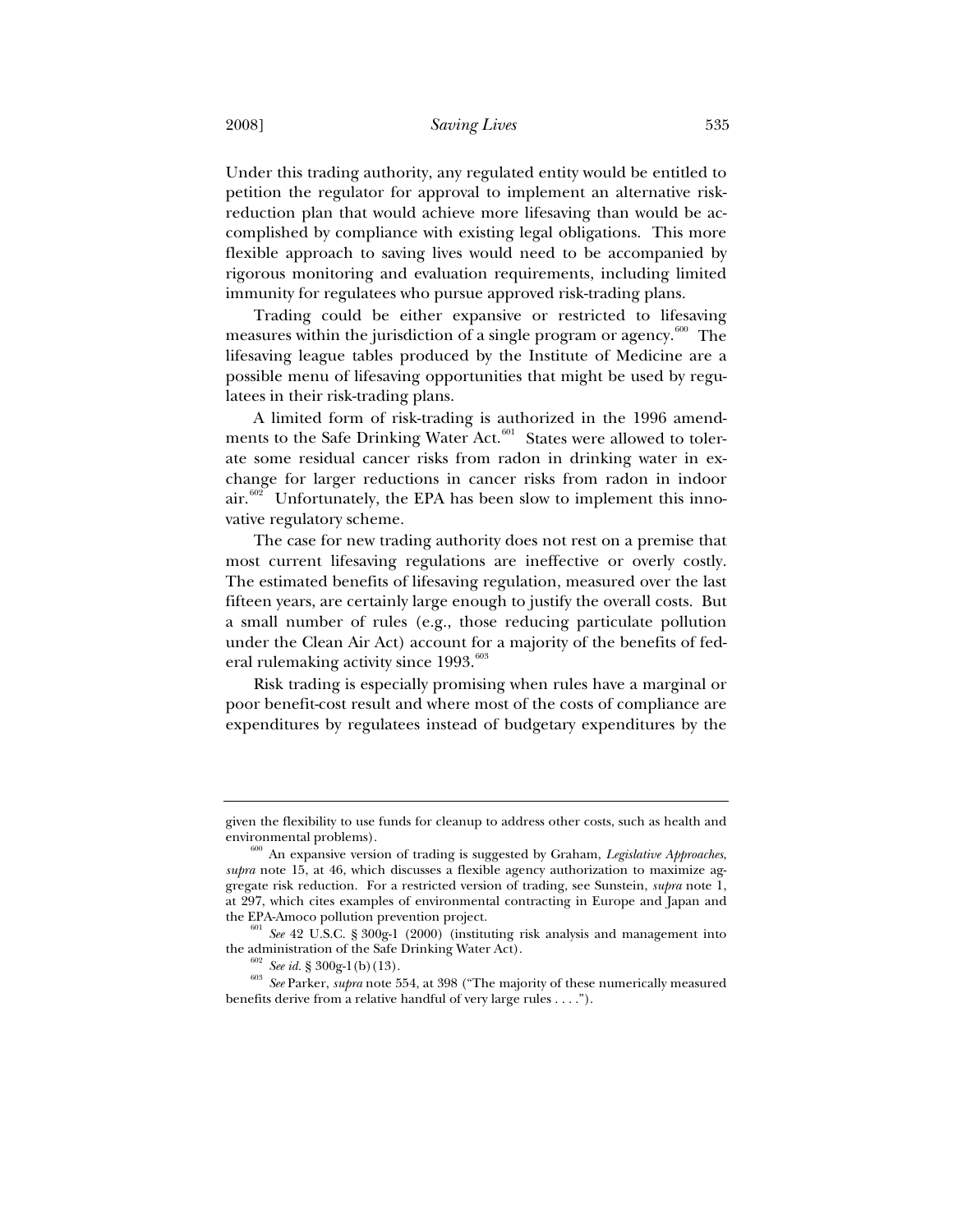federal government. $604$  If the same private-sector compliance resources were devoted to more efficient lifesaving opportunities, the number of lives saved could be much larger. $605$ 

Some legal critics acknowledge the theoretical possibility of resource reallocation but insist that private-sector resources expended on regulatory compliance are not "fungible" with investments in lifesaving outside of an agency's jurisdiction.<sup>606</sup> This view may be an accurate view of current "tunnel-vision" law, $607$  but Congress needs to provide federal regulators and regulatees more authority to engage in creative reallocations of compliance resources toward lifesaving opportunities that better maximize social welfare.<sup>608</sup> The United Kingdom recently created formal regulatory-budget authority for all rules

sites where only 44 had an estimated cost-effectiveness ratio less than \$100 million). <sup>606</sup> *See, e.g.*, Driesen, *supra* note 497, at 515-21 (discussing how risk-trading advocates assume that all resources are "fungible," but noting that the budgetary resources expended by federal agencies are not fungible with the private money used to comply with lifesaving rules); Parker, *supra* note 554, at 368 ("Without such a (currently nonexistent) reallocation mechanism, no additional lives could be saved."); Verchick, *supra* note 370, at 357 ("[I]f insurance companies spend too little on flu vaccines, it is hardly because chemical companies spend too much cleaning up Superfund sites.").<br><sup>607</sup> *See* McGarity, *supra* note 26, at 34 ("Even under the highly contestable assump-

tion that a cost-benefit decision criterion would eliminate waste, no vehicle exists for channeling the savings to the most deserving social programs.").

<sup>604</sup> *See* Jonathan Bender, *Societal Risk Reduction: Promise and Pitfalls*, 3 N.Y.U. ENVTL. L.J. 255, 257 (1994) ("Private-sector spending on regulatory compliance tends to far exceed government spending on regulation . . . ."). Permission to trade federal appropriations raises a more complex set of political and legal issues.

 $\beta$ <sup>b</sup> A good candidate for risk trading is the mandatory cleanup expenditures under federal hazardous-waste laws. For example, at a majority of studied Superfund sites, the estimated cost per case of cancer prevented exceeds \$100 million. *See* HAMILTON & VISCUSI, *supra* note 186, at 127 (summarizing a review of 145 Superfund

<sup>&</sup>lt;sup>608</sup> Professor Parker, in a comment on my service as OIRA Administrator, emphasizes that I have never "proposed establishing such a reallocation mechanism in [my] capacity as President Bush's regulatory czar." Parker, *supra* note 34, at 1375 n.109. He then proceeds to explain how implementation of a "formal regulatory budget" that includes private-sector compliance costs would create a de facto reallocation mechanism, since "a dollar spent on Risk *A* necessarily would be subtracted from Risk *B*. Congress and agencies would be forced into a painful triage, with lives at stake, which might produce more 'efficiency.'" *Id.* (italics added). Professor Parker's observation is more interesting than he may realize. In testimony before OIRA's House government reform committee, I argued in favor of a pilot project to determine the workability of the regulatory budget concept, which I have always regarded as a promising reform. *Paperwork and Regulatory Improvements Act of 2003: Hearing Before the H. Comm. on Government Reform,* 108th Cong. 16 (2003) (statement of John D. Graham, Adm'r, Office of Info. & Reg. Affairs). As Professor Parker indicates, a regulatory budget is another route to risk trading. *See* Graham, *Legislative Approaches*, *supra* note 15, at 51-52 (proposing a mandatory congressional budget for risk-regulating activities).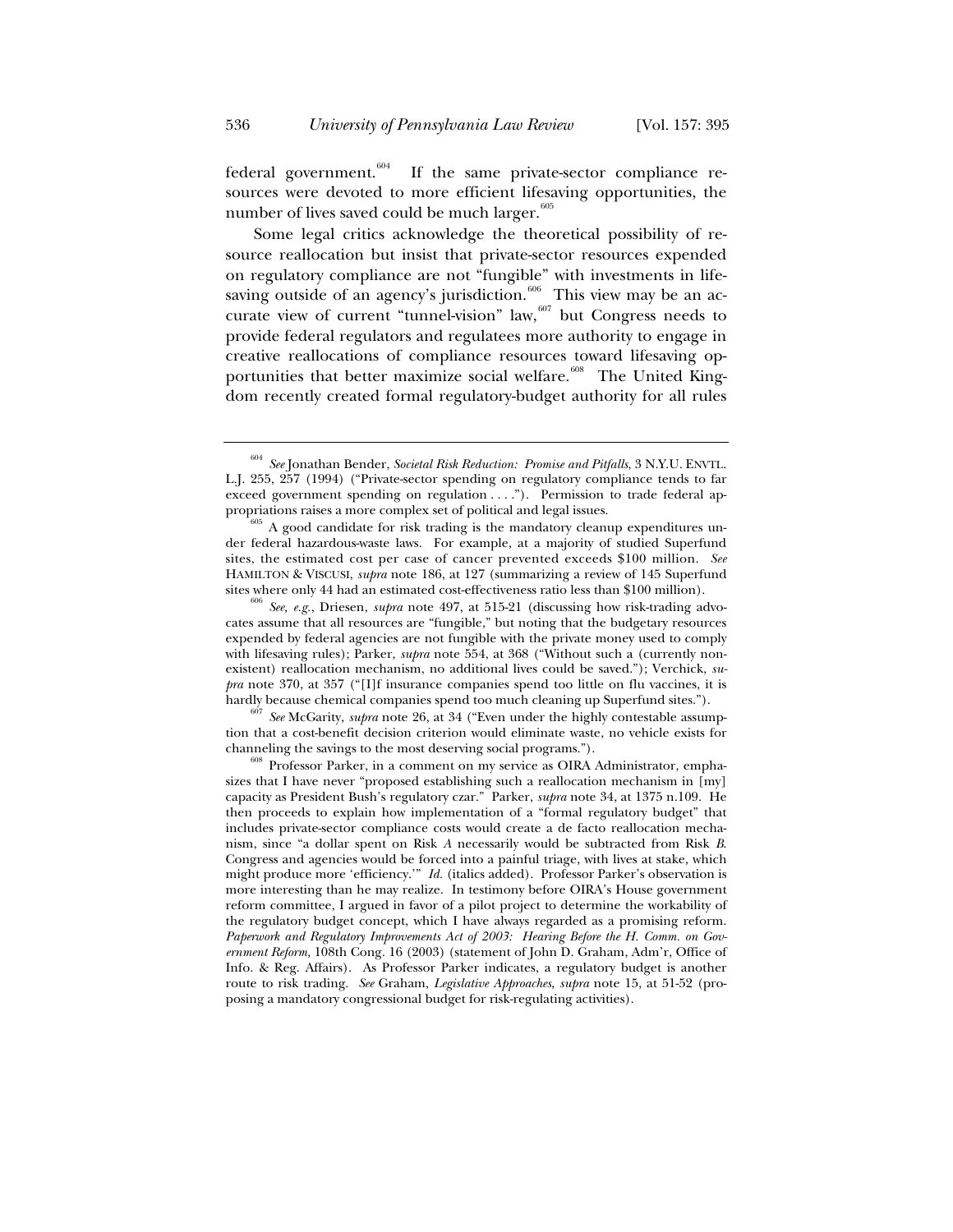(except those that address global climate change), which sets the stage for formal risk trading in the United Kingdom.<sup>609</sup> Various forms of risk trading, both within and across regulatory jurisdictions, should be launched in pursuit of larger lifesaving payoffs. Such programs are already being created at the state and local levels of government, where the rigidity of federal law is not so constraining. $610$ 

There is a wide range of steps that Congress could take to encourage risk trading, but the misperception that risk trading equates to complete deregulation needs to be dispelled.<sup>611</sup> Limited experiments or pilot projects with trading might serve a useful educational function in the near term. If trading reforms are designed creatively and monitored with care, $612$  they have the potential to save many more lives than we are currently saving at less overall cost to society.<sup>613</sup>

The opportunity to trade will not be of much use if each trade must pass the Pareto test; instead the objective should be to pass the Kaldor-Hicks test for society as a whole, and among the poor.<sup>614</sup> For people in poor neighborhoods, the opportunity to reallocate resources from presumed threats to real threats has enormous promise.<sup>615</sup> If Congress moves in this direction, the executive branch should be compelled to undertake rigorous ex post evaluation of risk-

<sup>609</sup> DEP'T FOR BUSINESS, ENTERPRISE & REGULATORY REFORM, HER MAJESTY'S GOV-ERNMENT, REGULATORY BUDGETS: ACONSULTATION DOCUMENT (2008), *available at*

http://www.berr.gov.uk/files/file47129.pdf 610 *See, e.g.*, Charisse Jones, *Activists Use Research to Win Pollution Battles*, USA TODAY, Dec. 6, 2006, at 13A (citing an example of activists extracting concessions and services

<sup>&</sup>lt;sup>611</sup> See Bender, *supra* note 604, at 259 (arguing that the risk-trading concept is "prone to abuse as a cover for mere deregulation").

<sup>&</sup>lt;sup>612</sup> *See id.* at 285 ("Probably the most fundamental criterion . . . is that the money for the trade must come from somewhere specific and be directed to somewhere else

specific.").<br><sup>613</sup> *See* Calandrillo, *supra* note 67, at 1028 (urging permission for regulatees to transfer resources from wasteful efforts to deserving social programs, such as free vaccinations and cost-effective health care). *But see* Bender, *supra* note 604, at 291-92 (discussing how the cost savings from trading can create difficult conflicts about how savings induced by trading will be divided among interested stakeholders).

Jonathan Bender goes too far-discarding much of the benefit of the Kaldor-Hicks approach—when he insists that all trading must require that (1) "all beneficiaries of the pre-trade state of affairs . . . be identified," and (2) "all pre-trade beneficiaries should benefit at least as much from the trade as they did from the pre-trade state of

affairs." Bender, *supra* note 604, at 287.<br><sup>615</sup> *See* GREENBERG & SCHNEIDER, *supra* note 540, at 207 ("Our research supports . . . reallocating funds from existing narrowly focused national or state programs to broader local environmental concerns in multiple-hazard neighborhoods.").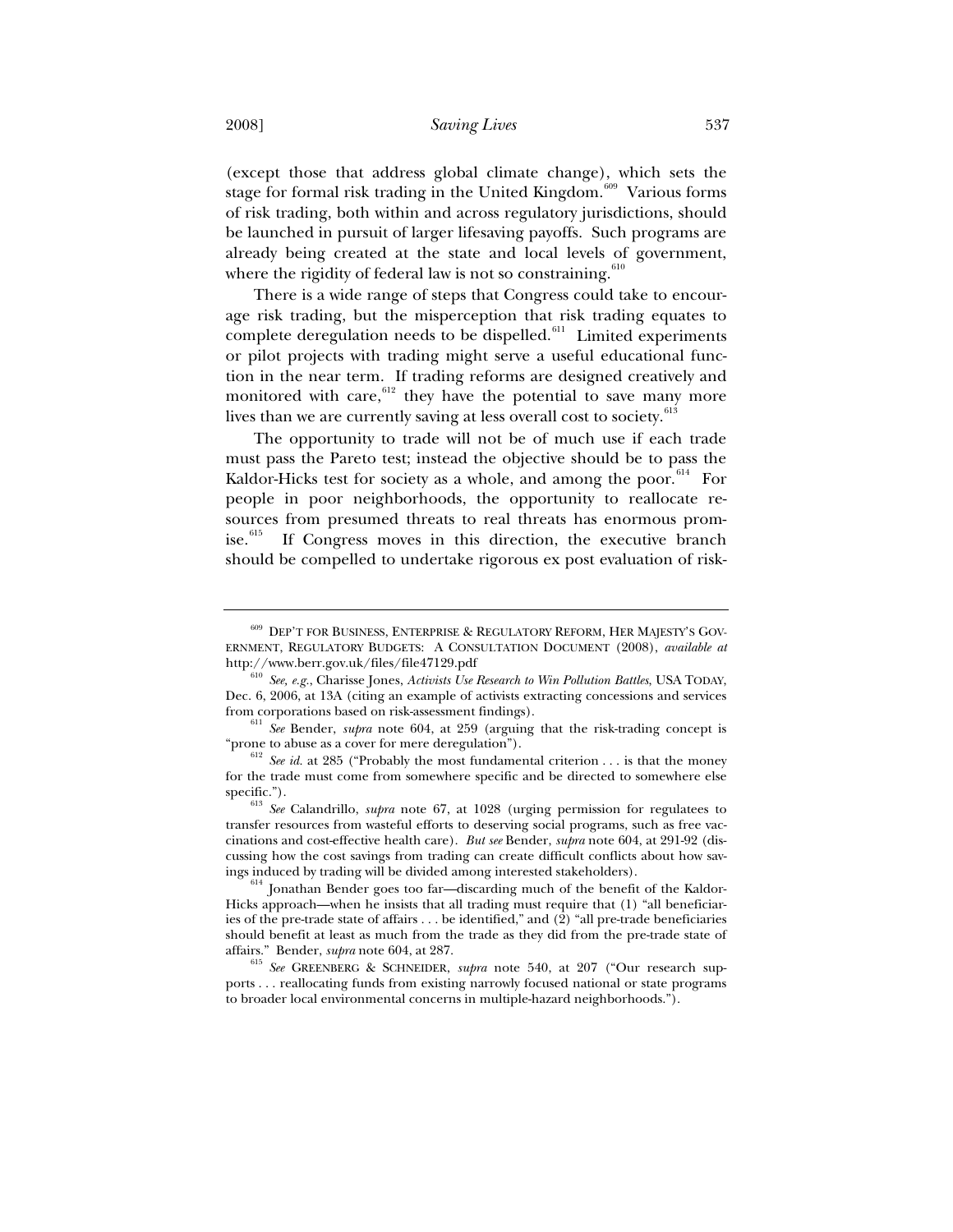trading programs to ensure that alternative investments in lifesaving are productive.<sup>616</sup>

Legal scholars can play a key role in the future of risk trading by designing enforceable legal regimes that authorize regulators and regulatees to ignore small risks in exchange for alternative investments in risk prevention that save more lives.<sup>617</sup> Environmental programs are already moving in this direction by allowing polluters to trade emissions permits. The "cap and trade" regimes that have been applied to sulfur air pollution in the United States, and to carbon dioxide in Europe, are microcosms of a much more dramatic change in the way lifesaving investments should be made. But we will not be able to move rapidly in this direction until the "tunnel vision" in current federal regulatory statutes is reformed. Instead of simply enacting more laws in response to the latest "risk of the month," Congress should modernize risk-protection statutes in a general way that allows BCA to expand social welfare through creative investments in alternative lifesaving opportunities.<sup>618</sup> Even modest pilot projects aimed at helping devastated neighborhoods would be a huge step in the correct direction.<sup>619</sup>

#### H. *Coordinate U.S. and European Union Regulators*

When I joined OIRA in 2001, relations between the United States government and European Union (EU) officials on regulatory issues were poor. Both sides of the Atlantic had reason to complain.

The United States felt the EU was using regulatory policy as a device to block importation of American products and technologies. Trade-policy officials were in persistent controversy over the future of hormone-treated beef and crops grown from genetically modified seeds. The EU's overt promotion of the precautionary principle

<sup>616</sup> *See* Bender, *supra* note 604, at 273-75 (urging that alternative investments in vaccination, education, and crime prevention be analyzed carefully to ensure that

 $5^{617}$  *See id.* at 293 (arguing that Congress would need to give the executive branch broad legal authority to oversee risk trading, possibly including a new riskmanagement oversight body along the lines suggested by Justice Breyer). 618 *See* Calandrillo, *supra* note 67, at 1011-17 (urging that Congress rewrite legisla-

tive mandates of federal regulators to permit use of BCA and RTA).<br><sup>619</sup> *See* GREENBERG & SCHNEIDER, *supra* note 540, at 208-30 (suggesting a "target-of-

opportunity" approach to overcome the formidable political obstacles to community risk trading).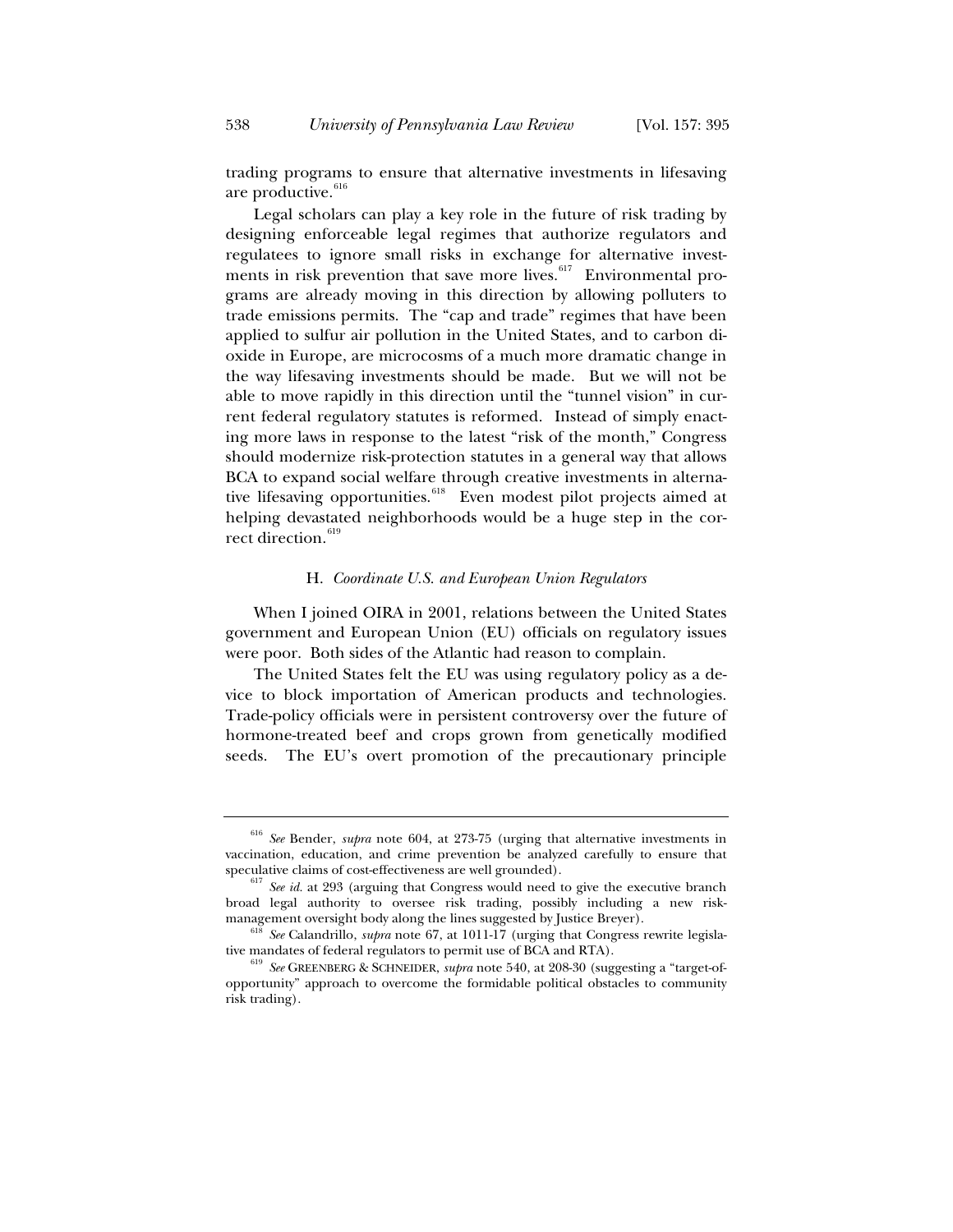seemed to be a signal of more protectionist rules from the EU in the years ahead.

The EU was objecting to the slow pace at which the United States was developing a regulatory program to slow global climate change. President Bush's 2001 decision not to seek ratification of the Kyoto Protocol exacerbated already poor relations with the EU on the climate issue.<sup>620</sup> The EU also began to register complaints about the unintended side effects of the Sarbanes-Oxley antifraud legislation and the slew of new homeland security regulations issued soon after 9/11.

In order to prevent future regulatory disputes, officials in both the United States and the EU should recognize that more dialogue needs to occur when legislation or regulation is in the developmental stages. In the period from 2001 to 2004, OIRA made an aggressive effort to enhance communication between the European Commission and United States regulators. OIRA actually encouraged the Commission's better-regulation agenda.<sup>621</sup> The coordination efforts accelerated in the period from 2005 to 2007, especially when the Commission created a centralized Impact Assessment Board with responsibility for reviewing the quality of impact assessments prepared by the Com $mission.<sup>622</sup>$ 

To build on the improving regulatory relationships, the United States government and the Commission should develop mutual "early warning" systems about lifesaving regulations that are under development. A lifesaving rule that is promising on one side of the Atlantic is likely to have application on the other side as well. If these rules have trade implications, the early warning may facilitate discussions and fixes that can avoid long, arduous, and expensive trade disputes.

To overcome gridlock at regulatory agencies, OIRA and the Secretary General's Office in the European Commission need to nudge regulators in the direction of harmonizing a suite of existing rules that currently complicate trade between the United States and the EU.

<sup>&</sup>lt;sup>620</sup> *See* Wiener, *supra* note 186, at 457 (discussing the European negotiators' criticisms of United States greenhouse-gas-emissions proposals).

<sup>&</sup>lt;sup>c</sup> See Communication from the Commission to the Council, the European Parliament, the *European Economic and Social Committee and the Committee of the Regions, A Strategic Review of Better Regulation in the European Union*, at 10-12, COM (2006) 689 final (Nov. 14, 2006) (establishing goals for progress in the EU's better-regulation program). OIRA also urged the Commission to create an OIRA-like unit, in part to facilitate such dialogue. 622 *See* Memorandum, European Comm'n, *supra* note 38, at 1-2 (notifying that the

quality control work of the Impact Assessment Board will begin "immediately"). On the history and details of the EU's Better Regulation program, see generally Wiener, *supra* note 186, at 448-518.